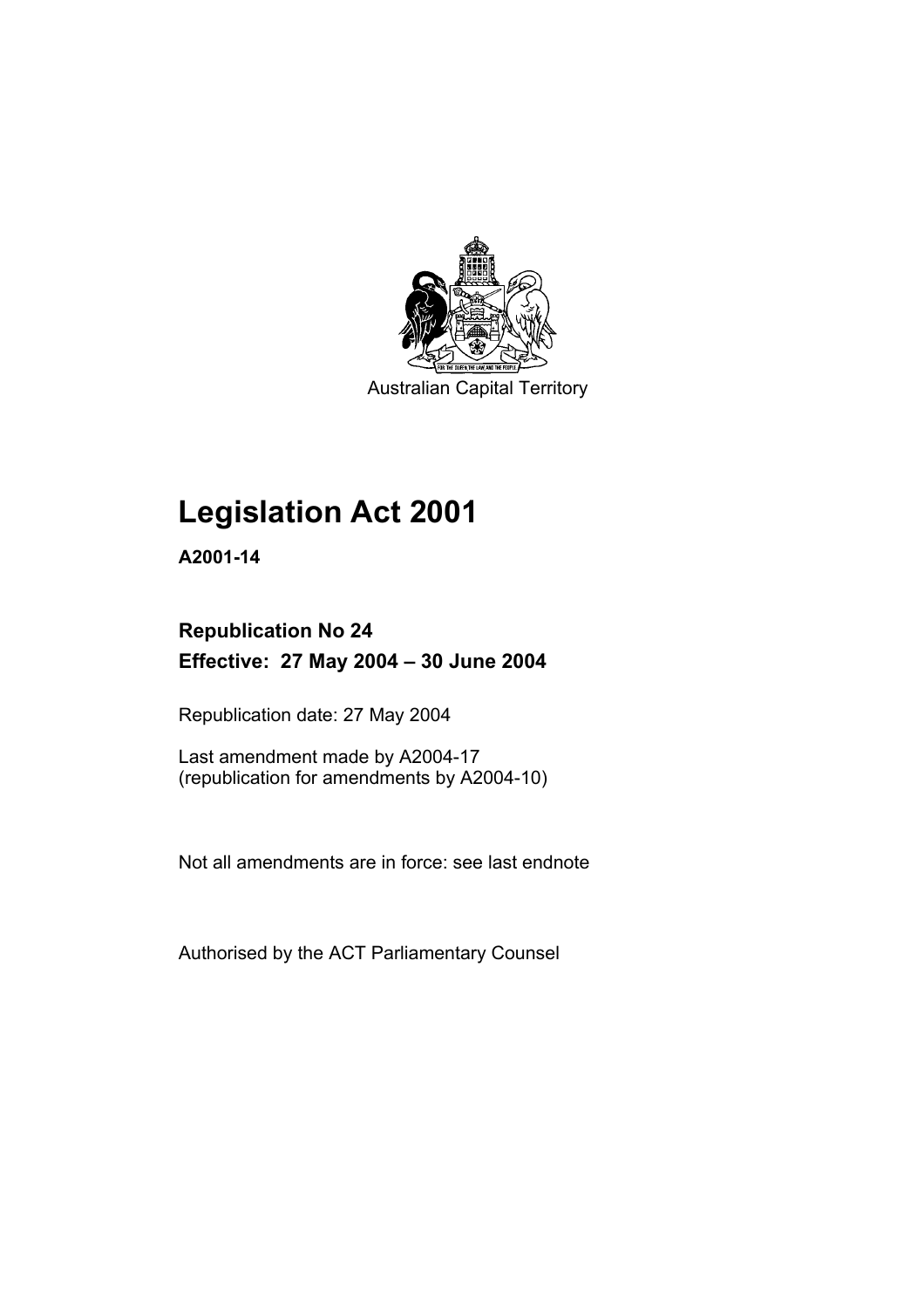## **About this republication**

### **The republished law**

This is a republication of the *Legislation Act 2001* (including any amendment made under the *Legislation Act 2001*, part 11.3 (Editorial changes)) as in force on 27 May 2004*.* It also includes any amendment, repeal or expiry affecting the republished law to 27 May 2004.

The legislation history and amendment history of the republished law are set out in endnotes 3 and 4.

### **Kinds of republications**

The Parliamentary Counsel's Office prepares 2 kinds of republications of ACT laws (see the ACT legislation register at www.legislation.act.gov.au):

- authorised republications to which the *Legislation Act 2001* applies
- unauthorised republications.

The status of this republication appears on the bottom of each page.

### **Editorial changes**

The *Legislation Act 2001*, part 11.3 authorises the Parliamentary Counsel to make editorial amendments and other changes of a formal nature when preparing a law for republication. Editorial changes do not change the effect of the law, but have effect as if they had been made by an Act commencing on the republication date (see *Legislation Act 2001*, s 115 and s 117). The changes are made if the Parliamentary Counsel considers they are desirable to bring the law into line, or more closely into line, with current legislative drafting practice.

This republication does not include amendments made under part 11.3 (see endnote 1).

### **Uncommenced provisions and amendments**

If a provision of the republished law has not commenced or is affected by an uncommenced amendment, the symbol  $\mathbf{U}$  appears immediately before the provision heading. The text of the uncommenced provision or amendment appears only in the last endnote.

### **Modifications**

If a provision of the republished law is affected by a current modification, the symbol  $\mathbf{M}$ appears immediately before the provision heading. The text of the modifying provision appears in the endnotes. For the legal status of modifications, see *Legislation Act 2001*, section 95.

### **Penalties**

The value of a penalty unit for an offence against this republished law at the republication date is—

- (a) if the person charged is an individual—\$100; or
- (b) if the person charged is a corporation—\$500.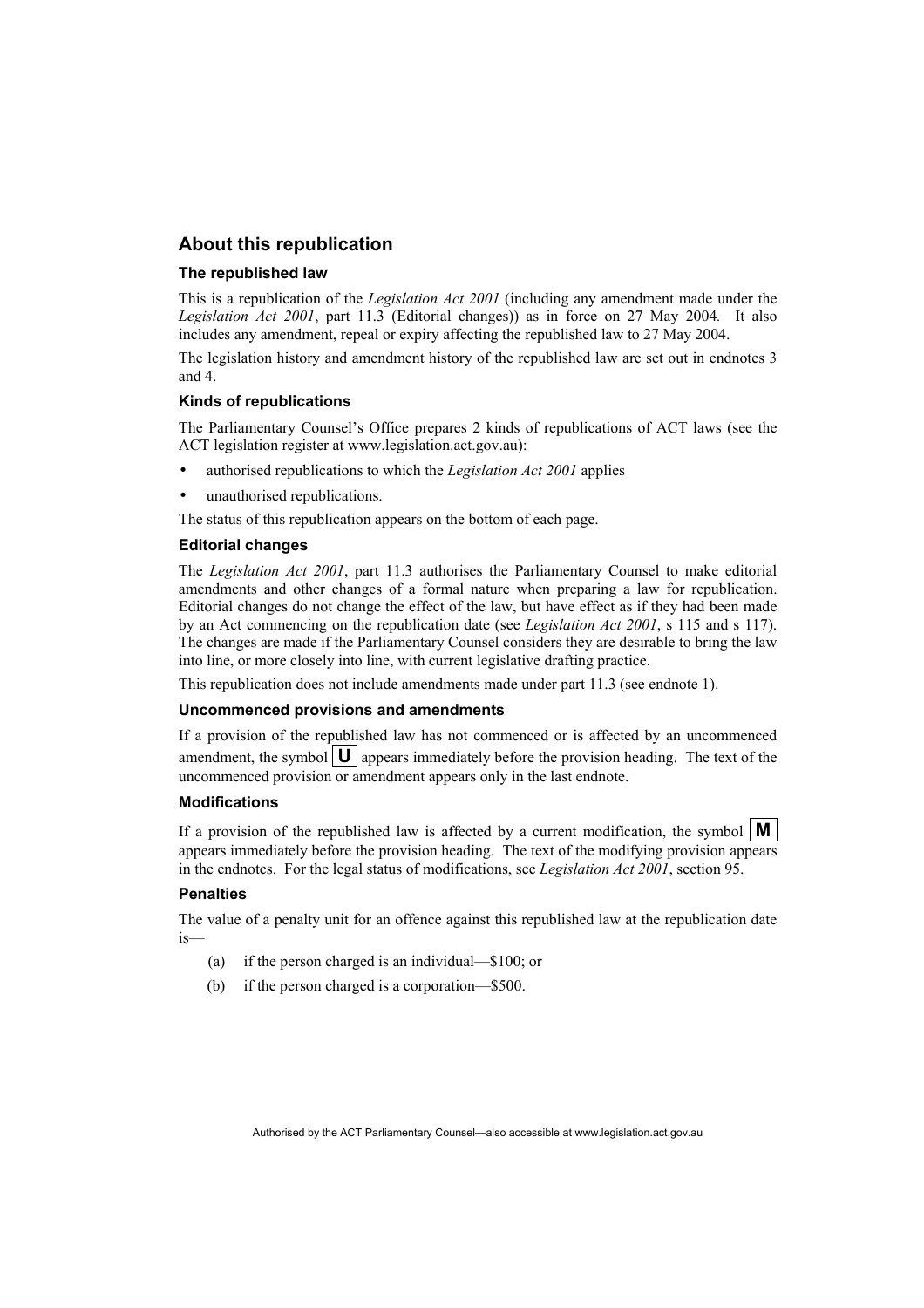

Australian Capital Territory

# **Legislation Act 2001**

# **Contents**

# **Chapter 1 Preliminary**

| <b>Part 1.1</b> | General                                                 |   |
|-----------------|---------------------------------------------------------|---|
| 1               | Name of Act                                             | 2 |
| 2               | Dictionary                                              | 2 |
| 2A              | <b>Notes</b>                                            | 2 |
| 3               | Objects                                                 | 3 |
| 4               | Application of Act                                      | 3 |
| 5               | Determinative and non-determinative provisions          | 4 |
| 6               | Legislation Act provisions must be applied              | 5 |
| <b>Part 1.2</b> | <b>Basic concepts</b>                                   |   |
|                 | Meaning of Act generally (IA dict, def of Act, par (a)) | 8 |

| R24      | Legislation Act 2001         | contents 1 |
|----------|------------------------------|------------|
| 27/05/04 | Effective: 27/05/04-30/06/04 |            |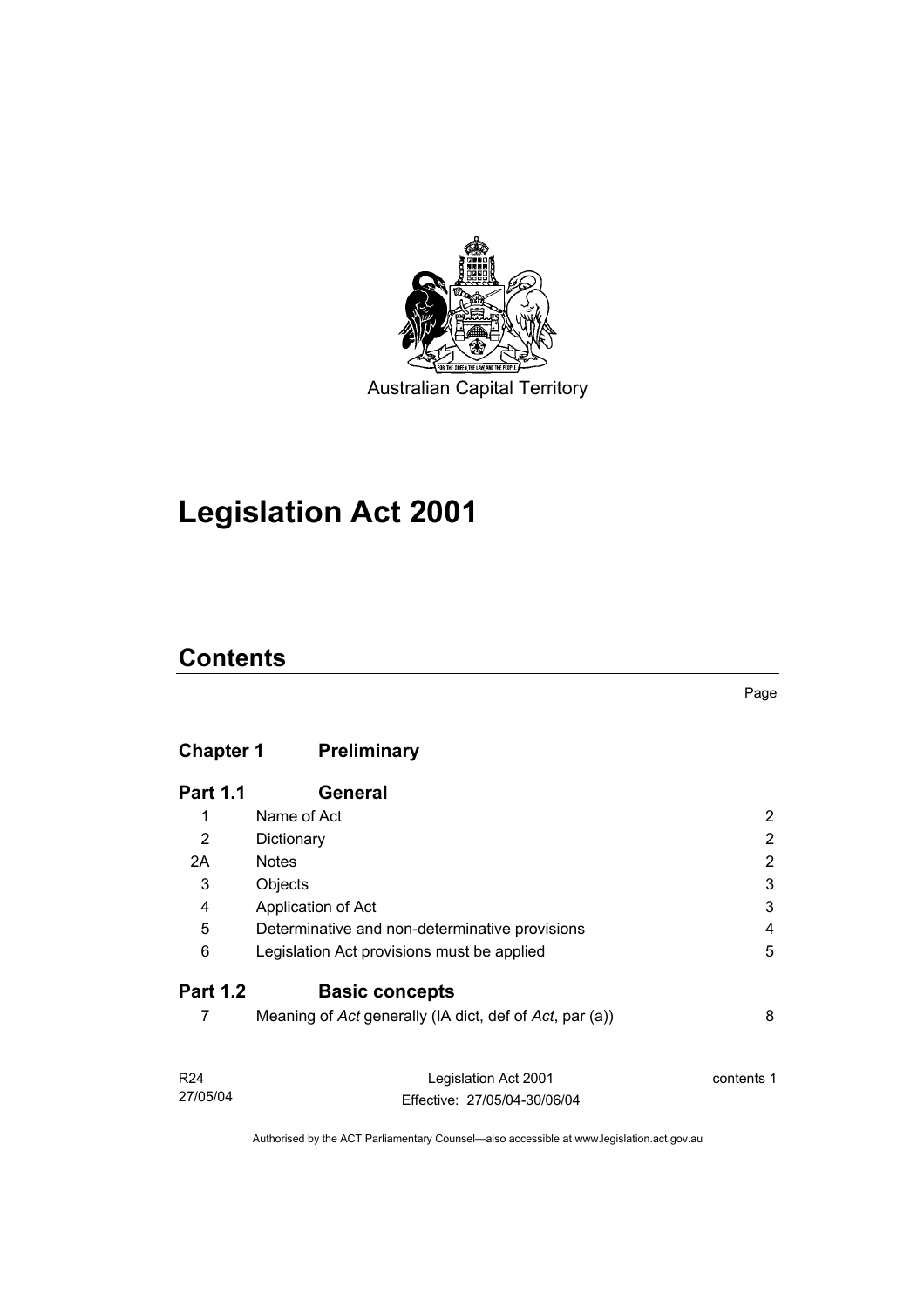| Contents |
|----------|
|          |

|                  |                                                                                                                                   | Page |
|------------------|-----------------------------------------------------------------------------------------------------------------------------------|------|
| 8                | Meaning of subordinate law (IA dict, def of subordinate law and SLA s 6                                                           |      |
|                  | (19), def of subordinate law, par (a))                                                                                            | 8    |
| 9                | Meaning of disallowable instrument (SLA s 10 (1) and 6 (19), def of<br>subordinate law)                                           | 9    |
| 10               | Meaning of notifiable instrument                                                                                                  | 9    |
| 11               | Meaning of commencement notice                                                                                                    | 9    |
| 12               | Meaning of registrable instrument                                                                                                 | 10   |
| 13               | Meaning of statutory instrument (IA dict, def of statutory instrument)                                                            | 10   |
| 14               | Meaning of <i>instrument</i> (IA dict, def of <i>instrument</i> )                                                                 | 10   |
| 15               | Meaning of authorised republication                                                                                               | 11   |
| 16               | Meaning of provision (IA dict, def of provision)                                                                                  | 11   |
| <b>Part 1.3</b>  | Sources of law in the ACT                                                                                                         |      |
| 17               | References to Acts include references to former Cwlth enactments etc<br>(IA s 7A, dict, def of Act, par (b) and def of enactment) | 13   |
| <b>Chapter 2</b> | <b>ACT legislation register and web site</b>                                                                                      |      |
| 18               | <b>ACT legislation register</b>                                                                                                   | 14   |
| 19               | Contents of register                                                                                                              | 14   |
| 20               | Prompt registration                                                                                                               | 19   |
| 21               | Approved web site                                                                                                                 | 19   |
| 22               | Access to registered material at approved web site                                                                                | 19   |
| <b>Chapter 3</b> | Authorised versions and evidence of laws and                                                                                      |      |
|                  | legislative material                                                                                                              |      |
| 22A              | Definitions for ch 3                                                                                                              | 20   |
| 23               | Authorisation of versions by parliamentary counsel (LRA s 8)                                                                      | 21   |
| 24               | Authorised electronic versions (LRA s 20, s 22, s 23)                                                                             | 21   |
| 25               | Authorised written versions (LRA ss 6-9, ss 20-23)                                                                                | 22   |
|                  |                                                                                                                                   |      |

26 Judicial notice of certain matters (EA ss 8–10A, s 10C) 24

# **Chapter 4 Numbering and notification of Acts**

| 27<br>Numbering of Acts (IA s 9) |                                                      | 26                          |
|----------------------------------|------------------------------------------------------|-----------------------------|
| contents 2                       | Legislation Act 2001<br>Effective: 27/05/04-30/06/04 | R <sub>24</sub><br>27/05/04 |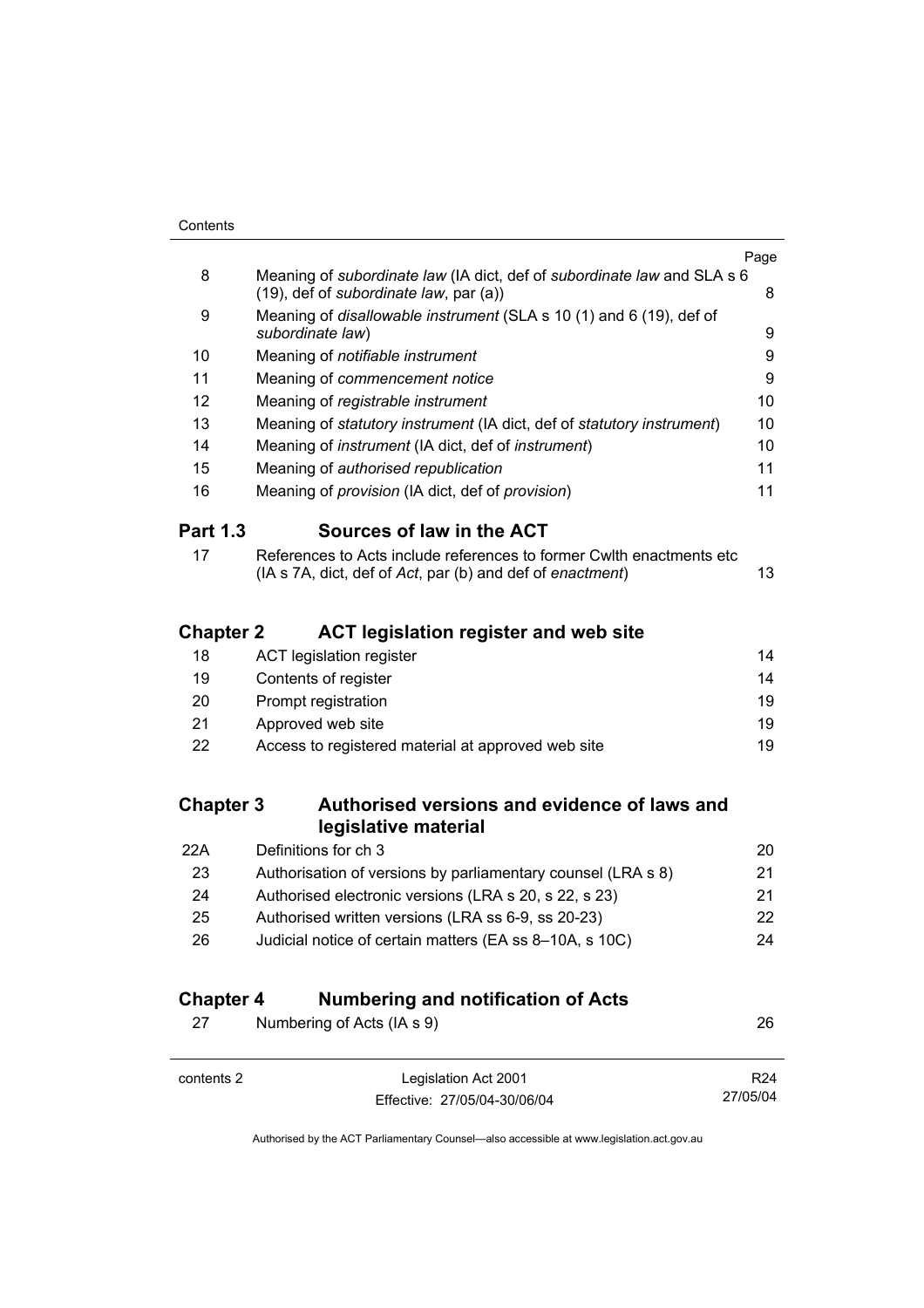|                  |                                                                                                | Page       |
|------------------|------------------------------------------------------------------------------------------------|------------|
| 28<br>29         | Notification of Acts (IA s 8)<br>References to enactment or passing of Acts (IA s 10F)         | 26<br>28   |
| 30               | References to notification of Acts                                                             | 28         |
| <b>Chapter 5</b> | <b>Regulatory impact statements for subordinate</b><br>laws and disallowable instruments       |            |
| <b>Part 5.1</b>  | <b>Preliminary</b>                                                                             |            |
| 31               | Definitions for ch 5 (SLA s 9A)                                                                | 29         |
| 32               | Other publication or consultation requirements not affected (SLA s 9B)                         | 30         |
| 33               | Guidelines about costs of proposed subordinate laws and disallowable<br>instruments (SLA s 9C) | 30         |
| <b>Part 5.2</b>  | Requirements for regulatory impact statements                                                  |            |
| 34               | Preparation of regulatory impact statements (SLA s 9D)                                         | 31         |
| 35               | Content of regulatory impact statements (SLA s 9E)                                             | 32         |
| 36               | When is preparation of regulatory impact statement unnecessary? (SLA<br>s 9F)                  | 33         |
| 37               | When must regulatory impact statement be presented? (SLA s 9G)                                 | 34         |
| <b>Part 5.3</b>  | Failure to comply with requirements for<br>regulatory impact statements                        |            |
| 38               | Effect of failure to comply with pt 5.2 (SLA s 9H)                                             | 35         |
| <b>Chapter 6</b> | Making, notification and numbering of statutory<br>instruments                                 |            |
| <b>Part 6.1</b>  | <b>General</b>                                                                                 |            |
| 39               | Meaning of <i>matter</i> in ch 6 (IA s 27B)                                                    | 36         |
| 40               | Presumption of validity (EA s 10C (2) (e))                                                     | 36         |
| 41               | Making of certain statutory instruments by Executive (SLA s 3)                                 | 36         |
| <b>Part 6.2</b>  | Making of statutory instruments generally                                                      |            |
| 42               | Power to make statutory instruments (IA s 26 (1), s 27C)                                       | 38         |
| R <sub>24</sub>  | Legislation Act 2001                                                                           | contents 3 |
| 27/05/04         | Effective: 27/05/04-30/06/04                                                                   |            |

Contents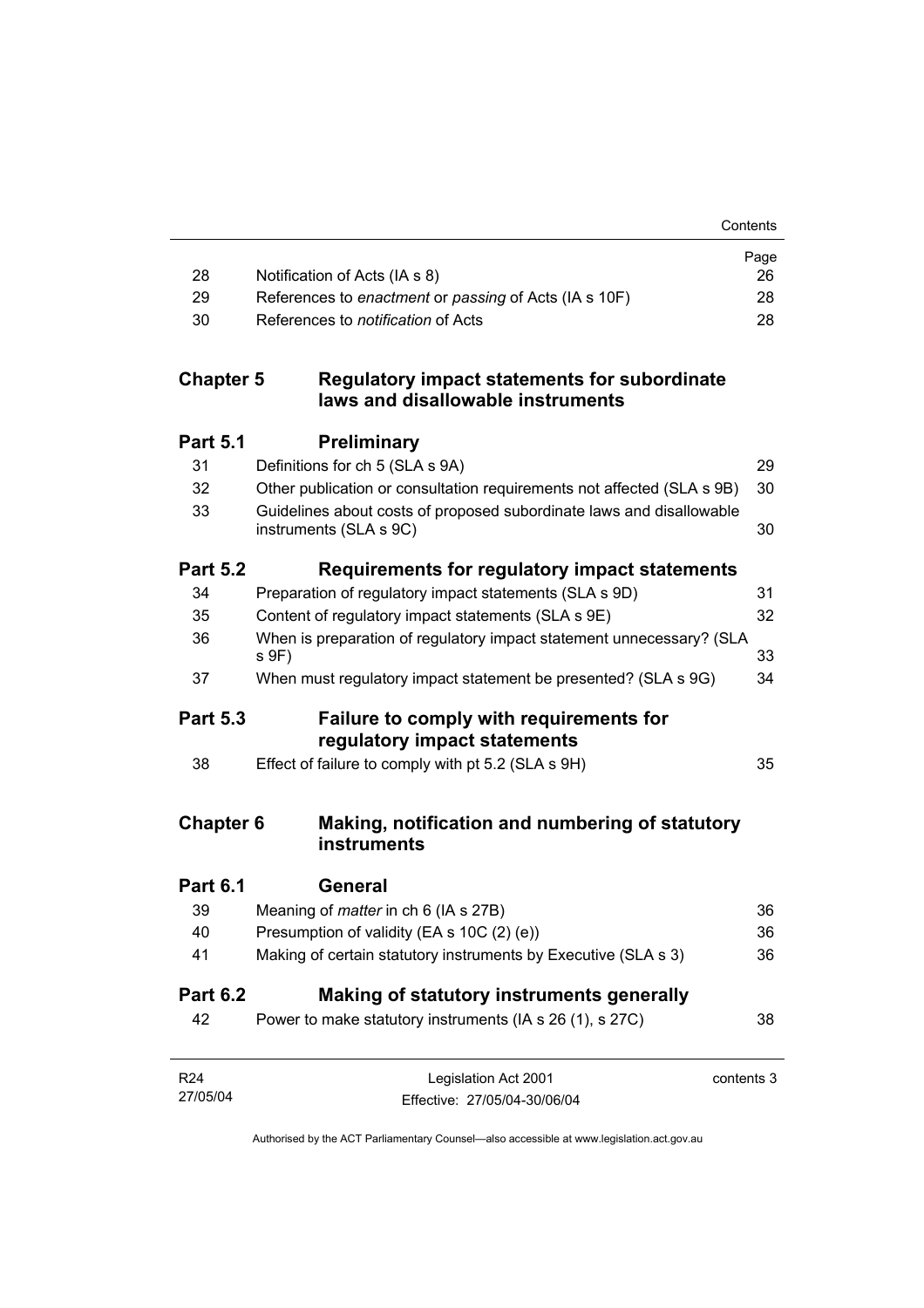### **Contents**

|                 |                                                                                                                | Page |
|-----------------|----------------------------------------------------------------------------------------------------------------|------|
| 43              | Statutory instruments to be interpreted not to exceed powers under<br>authorising law (SLA s 9 (3))            | 38   |
| 44              | Power to make statutory instruments for an Act etc (SLA s 2A)                                                  | 40   |
| 45              | Power to make court rules (IA s 27I)                                                                           | 41   |
| 46              | Power to make instrument includes power to amend or repeal (IA s<br>27D)                                       | 42   |
| 47              | Statutory instrument may make provision by applying law or instrument<br>(SLA S 8)                             | 43   |
| 48              | Power to make instrument includes power to make different provision<br>for different categories etc (IA s 27E) | 47   |
| 49              | Single instrument may exercise several powers or satisfy several<br>requirements (IA s 27F)                    | 47   |
| 50              | Relationship between authorising law and instrument dealing with same<br>matter (IA s 27G)                     | 48   |
| 51              | Instrument may make provision in relation to land by reference to map<br>etc (IA s 27GA)                       | 49   |
| 52              | Instrument may authorise determination of matter etc<br>(IA s 27GB)                                            | 49   |
| 53              | Instrument may prohibit (IA s 27GC)                                                                            | 50   |
|                 | Instrument may require making of statutory declaration (IA s 27H)                                              |      |
| 54              |                                                                                                                | 50   |
| <b>Part 6.3</b> | Making of certain statutory instruments about<br>fees                                                          |      |
| 55              | Definitions for pt 6.3                                                                                         | 52   |
| 56              | Determination of fees by disallowable instrument                                                               | 52   |
| 57              | Fees payable in accordance with determination etc                                                              | 54   |
| 58              | Regulations may make provision about fees                                                                      | 55   |
| <b>Part 6.4</b> | Numbering and notification of registrable<br>instruments                                                       |      |
| 59              | Numbering (SLA s 4 (1))                                                                                        | 58   |
| 60              | Correction etc of name of registrable instrument                                                               | 59   |
| 61              | Notification of registrable instruments (SLA s 6 (1) (a), (2)-(5))                                             | 60   |
| 62              | Effect of failure to notify registrable instrument                                                             | 62   |
| 63              | References to notification of registrable instruments                                                          | 62   |

contents 4 Legislation Act 2001 Effective: 27/05/04-30/06/04

R24 27/05/04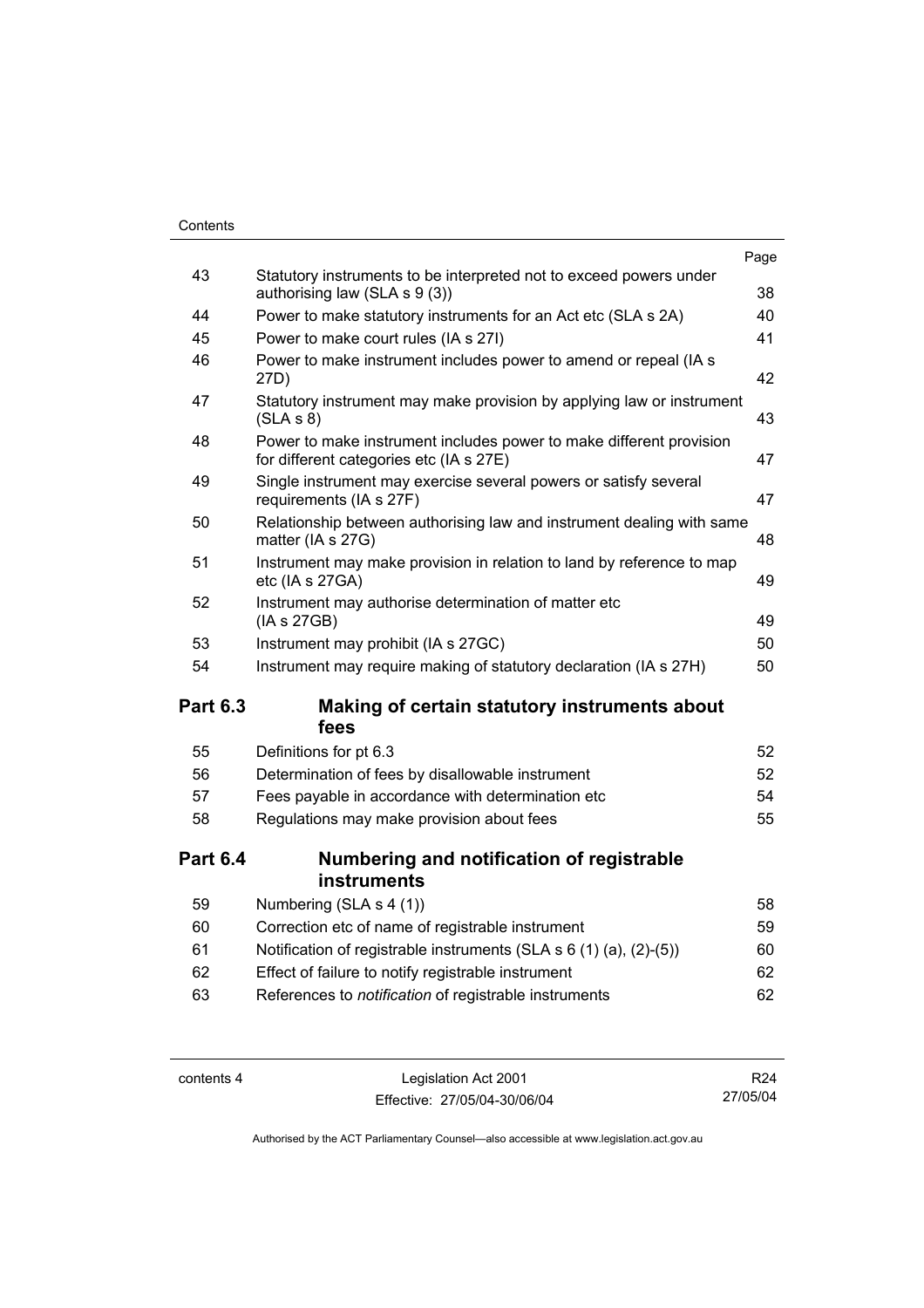| Contents |
|----------|
|----------|

|                  |                                                                                                                 | Page |
|------------------|-----------------------------------------------------------------------------------------------------------------|------|
| <b>Chapter 7</b> | Presentation, amendment and disallowance of<br>subordinate laws and disallowable instruments                    |      |
| 64               | Presentation of subordinate laws and disallowable instruments                                                   | 63   |
| 65               | Disallowance by resolution of Assembly (SLA s 6 (7), (7A), (8), and s<br>10)                                    | 63   |
| 65A              | Notification of disallowance by resolution of Assembly (SLA s 6 (8) and<br>s 10)                                | 64   |
| 66               | Revival of affected laws (SLA s 6 (9), and s 10)                                                                | 66   |
| 67               | Making of instrument same in substance within 6 months after<br>disallowance (SLA $s$ 6 (10), (16), and $s$ 10) | 67   |
| 68               | Amendment by resolution of Assembly (SLA s 6 (7A), (11), (13)-(15),<br>$(17)$ , $(18)$ , and s 10)              | 68   |
| 69               | Notification of amendments made by resolution of Assembly (SLA s 6<br>$(12)$ , and s $(10)$                     | 69   |
| 70               | Making of amendment restoring effect of law within 6 months after<br>amendment (SLA s 6 (10), (16), and s 10)   | 71   |
| 71               | Effect of dissolution or expiry of Assembly on notice of motion (SLA s 6<br>(7B), and s 10)                     | 72   |

# **Chapter 8 Commencement and exercise of powers before commencement**

| 72  | Meaning of law in ch 8                                                               | 73 |
|-----|--------------------------------------------------------------------------------------|----|
| 73  | General rules about commencement (IA s 10, SLA s 6 (1) (b))                          | 73 |
| 74  | Time of commencement (IA s 10A)                                                      | 75 |
| 75  | Commencement of naming and commencement provisions on<br>notification day (IA s 10B) | 76 |
| 75A | Meaning of commences retrospectively                                                 | 77 |
| 75B | Retrospective commencement requires clear indication                                 | 77 |
| 76  | Non-prejudicial provision may commence retrospectively (SLA s 7)                     | 78 |
| 77  | Commencement by commencement notice (IA s 10C)                                       | 79 |
| 78  | Separate commencement of amendments                                                  | 81 |
| 79  | Automatic commencement of postponed law (IA s 10E)                                   | 81 |
| 79A | Commencement of amendment of uncommenced law                                         | 82 |
| 80  | References to <i>commencement</i> of law (IA s 11)                                   | 83 |
| 81  | Exercise of powers between notification and commencement (SLA s 5)                   | 83 |

| R24      | Legislation Act 2001         | contents 5 |
|----------|------------------------------|------------|
| 27/05/04 | Effective: 27/05/04-30/06/04 |            |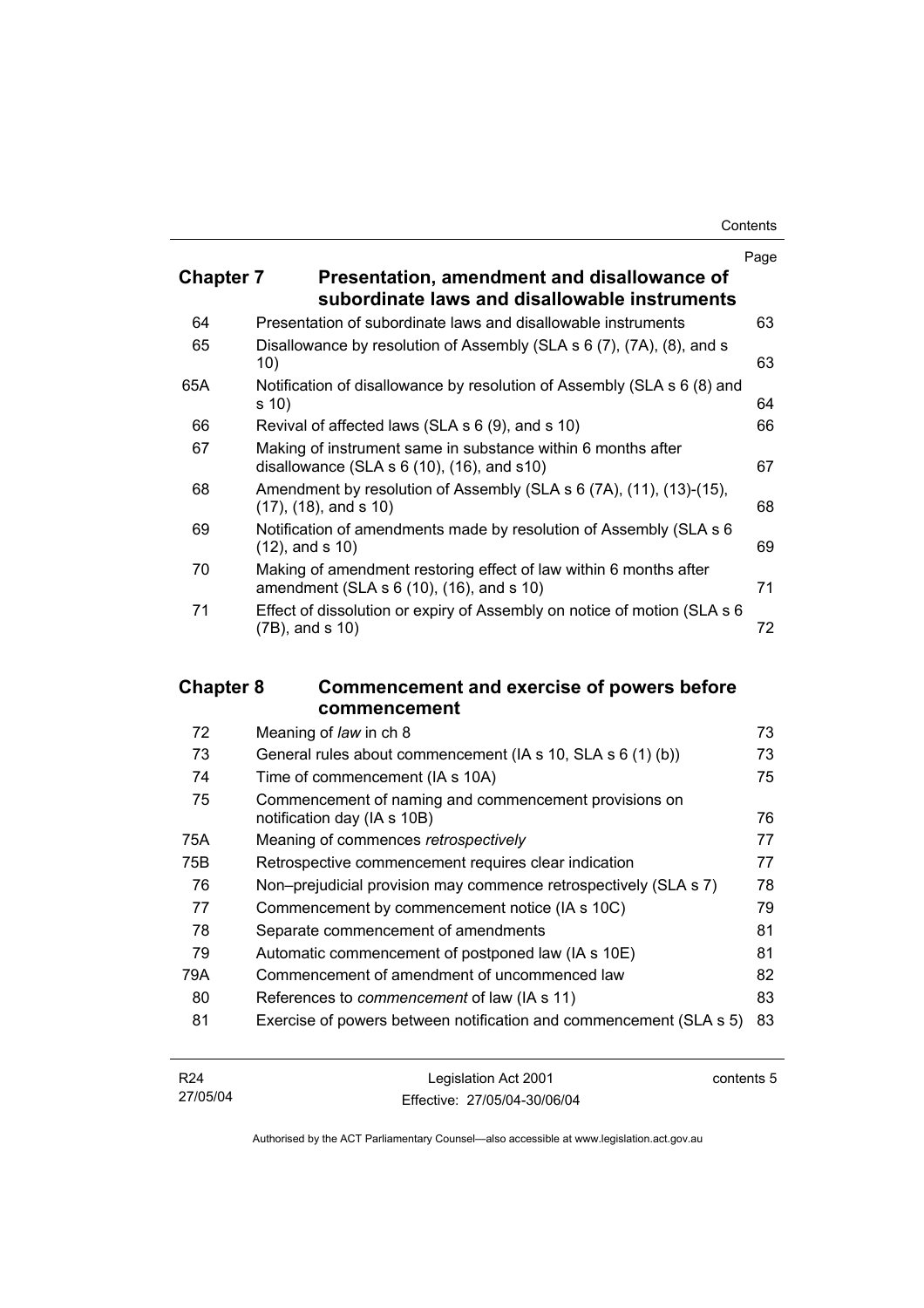### **Contents**

| <b>Chapter 9</b> | Repeal and amendment of laws                                                                | Page |
|------------------|---------------------------------------------------------------------------------------------|------|
| <b>Part 9.1</b>  | General                                                                                     |      |
| 82               | Definitions for ch 9 (IA s 37)                                                              | 85   |
| 83               | Consequences of amendment of statutory instrument by Act (SLA s 8A)                         | 85   |
| 84               | Saving of operation of repealed and amended laws (IA s 41)                                  | 85   |
| 84A              | Creation of offences and changes in penalties (IA s 33A)                                    | 87   |
| <b>Part 9.2</b>  | <b>Repeal</b>                                                                               |      |
| 85               | When repeal takes effect (IA s 38)                                                          | 88   |
| 86               | Repealed and amended laws not revived on repeal of repealing and<br>amending laws (IA s 39) | 88   |
| 87               | Commencement not undone if repealed (IA s 40)                                               | 90   |
| 88               | Repeal does not end effect of transitional laws etc (IA s 42)                               | 90   |
| 89               | Automatic repeal of certain laws and provisions (IA s 43)                                   | 92   |
| <b>Part 9.3</b>  | <b>Amendment</b>                                                                            |      |
| 90               | Law and amending laws to be read as one (IA s 44)                                           | 96   |
| 91               | Insertion of provisions by amending law (IA s 45)                                           | 96   |
| 92               | Amendment to be made wherever possible (IA s 46)                                            | 98   |
| 93               | Provisions included in another provision for amendment purposes (IA s<br>46A)               | 99   |
| 94               | Continuance of appointments etc made under amended provisions (IA<br>s 47)                  | 100  |
| 95               | Status of modifications (IA s 48)                                                           | 101  |
| 96               | Relocated provisions (IA s 49)                                                              | 102  |

# **Chapter 10 Referring to laws**

| 97   | References to law or instrument include law or instrument containing<br>reference ( $ A \simeq 50(2)$ ) | 103 |
|------|---------------------------------------------------------------------------------------------------------|-----|
| 98   | Referring to laws in general terms (IA s 50 (1))                                                        | 103 |
| 99   | Referring to particular Acts (IA s 51)                                                                  | 104 |
| 100  | Referring to statutory instruments (IA s 52, SLA s 4 (2))                                               | 105 |
| 101  | Referring to provisions of laws or instruments (IA s 53)                                                | 107 |
| 101A | Reference to provisions of law or instrument is inclusive (IA s 14)                                     | 107 |
|      |                                                                                                         |     |

contents 6 Legislation Act 2001 Effective: 27/05/04-30/06/04

R24 27/05/04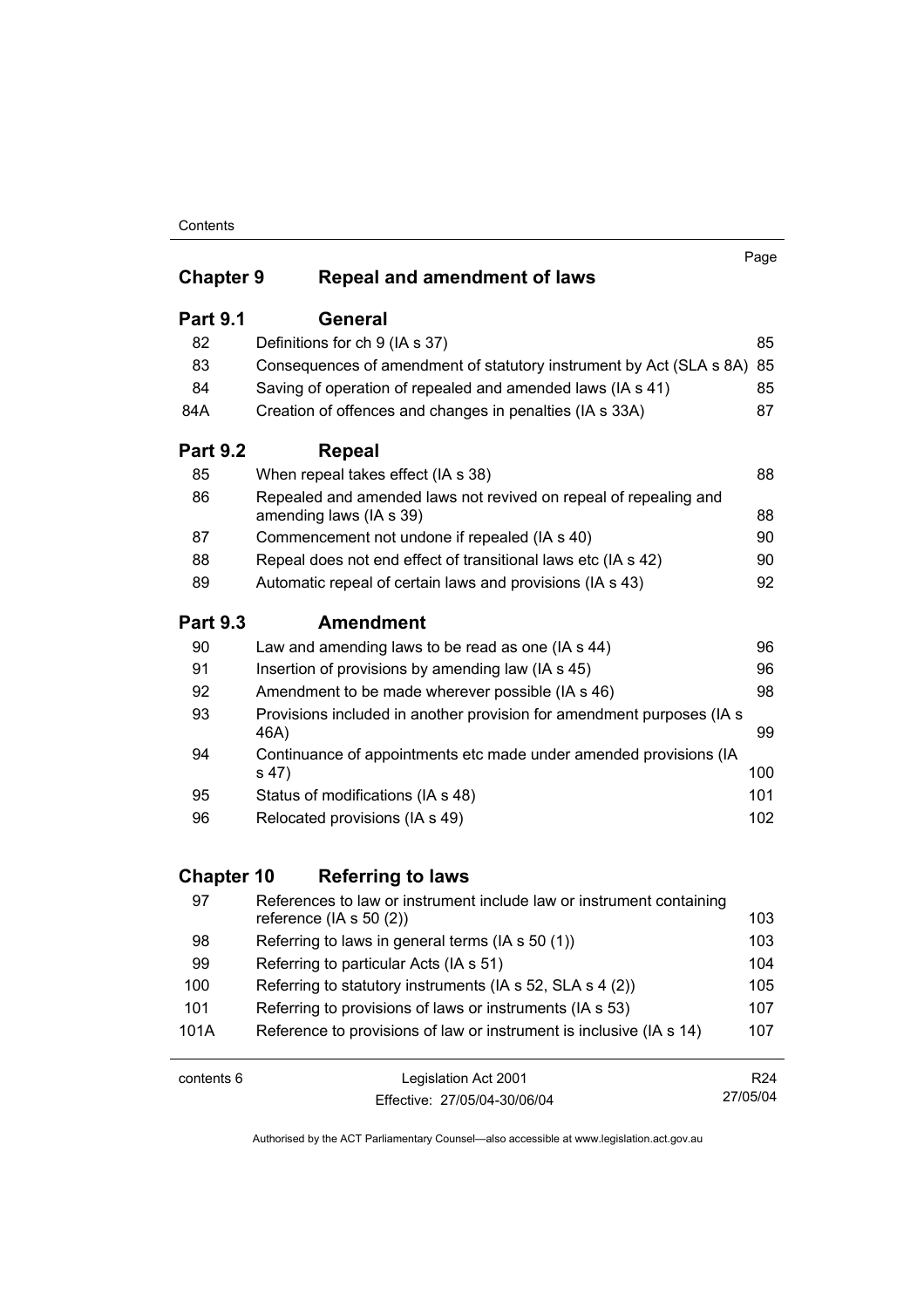|      |                                                                        | Page |
|------|------------------------------------------------------------------------|------|
| 101B | References to paragraphs etc (IA s 12A)                                | 108  |
| 102  | Meaning of references to a law or instrument generally (IA s 54)       | 109  |
| 103  | References to laws and instruments with amended names (IA s 55)        | 110  |
| 104  | References to laws include references to instruments under laws (IA s) |      |
|      | 55A)                                                                   | 111  |
| 105  | References in statutory instruments to the Act (IA s 55B)              | 112  |
| 106  | References to repealed laws (IA s 55C)                                 | 112  |

# **Chapter 11 Republication of Acts and statutory instruments**

| <b>Part 11.1</b> | General                                                       |     |
|------------------|---------------------------------------------------------------|-----|
| 107              | Meaning of law in ch 11 (LRA $s$ 5, def of law and $s$ 8 (2)) | 113 |
| 108              | Republication in register                                     | 113 |
| 109              | Republications may be published with other information        | 113 |
| 110              | Collections of laws (LRA s 19A)                               | 114 |
|                  | Part 11.2<br>Substantive amendments made by laws              |     |
| 111              | Incorporation of amendments (LRA s 10)                        | 115 |
| 112              | Reference to amending laws (LRA s 11 (1))                     | 115 |
| 113              | Provisions not republished or relocated (LRA s 12)            | 115 |
| Part 11.3        | <b>Editorial changes</b>                                      |     |
| 114              | Authorisation for parliamentary counsel (LRA s 13, s 19)      | 117 |
| 115              | Amendments not to change effect (LRA s 14)                    | 117 |
| 116              | Ambit of editorial amendments (LRA s 15)                      | 117 |
| 117              | Legal effect of editorial changes (LRA s 16)                  | 119 |

118 Reference to editorial amendments (LRA s 17) 119

# **Chapter 12 Scope of Acts and statutory instruments**

| 120 | Act to be interpreted not to exceed legislative powers of Assembly (IA s) |     |
|-----|---------------------------------------------------------------------------|-----|
|     | 11AA)                                                                     | 120 |
| 121 | Binding effect of Acts (IA s 7)                                           | 121 |
| 122 | Application to Territory (IA s 23A)                                       | 122 |

| R24      | Legislation Act 2001         | contents 7 |
|----------|------------------------------|------------|
| 27/05/04 | Effective: 27/05/04-30/06/04 |            |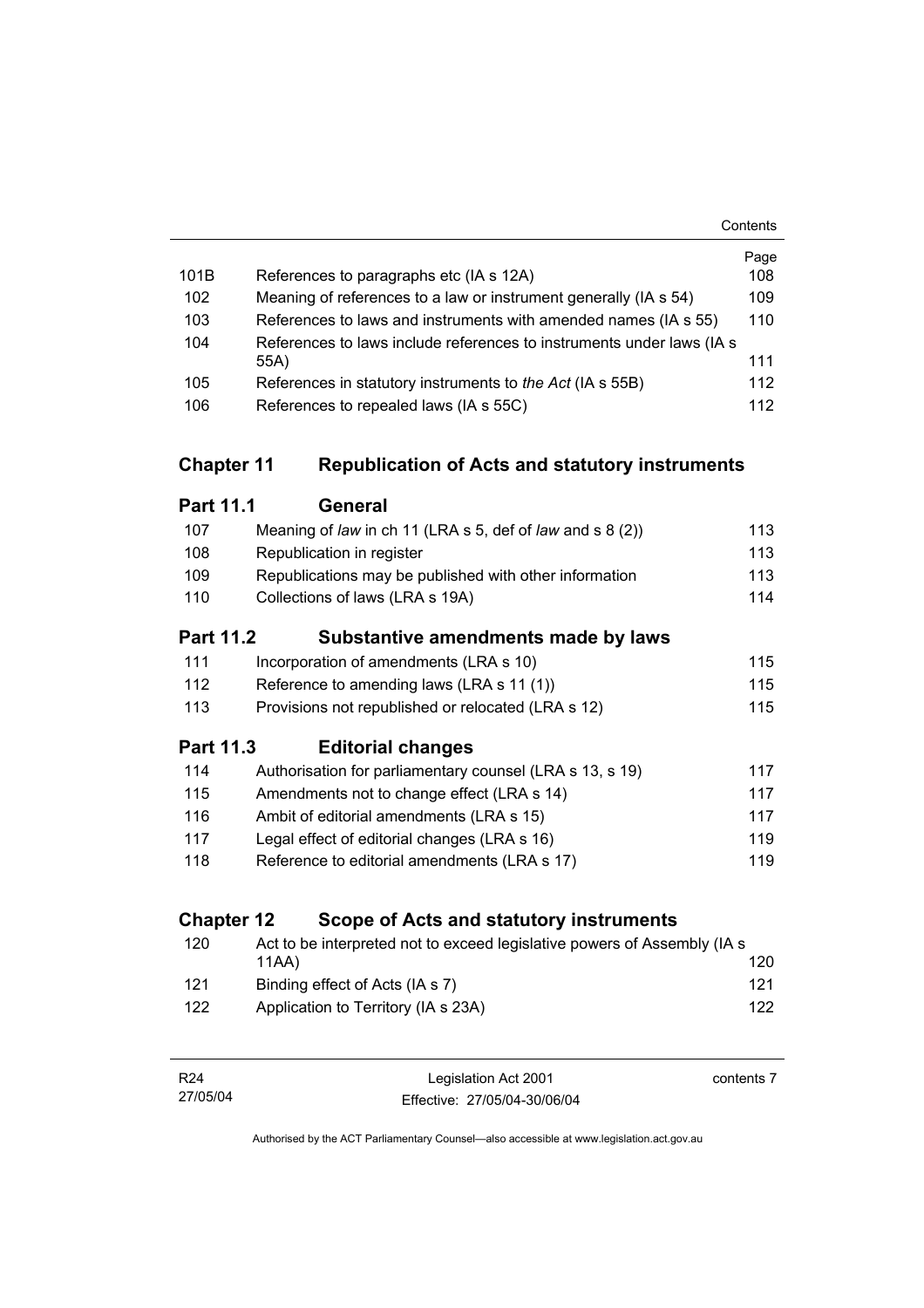### **Contents**

| <b>Structure of Acts and statutory instruments</b>        |                                                                                                                                                                                                                                                                                                                                                                                                                                                                 |
|-----------------------------------------------------------|-----------------------------------------------------------------------------------------------------------------------------------------------------------------------------------------------------------------------------------------------------------------------------------------------------------------------------------------------------------------------------------------------------------------------------------------------------------------|
| General                                                   |                                                                                                                                                                                                                                                                                                                                                                                                                                                                 |
|                                                           | 123                                                                                                                                                                                                                                                                                                                                                                                                                                                             |
|                                                           | 123                                                                                                                                                                                                                                                                                                                                                                                                                                                             |
|                                                           | 124                                                                                                                                                                                                                                                                                                                                                                                                                                                             |
| <b>Particular kinds of provisions</b>                     |                                                                                                                                                                                                                                                                                                                                                                                                                                                                 |
|                                                           | 126                                                                                                                                                                                                                                                                                                                                                                                                                                                             |
|                                                           | 127                                                                                                                                                                                                                                                                                                                                                                                                                                                             |
|                                                           | 128                                                                                                                                                                                                                                                                                                                                                                                                                                                             |
|                                                           | 129                                                                                                                                                                                                                                                                                                                                                                                                                                                             |
|                                                           | 130                                                                                                                                                                                                                                                                                                                                                                                                                                                             |
|                                                           | 133                                                                                                                                                                                                                                                                                                                                                                                                                                                             |
| <b>Chapter 13</b><br><b>Part 13.1</b><br><b>Part 13.2</b> | Meaning of law in ch 13<br>Material that is part of an Act or statutory instrument (IA s 11H)<br>Material that is not part of an Act or statutory instrument (IA s 12)<br>What is a definition? (IA dictionary, <i>definition</i> )<br>Signpost definitions (IA, dict, def of see)<br>Examples (IA s 11D)<br>Penalty units (IA s 33AA)<br>Penalties at end of sections and subsections (IA s 32A)<br>Penalties not at end of sections and subsections (IA s 33) |

# **Chapter 14 Interpretation of Acts and statutory instruments**

# **Part 14.1 Purpose and scope**

| 136  | Meaning of Act in ch 14    | 135 |
|------|----------------------------|-----|
| -137 | Purpose and scope of ch 14 | 135 |

# **Part 14.2 Key principles of interpretation**

| 138 | Meaning of working out the meaning of an Act                       | 136 |
|-----|--------------------------------------------------------------------|-----|
| 139 | Interpretation best achieving Act's purpose (IA s 11A)             | 136 |
| 140 | Legislative context                                                | 136 |
| 141 | Non-legislative context generally (IA s 11B)                       | 137 |
| 142 | Non-legislative context—material that may be considered (IA s 11B) | 138 |
| 143 | Law stating material for consideration in working out meaning      | 141 |
|     |                                                                    |     |

# **Chapter 15 Aids to interpretation**

| <b>Part 15.1</b> | General                     |                 |
|------------------|-----------------------------|-----------------|
| 145              | Gender and number (IA s 19) | 143             |
|                  |                             |                 |
| contents 8       | Legislation Act 2001        | R <sub>24</sub> |

Effective: 27/05/04-30/06/04

R24 27/05/04

Page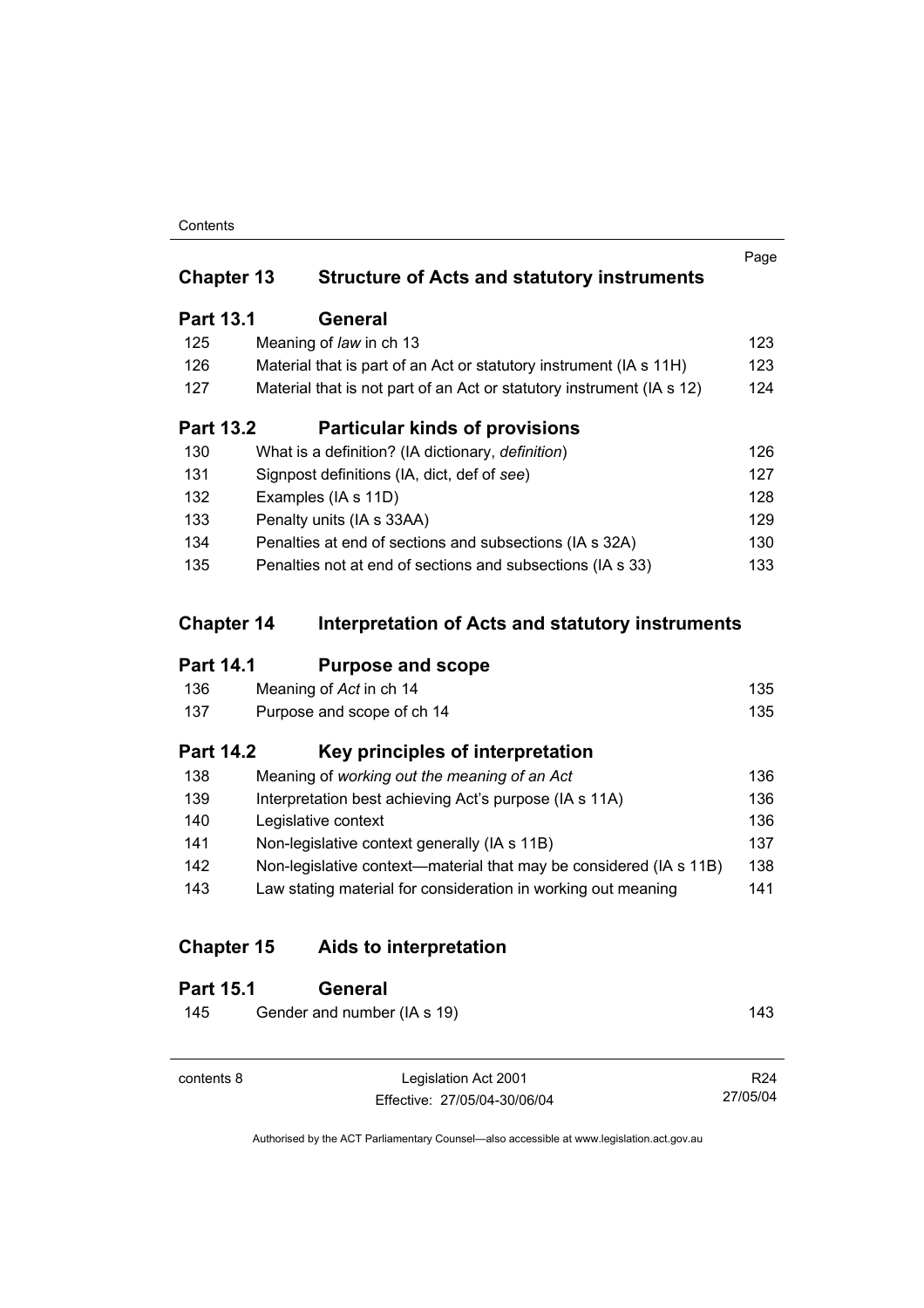| 146               | Meaning of <i>may</i> and <i>must</i> (IA s 16)                         | Page<br>143 |
|-------------------|-------------------------------------------------------------------------|-------------|
| 147               | Changes of drafting practice not to affect meaning (IA s 11C)           | 144         |
| 148               | Terms used in instruments have same meanings as in authorising laws     |             |
|                   | (IAs 11BA)                                                              | 145         |
| 149               | Age in years (IA s 13D)                                                 |             |
| 150               | Measurement of distance (IA s 35)                                       | 145         |
| 151               | Reckoning of time (IA s 36)                                             | 146         |
| 152               | Continuing effect of obligations                                        | 147         |
| <b>Part 15.2</b>  | <b>Definitions</b>                                                      |             |
| 155               | Definitions apply subject to contrary intention (IA s 11G)              | 148         |
| 156               | Application of definitions in dictionaries and sections (IA s 11F (2))  | 148         |
| 157               | Defined terms—other parts of speech and grammatical forms (IA s<br>11E) | 150         |
| <b>Part 15.3</b>  | References to various entities and things                               |             |
| 160               | References to people generally (IA s 15)                                | 151         |
| 161               | Corporations liable to offences (IA s 32)                               | 152         |
| 162               | References to a Minister or the Minister (IA s 24)                      | 153         |
| 163               | References to a chief executive or the chief executive (IA s 24A)       | 154         |
| 164               | References to Australian Standards etc                                  | 155         |
| 165               | References to Assembly committees that no longer exist (IA s 25AA)      | 156         |
| 168               | References to person with interest in land include personal             |             |
|                   | representative etc                                                      | 156         |
| 169               | References to domestic partner and domestic partnership                 | 156         |
| 169A              | References to transgender people                                        | 157         |
| 169B              | References to intersex people                                           | 158         |
| <b>Part 15.4</b>  | Preservation of certain common law privileges                           |             |
| 170               | Privileges against selfincrimination and exposure to civil penalty      | 159         |
| 171               | Client legal privilege                                                  | 159         |
| <b>Chapter 16</b> | Courts, tribunals and other decision-makers                             |             |
| 175               | Meaning of law in ch 16                                                 | 161         |
| 176               | Jurisdiction of courts and tribunals (IA s 31A)                         | 161         |
| R <sub>24</sub>   |                                                                         | contents 9  |
| 27/05/04          | Legislation Act 2001<br>Effective: 27/05/04-30/06/04                    |             |
|                   |                                                                         |             |

Contents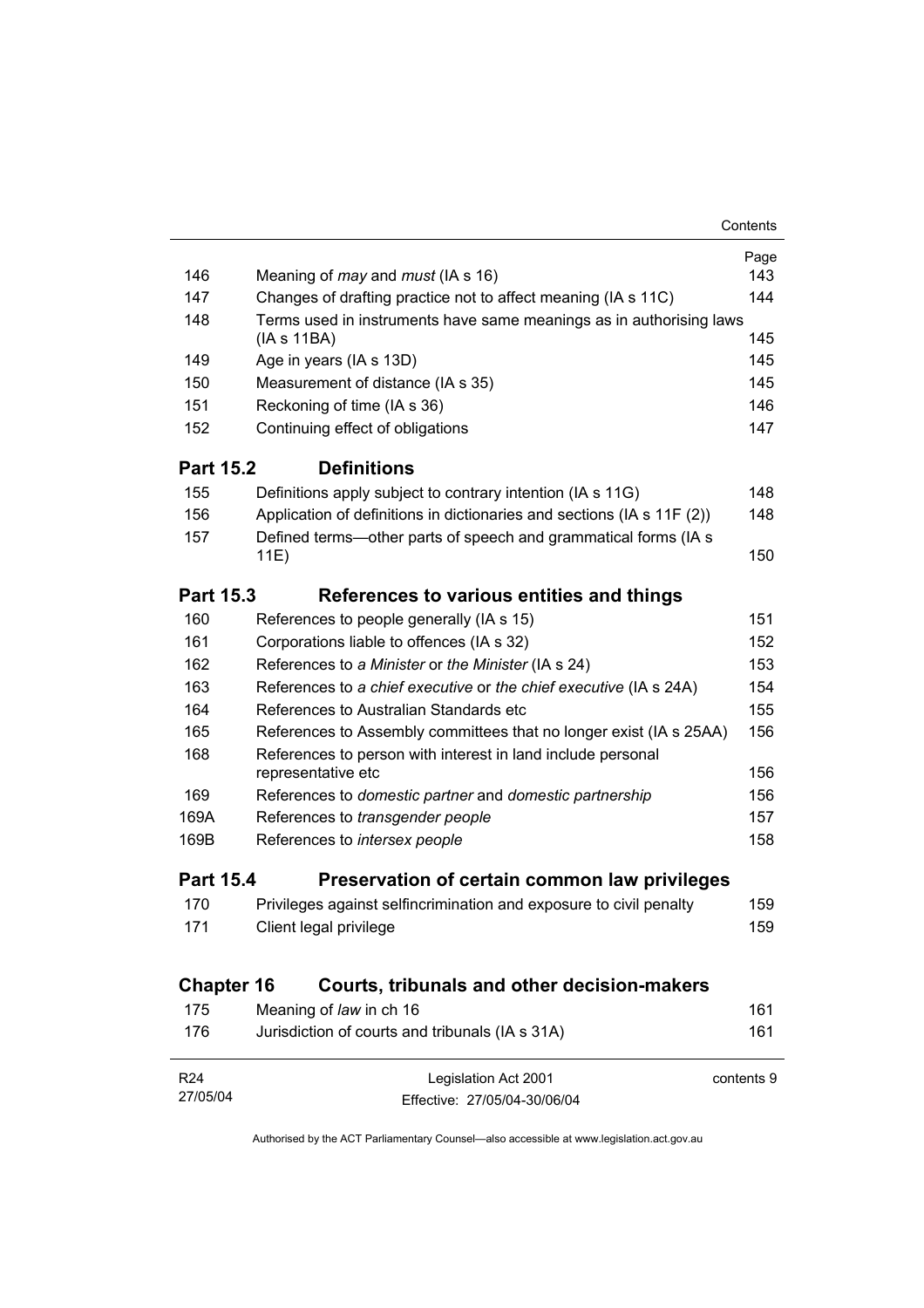|     |                                                                          | Page |
|-----|--------------------------------------------------------------------------|------|
| 177 | Recovery of amounts owing under laws (IA s 34)                           | 161  |
| 178 | Power to decide includes power to administer oath etc (IA s 13E)         | 161  |
| 179 | Content of statements of reasons for decisions (IA s 13C)                | 162  |
| 180 | Power to make decision includes power to reverse or change (IA s 27) 162 |      |

# **Chapter 17 Entities and positions**

| 182 | Meaning of law in ch 17                       | 163 |
|-----|-----------------------------------------------|-----|
| 183 | Change of name of entity (IA s 13B)           | 163 |
| 184 | Change in constitution of entity (IA s 13BA)  | 163 |
| 185 | References to occupant of position (IA s 25)  | 164 |
| 186 | Change of name of position (IA s 13B)         | 164 |
| 187 | Chairperson and deputy chairperson (IA s 25A) | 164 |

# **Chapter 18 Offences**

| Meaning of Territory law in ch 18                                     | 165 |
|-----------------------------------------------------------------------|-----|
| Reference to offence includes reference to related ancillary offences | 166 |
| Indictable and summary offences (IA s 33D and 33E)                    | 166 |
| Offences against 2 or more laws (IA s 33F)                            | 167 |
| When must prosecutions begin? (IA s 33H)                              | 167 |
| Continuing offences (IA s 33B (2))                                    | 168 |
|                                                                       |     |

# **Chapter 19 Administrative and machinery provisions**

# **Part 19.1 Introductory**

| 195 | Meaning of law in ch 19 | 170 |
|-----|-------------------------|-----|
|-----|-------------------------|-----|

# **Part 19.2 Functions**

| 196 | Provision giving function gives power to exercise function (IA s 25B) | 171  |
|-----|-----------------------------------------------------------------------|------|
| 197 | Statutory functions may be exercised from time to time (IA s 26 (1))  | 171  |
| 199 | Functions of bodies (IA s 13BB)                                       | 171  |
| 200 | Functions of occupants of positions (IA s 26 (2), s 30AA)             | 173. |

| contents 10 |  |
|-------------|--|
|-------------|--|

Legislation Act 2001 Effective: 27/05/04-30/06/04

R24 27/05/04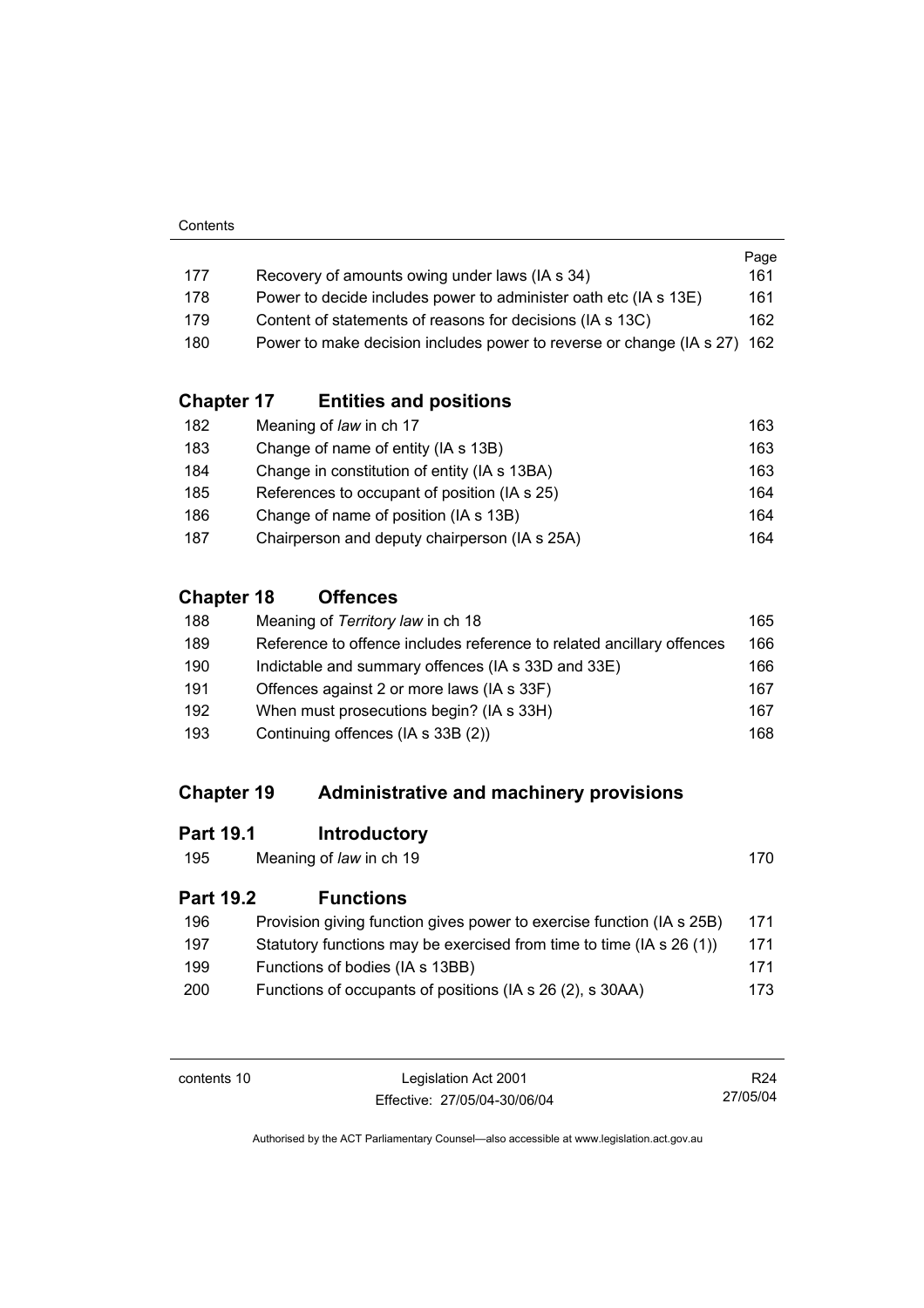| <b>Part 19.3</b>            | <b>Appointments</b>                                                                        | Page        |
|-----------------------------|--------------------------------------------------------------------------------------------|-------------|
|                             |                                                                                            |             |
| Division 19.3.1             | Appointments-general                                                                       |             |
| 205                         | Application of div 19.3.1 (IA s 28 (1))                                                    | 174         |
| 206                         | Appointments must be in writing etc (IA s 28 (7))                                          | 174         |
| 207                         | Appointment may be by name or position (IA s 28 (2))                                       | 175         |
| 208                         | Power of appointment includes power to suspend etc (IA s 28 (3) to (5))175                 |             |
| 209                         | Power of appointment includes power to make acting appointment (IA s<br>$28(4)$ to $(6)$ ) | 176         |
| 210                         | Resignation of appointment (IA s 28 (8), (9))                                              | 177         |
| 211                         | Appointment not affected by appointer changes                                              | 177         |
| 212                         | Appointment not affected by defect etc (IA s 28 (10))                                      | 178         |
| Division 19.3.2             | <b>Acting appointments</b>                                                                 |             |
| 215                         | Application of div 19.3.2 (IA s 28A (1))                                                   | 178         |
| 216                         | Acting appointments must be in writing etc (IA s 28 (7))                                   | 178         |
| 217                         | Acting appointment may be made by name or position                                         | 179         |
| 218                         | Instrument may provide when acting appointment has effect etc (IA s<br>28A(2)              | 179         |
| 219                         | Appointer may decide terms of acting appointment etc (IA s 28A (3))                        | 179         |
| 220                         | Appointee may exercise functions under acting appointment etc (IA s<br>28A(8)              | 180         |
| 221                         | How long does an acting appointment operate? (IA s 28A (4) to (6))                         | 181         |
| 222                         | Resignation of acting appointment (IA s 28 (8) to (11))                                    | 182         |
| 223                         | Effect of acting appointment on substantive appointment etc<br>(IA s 28A (7)               | 182         |
| 224                         | Acting appointment not affected by appointer changes                                       | 182         |
| 225                         | Acting appointment not affected by defect etc (IA s 28 (10), (11),                         |             |
|                             | 28A (9))                                                                                   | 182         |
|                             | Division 19.3.2A Standing acting arrangements                                              |             |
| 225A                        | Application of div 19.3.2A                                                                 | 183         |
| 225B                        | Person acting may exercise functions etc                                                   | 183         |
| Division 19.3.3             | <b>Appointments-Assembly consultation</b>                                                  |             |
| 226                         | Meaning of <i>statutory position</i> in div 19.3.3 (SAA s 3)                               | 184         |
| 227                         | Application of div 19.3.3 (SAA s 4 (1), s 6)                                               | 184         |
| 228                         | Consultation with appropriate Assembly committee (SAA s 4 (1))                             | 185         |
| R <sub>24</sub><br>27/05/04 | Legislation Act 2001<br>Effective: 27/05/04-30/06/04                                       | contents 11 |

Contents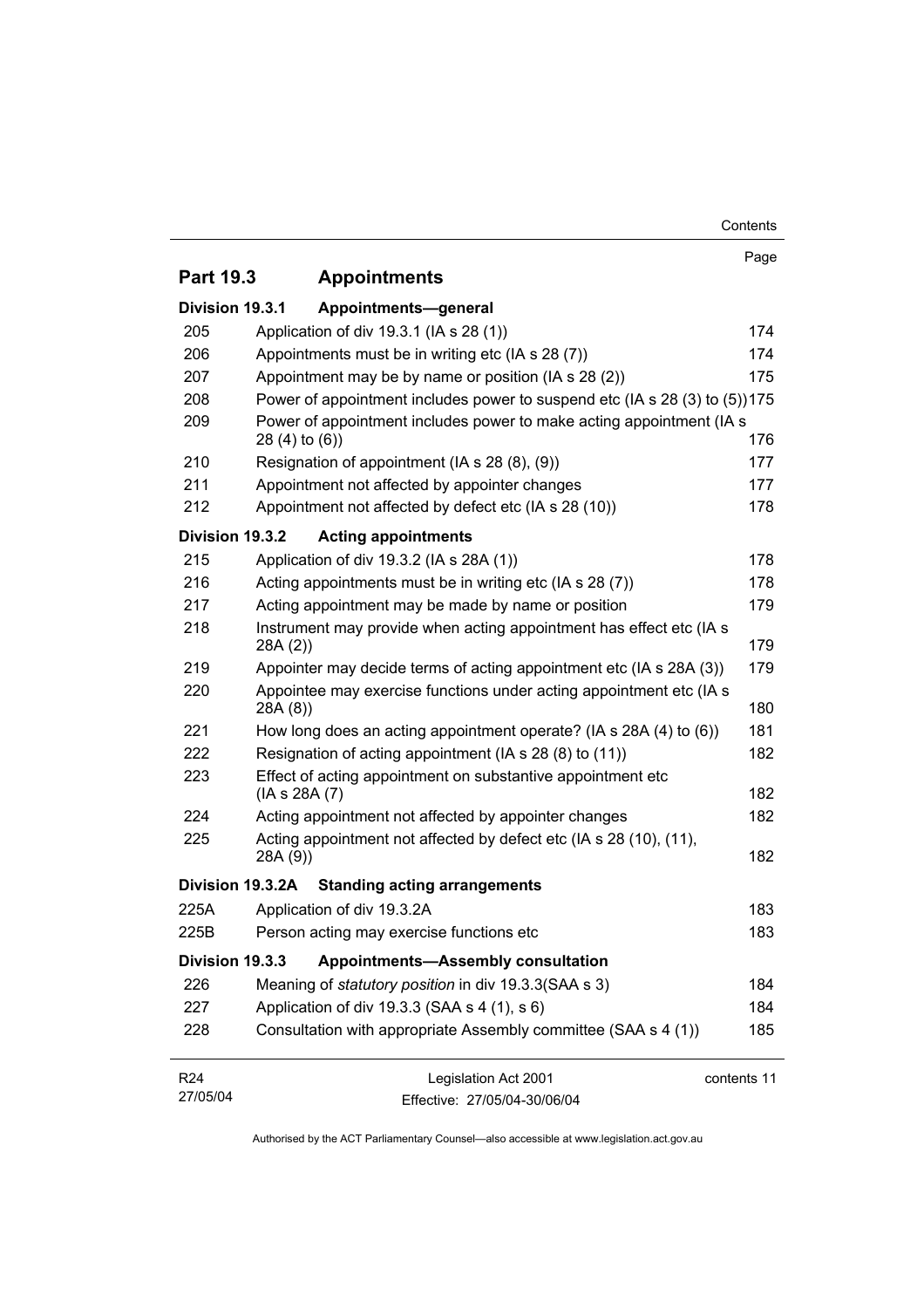| 229                                      | Appointment is disallowable instrument                               | Page<br>185     |  |
|------------------------------------------|----------------------------------------------------------------------|-----------------|--|
| <b>Part 19.4</b>                         | <b>Delegations</b>                                                   |                 |  |
| 230                                      | Application of pt 19.4 generally                                     | 186             |  |
| 231                                      | Application of pt 19.4 to subdelegations (IA s 30AB)                 | 186             |  |
| 232                                      | Delegation must be in writing etc                                    | 187             |  |
| 233                                      | Delegation may be made by name or position (IA s 29A)                | 187             |  |
| 234                                      | Instrument may provide when delegation has effect etc (IA s 29B (a)) | 187             |  |
| 235                                      | Delegation may be made to 2 or more delegates                        | 188             |  |
| 236                                      | Power to delegate may not be delegated                               | 188             |  |
| 237                                      | Delegation may be amended or revoked                                 | 189             |  |
| 238                                      | Appointer responsible for delegated function                         | 189             |  |
| 239                                      | Exercise of delegation by delegate (IA s 29B (c), (e), s 30)         | 189             |  |
| 240                                      | Appointer may exercise delegated function (IA s 29B (d))             | 190             |  |
| 241                                      | Delegation not affected by appointer changes (IA s 30AA)             | 190             |  |
| 242                                      | Delegation not affected by defect etc                                | 191             |  |
| <b>Part 19.5</b>                         | <b>Service of documents</b>                                          |                 |  |
| 245                                      | Application of pt 19.5 (IA s 17A (1))                                | 192             |  |
| 246                                      | Definitions for pt 19.5                                              | 192             |  |
| 247                                      | Service of documents on individuals (IA s 17A (1), 18)               | 194             |  |
| 248                                      | Service of documents on corporations (IA s 17A (1), 18)              | 194             |  |
| 249                                      | Service of documents on agencies (IA s 17A (1), 18)                  | 195             |  |
| 250                                      | When service taken to be effected (IA s 18))                         | 195             |  |
| 251                                      | Other laws not affected etc (IA s 17A (2) (a))                       | 197             |  |
| 252                                      | Powers of courts and tribunals not affected (IA s 17A (2) (b))       | 197             |  |
| <b>Part 19.6</b>                         | <b>Functions of Executive and Ministers</b>                          |                 |  |
| 253                                      | Exercise of functions of Executive (AA s 3A)                         | 198             |  |
| 254                                      | Administration of matters not allocated (AA s 4)                     | 198             |  |
| 254A                                     | Delegation by Minister (AA s 5)                                      | 198             |  |
| <b>Part 19.7</b><br><b>Other matters</b> |                                                                      |                 |  |
| 255                                      | Forms (IA s 13)                                                      | 199             |  |
| 256                                      | Production of records kept in computers etc (IA s 13A)               | 201             |  |
| contents 12                              | Legislation Act 2001                                                 | R <sub>24</sub> |  |
|                                          | Effective: 27/05/04-30/06/04                                         | 27/05/04        |  |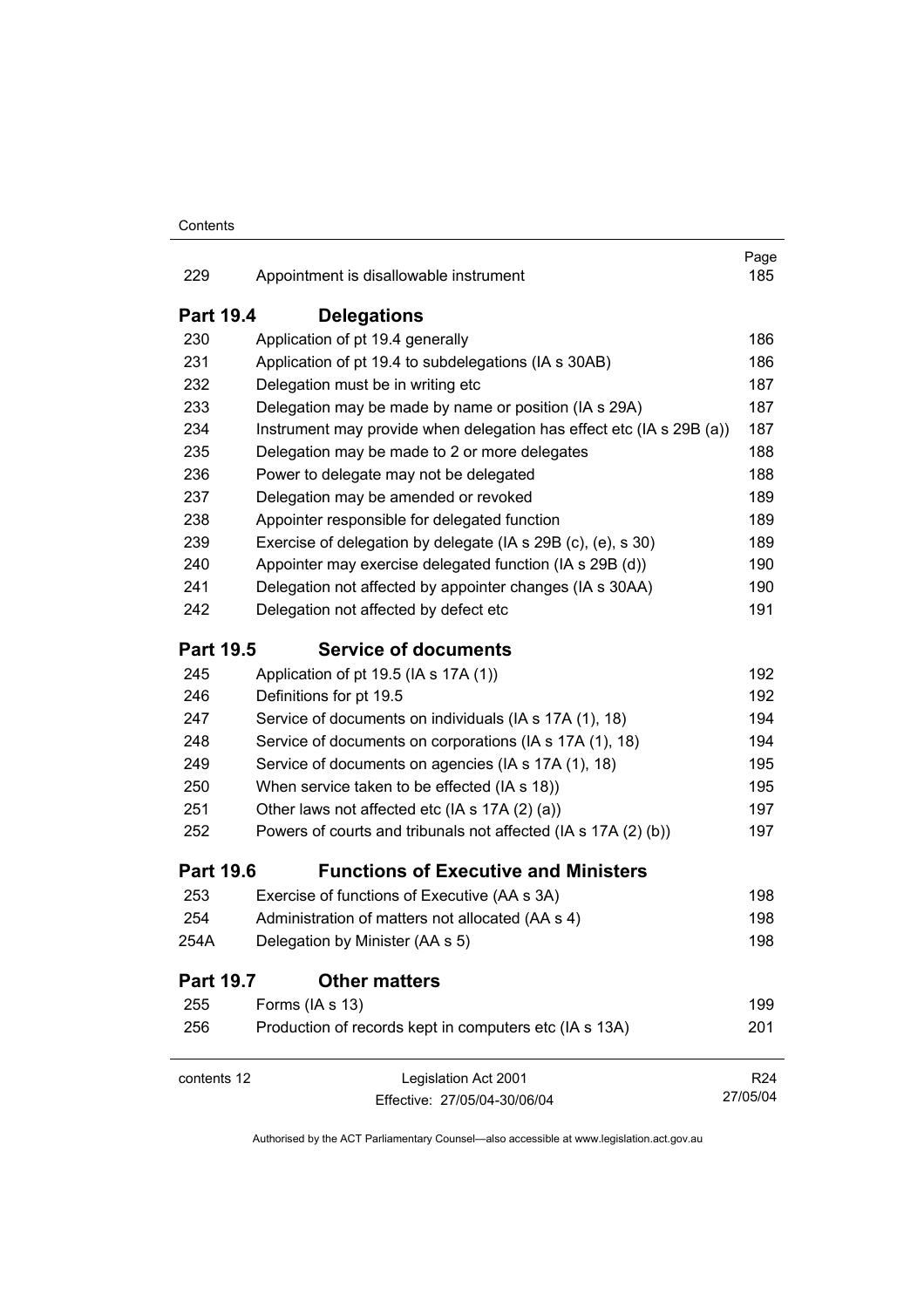|                         |                                                                                                 | Contents    |
|-------------------------|-------------------------------------------------------------------------------------------------|-------------|
|                         |                                                                                                 | Page        |
| <b>Chapter 20</b>       | <b>Miscellaneous</b>                                                                            |             |
| 300                     | Delegation by parliamentary counsel                                                             | 202         |
| 301                     | References to Administration Act 1989 etc                                                       | 202         |
| 302                     | Regulation-making power                                                                         | 203         |
| <b>Chapter 21</b>       | <b>Transitional</b>                                                                             |             |
| 304                     | Application of $s$ 47 (3) to (6)                                                                | 204         |
| 308                     | Status of certain instruments as disallowable instruments                                       | 204         |
| 309                     | Status of certain instruments as notifiable instruments                                         | 205         |
| 310                     | Compliance with authorisation or requirement to do something by<br>notice in Gazette (IA s 27A) | 206         |
| 310A                    | Application of s 89 to registrable instrument                                                   | 206         |
| 313                     | Status of republications under Legislation (Republication) Act 1996                             | 206         |
| 316                     | Delegations under Administration Act 1989                                                       | 206         |
| <b>Schedule 1</b>       | Acts included in sources of law of the Territory                                                | 208         |
| <b>Part 1.1</b>         | Former NSW and UK Acts in force before establishment of<br><b>Territory</b>                     | 208         |
| <b>Part 1.2</b>         | Former NSW Acts applied after establishment of Territory 211                                    |             |
| <b>Dictionary</b>       |                                                                                                 | 213         |
| Part 1                  | <b>Meaning of commonly-used terms</b>                                                           | 213         |
| Part 2                  | Terms for Legislation Act 2001 only                                                             | 238         |
| <b>Endnotes</b>         |                                                                                                 |             |
|                         | 1 About the endnotes                                                                            | 242         |
| $\overline{\mathbf{c}}$ | Abbreviation key                                                                                | 242         |
| 3                       | Legislation history                                                                             | 243         |
| 4                       | Amendment history                                                                               | 246         |
| 5                       | Earlier republications                                                                          | 276         |
| 6                       | Uncommenced amendments                                                                          | 279         |
| R <sub>24</sub>         |                                                                                                 | contents 13 |
|                         | Legislation Act 2001                                                                            |             |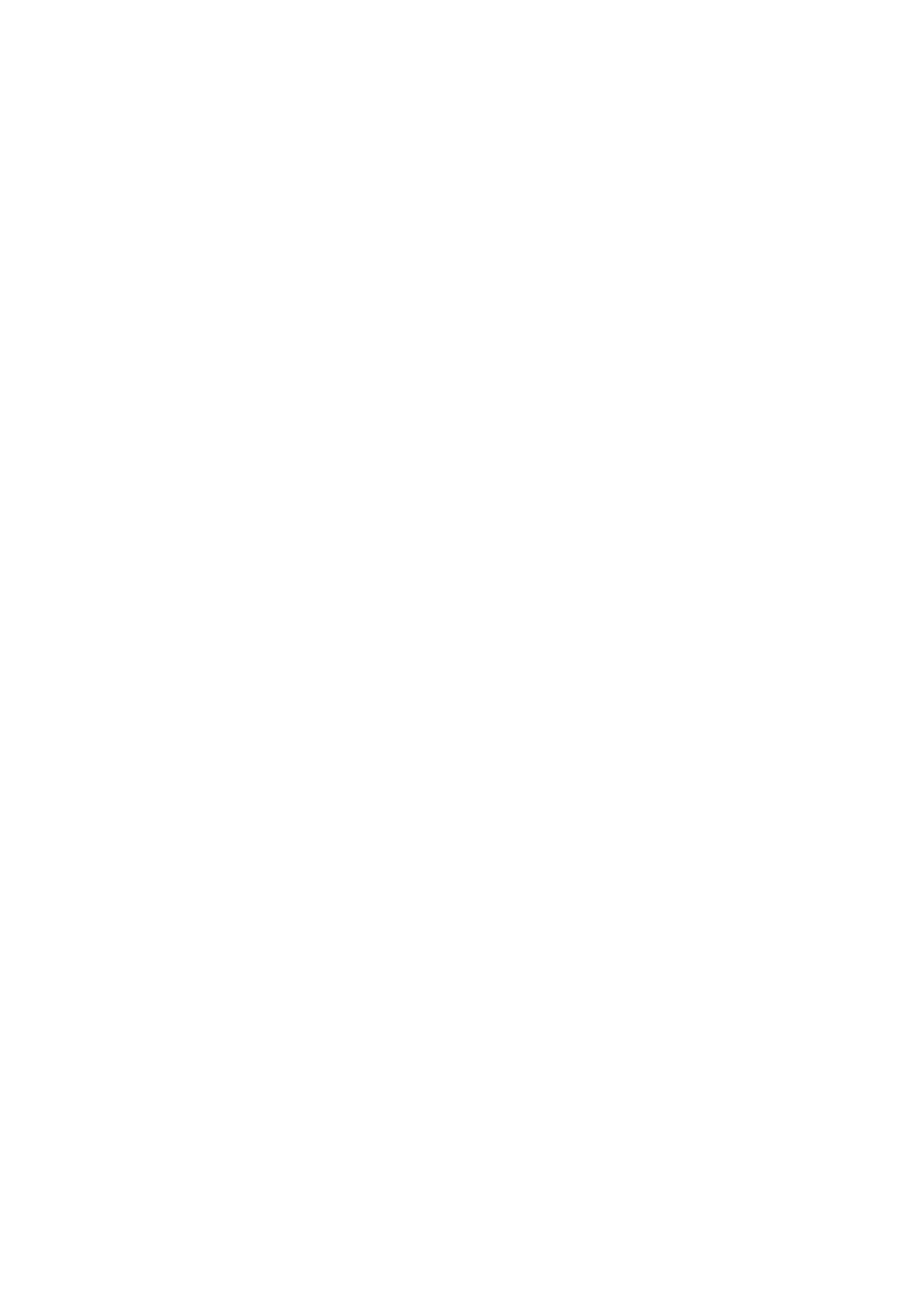

# **Legislation Act 2001**

An Act about legislation

I

R24 27/05/04

Legislation Act 2001 Effective: 27/05/04-30/06/04 page 1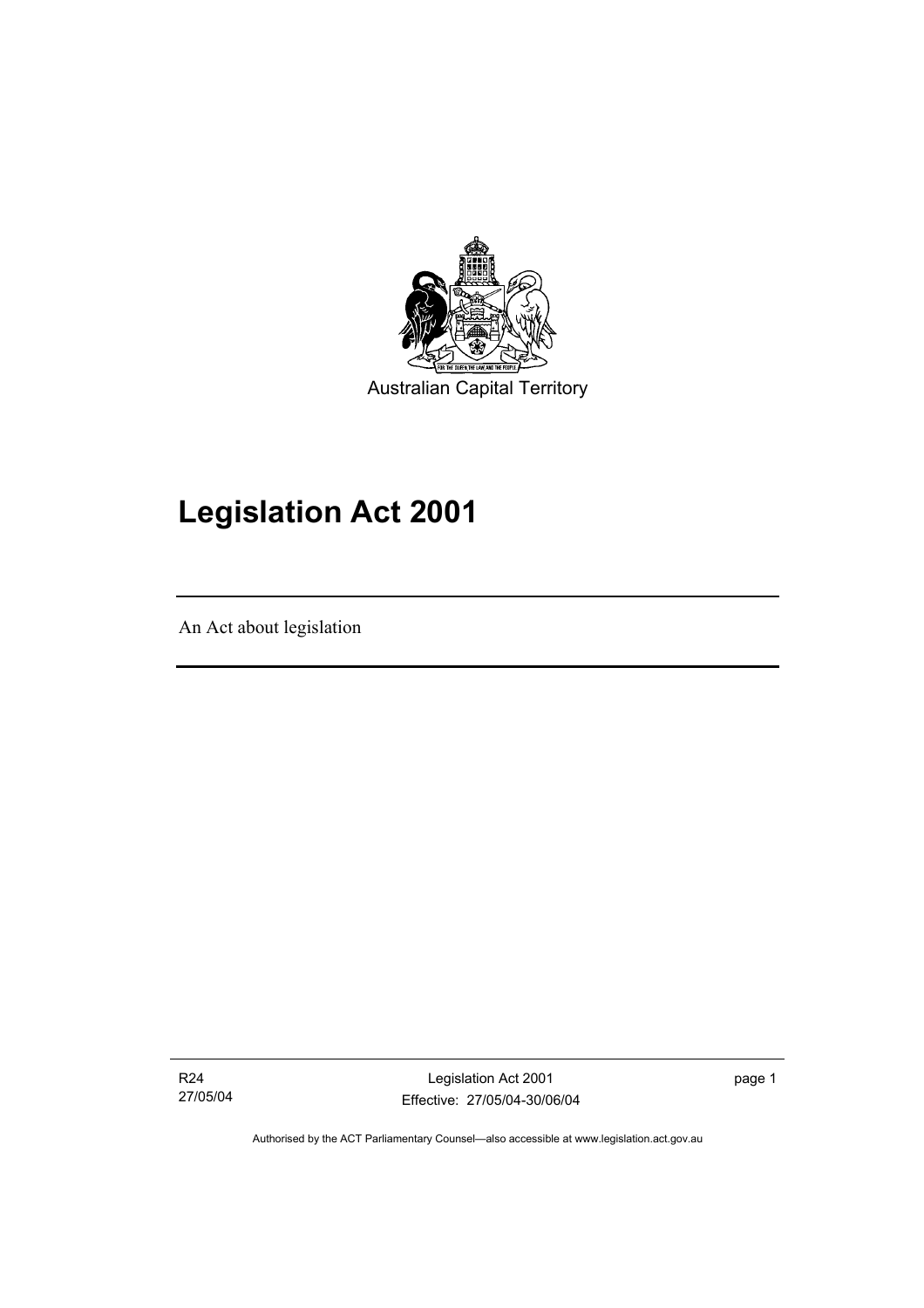**Chapter 1** Preliminary<br>**Part 1.1** General General

Section 1

# **Chapter 1** Preliminary

# **Part 1.1 General**

## **1 Name of Act**

This Act is the *Legislation Act 2001.* 

## **2 Dictionary**

The dictionary at the end of this Act is part of this Act.

- *Note 1* The dictionary at the end of an Act usually defines certain terms used in the Act, and includes references (*signpost definitions*) to other terms defined elsewhere in the Act. However, in this Act the dictionary is divided into 2 parts.
- *Note 2* Part 1 defines terms commonly used in Acts (including this Act) and statutory instruments. For example, because of the definition '*month* means calendar month.', the term 'month' has the defined meaning wherever the term is used in an Act or statutory instrument unless the Act or instrument provides otherwise or the contrary intention otherwise appears (see s 144 and s 155).
- *Note 3* Part 2 defines certain terms used in this Act. For example, the signpost definition '*administrator*, for part 19.5 (Service of documents)—see section 246.' means that the term 'administrator' is defined in s 246 for this Act, pt 19.5. A definition in pt 2 applies to all of this Act unless the definition, or another provision of this Act, provides otherwise or the contrary intention otherwise appears (see s 155 and s 156 (1)).

### **2A Notes**

A note included in this Act is explanatory and is not part of this Act.

*Note* See s 127 (1), (4) and (5) for the legal status of notes.

R24 27/05/04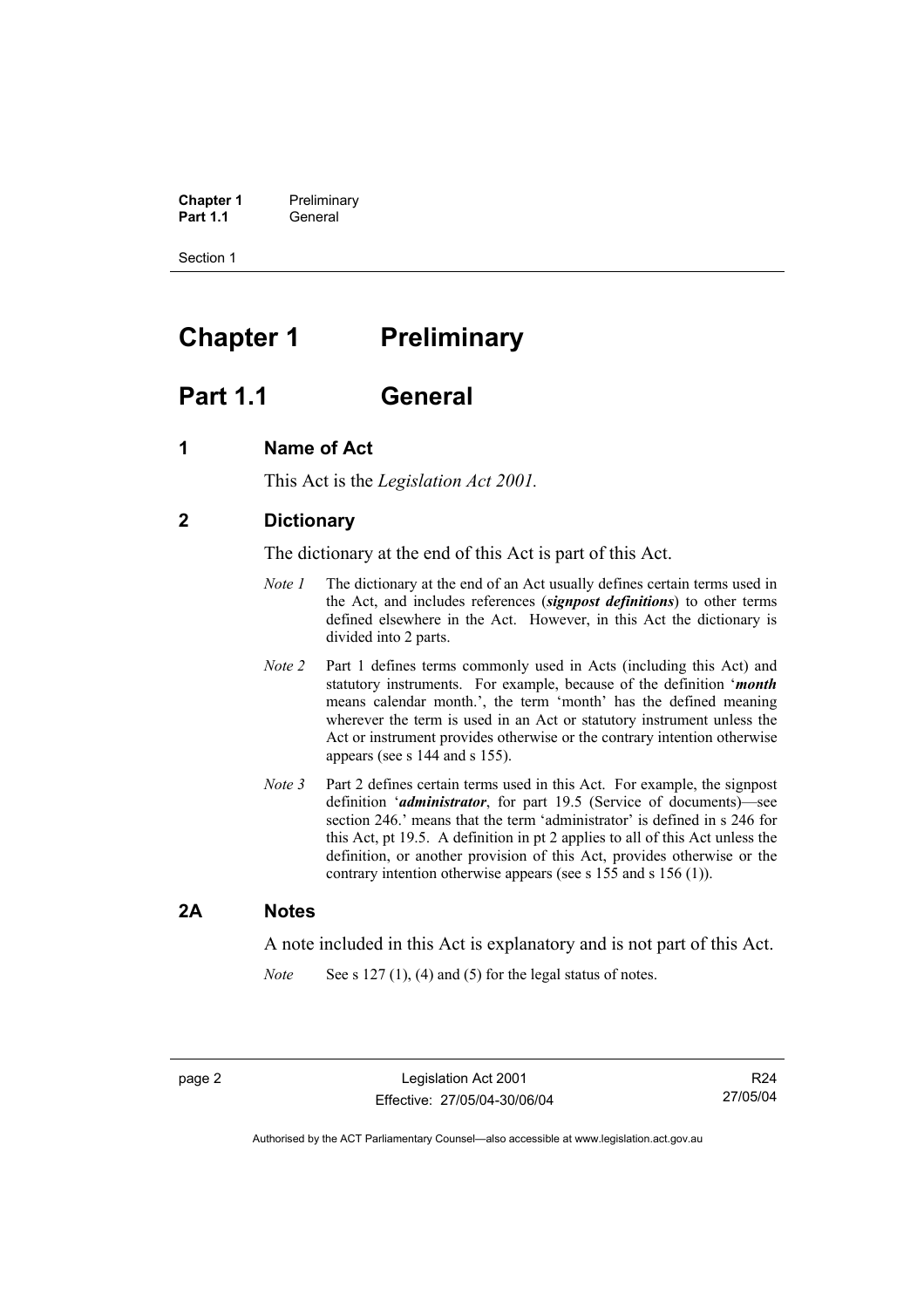## **3 Objects**

- (1) The main object of this Act is to make legislation more accessible.
- (2) This is to be achieved particularly by—
	- (a) encouraging access to legislation through the internet, while maintaining access to printed legislation; and
	- (b) restating the law dealing with the 'life cycle' of legislation, improving its structure and content, and simplifying its provisions where practicable; and
	- (c) assisting users of legislation to find, read, understand and use legislation by—
		- (i) facilitating the shortening and simplification of legislation; and
		- (ii) promoting consistency in the form and language of legislation; and
		- (iii) providing rules about the interpretation of legislation; and
		- (iv) facilitating the updating and republication of legislation to ensure its ready availability.
- (3) For this section, the '*life cycle*' of legislation includes the making (where relevant), notification, commencement, presentation and disallowance (where relevant), operation, interpretation, proof, republication, amendment and repeal of legislation and instruments made under legislation.

## **4 Application of Act**

 (1) This Act applies to all Acts (including this Act) and statutory instruments.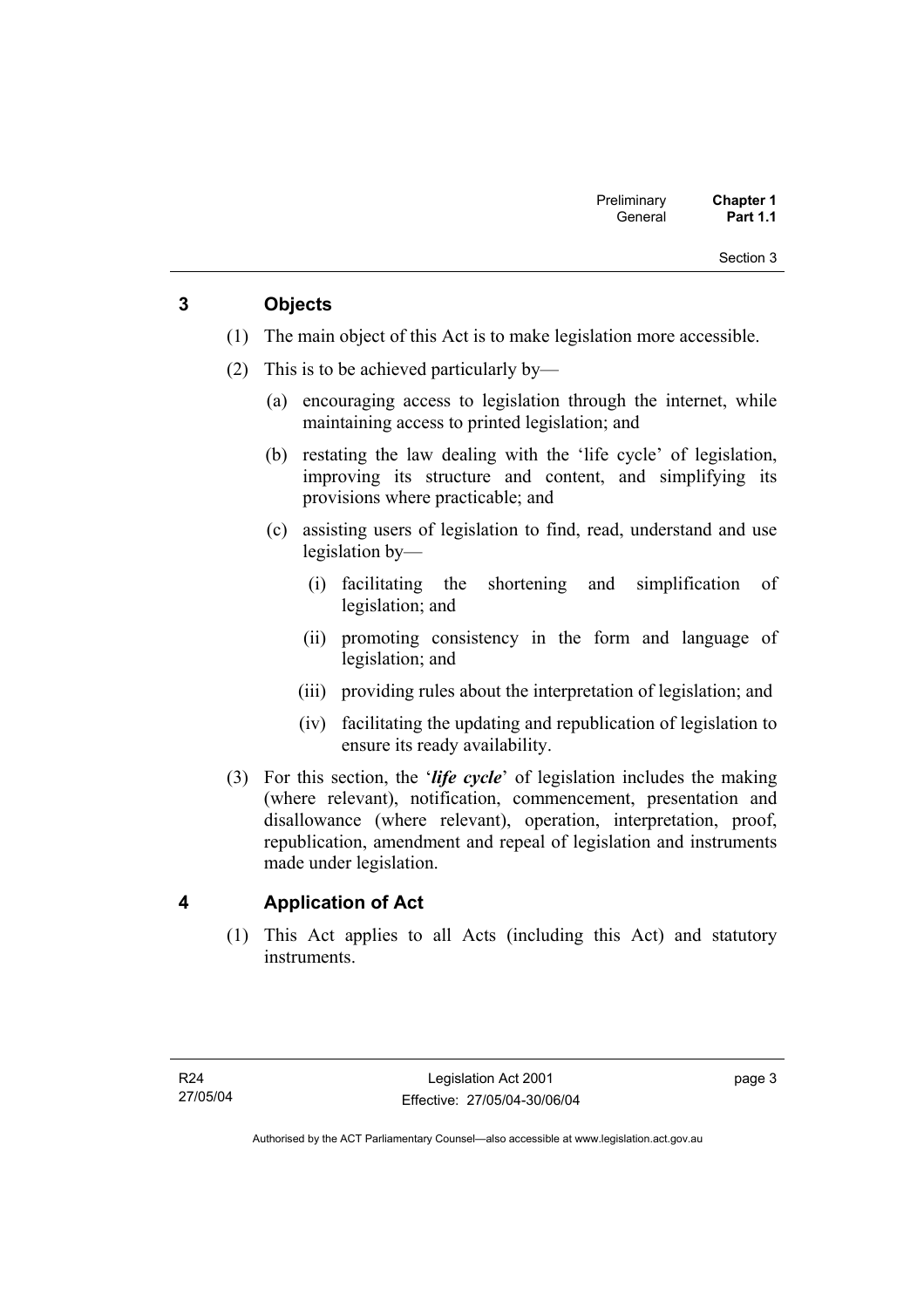| <b>Chapter 1</b> | Preliminary |
|------------------|-------------|
| <b>Part 1.1</b>  | General     |

 (2) In particular, Acts and statutory instruments are taken to be made on the basis that they will operate in conjunction with this Act.

### **Examples**

- 1 An Act imposes an obligation and provides that people who 'fail' to carry out the obligation are liable to the penalty. The Act does not, however, define 'fail' or indicate that the word is used in a special way. In accordance with this Act, dictionary, part 1 (see s 144), the word 'fail' includes 'refuse'. In other words, a person who refuses to carry out the obligation will be subject to the penalty in the same way as someone who only neglects the obligation. In this case, the presence in an Act of a word that is defined in the *Legislation Act 2001* attracts the operation of the definition in the dictionary.
- 2 The *XYZ Act 2001* contains the following provision:

The Minister may, in writing, determine fees for this Act.

Because the XYZ Act authorises a fee to be determined 'for this Act', this Act, section 56 applies and therefore the provisions of part 6.3 (Making of certain statutory instruments about fees) apply to the determination of fees under the provision. In this case, the operation of provisions of the *Legislation Act 2001* is attracted because the *XYZ Act 2001* contains a provision that triggers the application of the part.

- *Note* An example is part of the Act, is not exhaustive and may extend, but does not limit, the meaning of the provision in which it appears (see s 126 and s 132).
- (3) This section is a determinative provision.
	- *Note* See s 5 for the meaning of determinative provisions, and s 6 for their displacement.

- **5 Determinative and non-determinative provisions** 
	- (1) This Act consists of determinative and non-determinative provisions.
	- (2) A *determinative provision* is a provision of this Act that is declared to be a determinative provision.

### **Example**

Section 4 (3) provides that section 4 is a determinative provision.

page 4 Legislation Act 2001 Effective: 27/05/04-30/06/04

R24 27/05/04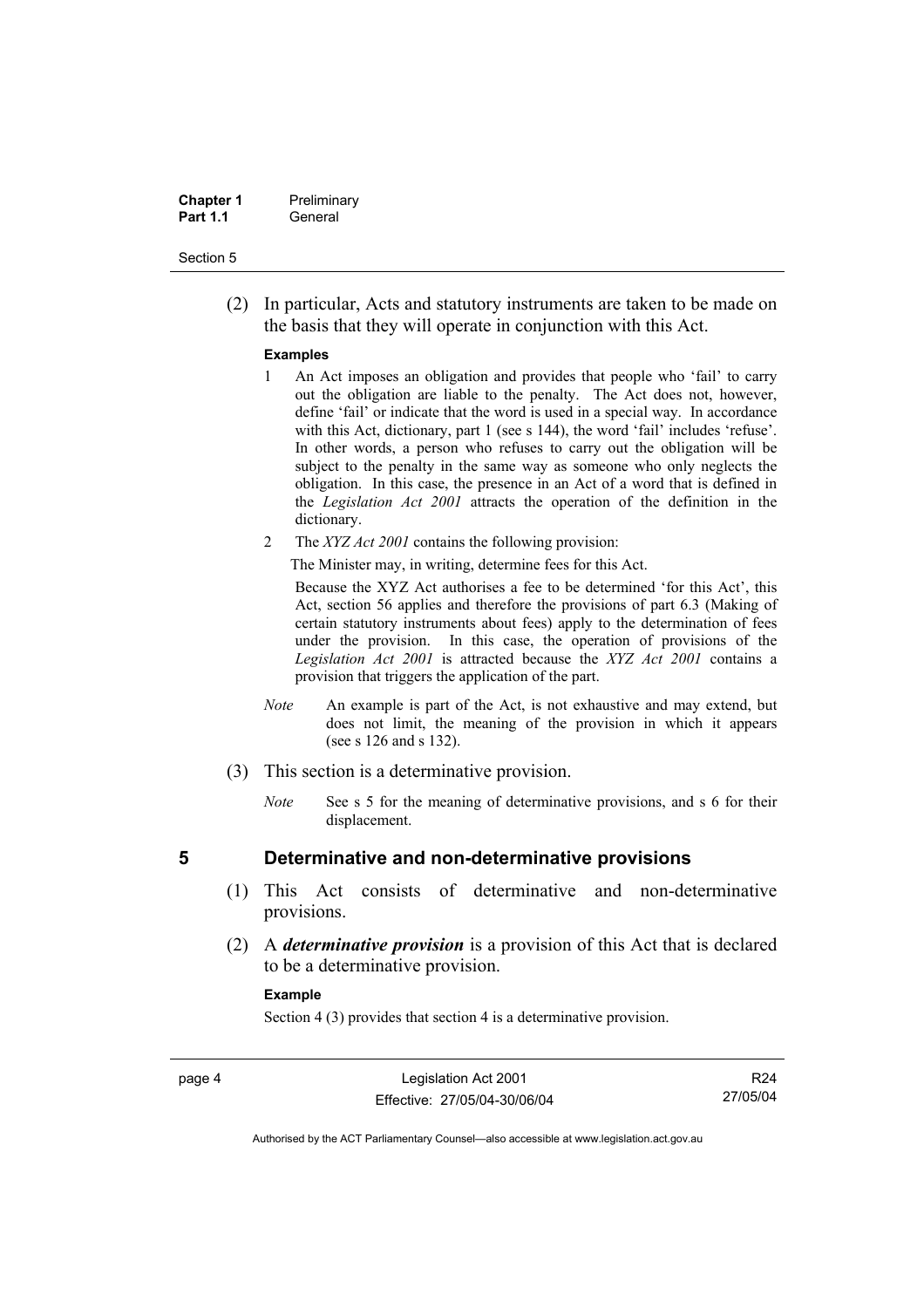# (3) A *non-determinative provision* is any other provision of this Act.

## **Example**

Section 3 does not contain a provision corresponding to section 4 (3). Therefore, section 3 is not a determinative provision.

## **6 Legislation Act provisions must be applied**

- (1) A provision of this Act must be applied to an Act or statutory instrument, in accordance with the terms of the provision, except so far as it is displaced.
- (2) A determinative provision may be displaced expressly or by a manifest contrary intention.
- (3) A non-determinative provision may be displaced expressly or by a contrary intention.

- (4) The declaration of a provision as 'determinative' indicates that it is the intention of the Legislative Assembly that, if the provision is to be displaced at all in a particular case, a more deliberate displacement is required than if the provision were a nondeterminative provision.
- (5) This section applies despite any presumption or rule of interpretation.
- (6) A provision of this Act must not be taken to be displaced by a provision of an Act or statutory instrument so far as the provisions can operate concurrently.
- (7) In particular and without limiting subsection (5), a provision of this Act is not displaced by a provision of an Act or statutory instrument because the provisions deal with the same or a similar subject matter

page 5

*Note* For the distinction between a 'manifest contrary intention' (see s (2)) and 'contrary intention' (see s (3)), see the examples in this section.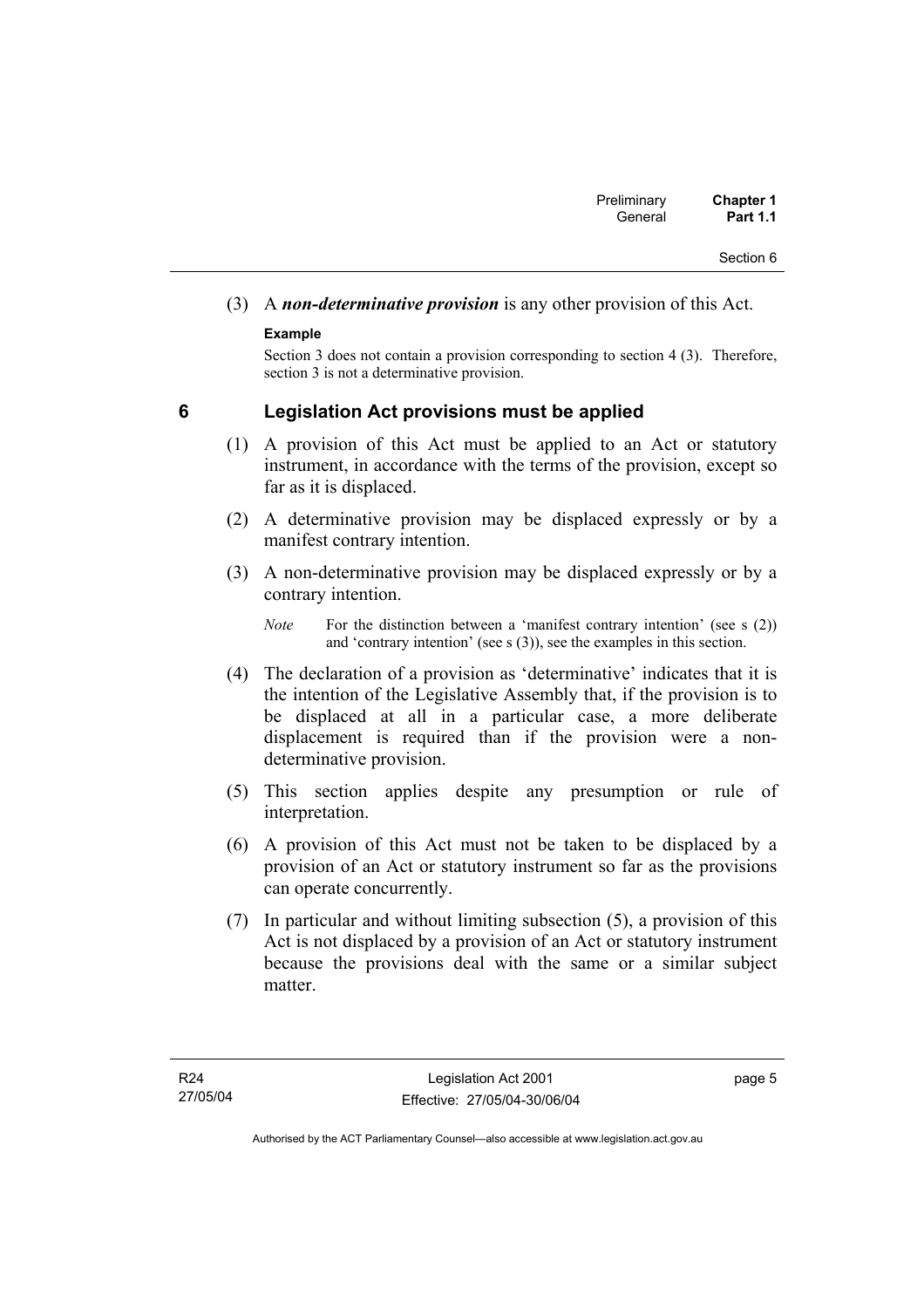| <b>Chapter 1</b> | Preliminary |
|------------------|-------------|
| <b>Part 1.1</b>  | General     |

(8) This section is a determinative provision.

### **Examples of different kinds of displacement**

- 1 *Determinative provision—express displacement*
	- The *Collections Regulation Act 1999* (hypothetical), section 83 contains the following provision:
	- (2) The *Legislation Act 2001*, section 47 (3) does not apply to regulations under this Act.

Section 83 (2) illustrates a provision expressly displacing the *Legislation Act 2001*, section 47 (3), a determinative provision.

2 *Determinative provision—manifest contrary intention*

The *Motor Repairers Act 2001* (hypothetical) does not contain a provision like the *Collections Regulation Act 1999*, section 83, but section 79 contains the following provision:

(3) The regulations may apply, adopt or incorporate an instrument or provision of an instrument as in force from time to time.

Section 79 (3) illustrates a provision displacing the *Legislation Act 2001*, section 47 (3), a determinative provision, by a manifest contrary intention because section 79 (3) clearly contradicts section 47 (3).

3 *Non-determinative provision—contrary intention*

The master of a vessel is charged with contravening the *Liquor Act 2001* (hypothetical), section 126 by selling liquor on or from 'licensed premises' otherwise than at a time authorised by the Act. It is claimed that the sale took place on the vessel. The Act defines 'licensed premises' to mean that part or those parts of a building or buildings and of the land adjoining it or them as defined by the licensing court. It is argued that the complaint is defective in that a vessel cannot be 'licensed premises'. However, section 126 is expressed to apply to 'a licensee, servant, agent or master who sells liquor on or from licensed premises'. In this case, the reference to 'master' indicates a contrary intention indicating that the section is intended to apply to liquor sold on or from vessels.

### **Example of concurrent operation (no displacement)**

The *Small Clubs Act 2002* (hypothetical) contains the following provision about how notice of the club's annual general meeting may be served on members of a registered small club:

### **60 Serving notice of annual general meeting**

page 6 Legislation Act 2001 Effective: 27/05/04-30/06/04

R24 27/05/04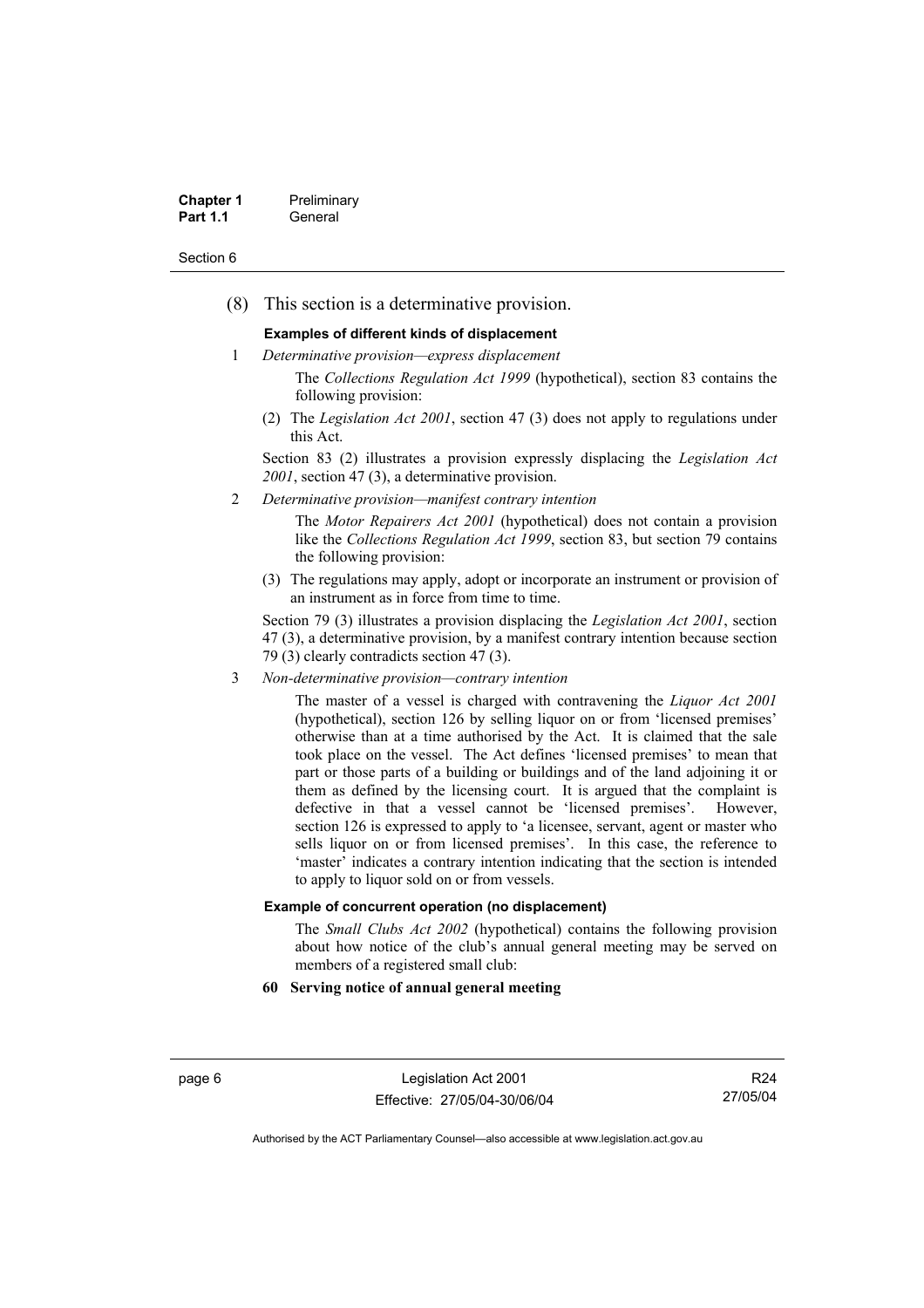| Preliminary | <b>Chapter 1</b> |
|-------------|------------------|
| General     | <b>Part 1.1</b>  |

The executive committee of a registered small club may serve notice of the annual general meeting of the club on members by pinning the notice to a noticeboard in the club house.

The *Legislation Act 2001*, section 247, a non-determinative provision, allows a document to be served on an individual under an Act in a number of ways (by giving the document to the individual, by sending it by prepaid post etc), but does not mention pinning the document to a noticeboard as a method of giving the notice.

Section 247 is not displaced by the *Small Clubs Act 2002*, section 60, because—

- section 60 does not expressly displace section 247 nor does it indicate a contrary intention (see s 6 (1) and (3)) and, in particular, section 60 does not indicate an intention that the method of service it authorises is to be the only method of serving notice of annual general meetings on members of small clubs; and
- the application of section 247 is not displaced by any presumption or rule of interpretation (see s 6 (5)); and
- sections 60 and 247 can operate concurrently (see s  $6(6)$ ) by allowing complementary methods of service; and
- the fact that sections 60 and 247 deal with the same (or a similar) subject matter does not of itself displace section 247 (see s 6 (7) and also s 6 (5)).

It follows, therefore, that the executive committee is free to serve notice of the annual general meeting under section 60 or section 247.

*Note* An example is part of the Act, is not exhaustive and may extend, but does not limit, the meaning of the provision in which it appears (see s 126 and s 132).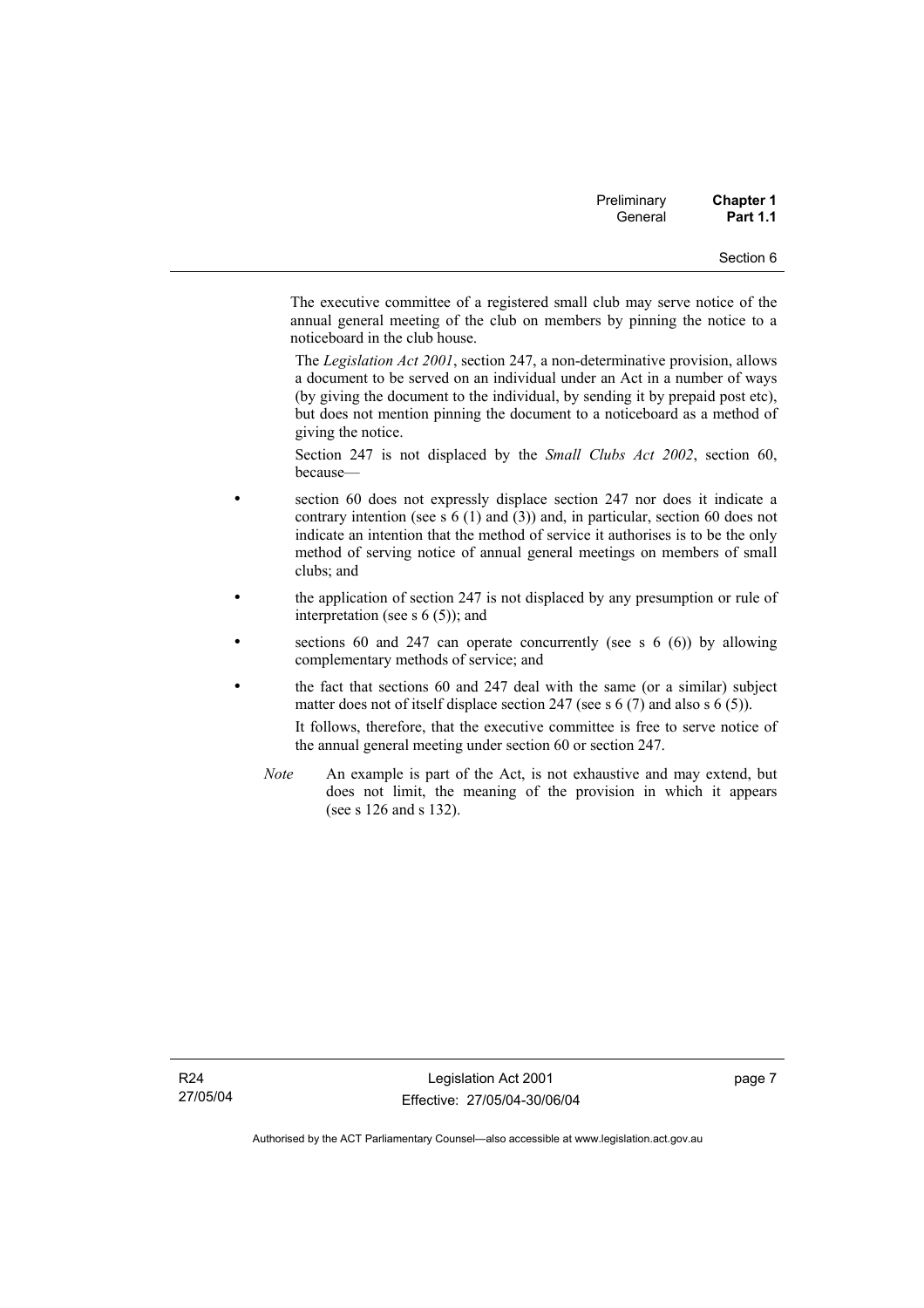**Chapter 1** Preliminary<br>**Part 1.2** Basic conce **Basic concepts** 

Section 7

# **Part 1.2 Basic concepts**

**7 Meaning of** *Act* **generally** (IA dict, def of *Act*, par (a))

- (1) An *Act* is an Act of the Legislative Assembly.
- (2) An *Act of the Legislative Assembly* is a law (however described or named) made by the Legislative Assembly under the Self-Government Act.
- (3) A reference to an *Act* includes a reference to a provision of an Act.
	- *Note 1* Section 17 deals with former Commonwealth enactments, and former NSW and UK Acts, that have become ACT Acts.
	- *Note 2* Section 98 deals with reference to laws in general terms.

**8 Meaning of** *subordinate law* (IA dict, def of *subordinate law* and SLA s 6 (19), def of *subordinate law*, par (a))

- (1) A *subordinate law* is a regulation, rule or by-law (whether or not legislative in nature) made under—
	- (a) an Act; or
	- (b) another subordinate law; or
	- (c) power given by an Act or subordinate law and also power given otherwise by law.
- (2) A reference to a *subordinate law* includes a reference to a provision of a subordinate law.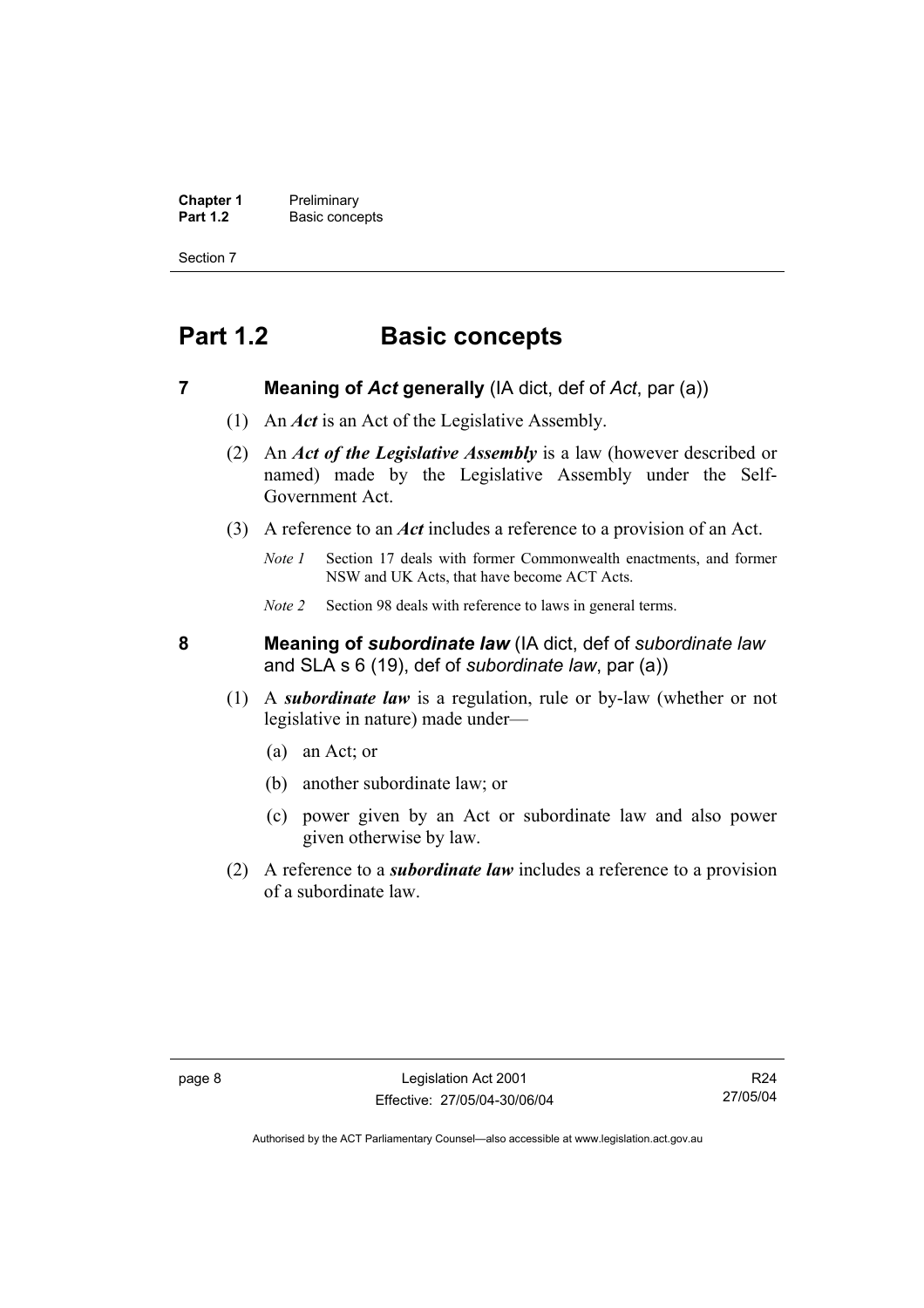## **9 Meaning of** *disallowable instrument* (SLA s 10 (1) and 6 (19), def of *subordinate law*)

- (1) A *disallowable instrument* is—
	- (a) a statutory instrument (whether or not legislative in nature) that is declared to be a disallowable instrument by an Act, subordinate law or another disallowable instrument; or
	- (b) a determination of fees or charges by a Minister under an Act or subordinate law.
	- *Note Statutory instrument* is defined in s 13.
- (2) A reference to a *disallowable instrument* includes a reference to a provision of a disallowable instrument.

## **10 Meaning of** *notifiable instrument*

- (1) A *notifiable instrument* is a statutory instrument (whether or not legislative in nature) that is declared to be a notifiable instrument by an Act, subordinate law, disallowable instrument or another notifiable instrument.
	- *Note* Section 309 (Status of certain instruments as notifiable instruments) declares certain statutory instruments that are required or permitted to be published or notified in the Gazette to be notifiable instruments.
- (2) A reference to a *notifiable instrument* includes a reference to a provision of a notifiable instrument.

## **11 Meaning of** *commencement notice*

- (1) A *commencement notice* is a statutory instrument that fixes or otherwise determines the commencement of an Act, subordinate law, disallowable instrument or notifiable instrument.
- (2) A reference to a *commencement notice* includes a reference to a provision of a commencement notice.

page 9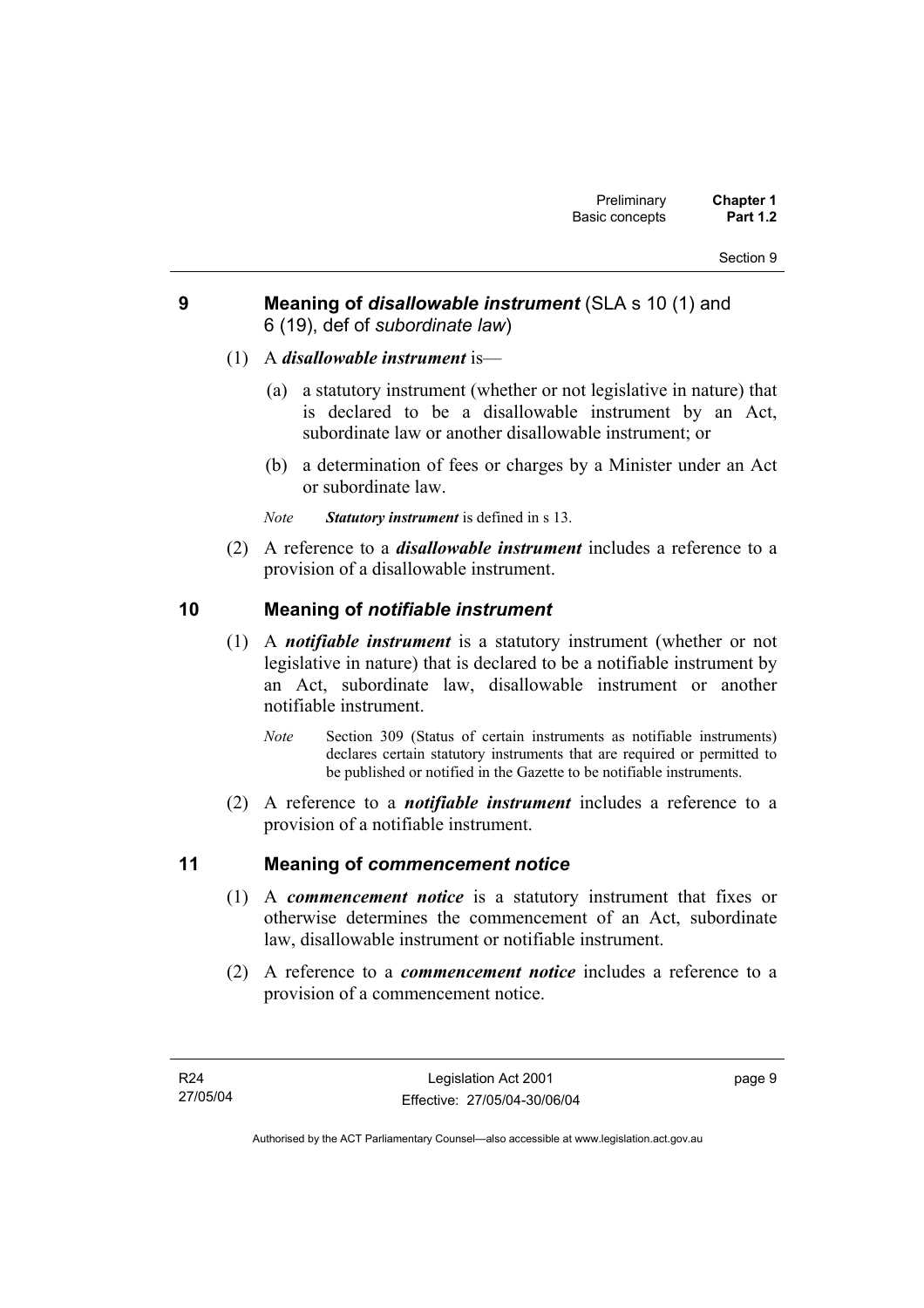| <b>Chapter 1</b> | Preliminary    |
|------------------|----------------|
| <b>Part 1.2</b>  | Basic concepts |

## **12 Meaning of** *registrable instrument*

- (1) A *registrable instrument* is—
	- (a) a subordinate law; or
	- (b) a disallowable instrument; or
	- (c) a notifiable instrument; or
	- (d) a commencement notice.
- (2) A reference to a *registrable instrument* includes a reference to a provision of a registrable instrument.

## **13 Meaning of** *statutory instrument* (IA dict, def of *statutory instrument*)

- (1) A *statutory instrument* is an instrument (whether or not legislative in nature) made under—
	- (a) an Act; or
	- (b) another statutory instrument; or
	- (c) power given by an Act or statutory instrument and also power given otherwise by law.
- (2) A *statutory instrument* includes a subordinate law, disallowable instrument, notifiable instrument and commencement notice.
- (3) A reference to a *statutory instrument* includes a reference to a provision of a statutory instrument.

### **14 Meaning of** *instrument* (IA dict, def of *instrument*)

(1) An *instrument* is any writing or other document.

*Note Writing* is defined in the dictionary, pt 1.

 (2) A reference to an *instrument* includes a reference to a provision of an instrument.

R24 27/05/04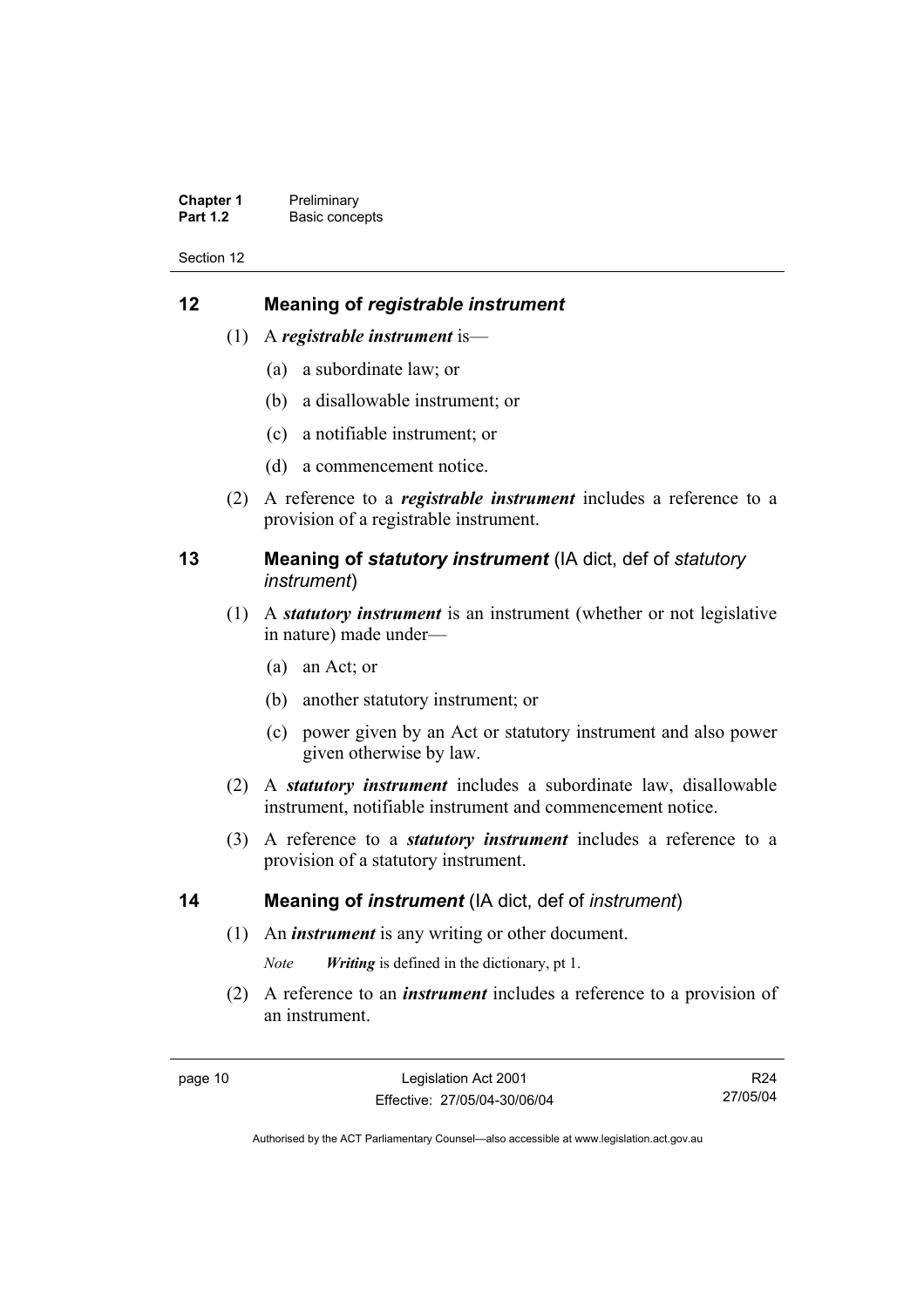## **15 Meaning of** *authorised republication*

- (1) An *authorised republication* is a republication of a law authorised by the parliamentary counsel under this Act.
- (2) A reference to an *authorised republication* includes a reference to a provision of an authorised republication.
- (3) In this section:

*law*—see section 107 (Meaning of *law* in ch 11).

## **16 Meaning of** *provision* (IA dict, def of *provision*)

A *provision* of an Act or instrument is any words or anything else that forms part of the Act or instrument.

**Examples of provisions consisting of groups of words**  sections, subsections, paragraphs, subparagraphs, sub-subparagraphs, examples **Examples of provisions consisting of groups of other provisions** 

chapters, parts, divisions, subdivisions, schedules

*Note* See s 126 and s 127 for material that is, or is not, part of an Act or statutory instrument.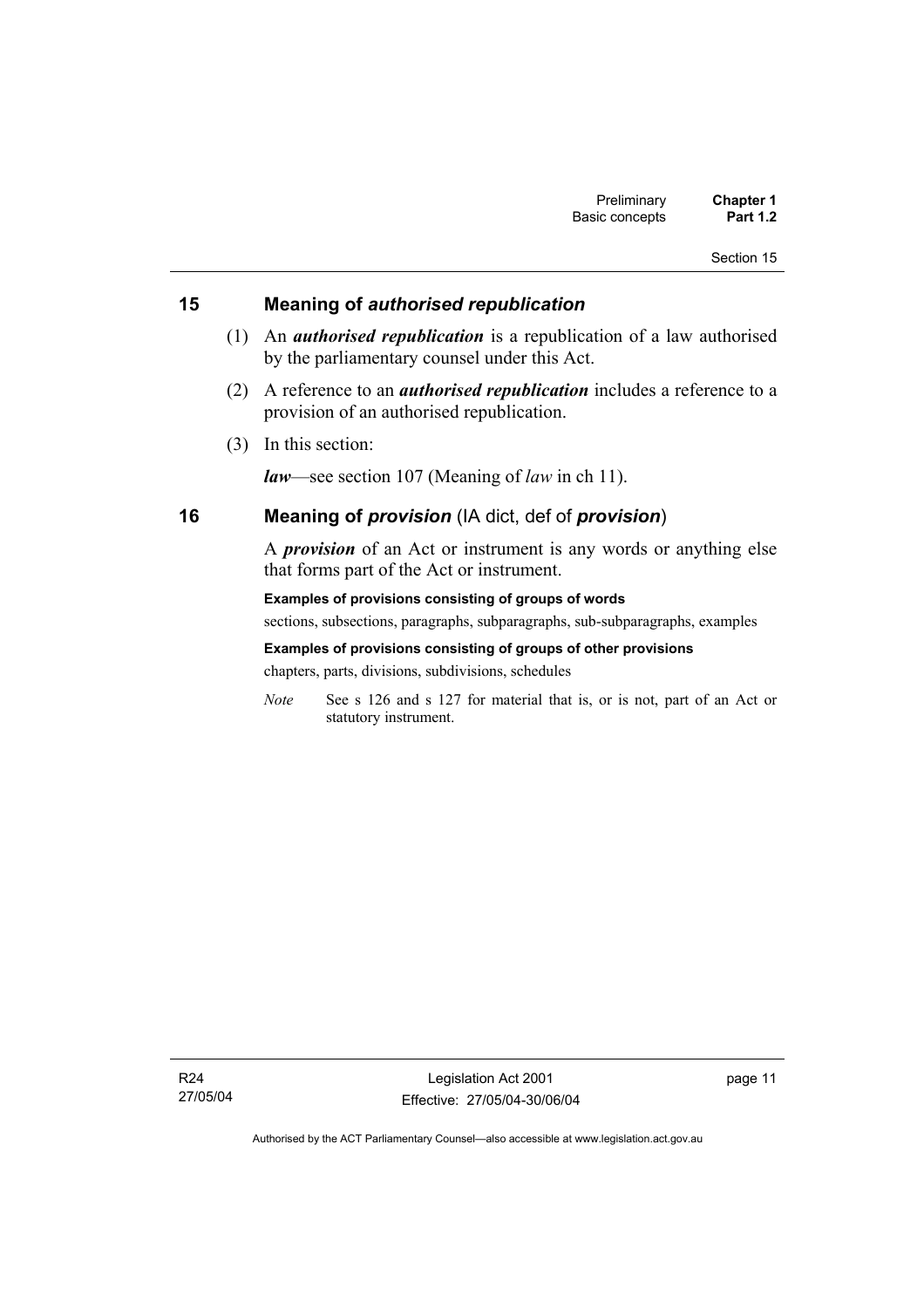**Chapter 1** Preliminary<br>**Part 1.3** Sources of **Part 1.3** Sources of law in the ACT

Section 16

# **Part 1.3 Sources of law in the ACT**

#### **Notes on sources of law**

- *Note 1* The laws in force in the ACT consist of the written law and various unwritten laws known as the principles and rules of common law and equity.
- *Note 2* The written law of the Territory consists primarily of laws, known as Acts, made by the Legislative Assembly. It also includes regulations, rules of court and other legislative instruments made under specific powers given by Acts. (Written laws made under an Act are commonly called 'subordinate' or 'delegated' legislation.)
- *Note 3* Before self-government, ordinances made by the Governor-General under the *Seat of Government* (*Administration*) *Act 1910* (Cwlth) were the main form of legislation made for the ACT. Most of the ordinances in force at self-government have been converted into Acts (see the Self-Government Act, s 34). However, the Governor-General has power to make ordinances for the ACT on a limited number of topics (see the *Seat of Government (Administration) Act 1910* (Cwlth), s 12).
- *Note 4* The written laws in force in the ACT also include the Commonwealth Constitution, Commonwealth Acts, and regulations and other legislative instruments made under Commonwealth Acts. As a general rule, Commonwealth Acts and legislative instruments apply in the ACT in the same way as they apply in other parts of Australia. Commonwealth Acts and instruments prevail over the Acts made by the Legislative Assembly to the extent to which they are inconsistent (see the Self-Government Act, s 28).
- *Note 5* Certain Acts of New South Wales and the United Kingdom also formed part of the written laws in force in the ACT. Because of the *Interpretation Act 1967*, s 65, these are now taken to be laws made by the Legislative Assembly as if they had been enacted by the Assembly. These Acts are listed in sch 1.

page 12 Legislation Act 2001 Effective: 27/05/04-30/06/04

R24 27/05/04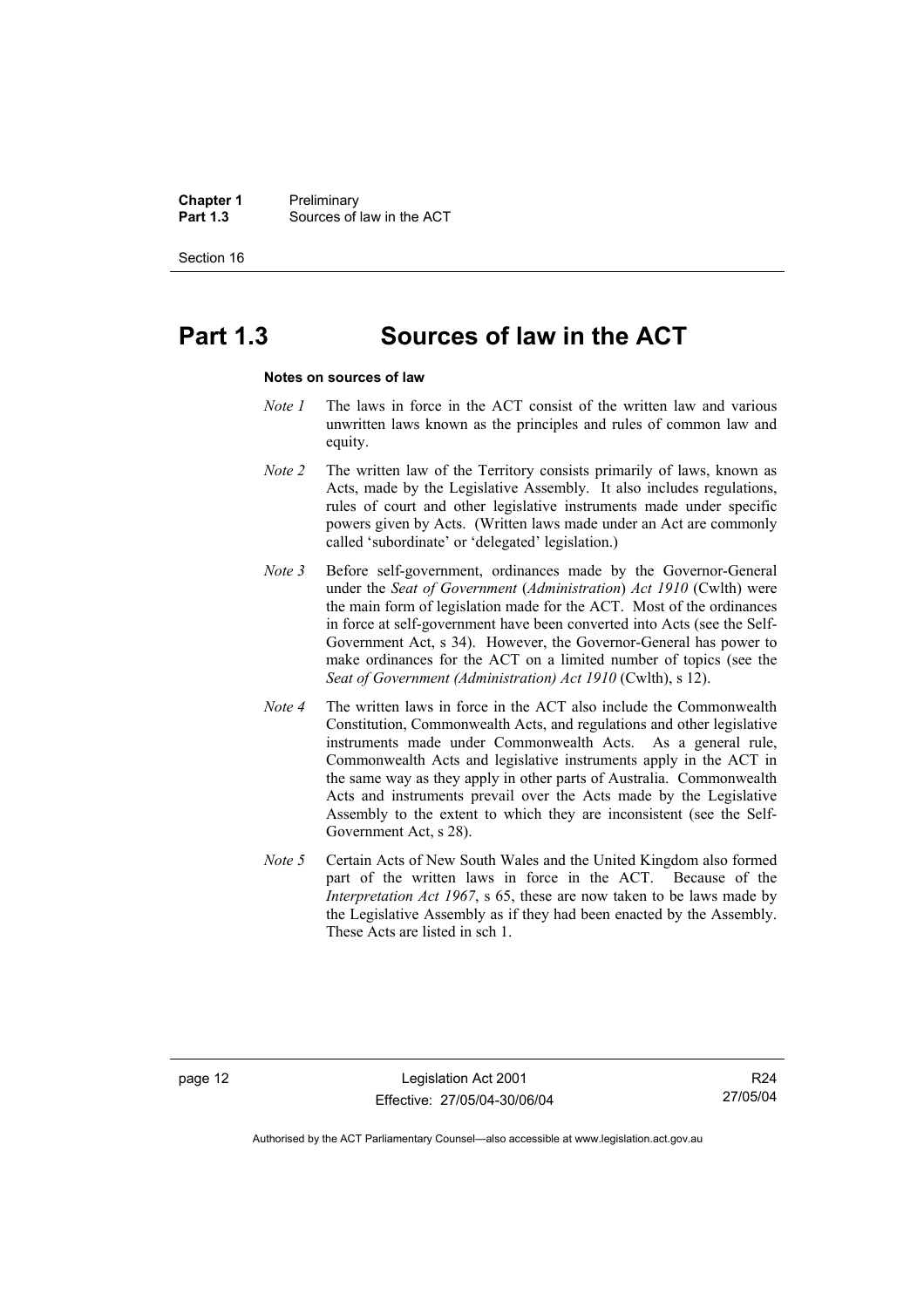- **17 References to Acts include references to former Cwlth enactments etc** (IA s 7A, dict, def of *Act*, par (b) and def of *enactment*)
	- (1) A reference to an *Act* includes a reference to a former Commonwealth enactment.
	- (2) Without limiting subsection (1), a reference to an *Act* includes a reference to a former NSW Act or former UK Act mentioned in schedule 1.
	- (3) In this section:

*former Commonwealth enactment* means a Commonwealth Act or ordinance, a New South Wales Act or Imperial Act that is—

- (a) an enactment within the meaning of the Self-Government Act because of that Act, section 34; or
- (b) an enactment because of the *A.C.T*. *Self-Government (Consequential Provisions) Act 1988* (Cwlth), section 10 (3) or 12 (2) or (3).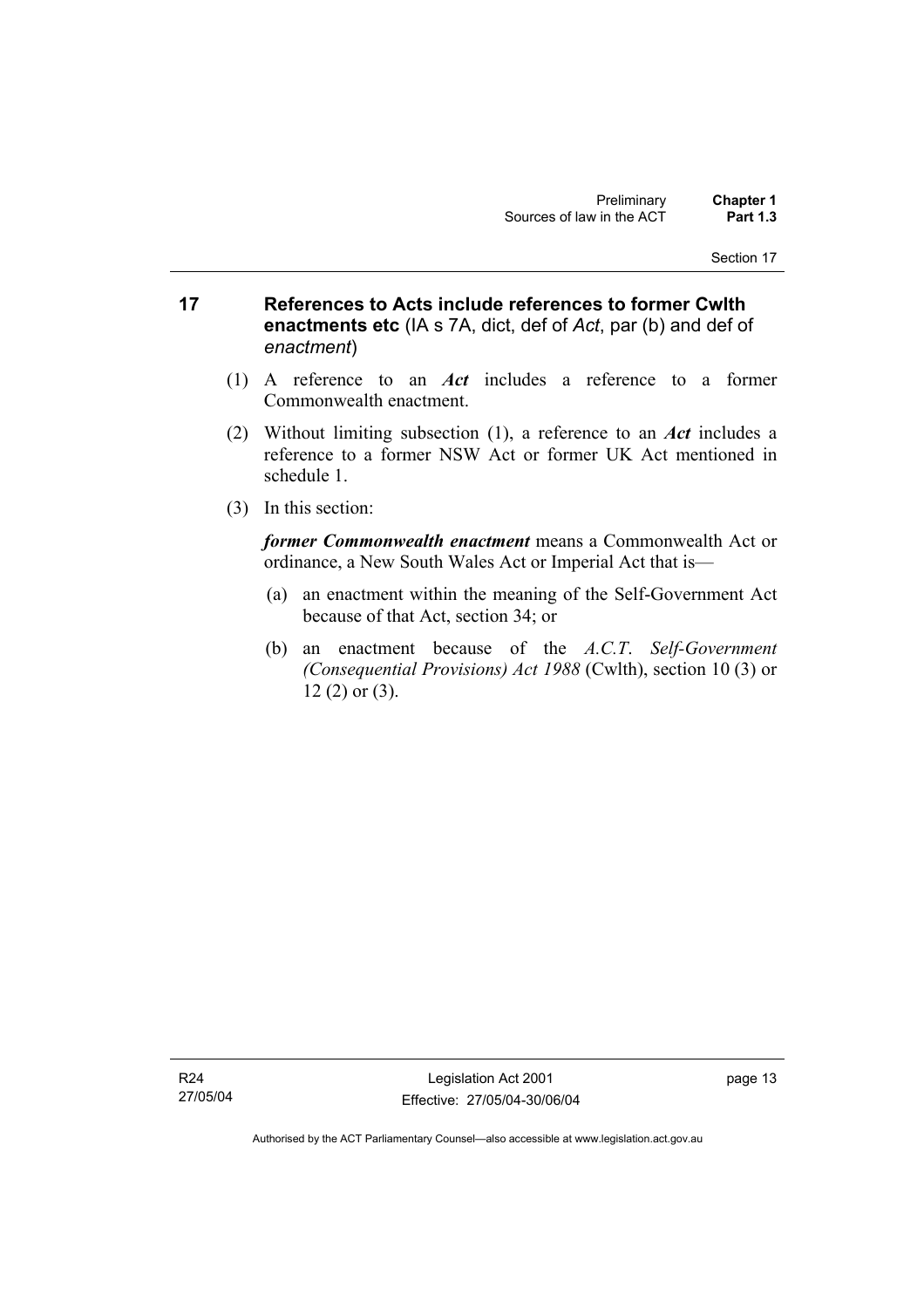# **Chapter 2 ACT legislation register and web site**

## **18 ACT legislation register**

- (1) The parliamentary counsel must establish and maintain a register of Acts and statutory instruments (the *ACT legislation register*).
- (2) The register must be kept electronically.

### **Example of how register may be kept**

The register may be kept in the form of, or as part of, 1 or more computer databases, and may include data compiled electronically from the databases.

*Note* An example is part of the Act, is not exhaustive and may extend, but does not limit, the meaning of the provision in which it appears (see s 126 and s 132).

# **U 19 Contents of register**

- (1) The ACT legislation register must contain the following:
	- (a) authorised republications of laws currently in force;
	- (b) Acts as made;
	- (c) subordinate laws as made;
	- (d) disallowable instruments as made;
	- (e) notifiable instruments as made;
	- (f) commencement notices as made;
	- (g) resolutions passed, or taken to have been passed, by the Legislative Assembly to disallow a subordinate law or disallowable instrument;

R24 27/05/04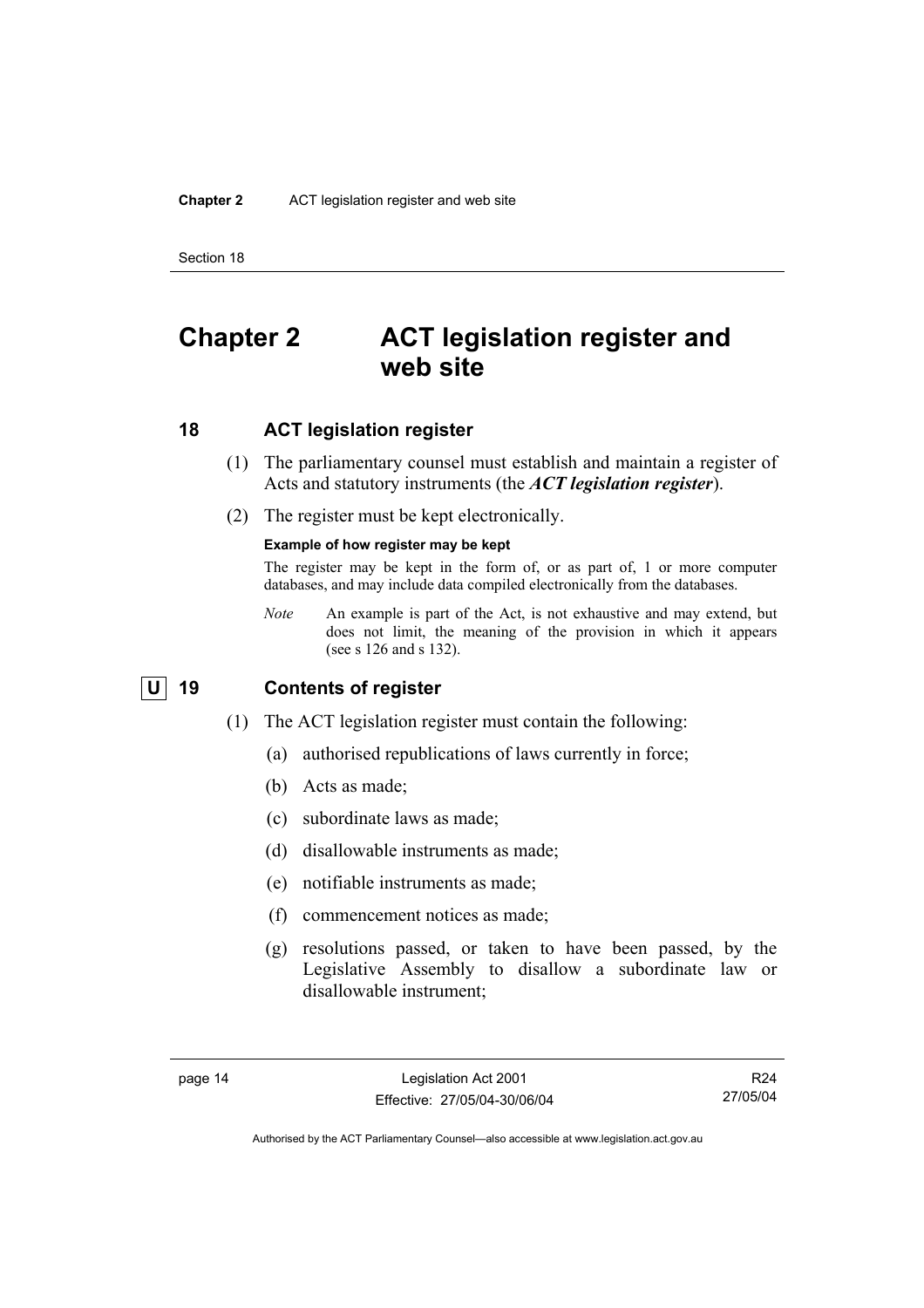- (h) resolutions passed, or taken to have been passed, by the Legislative Assembly to amend a subordinate law or disallowable instrument;
- (i) bills presented to the Legislative Assembly;
- (j) explanatory statements for bills, and amendments of bills, presented to the Legislative Assembly;
- (k) explanatory statements, and regulatory impact statements under chapter 5, for subordinate laws and disallowable instruments.
- (2) The ACT legislation register must also contain the following:
	- (a) notifications of the making of Acts;
	- (b) notifications of the making of subordinate laws;
	- (c) notifications of the making of disallowable instruments;
	- (d) notifications of the making of notifiable instruments;
	- (e) notifications of the making of commencement notices;
	- (f) notifications of the disallowance of subordinate laws or disallowable instruments under section 65 (Disallowance by resolution of Assembly);
	- (g) notifications of the amendment of subordinate laws or disallowable instruments under section 68 (Amendment by resolution of Assembly).
- (3) The parliamentary counsel may enter additional material in the register if the parliamentary counsel considers that it is likely to be useful to users of the register.
- (4) Without limiting subsection (3), the additional material may include the following:
	- (a) unauthorised republications of laws currently in force;

page 15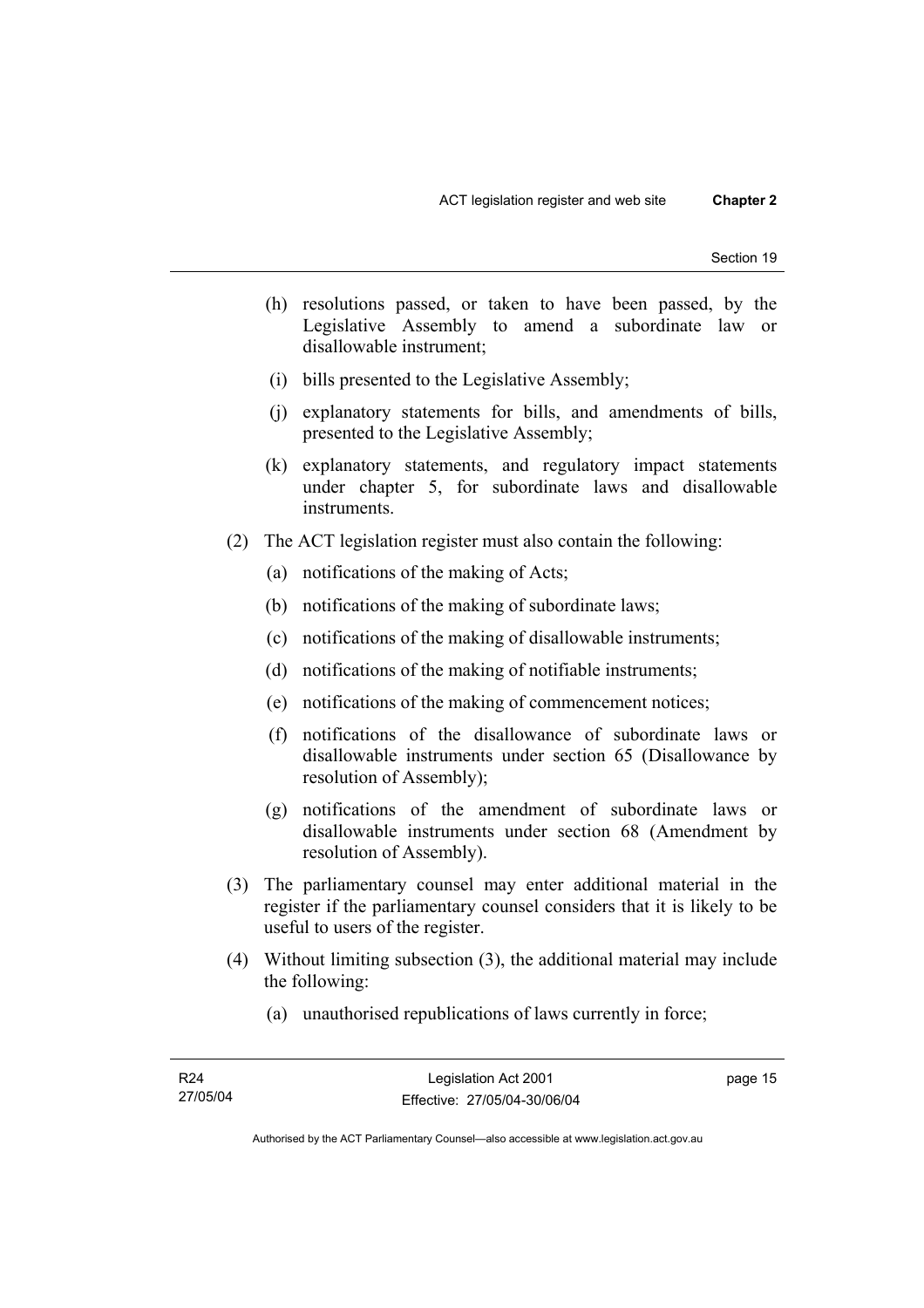### **Chapter 2** ACT legislation register and web site

#### Section 19

- (b) past versions of unauthorised republications;
- (c) past versions of authorised republications;
- (d) statutory instruments that are not registrable instruments;
- (e) repealed Acts and statutory instruments;
- (f) Commonwealth laws that apply in or in relation to the ACT.
- *Note* The following sections of the Act deal with the entry of material in the register:
	- s 28 (Notification of Acts)
	- s 61 (Notification of registrable instruments)
	- s 65A (Notification of disallowance by resolution of Assembly)
	- s 69 (Notification of amendments made by resolution of Assembly)
	- s 108 (Republication in register).
- (5) The parliamentary counsel may enter additional material in the register in any way the parliamentary counsel considers is likely to be helpful to users of the register.

### **Examples**

- 1 A uniform legislative scheme is entered into under heads of agreement signed on behalf of the Commonwealth, States and Territories. The Legislative Assembly later passes an Act to implement the scheme on behalf of the ACT and the Act is notified and entered in the register. The agreement is also entered in the register as a notifiable instrument with a notifiable instrument number even though the instrument is not taken to be a notifiable instrument under section 10 (Meaning of *notifiable instrument*). The page of the register for the Act contains the heading 'Registrable instruments' and the agreement is listed underneath. The page of the register for the agreement gives particulars for the agreement and mentions that it is not a notifiable instrument but is included in the register for information.
- 2 An instrument under the Self-Government Act notifying the appointment of Ministers is entered in the register as a notifiable instrument even though the instrument is not taken to be a notifiable instrument under section 10 (Meaning of *notifiable instrument*). The instrument is also numbered as a notifiable instrument. The page of the register for the notification mentions that it is made under the Self-Government Act and is not a notifiable instrument but is included in the register for information.

page 16 Legislation Act 2001 Effective: 27/05/04-30/06/04

R24 27/05/04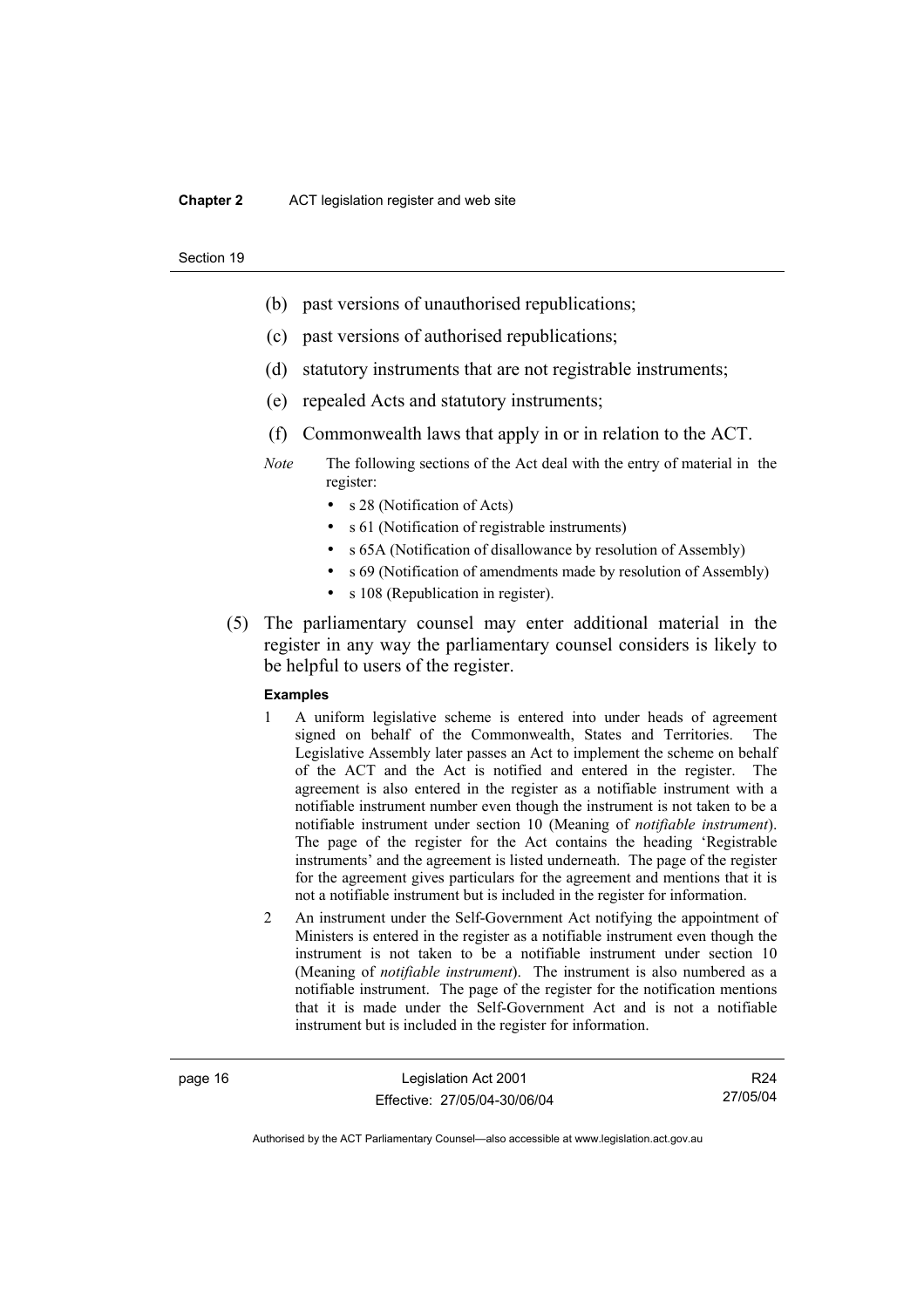ACT legislation register and web site **Chapter 2** 

- 3 The Australian Road Rules that are applied in the ACT under the *Road Transport (Safety and Traffic Management) Regulations 2000* are entered in the register as a notifiable instrument even though the instrument is not taken to be a notifiable instrument under section 47 (Statutory instrument may make provision by applying law or instrument). The page of the register for the regulations also contains the heading 'Registrable instruments' and the rules are listed underneath. The page of the register for the rules mentions that the rules are applied under the *Road Transport (Safety and Traffic Management) Regulations 2000* and that they are to be read with, and as if they formed part of, those regulations. The note also explains that, because they were applied before the commencement of the *Legislation Act 2001*, they are not a registrable instrument under that Act.
- *Note* An example is part of the Act, is not exhaustive and may extend, but does not limit, the meaning of the provision in which it appears (see s 126 and s 132).
- (6) Without limiting subsection (3) or (5), the regulations may prescribe requirements to be satisfied for additional material to be entered in the register under this section, including, for example, requirements about—
	- (a) the form of the material; and
	- (b) the making of requests for its entry in the register.
- (7) The regulations may also make provision about the following in relation to instruments (other than registrable instruments) to be entered in the register under this section:
	- (a) the numbering of the instruments by the parliamentary counsel, whether in a series of numbers allocated under section 59 (Numbering) or otherwise;
	- (b) the identification of the instruments, including, for example, authorising the parliamentary counsel to—
		- (i) add a name to an unnamed instrument; or
		- (ii) amend an instrument's name; or
		- (iii) add notes to an instrument to assist in its identification; or

| R24      | Legislation Act 2001         | page 17 |
|----------|------------------------------|---------|
| 27/05/04 | Effective: 27/05/04-30/06/04 |         |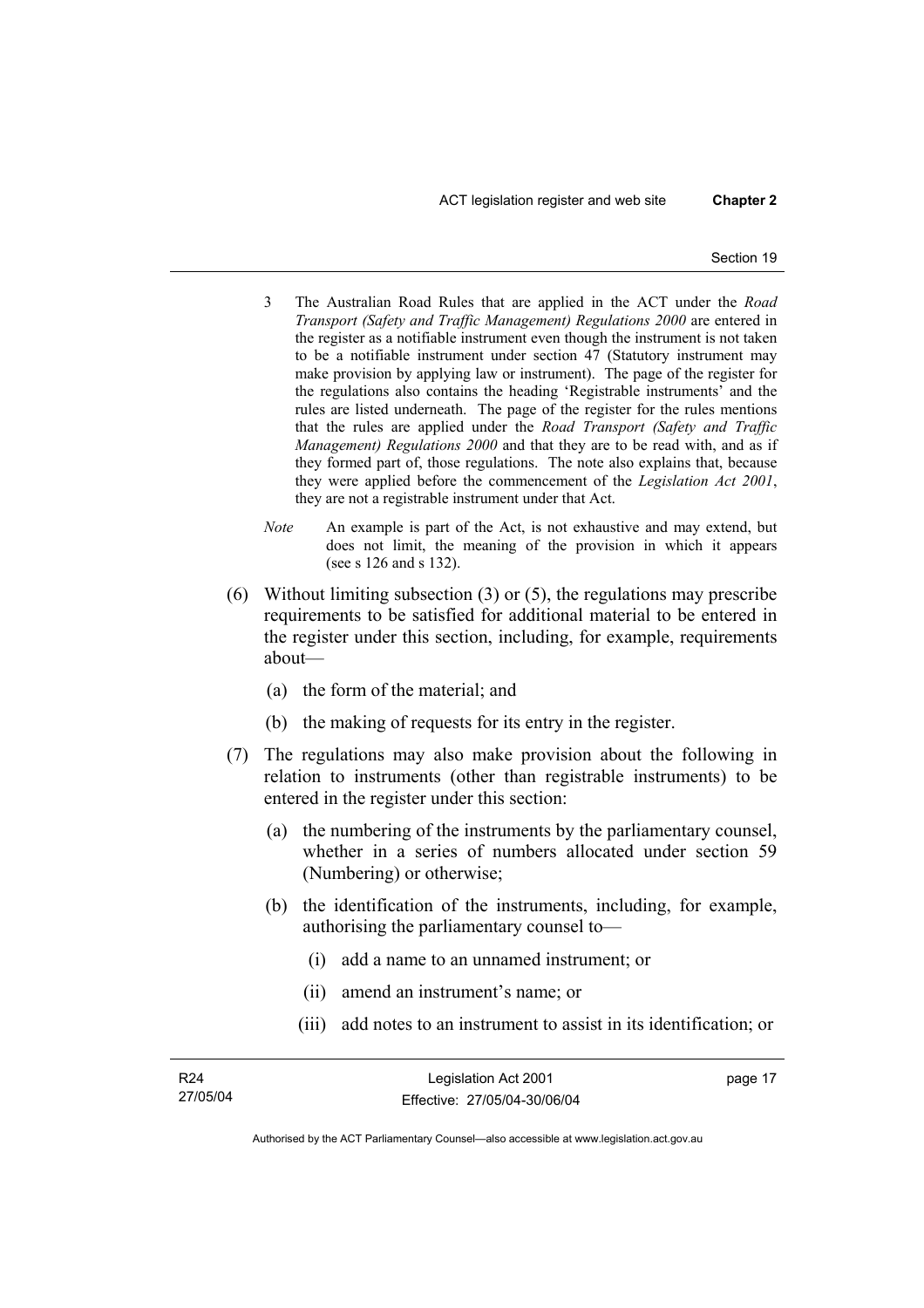- (iv) do anything else in relation to an instrument to assist users of the register to identify or refer to the instrument.
- (8) If the register contains an authorised republication of a law currently in force, and the law is amended, the parliamentary counsel must replace the republication with an authorised republication of the law as amended.
- (9) If the register contains an authorised republication of a law, and the law is repealed, expires or, for a subordinate law or disallowable instrument, is disallowed by the Legislative Assembly, the parliamentary counsel must ensure that the republication is no longer shown as a republication of law currently in force.
- (10) If the parliamentary counsel considers it likely to be useful to users of the register to enter information (in any form) in the register, the parliamentary counsel may enter the information at any time.

### **Example**

guides and indexes to the register

- (11) If an Act passed by the Legislative Assembly, or a registrable instrument made, before the commencement of this Act need not be notified under this Act, the parliamentary counsel may enter the text of the Act or instrument in the register.
- (12) The parliamentary counsel may correct any mistake, error or omission in the register subject to the requirements (if any) of the regulations.
- (13) In this section:

*amended* includes modified.

*law*—see section 107 (Meaning of *law* in ch 11).

R24 27/05/04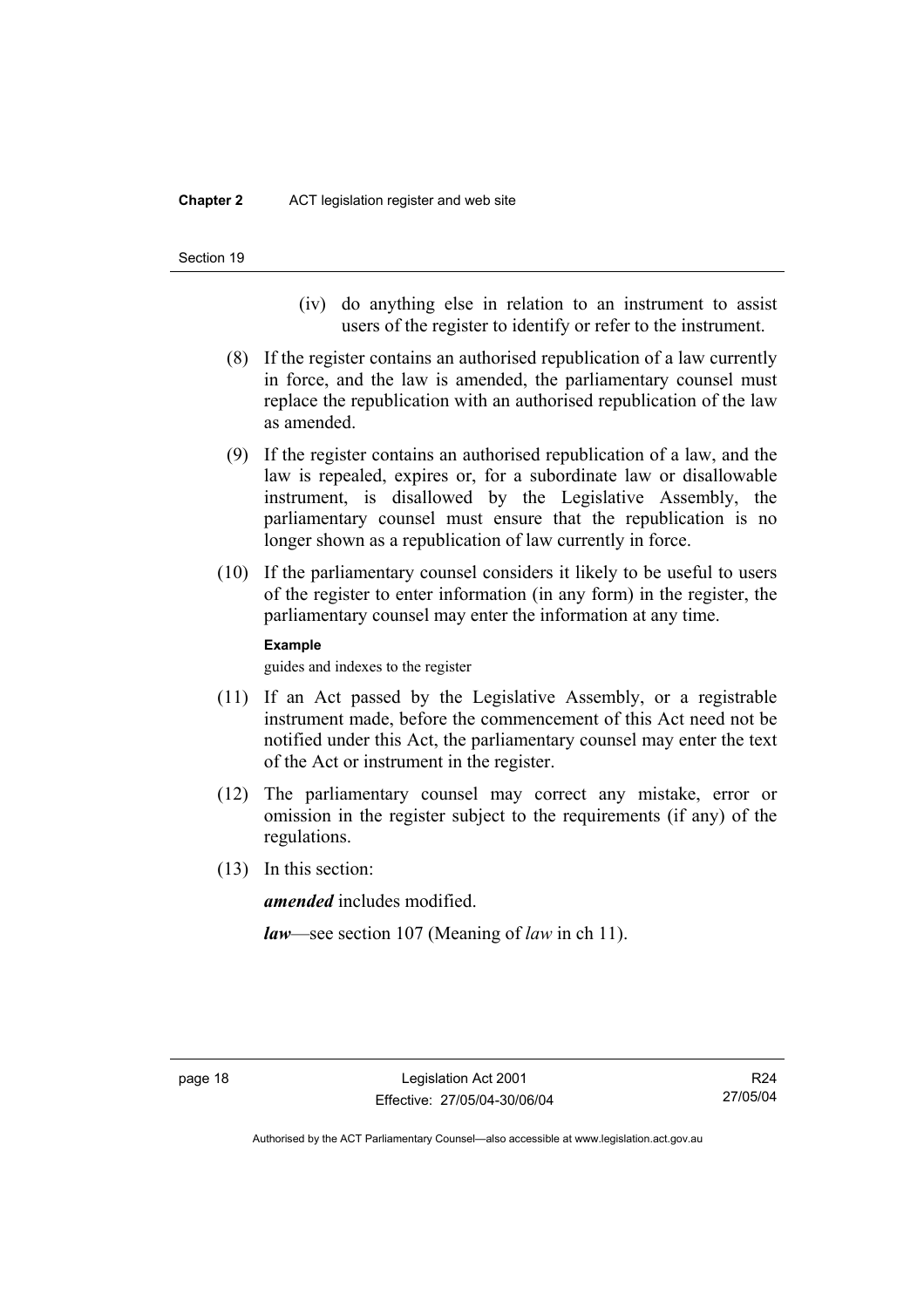## **20 Prompt registration**

The parliamentary counsel must ensure that anything the parliamentary counsel is required to do in relation to the register is done promptly.

## **21 Approved web site**

- (1) The parliamentary counsel must approve an internet site, and may approve additional internet sites, for this Act.
- (2) The parliamentary counsel may enter into agreements or arrangements to ensure that users can authenticate an approved web site or the material accessible on an approved web site.

## **22 Access to registered material at approved web site**

- (1) The parliamentary counsel must ensure, as far as practicable, that a copy of the material mentioned in section 19 (1) and (2) (Contents of register) is accessible at all times on an approved web site.
- (2) Access is to be provided without charge by the Territory.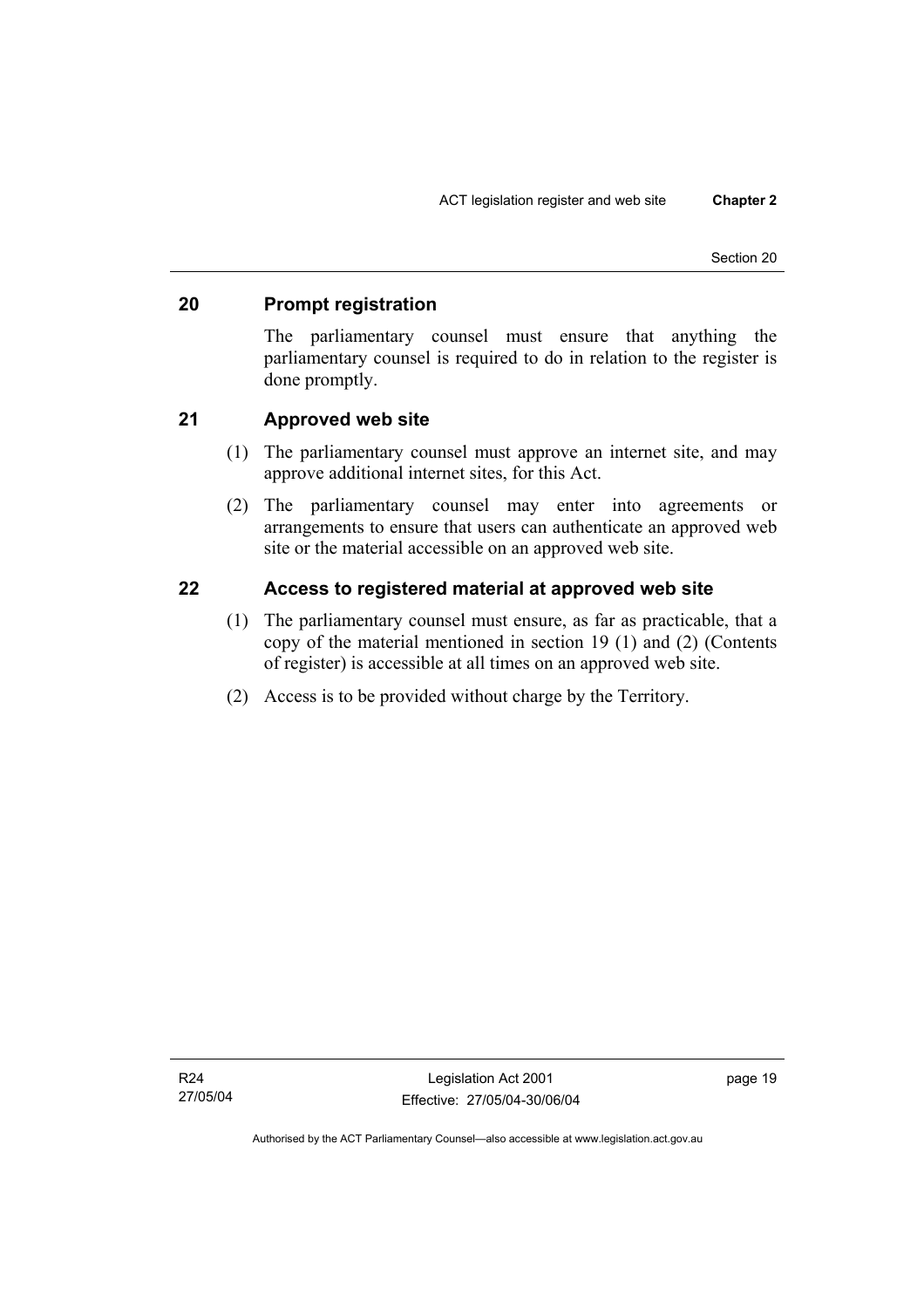Section 22A

# **Chapter 3 Authorised versions and evidence of laws and legislative material**

### **22A Definitions for ch 3**

In this chapter:

*law* means an Act or statutory instrument, whether or not it has been amended, and includes, in relation to a republication—

- (a) a collection of 2 or more Acts or statutory instruments; or
- (b) all or part of an agreement or other instrument that has the force of law or is in, or attached to, an Act or statutory instrument.
- *Note* A reference to an Act or statutory instrument includes a reference to a provision of the Act or instrument (see s 7 and s 13).

*legislative material* means material (other than a law or provision of a law) relating to an Act or statutory instrument.

### **Examples of** *legislative material*

- 1 Additional material entered in the register under section 19 (3) (Contents of register) that is not an Act or statutory instrument, for example—
- the Australian Road Rules: These rules apply throughout Australia and apply in the ACT under the *Road Transport (Safety and Traffic Management) Regulations 2000*. They have been entered in the register as a notifiable instrument even though they are not a statutory instrument and are not taken to be a notifiable instrument under section 47 (Statutory instruments may make provision by applying law or instrument);
- appointments of Ministers: Ministers are appointed by the Chief Minister under the Self-Government Act, section 41. An instrument notifying an appointment may be entered in the register even though the instrument is not a statutory instrument.

page 20 Legislation Act 2001 Effective: 27/05/04-30/06/04

R24 27/05/04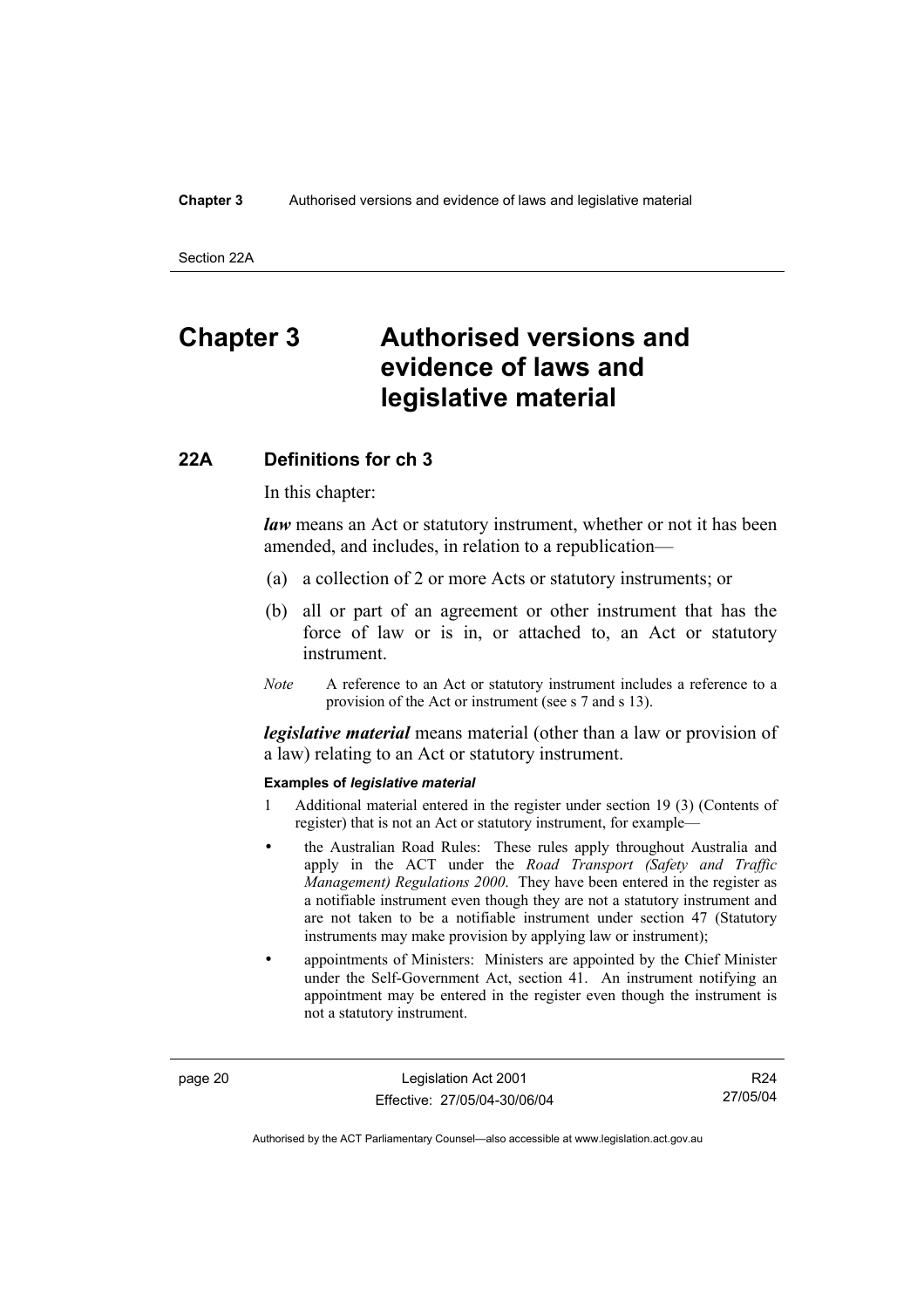- 2 Material that may be considered under chapter 14 in working out the meaning of an Act or statutory instrument, for example, an explanatory statement for the bill that became the relevant Act that was presented to the Legislative Assembly before the Act was passed.
- *Note* An example is part of the Act, is not exhaustive and may extend, but does not limit, the meaning of the provision in which it appears (see s 126 and s 132).

*republication* includes part of a republication.

# **23 Authorisation of versions by parliamentary counsel**  (LRA s 8)

The parliamentary counsel may authorise written or electronic versions of a law, republication or legislative material.

*Note Written* includes printed (see dict, pt 1, def *writing*).

## **24 Authorised electronic versions** (LRA s 20, s 22, s 23)

- (1) An electronic copy of a law, republication or legislative material is an authorised version if—
	- (a) it is accessed at, or downloaded from, an approved web site in a format authorised by the parliamentary counsel; or
	- (b) it is authorised by the parliamentary counsel and is in the format in which it is authorised by the parliamentary counsel.

### **Example of authorised electronic format**

a locked pdf file

- *Note* An example is part of the Act, is not exhaustive and may extend, but does not limit, the meaning of the provision in which it appears (see s 126 and s 132).
- (2) It is presumed, unless the contrary is proved—
	- (a) that an internet site purporting to be an approved web site is an approved web site; and

page 21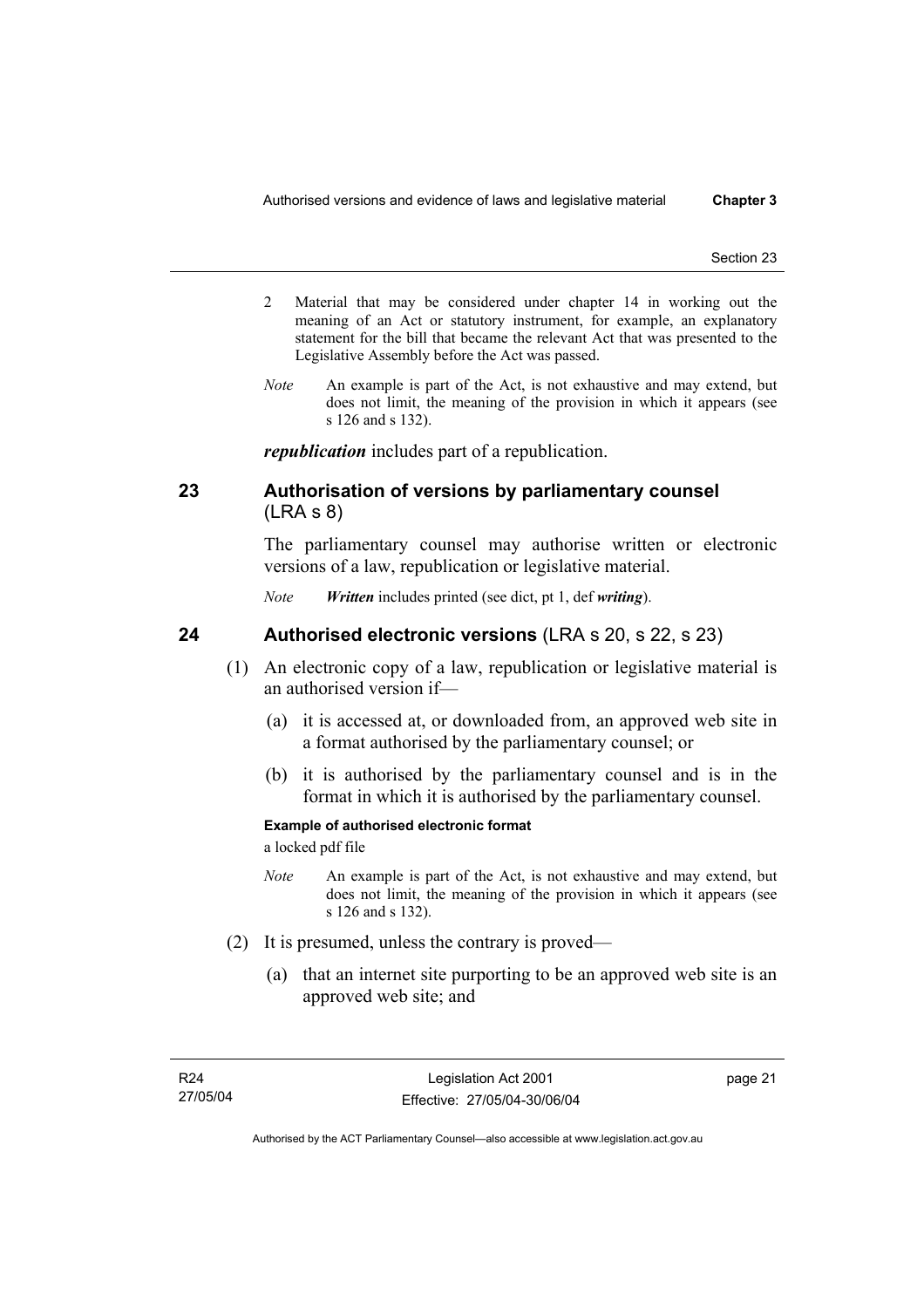### **Chapter 3** Authorised versions and evidence of laws and legislative material

#### Section 25

- (b) that an electronic copy of a law, republication or legislative material accessed at, or downloaded from, an approved web site and purporting to be authorised by the parliamentary counsel (however expressed) is an authorised version of the law, republication or legislative material; and
- (c) that any other electronic copy of a law, republication or legislative material purporting to be authorised by the parliamentary counsel (however expressed) is an authorised version of the law, republication or legislative material; and
- (d) that an authorised electronic version of an Act or statutory instrument correctly shows the Act or instrument; and
- (e) that an authorised electronic version of a republication of a law correctly shows the law as at the republication date; and
- (f) that an authorised electronic version of legislative material correctly shows the material.

#### **Examples of an electronic copy of a republication purporting to be authorised by the parliamentary counsel**

- 1 The republication has the words 'Authorised by the ACT Parliamentary Counsel' on the front cover and the words 'Authorised when accessed at www.legislation.act.gov.au or in authorised printed form' at the foot of each page of the republication.
- 2 The republication has the words 'Authorised by the ACT Parliamentary Counsel' on the front cover and the words 'Authorised by the ACT Parliamentary Counsel—also accessible at www.legislation.act.gov.au' at the foot of each page of the republication.
- *Note* A reference to an Act or statutory instrument includes a reference to a provision of the Act or instrument (see s 7 and s 13). A reference to a republication includes a reference to part of a republication (see s 22A).

### **25 Authorised written versions** (LRA ss 6-9, ss 20-23)

 (1) A written copy of a law, republication or legislative material is an authorised version if—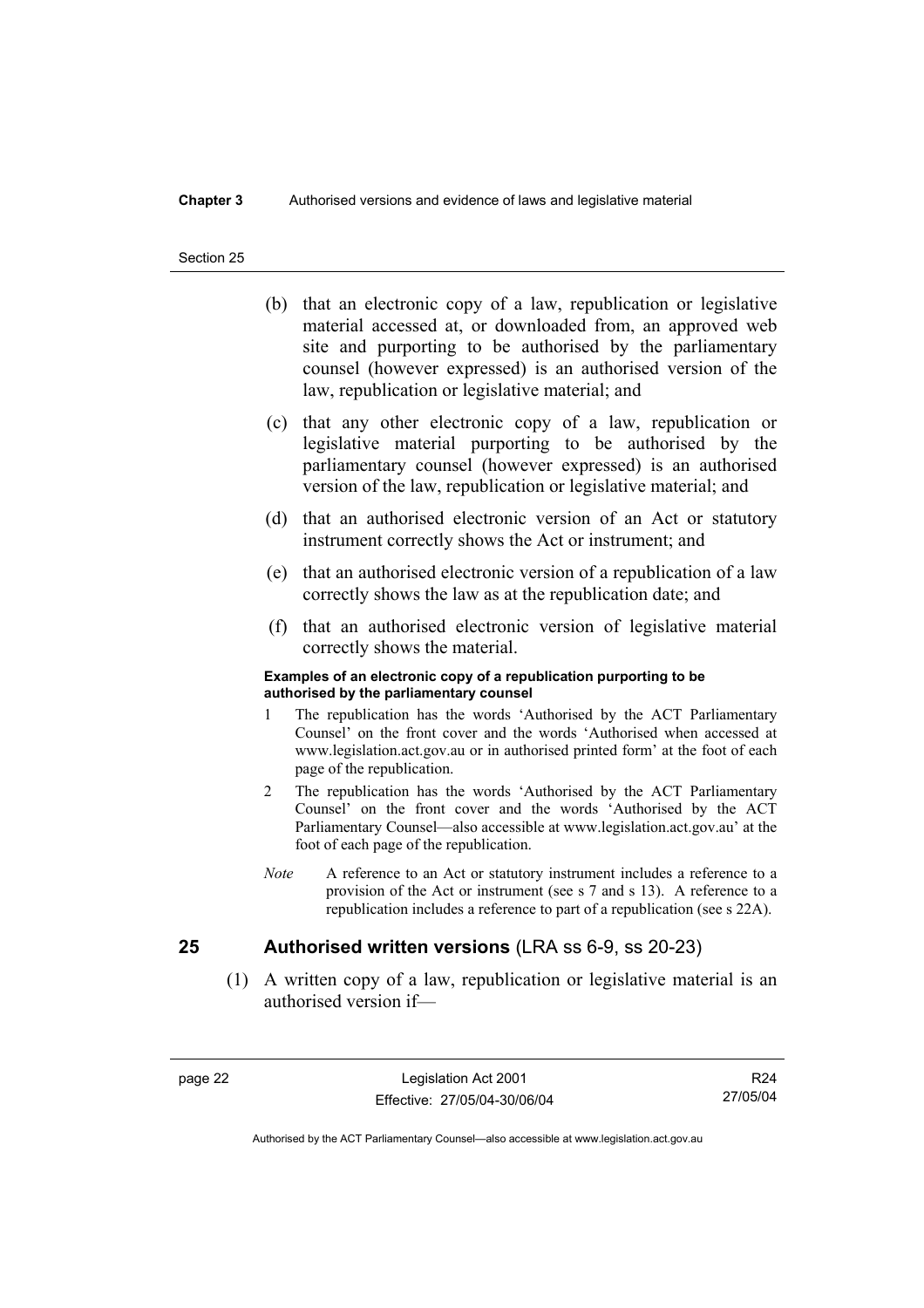- (a) it is a written copy produced directly from an authorised electronic version of the law, republication or legislative material; or
- (b) it is a written copy of another version of the law, republication or legislative material authorised by the parliamentary counsel.

#### **Example for par (a)**

An authorised electronic version of an Act is downloaded from an approved web site and printed. The printed copy is an authorised written version of the Act.

- *Note* An example is part of the Act, is not exhaustive and may extend, but does not limit, the meaning of the provision in which it appears (see s 126 and s 132).
- (2) It is presumed, unless the contrary is proved—
	- (a) that a written copy of a law, republication or legislative material purporting to be authorised by the parliamentary counsel (however expressed) is an authorised version of the law, republication or legislative material; and
	- (b) that an authorised written version of an Act or statutory instrument correctly shows the Act or instrument; and
	- (c) that an authorised written version of a republication of a law correctly shows the law as at the republication date; and
	- (d) that an authorised written version of legislative material correctly shows the material.

#### **Examples of a written copy of a republication purporting to be authorised by the parliamentary counsel**

- 1 The republication has the words 'Authorised by the ACT Parliamentary Counsel' on the front cover and the words 'Authorised by the parliamentary counsel and printed by authority of the ACT Government' at the foot of each page of the republication.
- 2 The republication has the words 'Authorised by the ACT Parliamentary Counsel and printed by authority of the ACT Government' on the front cover and the words 'Authorised by the ACT Parliamentary Counsel—also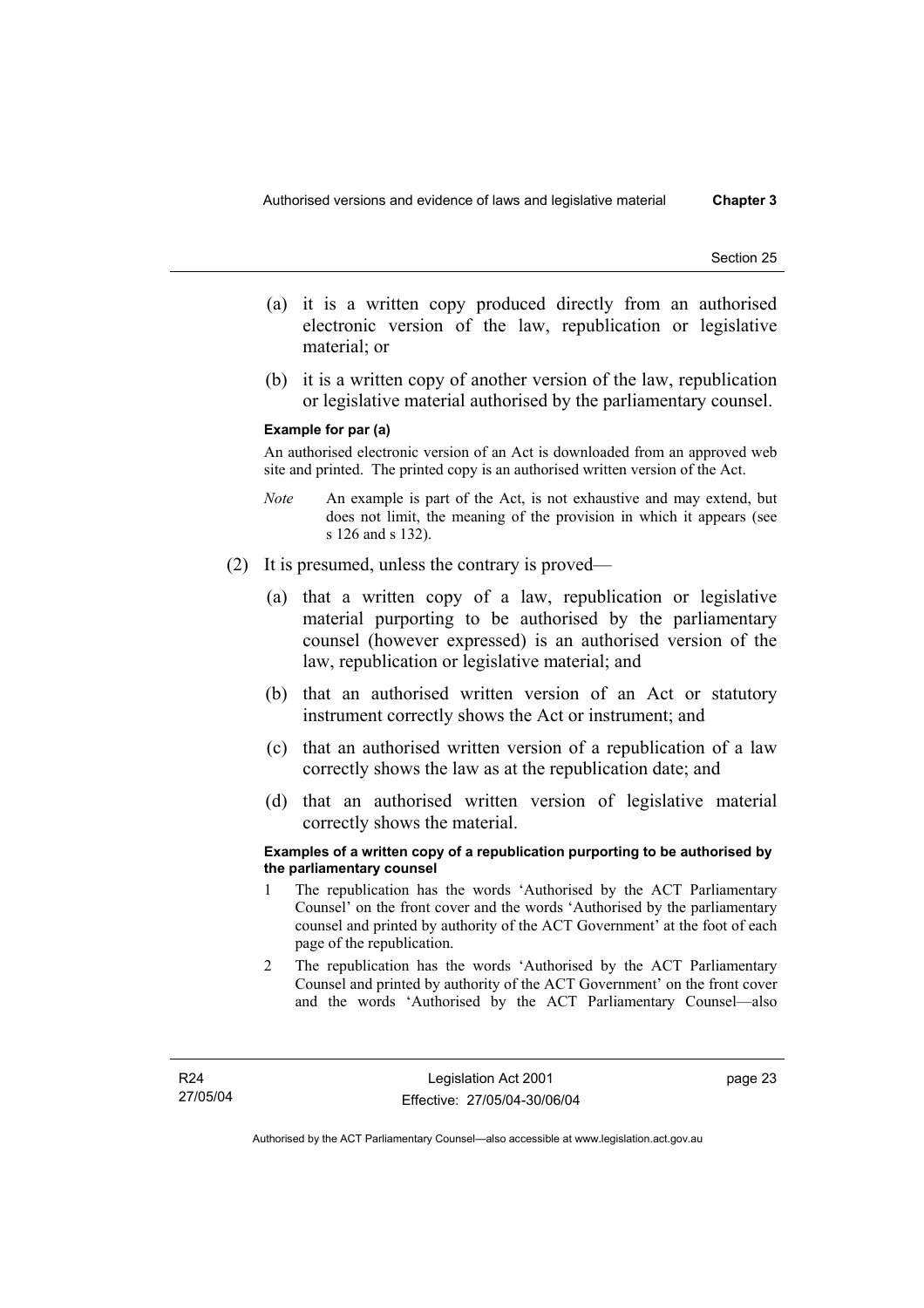### **Chapter 3** Authorised versions and evidence of laws and legislative material

#### Section 26

accessible at www.legislation.act.gov.au' at the foot of each page of the republication.

- 3 The republication has the words 'Authorised by the ACT Parliamentary Counsel' on the front cover and the words 'Authorised by the ACT Parliamentary Counsel—also accessible at www.legislation.act.gov.au' at the foot of each page of the republication.
- *Note* A reference to an Act or statutory instrument includes a reference to a provision of the Act or instrument (see, s 7 and s 13). A reference to a republication includes a reference to part of a republication (see s 22A).

# **26 Judicial notice of certain matters** (EA ss 8–10A, s 10C)

- (1) Proof is not required about—
	- (a) the passing of a proposed law by the Legislative Assembly or its notification in the register or the Gazette; or
	- (b) the making, or notification or publication in the register or the Gazette, of a subordinate law, disallowable instrument, notifiable instrument, commencement notice or any other statutory instrument; or
	- (c) the approval (however described) of a statutory instrument by the Executive, a Minister or any other entity; or
	- (d) the provisions of an Act, subordinate law, disallowable instrument, notifiable instrument, commencement notice or any other statutory instrument; or
	- (e) the commencement of an Act, subordinate law, disallowable instrument, notifiable instrument, or any other statutory instrument; or
	- (f) the presentation of a subordinate law, disallowable instrument or any other statutory instrument to the Legislative Assembly; or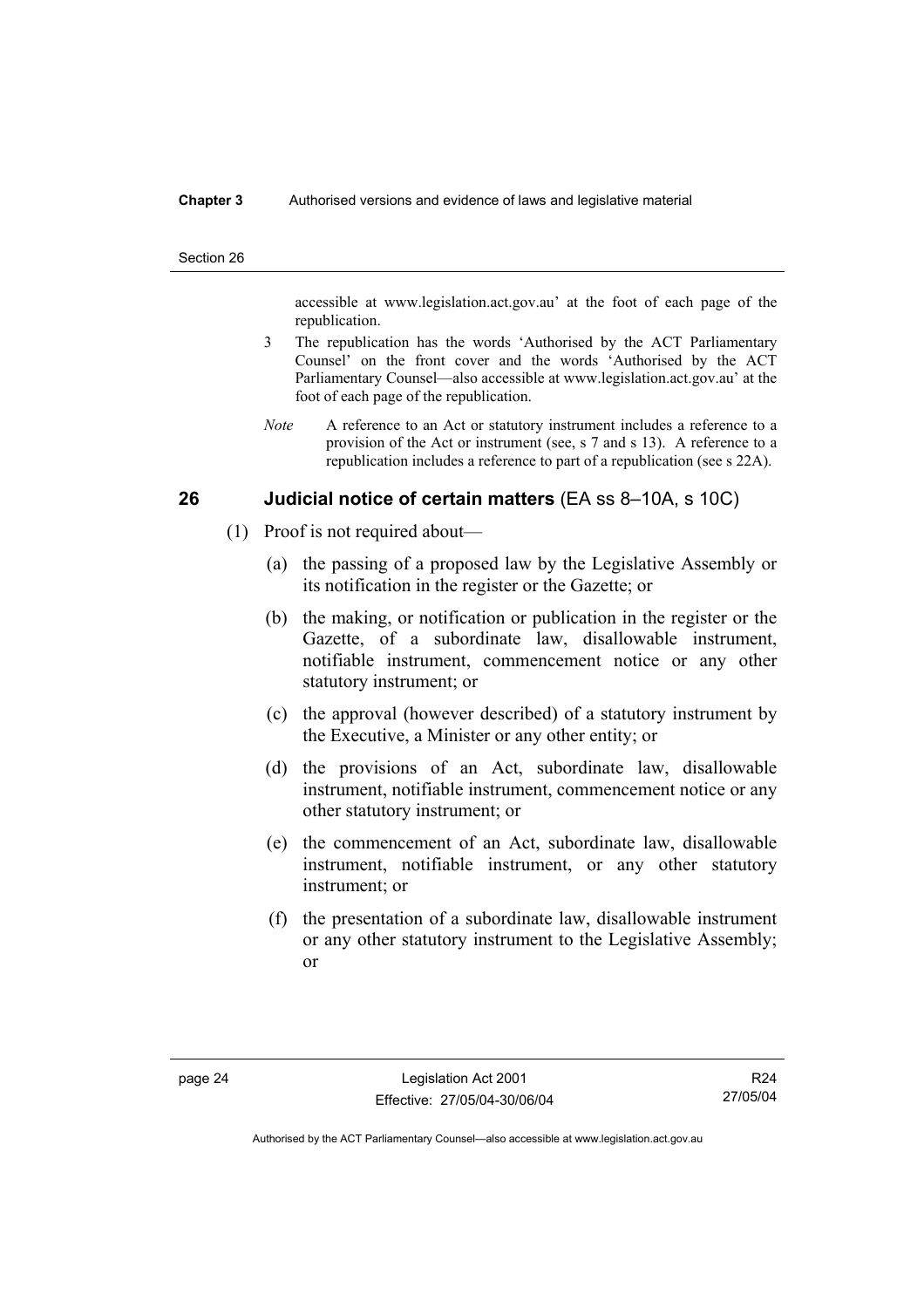- (g) anything done or not done by or in the Legislative Assembly in relation to a subordinate law, disallowable instrument or any other statutory instrument; or
- (h) changes made under chapter 11 (Republication of Acts and statutory instruments); or
- (i) the authorisation of a republication under this Act, the provisions of an authorised republication or the republication date of an authorised republication.
- (2) A court or tribunal may inform itself of anything mentioned in subsection (1) in any way it considers appropriate.

#### **Examples of ways that may be appropriate**

- 1 using a version of an Act downloaded from an approved web site using the internet
- 2 using information obtained from an approved web site using the internet
- 3 using an authorised written version of a republication
- *Note* An example is part of the Act, is not exhaustive and may extend, but does not limit, the meaning of the provision in which it appears (see s 126 and s 132).
- (3) However, the court or tribunal must consider whether the source it intends to use appears to be a reliable source of information.
- (4) For subsection (3), an authorised version of a law, republication or legislative material is a reliable source of information.
- (5) This section does not limit any other law providing how a court or tribunal may be informed about a matter mentioned in subsection (1).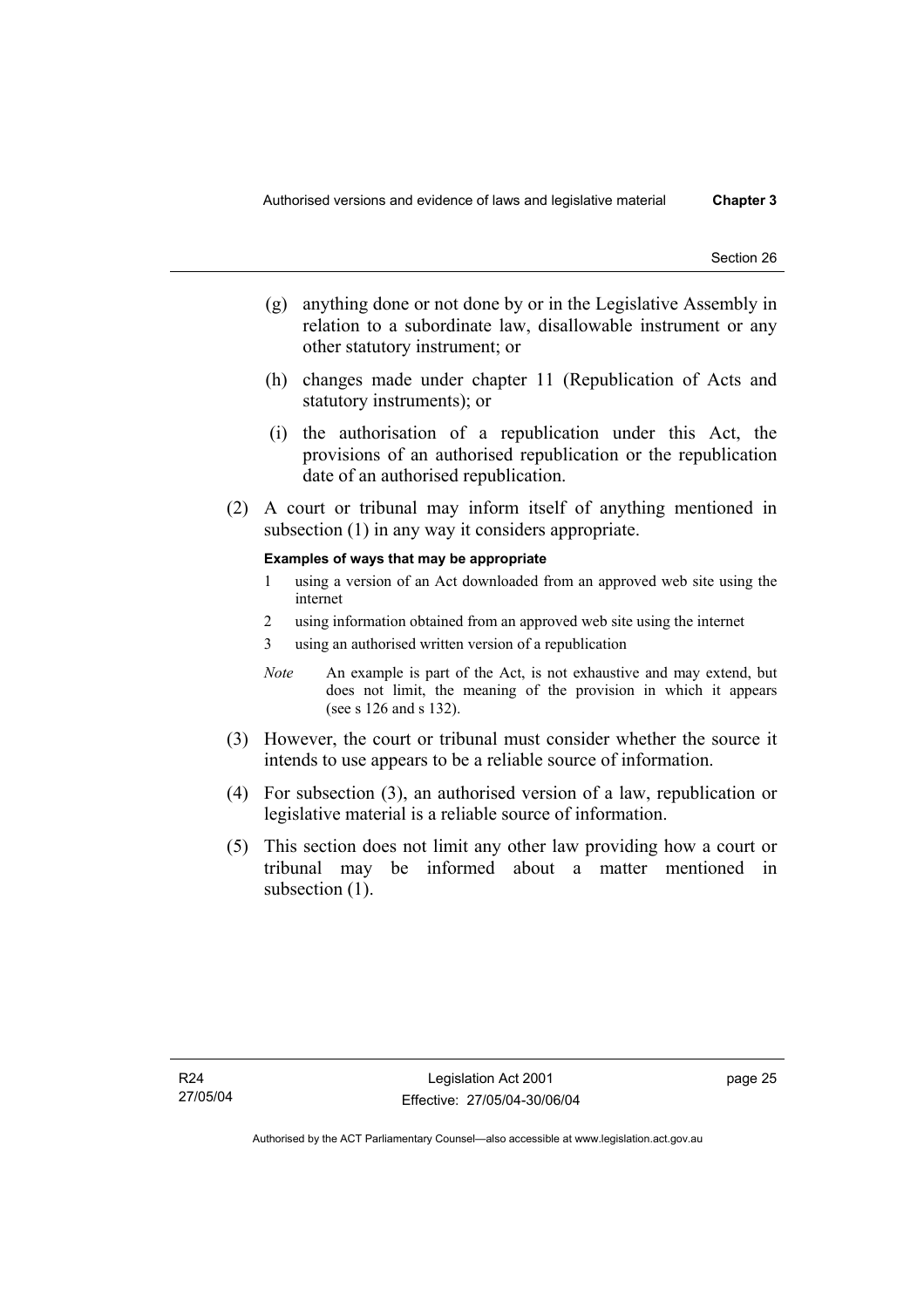# **Chapter 4 Numbering and notification of Acts**

# **27 Numbering of Acts** (IA s 9)

The Acts passed in each year are to be numbered as nearly as practicable in the order in which they are passed.

# **28 Notification of Acts** (IA s 8)

- (1) If a proposed law is passed by the Legislative Assembly, the Speaker must ask the parliamentary counsel to notify the making of the law.
- (2) If the Speaker asks the parliamentary counsel to notify the making of the proposed law, the parliamentary counsel must—
	- (a) notify the making of the law in the register; or
	- (b) if it is not practicable to notify the making of the proposed law in the register, or make the text of the proposed law and the notification of its making accessible at 1 or more approved web sites, when the law is to be notified—notify the making of the law in the Gazette.
- (3) If the Speaker asks the parliamentary counsel to notify the making of the proposed law on a particular day, the parliamentary counsel must notify the making of the law on that day unless it is impracticable to do so.
- (4) The making of the proposed law is notified in the register by entering in the register—
	- (a) a statement that the law has been passed by the Legislative Assembly; and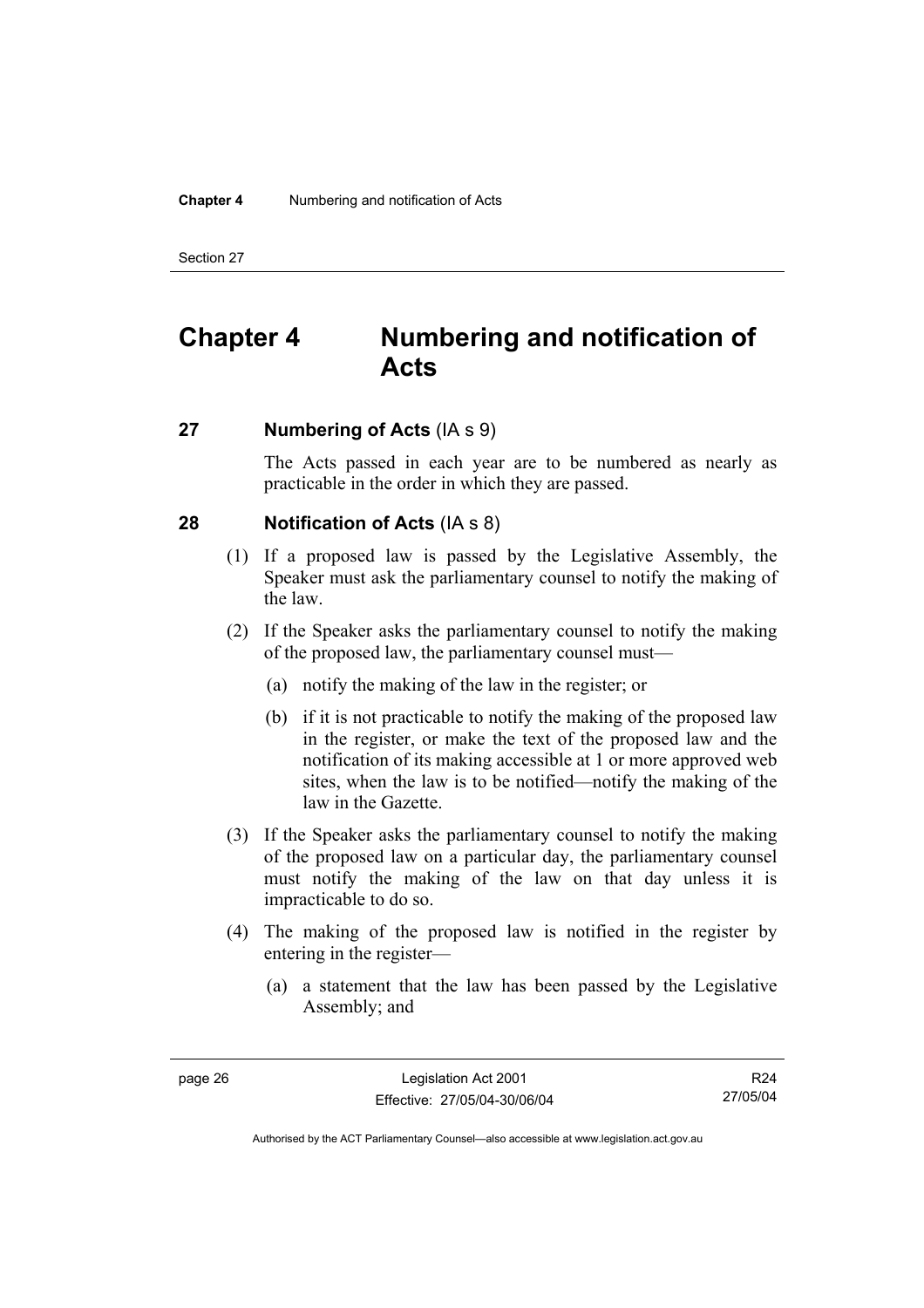- (b) the text of the law.
- (5) The making of the proposed law is notified in the Gazette by—
	- (a) publishing the text of the law in the Gazette; or
	- (b) publishing in the Gazette a statement—
		- (i) that the law has been passed by the Legislative Assembly; and
		- (ii) of the place or places where copies of the law can be obtained (whether by purchase or otherwise).
- (6) If the making of the proposed law is notified in the Gazette, the parliamentary counsel must enter in the register—
	- (a) a statement that the law has been passed by the Legislative Assembly; and
	- (b) a statement that the law was notified in the Gazette on a stated date; and
	- (c) the text of the law.
- (7) If the making of the proposed law is notified in the Gazette by publishing the statement mentioned in subsection (5) (b), copies of the law must be available on the day of publication (the *Gazette date*), or as soon as practicable after the Gazette date, at the place, or each of the places, stated in the Gazette.
- (8) If on the Gazette date no copies of the law are available at the place, or any of the places, stated in the Gazette, the parliamentary counsel must give the Minister a statement—
	- (a) that copies of the law were not available; and
	- (b) explaining why they were not available.
- (9) The Minister must present the statement to the Legislative Assembly within 6 sitting days after the Gazette date.

page 27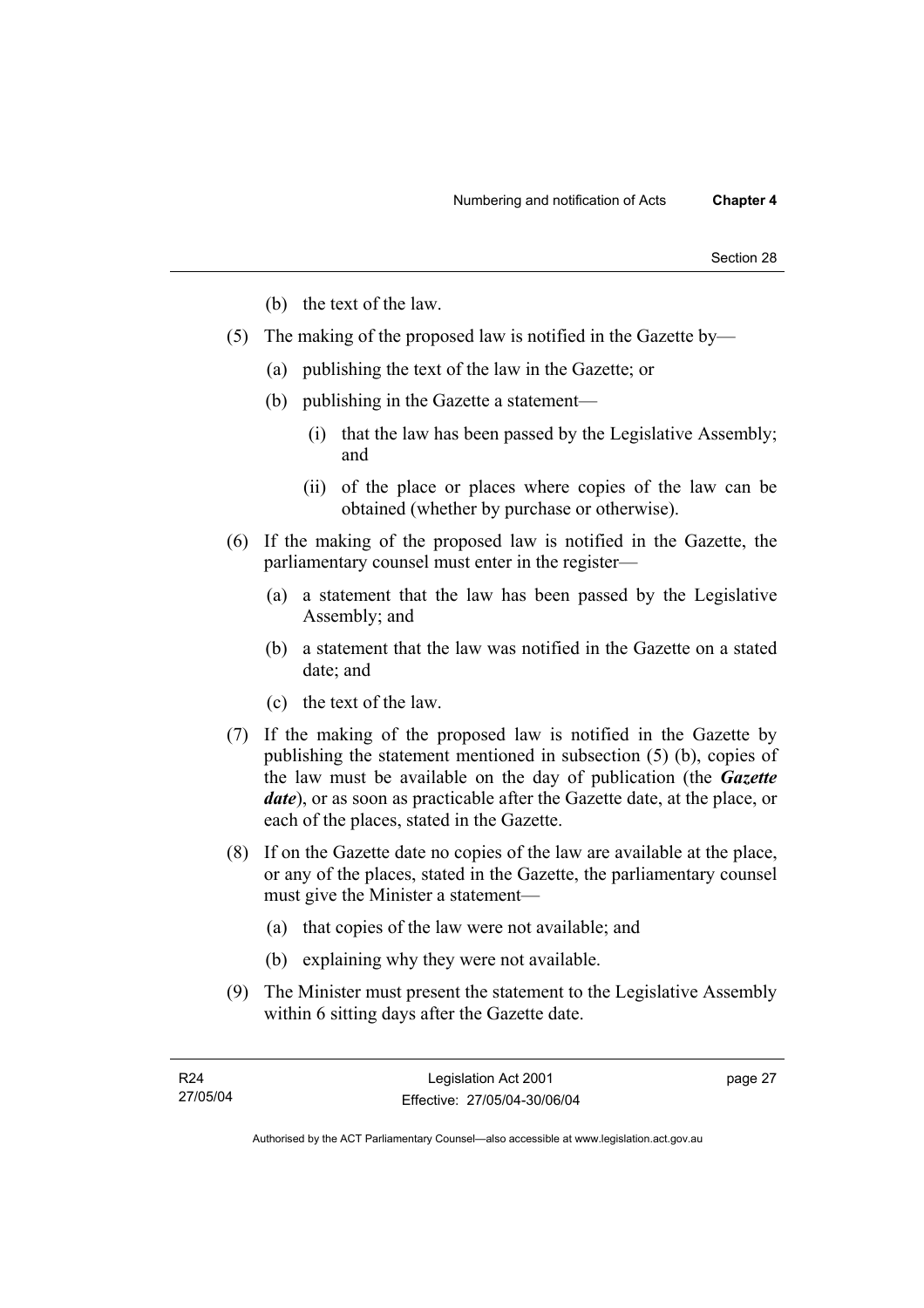#### **Chapter 4** Numbering and notification of Acts

#### Section 29

- (10) This section is a determinative provision.
	- *Note* See s 5 for the meaning of determinative provisions, and s 6 for their displacement.

### **29 References to** *enactment* **or** *passing* **of Acts** (IA s 10F)

In an Act or statutory instrument, a reference to the *enactment* or *passing* of an Act is a reference to the making of the Act having been notified in the register or the Gazette.

# **30 References to** *notification* **of Acts**

In an Act or statutory instrument, a reference to the *notification* of an Act is a reference to the making of the Act having been notified in the register or the Gazette.

page 28 Legislation Act 2001 Effective: 27/05/04-30/06/04

R24 27/05/04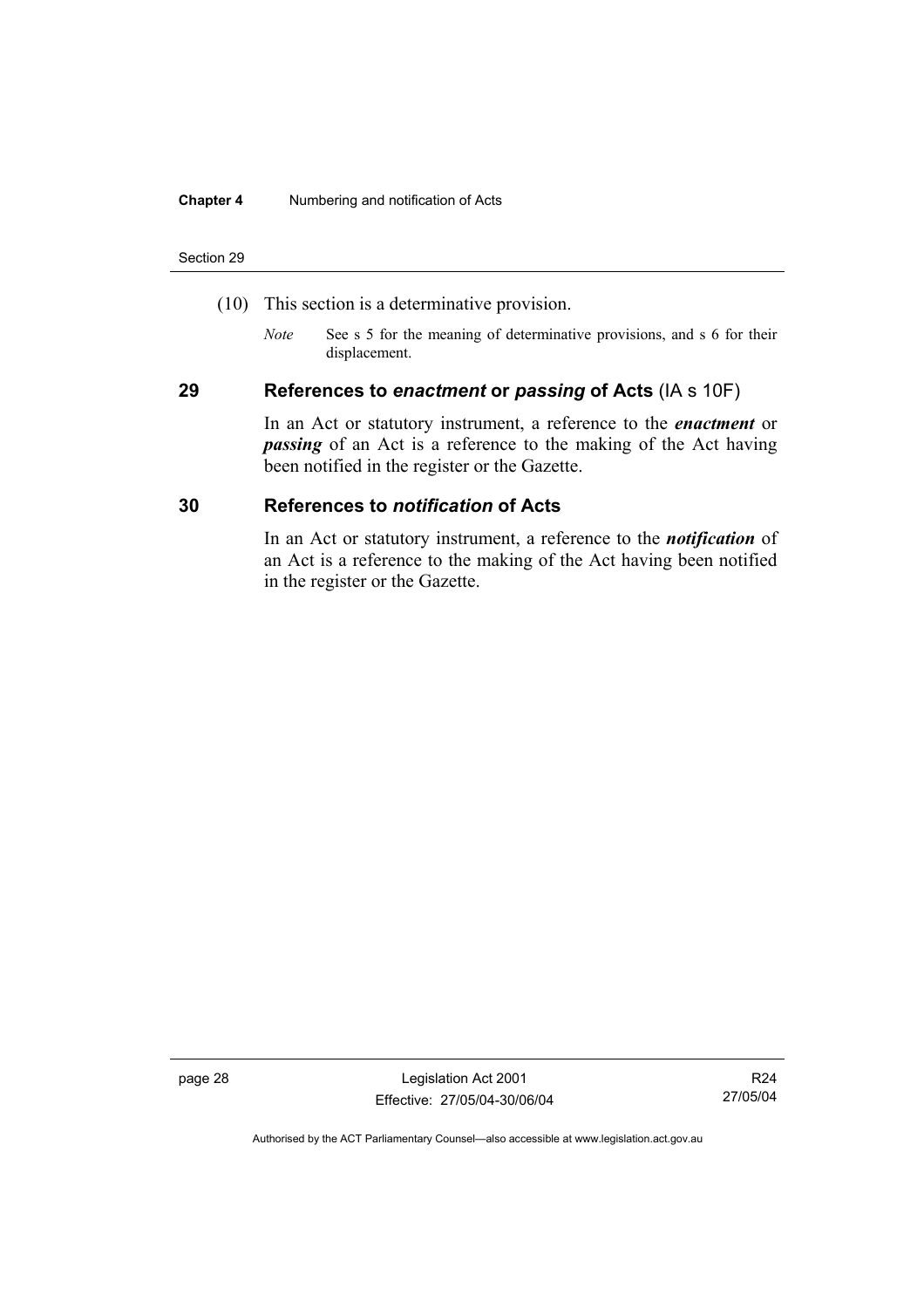# **Chapter 5 Regulatory impact statements for subordinate laws and disallowable instruments**

# **Part 5.1** Preliminary

# **31 Definitions for ch 5** (SLA s 9A)

In this chapter:

*authorising law*, in relation to a proposed subordinate law or disallowable instrument (the *proposed law*), means the Act or statutory instrument (and, if appropriate, the provision of the Act or statutory instrument) under which the proposed law will be made.

*benefits* includes—

- (a) advantages; and
- (b) direct and indirect economic, environmental and social benefits.

*costs* includes—

- (a) burdens and disadvantages; and
- (b) direct and indirect economic, environmental and social costs.

*scrutiny committee principles* means the terms of reference of the Legislative Assembly's Standing Committee on Legal Affairs that apply to subordinate laws and disallowable instruments.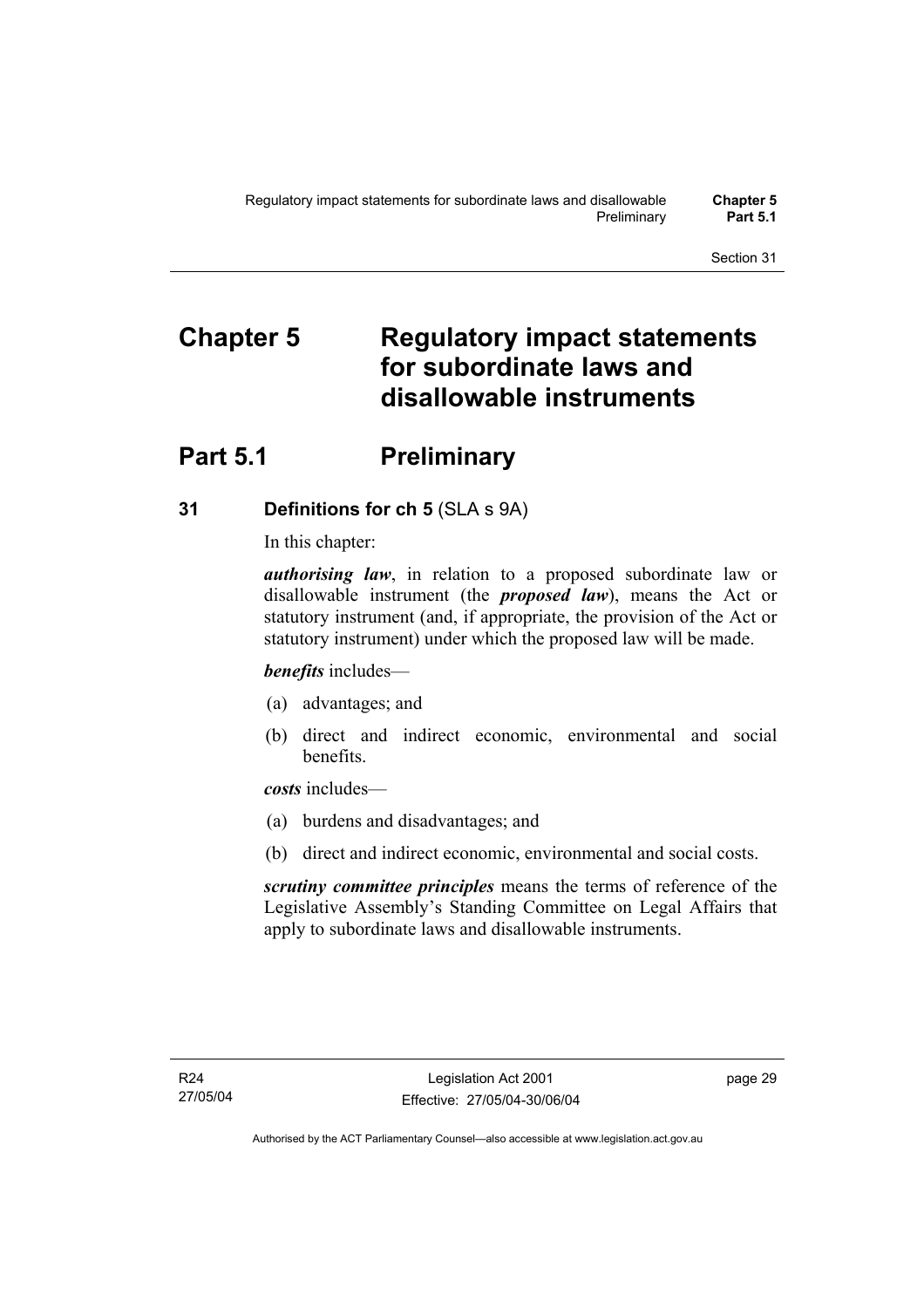#### **Chapter 5** Regulatory impact statements for subordinate laws and disallowable<br>**Part 5.1** Preliminary **Preliminary**

# **32 Other publication or consultation requirements not affected** (SLA s 9B)

- (1) Part 5.2 (Requirements for regulatory impact statements) does not affect any requirements in any other Territory law for publication or consultation about a proposal to make a subordinate law or disallowable instrument.
- (2) Part 5.2 does not apply to the subordinate law or disallowable instrument if the requirements are of a comparable level to publication and consultation under the part.

# **33 Guidelines about costs of proposed subordinate laws and disallowable instruments** (SLA s 9C)

- (1) The Minister may, in writing, issue guidelines to be applied in deciding whether a proposed subordinate law or disallowable instrument is, or is not, likely to impose appreciable costs on the community or a part of the community.
- (2) Guidelines issued under this section are a disallowable instrument.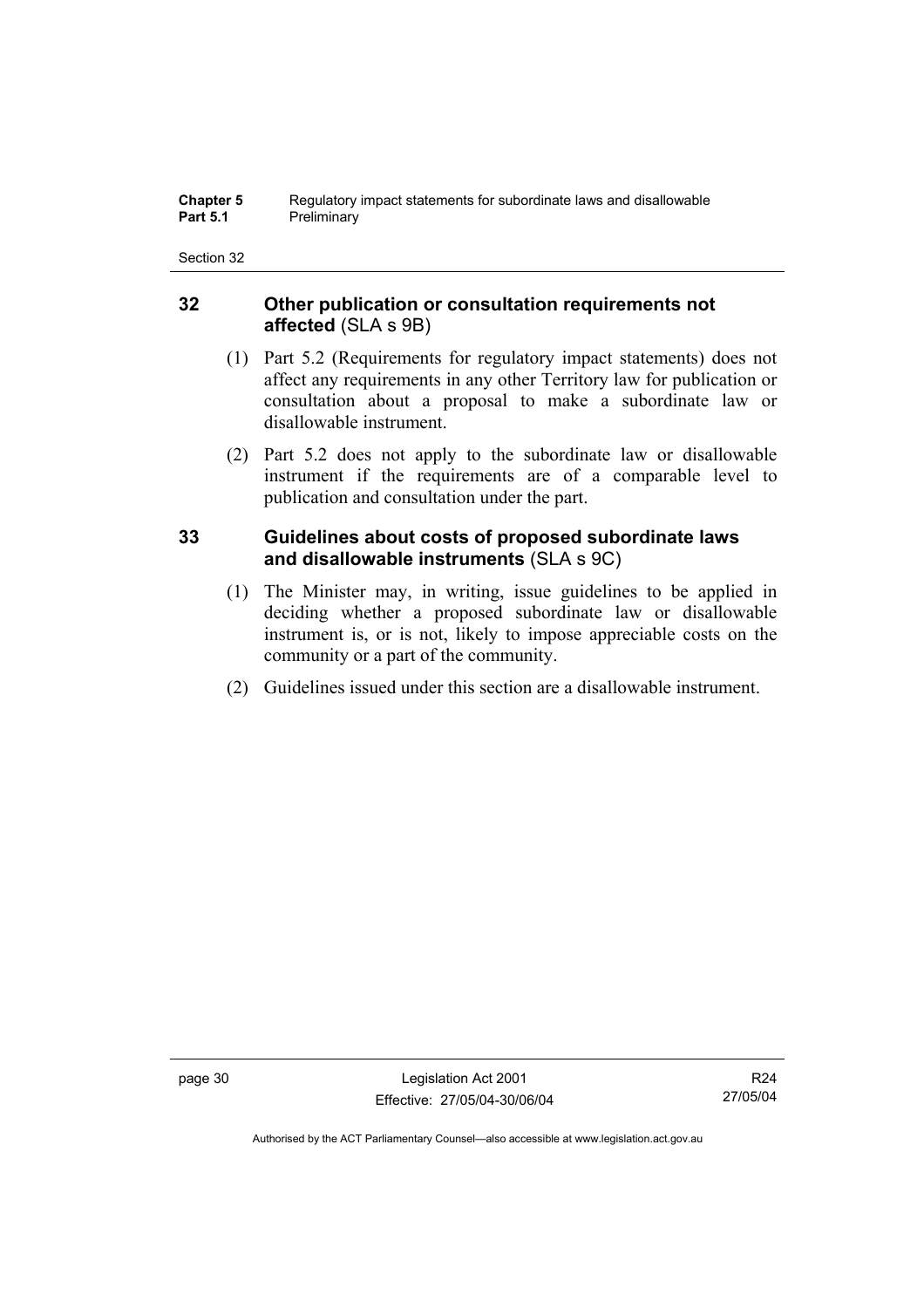# **Part 5.2 Requirements for regulatory impact statements**

# **34 Preparation of regulatory impact statements** (SLA s 9D)

- (1) If a proposed subordinate law or disallowable instrument (the *proposed law*) is likely to impose appreciable costs on the community, or a part of the community, then, before the proposed law is made, the Minister administering the authorising law (the *administering Minister*) must arrange for a regulatory impact statement to be prepared for the proposed law.
- (2) However, this section does not apply to the proposed law if the administering Minister, in writing, exempts the proposed law from subsection  $(1)$ .
	- *Note* Sections 32 and 36 also state other circumstances when a regulatory impact statement is not required.
- (3) An exemption under subsection (2) (the *RIS exemption*) is a disallowable instrument.
- (4) If the RIS exemption is disallowed under this Act after the proposed law has been made in whole or in part, the administering Minister must arrange for a regulatory impact statement to be prepared for the subordinate law or disallowable instrument.
- (5) The regulatory impact statement prepared under subsection (4) must be presented to the Legislative Assembly within 5 sitting days after the disallowance of the RIS exemption.
- (6) This chapter (other than section 37 (When must regulatory impact statement be presented?)) applies to the law as if the law were a proposed subordinate law or disallowable instrument.

page 31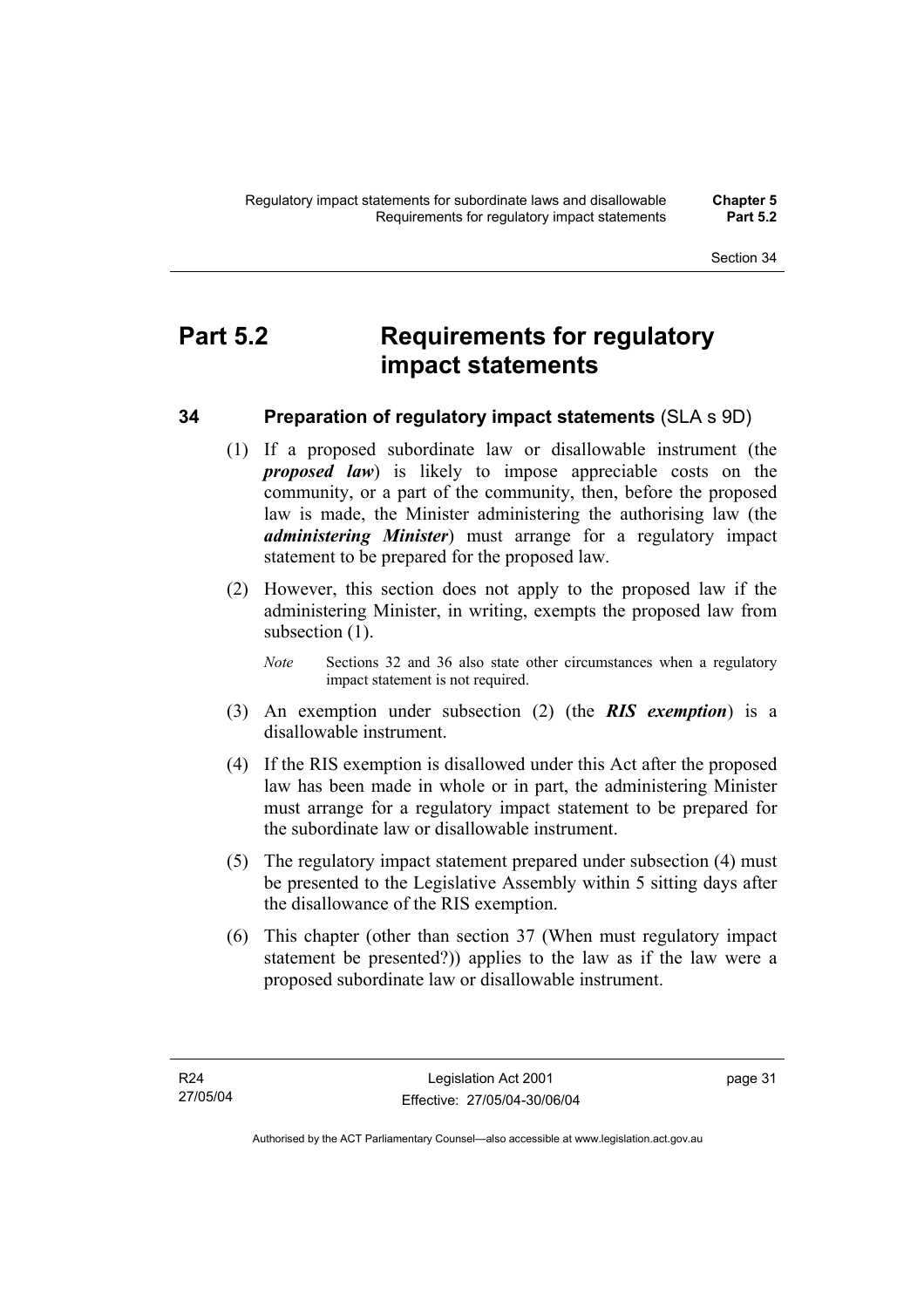#### **Chapter 5** Regulatory impact statements for subordinate laws and disallowable<br>**Part 5.2** Requirements for requistory impact statements Requirements for regulatory impact statements

# **35 Content of regulatory impact statements** (SLA s 9E)

A regulatory impact statement for a proposed subordinate law or disallowable instrument (the *proposed law*) must include the following information about the proposed law in clear and precise language:

- (a) the authorising law;
- (b) a brief statement of the policy objectives of the proposed law and the reasons for them;
- (c) a brief statement of the way the policy objectives will be achieved by the proposed law and why this way of achieving them is reasonable and appropriate;
- (d) a brief explanation of how the proposed law is consistent with the policy objectives of the authorising law;
- (e) if the proposed law is inconsistent with the policy objectives of another Territory law—
	- (i) a brief explanation of the relationship with the other law; and
	- (ii) a brief explanation for the inconsistency;
- (f) if appropriate, a brief statement of any reasonable alternative way of achieving the policy objectives (including the option of not making a subordinate law or disallowable instrument) and why the alternative was rejected;
- (g) a brief assessment of the benefits and costs of implementing the proposed law that—
	- (i) if practicable and appropriate, quantifies the benefits and costs; and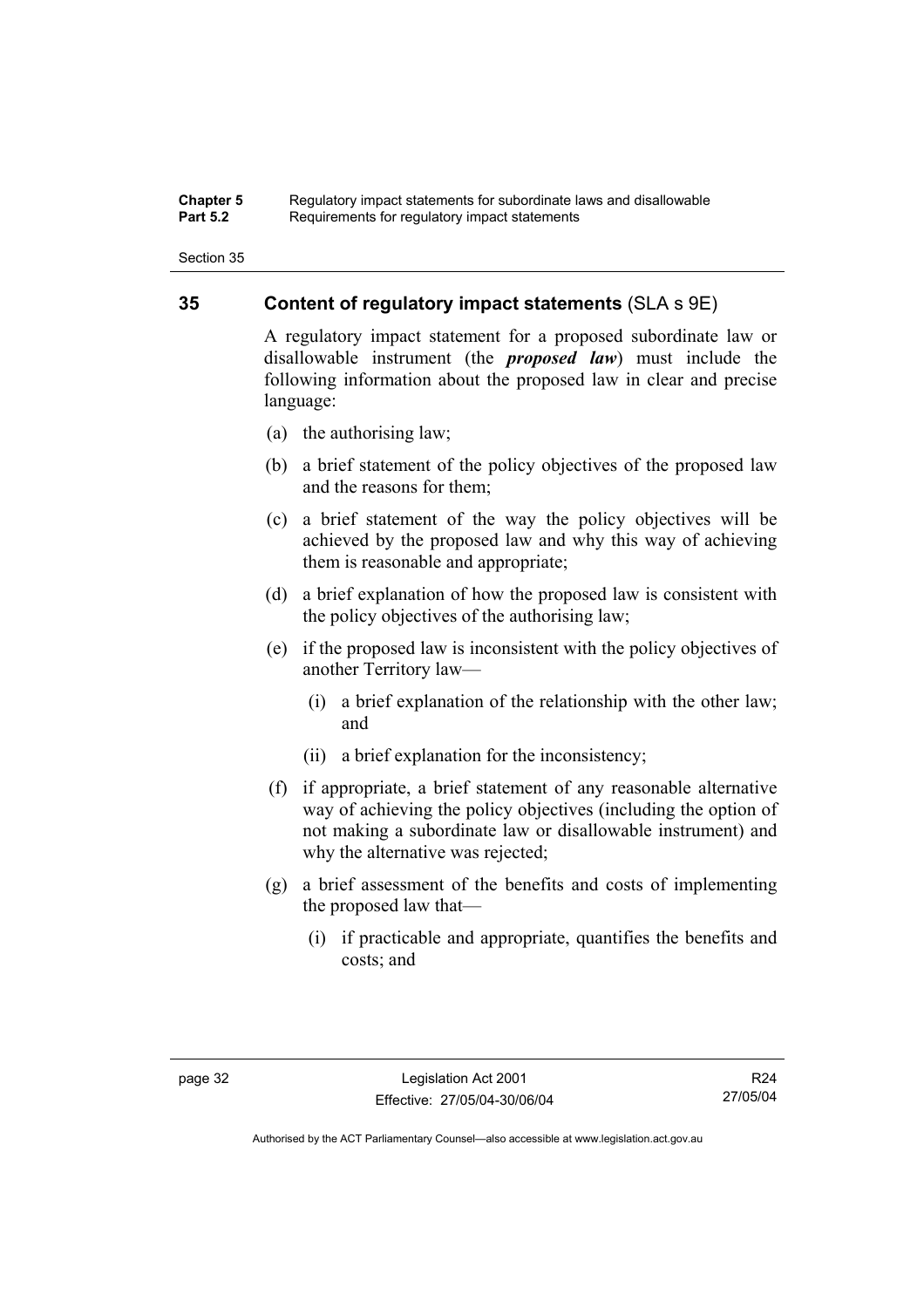- (ii) includes a comparison of the benefits and costs with the benefits and costs of any reasonable alternative way of achieving the policy objectives stated under paragraph (f);
- (h) a brief assessment of the consistency of the proposed law with the scrutiny committee principles and, if it is inconsistent with the principles, the reasons for the inconsistency.

# **36 When is preparation of regulatory impact statement unnecessary?** (SLA s 9F)

- (1) A regulatory impact statement need not be prepared for a proposed subordinate law or disallowable instrument (the *proposed law*) if the proposed law only provides for, or to the extent it only provides for, any of the following:
	- (a) a matter that is not of a legislative nature, including, for example, a matter of a machinery, administrative, drafting or formal nature;
	- (b) a matter that does not operate to the disadvantage of anyone (other than the Territory or a Territory authority or instrumentality) by—
		- (i) adversely affecting the person's rights; or
		- (ii) imposing liabilities on the person;
	- (c) an amendment of a Territory law to take account of current legislative drafting practice;
	- (d) the commencement of an Act or statutory instrument or a provision of an Act or statutory instrument;
	- (e) an amendment of a Territory law that does not fundamentally affect the law's application or operation;
	- (f) a matter of a transitional character;

page 33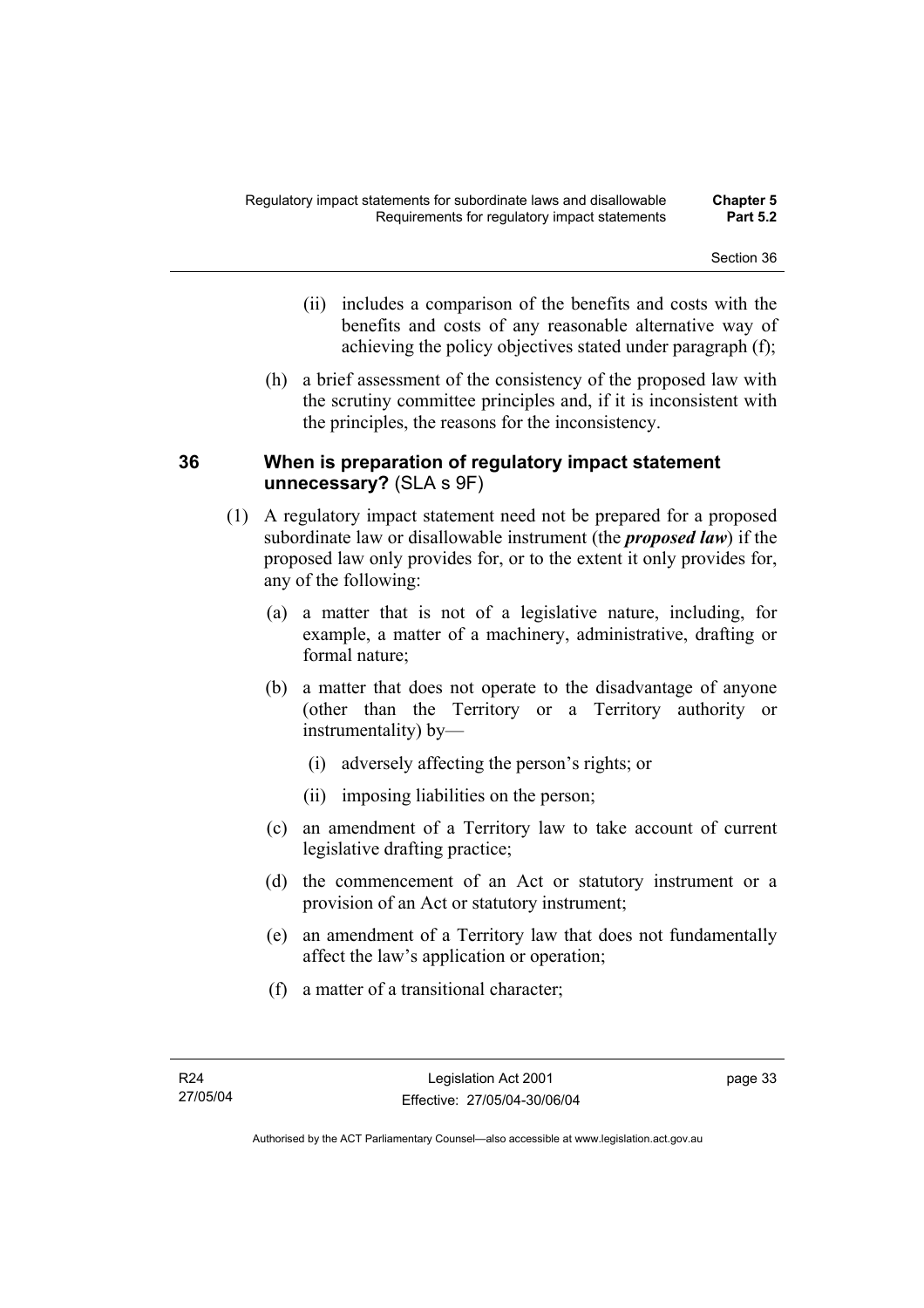### **Chapter 5** Regulatory impact statements for subordinate laws and disallowable<br>**Part 5.2** Requirements for requistory impact statements Requirements for regulatory impact statements

Section 37

- (g) a matter arising under a Territory law that is part of a uniform scheme of legislation or complementary with legislation of the Commonwealth, a State or New Zealand;
- (h) a matter involving the adoption of an Australian or international protocol, standard, code, or intergovernmental agreement or instrument, if an assessment of the benefits and costs has already been made and the assessment was made for, or is relevant to, the ACT;
- (i) a proposal to make, amend or repeal rules of court;
- (j) a matter advance notice of which would enable someone to gain unfair advantage;
- (k) an amendment of a fee, charge or tax consistent with announced government policy.
- (2) A regulatory impact statement also need not be prepared for the proposed law if, or to the extent that, it would be against the public interest because of the nature of the proposed law or the circumstances in which it is made.

#### **Example**

A law may need to be made urgently for controlling the spread of a disease or dealing with another urgent situation.

*Note* Sections 32 and 34 also state other circumstances when a regulatory impact statement is not required.

# **37 When must regulatory impact statement be presented?**  (SLA s 9G)

- (1) This section applies if a regulatory impact statement for a proposed subordinate law or disallowable instrument (the *proposed law*) has been prepared and the proposed law is made in whole or part.
- (2) The statement must be presented to the Legislative Assembly with the subordinate law or disallowable instrument.

R24 27/05/04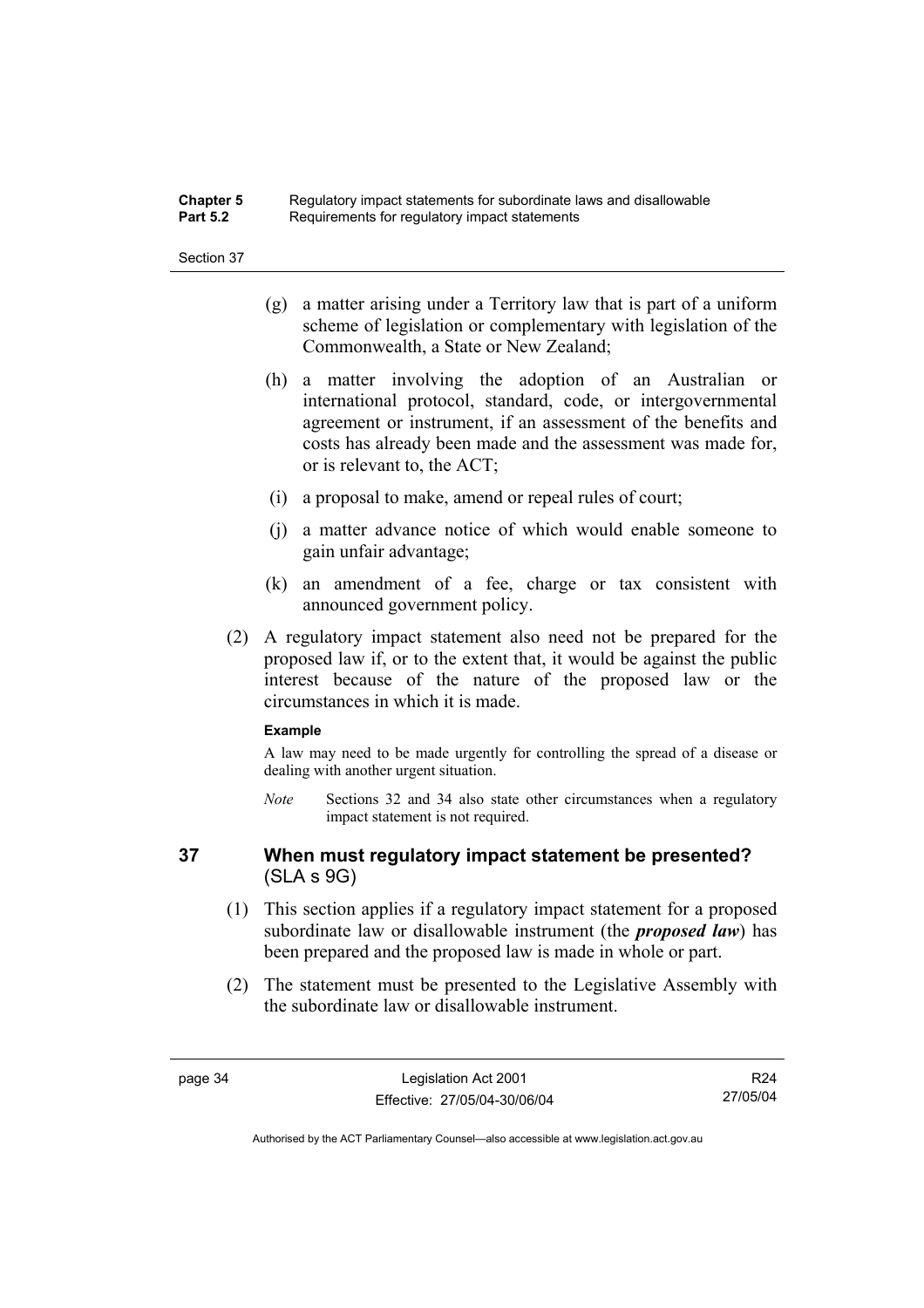# **Part 5.3 Failure to comply with requirements for regulatory impact statements**

# **38 Effect of failure to comply with pt 5.2** (SLA s 9H)

- (1) Failure to comply with part 5.2 (Requirements for regulatory impact statements) in relation to a subordinate law or disallowable instrument (the *law*) does not—
	- (a) affect the law's validity; or
	- (b) create rights or impose legally enforceable obligations on the Territory, a Minister or anyone else.
- (2) In addition, a decision made, or appearing to be made, under part 5.2 is final and conclusive.
- (3) In this section:

*decision* includes—

- (a) conduct engaged in to make a decision; and
- (b) conduct related to making a decision; and
- (c) failure to make a decision.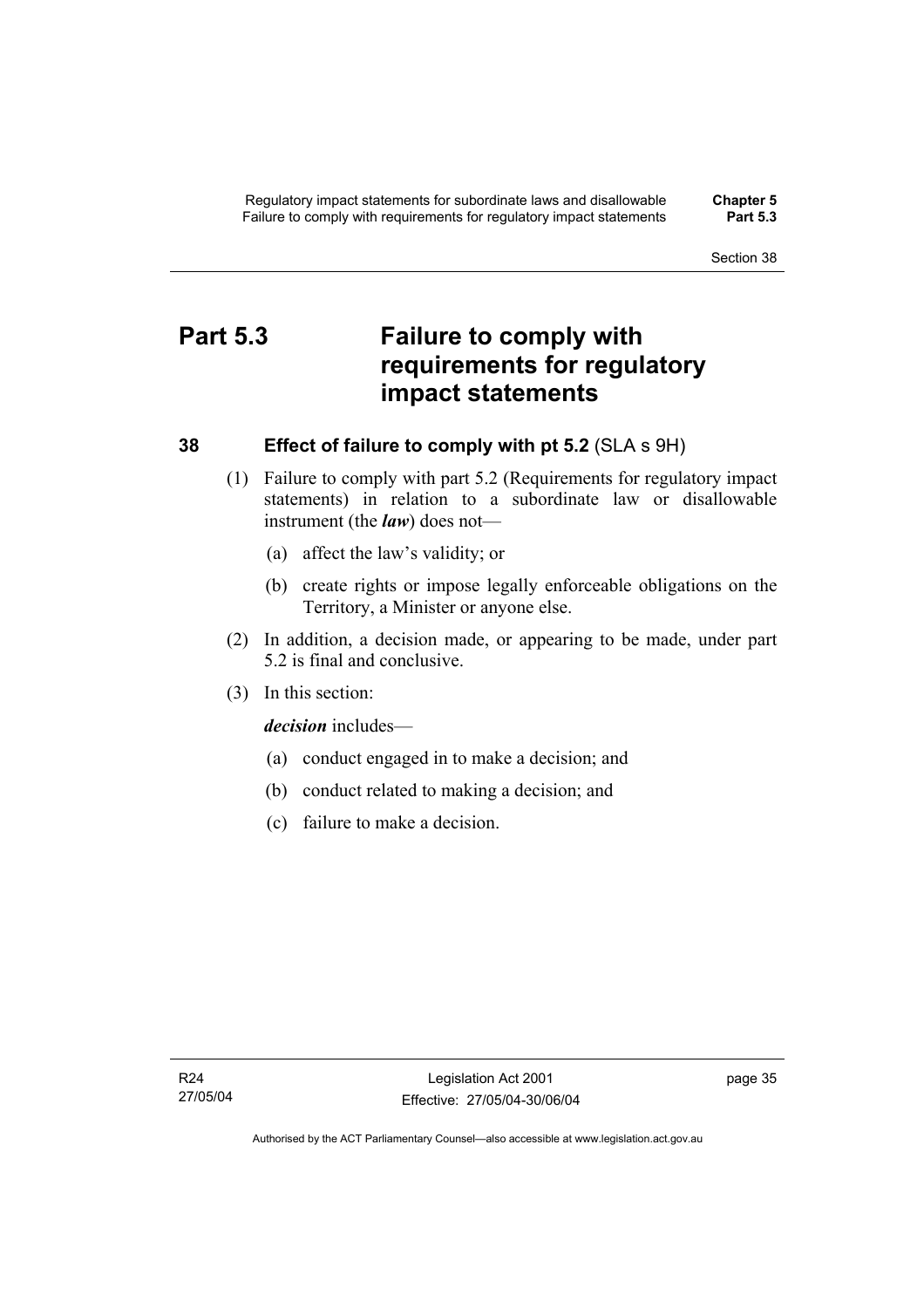| <b>Chapter 6</b> | Making, notification and numbering of statutory instruments |
|------------------|-------------------------------------------------------------|
| <b>Part 6.1</b>  | General                                                     |

# **Chapter 6 Making, notification and numbering of statutory instruments**

# **Part 6.1 General**

# **39 Meaning of** *matter* **in ch 6** (IA s 27B)

In this chapter:

*matter*, in relation to a statutory instrument, includes circumstance, person, place and purpose.

# **40 Presumption of validity** (EA s 10C (2) (e))

It is presumed, unless the contrary is proved, that all conditions and steps required for the making of a statutory instrument have been satisfied and carried out.

# **41 Making of certain statutory instruments by Executive**  (SLA s 3)

- (1) This section applies if an Act authorises or requires the Executive to make a subordinate law or disallowable instrument.
- (2) The subordinate law or disallowable instrument is taken to be made by the Executive if—
	- (a) it is signed by 2 or more Ministers who are members of the Executive; and
	- (b) 1 of the signing Ministers is the responsible Minister.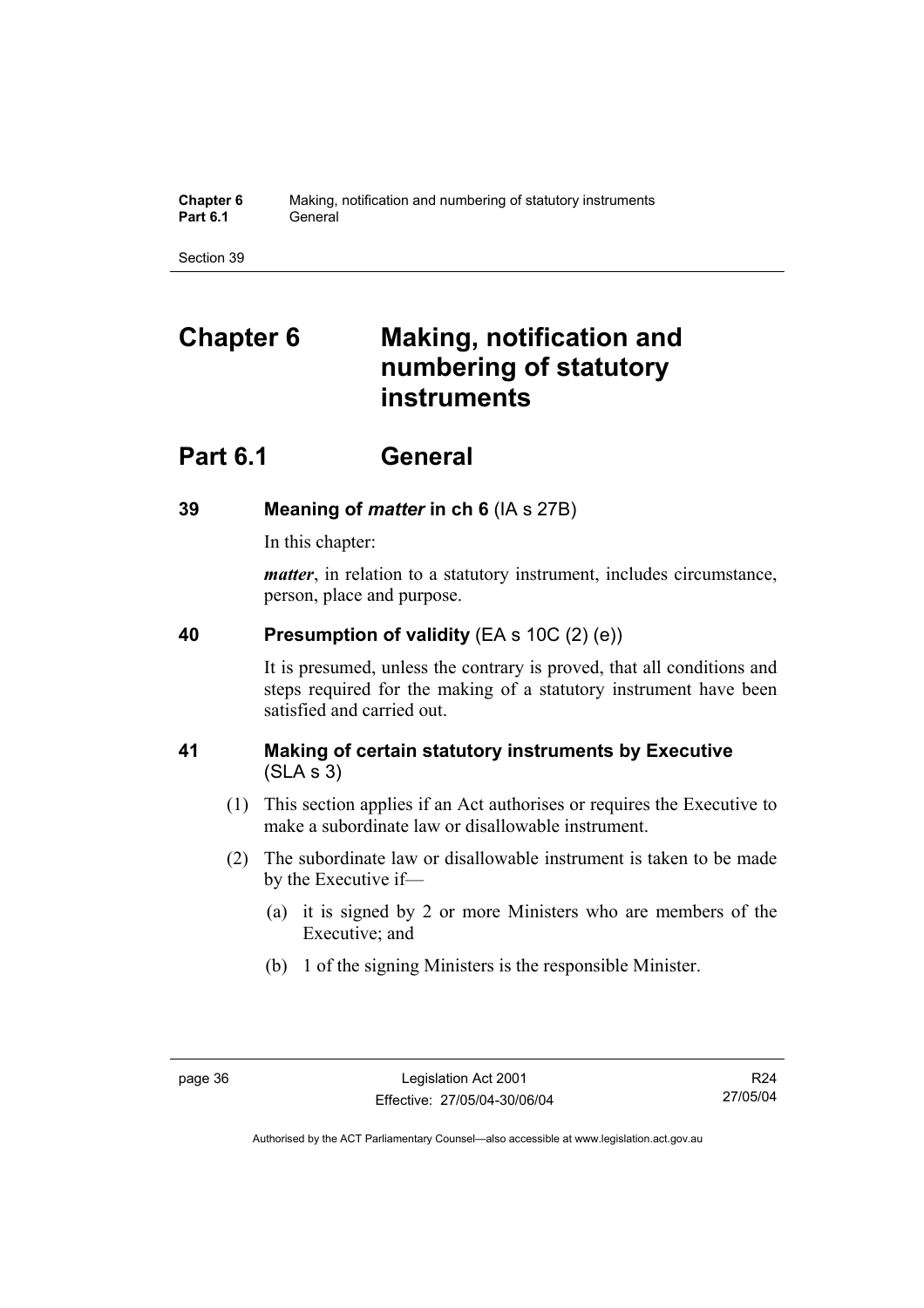- (3) A subordinate law or disallowable instrument made in accordance with subsection (2) is taken to be made when it is signed by the second Minister signing.
- (4) Subsection (2) (b) does not apply if the responsible Minister cannot sign because he or she is absent from the ACT, ill or on leave.
- (5) In this section:

## *responsible Minister* means—

- (a) the Minister for the time being administering the Act; or
- (b) if, for the time being, different Ministers administer the Act in relation to different matters—
	- (i) if only 1 Minister administers the Act in relation to the relevant matter—that Minister; or
	- (ii) if 2 or more Ministers administer the Act in relation to the relevant matter—any of the Ministers; or
	- (iii) if subparagraph (ii) does not apply and, for the time being, 2 or more Ministers administer the Act—any of the Ministers;

but does not include a Minister for the time being acting on behalf of the Minister or 2 or more Ministers.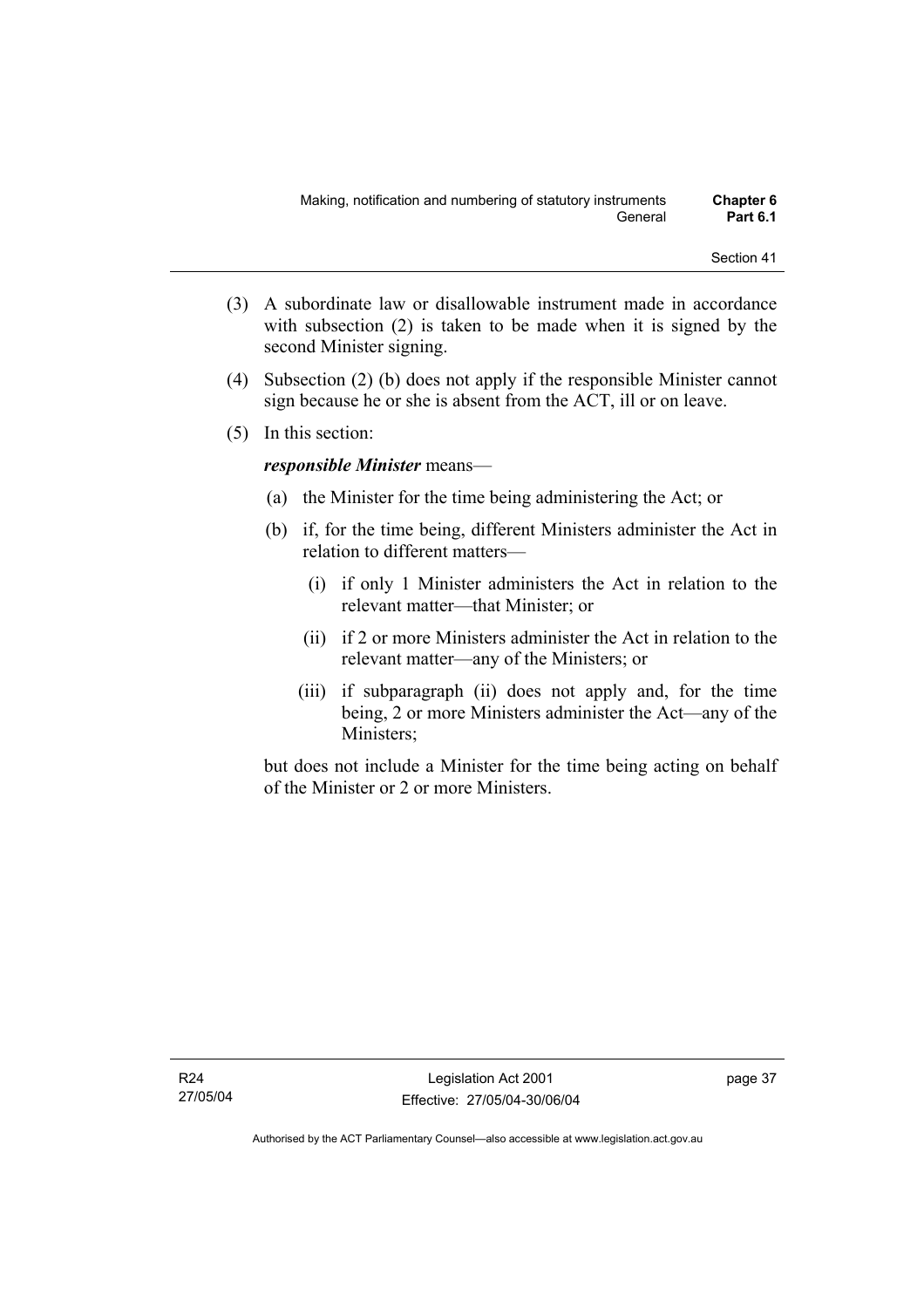**Chapter 6** Making, notification and numbering of statutory instruments<br>**Part 6.2** Making of statutory instruments generally **Making of statutory instruments generally** 

Section 42

# **Part 6.2 Making of statutory instruments generally**

# **42 Power to make statutory instruments** (IA s 26 (1), s 27C)

 (1) If an Act or statutory instrument gives a power that can be exercised by making an instrument, the Act or statutory instrument gives power to make the instrument.

#### **Example**

An Act gives a Minister power to approve codes of practice, but does not require the approval to be in writing or to be given by a particular instrument. The power can be exercised by giving a written approval. The Act, therefore, gives power to make an instrument, namely, a written approval.

- *Note* An example is part of the Act, is not exhaustive and may extend, but does not limit, the meaning of the provision in which it appears (see s 126 and s 132).
- (2) If an Act or statutory instrument gives power to make an instrument, the power may be exercised from time to time.
- (3) This section is a determinative provision.
	- *Note* See s 5 for the meaning of determinative provisions, and s 6 for their displacement.

# **43 Statutory instruments to be interpreted not to exceed powers under authorising law** (SLA s 9 (3))

- (1) A statutory instrument is to be interpreted as operating to the full extent of, but not to exceed, the power given by the Act or statutory instrument under which it is made (the *authorising law*).
- (2) Without limiting subsection (1), if a provision of a statutory instrument would, apart from this section, be interpreted as exceeding power—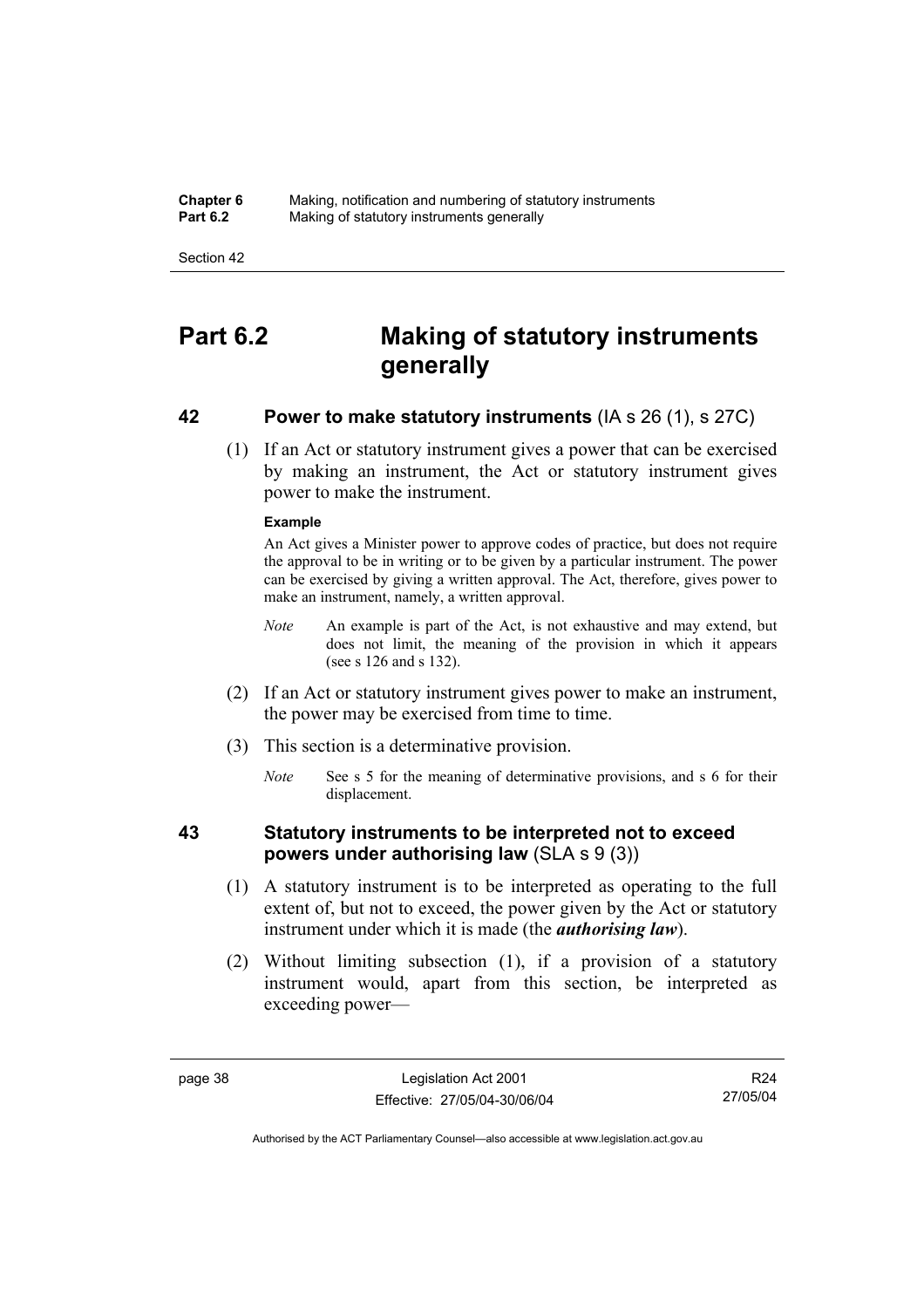- (a) the provision is valid to the extent to which it does not exceed power; and
- (b) the remainder of the instrument is not affected.

#### **Example 1**

The *Agriculture Services Determination* 2001, part 4 exceeds the determination– making power given by the *Agriculture Services Act 2000* (hypothetical). The other provisions of the determination are within power.

The determination (apart from part 4) operates effectively. Part 4 is treated as if it did not form part of the determination and is disregarded.

*Note to example 1* The kind of interpretation indicated in example 1 is known as a divisible interpretation of the determination.

#### **Example 2**

The *Goats Regulations 2001* (hypothetical) are made under the *Goats Act 2001*. The *Goats Regulations 2001*, regulation 39 seeks to impose rules about the care of 'animals', but the Act only gives power to make regulations about goats.

Regulation 39 is read restrictively ('read down') as if it mentioned goats. In other words, the regulation is effective but treated as if it applied only to goats.

*Note to example 2* The kind of interpretation indicated in example 2 is known as a distributive interpretation of the regulations.

#### **Example 3**

The *Wombat Protection Act 2003* (hypothetical) provides that the Minister may appoint a Wombat Advocate. The instrument making the appointment states that the appointment is for 5 years, but the maximum term of appointment authorised under the Act is 4 years.

The instrument is read restrictively ('read down') as if it referred to 4 years. In other words, the instrument is effective but the appointment is only valid for 4 years.

*Note to example 3* The kind of interpretation indicated in example 3 is known as a distributive interpretation of the instrument.

- *Note* An example is part of the Act, is not exhaustive and may extend, but does not limit, the meaning of the provision in which it appears (see s 126 and s 132).
- (3) Without limiting subsection (1), if the application of a provision of a statutory instrument to a matter would, apart from this section, be

page 39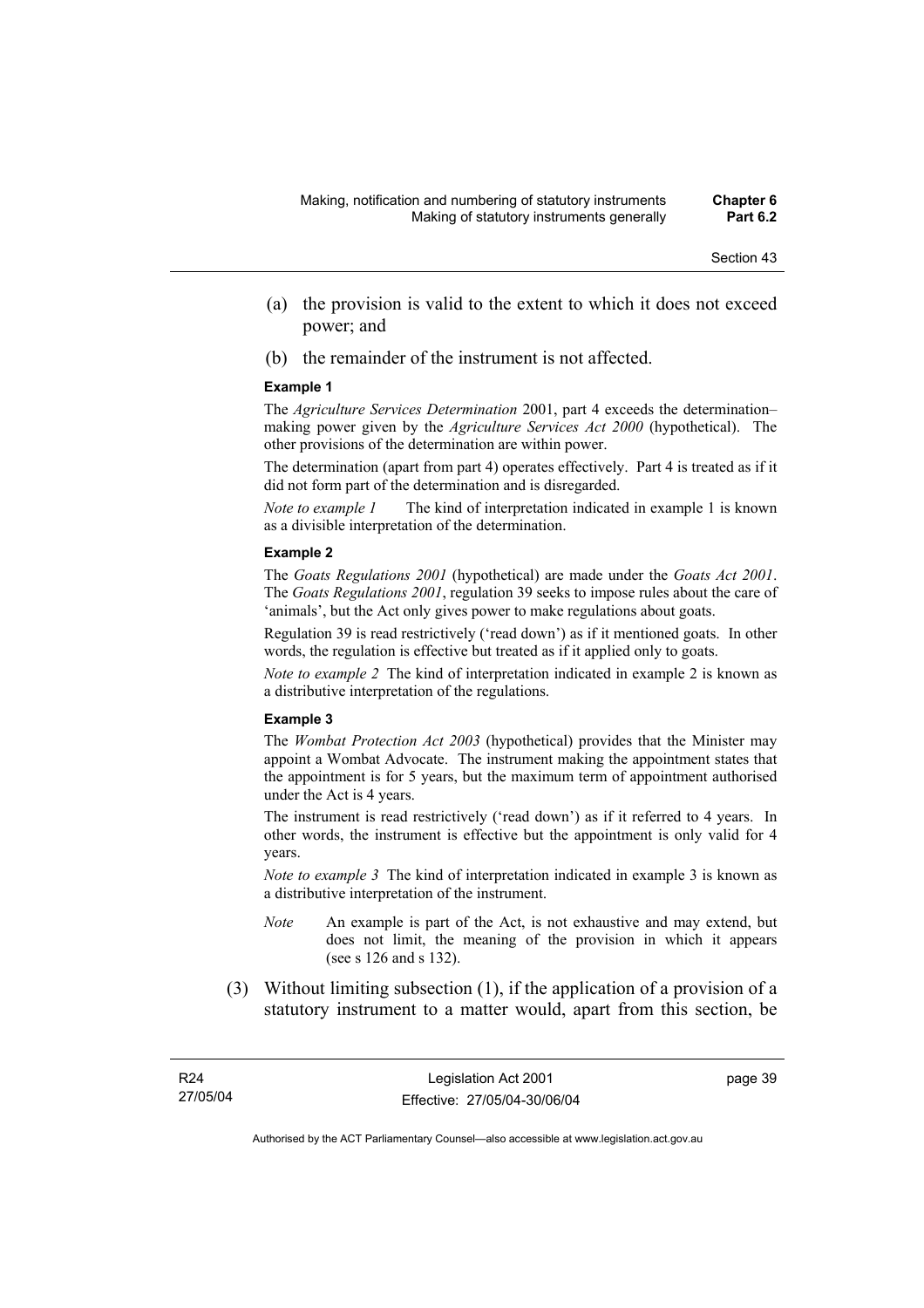#### **Chapter 6** Making, notification and numbering of statutory instruments<br>**Part 6.2** Making of statutory instruments generally **Making of statutory instruments generally**

#### Section 44

interpreted as exceeding power, the provision's application to other matters is not affected.

#### **Example**

The *Community Safety Order 2001* is expressed to apply to all members of the community without qualification although it is in fact made under the *Building Industry (Safety) Act 2000* (hypothetical). That Act is restricted in its operation to the building industry. The order is cast in such wide terms that it cannot be interpreted divisibly or distributively. However, the order applies to entities such as XYZ Constructions Pty Ltd because it is a company in the construction industry.

- (4) This section is in addition to any provision of the statutory instrument or authorising law.
- (5) This section is a determinative provision.
	- *Note* See s 5 for the meaning of determinative provisions, and s 6 for their displacement.

# **44 Power to make statutory instruments for an Act etc**  (SLA s 2A)

- (1) If an Act or statutory instrument (the *authorising law*) authorises or requires the making of a statutory instrument for (or for the purposes of) the authorising law or another Act or statutory instrument (the *other law*), the power authorises a statutory instrument to be made in relation to any matter that—
	- (a) is required or permitted to be prescribed by the authorising law or other law; or
	- (b) is necessary or convenient to be prescribed for carrying out or giving effect to the authorising law or other law.
- (2) Subsection (1) applies to the authorising law even though the authorising law—
	- (a) only authorises the making of a statutory instrument for (or for the purposes of) the authorising law; or

R24 27/05/04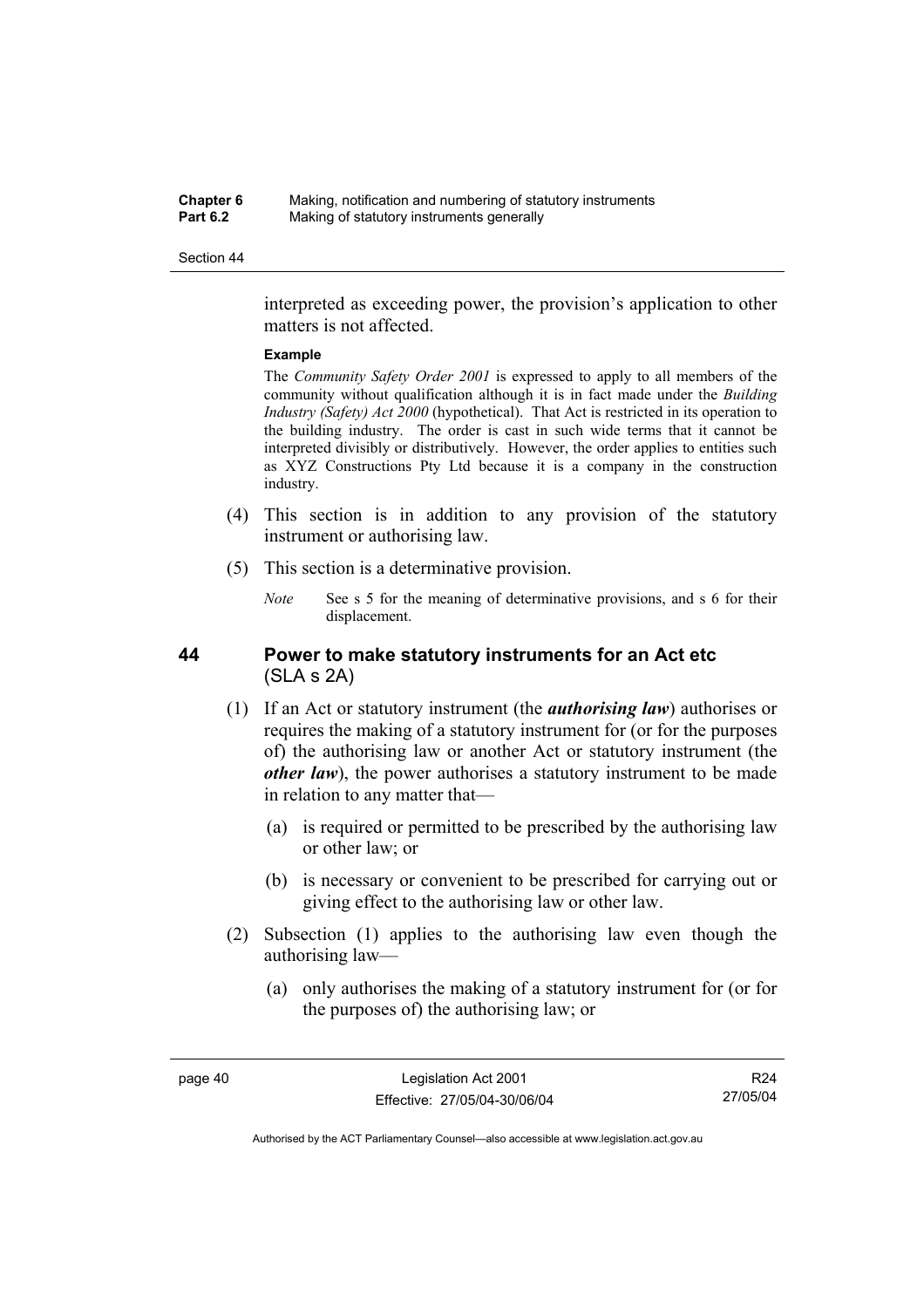- (b) also authorises or requires the making of a statutory instrument about a particular matter.
- (3) Power given by the authorising law to make a statutory instrument about a particular matter does not limit power given by the authorising law or other law to make a statutory instrument (whether or not of the same kind) about any other matter.
- (4) This section is a determinative provision.
	- *Note* See s 5 for the meaning of determinative provisions, and s 6 for their displacement.

# **45 Power to make court rules** (IA s 27I)

- (1) The power of an entity to make rules for a court includes power to make rules in relation to any matter necessary or convenient to be prescribed for carrying out or giving effect to the court's jurisdiction under any law that authorises or requires anything to be done in or in relation to the court.
- (2) This section is additional to section 44.
- (3) This section is a determinative provision.
	- *Note* See s 5 for the meaning of determinative provisions, and s 6 for their displacement.
- (4) In this section:

*court* includes a tribunal*.*

*disallowable instrument*, for a Commonwealth Act, means a disallowable instrument under the *Acts Interpretation Act 1901* (Cwlth), section 46A.

*law* means—

- (a) an Act, subordinate law or disallowable instrument; or
- (b) a Commonwealth Act, or any regulations, rules, ordinance or disallowable instrument under a Commonwealth Act; or

| R24      | Legislation Act 2001         | page 41 |
|----------|------------------------------|---------|
| 27/05/04 | Effective: 27/05/04-30/06/04 |         |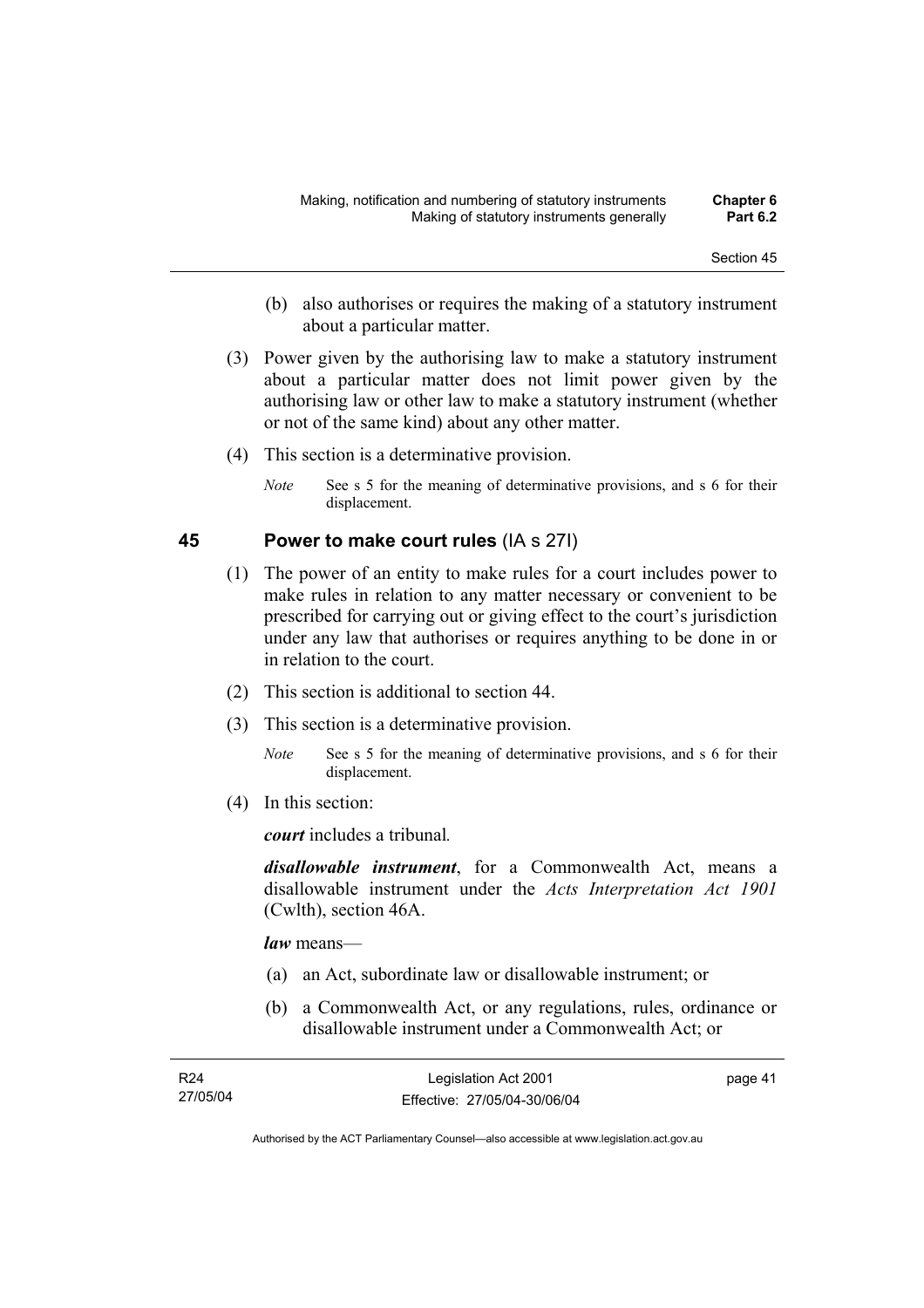(c) a provision of a law mentioned in paragraph (a) or (b).

# **46 Power to make instrument includes power to amend or repeal** (IA s 27D)

- (1) Power given under an Act or statutory instrument (the *authorising law*) to make a statutory instrument includes power to amend or repeal the instrument.
- (2) The power to amend or repeal the instrument is exercisable in the same way, and subject to the same conditions, as the power to make the instrument.

#### **Examples**

- 1 If the instrument is a disallowable instrument, an amendment or repeal of the instrument is also a disallowable instrument.
- 2 If the instrument is a notifiable instrument, an amendment or repeal of the instrument is also a notifiable instrument.
- 3 If notice of the making of the instrument must be published in a newspaper, notice of an amendment or repeal of the instrument must also be published in the newspaper.
- *Note* An example is part of the Act, is not exhaustive and may extend, but does not limit, the meaning of the provision in which it appears (see s 126 and s 132).
- (3) Despite subsection (1), a form that is a registrable instrument may be repealed or repealed and remade (with or without changes), but may not be amended.
- (4) This section is a determinative provision.
	- *Note* See s 5 for the meaning of determinative provisions, and s 6 for their displacement.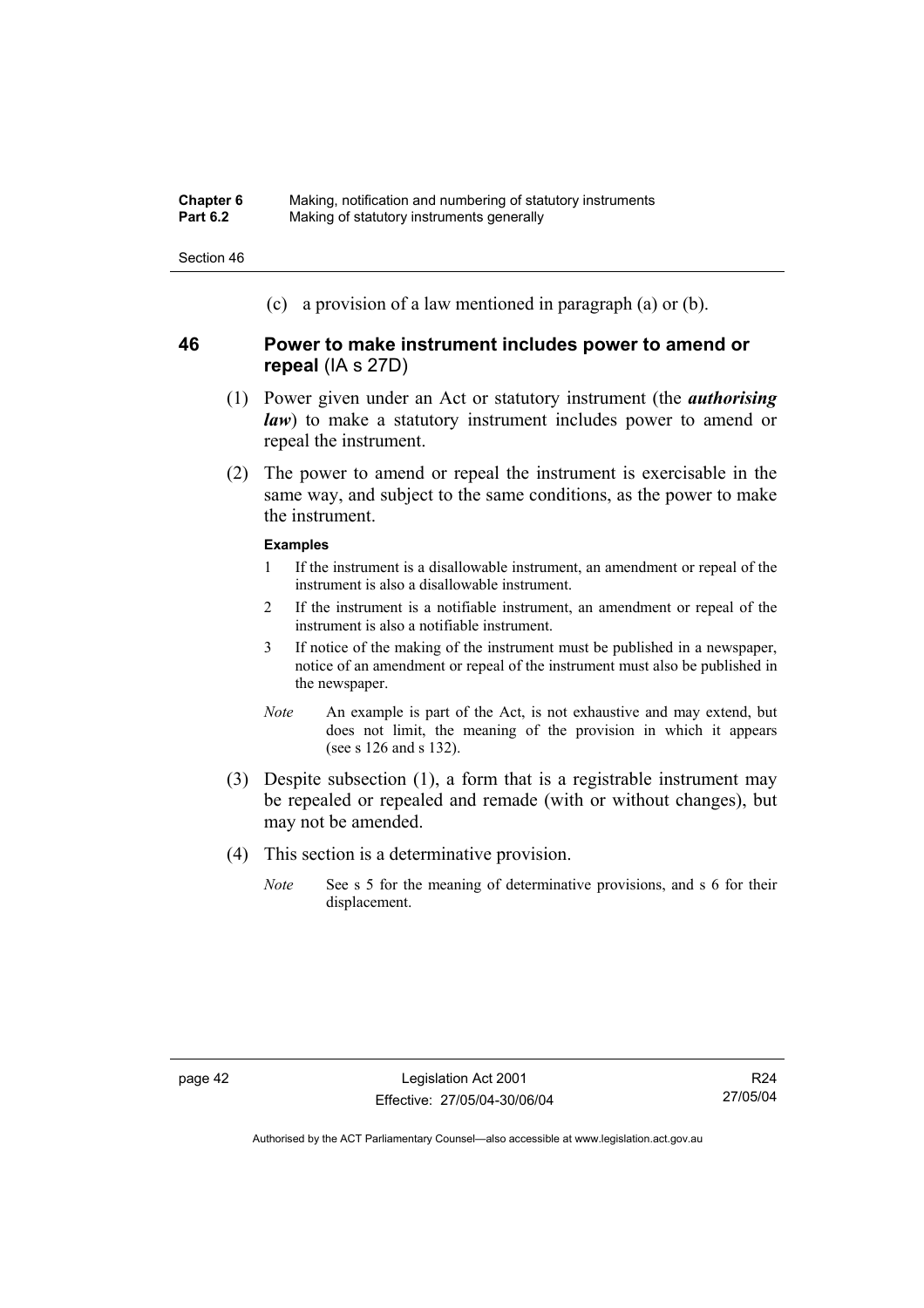# **47 Statutory instrument may make provision by applying law or instrument** (SLA s 8)

- (1) This section applies if an Act, subordinate law or disallowable instrument (the *authorising law*) authorises or requires the making of a statutory instrument (the *relevant instrument*) about a matter.
- (2) The relevant instrument may make provision about the matter by applying an ACT law—
	- (a) as in force at a particular time; or
	- (b) as in force from time to time.
- (3) The relevant instrument may make provision about the matter by applying a law of another jurisdiction, or an instrument, as in force only at a particular time.

*Note* For information on the operation of s (3), see the examples to s (9).

- (4) If the relevant instrument makes provision about the matter by applying a law of another jurisdiction or an instrument, the following provisions apply:
	- (a) if subsection (3) is displaced by, or under authority given by, an Act or the authorising law—the law of the other jurisdiction or instrument is applied as in force from time to time;

*Note* For the displacement of s (3), see s 6, examples 1 and 2.

 (b) if subsection (3) is not so displaced and the relevant instrument does not provide that the law of the other jurisdiction or instrument is applied as in force at a particular time—the law or instrument is taken to be applied as in force when the relevant instrument is made.

#### **Examples for s (4) (b)**

1 The *Locust Damage Compensation Determination 2003* (a hypothetical disallowable instrument) provides for the making of claims against a compensation fund. Clause 43 states that disputes about claims must be decided in accordance with the *Commercial Arbitration Act 1984* (NSW)

R24 27/05/04 page 43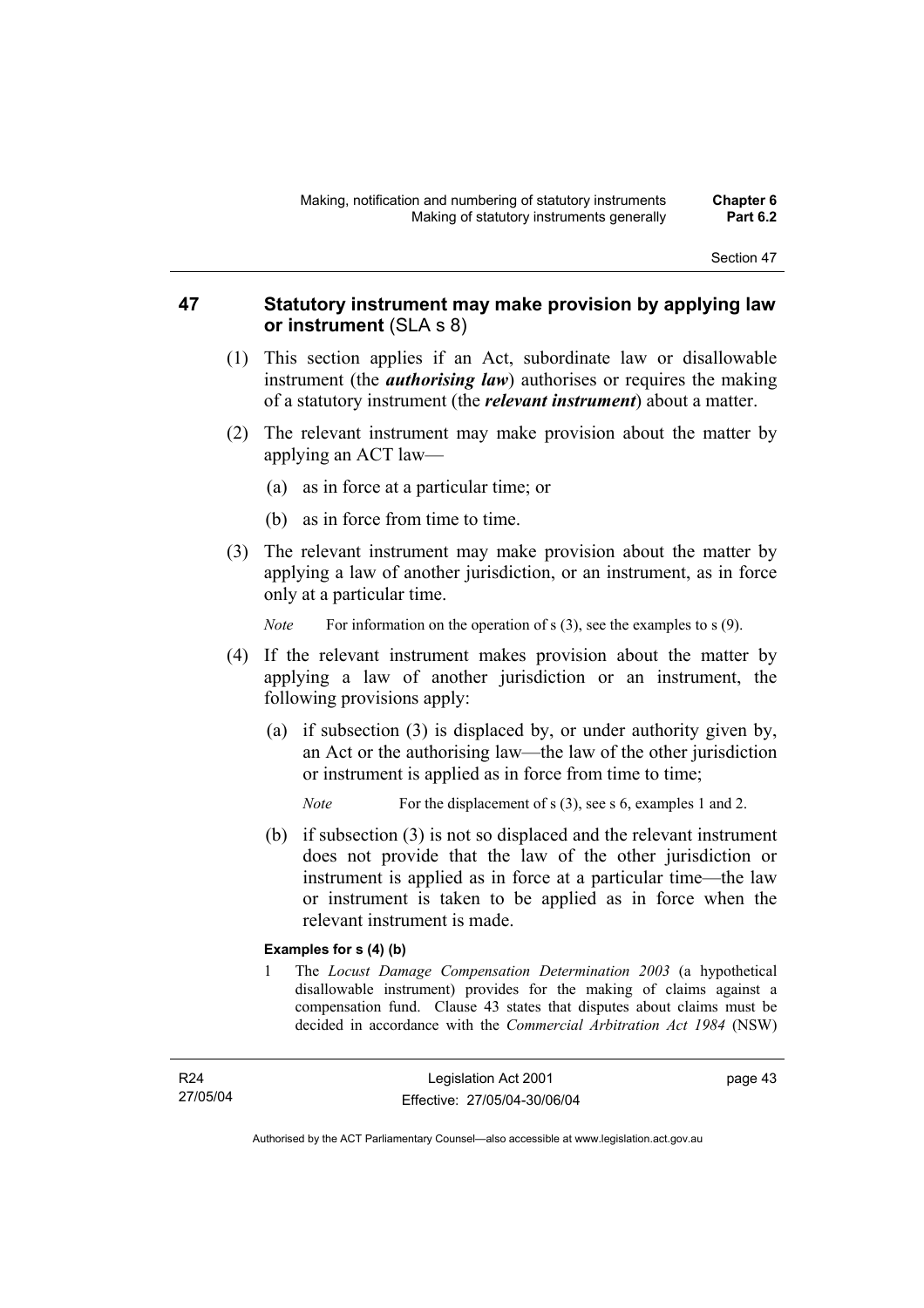#### **Chapter 6** Making, notification and numbering of statutory instruments<br>**Part 6.2** Making of statutory instruments generally **Making of statutory instruments generally**

Section 47

(the *NSW Act*) as in force from time to time. The determination is made on 1 August 2003. The Act under which the determination is made does not displace subsection (3). Therefore, even though clause 43 purports to apply the NSW Act as in force from time to time, the NSW Act as in force on 1 August 2003 is applied by the determination.

- 2 The *Locust Damage Compensation Determination 2003* (mentioned in example 1), clause 43 states that disputes about claims must be decided in accordance with the *Commercial Arbitration Act 1984* (NSW) (the *NSW Act*), but does not state that the NSW Act is to be applied as in force from time to time or at a particular time. The determination is made on 1 August 2003. The Act under which the determination is made does not displace subsection (3). Therefore, the NSW Act as in force on 1 August 2003 is applied by the determination.
- *Note* An example is part of the Act, is not exhaustive and may extend, but does not limit, the meaning of the provision in which it appears (see s 126 and s 132).
- (5) If a law of another jurisdiction or an instrument is applied as in force at a particular time, the text of the law or instrument (as in force at that time) is taken to be a notifiable instrument made under the relevant instrument by the entity authorised or required to make the relevant instrument.
- (6) If subsection (3) is displaced and a law of another jurisdiction or an instrument is applied as in force from time to time, the text of each of the following is taken to be a notifiable instrument made under the relevant instrument by the entity authorised or required to make the relevant instrument:
	- (a) the law or instrument as in force at the time the relevant instrument is made;
	- (b) each subsequent amendment of the law or instrument;
	- (c) if the law or instrument is repealed and remade (with or without changes)—the law or instrument as remade and each subsequent amendment of the law or instrument;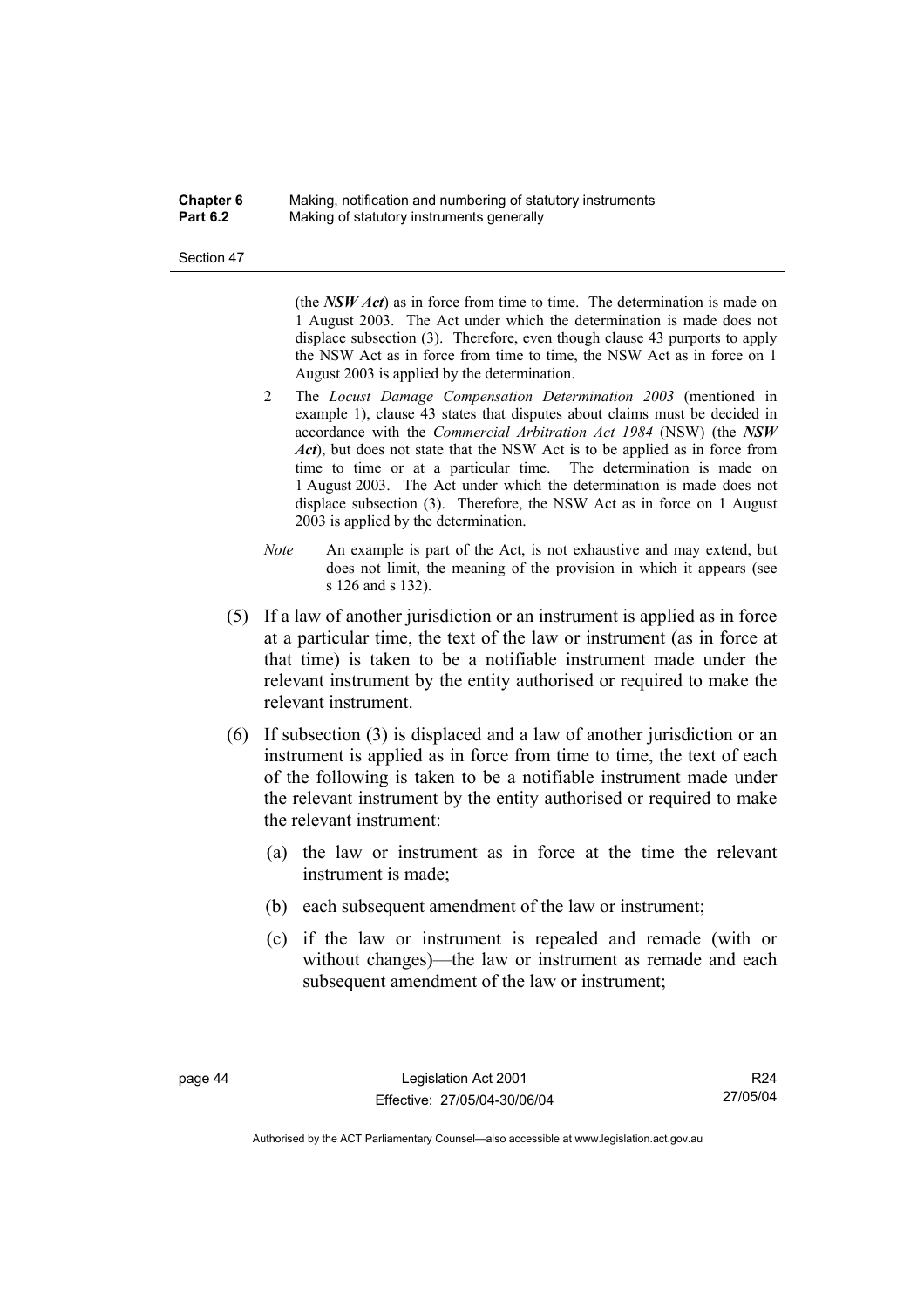- (d) if a provision of the law or instrument is omitted and remade (with or without changes) in another law or instrument—the provision as remade and each subsequent amendment of the provision.
- (7) The authorising law or, if the relevant instrument is a subordinate law or disallowable instrument, the relevant instrument may provide that—
	- (a) subsection (5) or (6) does not apply to the relevant instrument; or
	- (b) subsection (5) or (6) applies with the modifications stated in the authorising law or relevant instrument.
- (8) If a provision of an Act, subordinate law or disallowable instrument authorises or requires the application of a law or instrument, the provision authorises the making of changes or modifications to the law or instrument for that application.
- (9) This section is a determinative provision.

### **Examples for s (3) and s (9)**

Here are 2 examples about the operation of subsections (3) and (9): the first illustrates how subsection (3) might be displaced and the second illustrates how a law of another jurisdiction that applies as in force from time to time would operate—

1 The effect of subsections (3) and (9), and subsection (10), definition of *applying*, is that if it is intended to apply, adopt or incorporate a law or instrument as in force from time to time, the authorising law would need to expressly displace subsection (3) (as illustrated in s 6, examples of different kinds of displacement, example 1) *or* indicate a manifest contrary intention (as illustrated in example 2 in those examples).

R24 27/05/04 page 45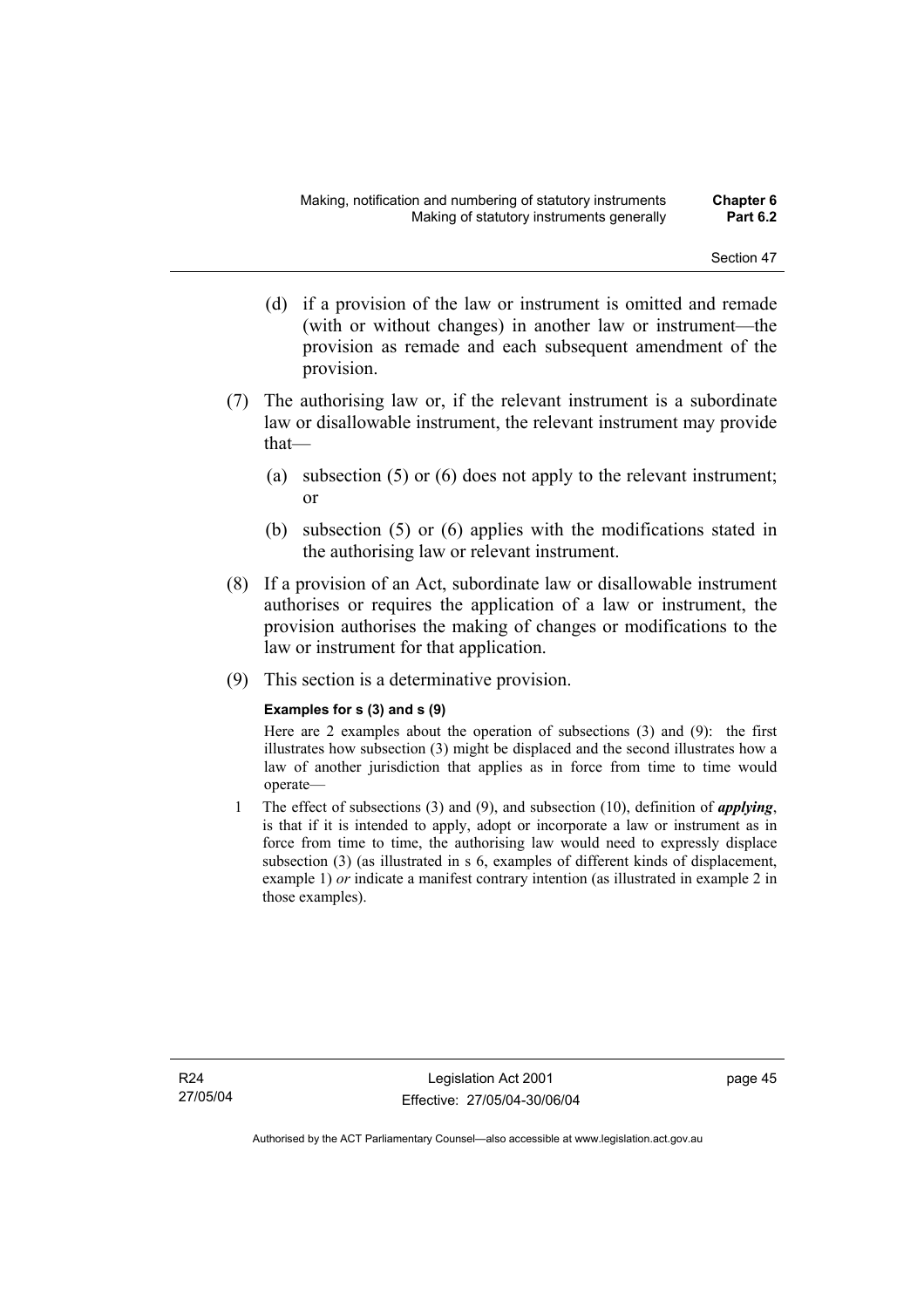#### **Chapter 6** Making, notification and numbering of statutory instruments<br>**Part 6.2** Making of statutory instruments generally **Making of statutory instruments generally**

#### Section 47

- 2 The *ABC Regulations 2001* (made under a provision like those illustrated in section 6, examples of different kinds of displacement, examples 1 and 2) provide that noise measurements are to be taken in accordance with the NSW noise control manual as in force from time to time. The effect of the *ABC Regulations 2001* is that whenever the NSW noise control manual is amended in future, the noise measurements must be taken in accordance with the manual as last amended.
	- *Note* See s 5 for the meaning of determinative provisions, and s 6 for their displacement.
- (10) In this section:

*ACT law* means an Act, subordinate law or disallowable instrument, and includes a provision of an Act, subordinate law or disallowable instrument.

*applying* includes adopting or incorporating.

*Note* See also s 157 (Defined terms and other parts of speech and grammatical forms).

*disallowable instrument*, for a Commonwealth Act, means a disallowable instrument under the *Acts Interpretation Act 1901* (Cwlth), section 46A.

*instrument* includes a provision of an instrument, but does not include an ACT law or a law of another jurisdiction.

#### *law of another jurisdiction* means—

- (a) a Commonwealth Act, or any regulations, rules, ordinance or disallowable instrument under a Commonwealth Act; or
- (b) a State Act, or any regulations or rules under a State Act; or
- (c) a New Zealand or Norfolk Island Act, or any regulations or rules under a New Zealand or Norfolk Island Act; or
- (d) a provision of a law mentioned in paragraphs (a) to (c).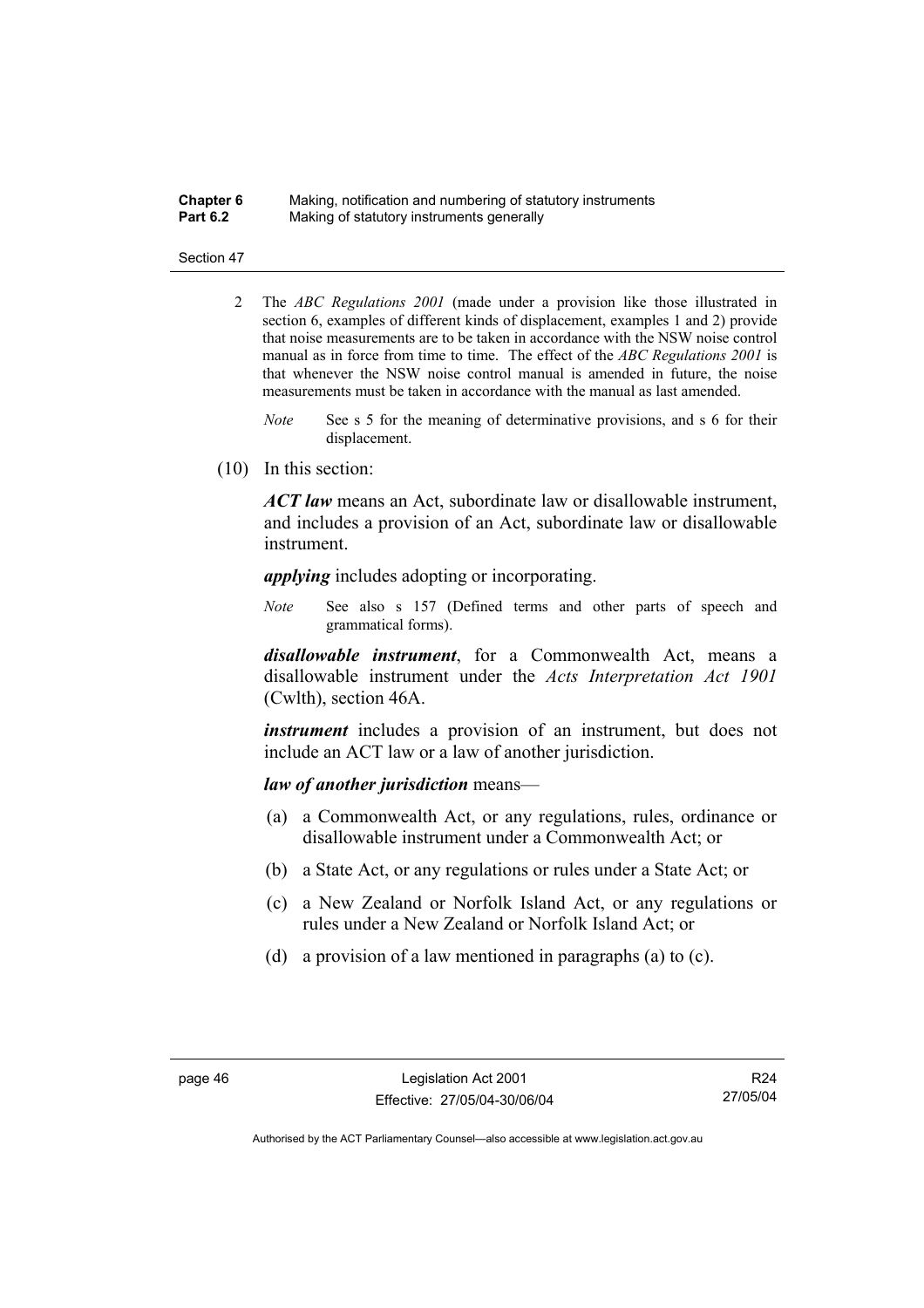# **48 Power to make instrument includes power to make different provision for different categories etc** (IA s 27E)

- (1) Power given under an Act or statutory instrument to make a statutory instrument includes power—
	- (a) to make different provision in relation to different matters or different classes of matters; or
	- (b) to make an instrument that applies differently by reference to stated exceptions or factors.
- (2) Without limiting subsection (1), power given under an Act or statutory instrument to make a statutory instrument about particular matters includes power to make a statutory instrument about any 1 or more of the matters or a particular class of the matters.
- (3) For this section, a class may consist of a single matter.
- (4) This section is a determinative provision.
	- *Note* See s 5 for the meaning of determinative provisions, and s 6 for their displacement.

# **49 Single instrument may exercise several powers or satisfy several requirements** (IA s 27F)

- (1) Power given under an Act or statutory instrument may be exercised with any other power to make a single instrument—
	- (a) whether or not the powers are exercised in relation to separate provisions, some of the same provisions, or all of the provisions, of the instrument; or
	- (b) whether or not the other powers are given under the same Act or statutory instrument, another Act or statutory instrument or any other Territory law.
- (2) A statutory instrument is taken—

page 47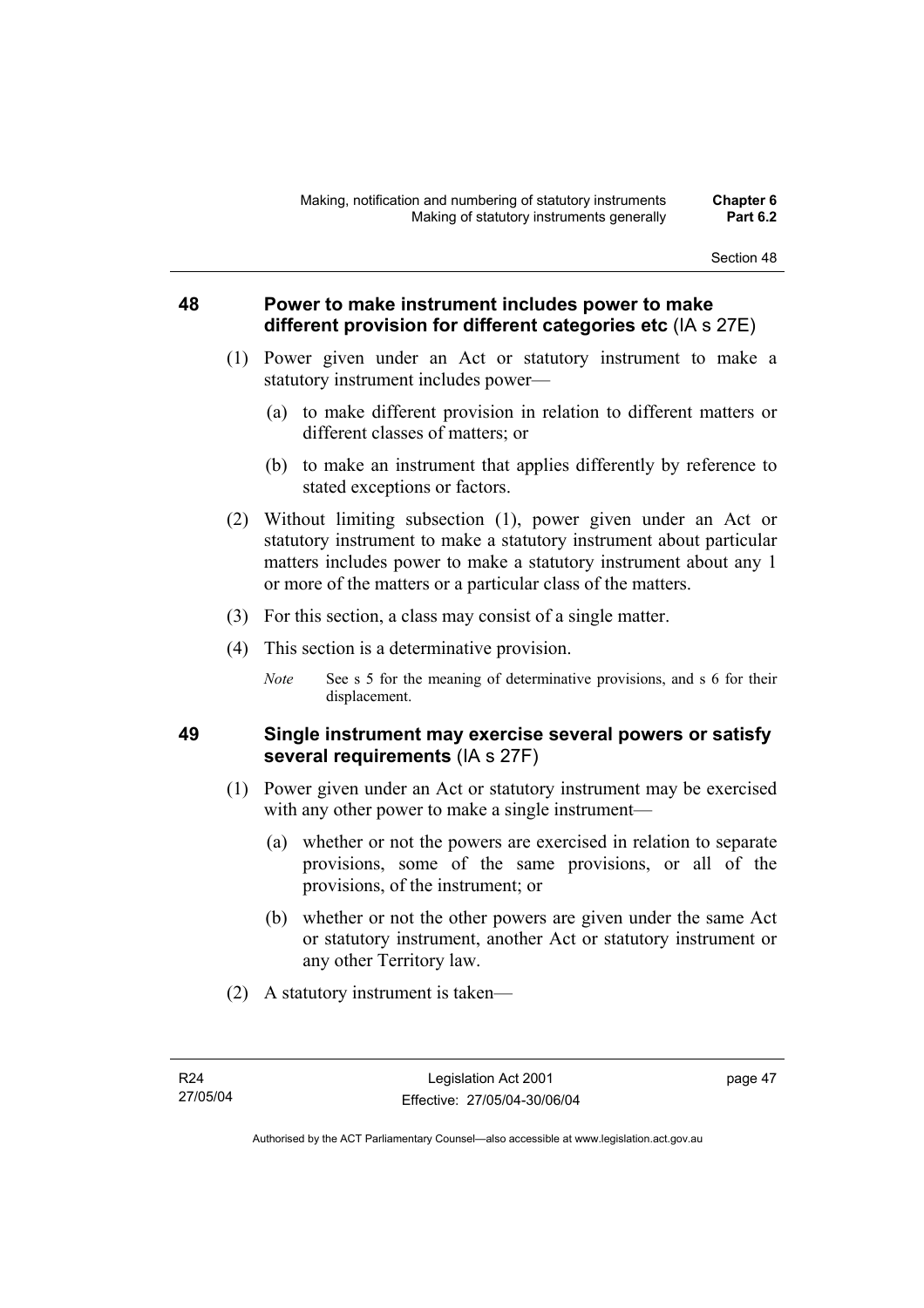#### **Chapter 6** Making, notification and numbering of statutory instruments<br>**Part 6.2** Making of statutory instruments generally **Making of statutory instruments generally**

Section 50

- (a) to be made under each power given under Territory law under which it could be made; and
- (b) to satisfy each requirement under Territory law that it could satisfy.
- (3) Without limiting subsection (2), that subsection applies to an instrument even though—
	- (a) it is stated to be made under a particular Territory law (the *authorising law*) or a particular provision of the authorising law; and
	- (b) it is stated to be made for a particular Territory law (the *requiring law*) or a particular provision of the requiring law.
- (4) This section is a determinative provision.
	- *Note* See s 5 for the meaning of determinative provisions, and s 6 for their displacement.

### **50 Relationship between authorising law and instrument dealing with same matter** (IA s 27G)

- (1) If an Act or statutory instrument (the *authorising law*) gives power to make a statutory instrument about a matter, the instrument may make provision in relation to a particular aspect of the matter even though provision is made by the authorising law in relation to another aspect of the matter or in relation to another matter.
- (2) This section is a determinative provision.
	- *Note* See s 5 for the meaning of determinative provisions, and s 6 for their displacement.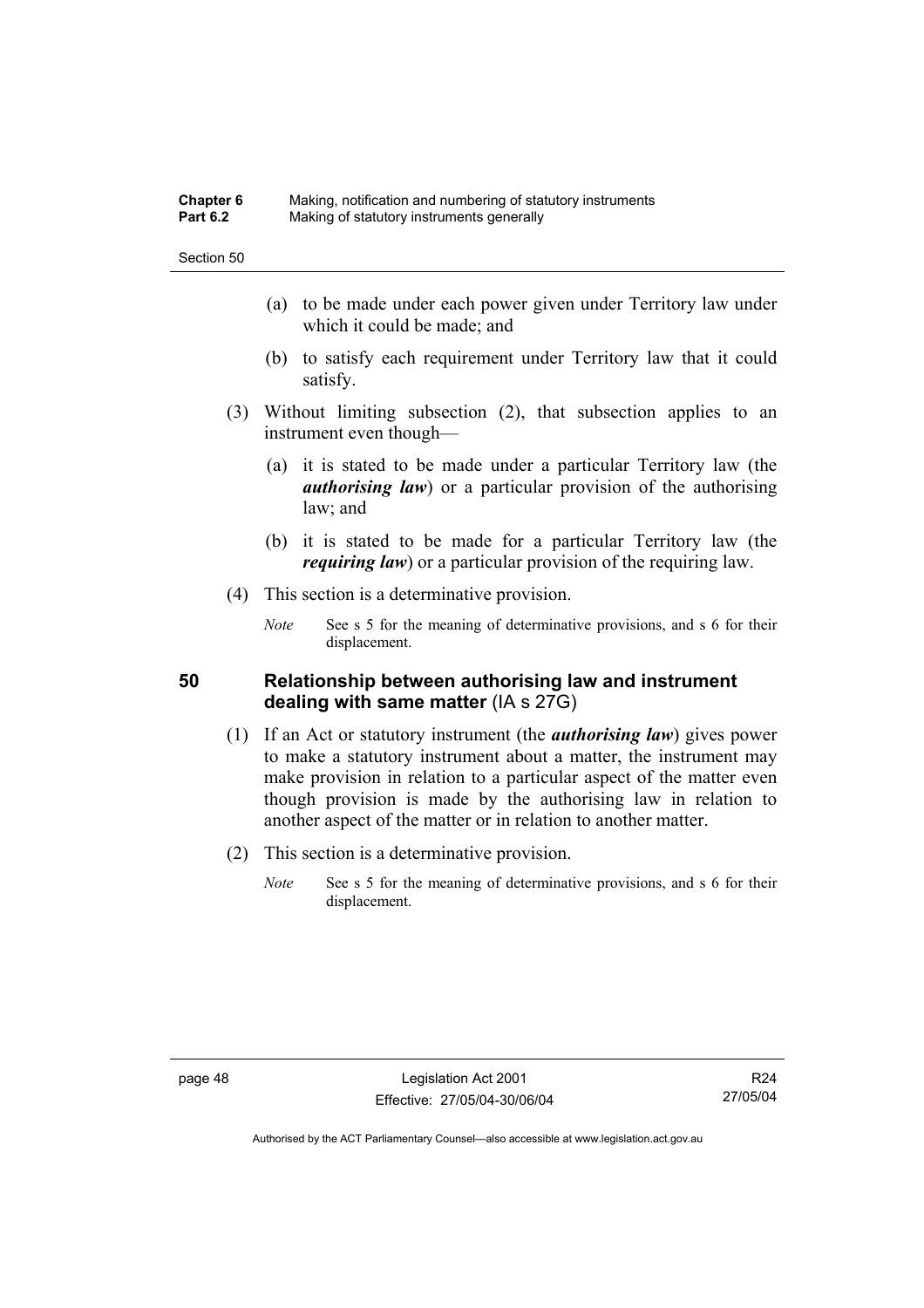# **51 Instrument may make provision in relation to land by reference to map etc** (IA s 27GA)

- (1) This section applies if an Act or statutory instrument authorises or requires provision to be made by statutory instrument in relation to land or waters.
- (2) Provision may be made by reference to—
	- (a) a particular map or plan held by an entity; or
	- (b) a particular entry in a register kept by an entity;

if the map, plan or register is available for inspection by members of the public, whether or not on payment of a fee.

# **52 Instrument may authorise determination of matter etc**  (IA s 27GB)

- (1) This section applies if an Act or statutory instrument (the *authorising law*) authorises or requires provision to be made about a matter by statutory instrument.
- (2) A statutory instrument made under the authorising law may make provision about the matter by authorising or requiring a stated entity to make provision about the matter, or any aspect of the matter, whether or not from time to time.
- (3) This section is a determinative provision.
	- *Note* See s 5 for the meaning of determinative provisions, and s 6 for their displacement.
- (4) In this section: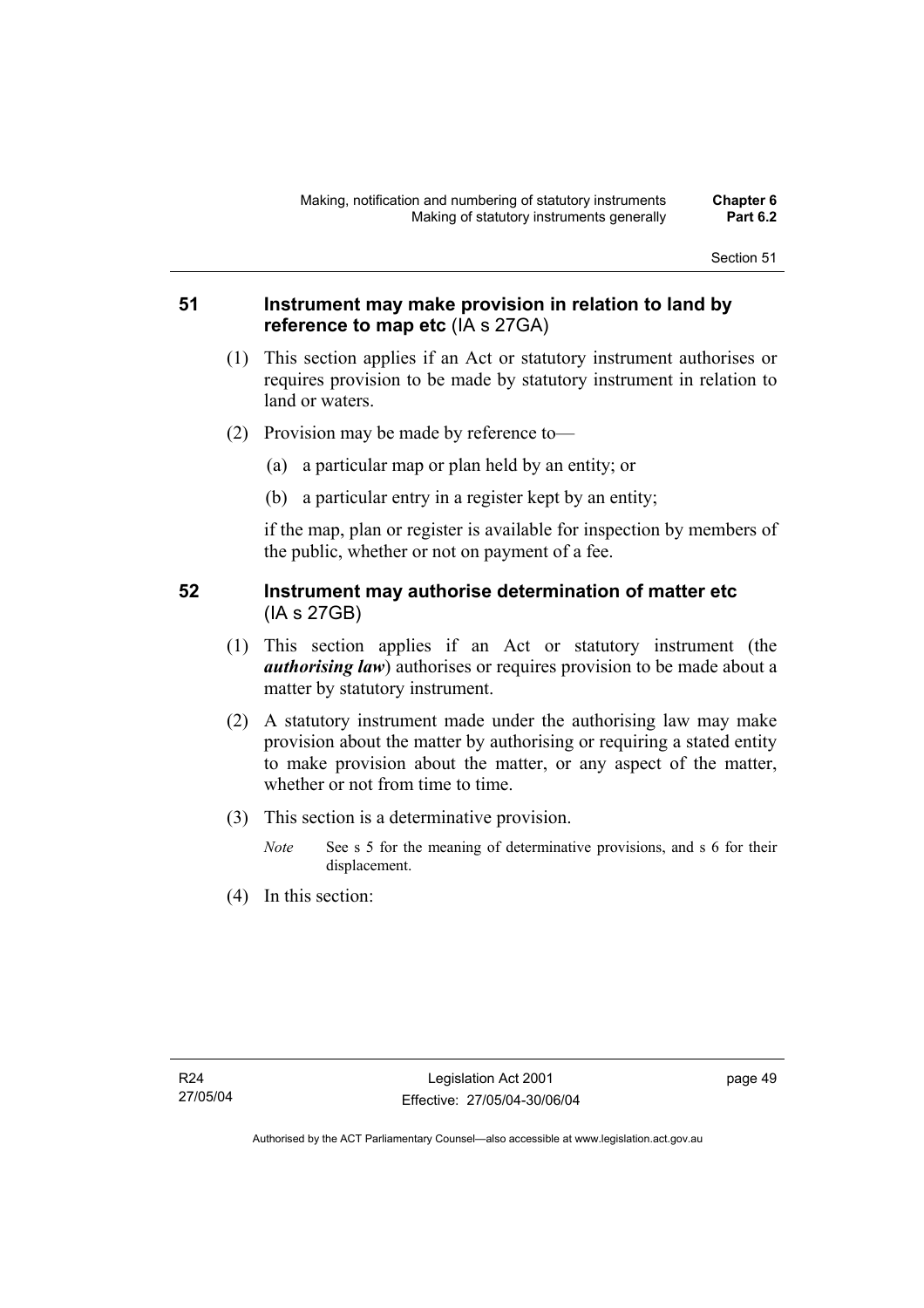| Chapter 6       | Making, notification and numbering of statutory instruments |
|-----------------|-------------------------------------------------------------|
| <b>Part 6.2</b> | Making of statutory instruments generally                   |

*provision*, for a matter, includes determining or regulating the matter, applying the instrument to the matter, being satisfied or forming an opinion about anything relating to the matter, or doing anything else in relation to the matter.

#### **Example**

If an Act provides that an application is to be in a prescribed form, regulations made under the Act may provide that the form is to be that approved by the Minister.

*Note* An example is part of the Act, is not exhaustive and may extend, but does not limit, the meaning of the provision in which it appears (see s 126 and s 132).

# **53 Instrument may prohibit** (IA s 27GC)

- (1) If an Act or statutory instrument authorises or requires a matter to be regulated (however described) by statutory instrument, the power may be exercised by prohibiting by statutory instrument the matter or any aspect of the matter.
- (2) This section is a determinative provision.
	- *Note* See s 5 for the meaning of determinative provisions, and s 6 for their displacement.

# **54 Instrument may require making of statutory declaration**  (IA s 27H)

- (1) If an Act or statutory instrument (the *authorising law*) gives power to make a statutory instrument, the instrument may require the making of a statutory declaration.
	- *Note* The *Statutory Declarations Act 1959* (Cwlth) applies to the making of statutory declarations under ACT laws (see that Act, s 5).
- (2) Subsection (1) applies—
	- (a) whether or not the authorising law authorises or requires penalties to be prescribed by instrument; and

R24 27/05/04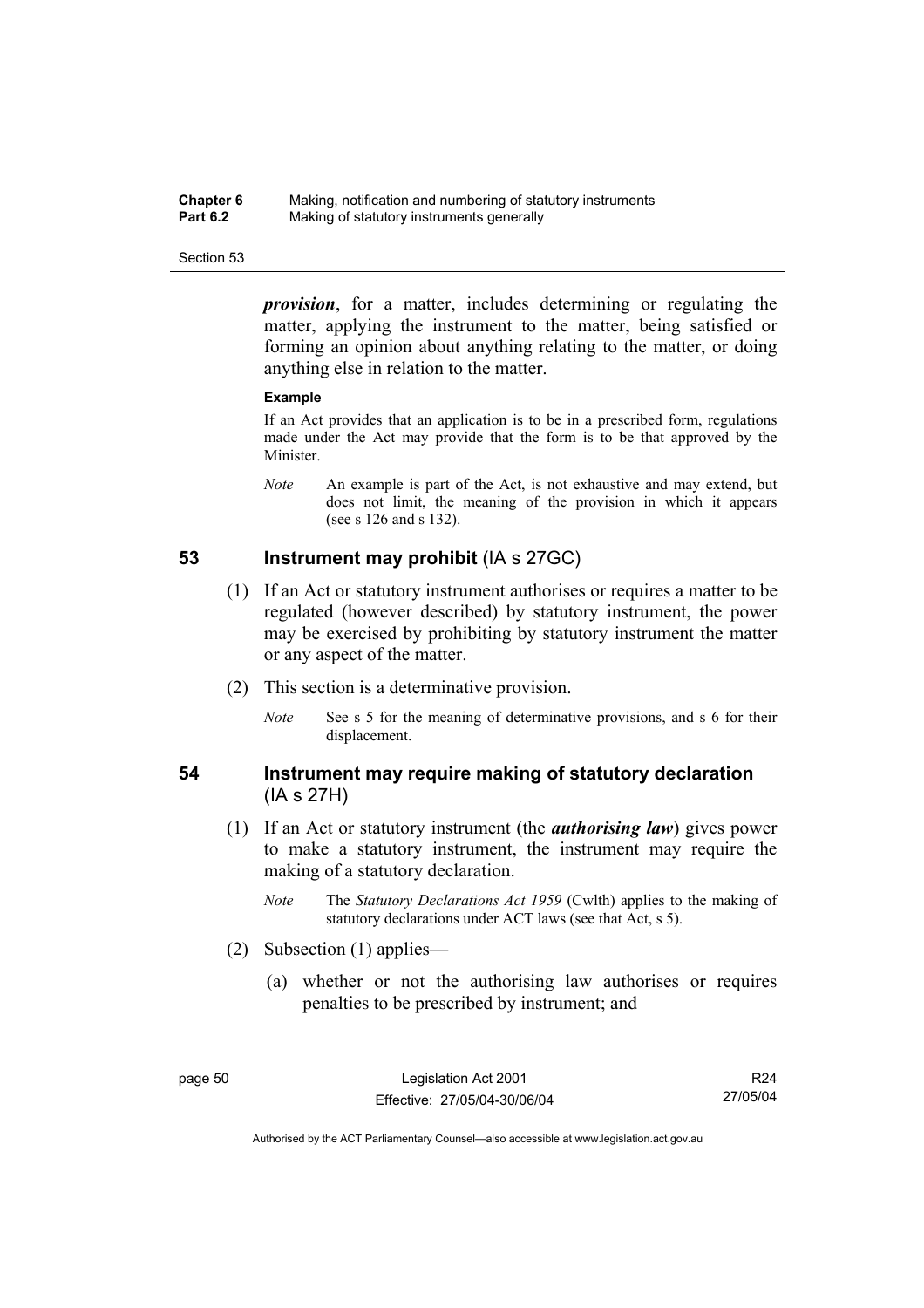- (b) if the authorising law authorises or requires penalties to be prescribed by instrument—irrespective of the level of penalties that may be prescribed.
- (3) This section is a determinative provision.
	- *Note* See s 5 for the meaning of determinative provisions, and s 6 for their displacement.

Legislation Act 2001 Effective: 27/05/04-30/06/04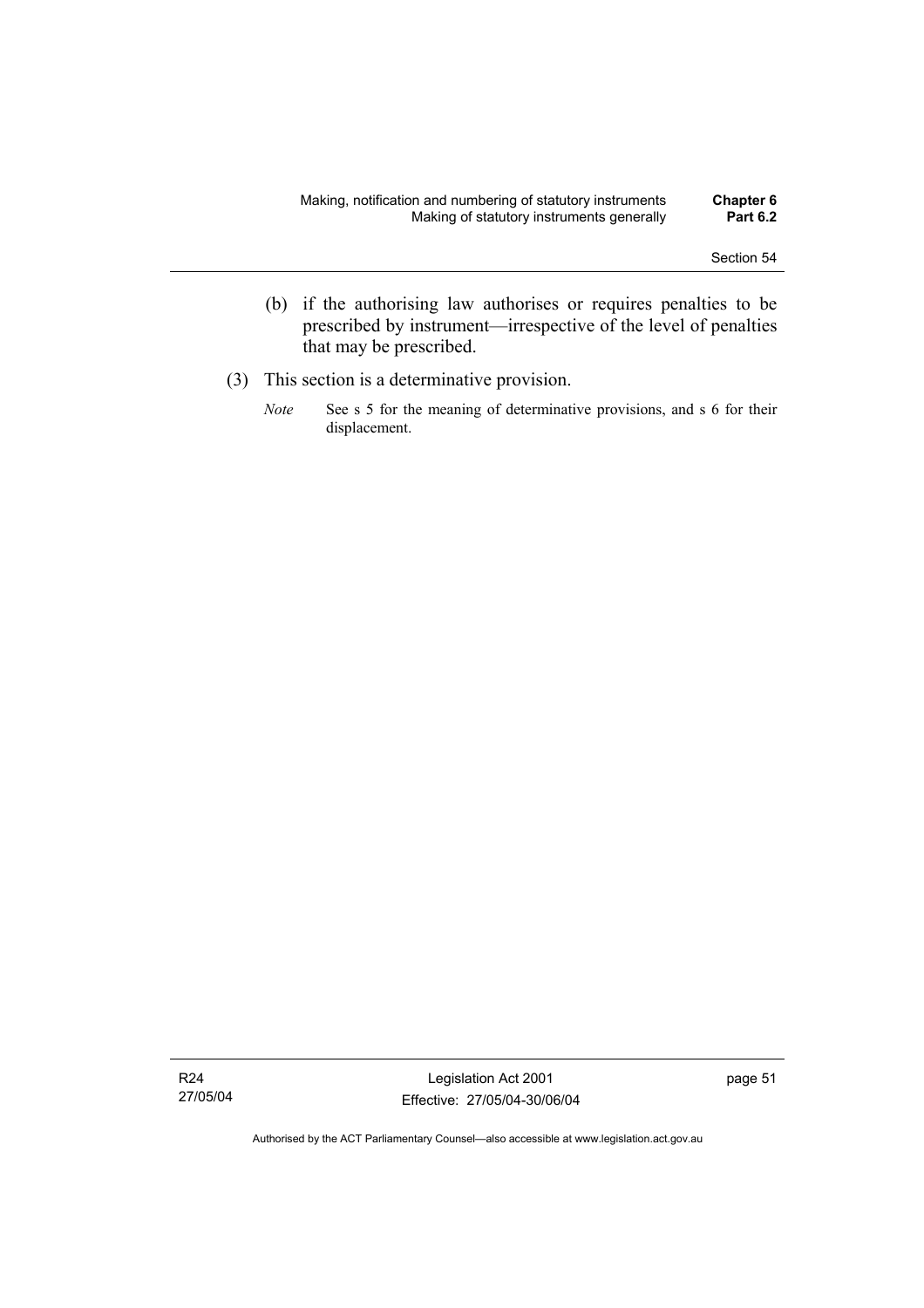**Chapter 6** Making, notification and numbering of statutory instruments<br>**Part 6.3** Making of certain statutory instruments about fees Making of certain statutory instruments about fees

Section 55

# **Part 6.3 Making of certain statutory instruments about fees**

# **55 Definitions for pt 6.3**

In this part:

*fee* includes a charge or other amount.

*provide* a service includes exercise a function.

*service* includes a function or facility.

### **56 Determination of fees by disallowable instrument**

- (1) This section applies if an Act (the *authorising law*) authorises fees to be determined for 1 of the following (the *relevant law*):
	- (a) the authorising law; or
	- (b) another Act or statutory instrument.
- (2) The authorising law authorises a fee to be determined in relation to any matter under or related to the relevant law.
- (3) To remove any doubt, a fee may be determined for a provision of the relevant law even though the provision does not mention a fee.

#### **Example**

The X Act, section 15 provides for a person to apply for an approval but makes no mention of a fee for the approval. However, section 79 (1) of the Act provides:

The Minister may, in writing, determine fees for this Act.

Because section 79 (1) permits a fee to be determined 'for this Act', the *Legislation Act 2001*, section 56 applies in relation to section 15 and the Minister may determine an application fee for the approval.

*Note* An example is part of the Act, is not exhaustive and may extend, but does not limit, the meaning of the provision in which it appears (see s 126 and s 132).

page 52 Legislation Act 2001 Effective: 27/05/04-30/06/04

R24 27/05/04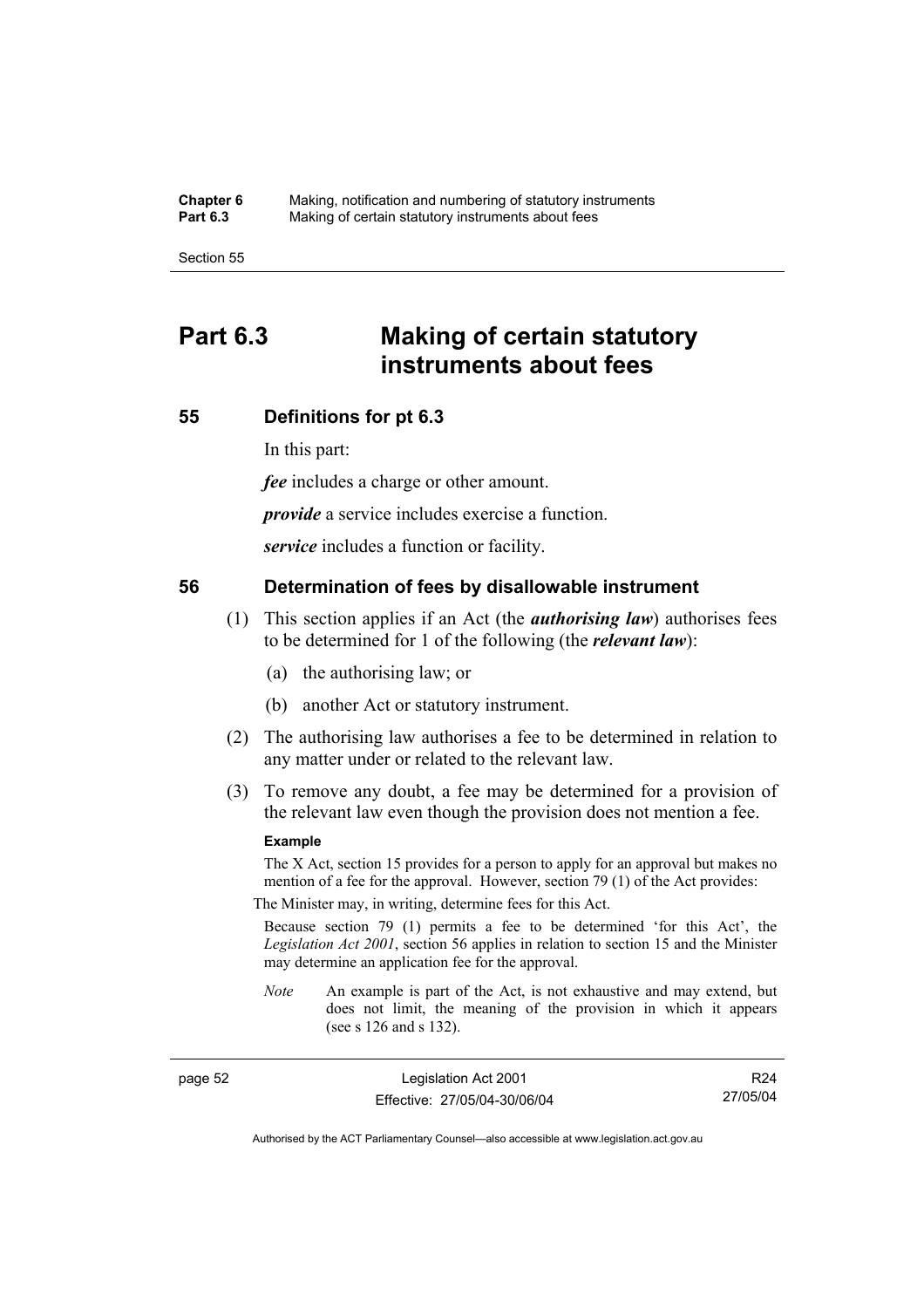- (4) A fee may be determined—
	- (a) by specifying the fee; or
	- (b) by setting a rate, or providing a formula or other method, by which the fee is to be worked out; or
	- (c) by a combination of a specified fee and a rate, formula or other method.

#### **Examples of different methods of determining fees**

An instrument may determine a fee by specifying an amount (eg \$250), or a rate (eg \$7.50 per kilogram). An instrument may also determine a fee by providing a formula. For example, the fee for a licence issued for part of a year could be worked out using the following formula:

annual fee 
$$
\times
$$
 whole and part months for which licence issued 12

- (5) The determination—
	- (a) must provide by whom the fee is payable; and
	- (b) must provide to whom the fee is to be paid; and
	- (c) may make provision about the circumstances in which the fee is payable; and
	- (d) may make provision about exempting a person from payment of the fee; and
	- (e) may make provision about when the fee is payable and how it is to be paid (for example, as a lump sum or by instalments); and
	- (f) may mention the service for which the fee is payable; and
	- (g) may make provision about waiving, postponing or refunding the fee (in whole or part); and

page 53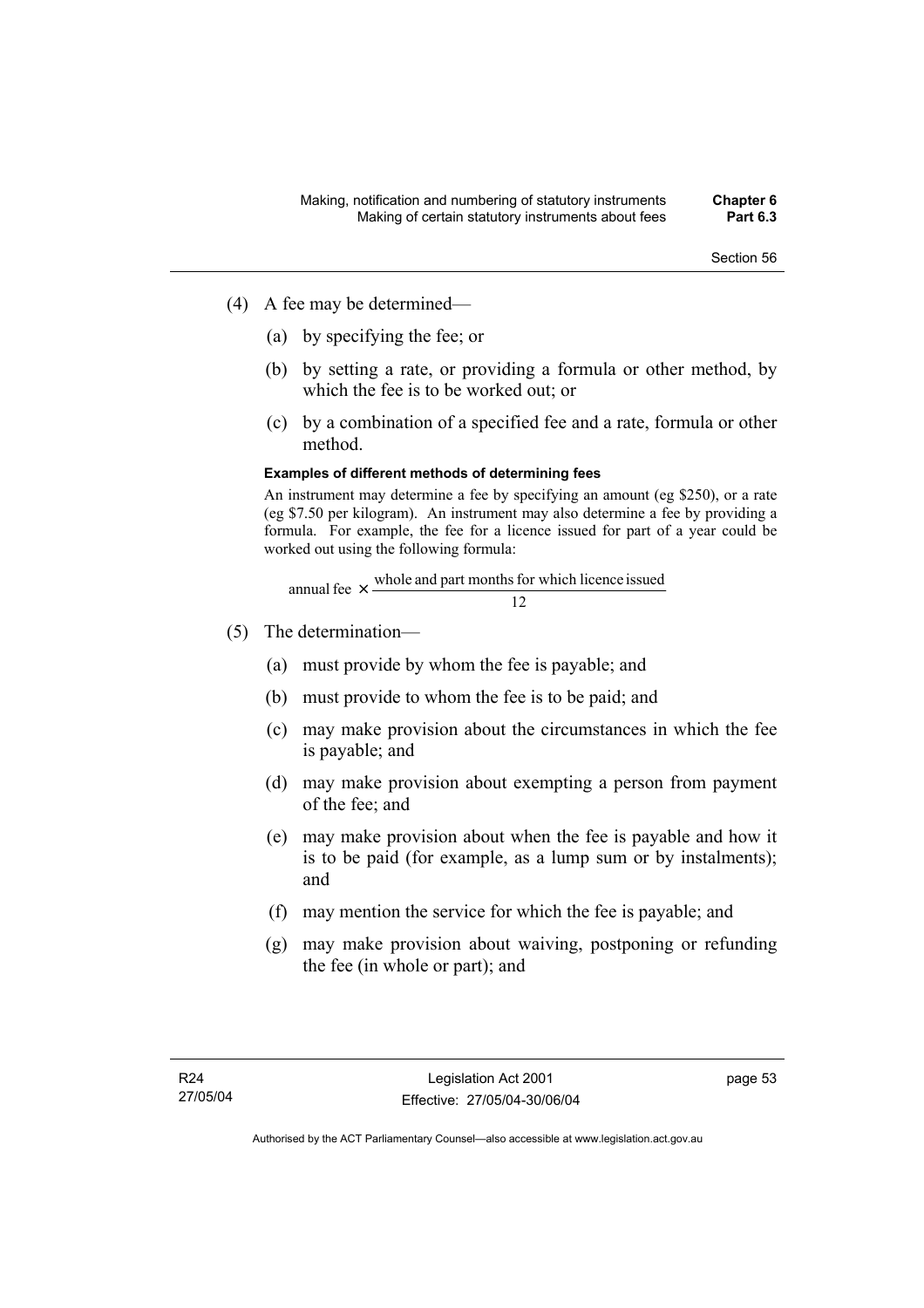#### **Chapter 6** Making, notification and numbering of statutory instruments<br>**Part 6.3** Making of certain statutory instruments about fees Making of certain statutory instruments about fees

#### Section 57

(h) may make provision about anything else relating to the fee.

#### **Example for par (a)**

a provision that the owner for the time being of a vehicle is liable for any unpaid registration fee

#### **Examples for par (c)**

- 1 a provision that a document prepared and submitted in accordance with a condition imposed under the Act be accompanied by a fee
- 2 a provision that royalty ceases to be payable if the percentage of recoverable minerals is less than the prescribed limit

#### **Examples for par (e)**

- 1 a provision that a levy is payable within 30 days after a sale of goods
- 2 a provision that, if a licensee fails to pay an instalment payable in the financial year within 14 days after the day it is payable, all remaining instalments payable in the financial year become payable

#### **Example for par (g)**

a provision that a stated official may waive all or part of a charge in stated circumstances, including if the official is satisfied about a stated circumstance

- (6) This section is a determinative provision.
	- *Note* See s 5 for the meaning of determinative provisions, and s 6 for their displacement.

# **57 Fees payable in accordance with determination etc**

- (1) A fee determined by a disallowable instrument is payable by the person by whom the fee is payable under the determination, in relation to the service (if any) mentioned in the determination and in accordance with the determination, to the person to whom the fee is payable under the determination.
- (2) If a service is mentioned in the determination, the fee is payable before the service is provided unless the determination provides otherwise.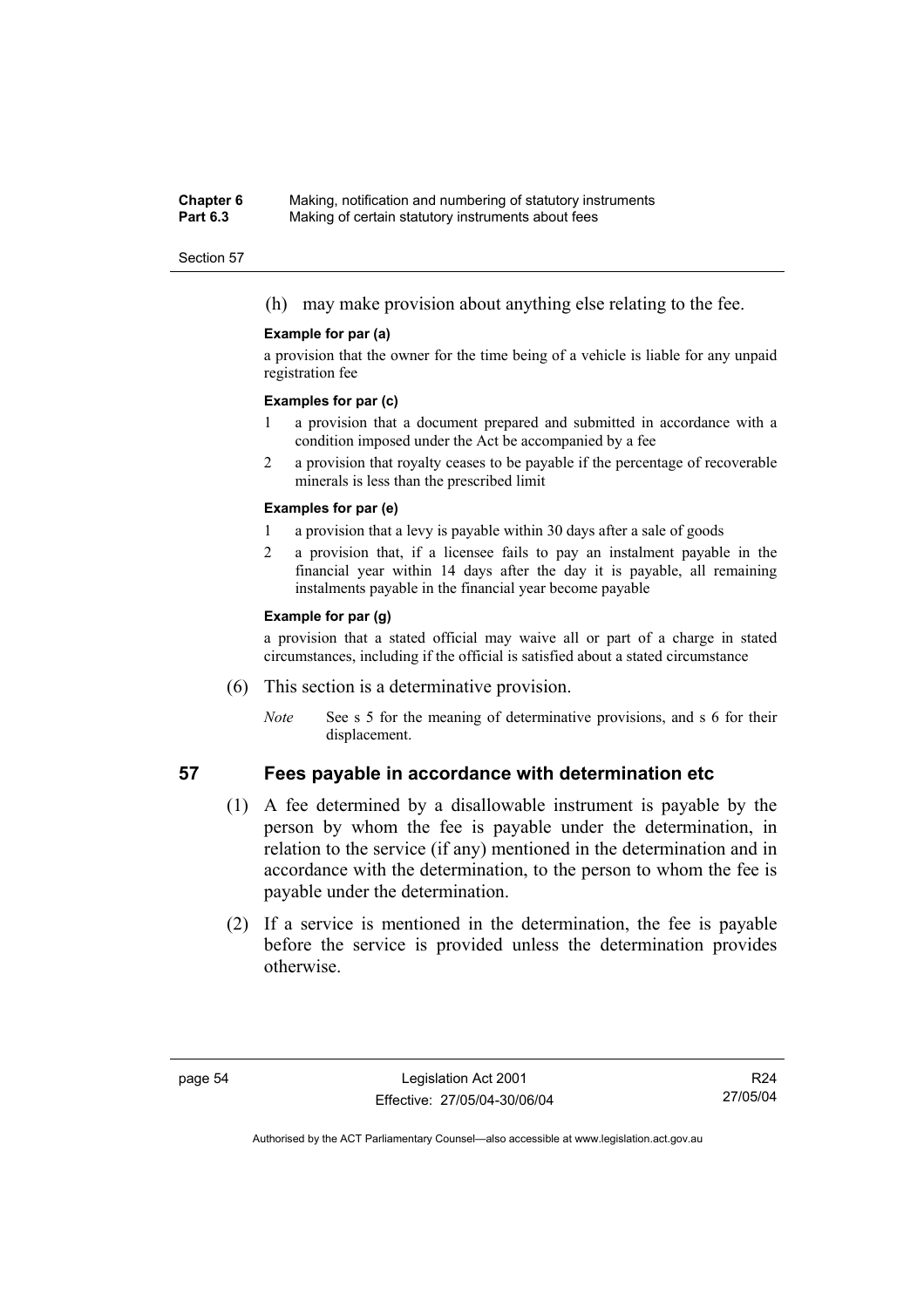(3) If the fee is payable in relation to a service mentioned in the determination and the fee has not been paid in accordance with the determination, no-one is obliged to provide the service.

#### **Examples**

- 1 If a fee for a service is payable in advance under a disallowable instrument and the fee is not paid, there is no obligation to provide the service.
- 2 If fees for services over a period of time are payable by instalment under a disallowable instrument and the person paying the fees falls behind in payments on the instalments, there is no obligation to provide further services for the person.
- *Note* An example is part of the Act, is not exhaustive and may extend, but does not limit, the meaning of the provision in which it appears (see s 126 and s 132).
- (4) Subsection (3) applies to a service even though, apart from that subsection, someone is under a duty to provide the service.

#### **Example**

A provision of an Act provides that a registrar 'must' renew a licence if the holder of the licence applies to the registrar for its renewal before the end of the licence term. If a fee is determined for renewal of the licence, the registrar is not required to renew the licence unless the fee is paid.

- (5) This section is a determinative provision.
	- *Note* See s 5 for the meaning of determinative provisions, and s 6 for their displacement.

- **58 Regulations may make provision about fees** 
	- (1) This section applies if an Act (the *authorising law*)—
		- (a) authorises or requires fees to be determined for the authorising law, or another Act or a statutory instrument (the *fees law*); and
		- (b) the authorising law authorises the making of regulations by the Executive.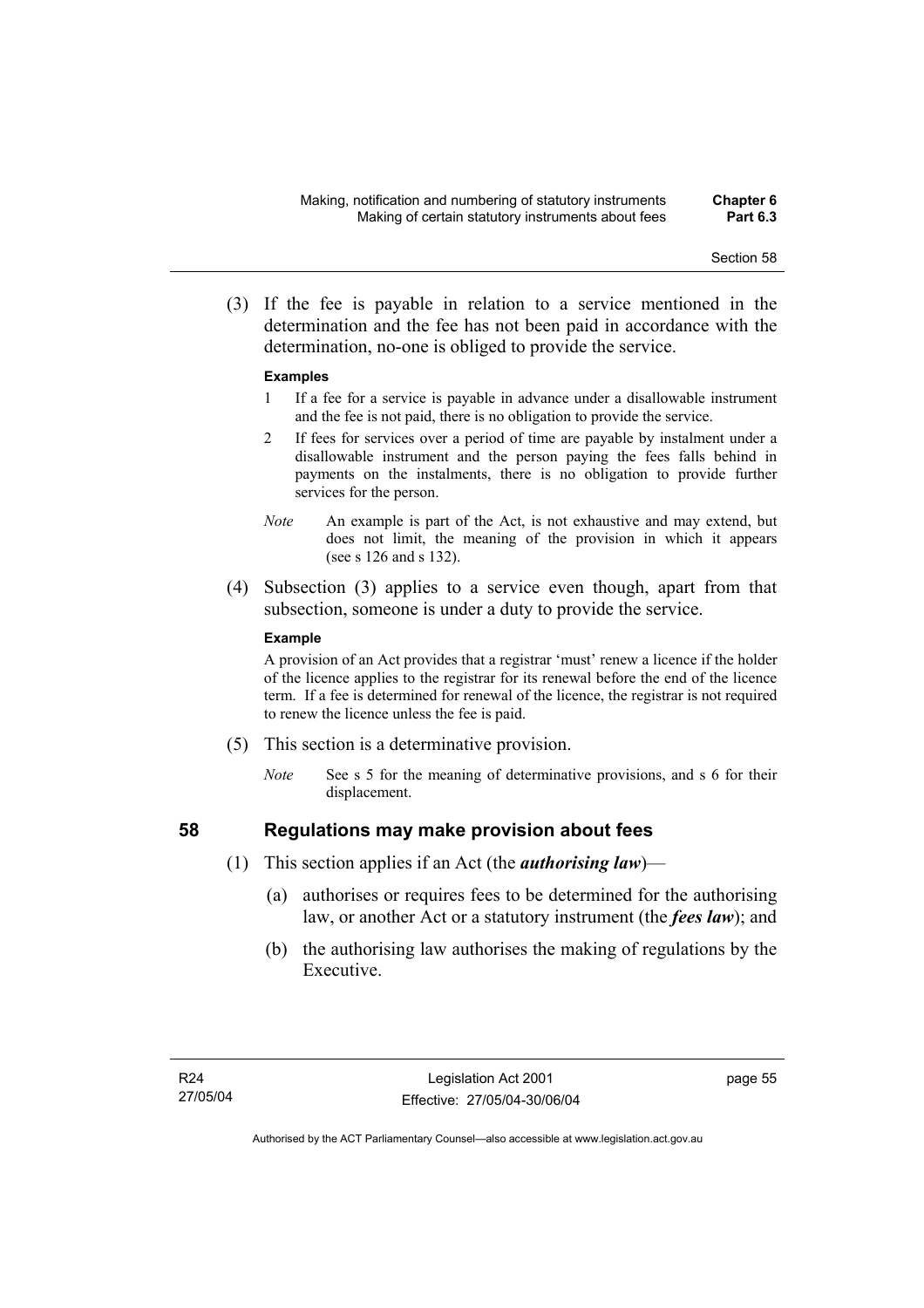#### **Chapter 6** Making, notification and numbering of statutory instruments<br>**Part 6.3** Making of certain statutory instruments about fees Making of certain statutory instruments about fees

#### Section 58

- (2) Regulations under the authorising law may make provision in relation to—
	- (a) the payment, collection and recovery of determined fees; and
	- (b) the waiver, postponement or refund of the fees (in whole or part); and
	- (c) anything else about which provision may, under section 56 (Determination of fees by disallowable instrument), be made by determination in relation to determined fees.
- (3) The power mentioned in subsection (2) (b) includes power to make provision in relation to an entitlement to a waiver, postponement or refund of determined fees in circumstances prescribed under the regulations (including the removal of a statutory capacity).
- (4) Regulations or the authorising law may make provision in relation to the payment of determined fees by cheque or credit card, including, for example, the consequences of a cheque not being honoured on presentation or a credit card transaction not being honoured.
- (5) Regulations or the authorising law may make provision in relation to the removal of a statutory capacity if any determined fee—
	- (a) is not paid when it is required to be paid; or
	- (b) is paid by cheque and the cheque is not honoured on presentation; or
	- (c) is paid by credit card and the credit card transaction is not honoured.
- (6) Regulations or the authorising law may make provision in relation to the restoration of a statutory capacity (whether prospectively or during any past period).
- (7) This section is in addition to any provision of the authorising law or fees law.

R24 27/05/04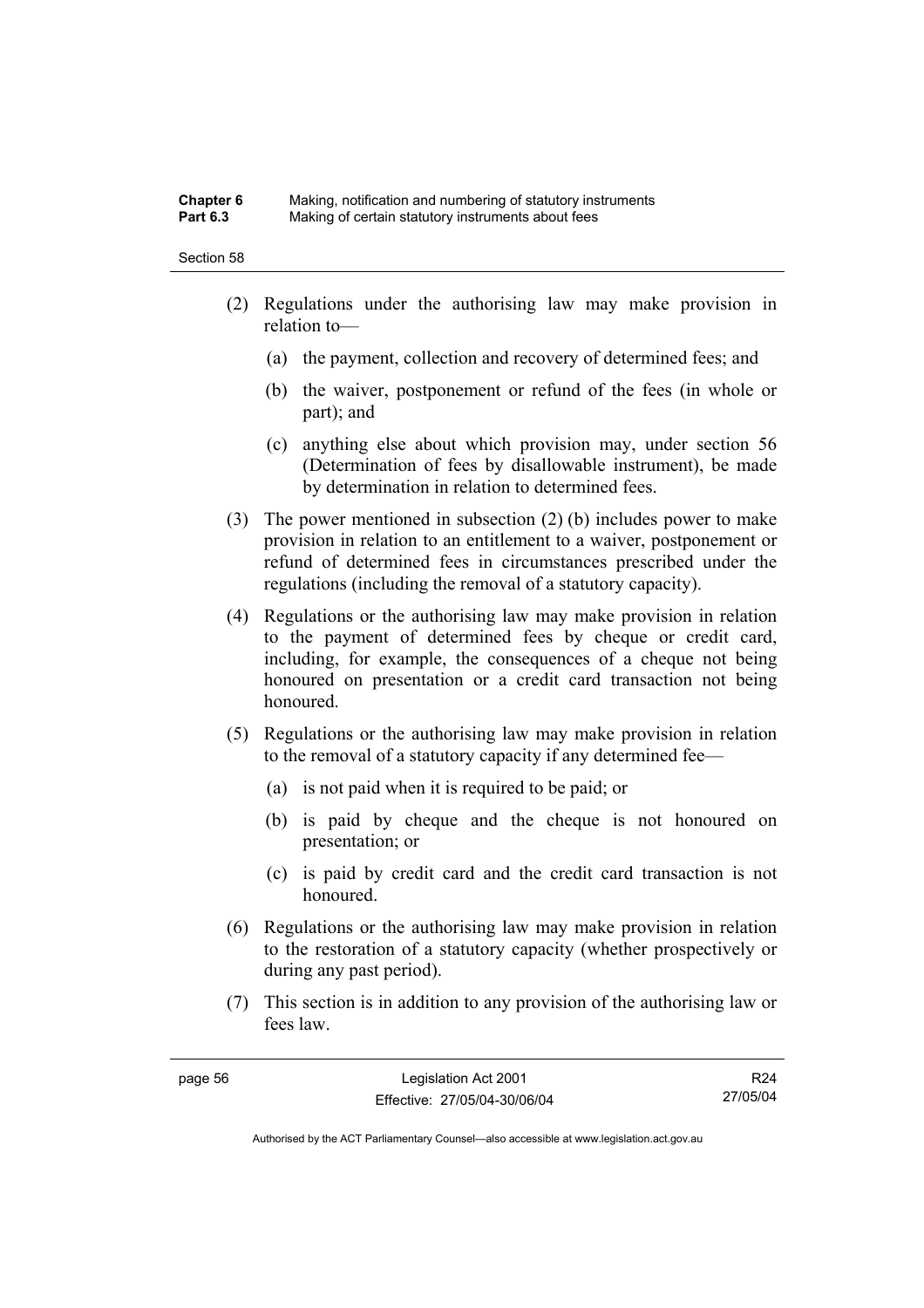- (8) This section is a determinative provision.
	- *Note* See s 5 for the meaning of determinative provisions, and s 6 for their displacement.
- (9) In this section:

*credit card* includes debit card.

*removal*, of a statutory capacity, includes suspension, cancellation, revocation, withdrawal, surrender or other prescribed restriction or termination of a statutory capacity under the fees law or authorising law.

*statutory capacity* includes an accreditation, approval, assessment, authority, certificate, condition, decision, determination, exemption, licence, permission, permit, registration or other prescribed thing giving a status, privilege or benefit under the fees law or authorising law (whether or not required under either law for doing anything).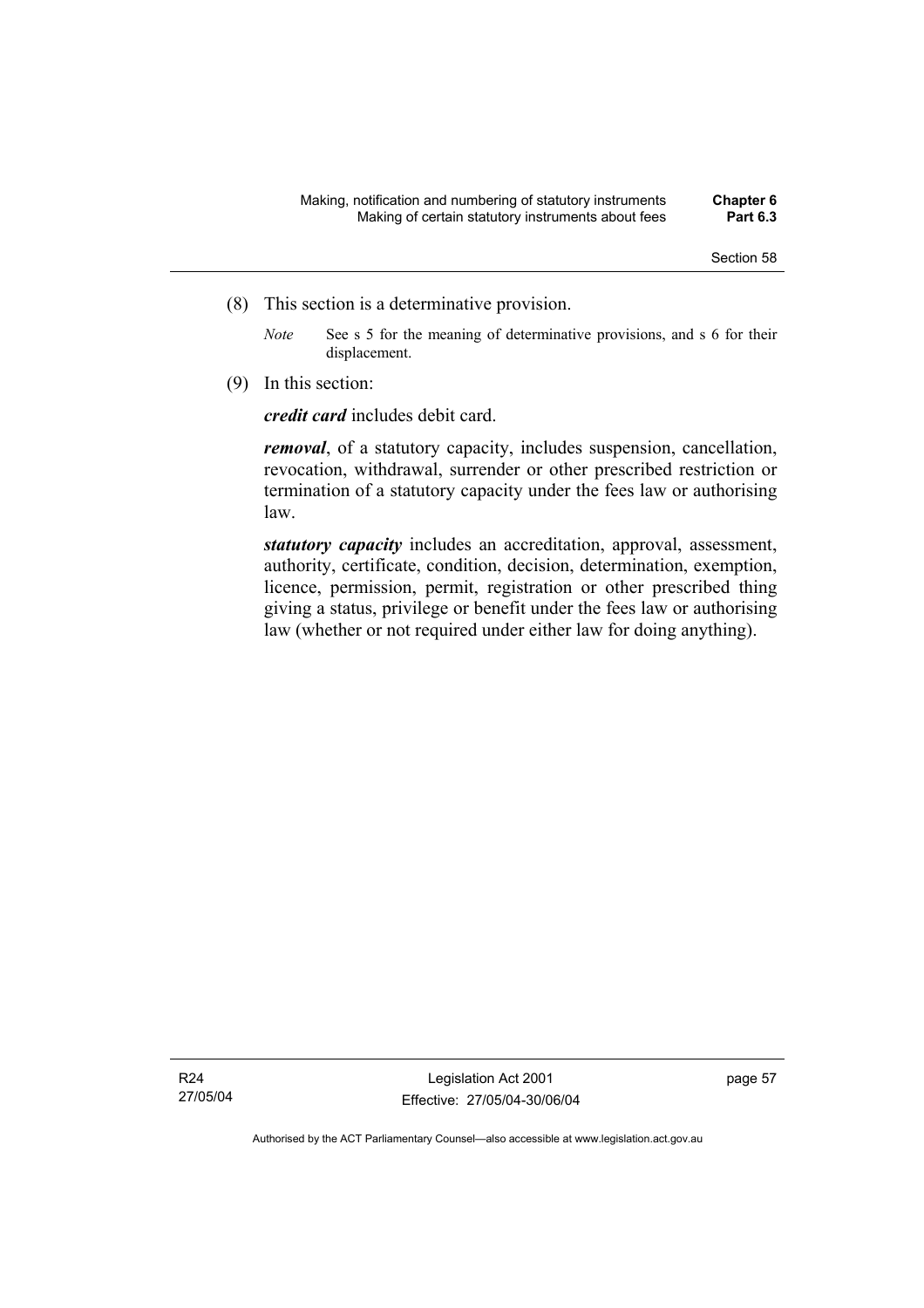#### **Chapter 6** Making, notification and numbering of statutory instruments<br>**Part 6.4** Mumbering and notification of registrable instruments **Part 6.4** Numbering and notification of registrable instruments

Section 59

## **Part 6.4 Numbering and notification of registrable instruments**

### **59 Numbering (SLA s 4 (1))**

- (1) The registrable instruments registered in each year must be numbered by the parliamentary counsel as nearly as practicable in the order in which they are notified.
- (2) However, the parliamentary counsel may—
	- (a) allocate different kinds of registrable instruments to different series for numbering purposes; or
	- (b) add distinguishing letters to numbers to indicate the kind of registrable instrument.

#### **Examples**

- 1 The parliamentary counsel may number subordinate laws, disallowable instruments, commencement notices and other registrable instruments in different series.
- 2 The parliamentary counsel could add the letters 'SL' to the numbers of registered subordinate laws, the letters 'DI' to the numbers of registered disallowable instruments and the letters 'CN' to the numbers of registered commencement notices.
- *Note* An example is part of the Act, is not exhaustive and may extend, but does not limit, the meaning of the provision in which it appears (see s 126 and s 132).
- (3) Also, the regulations may provide that this section does not apply to a notifiable instrument of a kind prescribed under the regulations.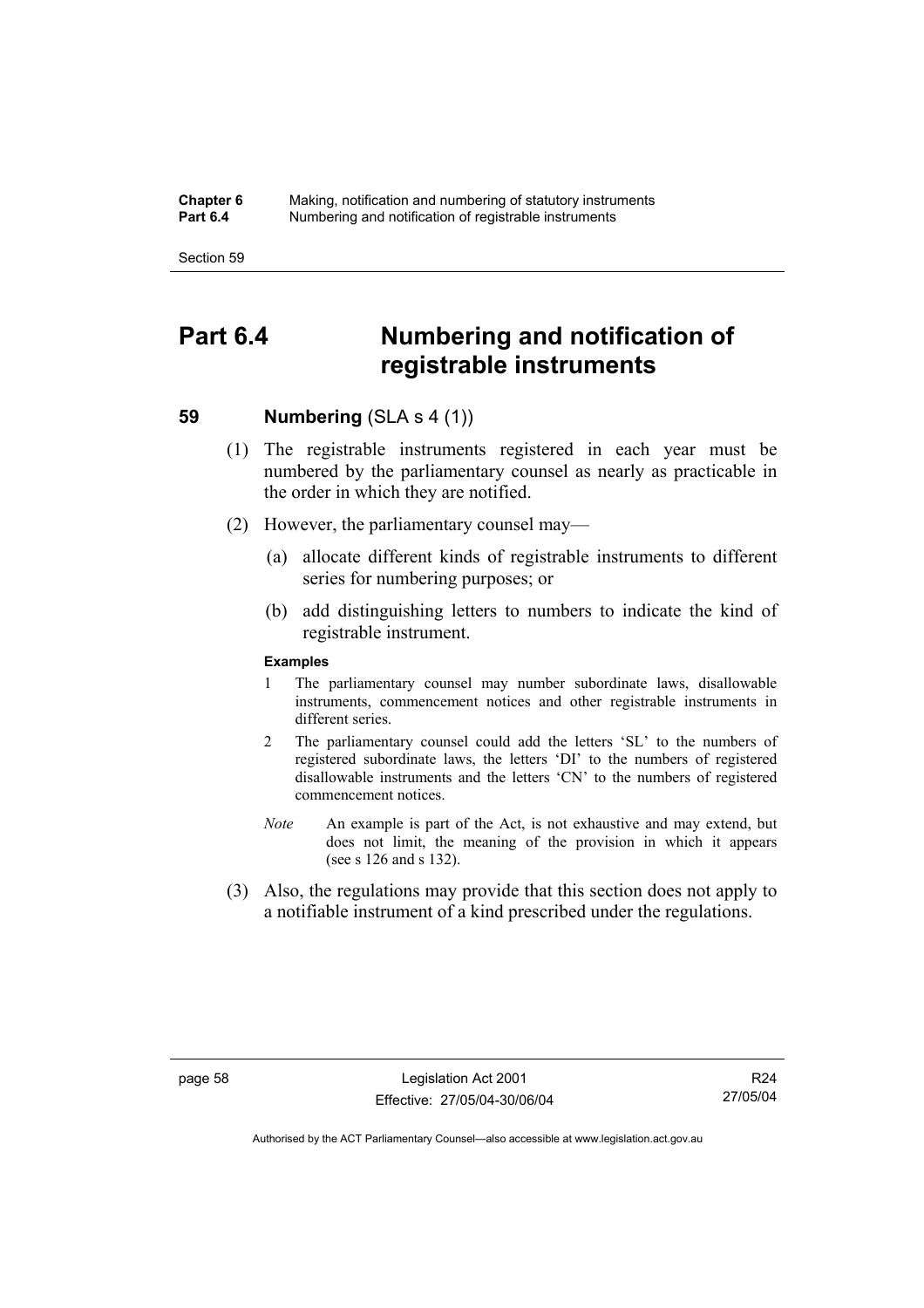### **60 Correction etc of name of registrable instrument**

- (1) This section applies if a registrable instrument is unnamed or the name it gives to itself—
	- (a) includes a year that is not the year in which the instrument was notified; or
	- (b) is the same as another registrable instrument that has been, or is to be, notified under this Act; or
	- (c) includes a number that is not consecutive with other registrable instruments that have been notified under this Act; or
	- (d) does not include a number that would give the instrument a unique name; or
	- (e) is otherwise not in accordance with current legislative drafting practice.

#### **Example for par (c)**

A registrable instrument has the name '*XYZ Amendment Rule 2000* (*No 5*)'. Registrable instruments with the names '*XYZ Amendment Rule 2000 (No 1)*', '*XYZ Amendment Rule 2000 (No 2)*' and '*XYZ Amendment Rule 2000 (No 3)*' have already been notified under the Act

#### **Example for par (d)**

A registrable instrument has the name '*XYZ Amendment Rule 2000 (No )*'.

*Note* An example is part of the Act, is not exhaustive and may extend, but does not limit, the meaning of the provision in which it appears (see s 126 and s 132).

#### **Example for par (e)**

A registrable instrument has the name '*XYY Amendment Order 2002 (No 1)*'. The instrument was made under the *XYZ Act 2000* (the *authorising Act*). The name of the instrument does not correctly reflect the name of the authorising Act.

- (2) The parliamentary counsel is authorised, before notifying the registrable instrument under this Act—
	- (a) to add a name to an unnamed instrument; or

page 59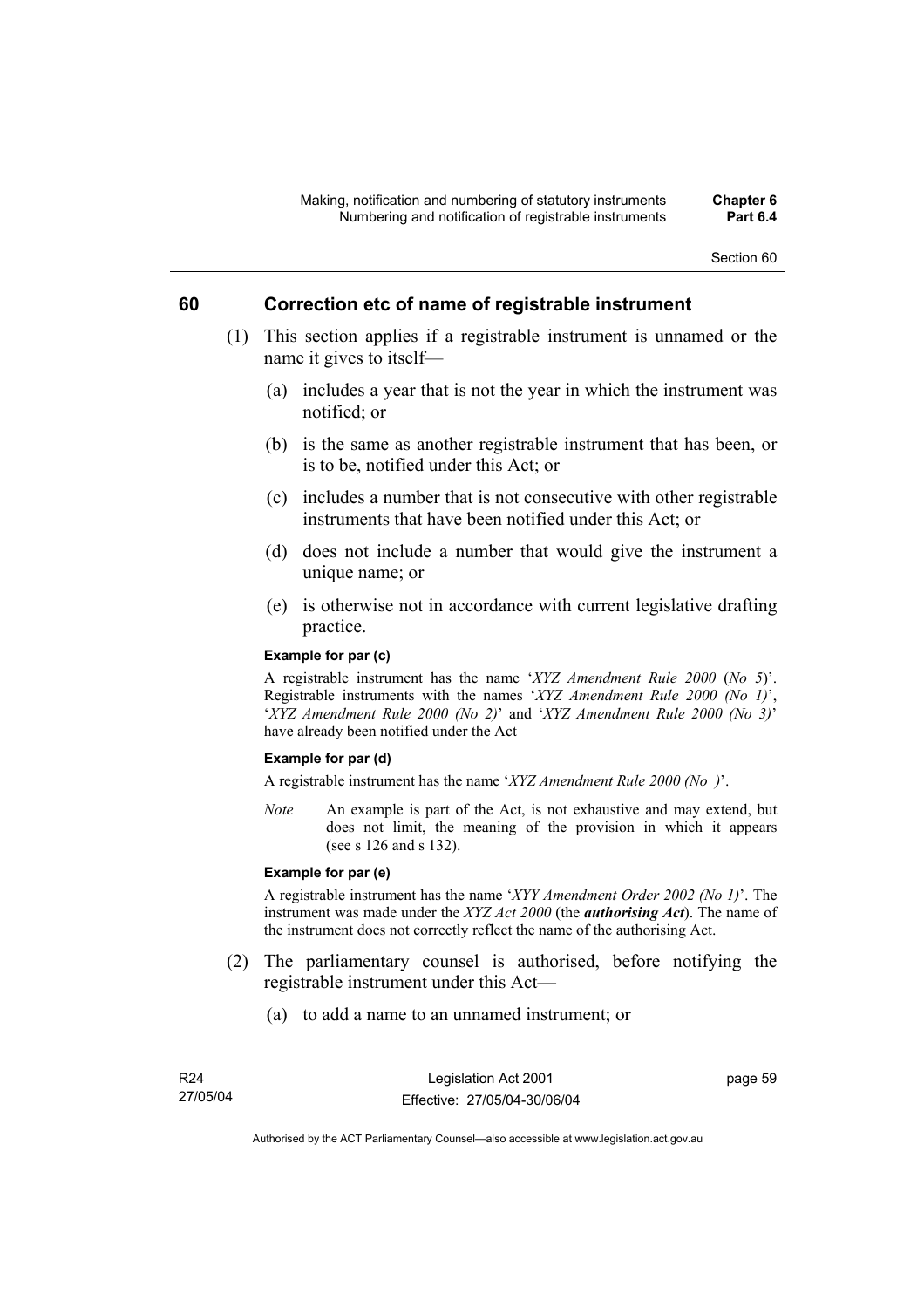| <b>Chapter 6</b> | Making, notification and numbering of statutory instruments |
|------------------|-------------------------------------------------------------|
| <b>Part 6.4</b>  | Numbering and notification of registrable instruments       |

- (b) to amend the instrument's name to bring it into line with current legislative drafting practice.
- (3) If the name of a registrable instrument is added or amended under this section, the instrument has effect for all purposes as if the instrument were made with the name as added or amended.

### **61 Notification of registrable instruments** (SLA s 6 (1) (a),  $(2)-(5)$

- (1) If a registrable instrument is made, the maker of, or the appropriate person for, the instrument may ask the parliamentary counsel to notify the making of the instrument.
- (2) If the maker of, or appropriate person for, a registrable instrument asks the parliamentary counsel to notify the making of the instrument and complies with the requirements (if any) prescribed under the regulations (whether in relation to the form of the instrument, in relation to the making of the request or otherwise), the parliamentary counsel must—
	- (a) notify the making of the instrument in the register; or
	- (b) if it is not practicable to notify the making of the instrument in the register, or make the text of the instrument and the notification of its making accessible at 1 or more approved web sites, when the instrument is to be notified—notify the making of the instrument in the Gazette.
- (3) The making of the registrable instrument is notified in the register by entering in the register—
	- (a) a statement that the instrument has been made; and
	- (b) the text of the instrument.
- (4) The making of the registrable instrument is notified in the Gazette  $bv$ —
	- (a) publishing the text of the instrument in the Gazette; or

| page 60 | Legislation Act 2001         | R24      |
|---------|------------------------------|----------|
|         | Effective: 27/05/04-30/06/04 | 27/05/04 |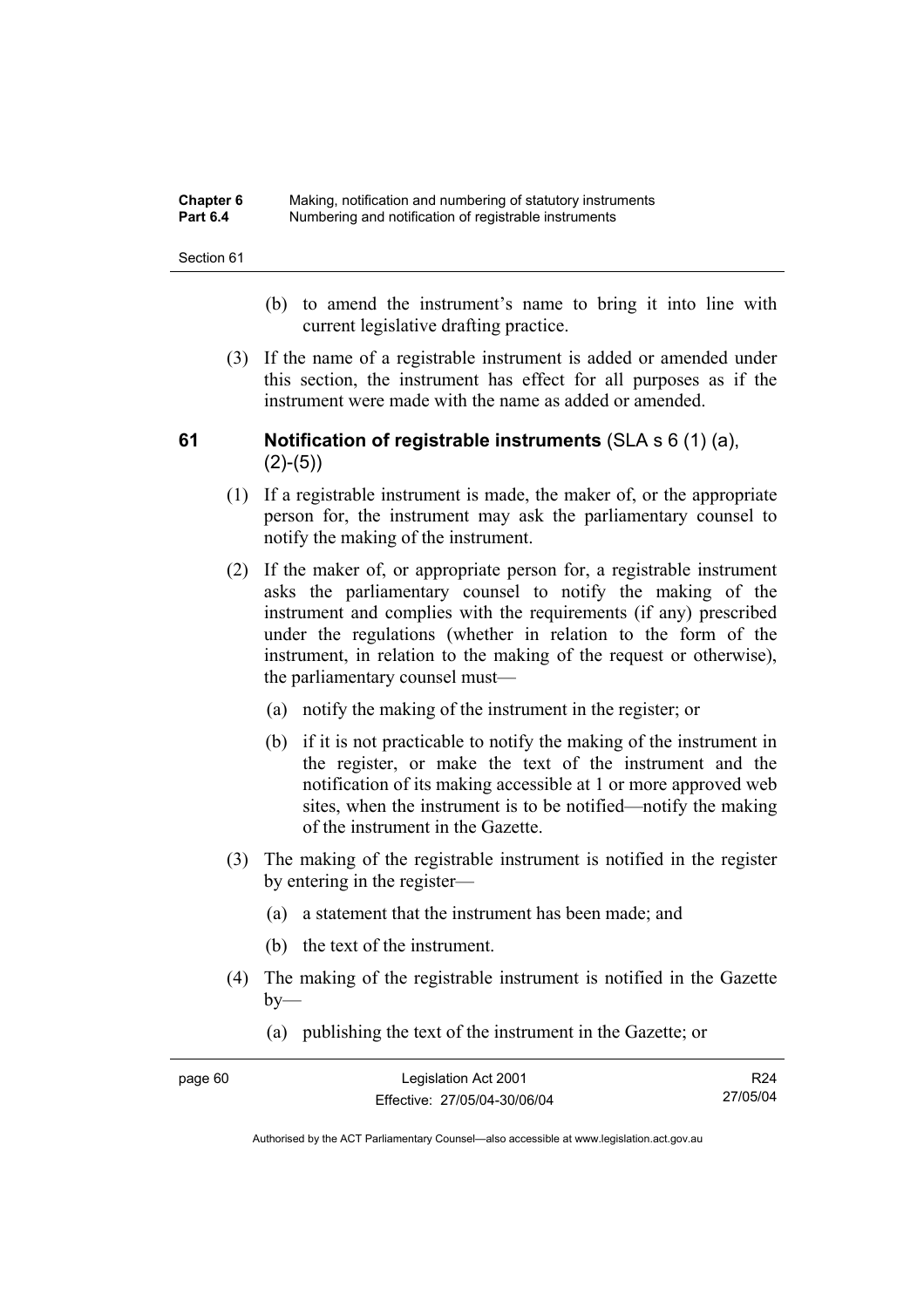- (b) publishing in the Gazette a statement—
	- (i) that the instrument has been made; and
	- (ii) of the place or places where copies of the instrument can be obtained (whether by purchase or otherwise).
- (5) If the making of the registrable instrument is notified in the Gazette, the parliamentary counsel must enter in the register—
	- (a) a statement that the instrument has been made; and
	- (b) a statement that the instrument was notified in the Gazette on a stated date; and
	- (c) the text of the instrument.
- (6) If the making of the registrable instrument is notified in the Gazette by publishing the statement mentioned in subsection (4) (b), copies of the instrument must be available on the day of the publication (the *Gazette date*), or as soon as practicable after the Gazette date, at the place, or each of the places, stated in the Gazette.
- (7) If on the Gazette date no copies of the registrable instrument are available at the place, or any of the places, stated in the Gazette, the parliamentary counsel must give the Minister a statement—
	- (a) that copies of the law were not available; and
	- (b) explaining why they were not available.
- (8) The Minister must present the statement to the Legislative Assembly within 6 sitting days after the Gazette date.
- (9) Despite subsection (2), the parliamentary counsel may notify the making of a registrable instrument even though a requirement prescribed under the regulations for subsection (2) (a *prescribed requirement*) is not complied with.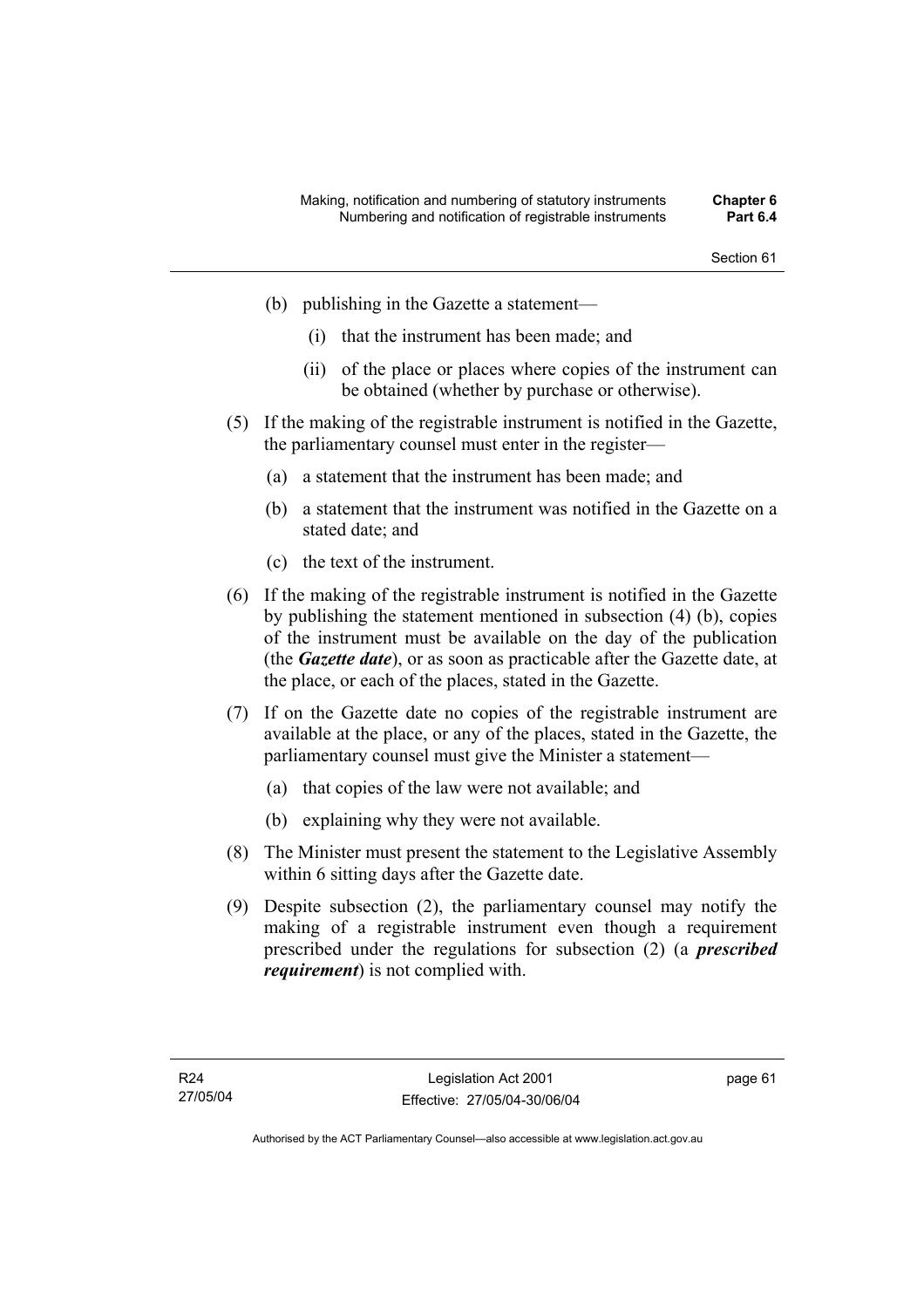#### **Chapter 6** Making, notification and numbering of statutory instruments<br>**Part 6.4** Mumbering and notification of registrable instruments **Part 6.4** Numbering and notification of registrable instruments

#### Section 62

- (10) Failure to comply with a prescribed requirement in relation to a registrable instrument does not affect the validity of the instrument's notification.
- (11) This section is a determinative provision.
	- *Note* See s 5 for the meaning of determinative provisions, and s 6 for their displacement.
- (12) In this section:

*appropriate person*, for a registrable instrument, means—

- (a) for a registrable instrument made or approved (however described) by the Executive—a Minister; and
- (b) for rules of a court or tribunal—the registrar of the court or tribunal; and
- (c) for a registrable instrument prescribed under the regulations—a person prescribed under the regulations as the appropriate person for the instrument.

### **62 Effect of failure to notify registrable instrument**

- (1) A registrable instrument is not enforceable by or against the Territory or anyone else unless it is notified.
- (2) This section is a determinative provision.
	- *Note* See s 5 for the meaning of determinative provisions, and s 6 for their displacement.

### **63 References to** *notification* **of registrable instruments**

In an Act or statutory instrument, a reference to the *notification* of a registrable instrument is a reference to the instrument having been notified in the register or Gazette.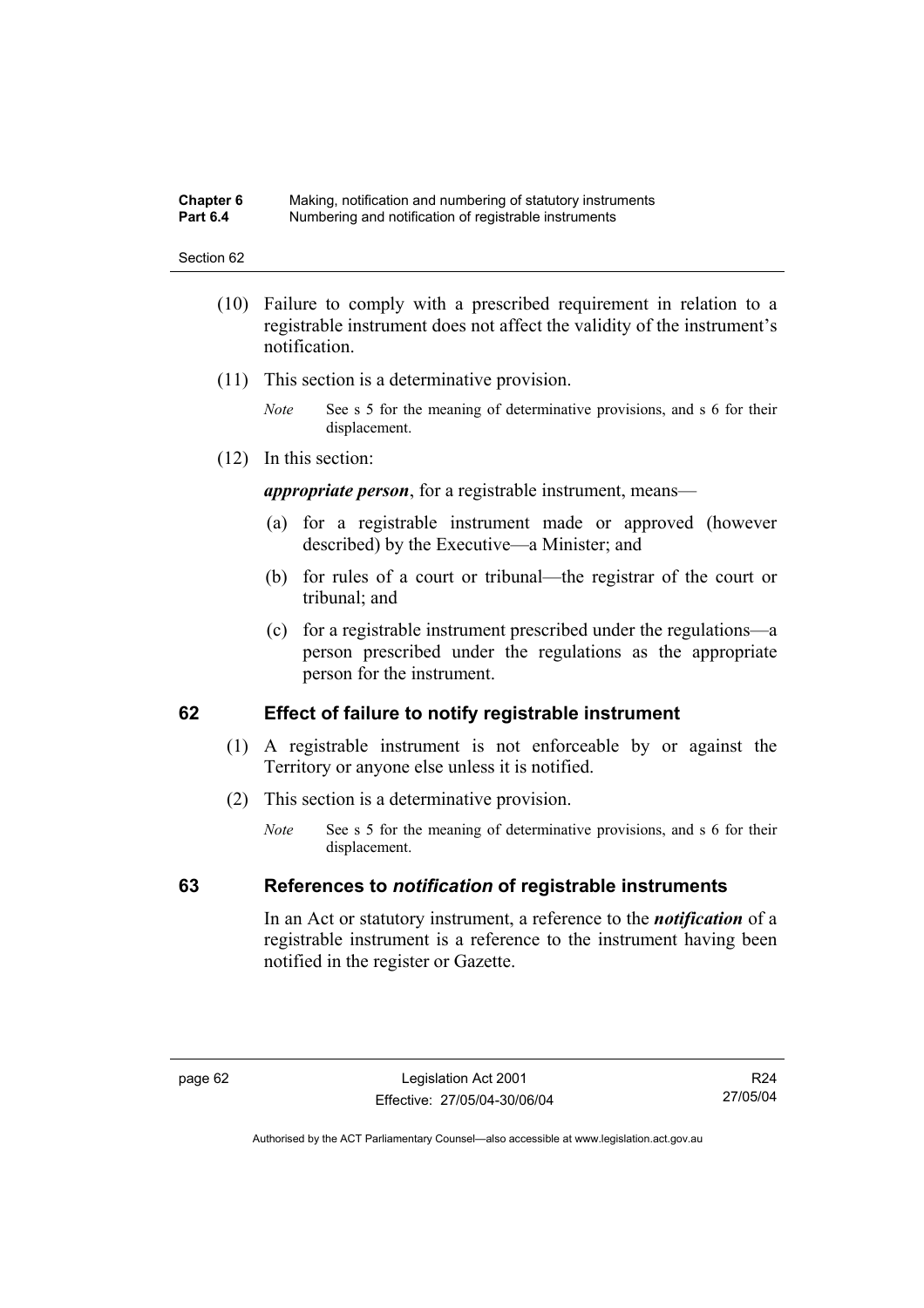# **Chapter 7** Presentation, amendment and **disallowance of subordinate laws and disallowable instruments**

*Note to ch 7* 

In this chapter, a reference to a subordinate law or disallowable instrument includes a reference to a provision of a subordinate law or disallowable instrument (see s 8 (2) and s 9 (2)).

### **64 Presentation of subordinate laws and disallowable instruments**

- (1) A subordinate law or disallowable instrument must be presented to the Legislative Assembly within 6 sitting days after its notification day.
- (2) If a subordinate law or disallowable instrument is not presented under subsection (1), it is taken to be repealed.
- (3) This section is a determinative provision.

- 
- **65 Disallowance by resolution of Assembly** (SLA s 6 (7), (7A), (8), and s 10)
	- (1) This section applies if notice of a motion to disallow a subordinate law or disallowable instrument is given in the Legislative Assembly within 6 sitting days after it is presented to the Assembly.
	- (2) If the Legislative Assembly passes a resolution to disallow the subordinate law or disallowable instrument, it is taken to be repealed—

*Note* See s 5 for the meaning of determinative provisions, and s 6 for their displacement.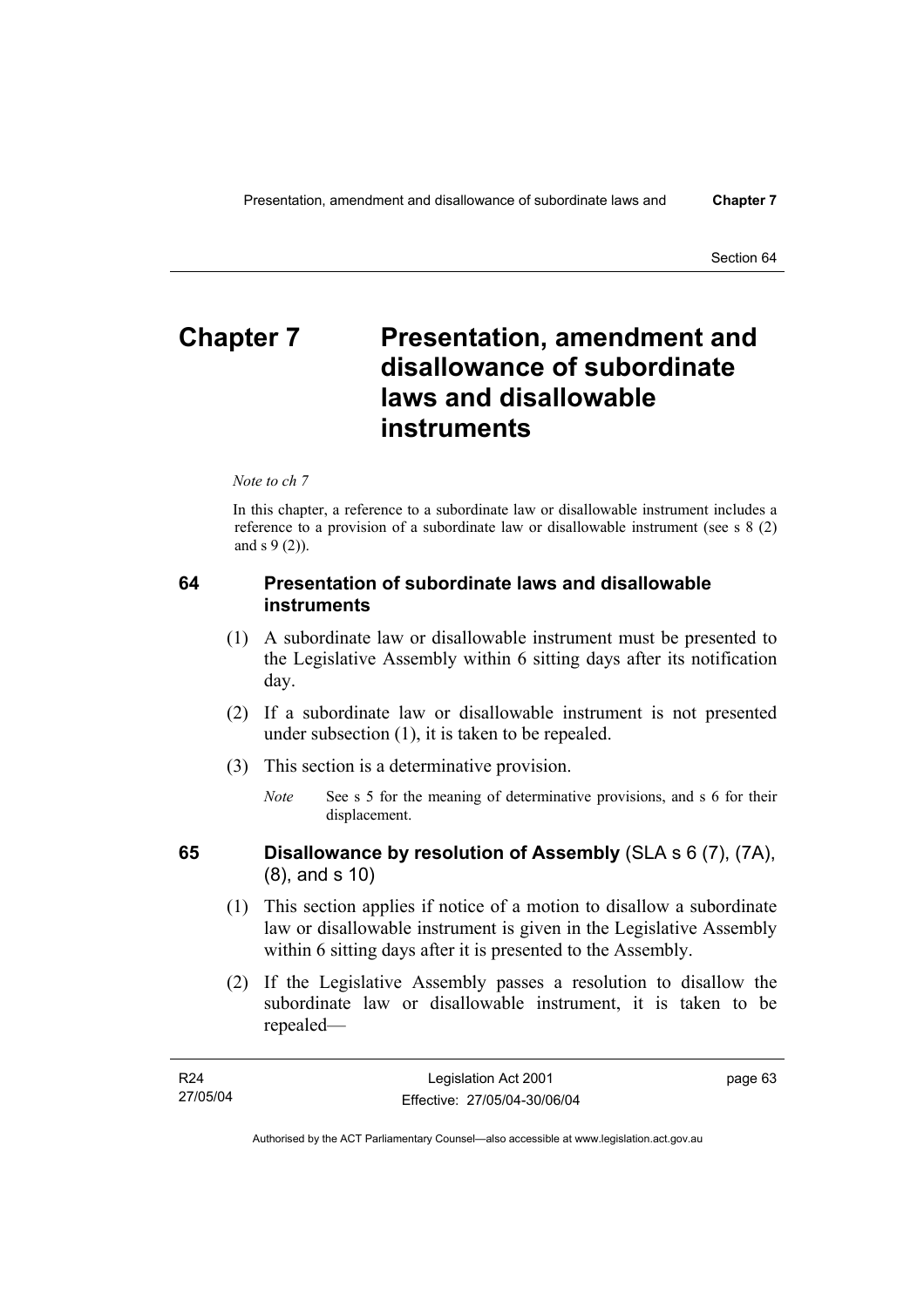Section 65A

- (a) on the day the disallowance is notified; or
- (b) if the resolution provides that it takes effect on the day the resolution is passed—that day.
- (3) For this chapter, the Legislative Assembly is taken to have passed a resolution to disallow the subordinate law or disallowable instrument if, at the end of 6 sitting days after the notice is given—
	- (a) the notice has not been withdrawn and the motion has not been called on; or
	- (b) the motion has been called on and moved, but has not been withdrawn or otherwise disposed of.
- (4) If subsection (3) applies, the resolution is taken to be the resolution set out in the motion for the resolution.
- (5) A disallowance under this section has effect for all purposes as if it were a repeal made by an Act.
- (6) This section is a determinative provision.
	- *Note* See s 5 for the meaning of determinative provisions, and s 6 for their displacement.

### **65A Notification of disallowance by resolution of Assembly**  (SLA s 6 (8) and s 10)

- (1) If a subordinate law or disallowable instrument is disallowed, or taken to have been disallowed, under section 65 (Disallowance by resolution of Assembly), the Speaker must ask the parliamentary counsel to notify the disallowance.
- (2) If the Speaker asks the parliamentary counsel to notify the disallowance, the parliamentary counsel must—
	- (a) notify the disallowance in the register; or
	- (b) if it is not practicable to notify the disallowance in the register, or make the text of the resolution and the notification of its

R24 27/05/04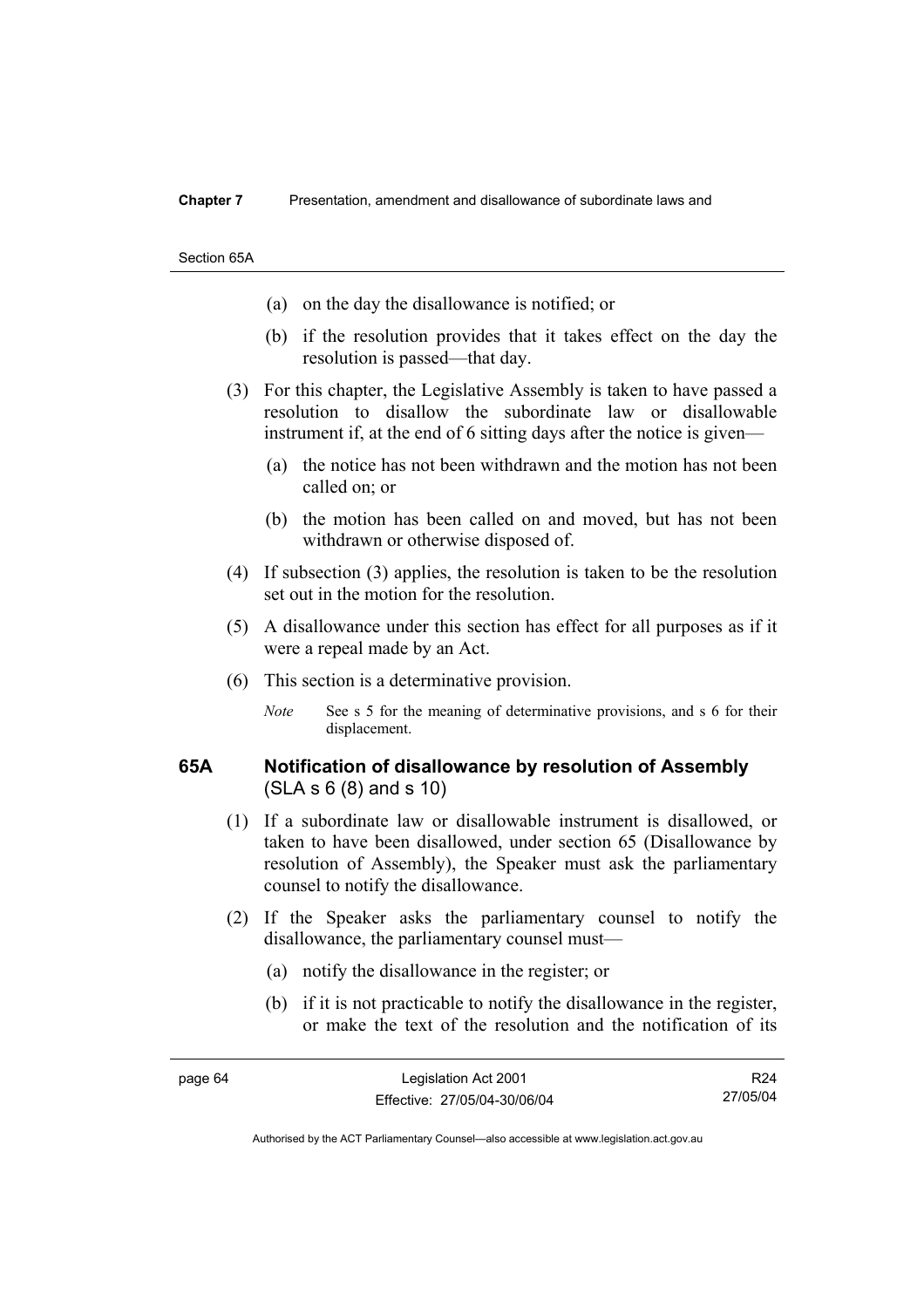Section 65A

making accessible at 1 or more approved web sites, when the disallowance is to be notified—notify the disallowance in the Gazette.

- (3) If the Speaker asks the parliamentary counsel to notify the disallowance on a particular day, the parliamentary counsel must notify the disallowance on that day unless it is impracticable to do so.
- (4) The disallowance is notified in the register by entering in the register—
	- (a) a statement that the subordinate law or disallowable instrument has been disallowed under section 65; and
	- (b) the text of the resolution passed, or taken to have been passed, by the Legislative Assembly under section 65; and
	- (c) the day when the resolution was passed or taken to have been passed; and
	- (d) the day when the subordinate law or disallowable instrument is taken to be repealed because of the resolution.
- (5) The disallowance is notified in the Gazette by publishing in the Gazette—
	- (a) a statement that the subordinate law or disallowable instrument has been disallowed under section 65; and
	- (b) the text of the resolution passed, or taken to have been passed, by the Legislative Assembly under section 65; and
	- (c) the day when the resolution was passed or taken to have been passed; and
	- (d) the day when the subordinate law or disallowable instrument is taken to be repealed because of the resolution.

page 65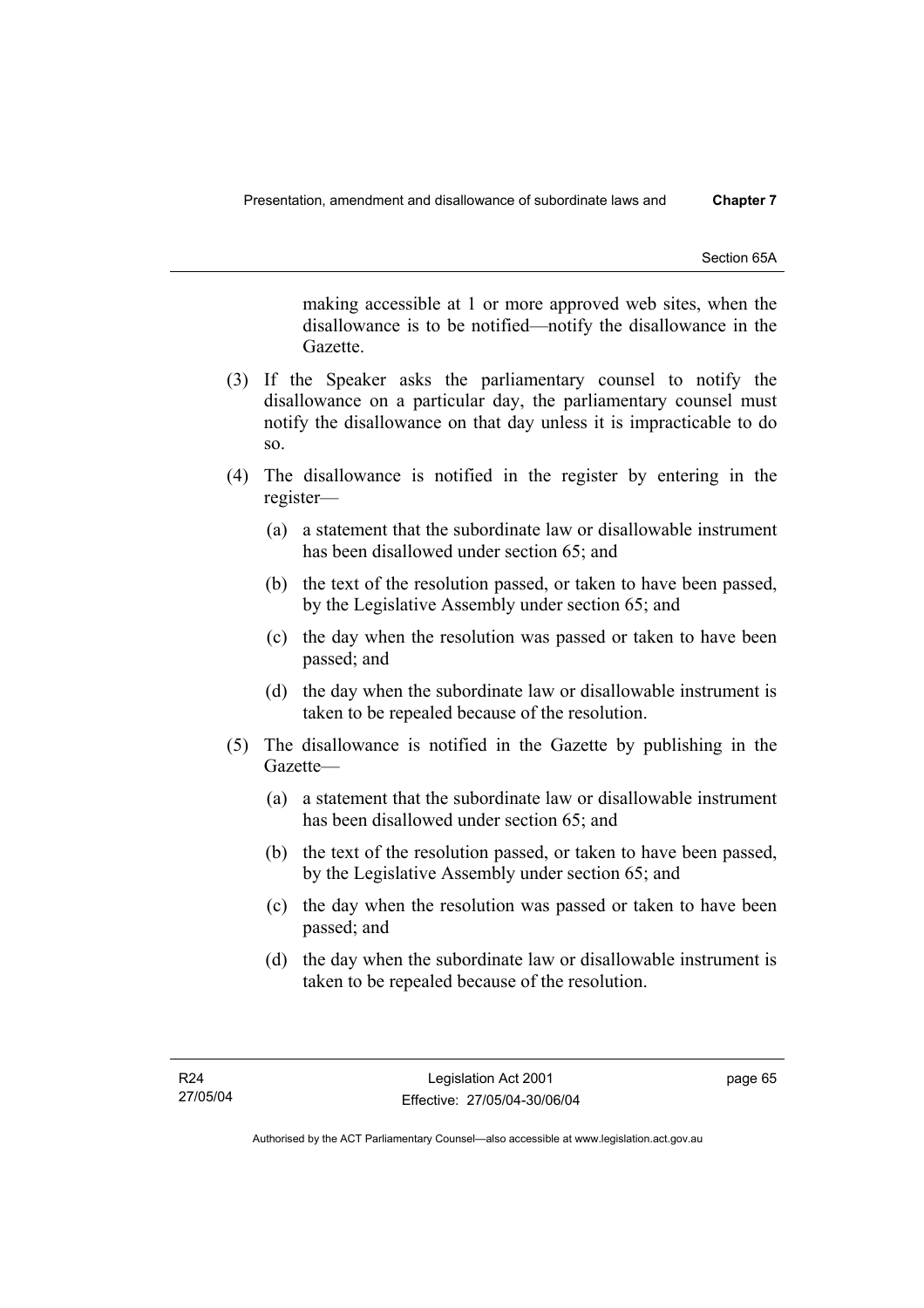- (6) If the disallowance is notified in the Gazette, the parliamentary counsel must enter in the register—
	- (a) a statement that the subordinate law or disallowable instrument has been disallowed under section 65; and
	- (b) a statement that the disallowance was notified in the Gazette on a stated date; and
	- (c) the text of the resolution passed, or taken to have been passed, under section 65; and
	- (d) the day when the resolution was passed or taken to have been passed; and
	- (e) the day when the subordinate law or disallowable instrument is taken to be repealed because of the resolution.
- (7) This section is a determinative provision.
	- *Note* See s 5 for the meaning of determinative provisions, and s 6 for their displacement.

### **66 Revival of affected laws** (SLA s 6 (9), and s 10)

- (1) This section applies if—
	- (a) a subordinate law or disallowable instrument (the *disallowed law*) is taken to be repealed under section 64 (Presentation of subordinate laws and disallowable instruments) or section 65 (Disallowance by resolution of Assembly); and
	- (b) the disallowed law repealed or amended an Act or statutory instrument (the *affected law*); and
	- (c) the repeal or amendment has commenced.
- (2) The affected law is revived, from the beginning of the day after the disallowed law is taken to have been repealed, as if the disallowed law had never been made.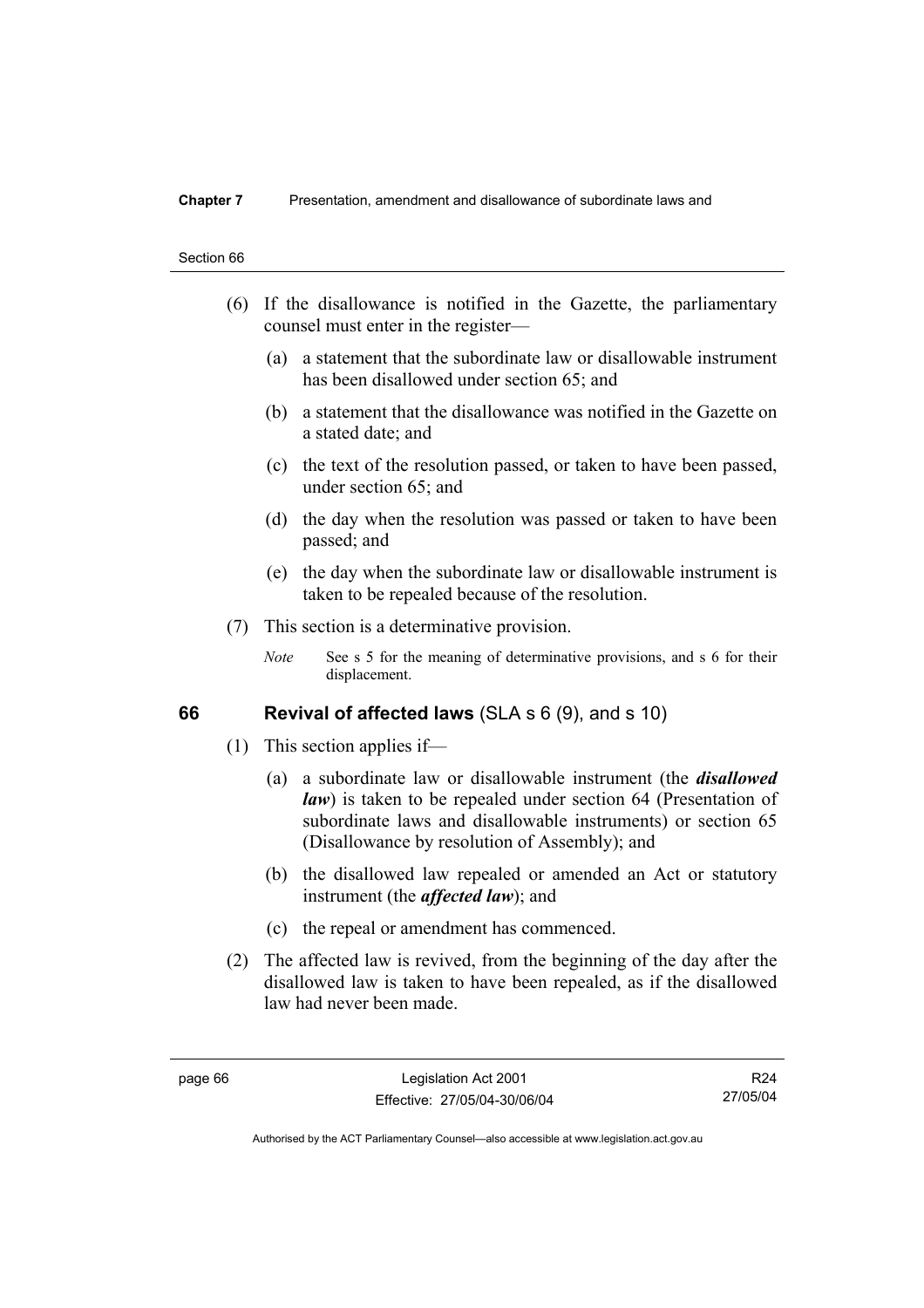- (3) This section is a determinative provision.
	- *Note* See s 5 for the meaning of determinative provisions, and s 6 for their displacement.

### **67 Making of instrument same in substance within 6 months after disallowance** (SLA s 6 (10), (16), and s10)

- (1) This section applies if a subordinate law or disallowable instrument (the *disallowed law*) is disallowed under section 65 (Disallowance by resolution of Assembly).
- (2) A subordinate law or disallowable instrument the same in substance must not be made within 6 months after the disallowance unless the Legislative Assembly has—
	- (a) rescinded the resolution that disallowed the disallowed law; or
	- (b) by resolution, approved the making of—
		- (i) a subordinate law or disallowable instrument in those terms; or
		- (ii) a subordinate law or disallowable instrument the same in substance as the disallowed law.
- (3) A subordinate law or disallowable instrument made in contravention of this section is void.
- (4) This section is a determinative provision.
	- *Note* See s 5 for the meaning of determinative provisions, and s 6 for their displacement.

page 67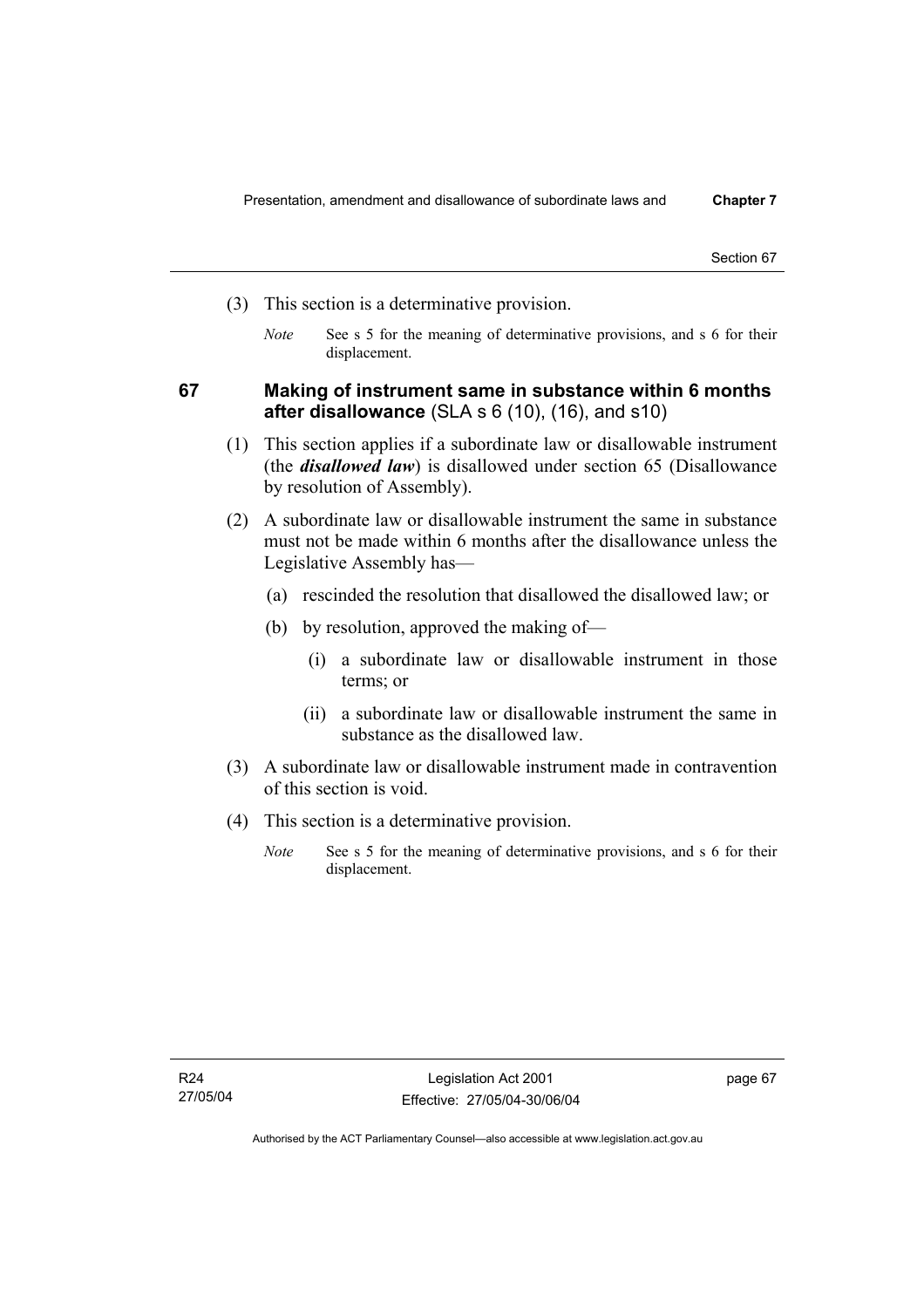### **68 Amendment by resolution of Assembly** (SLA s 6 (7A), (11), (13)-(15), (17), (18), and s 10)

(1) In this section:

*amendment* does not include an amendment that would have the effect of waiving or changing any fee, charge, penalty or other amount payable to the Territory.

*disallowable instrument* does not include a determination of fees or charges by a Minister under an Act or subordinate law.

- (2) This section applies if notice of a motion to amend a subordinate law or disallowable instrument is given in the Legislative Assembly within 6 sitting days after it is presented to the Assembly.
- (3) If the Legislative Assembly passes a resolution to amend the subordinate law or disallowable instrument, it is amended accordingly—
	- (a) on the day the amendment is notified; or
	- (b) if the resolution provides that it takes effect on the day the resolution is passed—that day.
- (4) For this chapter, the Legislative Assembly is taken to have passed a resolution to amend the subordinate law or disallowable instrument if, at the end of 6 sitting days after the notice is given—
	- (a) the notice has not been withdrawn and the motion has not been called on; or
	- (b) the motion has been called on and moved, but has not been withdrawn or otherwise disposed of.
- (5) If subsection (4) applies, the resolution is taken to be the resolution set out in the motion for the resolution.
- (6) An amendment under this section has effect for all purposes as if it had been made by an Act.

R24 27/05/04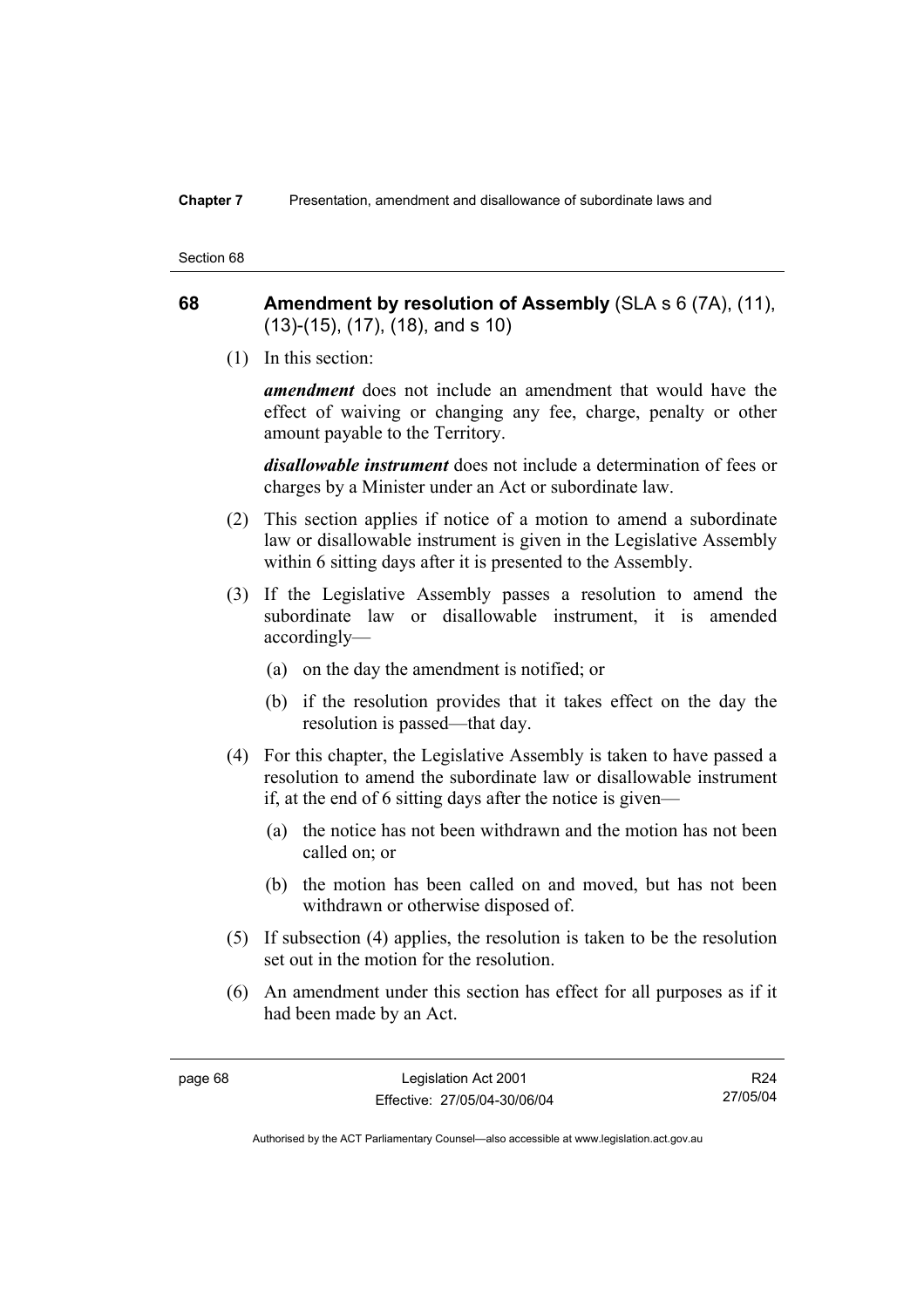- (7) Without limiting subsection (6), section 83 (Consequences of amendment of statutory instrument by Act) applies to the amendment as if it had been made by an Act.
- (8) This section is a determinative provision.
	- *Note* See s 5 for the meaning of determinative provisions, and s 6 for their displacement.

### **69 Notification of amendments made by resolution of Assembly** (SLA s 6 (12), and s 10)

- (1) If a subordinate law or disallowable instrument (the *amended law*) is amended under section 68 (Amendment by resolution of Assembly), the Speaker must ask the parliamentary counsel to notify the amendment.
- (2) If the Speaker asks the parliamentary counsel to notify the amendment, the parliamentary counsel must—
	- (a) notify the amendment in the register; or
	- (b) if it is not practicable to notify the amendment in the register, or make the text of the resolution and the notification of its making accessible at 1 or more approved web sites, when the amendment is to be notified—notify the amendment in the Gazette.
- (3) If the Speaker asks the parliamentary counsel to notify the amendment on a particular day, the parliamentary counsel must notify the amendment on that day unless it is impracticable to do so.
- (4) The amendment is notified in the register by entering in the register—
	- (a) a statement that the amendment of the amended law has been made under section 68; and
	- (b) the text of the resolution passed, or taken to have been passed, by the Legislative Assembly under section 68; and

| R24      | Legislation Act 2001         | page 69 |
|----------|------------------------------|---------|
| 27/05/04 | Effective: 27/05/04-30/06/04 |         |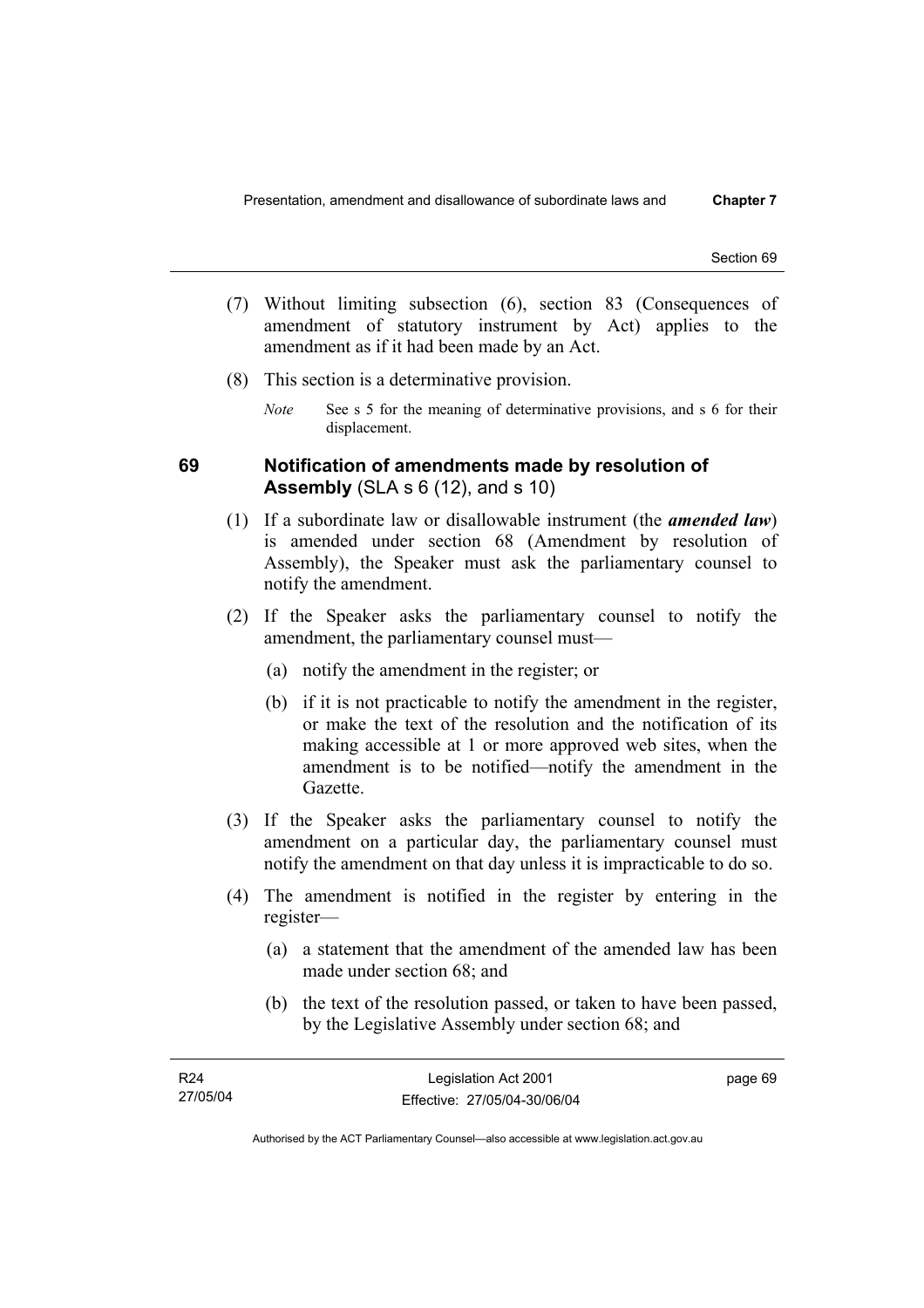- (c) the day when the resolution was passed or taken to have been passed; and
- (d) the day when the subordinate law or disallowable instrument is taken to be amended because of the resolution.
- (5) The amendment is notified in the Gazette by publishing in the Gazette—
	- (a) a statement that the amendment of the amended law has been made under section 68; and
	- (b) the text of the resolution passed, or taken to have been passed, by the Legislative Assembly under section 68; and
	- (c) the day when the resolution was passed or taken to have been passed; and
	- (d) the day when the subordinate law or disallowable instrument is taken to be amended because of the resolution.
- (6) If the amendment is notified in the Gazette, the parliamentary counsel must enter in the register—
	- (a) a statement that the amendment of the amended law has been made under section 68; and
	- (b) a statement that the amendment was notified in the Gazette on a stated date; and
	- (c) the text of the resolution passed, or taken to have been passed, by the Legislative Assembly under section 68; and
	- (d) the day when the resolution was passed or taken to have been passed; and
	- (e) the day when the subordinate law or disallowable instrument is taken to be amended because of the resolution.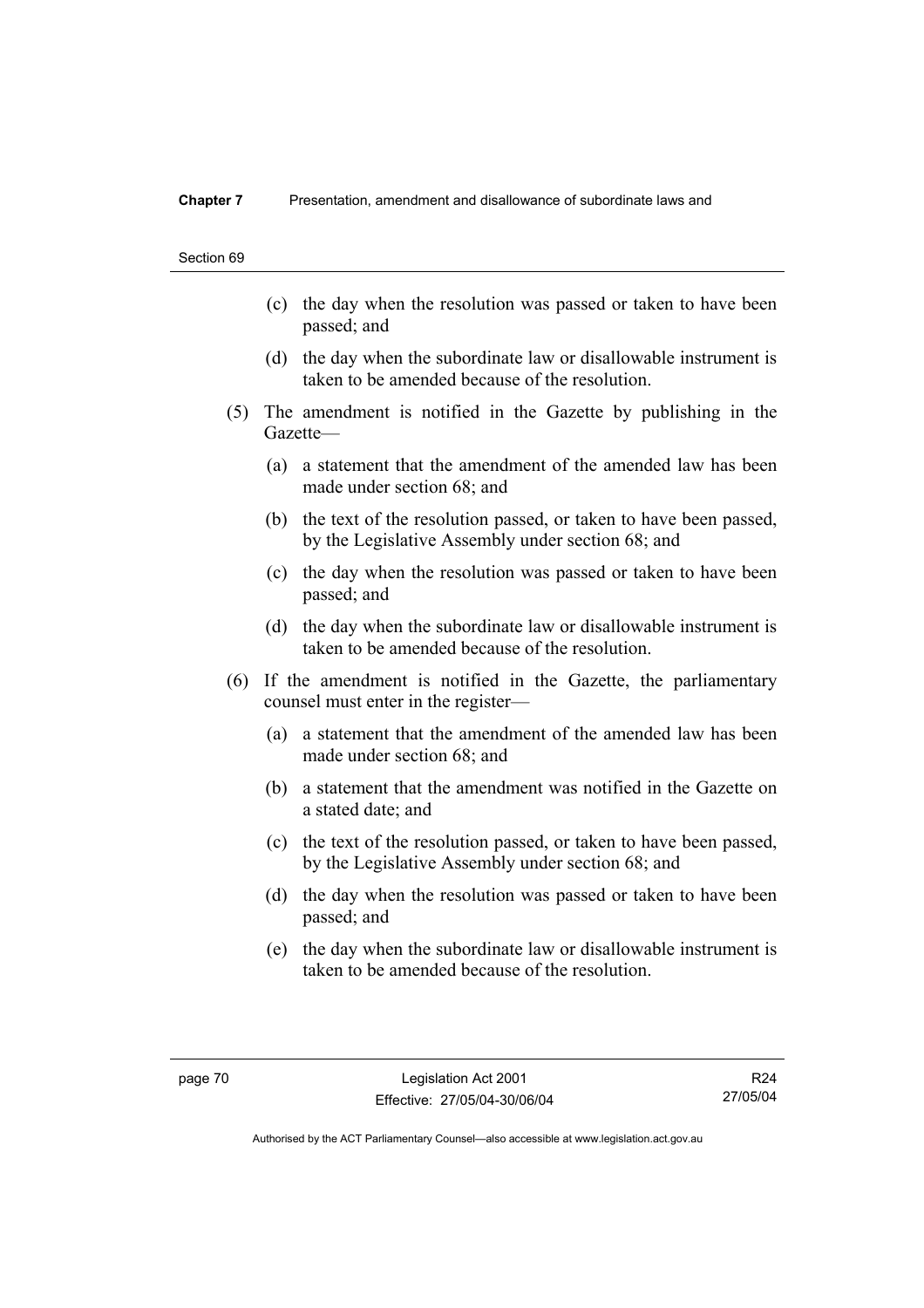- (7) This section is a determinative provision.
	- *Note* See s 5 for the meaning of determinative provisions, and s 6 for their displacement.

### **70 Making of amendment restoring effect of law within 6 months after amendment** (SLA s 6 (10), (16), and s 10)

- (1) This section applies if a subordinate law or disallowable instrument (the *amended law*) is amended under section 68 (Amendment by resolution of Assembly).
- (2) A subordinate law or disallowable instrument the same in substance as the amended law before the amendment (the *earlier law*) must not be made within 6 months after the making of the amendment unless the Legislative Assembly has—
	- (a) rescinded the resolution that made the amendment; or
	- (b) by resolution approved the making of—
		- (i) a subordinate law or disallowable instrument in those terms; or
		- (ii) a subordinate law or disallowable instrument the same in substance as the earlier law.
- (3) A subordinate law or disallowable instrument made in contravention of this section is void.
- (4) This section is a determinative provision.
	- *Note* See s 5 for the meaning of determinative provisions, and s 6 for their displacement.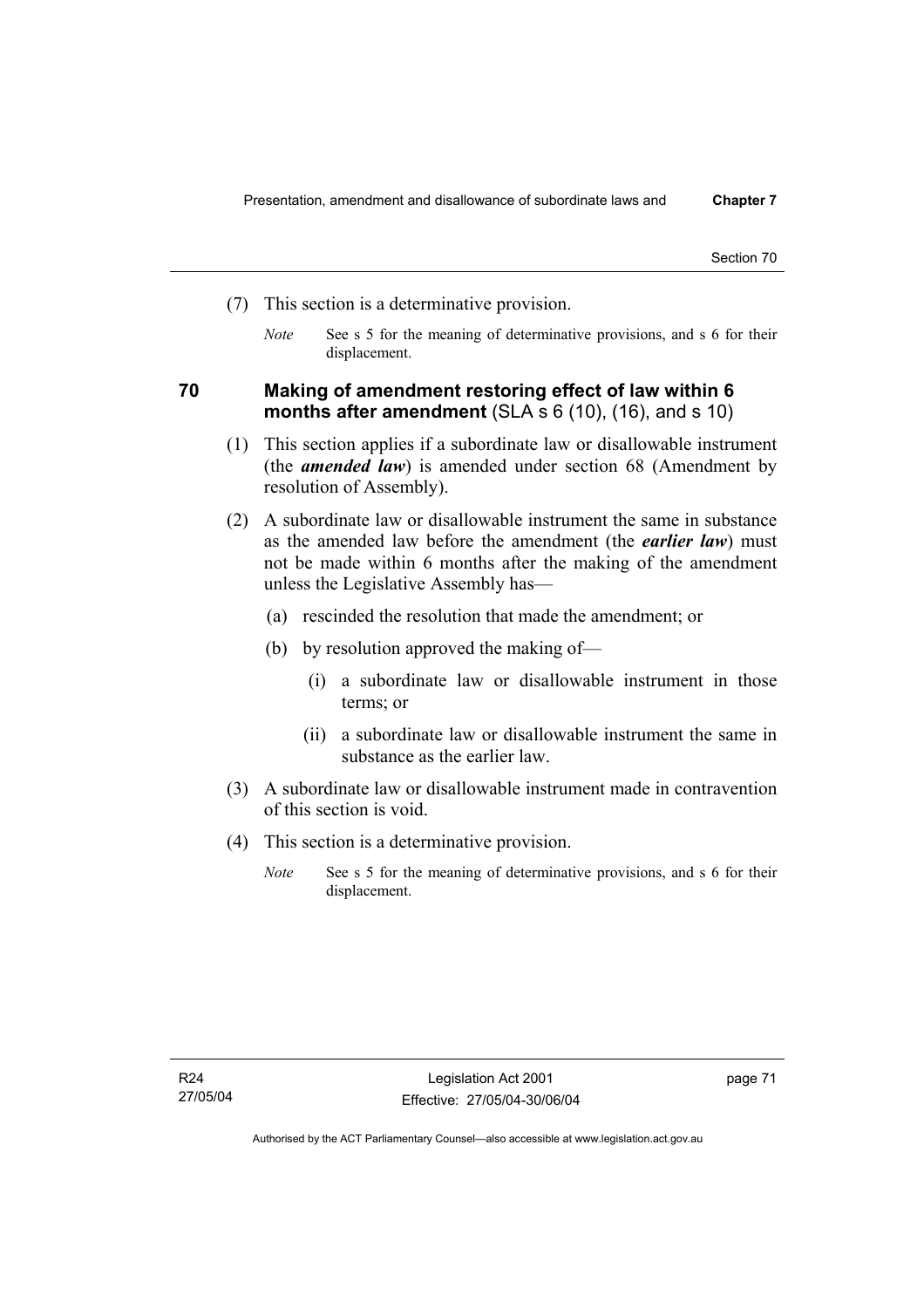### **71 Effect of dissolution or expiry of Assembly on notice of motion** (SLA s 6 (7B), and s 10)

- (1) This section applies if—
	- (a) notice of motion to disallow or amend a subordinate law or disallowable instrument is given in the Legislative Assembly within 6 sitting days after the instrument is presented to the Assembly; and
	- (b) within 6 sitting days after the notice is given, the Assembly is dissolved or expires; and
	- (c) at the time of the dissolution or expiry—
		- (i) the notice has not been withdrawn and the motion has not been called on; or
		- (ii) the motion has been called on and moved, but has not been withdrawn or otherwise disposed of.
- (2) For this chapter, the subordinate law or disallowable instrument is taken to have been presented to the Legislative Assembly on the first sitting day of the Assembly after the next general election of members of the Assembly.
- (3) This section is a determinative provision.
	- *Note* See s 5 for the meaning of determinative provisions, and s 6 for their displacement.

page 72 Legislation Act 2001 Effective: 27/05/04-30/06/04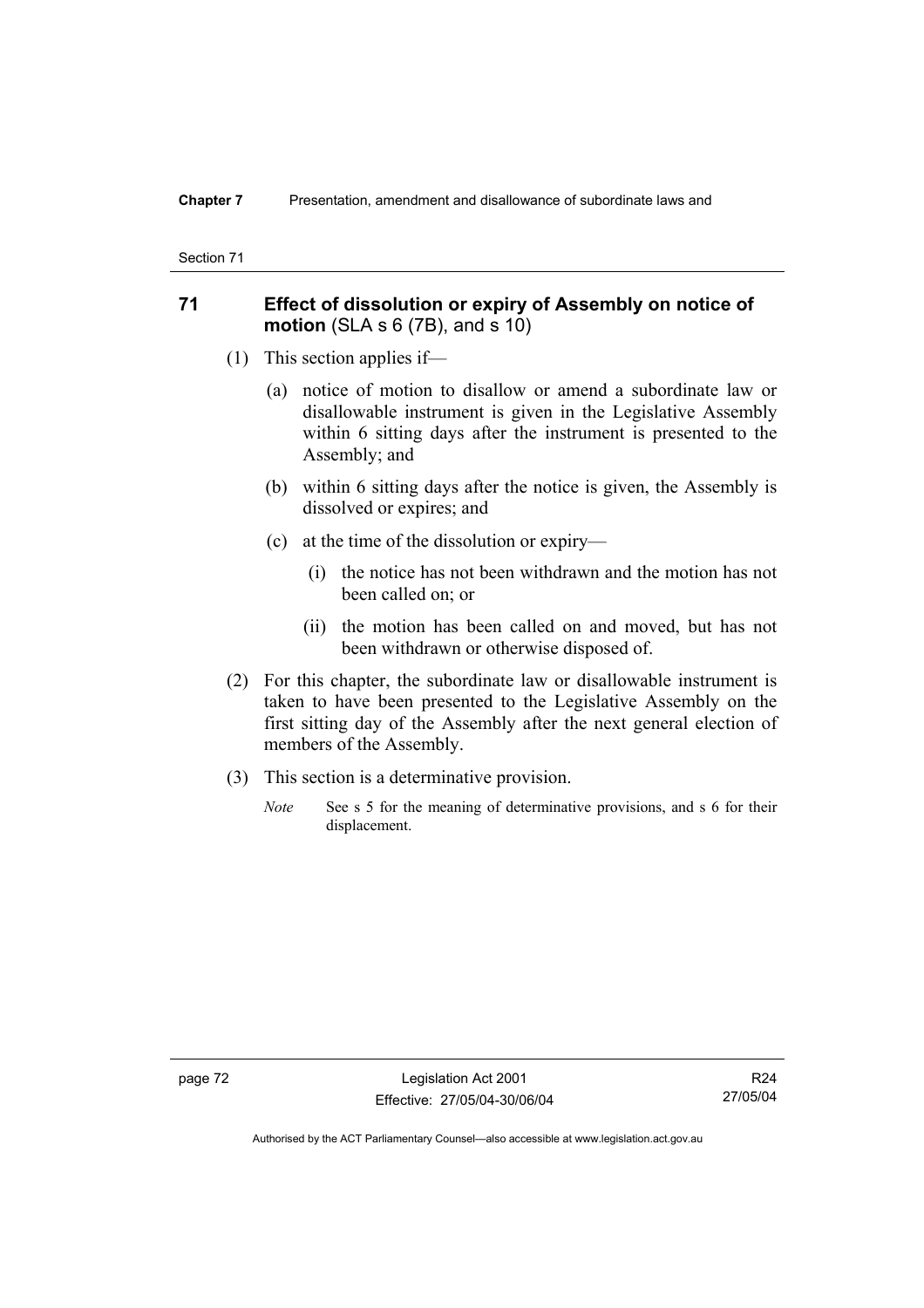## **Chapter 8 Commencement and exercise of powers before commencement**

### **72 Meaning of** *law* **in ch 8**

In this chapter:

*law* means an Act, subordinate law or disallowable instrument, and includes a provision of a law.

### **73 General rules about commencement** (IA s 10, SLA s 6 (1) (b))

- (1) An Act commences—
	- (a) on the day after its notification day; or
	- (b) if the Act or another Act provides for a different date or time of commencement—on that date or at that time.
- (2) A registrable instrument commences—
	- (a) on the day after its notification day; or
	- (b) if an Act or the instrument provides for a later date or time of commencement—on that date or at that time; or
	- (c) if an Act provides for an earlier date or time of commencement—on that date or at that time; or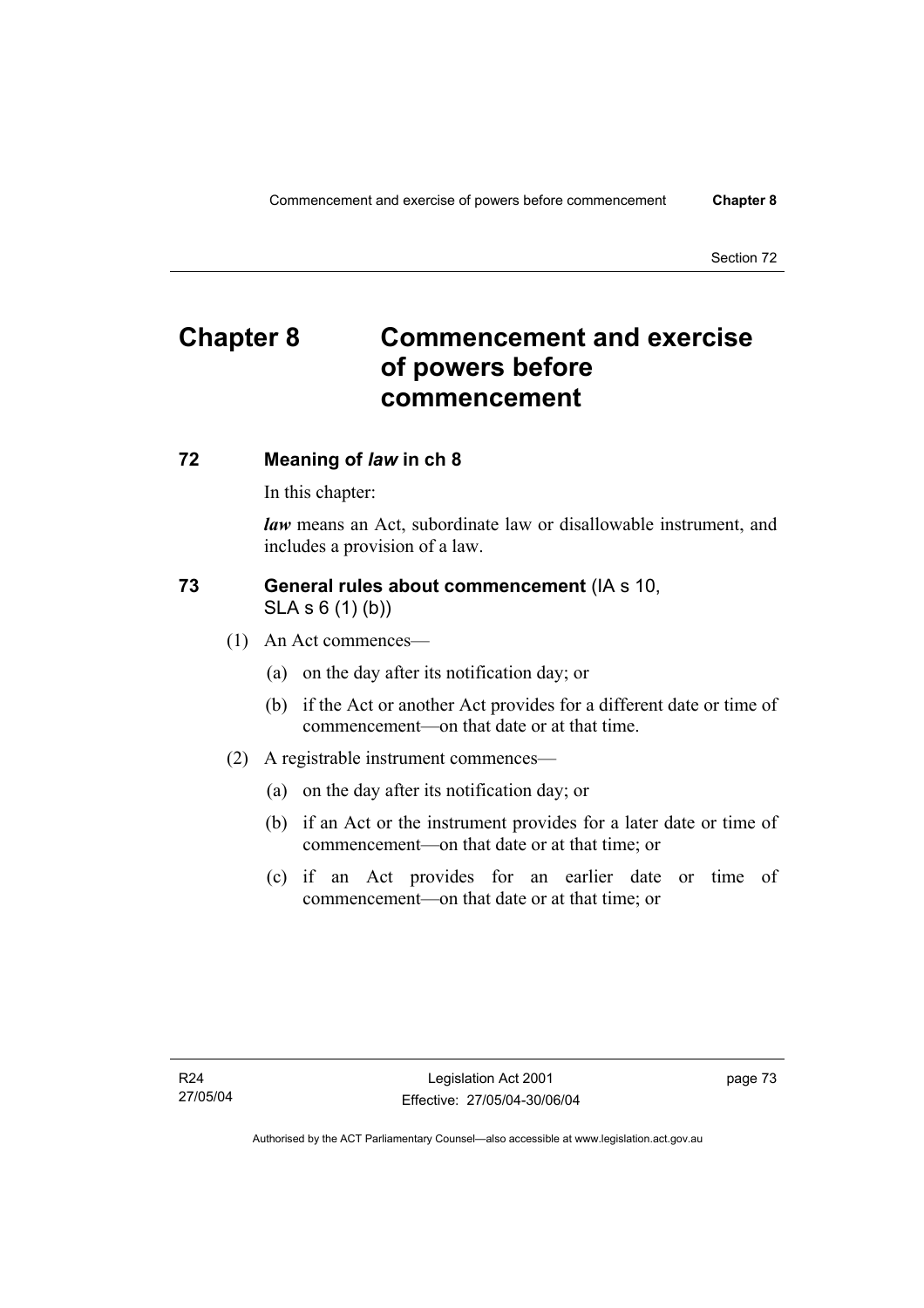#### **Chapter 8** Commencement and exercise of powers before commencement

#### Section 73

 (d) if the instrument, under authority given by an Act, provides for an earlier date or time—on that date or at that time.

#### **Examples for par (b)**

- 1 A subordinate law may provide that it commences on a stated future date or at a stated time on a stated future date.
- 2 A disallowable instrument may provide that it commences on the day, or immediately after, a stated law, or a stated provision of a stated law, commences.
- 3 A notifiable instrument may provide that it commences on the expiry of a stated statutory instrument.
- 4 A notifiable instrument may provide that it commences on the date fixed by a Commonwealth Minister, by notice in the Commonwealth Gazette, under a stated Commonwealth Act.
- *Note* An example is part of the Act, is not exhaustive and may extend, but does not limit, the meaning of the provision in which it appears (see s 126 and s 132).
- (3) Without limiting subsection (2), if a registrable instrument is notified on a day after the day or time provided by the instrument for its commencement, and subsection (2) (c) or (d) does not apply to the instrument—
	- (a) the instrument is valid; but
	- (b) the instrument commences on the day after its notification day.
- (4) A statutory instrument that is not a registrable instrument commences—
	- (a) on the day after the day it is made or, if it is required under an Act or statutory instrument to be approved (however described) by the Executive, a Minister or any other entity, the day after the day it is approved; or
	- (b) if an Act or the instrument provides for a later date or time of commencement—on that date or at that time; or
	- (c) if an Act provides for an earlier date or time of commencement—on that date or at that time; or

| page 74 | Legislation Act 2001         | R24      |
|---------|------------------------------|----------|
|         | Effective: 27/05/04-30/06/04 | 27/05/04 |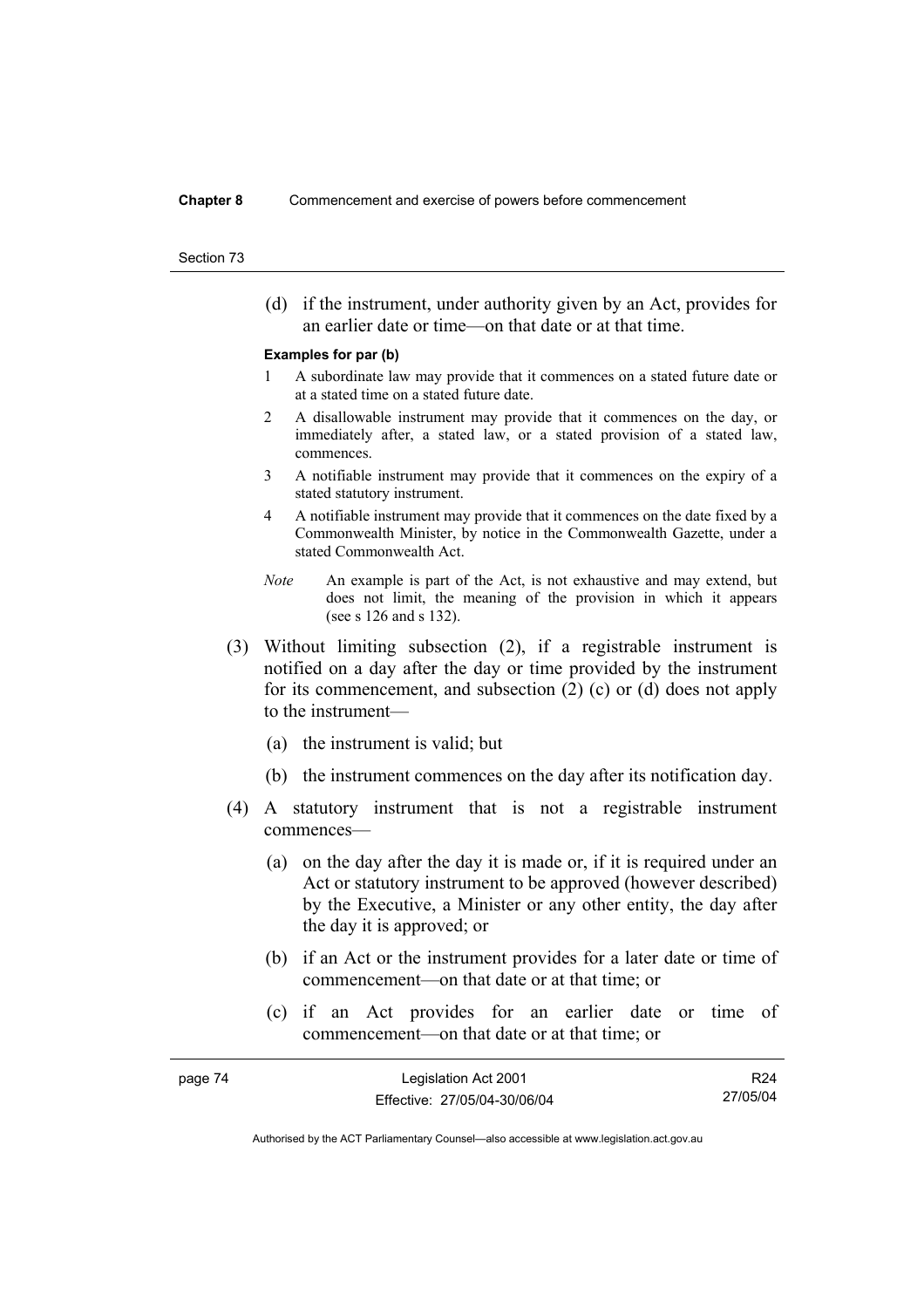- (d) if the instrument, under authority given by an Act, provides for an earlier date or time—on that date or at that time.
- (5) This section is subject to the following sections:
	- (a) section 75 (Commencement of naming and commencement provisions on notification day);
	- (b) section 76 (Non-prejudicial provision may commence retrospectively);
	- (c) section 79 (Automatic commencement of postponed law);
	- (d) section 79A (Commencement of amendment of uncommenced law);
	- (e) section 81 (Exercise of powers between notification and commencement).
- (6) This section is a determinative provision.
	- *Note* See s 5 for the meaning of determinative provisions, and s 6 for their displacement.

### **74** Time of commencement (IA s 10A)

- (1) If an Act commences on a day, it commences at the beginning of the day unless a different time of commencement is provided by the Act, another Act, or a commencement notice providing for the commencement of the Act.
- (2) If a statutory instrument commences on a day, it commences at the beginning of the day unless a different time of commencement is provided by the instrument, an Act, or a commencement notice providing for the commencement of the instrument.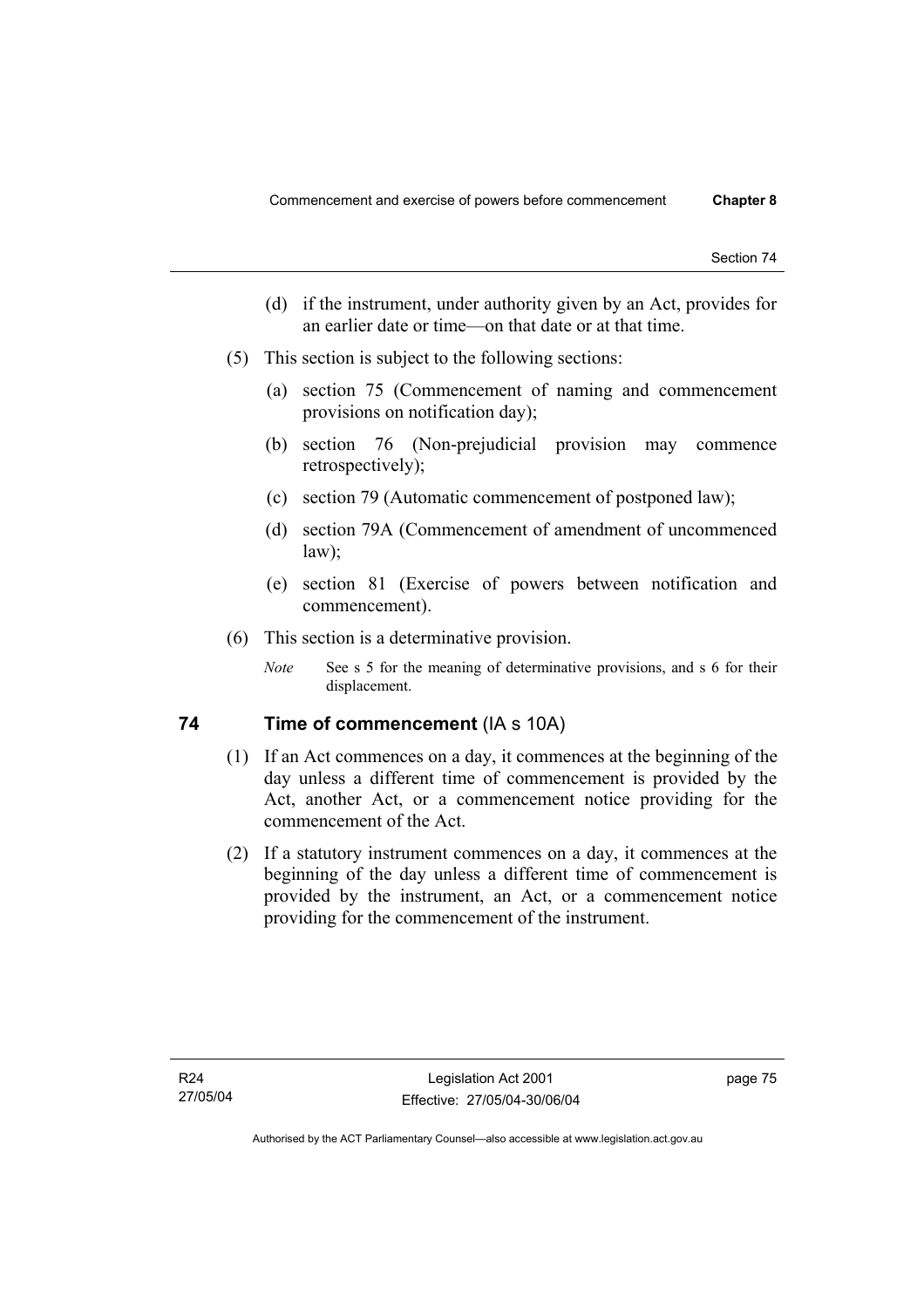### **75 Commencement of naming and commencement provisions on notification day** (IA s 10B)

 (1) The provisions of a law providing for its name and commencement automatically commence on its notification day.

#### **Example**

The *XYZ Act 2002* was notified on 1 October 2002. It contains the following provision:

#### **2 Commencement**

This Act commences on 1 December 2002.

 The provisions of the *XYZ Act 2002* providing for its name and commencement commence on 1 October 2002.

- *Note* An example is part of the Act, is not exhaustive and may extend, but does not limit, the meaning of the provision in which it appears (see s 126 and s 132).
- (2) However, if a provision of the law commences before the law's notification day, the naming and commencement provisions are taken to have automatically commenced—
	- (a) on that commencement; or
	- (b) if 2 or more provisions of the law commence at different times before the notification day—on the earlier or earliest of the commencements.

#### **Example**

#### **2 Commencement**

- (1) This Act, other than sections 9 and 10, commences on a day fixed by the Minister by written notice.
- (2) Section 9 is taken to have commenced on 1 July 2001.
- (3) Section 10 is taken to have commenced on 1 August 2001.

The provisions of the *XYZ Act 2001* providing for its name and commencement are taken to have commenced on 1 July 2001.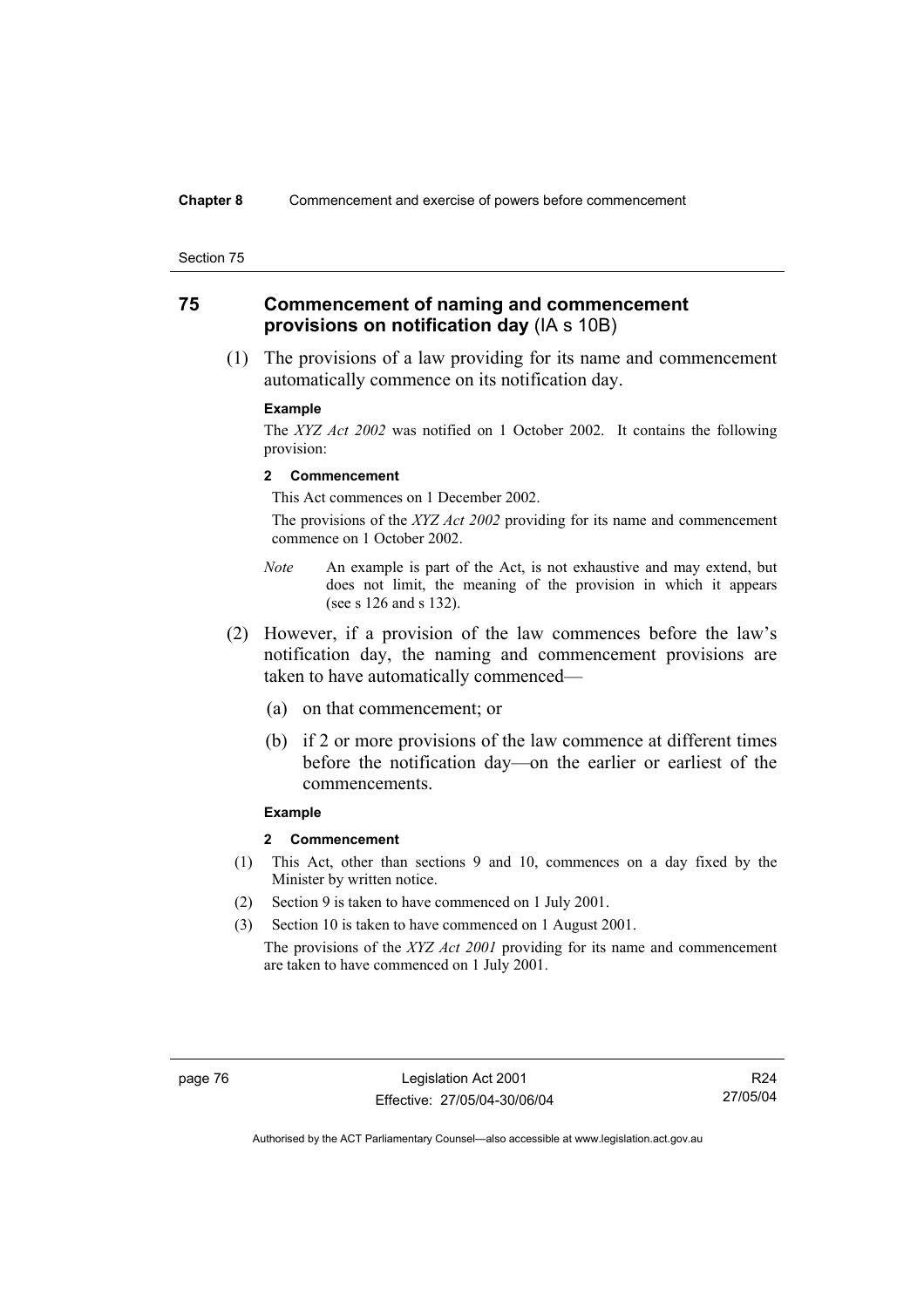Section 75A

- (3) This section is a determinative provision.
	- *Note* See s 5 for the meaning of determinative provisions, and s 6 for their displacement.

### **75A Meaning of commences** *retrospectively*

 (1) An Act or registrable instrument commences *retrospectively* if it commences on a day or at a time earlier than the day after its notification day.

 (2) A statutory instrument that is not a registrable instrument commences *retrospectively* if it commences on a day or at a time earlier than the day after the day it is made or, if it is required under an Act or statutory instrument to be approved (however described) by the Executive, a Minister or any other entity, the day after the day it is approved.

### **75B Retrospective commencement requires clear indication**

(1) In this section:

*law* includes any statutory instrument.

 (2) A law must not be taken to provide for the law (or another law) to commence retrospectively unless the law clearly indicates that it is to commence retrospectively.

#### **Example**

The *XYZ Act 2003* was notified on 1 July 2003. It contains the following provision:

### **2 Commencement**

This Act is taken to have commenced on 17 October 2001.

*Note* A reference to an Act or registrable instrument includes a reference to a provision of an Act or registrable instrument (see s 7 (3) and s 12 (2)).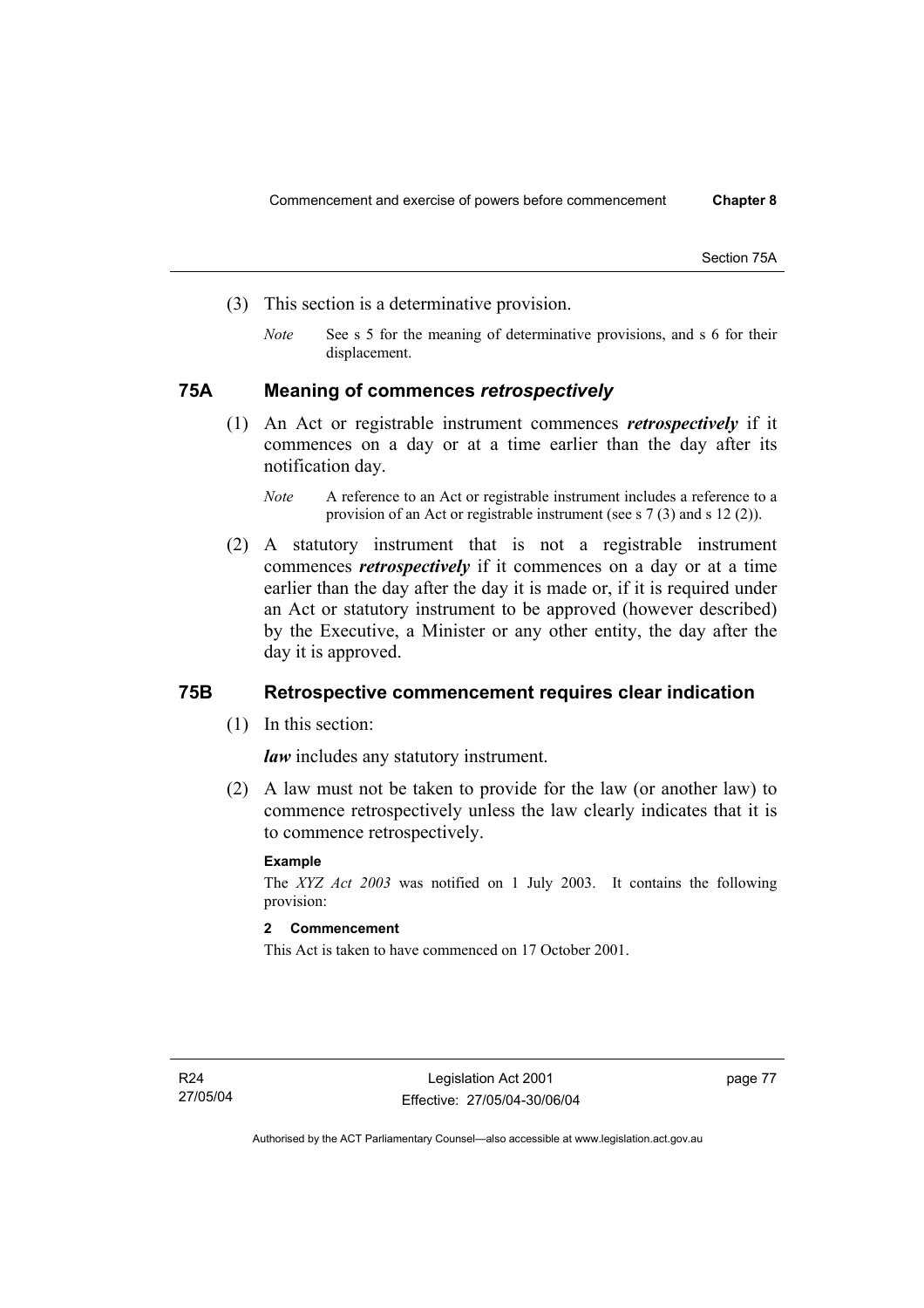#### **Chapter 8** Commencement and exercise of powers before commencement

#### Section 76

Section 2 clearly indicates that the Act is to commence retrospectively.

- *Note* An example is part of the Act, is not exhaustive and may extend, but does not limit, the meaning of the provision in which it appears (see s 126 and s 132).
- (3) This section is a determinative provision.
	- *Note* See s 5 for the meaning of determinative provisions, and s 6 for their displacement.

### **76 Non–prejudicial provision may commence retrospectively**   $(SLA S 7)$

- (1) A statutory instrument may provide that a non-prejudicial provision of the instrument commences retrospectively.
- (2) Unless this subsection is displaced by, or under authority given by, an Act, a statutory instrument may not provide that a prejudicial provision of the instrument commences retrospectively.

#### **Example**

The *Locust Damage Compensation Determination 2003* (a hypothetical disallowable instrument) sets out (among other things) the people who are eligible for compensation under a compensation fund. Previously, there was no restriction on who was eligible. The determination provides that it is taken to have commenced on 1 July 2003, but it is not notified until 15 August 2003. There is nothing in the Act under which the determination is made (or any other Act) that authorises the retrospective commencement.

The provision of the determination that limits who can apply for compensation is a prejudicial provision (ie it adversely affects some people's right to receive compensation) and cannot commence retrospectively. Instead, it would commence on the day after the determination's notification day (see s 73 (3)).

- (3) This section is a determinative provision.
	- *Note* See s 5 for the meaning of determinative provisions, and s 6 for their displacement.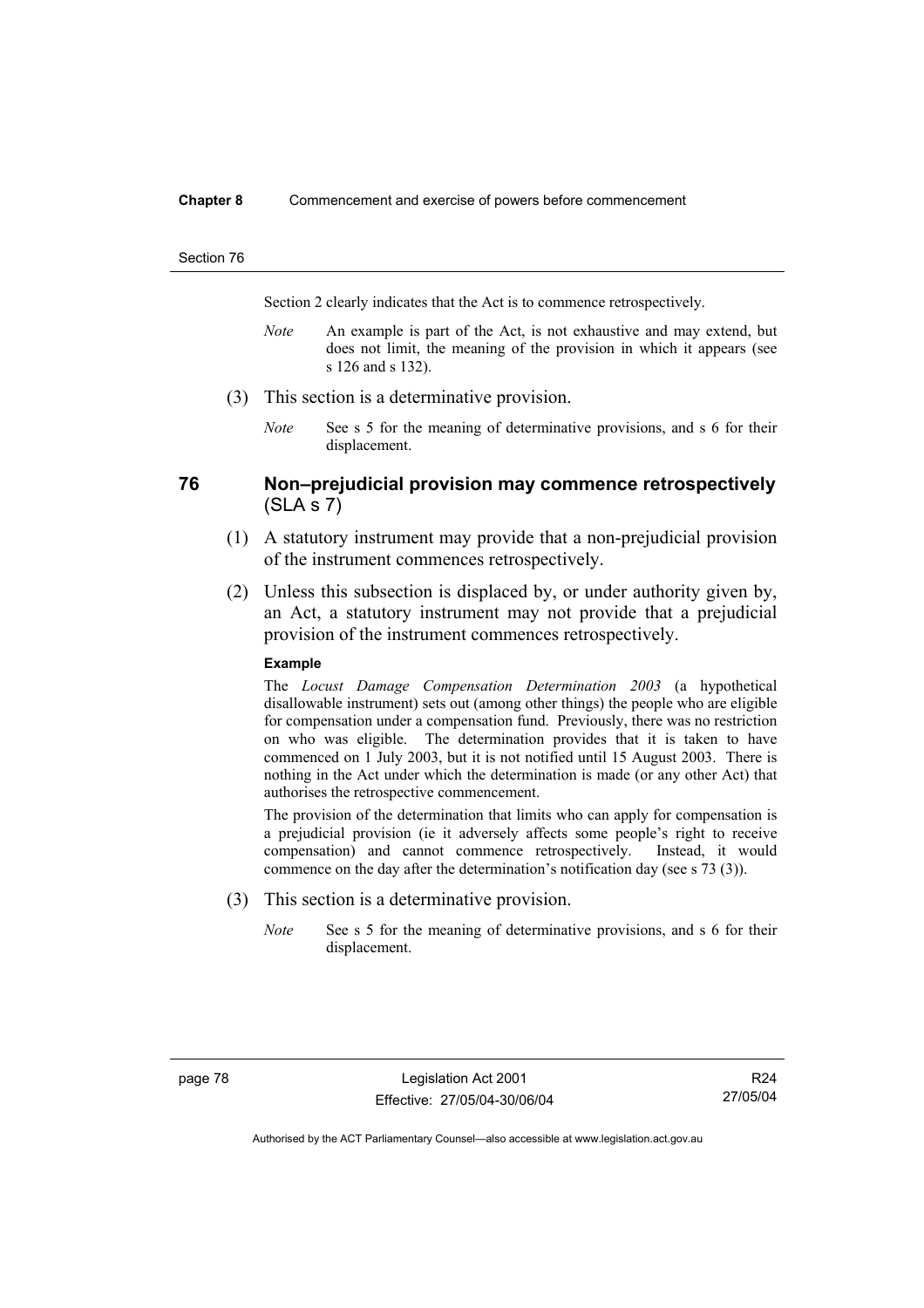(4) In this section:

*non-prejudicial provision* means a provision that is not a prejudicial provision.

*prejudicial provision* means a provision that operates to the disadvantage of a person (other than the Territory or a Territory authority or instrumentality) by—

- (a) adversely affecting the person's rights; or
- (b) imposing liabilities on the person.

### **77 Commencement by commencement notice** (IA s 10C)

- (1) If a law or notifiable instrument is expressed to commence on a day fixed or otherwise determined by a notice—
	- (a) a single day, or a time on a single day, may be fixed or determined; or
	- (b) different days or times may be fixed or determined for different provisions.

#### **Example**

The *Hypothetical Act 2001* is expressed to commence on a day to be fixed by the Minister by written notice. Unless the Act has commenced automatically in accordance with section 79 (Automatic commencement of postponed law), any of the following arrangements for commencement would be possible:

- (a) a notice could fix a single day (eg 5 June 2001) for the entire Act to commence;
- (b) a notice could fix a time on a single day (eg 8 pm on 5 June 2001) for the entire Act to commence;
- (c) a notice could fix different days or times for the different provisions of the Act to commence (eg parts 7 and 9 and schedule 4 commence on 5 June 2001, part 11 commences at 5 pm on 30 June 2001, and the remaining provisions of the Act commence on 1 July 2001);

page 79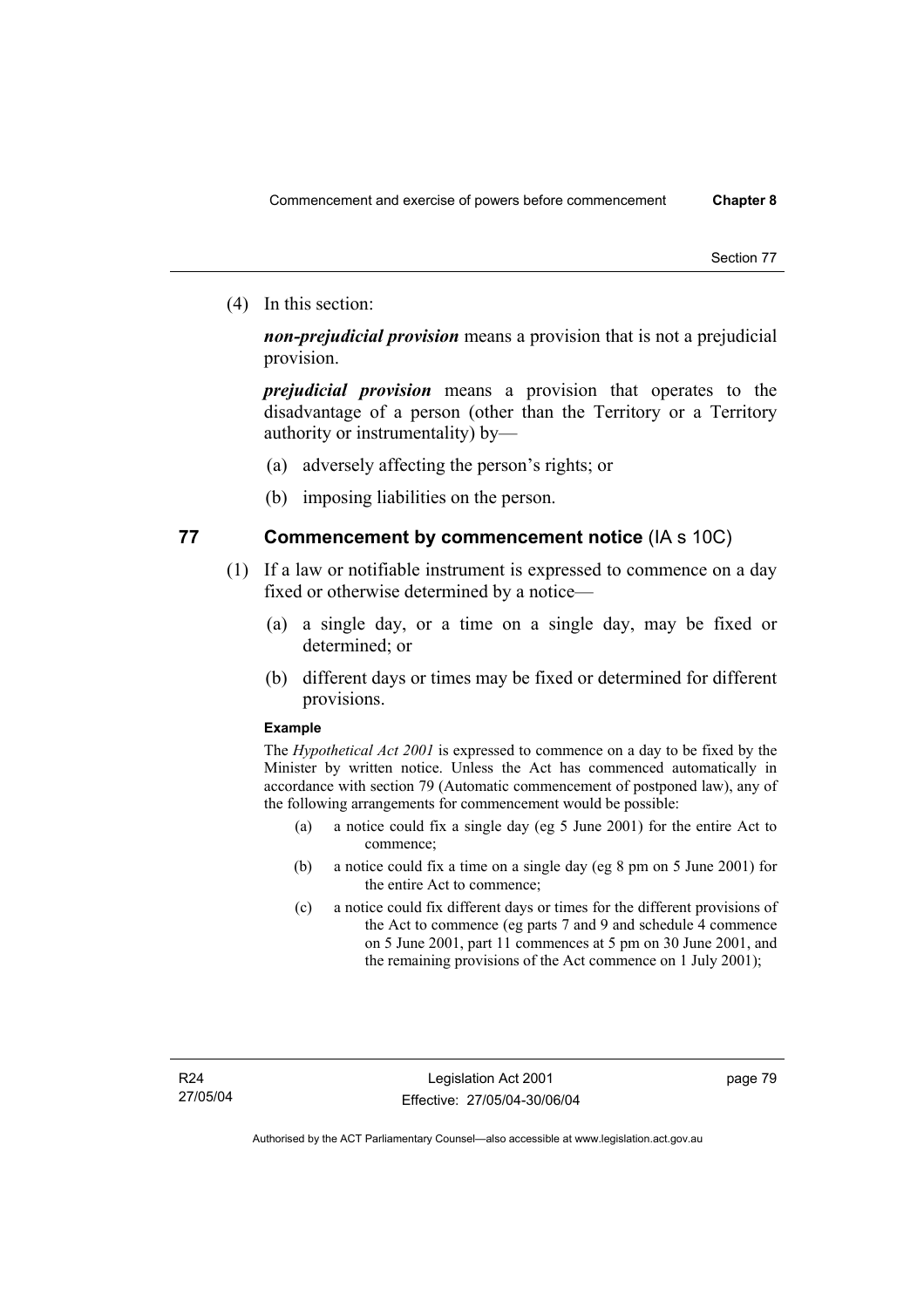#### **Chapter 8** Commencement and exercise of powers before commencement

#### Section 77

- (d) a notice could fix a single day (eg 5 June 2001) or a time on a single day (eg 8 pm on 5 June 2001) for the provisions of the Act not already commenced to come into operation.
- *Note* An example is part of the Act, is not exhaustive and may extend, but does not limit, the meaning of the provision in which it appears (see s 126 and s 132).
- (2) A commencement notice for a law or notifiable instrument is valid even if the day or time fixed or otherwise determined by the notice happens before the notice's notification day.
- (3) If the day or time fixed or otherwise determined by a commencement notice for a law or notifiable instrument happens on or before the notice's notification day, the law or instrument commences on the day after the notice's notification day.
- (4) However, subsection (3) does not apply to the commencement notice if—
	- (a) the notice clearly indicates that the law or statutory instrument is to commence at an earlier date or time; and
	- (b) the notice provides for the earlier date or time under authority given by an Act.

#### **Example for par (a)**

the commencement notice provides that the law or statutory instrument is 'taken to have commenced' at the earlier date or time

- (5) This section is a determinative provision.
	- *Note* See s 5 for the meaning of determinative provisions, and s 6 for their displacement.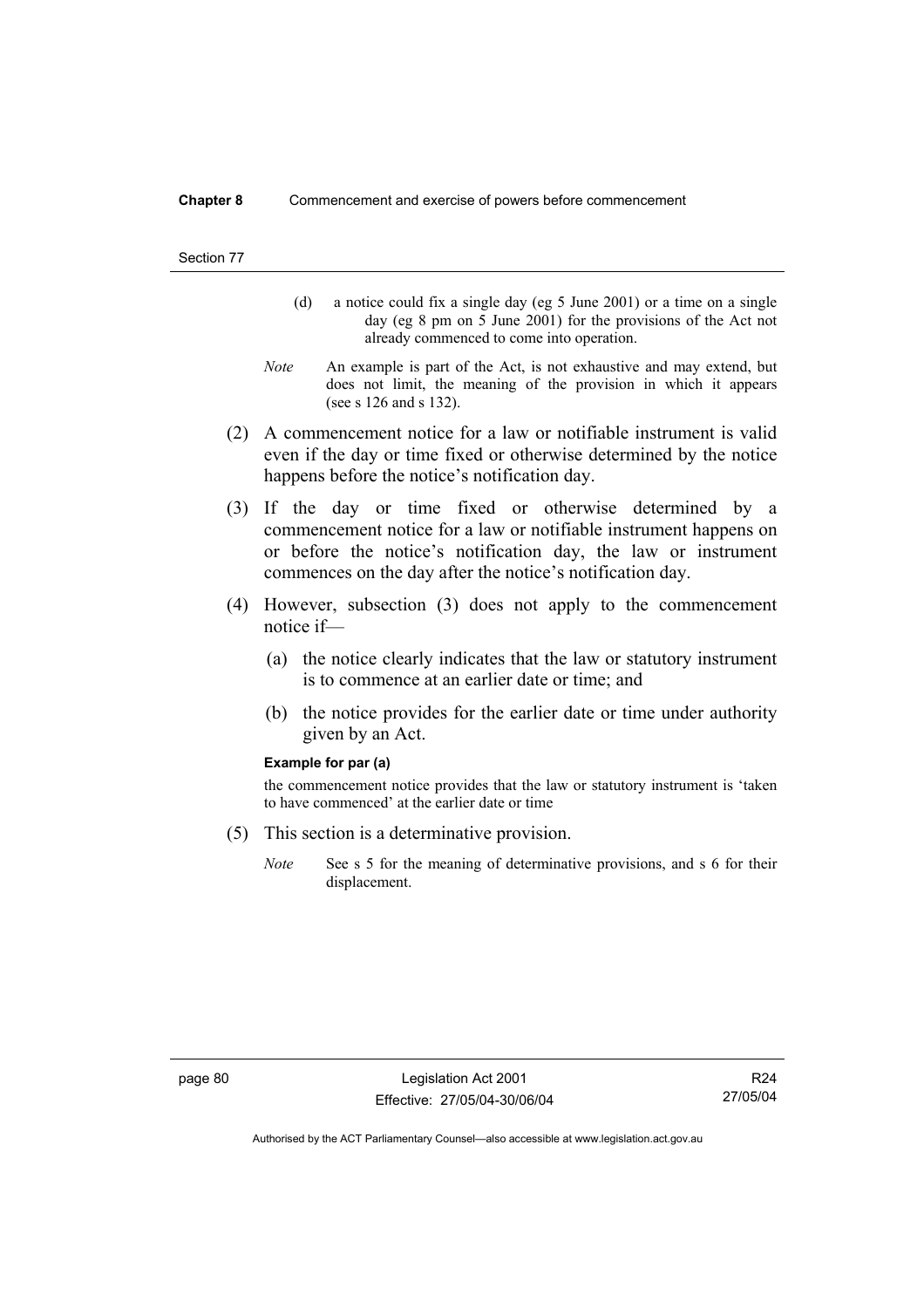### **78 Separate commencement of amendments**

 (1) Amendments made by a provision of a law may be given separate commencements, whether or not the provision is self-contained.

#### **Examples**

- 1 A provision of an amending law inserts 2 sections. The sections may be given separate commencements.
- 2 A provision of an amending law inserts a section that is divided into paragraphs. The paragraphs may be given separate commencements.
- *Note* An example is part of the Act, is not exhaustive and may extend, but does not limit, the meaning of the provision in which it appears (see s 126 and s 132).
- (2) This section is a determinative provision.
	- *Note* See s 5 for the meaning of determinative provisions, and s 6 for their displacement.

### **79 Automatic commencement of postponed law** (IA s 10E)

 (1) If a postponed law has not commenced within 6 months beginning on its notification day, it automatically commences on the first day after that period.

#### **Example**

The *Hypothetical Act 2001* was notified on 5 July 2001 and was expressed to commence on a day to be fixed by the Minister by written notice. If the Act had not commenced by notice on or before 4 January 2002, it would automatically commence on 5 January 2002.

- *Note* An example is part of the Act, is not exhaustive and may extend, but does not limit, the meaning of the provision in which it appears (see s 126 and s 132).
- (2) This section applies to a law unless it is displaced by, or under authority given by, an Act or, if the postponed law is a subordinate law or disallowable instrument, the postponed law.

page 81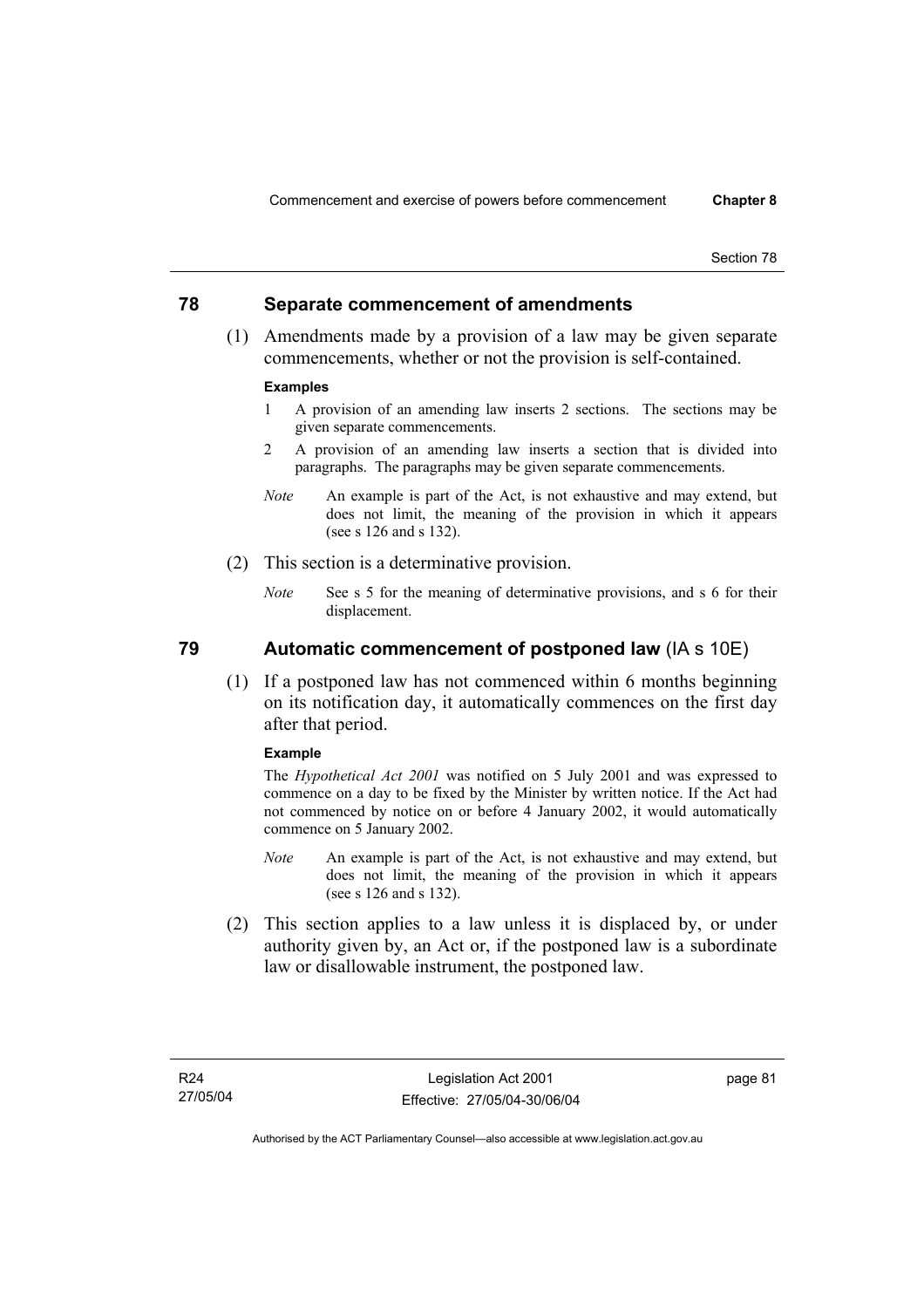Section 79A

- (3) This section is a determinative provision.
	- *Note* See s 5 for the meaning of determinative provisions, and s 6 for their displacement.
- (4) In this section:

*enact* includes make.

*notification day*, for a postponed law, means the notification day of—

- (a) if the postponed law is a law—the law; or
- (b) if the postponed law is a provision of a law—the law that enacts the provision.

*postponed law* means a law that does not commence on the notification day because a law postpones its commencement until a day or time fixed or determined by a commencement notice.

### **79A Commencement of amendment of uncommenced law**

- (1) This section applies if a law (the *amending law*) amends a law that has not commenced (the *uncommenced law*).
- (2) The amendment of the uncommenced law does not of itself commence that law.
- (3) The amendment made by the amending law commences on the commencement of the uncommenced law.
- (4) This section is a determinative provision.
	- *Note* See s 5 for the meaning of determinative provisions, and s 6 for their displacement.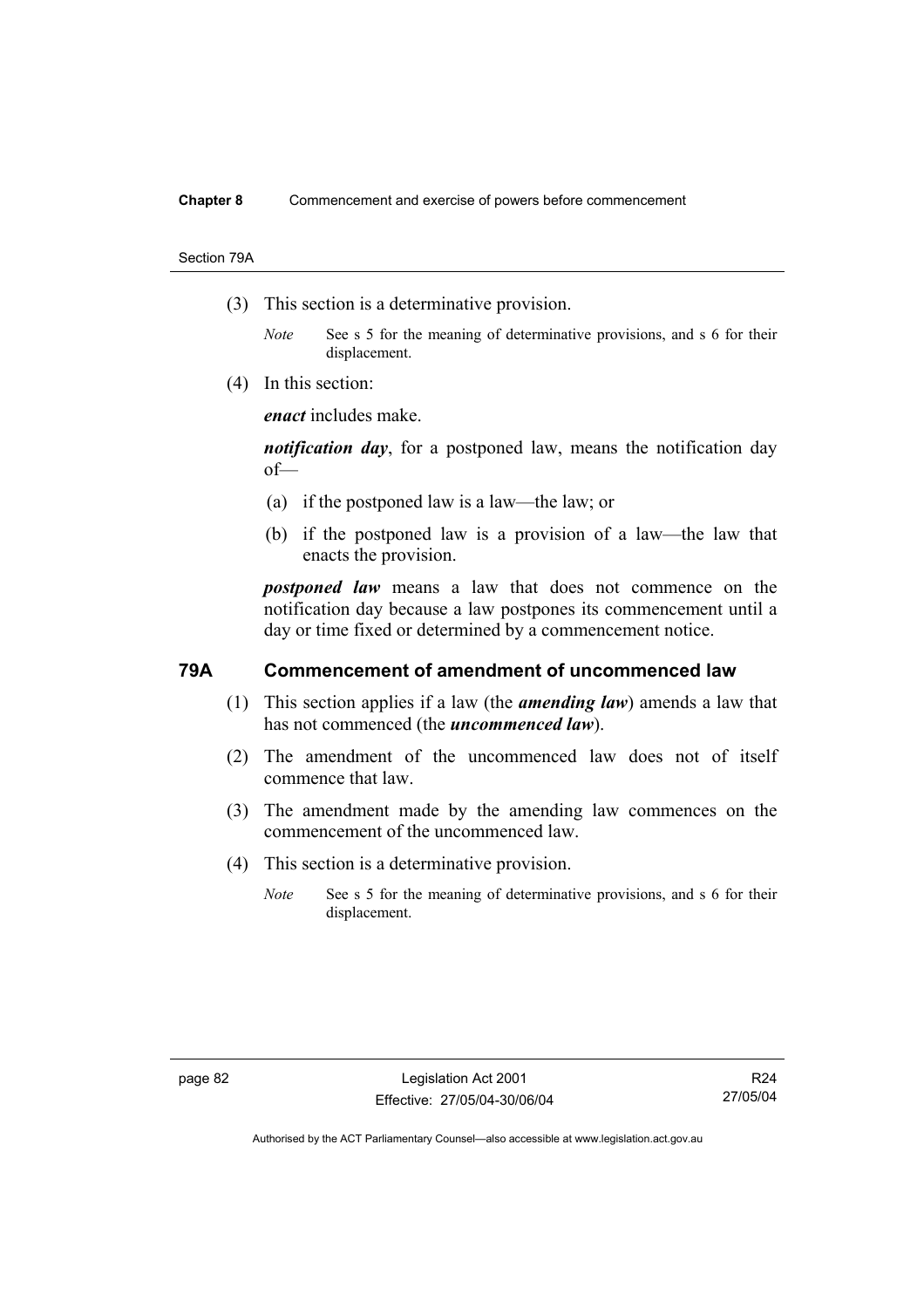### **80 References to** *commencement* **of law** (IA s 11)

In a law, a reference to the *commencement* of the law, or another law, (the *law concerned*) is a reference to—

- (a) if the provisions of the law concerned (other than those providing for its name and commencement) commence, or are required to commence, on a single day or at a single time—the commencement of the remaining provisions; or
- (b) if paragraph (a) does not apply and the reference is in a provision of the law concerned—the commencement of the provision; or
- (c) in any other case—the commencement of the relevant provision of the law concerned.

### **81 Exercise of powers between notification and commencement** (SLA s 5)

- (1) This section applies to a power to make an appointment or a statutory instrument, or to do anything else, in the following situations:
	- (a) the power is given by a law (the *authorising law*) that has been notified but has not commenced;
	- (b) the power is given by a law (the *authorising law*) as amended by another law (the *amending law*) and the laws have been notified, but all or any of them have not commenced.
- (2) The power may be exercised at any time even though the authorising law, or the authorising and amending laws (or either of them), is not in force at the time.
- (3) Also, anything else may be done under the power at any time for the purpose of bringing, or in relation to bringing, the authorising law, or the authorising law as amended by the amending law, into operation.

page 83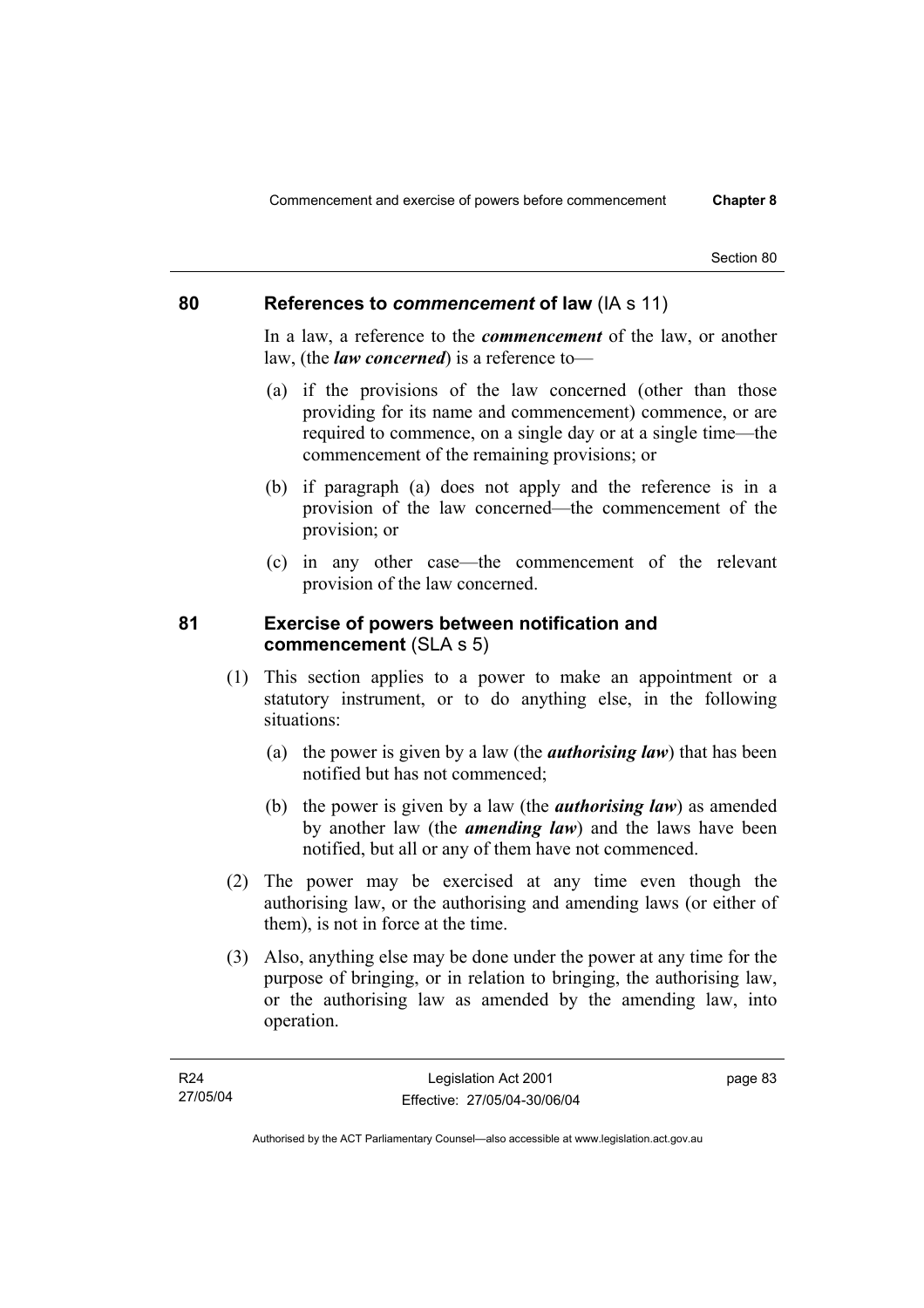#### **Chapter 8** Commencement and exercise of powers before commencement

#### Section 81

- (4) If an appointment or statutory instrument made under this section declares that this subsection applies to it, then, unless the appointment or instrument commences on a different date or at a different time under another provision of this chapter, the appointment or instrument commences on—
	- (a) for an appointment or statutory instrument that is a registrable instrument—the day after its notification day; or
	- (b) for any other appointment or statutory instrument—the day it is made.
- (5) In any other case, an appointment or statutory instrument made under this section commences on the latest of the following:
	- (a) the commencement of the authorising law or, if subsection (1) (b) applies and the amending law commences after the authorising law, the commencement of the amending law;
	- (b) on the day or at the time the appointment or instrument would have commenced if it had not been made under this section.
- (6) This section is a determinative provision.
	- *Note* See s 5 for the meaning of determinative provisions, and s 6 for their displacement.

page 84 Legislation Act 2001 Effective: 27/05/04-30/06/04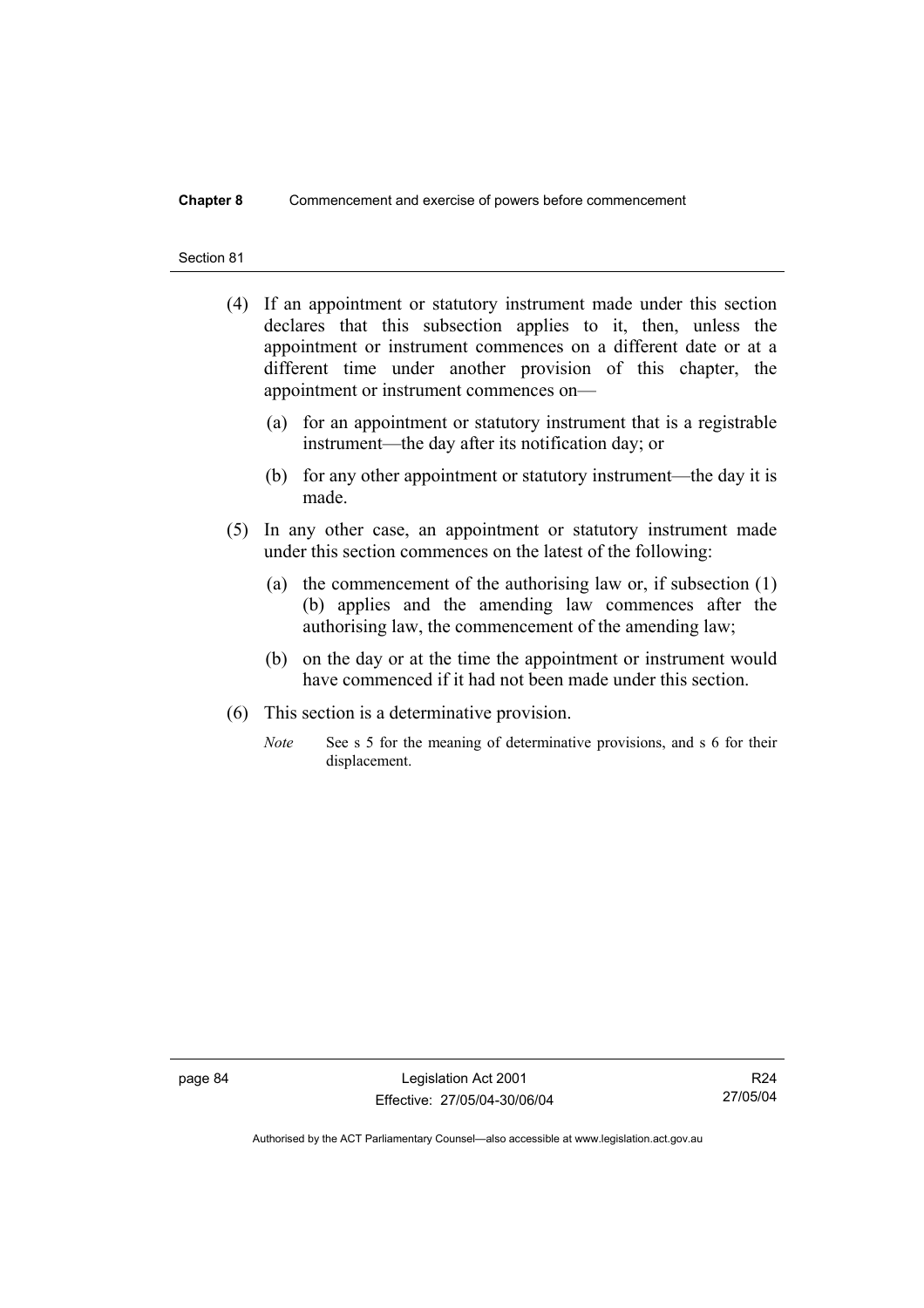## **Chapter 9 Repeal and amendment of laws**

## **Part 9.1 General**

### **82 Definitions for ch 9** (IA s 37)

In this chapter:

*amend* includes modify.

*law* means an Act, subordinate law or disallowable instrument, and includes a provision of a law.

*repeal* includes lapse and expiry.

## **83 Consequences of amendment of statutory instrument by Act** (SLA s 8A)

- (1) If an Act amends a statutory instrument, the instrument may be amended or repealed as if the amendment had been made by another statutory instrument of that kind.
- (2) This section is a determinative provision.
	- *Note* See s 5 for the meaning of determinative provisions, and s 6 for their displacement.

### **84 Saving of operation of repealed and amended laws** (IA s 41)

- (1) The repeal or amendment of a law does not—
	- (a) revive anything not in force or existing when the repeal or amendment takes effect; or
	- (b) affect the previous operation of the law or anything done, begun or suffered under the law; or

page 85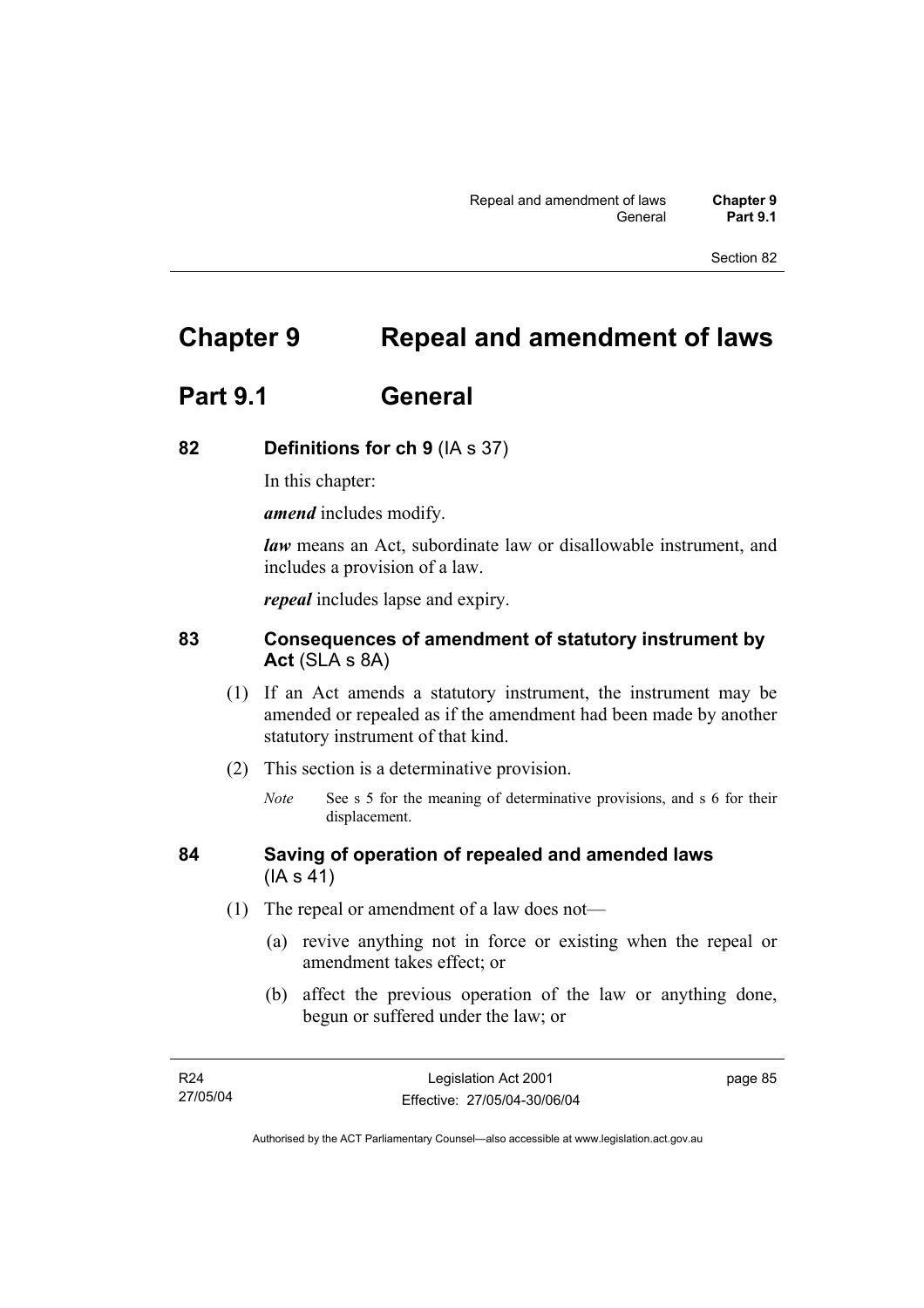| <b>Chapter 9</b> | Repeal and amendment of laws |
|------------------|------------------------------|
| <b>Part 9.1</b>  | General                      |

- (c) affect an existing right, privilege or liability acquired, accrued or incurred under the law.
- (2) An investigation, proceeding or remedy in relation to an existing right, privilege or liability under the law may be begun, exercised, continued or completed, and the right, privilege or liability may be enforced and any penalty imposed, as if the repeal or amendment had not happened.
- (3) Without limiting subsections (1) and (2), the repeal or amendment of a law does not affect—
	- (a) the proof of anything that has happened; or
	- (b) any right, privilege or liability saved by the law.
- (4) This section does not limit any other provision of this chapter and is in addition to any provision of the law by which the repeal or amendment is made.
- (5) This section is a determinative provision.
	- *Note* See s 5 for the meaning of determinative provisions, and s 6 for their displacement.
- (6) In this section:

*liability* includes liability to penalty for an offence against the law.

*penalty* includes punishment and forfeiture.

*privilege* includes immunity.

*right* includes capacity, interest, status and title.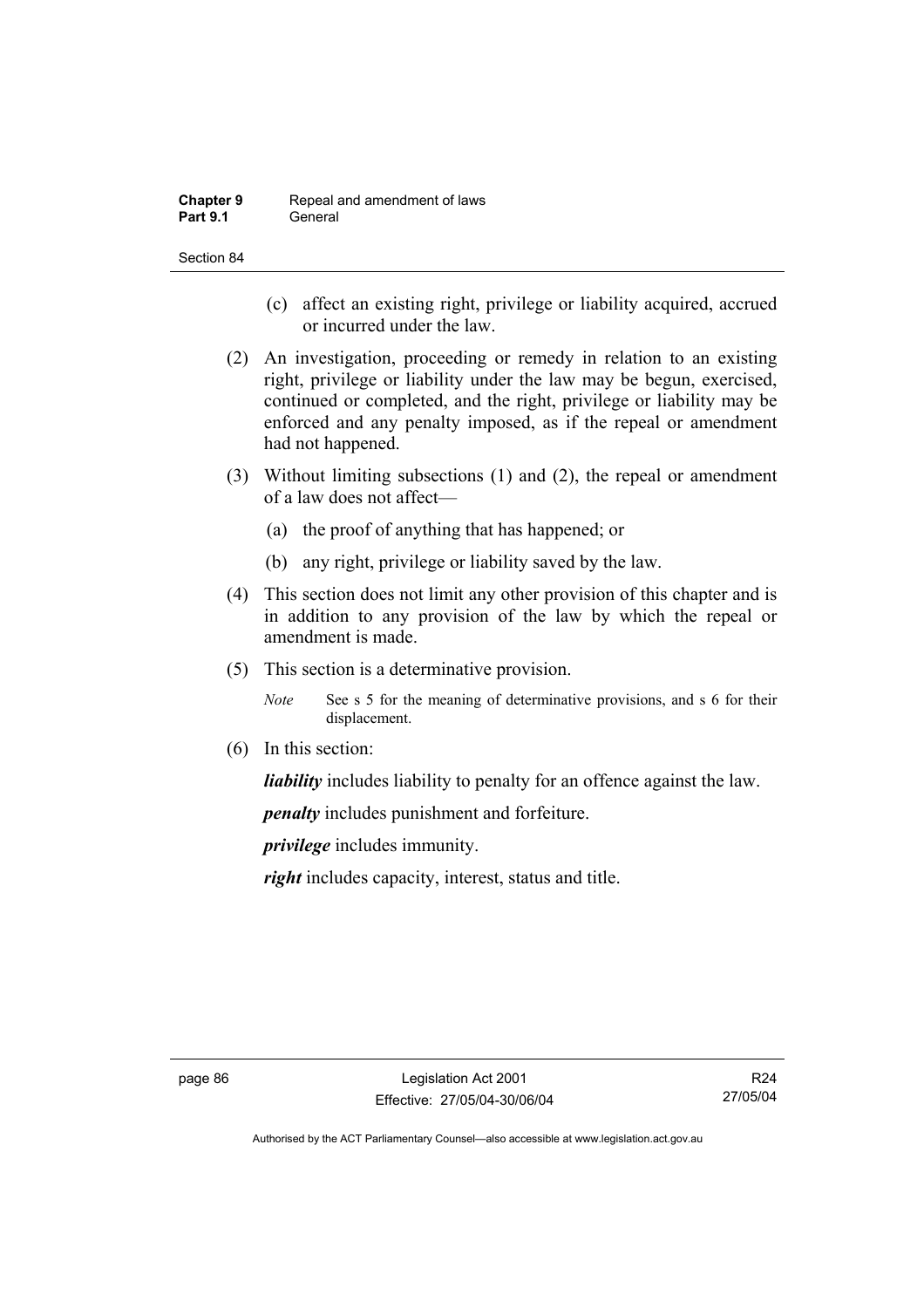### **84A Creation of offences and changes in penalties** (IA s 33A)

- (1) If a law makes an act or omission an offence, the act or omission is only an offence if done or not done after the law commences.
- (2) If a law increases the maximum or minimum penalty, or the penalty, for an offence, the increase applies only to an offence committed after the law commences.
- (3) If a law reduces the maximum or minimum penalty, or the penalty, for an offence, the reduction applies to an offence committed before or after the law commences, but does not affect any penalty imposed before the law commences.
- (4) This section is a determinative provision.
	- *Note* See s 5 for the meaning of determinative provisions, and s 6 for their displacement.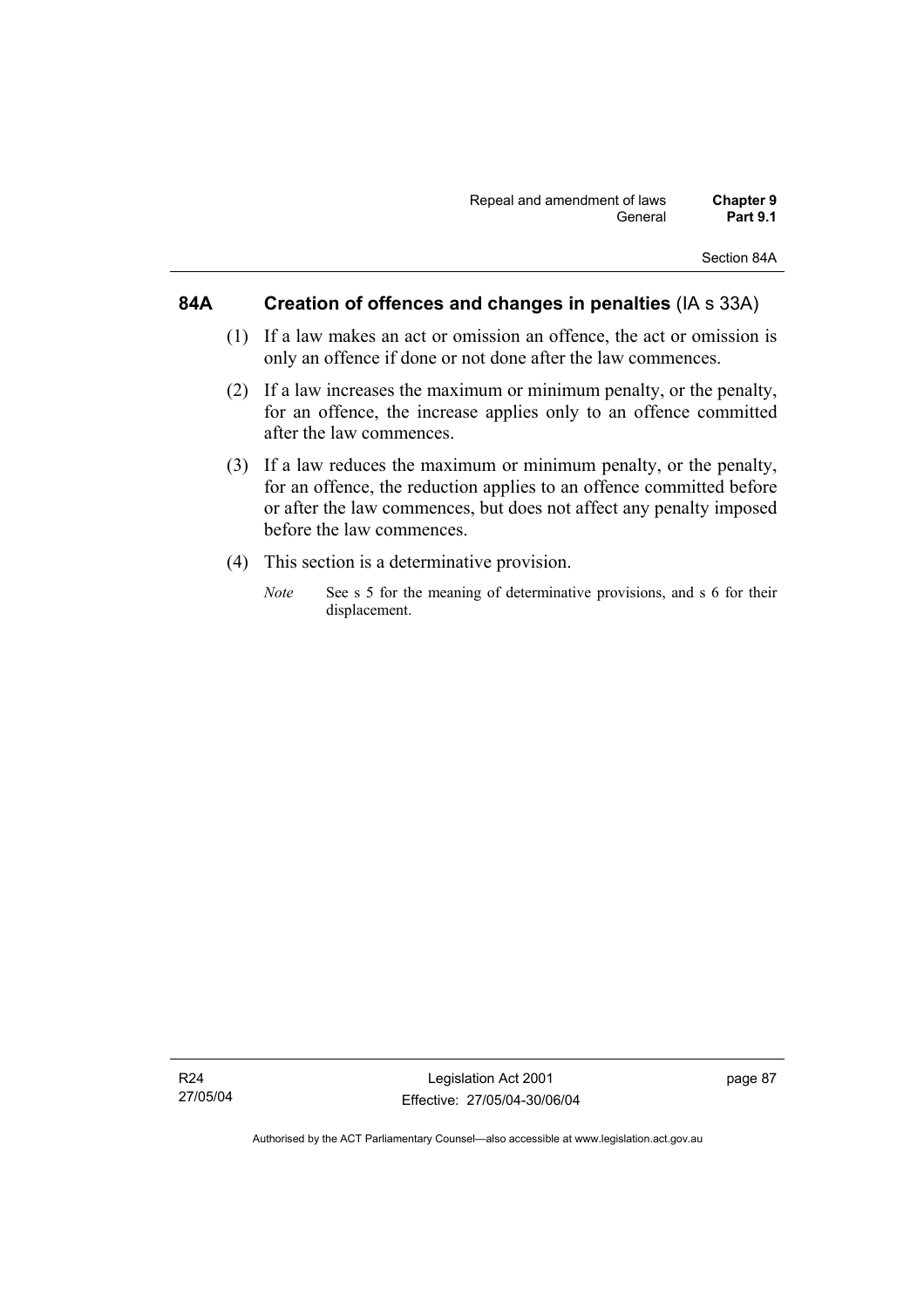**Chapter 9 Repeal and amendment of laws**<br>**Part 9.2 Repeal** Repeal

Section 85

## **Part 9.2 Repeal**

### **85 When repeal takes effect** (IA s 38)

- (1) This section applies if a law is repealed on a day.
- (2) If the law is remade on that day (with or without changes), the repeal takes effect when the remade law commences.

 (3) If the law is not remade on that day (with or without changes), the law continues in force until the end of the day and the repeal takes effect at midnight on the day.

### **86 Repealed and amended laws not revived on repeal of repealing and amending laws** (IA s 39)

 (1) If a law (the *first law*) is repealed by another law (the *other law*), the first law is not revived only because the other law is repealed.

#### **Examples**

- 1 Act A repeals Act B. Act A is repealed. The repeal of Act A does not revive Act B.
- 2 Act A repeals Act B. Act A is automatically repealed under this Act, section 89 (Automatic repeal of certain laws and provisions). The repeal of Act A does not revive Act B.
- *Note* An example is part of the Act, is not exhaustive and may extend, but does not limit, the meaning of the provision in which it appears (see s 126 and s 132).

*Note* Under s 74, if a law commences on a day, it commences at the beginning of the day unless otherwise provided.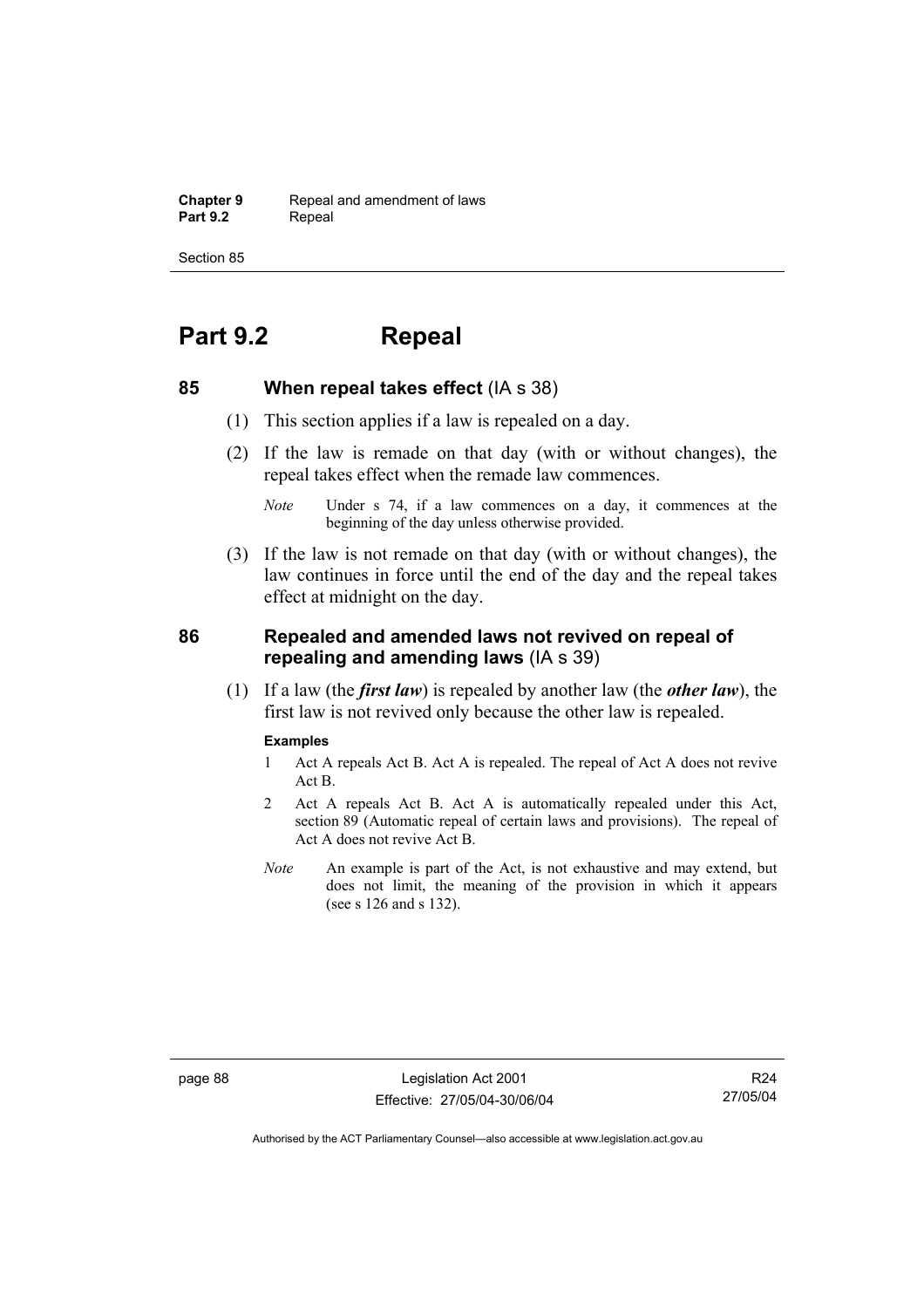(2) If a law (the *first law*) is amended by another law (the *other law*), the continuing operation of the amendments made by the other law is not affected only because the other law is repealed and, in particular, the first law is not revived in the form in which it was in before the amendments took effect only because of the repeal.

### **Examples**

- 1 Act A amends Act B. Act A is repealed after it has commenced by a later Act C. The amendments made by Act A continue to operate, even though Act A has been repealed.
- 2 Act A amends Act B. Act A is automatically repealed under this Act, section 89. The amendments made by Act A continue to operate, even though Act A has been repealed.
- (3) This section does not limit any other provision of this chapter and is in addition to any provision of the law by which the repeal is made.
- (4) This section is a determinative provision.
	- *Note* See s 5 for the meaning of determinative provisions, and s 6 for their displacement.
- (5) In this section:

*amended* does not include modified.

*law* includes a rule of the common law (including equity).

### **Examples**

- 1 a common law offence
- 2 a common law rule of practice or procedure
- 3 a right to equitable relief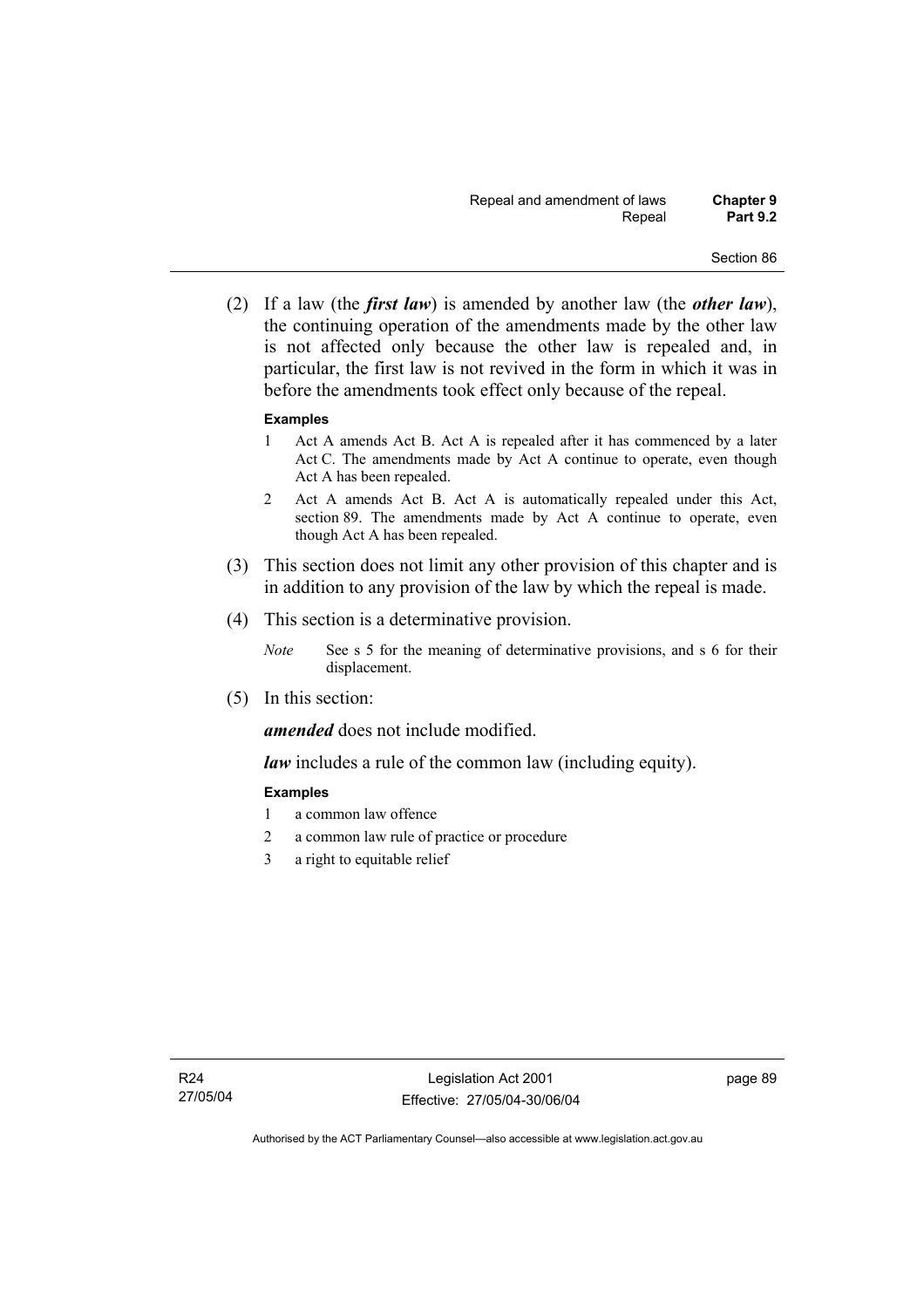| <b>Chapter 9</b> | Repeal and amendment of laws |
|------------------|------------------------------|
| <b>Part 9.2</b>  | Repeal                       |

### **87 Commencement not undone if repealed** (IA s 40)

- (1) If a provision of a law providing for the commencement of the law is repealed after the law has commenced, the repeal of the provision does not affect the continuing operation of the law.
- (2) If a commencement notice providing for the commencement of a law is repealed after the law has commenced, the repeal of the notice does not affect the continuing operation of the law.
- (3) This section does not limit any other provision of this chapter and is in addition to any provision of the law by which the repeal is made.
- (4) This section is a determinative provision.
	- *Note* See s 5 for the meaning of determinative provisions, and s 6 for their displacement.

### **88 Repeal does not end effect of transitional laws etc**  (IA s 42)

- $(1)$  If a law—
	- (a) declares something for a transitional purpose (whether or not the law is expressed to be made for that purpose); or
	- (b) validates something that is or may otherwise be invalid; or
	- (c) declares something for a purpose that is consequential on a declaration mentioned in paragraph (a) or a validation mentioned in paragraph (b) (whether or not the law is expressed to be made for a purpose of that kind);

the declaratory or validating effect of the law does not end only because of the repeal of the law.

### **Examples for par (a)**

1 a provision stating that an existing licence under a repealed Act is taken to be a licence of a particular kind under another Act and authorising the imposition of conditions under the other Act

R24 27/05/04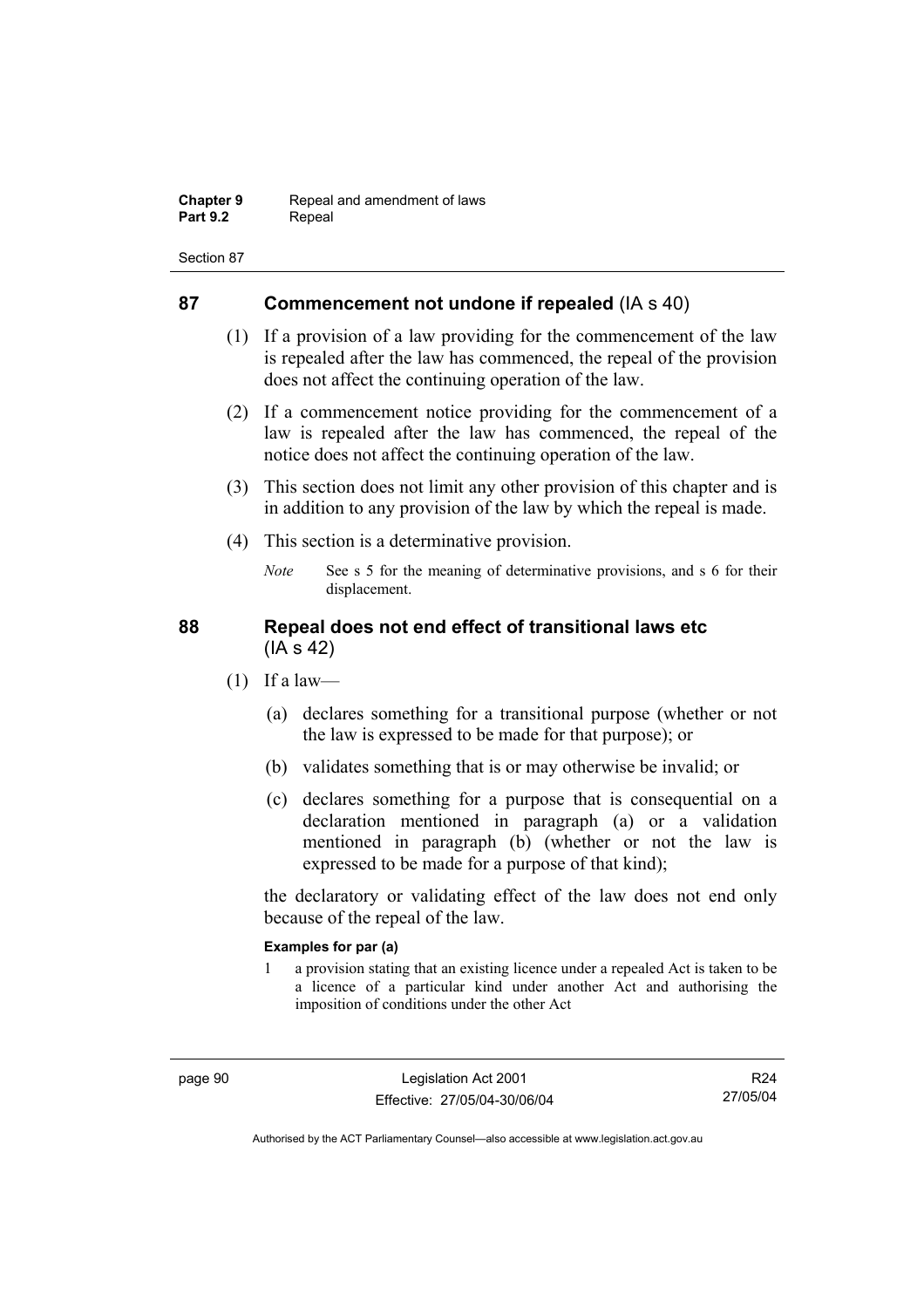- Section 88
- 2 a provision stating that a provision applies to certain applications made before the commencement of an amendment or only to applications made after the commencement of an amendment

#### **Example for par (b)**

a provision declaring an instrument to have been validly made and acts done in reliance on the instrument to have been validly done

#### **Example for par (c)**

a provision stating that an instrument that is declared valid is taken to have been amended in a particular way

- *Note* An example is part of the Act, is not exhaustive and may extend, but does not limit, the meaning of the provision in which it appears (see s 126 and s 132).
- (2) If a law (the *savings law*) declares a law (the *declared law*) to be a law to which this section applies—
	- (a) the effect of the declared law does not end only because of its repeal; and
	- (b) the effect of the savings law does not end only because of its repeal.
- (3) A declaration may be made for subsection (2) about a law whether or not the Act is a law to which subsection (1) applies.
- (4) A declaration made for subsection (2) about a law does not imply that, in the absence of a declaration about it, another law is not a law to which this section applies.
- (5) This section does not limit any other provision of this chapter and is in addition to any provision of the law by which the repeal is made.
- (6) This section is a determinative provision.
	- *Note* See s 5 for the meaning of determinative provisions, and s 6 for their displacement.

page 91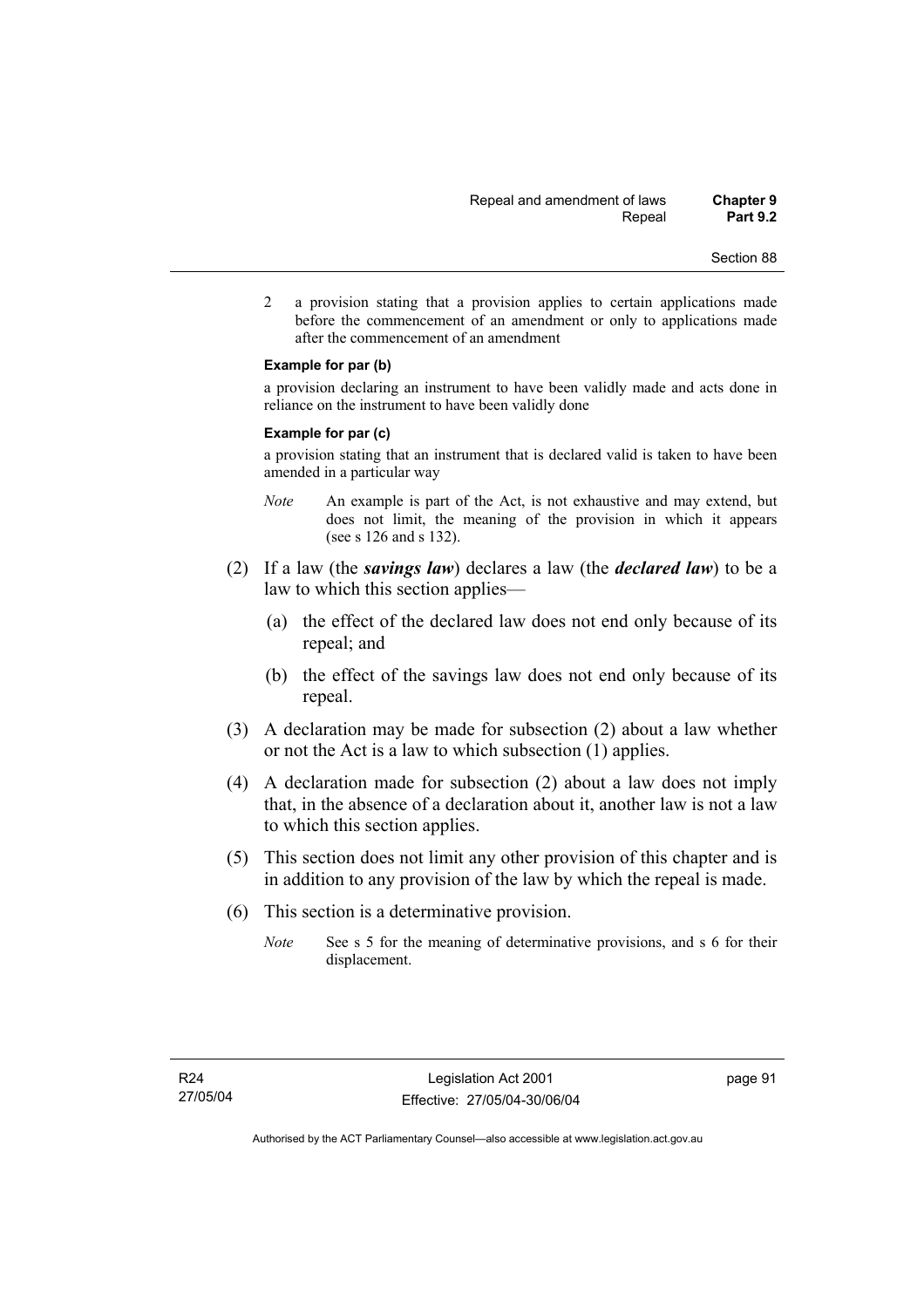### **89 Automatic repeal of certain laws and provisions** (IA s 43)

- (1) An amending law is automatically repealed on the day after all of its provisions have commenced.
- (2) An appropriation Act is automatically repealed on the last day of the financial year for which it makes appropriations.
- (3) An amending provision of a law is automatically repealed immediately after all of the amendments and repeals made by it (or to which it relates) have commenced.
- (4) A commencement provision of a law is automatically repealed immediately after all of the provisions of the law have commenced.
- (5) A commencement notice is automatically repealed on the day after the day, or the last of the days, fixed or otherwise determined by the notice for the commencement of a law.
- (6) If an instrument making, or evidencing, an appointment (including an acting appointment) is a registrable instrument, the instrument is automatically repealed—
	- (a) on the day the appointment ends; or
	- (b) if the instrument makes 2 or more appointments that end on different days—on the day the last-ending appointment ends.
- (7) A repeal under this section has effect for all purposes, including, for example, any other provisions of this chapter about repeals.
- (8) If apart from this subsection a law or instrument would be automatically repealed on a day that is earlier than its notification day, the law or instrument is instead automatically repealed on the day after its notification day.
- (9) This section does not limit any other provision of this chapter.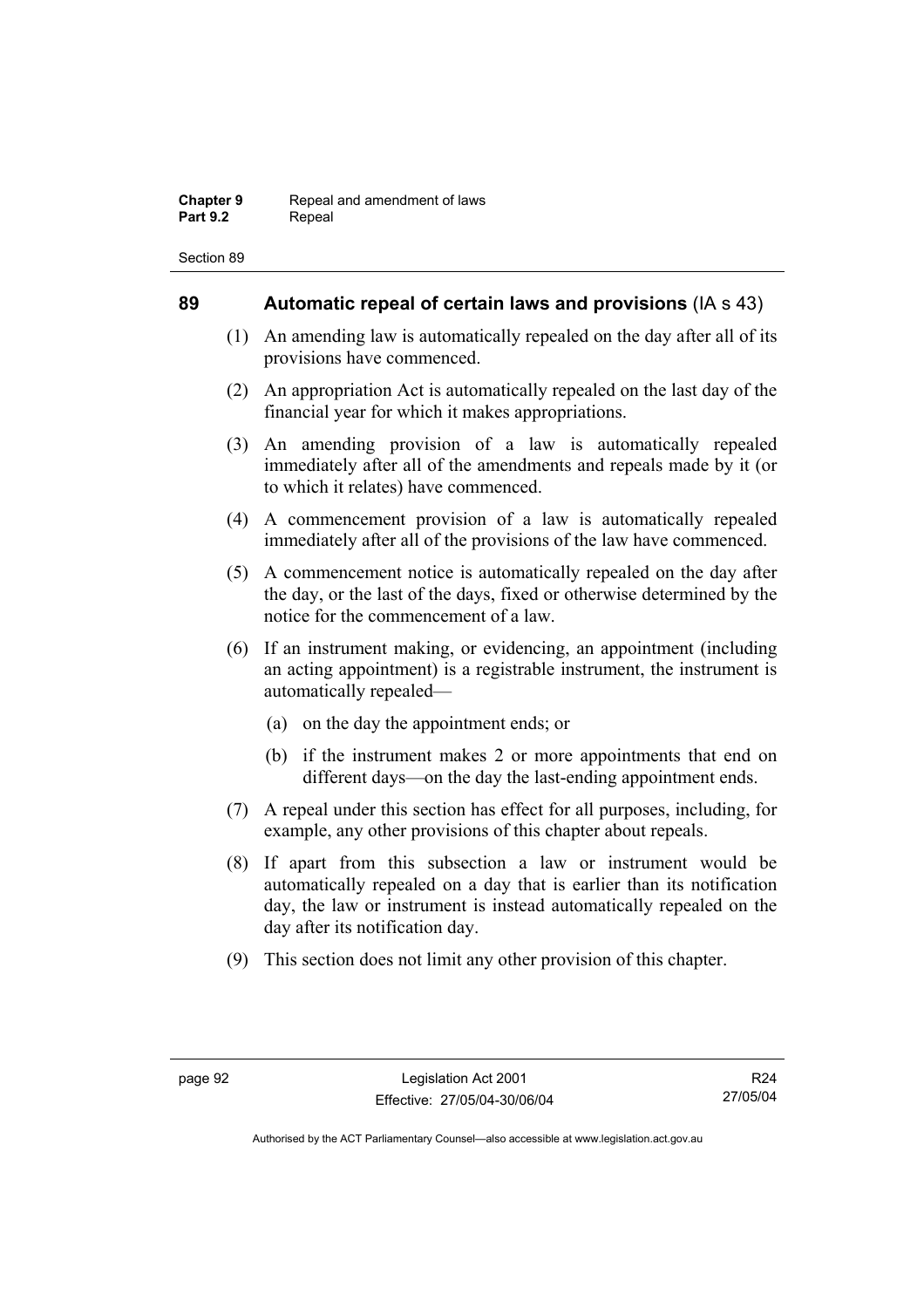- (10) This section is a determinative provision.
	- *Note* See s 5 for the meaning of determinative provisions, and s 6 for their displacement.
- (11) In this section:

*amend* does not include modify.

*amending law* means a law that consists only of provisions of the following kinds:

- (a) for an Act—the Act's long title;
- (b) for an Act—the Act's preamble (if any);
- (c) a provision about the law's name;
- (d) a provision about the law's commencement;
- (e) a provision about the purposes of the law or any of its provisions;
- (f) a provision about the effect of notes;
- (g) a provision providing for the amendment or repeal of a law or statutory instrument (including a provision identifying the amended or repealed law or statutory instrument);
- (h) a provision declaring a law to be a law to which section 88 (Repeal does not end transitional or validating effect etc) applies;
- (i) a provision about the renumbering of a law;
- (j) a provision authorising or requiring something to be done under chapter 11 (Republication of Acts and statutory instruments).

an objects provision

page 93

**Example for par (e)**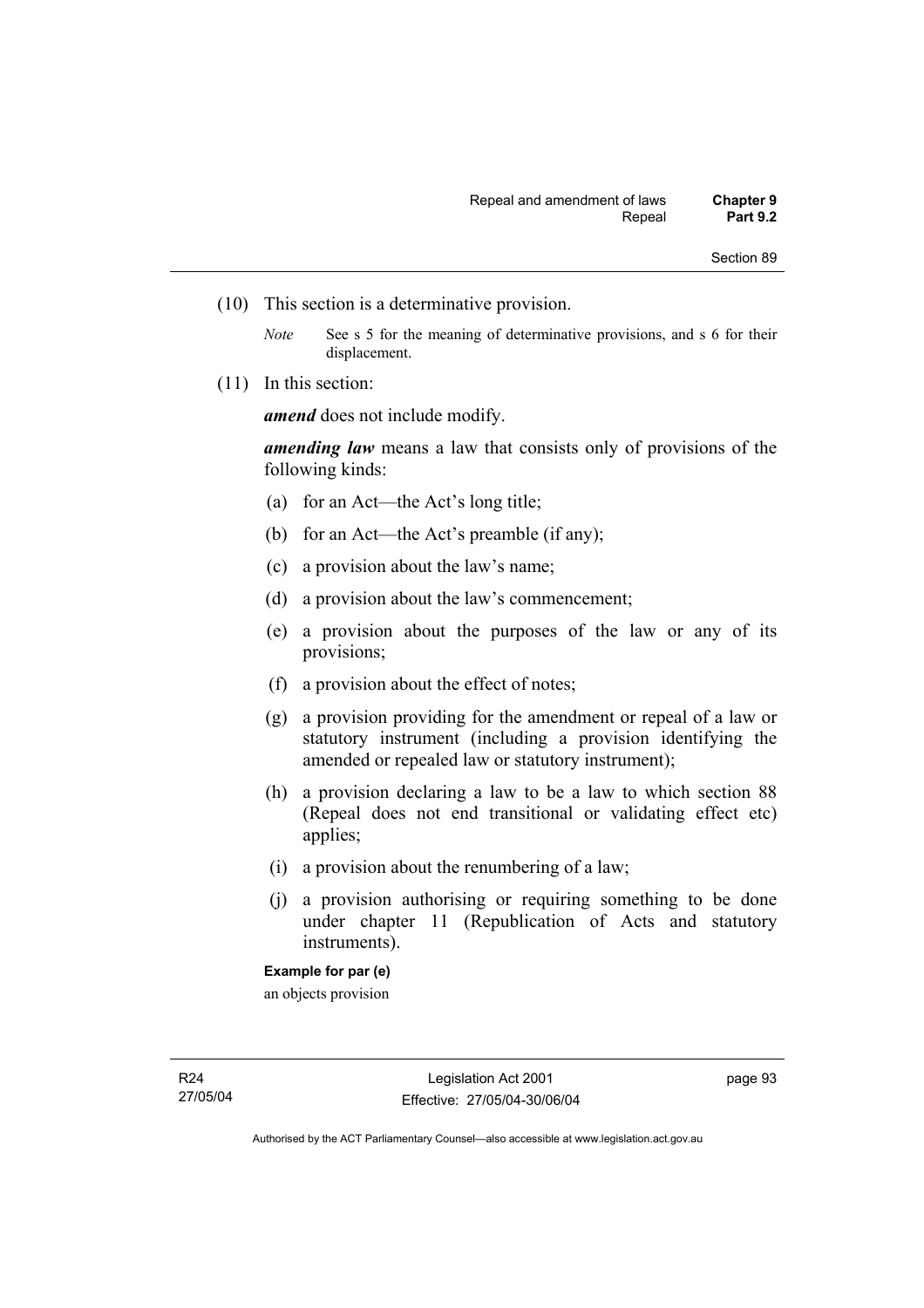### **Chapter 9 Repeal and amendment of laws**<br>**Part 9.2 Repeal** Repeal

Section 89

*amending provision*, of a law, means a provision of the law that only amends or repeals a law or statutory instrument, and includes—

- (a) any other provision (for example, a schedule) of the law that only identifies the law or instrument amended or repealed; and
- (b) any other provision (for example, a part heading) of the law that only identifies (or groups) provisions that are amended or repealed.

*appropriation Act*—see the *Financial Management Act 1996*, dictionary.

*commencement provision*, of a law, means a provision of the law that only provides for the commencement of the law.

#### **Example 1 for s 89**

The *Hypothetical Amending Act 2002* repeals and amends a number of Acts. The Act contains the following provisions:

- a long title
- a provision about the Act's name
- a provision about the Act's commencement
- repealing provisions (that is, a provision stating that the Act repeals the Acts mentioned in schedule 1 and a schedule (schedule 1) setting out the names of the repealed Acts)
- amending provisions (that is, a provision stating that the Act amends the Acts mentioned in schedule 2 and a schedule (schedule 2) setting out the amended Acts and the amendments of them)
- a provision about the application of this Act, section 88 (Repeal does not end transitional or validating effect etc) to a provision being repealed
- a provision requiring an amended Act (the *XYZ Act 1990*), or a provision of the *XYZ Act 1990*, to be renumbered in the next republication of the Act under this Act.

The Act contains no other provisions. Its repealing provisions, and its other provisions apart from the naming provision, the commencement provision and the amending provisions, commence on the day after its notification day, 22 March

page 94 Legislation Act 2001 Effective: 27/05/04-30/06/04

R24 27/05/04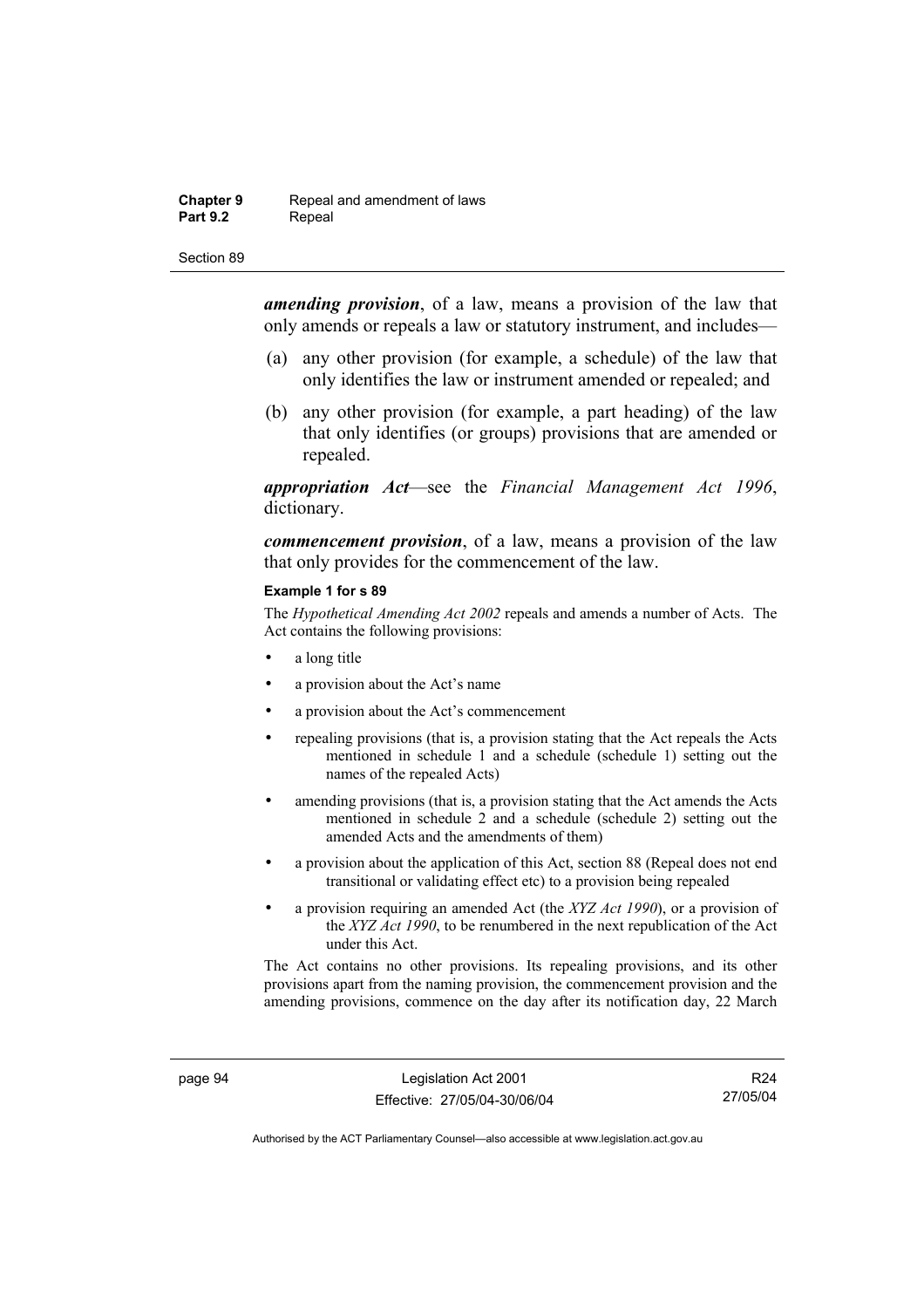2002. Its amending provisions commence on a date fixed by the Minister by written notice, 12 April 2002.

### **Example 2 for s 89**

The *Example Act 2001* contains provisions establishing a new licensing scheme. It also amends several Acts and repeals others. Because it contains the scheme provisions, it is not an amending law covered by subsection (1).

*Note* An example is part of the Act, is not exhaustive and may extend, but does not limit, the meaning of the provision in which it appears (see s 126 and s 132).

#### **Example 3 for s 89—see s (11), def** *amending provision*

The *Plant Diseases Act 2003* (hypothetical), part 6 is as follows:

#### **Part 6 Repeals and consequential amendment**

**42 Repeal of Plant Diseases Act 1934** The *Plant Diseases Act 1934* No 21 A1934-21 is repealed. **43 Repeal of Plant Diseases Regulations 1938** The *Plant Diseases Regulations 1938* (made on 11 February 1938) are repealed. **44 Administrative Decisions (Judicial Review) Act 1989, schedule 1, new clause 6**  *insert*  6 This Act does not apply to decisions of the Minister under the *Plant Diseases Act 2003*, part 3 (Measures for the control of diseases and pests).

Under the definition of *amending provision*, the heading to part 6, as well as the contents of part 6, are automatically repealed under section 89.

page 95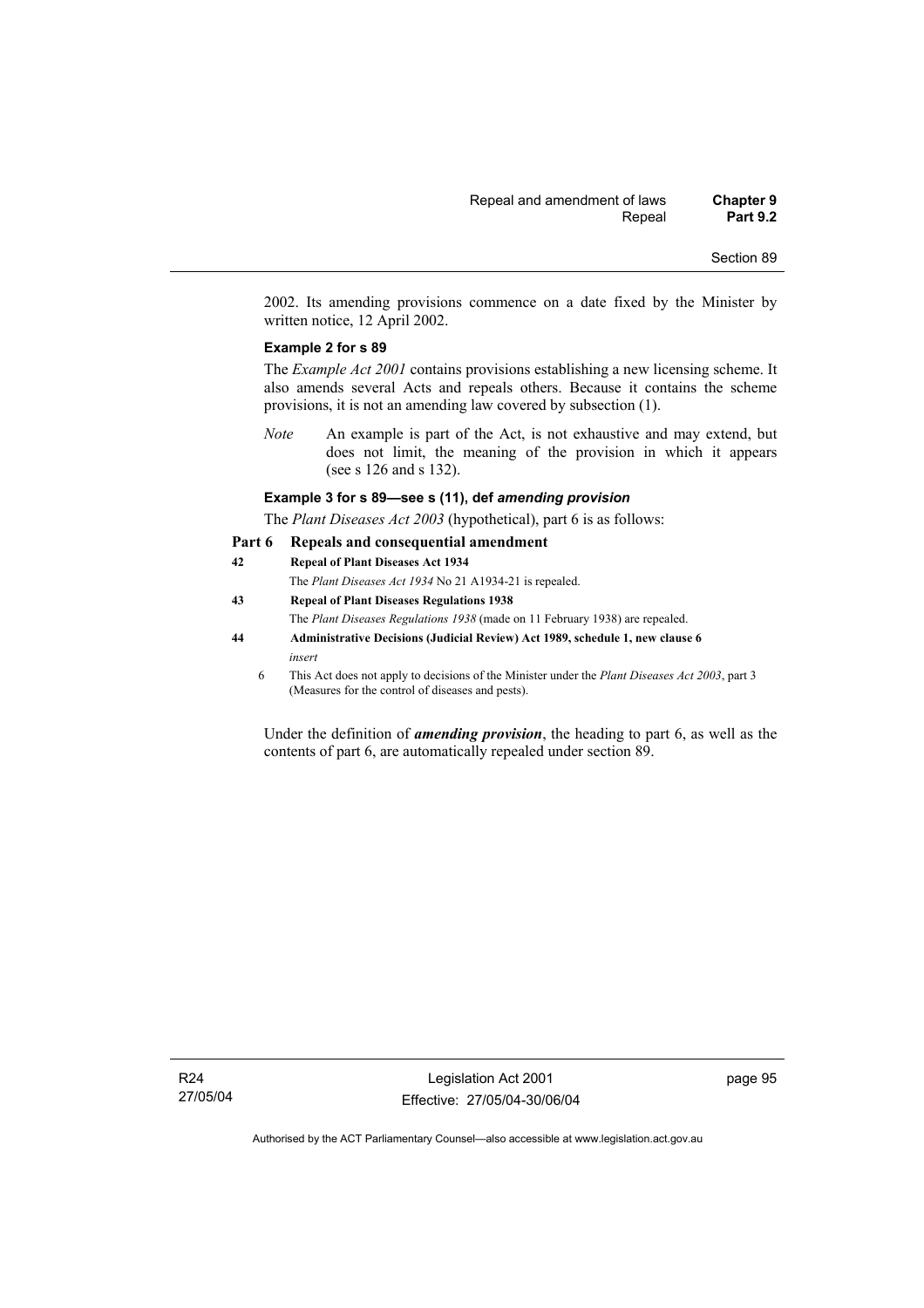**Chapter 9 Repeal and amendment of laws**<br>**Part 9.3 Amendment Part 9.3** Amendment

Section 90

# **Part 9.3 Amendment**

## **90 Law and amending laws to be read as one** (IA s 44)

A law and all laws amending it are to be read as one.

## **91 Insertion of provisions by amending law** (IA s 45)

- (1) This section applies if a law (the *amending law*) amends another law (the *amended law*) by inserting any of the following provisions, and does not exactly specify the position in the amended law where it is to be inserted:
	- (a) a chapter, part, division, subdivision, section or subsection (an *inserted chapter, part, division, subdivision, section* or *subsection*);
	- (b) a paragraph (an *inserted paragraph*);
	- (c) a subparagraph (an *inserted subparagraph*);
	- (d) a sub-subparagraph (an *inserted sub-subparagraph*);
	- (e) a definition (an *inserted definition*);
	- (f) any other provision (a *miscellaneous inserted provision*).
- (2) An inserted chapter, part, division, subdivision, section or subsection is inserted in the appropriate numerical or alphanumerical position in the amended law.
- (3) An inserted paragraph is inserted in the appropriate alphabetical position in the amended law.
- (4) An inserted subparagraph is inserted in the appropriate numerical or alphanumerical position in the amended law.
- (5) An inserted sub-subparagraph is inserted in the appropriate alphabetical position in the amended law.

| page 96 | Legislation Act 2001         | R <sub>24</sub> |
|---------|------------------------------|-----------------|
|         | Effective: 27/05/04-30/06/04 | 27/05/04        |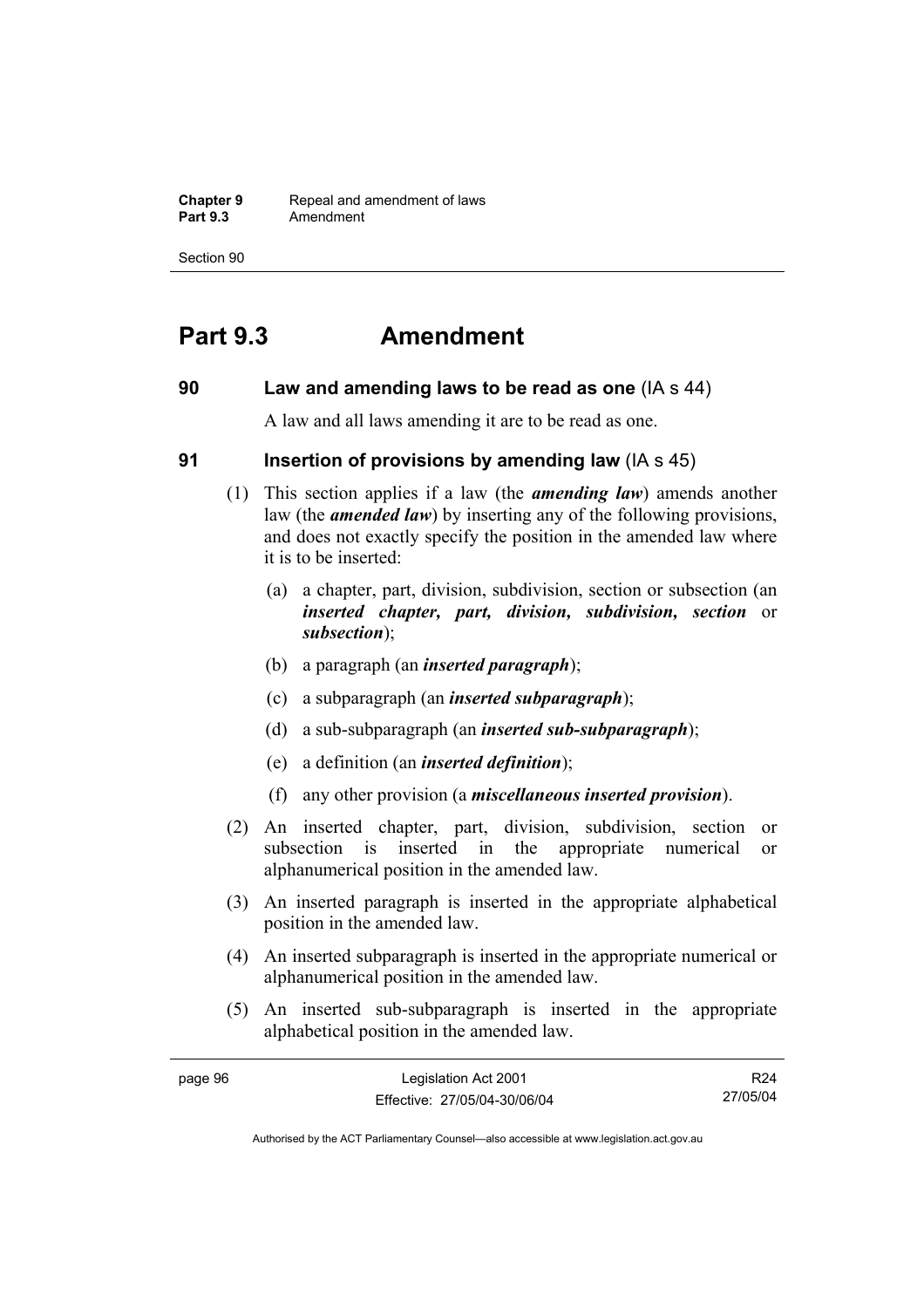- (6) An inserted definition is inserted in the appropriate alphabetical position (worked out on a letter-by-letter basis) in a series of definitions in the amended law.
- (7) A miscellaneous inserted provision is inserted in the appropriate position in the amended law.
- (8) In applying this section to a subordinate law or disallowable instrument or to a provision of a schedule to an Act, a reference to a section or subsection is a reference to a corresponding provision of the law, instrument or schedule.
- (9) In working out the appropriate position where a provision is to be inserted in the amended law, regard may be had to the following:
	- (a) the provision number or letter;
	- (b) the heading of the relevant amending provision of the amending Act;
	- (c) any other amendments in the amending law including the order of amendments;
	- (d) anything else in the amending law or amended law;
	- (e) current legislative drafting practice.

## **Examples**

- 1 If a part numbered '3' is to be inserted into an amended law with an existing sequence of parts 'part 1—part 2—part 4', inserted part 3 is inserted between parts 2 and 4.
- 2 If a division numbered '2.2A' is to be inserted into an amended law with an existing sequence of divisions in part 2 'division 2.1—division 2.2 division 2.3', inserted division 2.2A is inserted between divisions 2.2 and 2.3.
- 3 If a section numbered '6AA' is to be inserted into an amended law with an existing sequence of sections 'section 6—section 6A—section 6B', inserted section 6AA is inserted between sections 6A and 6B.
- 4 If a section numbered '7A' is to be inserted (by an amending section headed 'New section 7A', with the command '*in division 2.2, insert*') into an amended law with an existing sequence 'section 7 [in division 2.2]—

| R <sub>24</sub> | Legislation Act 2001         | page 97 |
|-----------------|------------------------------|---------|
| 27/05/04        | Effective: 27/05/04-30/06/04 |         |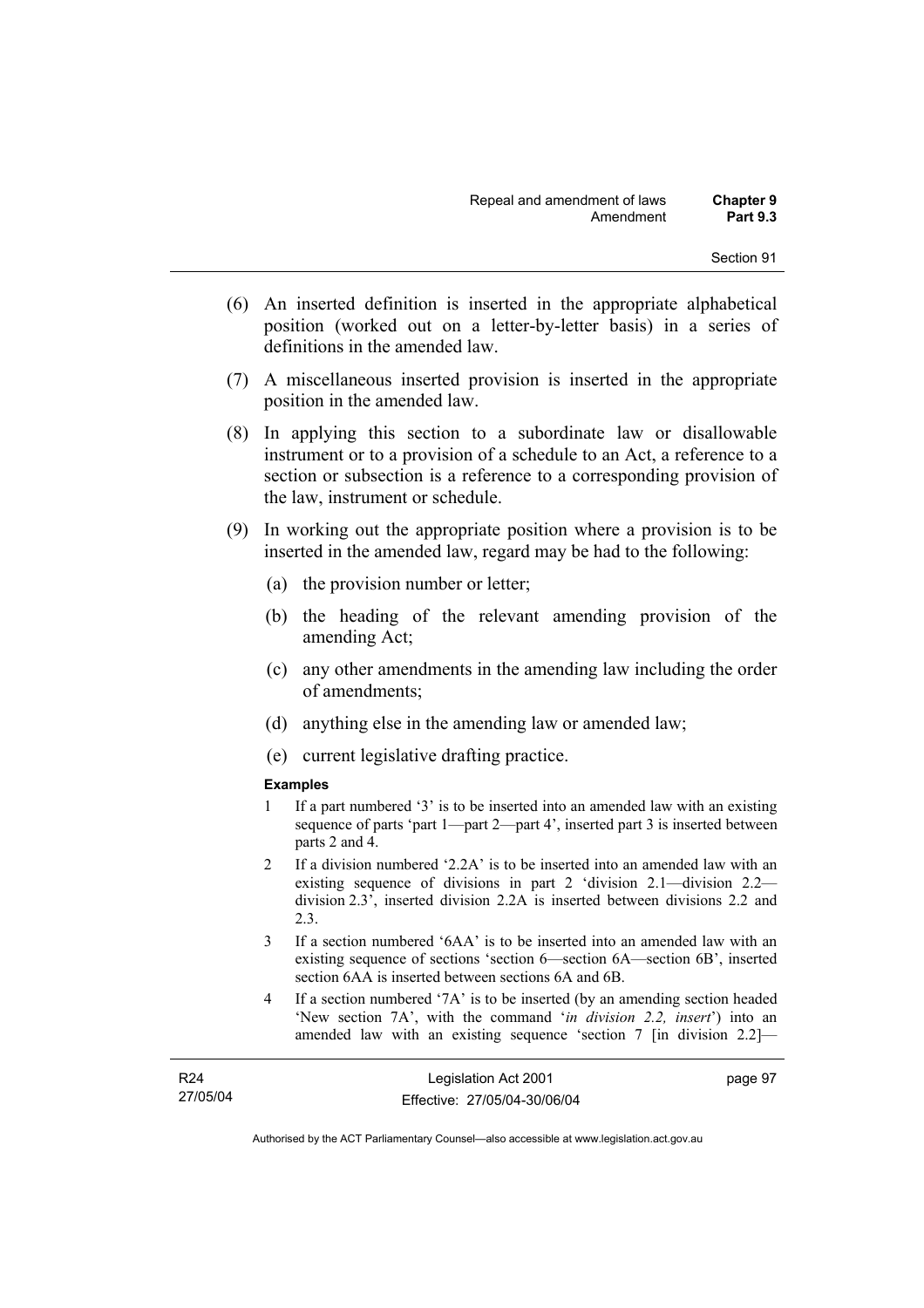### **Chapter 9 Repeal and amendment of laws**<br>**Part 9.3 Amendment Part 9.3** Amendment

#### Section 92

division 2.3 [heading]—section 8', inserted section 7A is inserted between section 7 and the heading to division 2.3 (that is, at the end of division 2.2).

- 5 If a section numbered '7A' is to be inserted (by an amending section headed 'New section 7A', with the command '*in division 2.3, insert*') into an amended law with an existing sequence 'section 7 [in division 2.2] division 2.3 [heading]—section 8', inserted section 7A is inserted between the heading to division 2.3 and section 8 (that is, at the beginning of division 2.3).
- *Note* An example is part of the Act, is not exhaustive and may extend, but does not limit, the meaning of the provision in which it appears (see s 126 and s 132).
- (10) This section is a determinative provision.
	- *Note* See s 5 for the meaning of determinative provisions, and s 6 for their displacement.
- (11) In this section:

*insert* includes relocate.

# **92 Amendment to be made wherever possible** (IA s 46)

- (1) If a law amends another law—
	- (a) by omitting a word; or
	- (b) by substituting a word for another word; or
	- (c) by inserting a word before or after a particular word;

the amendment is to be made wherever possible in the other law.

#### **Example**

The *XYZ Amendment Act 2002* is expressed to omit the word 'authorised' from the *ABC Act 1998*, section 20. The word 'authorised' is used once in section 20 heading, 3 times in section 20 (1) and twice in section 20 (3). The amendment omits each of those references to the word 'authorised'.

*Note* An example is part of the Act, is not exhaustive and may extend, but does not limit, the meaning of the provision in which it appears (see s 126 and s 132).

page 98 Legislation Act 2001 Effective: 27/05/04-30/06/04

R24 27/05/04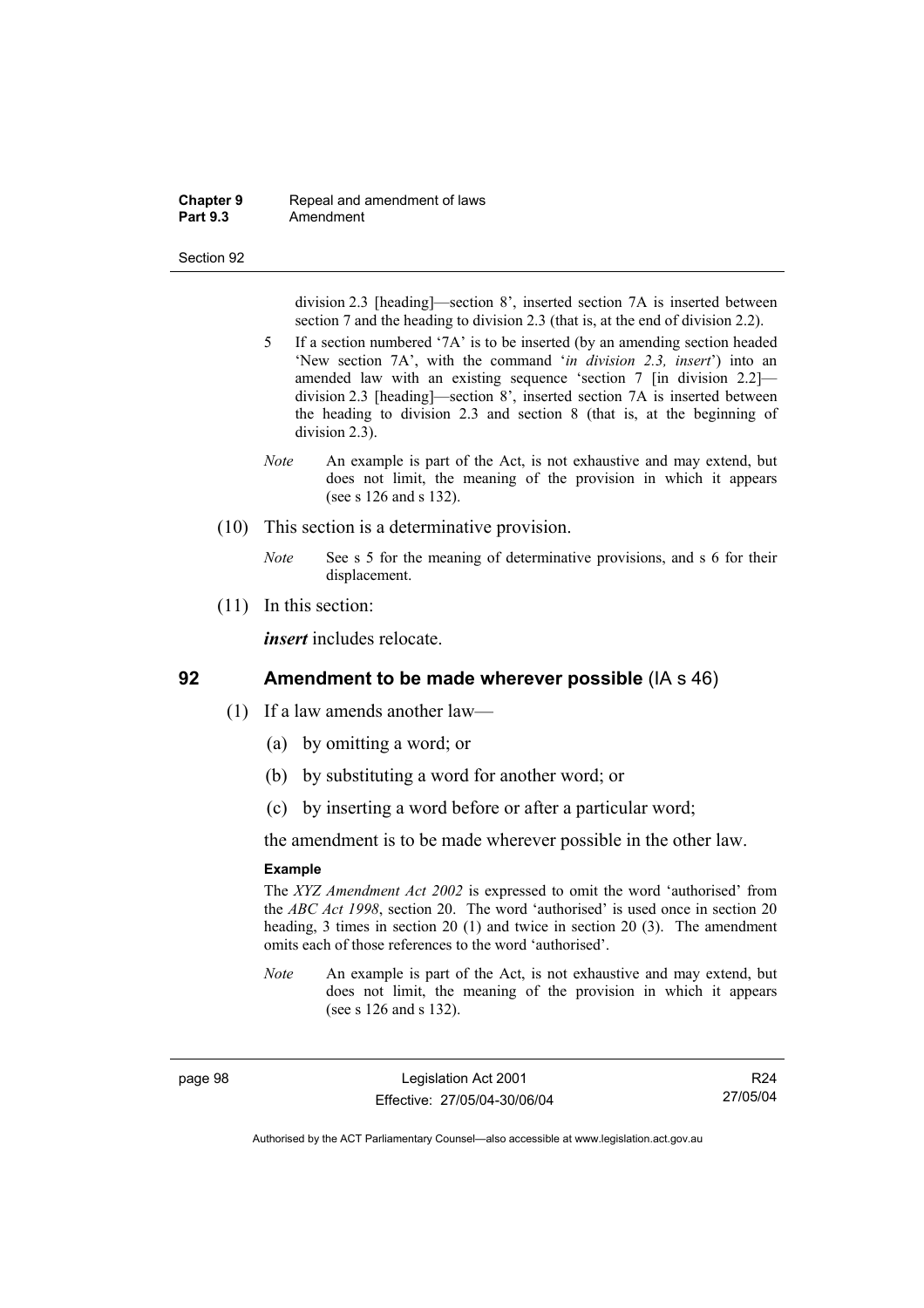- (2) This section is a determinative provision.
	- *Note* See s 5 for the meaning of determinative provisions, and s 6 for their displacement.

## **93 Provisions included in another provision for amendment purposes** (IA s 46A)

- (1) This section applies for the purpose of amending a law.
- (2) The heading to a chapter, part, division, subdivision, schedule, dictionary, section or any other provision of the law forms part of the provision to which it is a heading.
- (3) An example at the end of a provision of the law is part of the provision unless the example is expressed in a way that indicates that it applies only to another provision.
- (4) A note at the end of a provision of the law is taken, for this section, to be part of the provision unless the note is expressed in a way that indicates that it applies only to another provision.
- (5) However, a note in a law is not, for any other purpose, part of the law.

- (6) A penalty at the end of a subsection of the law—
	- (a) is part of the subsection unless the penalty is expressed in a way that indicates that it applies only to other subsections of the section; or
	- (b) if the penalty is expressed in a way that indicates that it applies only to other subsections—is part of the section.
- (7) A penalty at the end of a section of the law that is not divided into subsections is part of the section.

page 99

*Note* Section 127 (Material that is not part of an Act or statutory instrument) deals with the status of notes.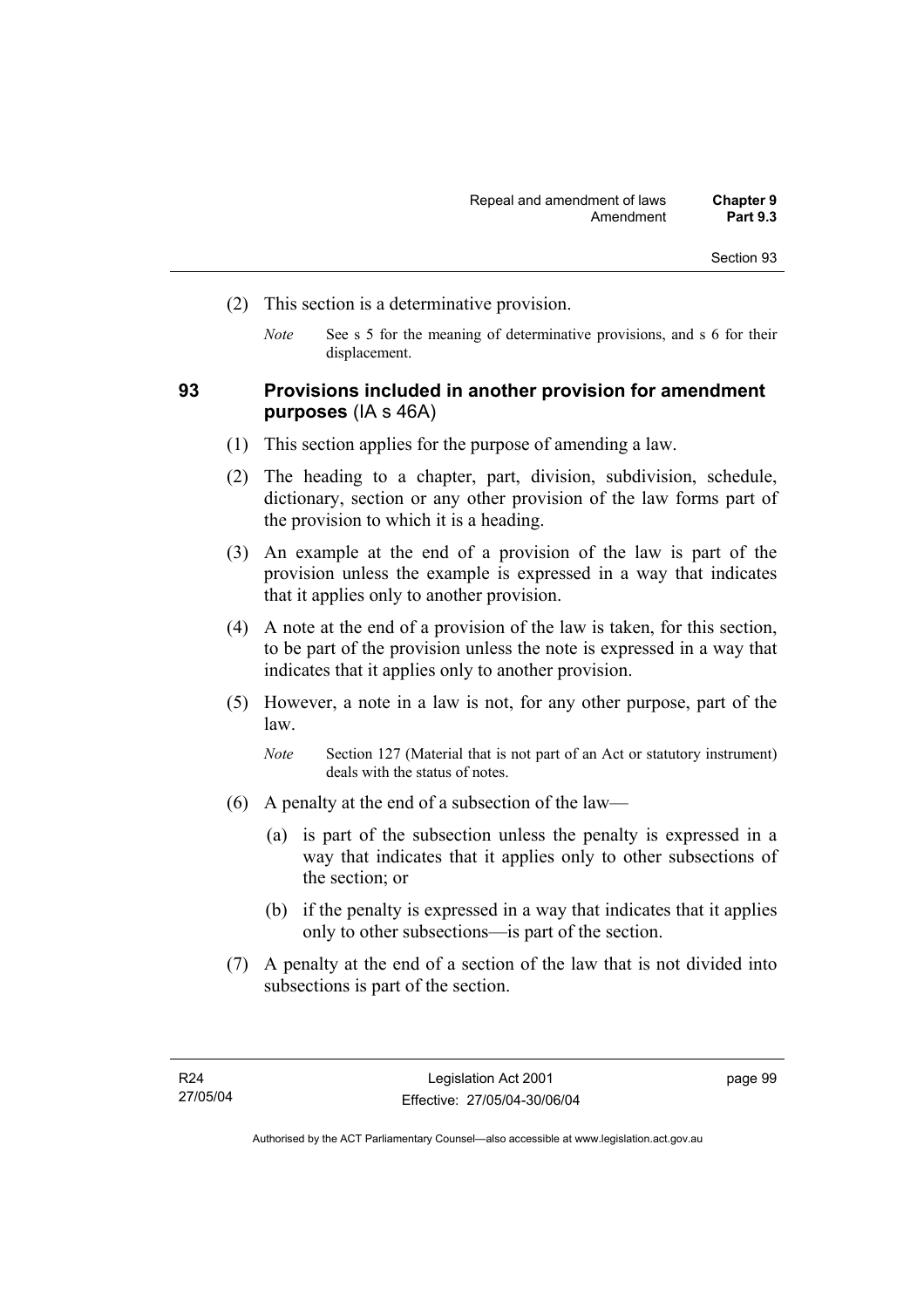### **Chapter 9 Repeal and amendment of laws**<br>**Part 9.3 Amendment Part 9.3** Amendment

#### Section 94

- (8) The word 'and', 'or' or 'but', or a similar word, at the end of a paragraph, subparagraph, sub-subparagraph or another provision of the law is part of the provision.
- (9) In working out whether an example or note is at the end of a provision of the law, any penalty is to be disregarded, and, for an example, any note is to be disregarded.
- *Note* According to current legislative drafting practice, examples, notes and penalties to a provision are arranged in the following order at the end of provisions:
	- 1 penalty (first)
	- 2 examples
	- 3 notes (last).
- (10) In applying this section to a subordinate law or disallowable instrument or to a provision of a schedule to an Act, a reference to a section or subsection is a reference to a corresponding provision of the law, instrument or schedule.
- (11) This section is a determinative provision.
	- *Note* See s 5 for the meaning of determinative provisions, and s 6 for their displacement.

## **94 Continuance of appointments etc made under amended provisions** (IA s 47)

- (1) This section applies if—
	- (a) a law expressly or impliedly authorises or requires—
		- (i) the making of an appointment or statutory instrument; or
		- (ii) the delegation of a function; or
		- (iii) the issue of a licence or permit (however described); or
		- (iv) the doing (however described) of anything else; and
	- (b) the law is amended by another law; and

R24 27/05/04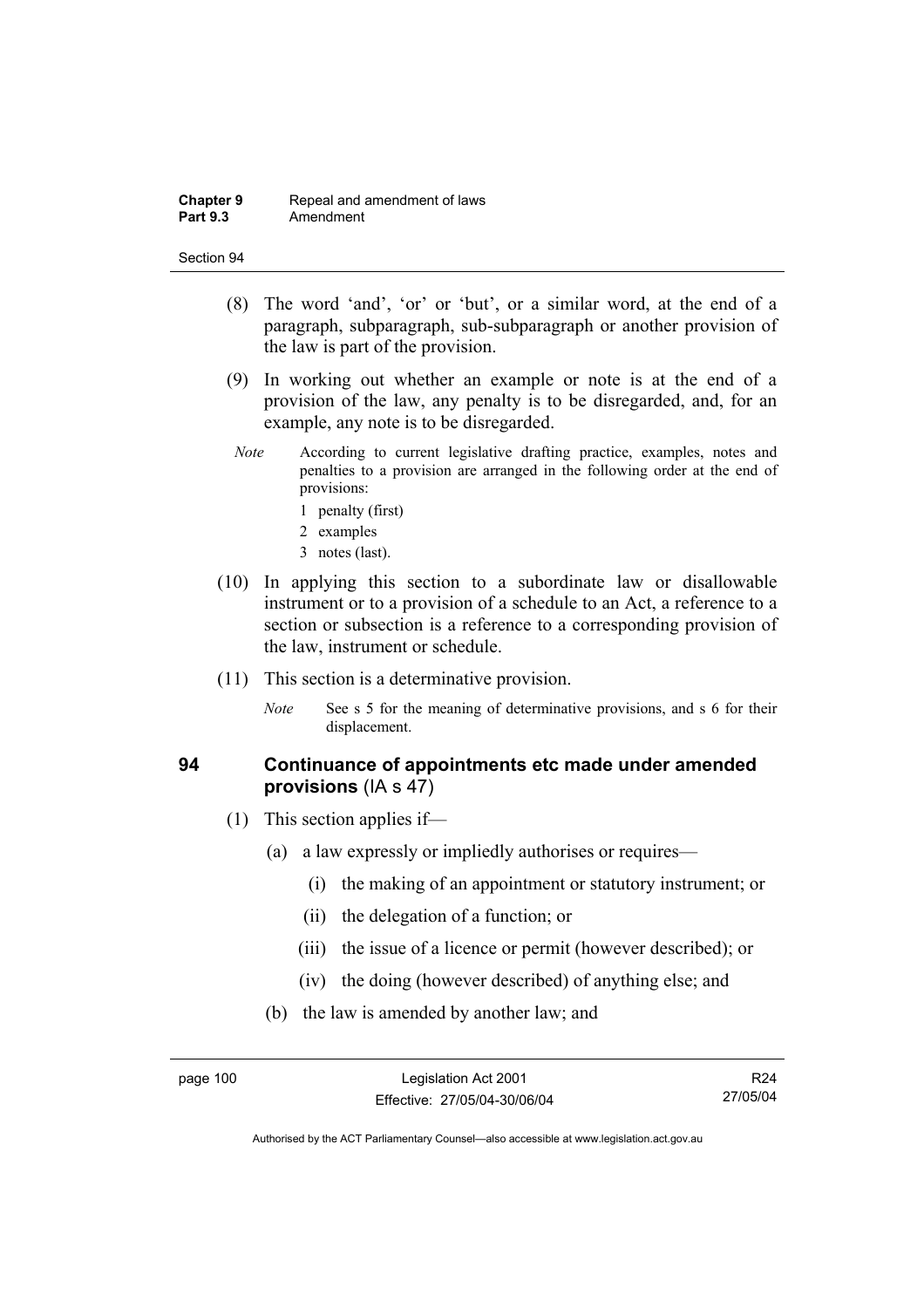- (c) under the amended law—
	- (i) the appointment or statutory instrument may be made; or
	- (ii) the function may be delegated; or
	- (iii) the licence or permit may be issued; or
	- (iv) the thing may be done;

whether by the same or a different entity.

## **Examples for par (a) (iv)**

- 1 the giving of an approval, consent or permission
- 2 the making of a recommendation
- *Note* An example is part of the Act, is not exhaustive and may extend, but does not limit, the meaning of the provision in which it appears (see s 126 and s 132).
- (2) An appointment, statutory instrument, delegation, licence, permit or other thing mentioned in subsection (1) that was in force immediately before the commencement of the amendment continues to have effect as if it had been made, issued or done (however described) under the amended law.
- (3) This section is a determinative provision.
	- *Note* See s 5 for the meaning of determinative provisions, and s 6 for their displacement.
- (4) In this section:

*amend* includes omit and re-enact in the same law (with or without changes), but does not include omit and re-enact in another law.

*appointment* includes acting appointment.

## **95 Status of modifications** (IA s 48)

 (1) If a law is modified by another law, the law operates as modified but the modification does not amend the text of the law.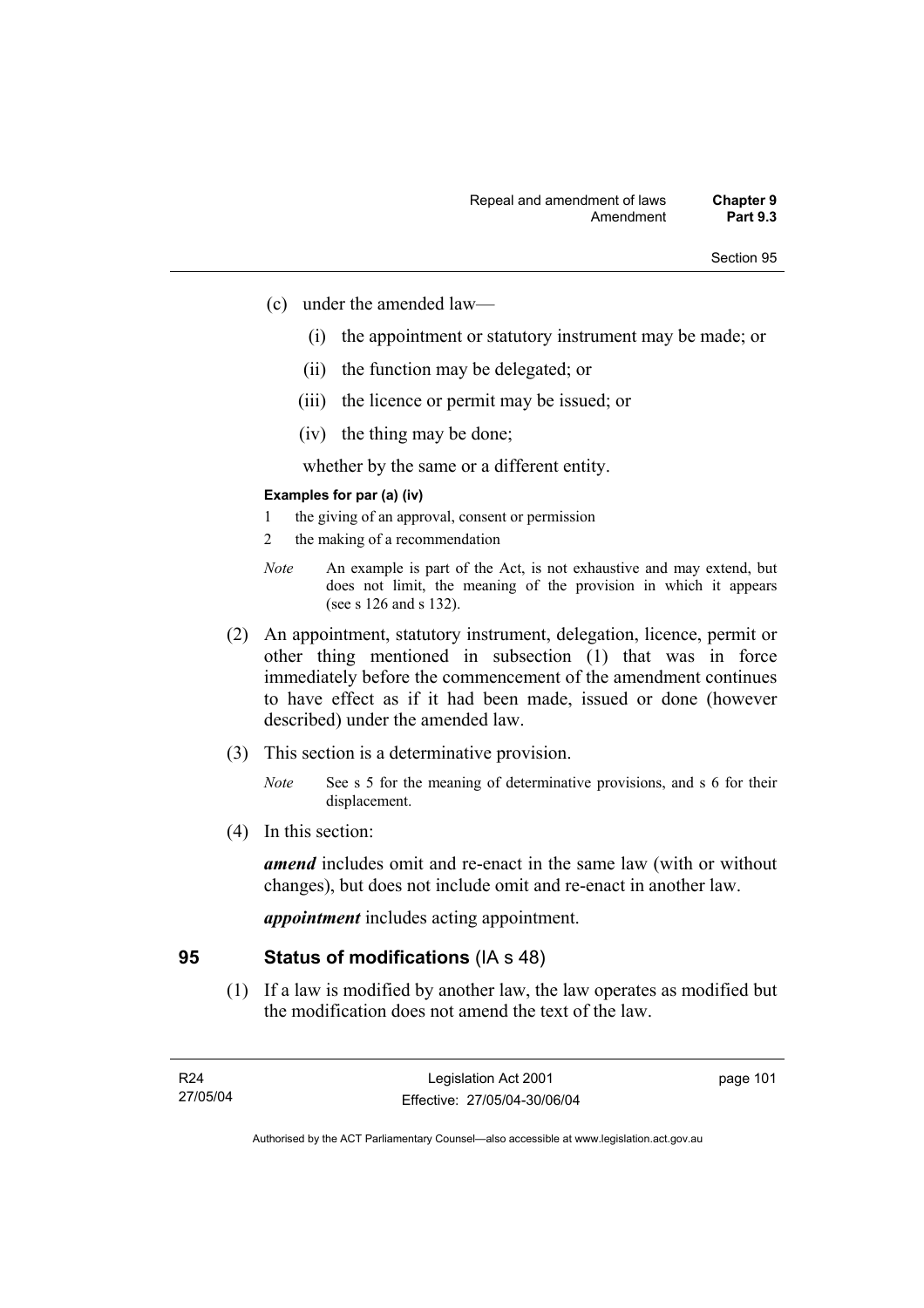| <b>Chapter 9</b> | Repeal and amendment of laws |
|------------------|------------------------------|
| <b>Part 9.3</b>  | Amendment                    |

- (2) This section is a determinative provision.
	- *Note* See s 5 for the meaning of determinative provisions, and s 6 for their displacement.

## **96 Relocated provisions** (IA s 49)

- (1) This section applies if a provision of a law is relocated (with or without changes) to a different place in the same law or to a different law.
- (2) The operation or meaning of the provision is not affected only because of the provision's relocation.
- (3) Without limiting subsection (2), if before its relocation the provision was to be interpreted in a particular way, it is to be interpreted in that way in its new location.

## **Example**

If a provision of an Act is to be interpreted as if it were a law consolidating the provisions of other laws and it is relocated into another Act, it is to be interpreted in the same way in its new location.

- *Note* An example is part of the Act, is not exhaustive and may extend, but does not limit, the meaning of the provision in which it appears (see s 126 and s 132).
- (4) However, the provision has effect subject to any changes made to it.
- (5) This section is a determinative provision.
	- *Note* See s 5 for the meaning of determinative provisions, and s 6 for their displacement.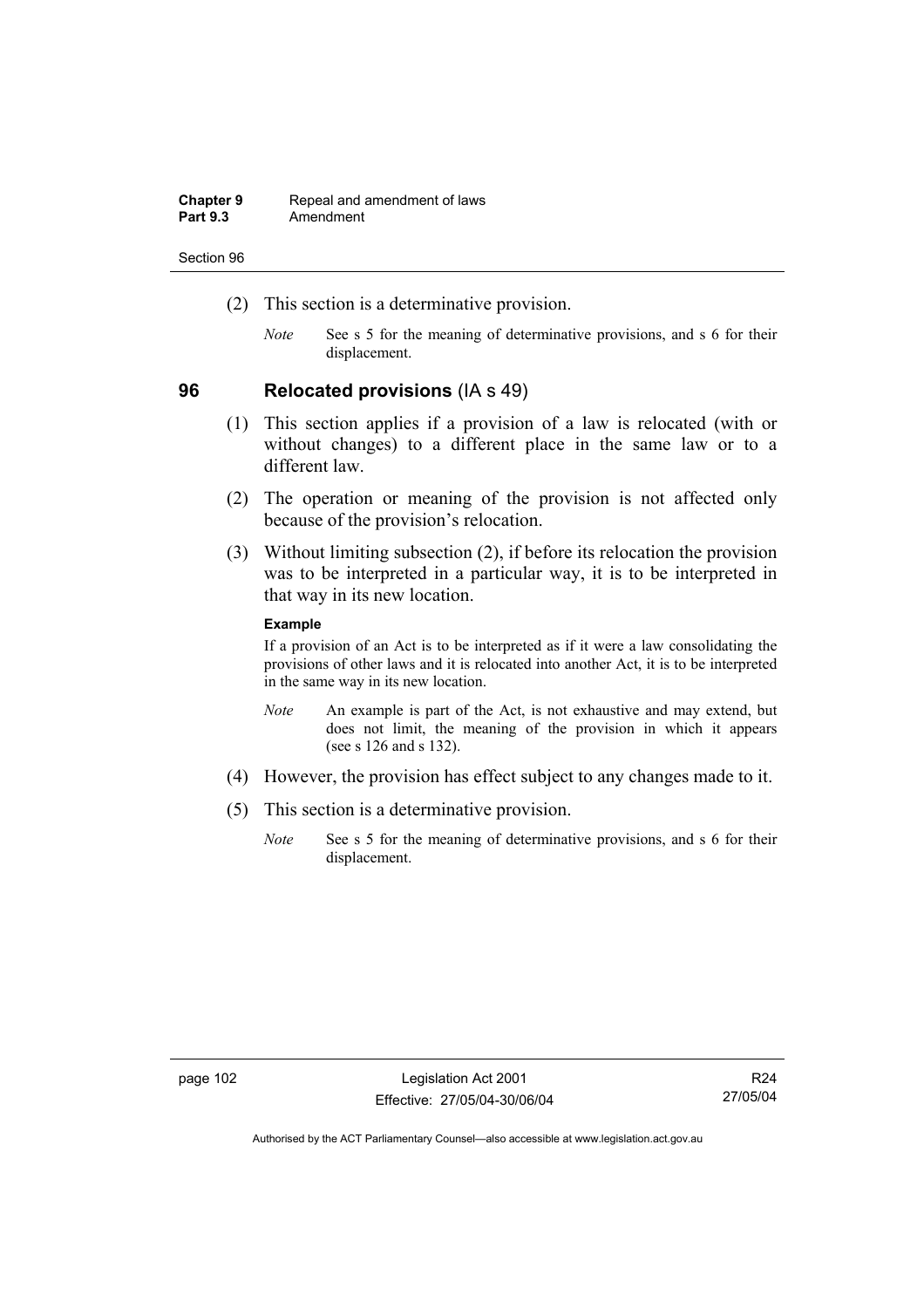# **Chapter 10 Referring to laws**

# **97 References to law or instrument include law or instrument containing reference** (IA s 50 (2))

 (1) In a law, a reference in general terms to a law of the same kind includes a reference to the law itself.

## **Example**

The *ABC Act 2001*, section 27 gives a power to confiscate property under certain circumstances. Section 93 of the same Act provides 'If an Act authorises the confiscation of property, the owner of the property has a right of appeal to the Magistrates Court.' The right of appeal under section 93 also applies to the power given by section 27.

- *Note* An example is part of the Act, is not exhaustive and may extend, but does not limit, the meaning of the provision in which it appears (see s 126 and s 132).
- (2) In an instrument, a reference in general terms to an instrument of the same kind includes a reference to the instrument itself.
- (3) In this section:

*instrument* means an instrument (other than a law) made or in force under a law.

*law* means an Act, subordinate law or disallowable instrument.

# **98 Referring to laws in general terms** (IA s 50 (1))

(1) Every Act may be referred to by the word 'Act' alone.

## **Example**

A former NSW Act may be referred to by using the name of the NSW Act to which it corresponds eg '*Truck Act 1900*'. In other words, it is not necessary to add words indicating that it is a former NSW Act.

R24 27/05/04 page 103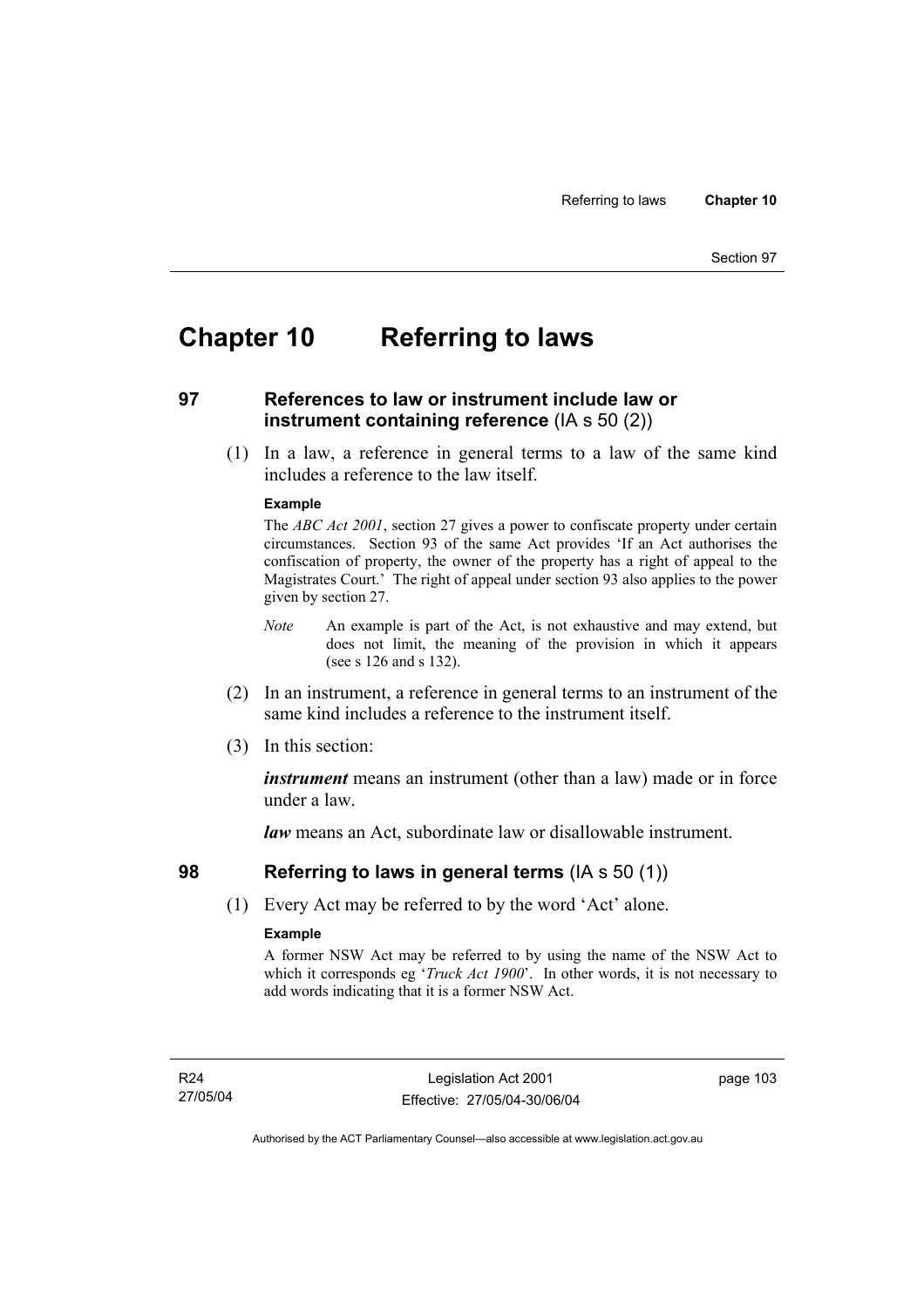### **Chapter 10** Referring to laws

#### Section 99

 (2) Every statutory instrument may be referred to using words to describe the kind of instrument alone.

## **99 Referring to particular Acts** (IA s 51)

- (1) An Act may be referred to by—
	- (a) the name the Act gives to itself; or
	- (b) the year when it was enacted and its number, together with a reference (if necessary) to indicate that it is an Act.

## **Example of reference to indicate Act**

an Act may be referred to using the word Act or the letter 'A' eg 'A1993-1' is a reference to Act No 1 of 1993

- *Note* An example is part of the Act, is not exhaustive and may extend, but does not limit, the meaning of the provision in which it appears (see s 126 and s 132).
- (2) A Commonwealth Act may be referred to—
	- (a) by the name the Act gives to itself; or
	- (b) in any other way sufficient in a Commonwealth Act for referring to a Commonwealth Act;

together with a reference to the Commonwealth (or an abbreviation of the Commonwealth).

- (3) An Act or ordinance of a State or another Territory may be referred  $to$ —
	- (a) by the name the Act or ordinance gives to itself; or
	- (b) in any other way sufficient in an Act or ordinance of the State or other Territory for referring to such an Act or ordinance;

together with (unless it is a former NSW Act) a reference to the State or other Territory (or an abbreviation of it).

(4) A UK Act may be referred to—

R24 27/05/04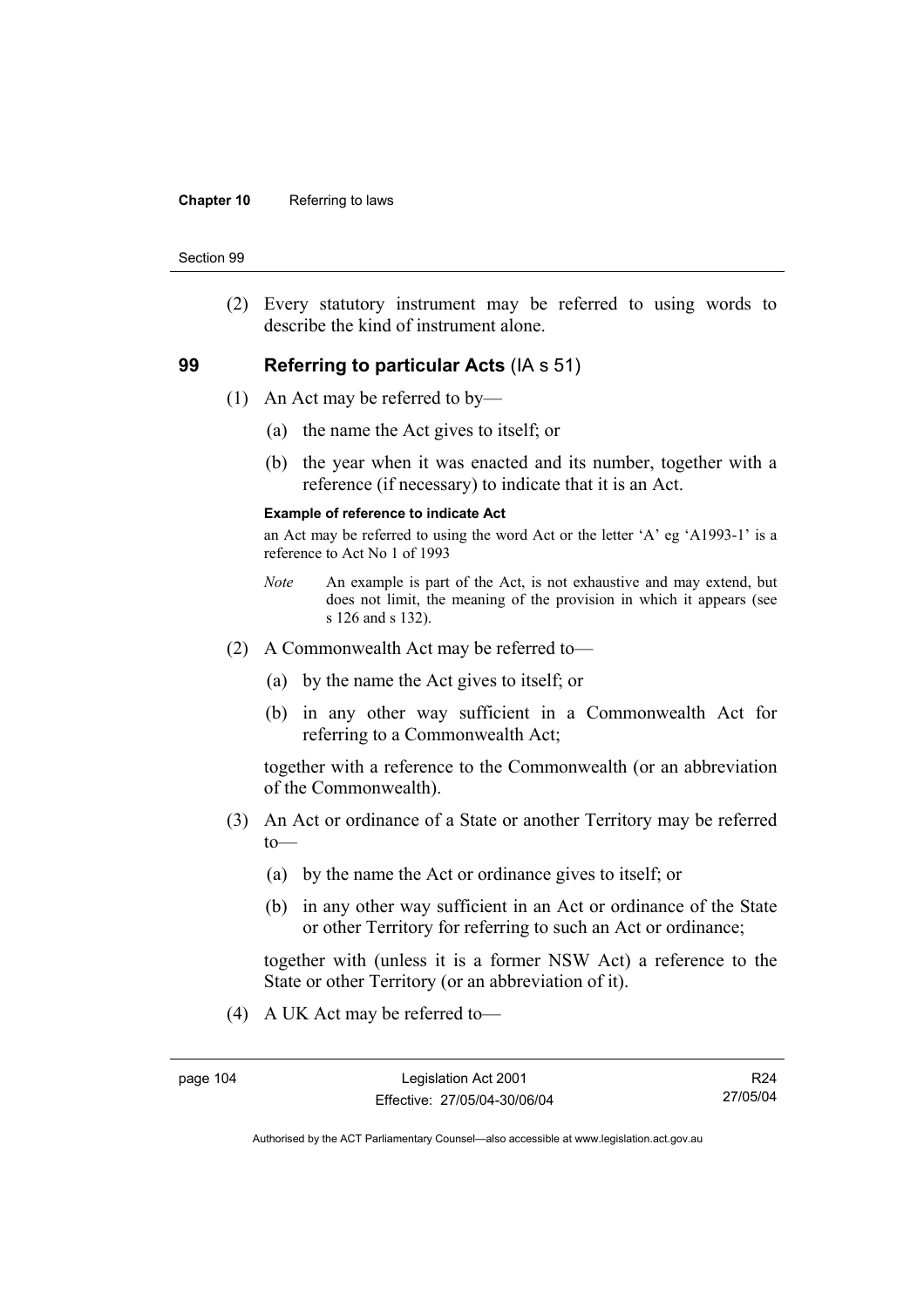- (a) by the name the Act gives to itself; or
- (b) in any other way sufficient in a UK Act for referring to a UK Act;

together with (unless it is a former UK Act) a reference to the United Kingdom (or an abbreviation of the United Kingdom).

# **100 Referring to statutory instruments** (IA s 52, SLA s 4 (2))

- (1) A statutory instrument (including a subordinate law or disallowable instrument) may be referred to by—
	- (a) any name the instrument gives to itself; or
	- (b) if the instrument was numbered under this Act or another Territory law—the year when it was made and its number, together with a reference (if necessary) to the kind of instrument; or
	- (c) reference to—
		- (i) if the instrument was notified in the register under this Act—the date when it was notified in the register, together with a reference to the Act or statutory instrument under which it was made; or
		- (ii) if the instrument was published or notified in the Gazette before the commencement of this Act—the number, date and pages of the Gazette where it was published or notified; or
		- (iii) for any instrument—the date when it was made, together with a reference to the Act or statutory instrument under which it was made.

## **Examples of references to kind of instrument for par (b)**

1 a subordinate law may be referred to using the letters 'SL' (eg 'SL2000-11' is a reference to subordinate law No 11 of 2000)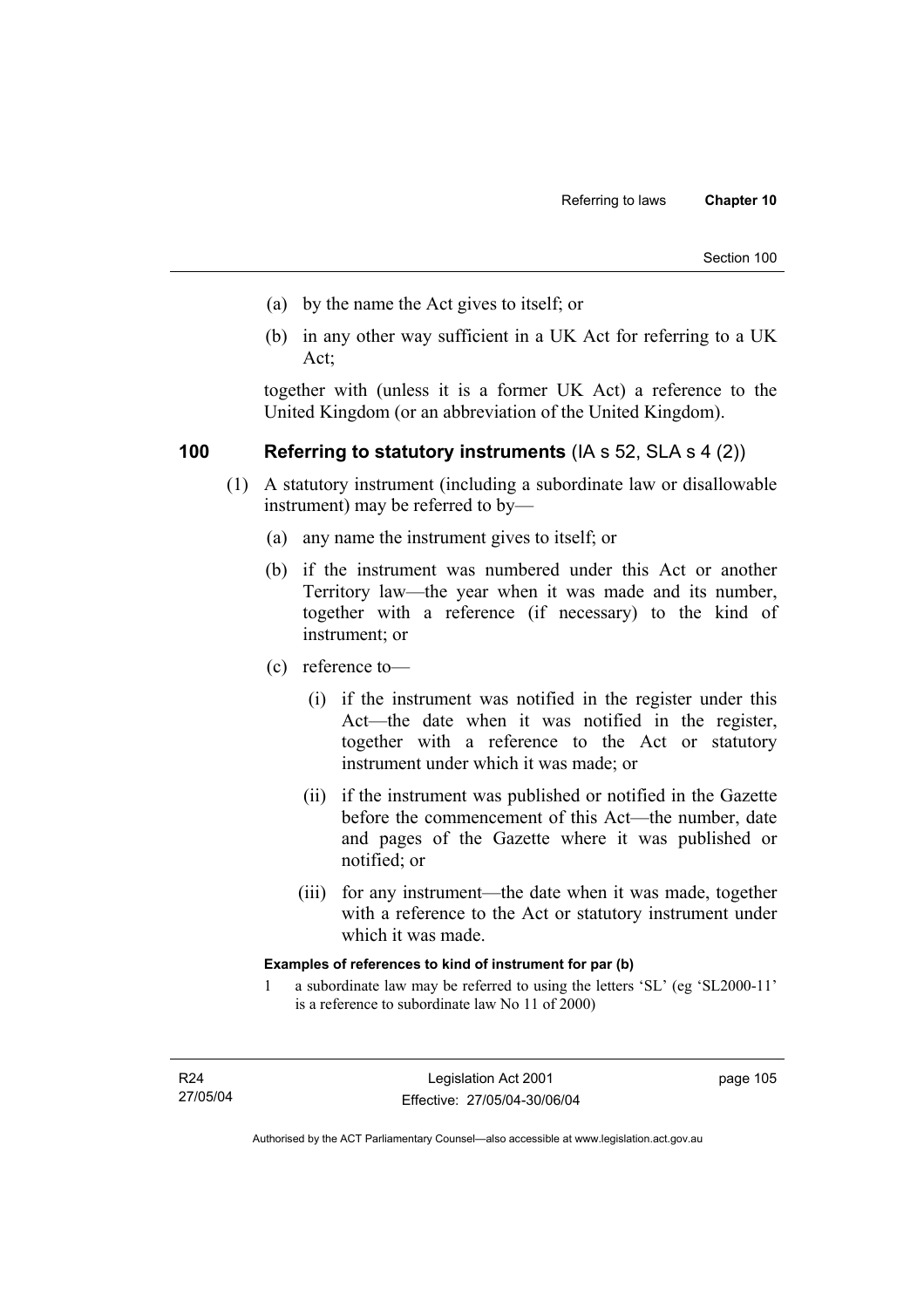#### **Chapter 10** Referring to laws

Section 100

- 2 a disallowable instrument may be referred to using the letters 'DI' (eg 'DI1997-101' is a reference to disallowable instrument No 101 of 1997)
- 3 a notifiable instrument that is not an approved form may be referred to using the letters 'NI' (eg 'NI2002-226' is a reference to notifiable instrument No 226 of 2002)
- 4 an approved form may be referred to using the letters 'AF' (eg 'AF2003-1' is a reference to approved form No 1 of 2003)
- 5 a commencement notice may be referred to using the letters 'CN' (eg 'CN2002-3' is a reference to commencement notice No 3 of 2002)
- *Note* An example is part of the Act, is not exhaustive and may extend, but does not limit, the meaning of the provision in which it appears (see s 126 and s 132).
- (2) An instrument made or in force under a Commonwealth Act, or under an instrument made or in force under a Commonwealth Act, may be referred to—
	- (a) by any name the instrument gives to itself; or
	- (b) in another way sufficient in a Commonwealth Act for the referring to such an instrument;

together with a reference to the Commonwealth (or an abbreviation of the Commonwealth).

- (3) An instrument made or in force under an Act or ordinance of a State or another Territory, or under an instrument made or in force under such an Act or ordinance, may be referred to—
	- (a) by any name the instrument gives to itself; or
	- (b) in another way sufficient in an Act or ordinance of the State or other Territory for referring to such an instrument;

together with (unless it is a New South Wales instrument applying in the Territory) a reference to the State or other Territory (or an abbreviation of it).

 (4) An instrument made or in force under a UK Act, or under an instrument made or in force under a UK Act, may be referred to—

| page 106 | Legislation Act 2001         | R <sub>24</sub> |
|----------|------------------------------|-----------------|
|          | Effective: 27/05/04-30/06/04 | 27/05/04        |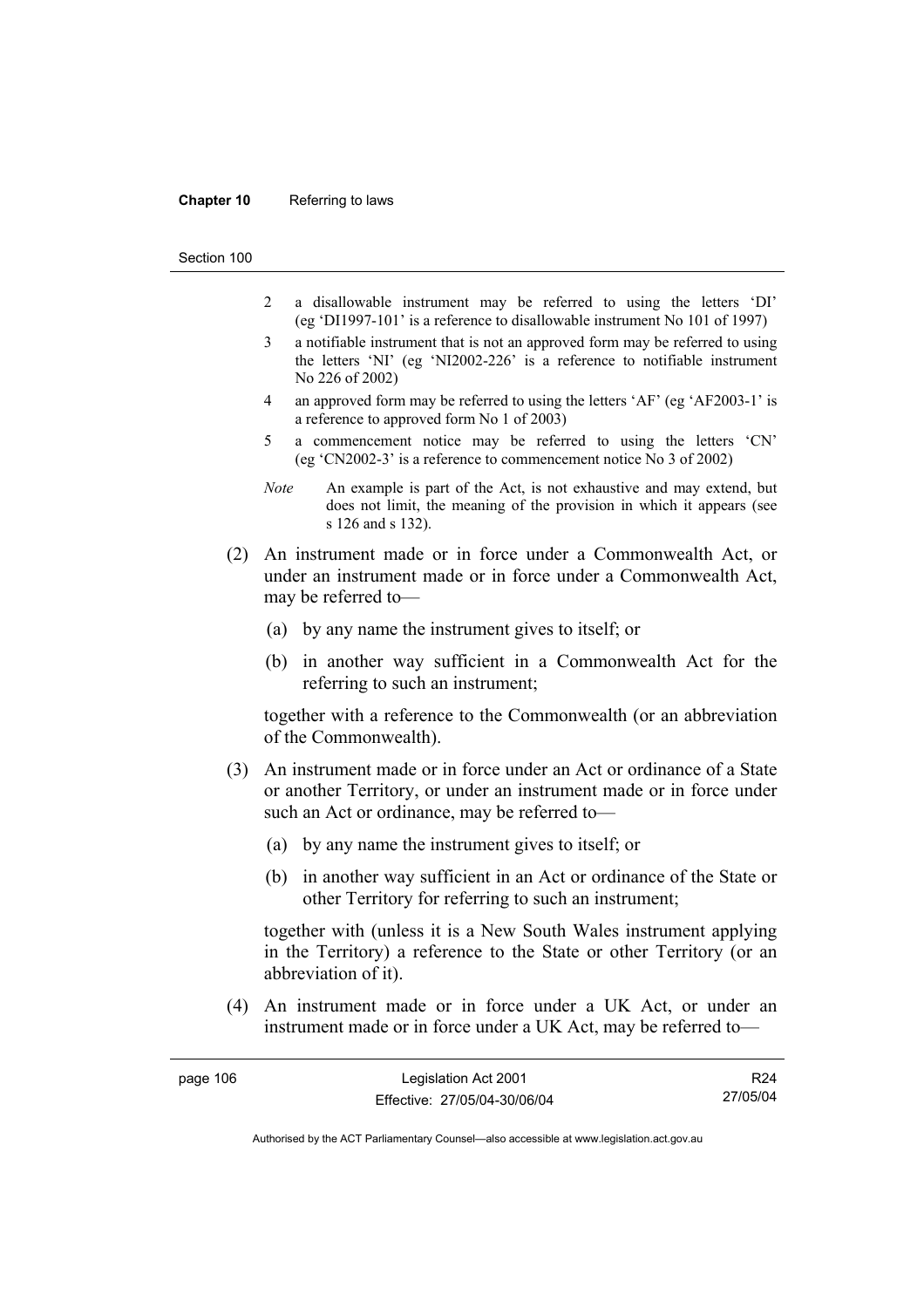| Section 101 |  |
|-------------|--|
|             |  |

- (a) by any name the instrument gives to itself; or
- (b) in another way sufficient in a UK Act for referring to such an instrument;

together with (unless it is a UK instrument applying in the Territory) a reference to the United Kingdom (or an abbreviation of the United Kingdom).

# **101 Referring to provisions of laws or instruments** (IA s 53)

 (1) A provision of a law or instrument may, if appropriate, be referred to by reference to the provision of the law or instrument in which it is contained.

## **Example**

Paragraph (b) of subsection (2) of section 10 of an Act may be cited by reference to the section, subsection and paragraph, that is, as section 10 (2) (b).

- *Note* An example is part of the Act, is not exhaustive and may extend, but does not limit, the meaning of the provision in which it appears (see s 126 and s 132).
- (2) In this section:

*instrument* means an instrument (other than a law) made or in force under a law.

*law* means—

- (a) an Act, subordinate law or disallowable instrument; or
- (b) a law of the Commonwealth, a State or another Territory.

## **101A Reference to provisions of law or instrument is inclusive**  (IA s 14)

- (1) In an Act or statutory instrument, a reference to any part of a law or instrument is a reference to the following:
	- (a) the provision of the law or instrument that forms the beginning of the part;

| R24      | Legislation Act 2001         | page 107 |
|----------|------------------------------|----------|
| 27/05/04 | Effective: 27/05/04-30/06/04 |          |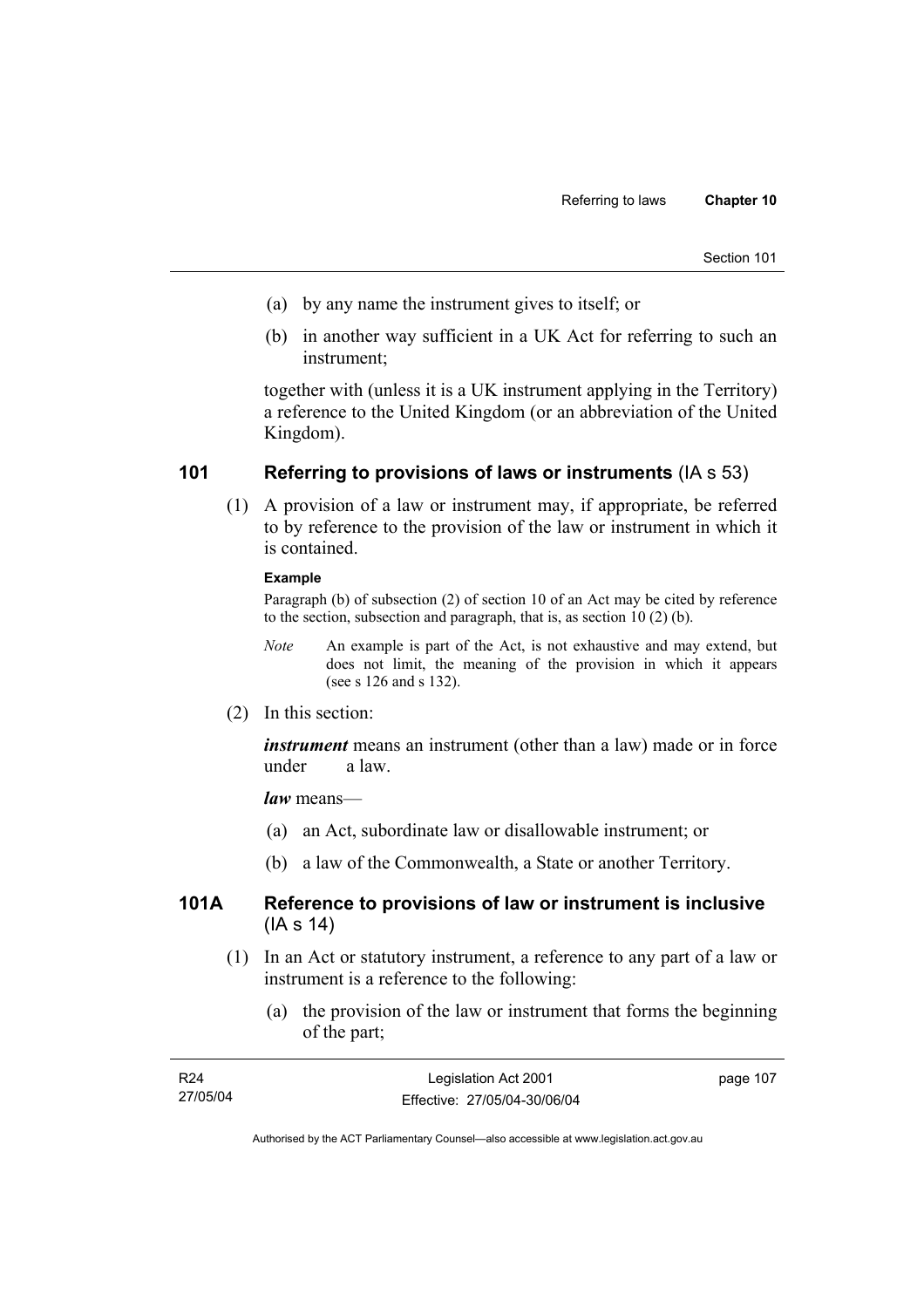#### **Chapter 10** Referring to laws

#### Section 101B

- (b) the provision of the law or instrument that forms the end of the part;
- (c) any provision of the law or instrument between the beginning and end of the part.

#### **Examples**

- 1 A reference to 'sections 5 to 9' includes both section 5 and section 9.
- 2 A reference to 'sections 260 to 264' includes a provision such as a part heading between section 260 and 261.
- 3 A reference to '*from* child *to* adult' includes both the word 'child' and the word 'adult'.
- *Note* An example is part of the Act, is not exhaustive and may extend, but does not limit, the meaning of the provision in which it appears (see s 126 and s 132).
- (2) In this section:

*instrument* means an instrument (other than a law) made or in force under a law.

*law* means—

- (a) an Act, subordinate law or disallowable instrument; or
- (b) a law of the Commonwealth, a State or another Territory.

## **101B References to paragraphs etc** (IA s 12A)

 (1) In an Act or statutory instrument, a reference to a paragraph of a provision of an Act or statutory instrument includes any words in the provision before or after the paragraph that are necessary or desirable to make the reference meaningful.

### **Example**

A section or subsection (or corresponding provisions in regulations) may be divided into paragraphs as follows:

- '(2) An application must be—
- (a) in writing; and

R24 27/05/04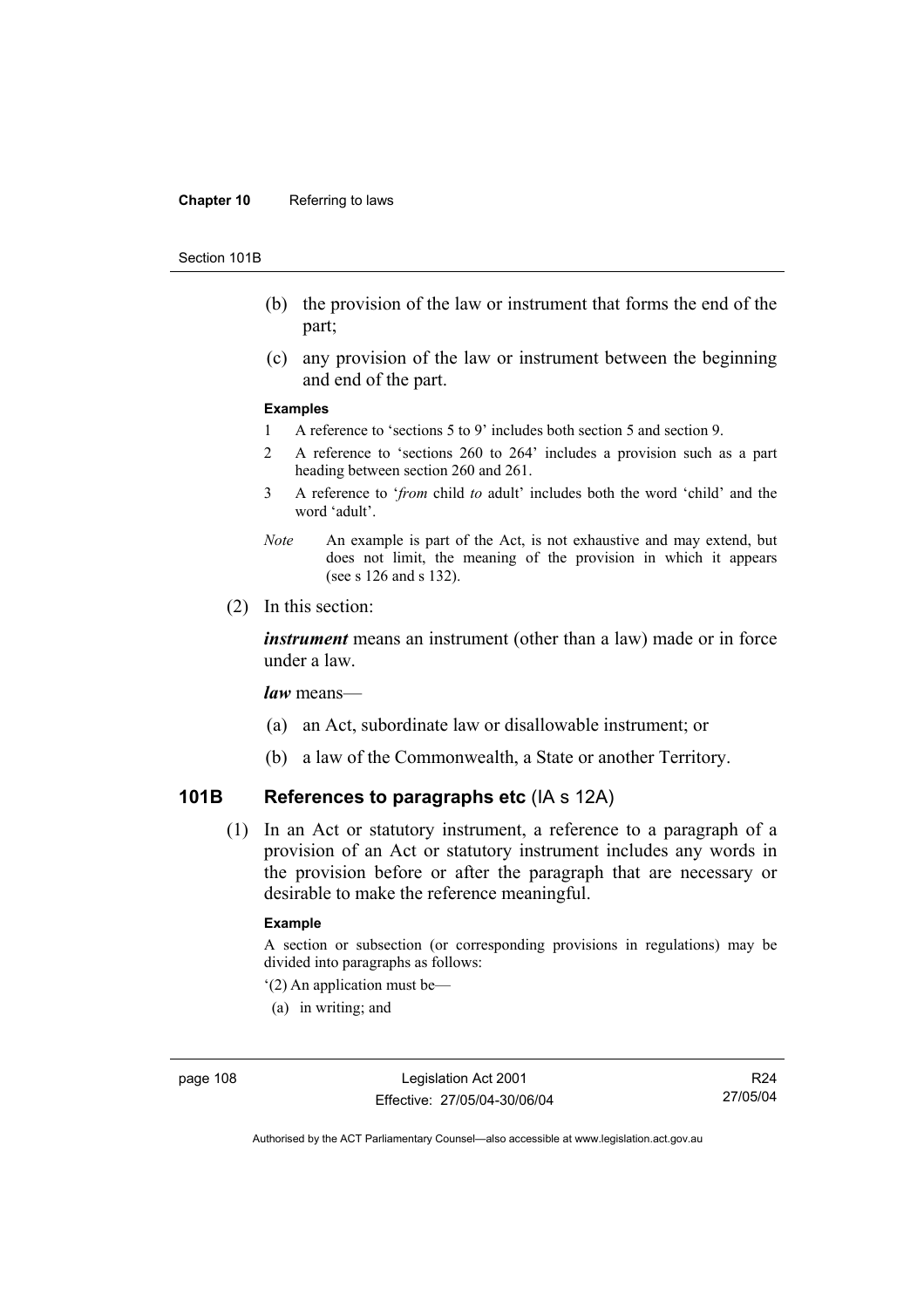(b) accompanied by a copy of the advertisement of the applicant's intention to apply.'

Paragraphs form part of the sentence in which they are contained. A reference to paragraph (a) in this example that did not include the preceding words 'An application must be' would be meaningless. Section 101B therefore allows the paragraph to be read with those words so that it makes sense.

- *Note 1* Although this section contains 2 references to an Act or statutory instrument, s 97 makes it clear that they may be the same Act or statutory instrument.
- *Note 2* An example is part of the Act, is not exhaustive and may extend, but does not limit, the meaning of the provision in which it appears (see s 126 and s 132).
- (2) In this section:

*paragraph* includes a subparagraph and a sub-subparagraph.

## **102 Meaning of references to a law or instrument generally**  (IA s 54)

- (1) In an Act or statutory instrument, a reference to a law or instrument includes a reference to the following:
	- (a) the law or instrument as originally made, and as amended from time to time since it was originally made;
	- (b) if the law or instrument has been repealed and remade (with or without changes) since the reference was made—the law or instrument as remade, and as amended from time to time since it was remade;
	- (c) if a relevant provision of the law or instrument has been omitted and remade (with or without changes) in another law or instrument since the reference was made—the other law or instrument as in force when the provision was remade, and as amended from time to time since the provision was remade.
- (2) In an Act or statutory instrument, a reference to a provision of a law or instrument includes a reference to the following:

| R24      | Legislation Act 2001         | page 109 |
|----------|------------------------------|----------|
| 27/05/04 | Effective: 27/05/04-30/06/04 |          |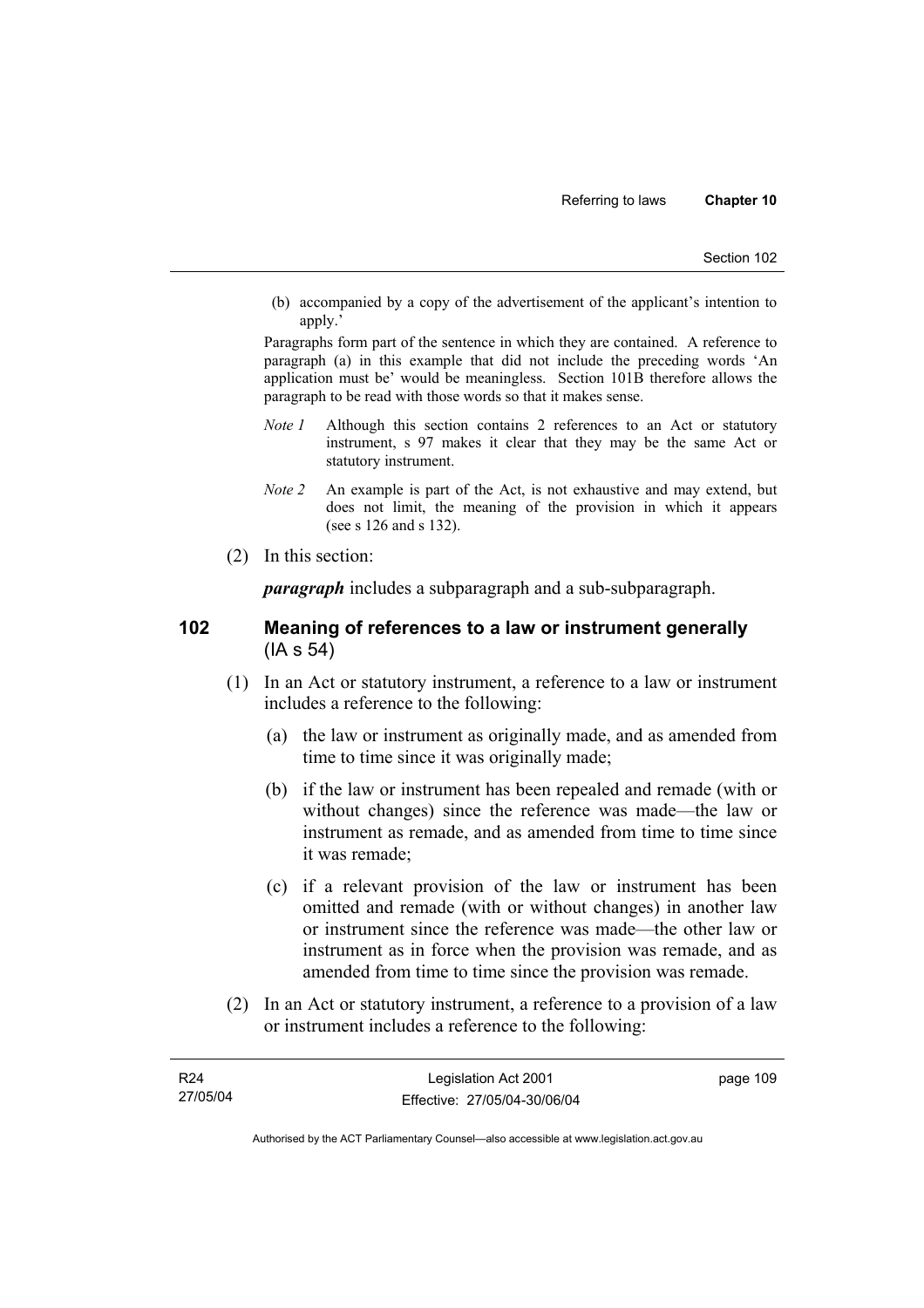### **Chapter 10** Referring to laws

#### Section 103

- (a) the provision as originally made, and as amended from time to time since it was originally made;
- (b) if the provision has been omitted and remade (with or without changes and whether in the law or instrument or another law or instrument) since the reference was made—the provision as remade, and as amended from time to time since it was remade.
- (3) This section is subject to section 47 (Statutory instrument may make provision by applying law or instrument).
- (4) In this section:

*instrument* means an instrument (other than a law) made or in force under a law.

*law* means—

- (a) an Act, subordinate law or disallowable instrument; or
- (b) a law of the Commonwealth, a State or another Territory.

*make* includes enact.

## **103 References to laws and instruments with amended names**  (IA s 55)

- (1) If the name of a law or instrument is amended, a reference in an Act or statutory instrument to the name includes a reference to the name as amended.
- (2) In this section:

*instrument* means an instrument (other than a law) made or in force under a law.

*law* means—

- (a) an Act, subordinate law or disallowable instrument; or
- (b) a law of the Commonwealth, a State or another Territory.

| page 110 | Legislation Act 2001         | R <sub>24</sub> |
|----------|------------------------------|-----------------|
|          | Effective: 27/05/04-30/06/04 | 27/05/04        |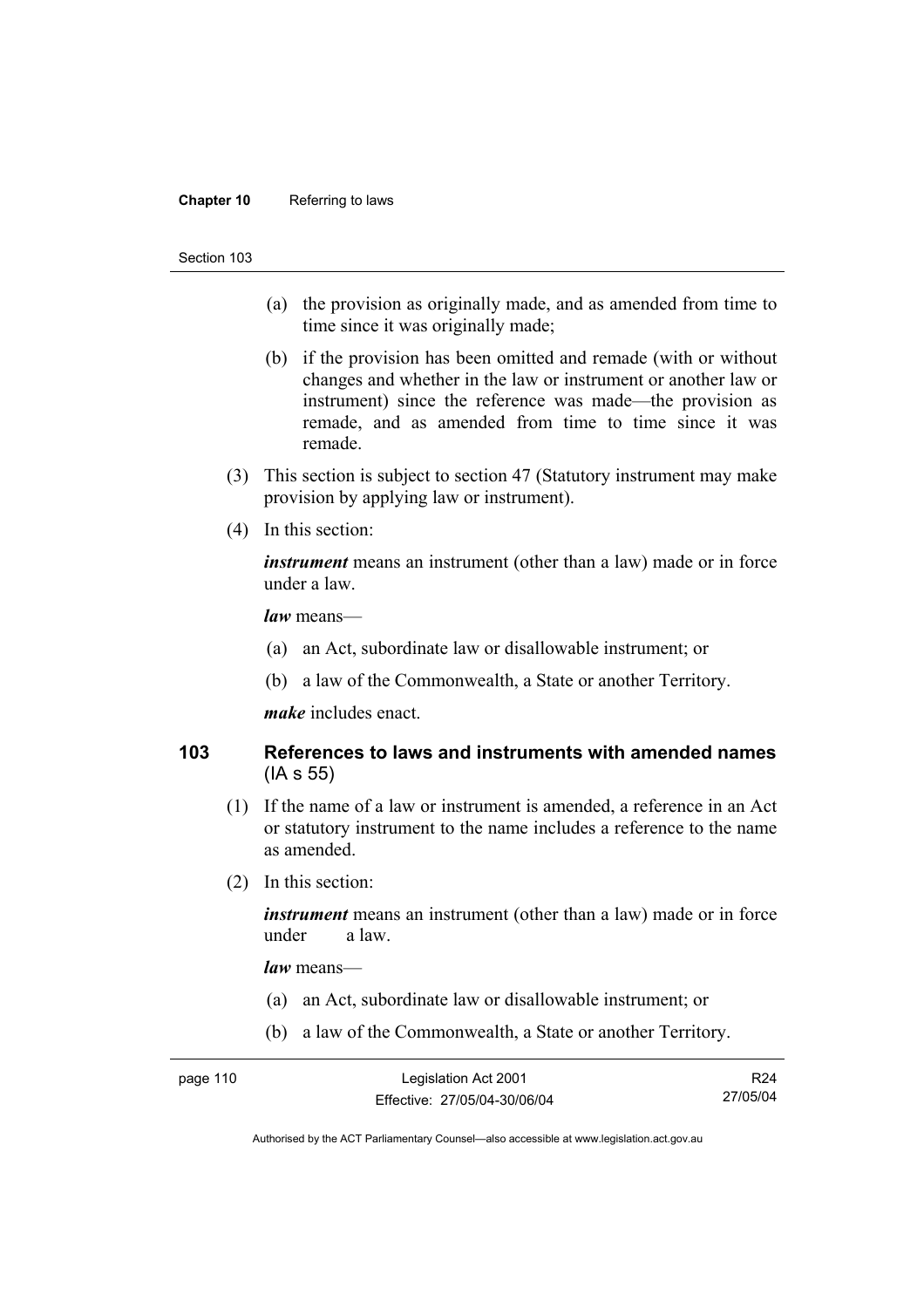# **104 References to laws include references to instruments under laws** (IA s 55A)

- (1) In an Act or statutory instrument a reference (either generally or specifically) to an Act or statutory instrument, or to a provision of an Act or statutory instrument, includes a reference to the statutory instruments made or in force under the Act, instrument or provision.
- (2) In subsection (1), a reference to the statutory instruments made or in force under the Act, instrument or provision includes a reference to any law or instrument (within the meaning of section 47), or provision of a law or instrument (within the meaning of that section), applied, adopted or incorporated (with or without change) under the Act, instrument or provision.
	- *Note* Section 47 authorises an Act, subordinate law or disallowable instrument to make provision about a matter by applying, adopting or incorporating a law or instrument (as defined in that section) or a provision of a law or instrument.
- (3) In an Act or statutory instrument a reference (either generally or specifically) to an Act, ordinance or statutory instrument of another jurisdiction, or to a provision of an Act, ordinance or statutory instrument of another jurisdiction, includes a reference to the statutory instruments made or in force under the Act, ordinance, instrument or provision.
- (4) In subsection (3):

*another jurisdiction* means the Commonwealth, a State or another Territory.

*statutory instrument* means an instrument (whether of a legislative or administrative nature) made or in force under the Act, ordinance or statutory instrument concerned.

page 111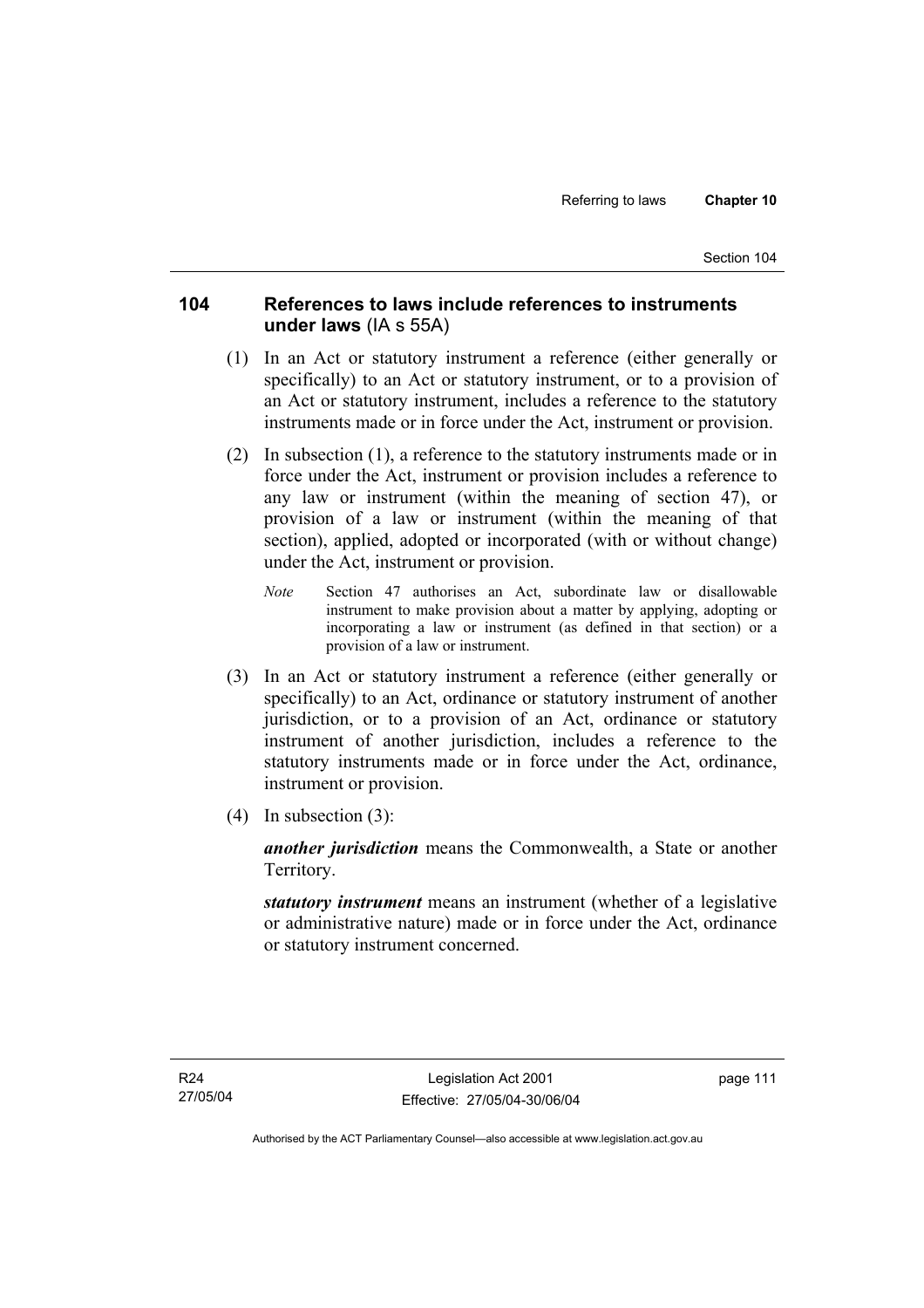### **Chapter 10** Referring to laws

Section 105

## **105 References in statutory instruments to** *the Act* (IA s 55B)

In a statutory instrument, a reference to *Act* or *the Act*, without mentioning a particular Act, is a reference to the Act under which the instrument is made or in force.

## **106 References to repealed laws** (IA s 55C)

 (1) If an Act or statutory instrument refers to a law as repealed, the reference is a reference to the law as in force immediately before it was repealed.

## **Example**

A reference to the '*XYZ Act 2000* (repealed)' is a reference to the *XYZ Act 2000* immediately before it was repealed.

- *Note* An example is part of the Act, is not exhaustive and may extend, but does not limit, the meaning of the provision in which it appears (see s 126 and s 132).
- (2) In this section:

*law* means—

- (a) an Act, subordinate law or statutory instrument; or
- (b) a law of the Commonwealth, a State or another Territory.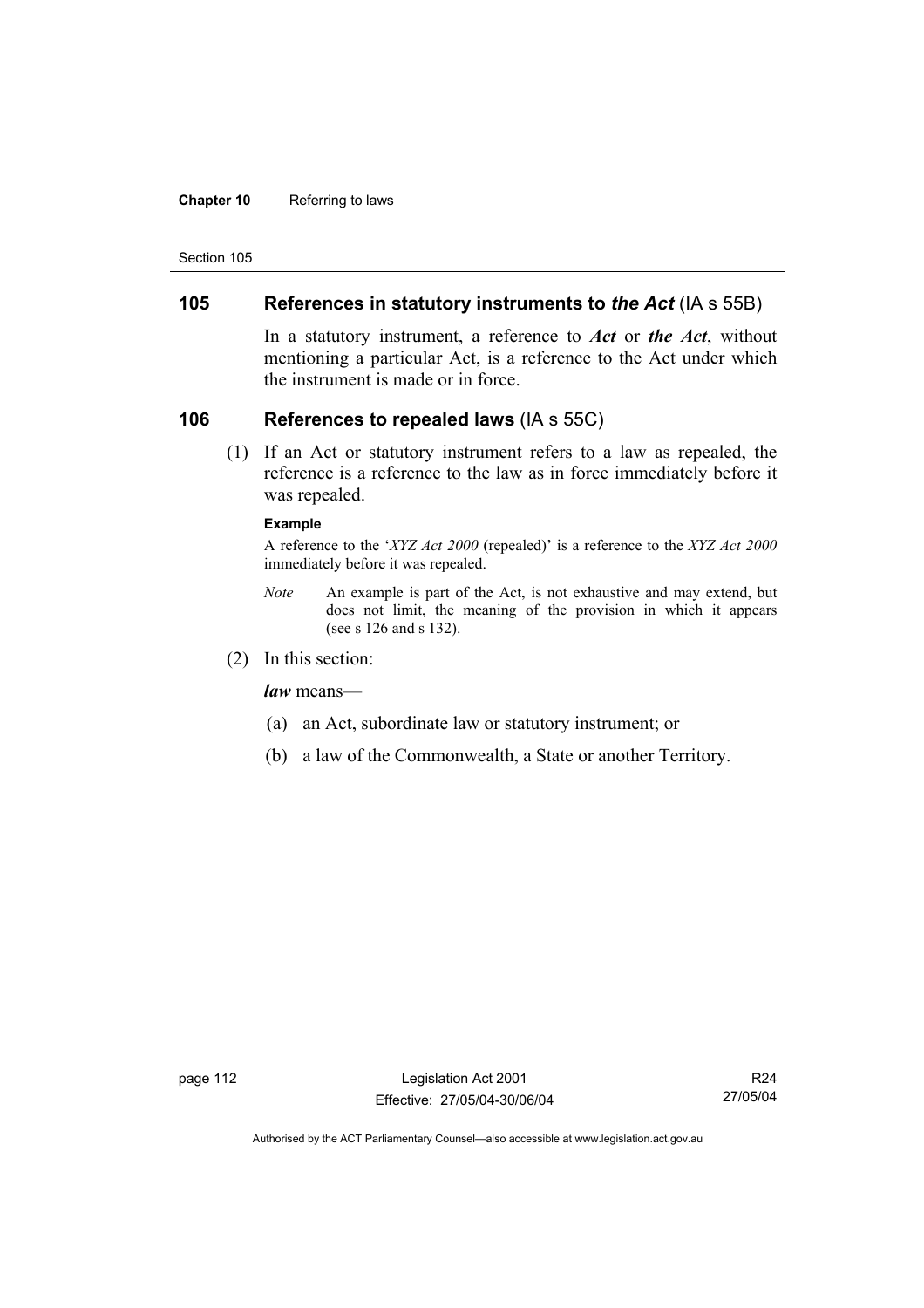# **Chapter 11 Republication of Acts and statutory instruments**

# **Part 11.1 General**

# **107 Meaning of** *law* **in ch 11** (LRA s 5, def of *law* and s 8 (2))

In this chapter:

*law* means an Act or statutory instrument, whether or not it has been amended, and includes—

- (a) a collection of 2 or more Acts or statutory instruments; or
- (b) all or part of an agreement or other instrument that has the force of law or is in, or attached to, an Act or statutory instrument.

# **108 Republication in register**

- (1) The parliamentary counsel may republish a law by entering the text of the law in the register.
- (2) Subsection (1) does not limit the ways in which the parliamentary counsel may republish a law.

# **109 Republications may be published with other information**

The parliamentary counsel may publish information not required by this chapter with a written or electronic version of an authorised republication if the parliamentary counsel considers that the information is likely to be useful to users of the republication.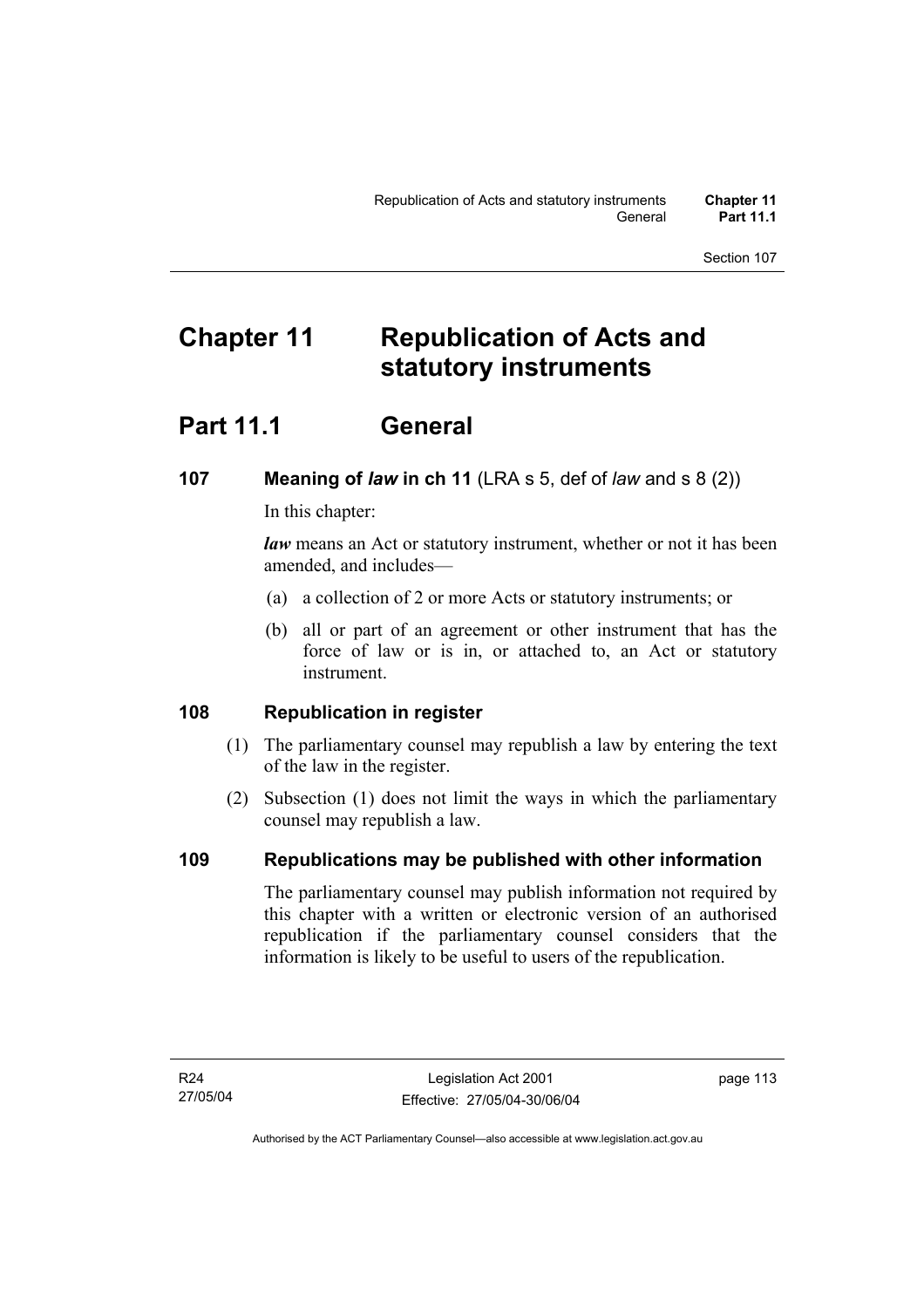### **Chapter 11** Republication of Acts and statutory instruments<br>**Part 11.1** General **Part 11.1**

Section 110

# **110 Collections of laws** (LRA s 19A)

- (1) If the parliamentary counsel authorises under this Act the republication of 2 or more laws in a collection, this chapter applies to each of the laws in the collection as if it were republished separately.
- (2) Subsection (1) does not prevent the use of—
	- (a) a single contents for the collection; or
	- (b) information applying to 2 or more laws in the collection.

page 114 Legislation Act 2001 Effective: 27/05/04-30/06/04

R24 27/05/04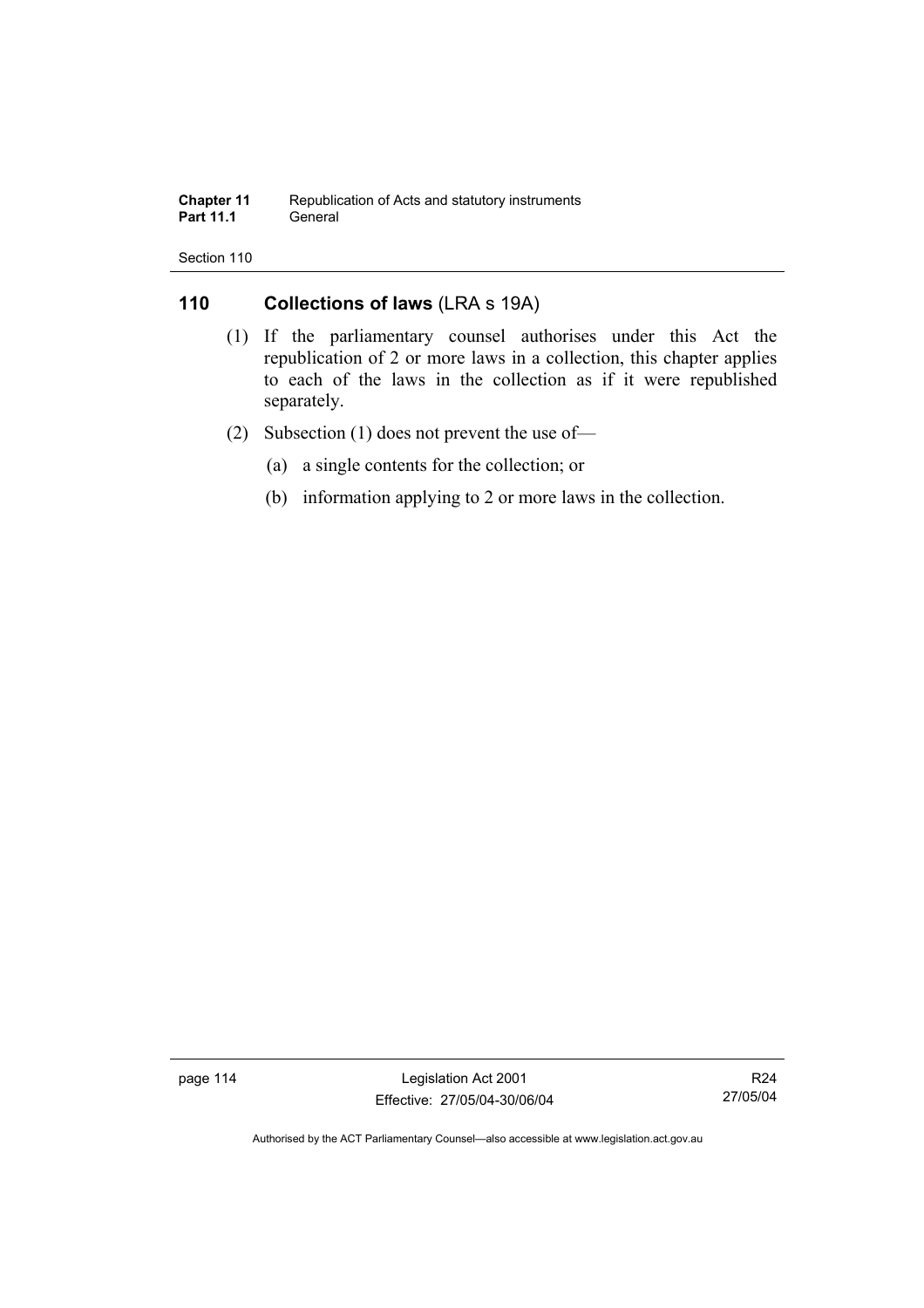# **Part 11.2 Substantive amendments made by laws**

# **111 Incorporation of amendments** (LRA s 10)

- (1) This section applies to a law if the law has been amended by another law by the omission, insertion, substitution, renumbering or relocation of provisions.
- (2) An authorised republication of the law must show the law as amended by all amendments that commenced on or before the day stated on the republication as the republication date.
- (3) An authorised republication of the law may also incorporate necessary consequential amendments, whether of punctuation, numbering or another kind.
- (4) This section does not prevent an authorised republication of the law showing the law as it would be amended by amendments that have not commenced on or before the republication date if the republication indicates, in a suitable place, that the amendments have not commenced.

# **112 Reference to amending laws** (LRA s 11 (1))

 An authorised republication of a law that shows the law as amended must include, in a suitable place, a reference to the law by which each amendment was made.

# **113 Provisions not republished or relocated** (LRA s 12)

- (1) This part does not require—
	- (a) every provision of a law to be shown in an authorised republication of the law; or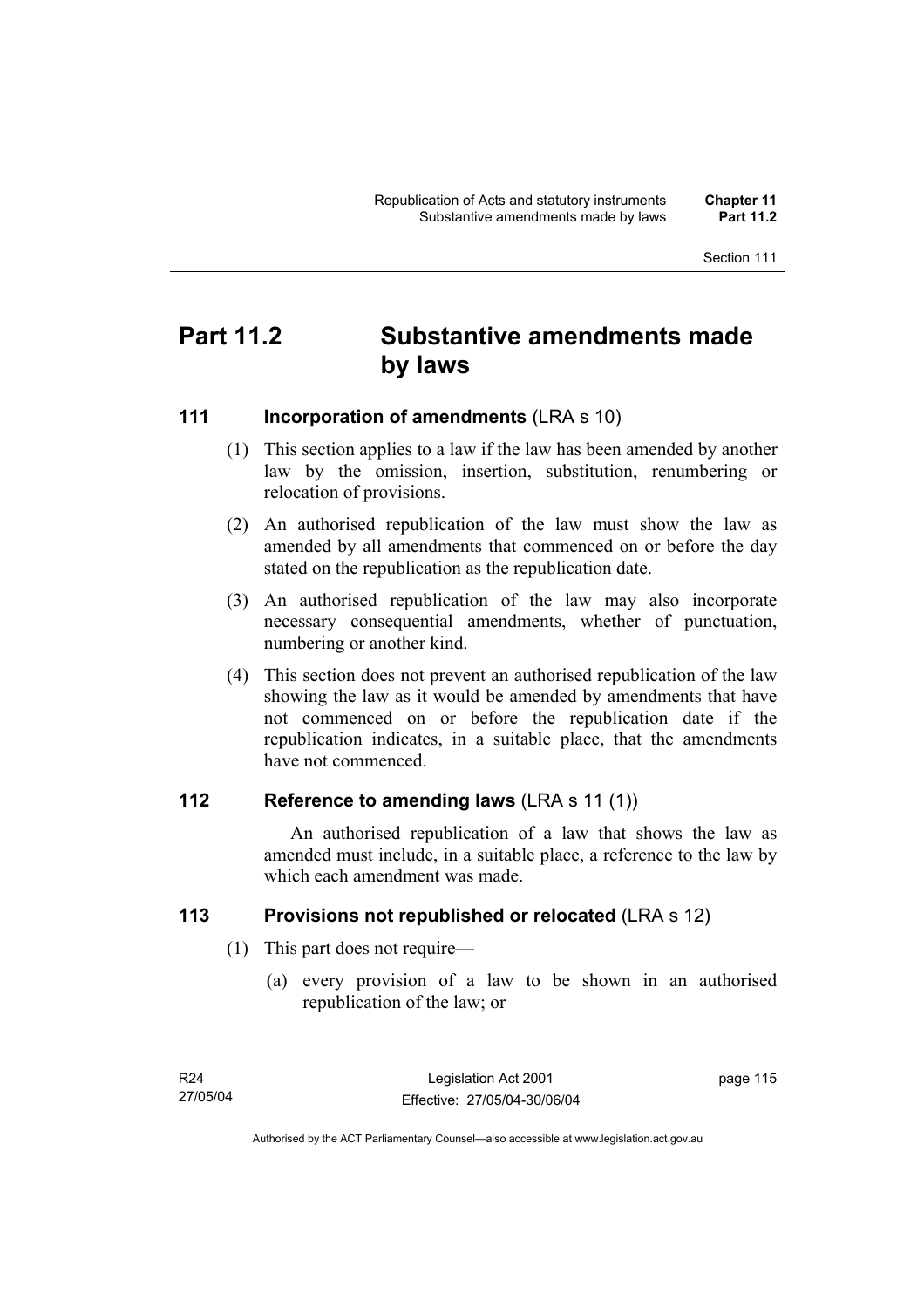### **Chapter 11** Republication of Acts and statutory instruments<br>**Part 11.2** Substantive amendments made by laws Substantive amendments made by laws

Section 113

- (b) each provision of a law to be shown in an authorised republication of the law in the place in the law where it was located when the provision was made.
- (2) If a provision of a law is not shown in an authorised republication, the republication must indicate that fact in a suitable place.
- (3) If a provision of a law is shown in an authorised republication in a different place in the law to the place where it was located when the provision was made, the republication must indicate that fact in a suitable place.

page 116 Legislation Act 2001 Effective: 27/05/04-30/06/04

R24 27/05/04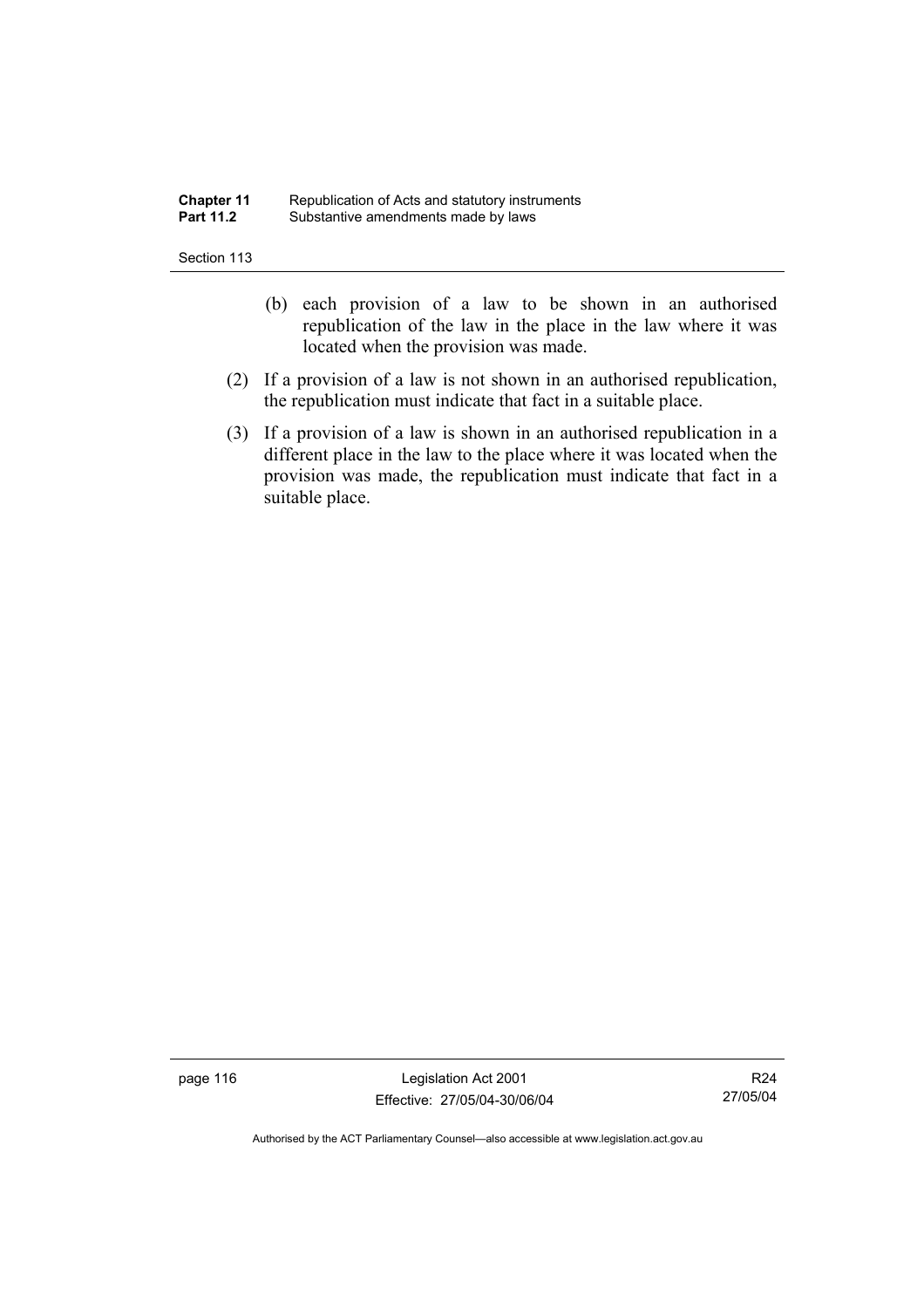# **Part 11.3 Editorial changes**

## **114** Authorisation for parliamentary counsel (LRA s 13, s 19)

In preparing a law for republication, the parliamentary counsel is authorised—

- (a) to make editorial amendments and other textual amendments of a formal nature that the parliamentary counsel considers desirable to bring the law into line, or more closely into line, with current legislative drafting practice; and
- (b) to make other editorial changes by way of format, layout or printing style, or in any other presentational respect, that the parliamentary counsel considers desirable to bring the law into line, or more closely into line, with current legislative drafting practice.

## **115 Amendments not to change effect** (LRA s 14)

This part does not permit the making of an amendment of a law that would change the effect of the law.

# **116 Ambit of editorial amendments** (LRA s 15)

- (1) An *editorial amendment* of a law is an amendment that—
	- (a) corrects a typographical error; or
	- (b) corrects or updates a reference to a law, position, entity, place or thing; or
	- (c) goes only to a matter of spelling, punctuation, grammar or syntax or the use of conjunctives and disjunctives; or
	- (d) changes the name of the law or of a provision of the law; or
	- (e) numbers or renumbers a provision of the law; or

| R24      | Legislation Act 2001         | page 117 |
|----------|------------------------------|----------|
| 27/05/04 | Effective: 27/05/04-30/06/04 |          |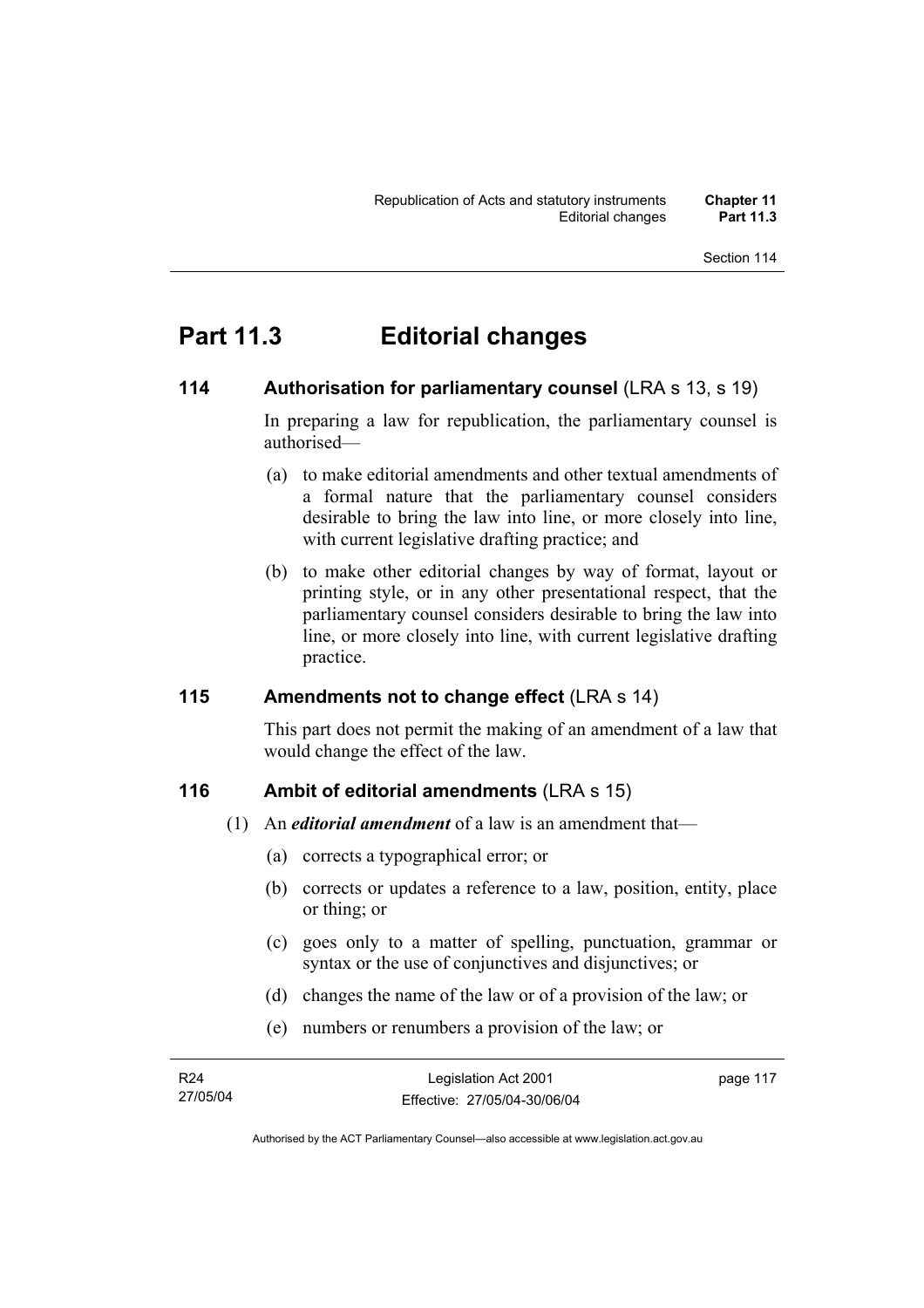- (f) changes the order of definitions or other provisions of the law; or
- (g) replaces a reference to a provision of a law with a different form of reference to the provision; or
- (h) changes the way of referring to or expressing a number, year, date, time, amount of money, penalty, quantity, measurement, or other matter, idea or concept; or
- (i) replaces a word indicating gender or that could be taken to indicate gender in accordance with current legislative drafting practice; or
- (j) replaces a reference to the Queen, the King or the Crown with a reference to the Sovereign or the Territory; or
- (k) omits—
	- (i) the enacting words or the law-making words (including any signatures); or
	- (ii) a provision that consists only of a description of how the law is arranged into groups of provisions; or
	- (iii) a provision that has expired, the operation of which is exhausted or spent or that is otherwise obsolete or redundant; or
- (l) omits, inserts or changes a referential term; or
- (m) inserts, omits or changes a note; or
- (n) updates a reference to the heading to a provision; or
- (o) is consequential on any other editorial amendment (whether made to that law or another law).

R24 27/05/04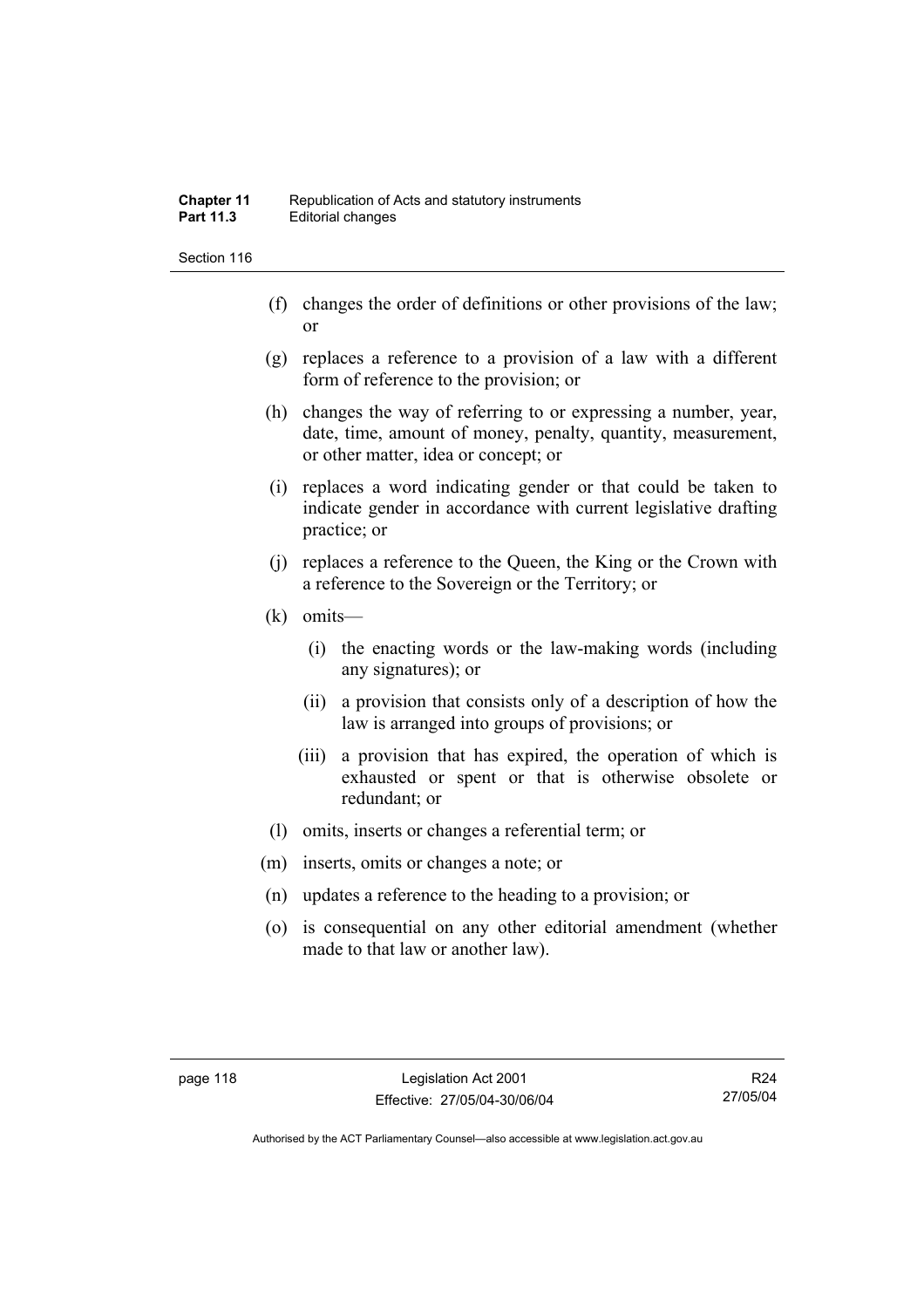(2) In this section:

*law* includes a law of the Commonwealth, a State, another Territory or a foreign country.

## **117 Legal effect of editorial changes** (LRA s 16)

- (1) A law that is amended or otherwise changed under this part in preparing an authorised republication of the law has effect for all purposes, on and after the republication date, as if the changes had been made by an Act that commenced on the republication date.
- (2) Without limiting subsection (1), section 83 (Consequences of amendment of statutory instrument by Act) applies to an amendment made under this part as if the amendment had been made by an Act.
- (3) This section is subject to section 115 (Amendments not to change effect).

## **118 Reference to editorial amendments** (LRA s 17)

If a law is amended under this part in preparing an authorised republication of the law, the republication must indicate that fact in a suitable place.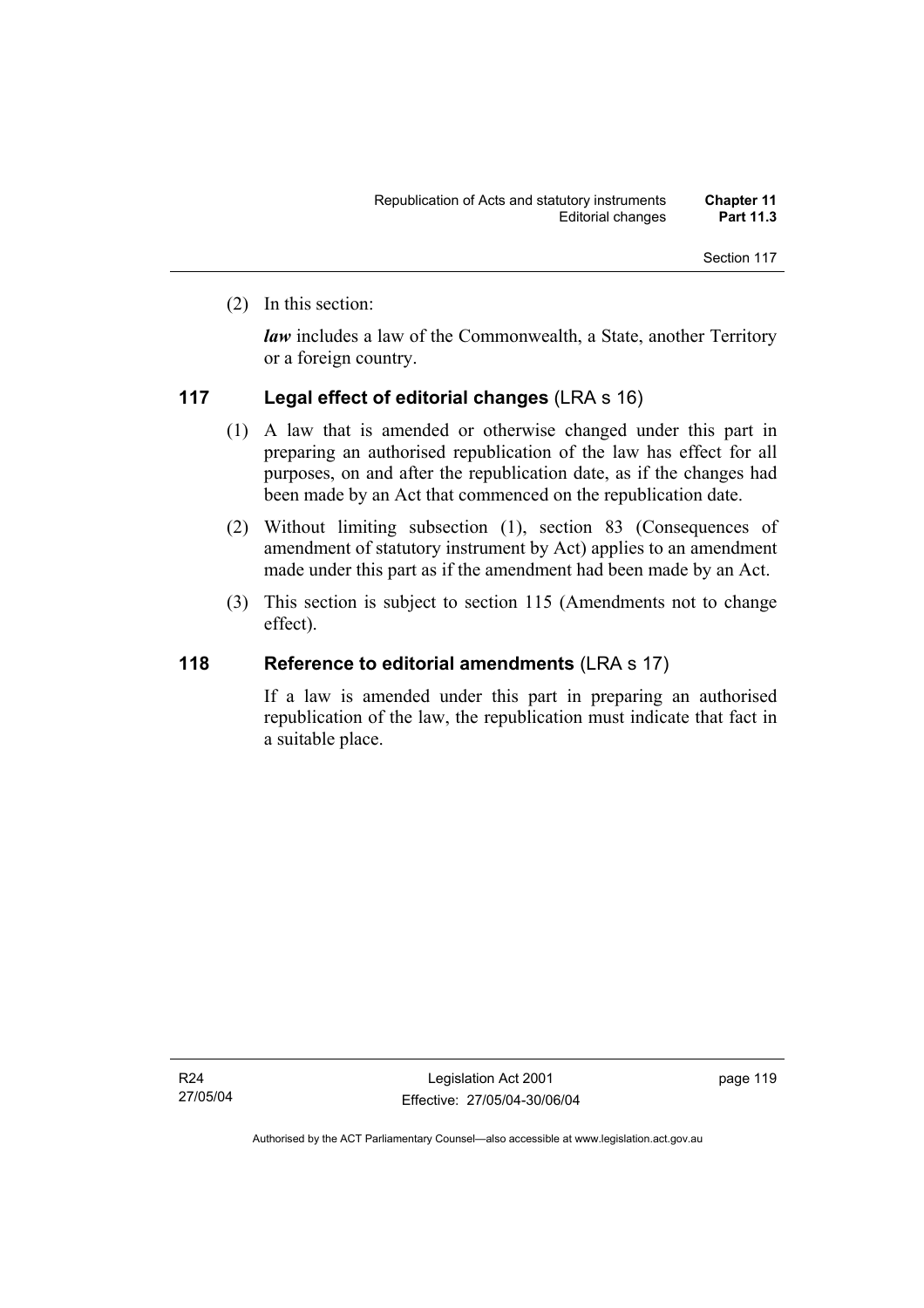# **Chapter 12 Scope of Acts and statutory instruments**

# **120 Act to be interpreted not to exceed legislative powers of Assembly** (IA s 11AA)

- (1) An Act is to be interpreted as operating to the full extent of, but not to exceed, the legislative power of the Legislative Assembly.
- (2) Without limiting subsection (1), if a provision of an Act would, apart from this section, be interpreted as exceeding the legislative power of the Legislative Assembly—
	- (a) the provision is valid to the extent to which it does not exceed power; and
	- (b) the remainder of the Act is not affected.
- (3) Without limiting subsection (1), if the application of a provision of an Act to a matter would, apart from this section, be interpreted as exceeding power, the provision's application to other matters is not affected.
- (4) This section is in addition to any provision of the Act itself.

*Note* For the equivalent provision for statutory instruments, see s 43.

- (5) This section is a determinative provision.
	- *Note* See s 5 for the meaning of determinative provisions, and s 6 for their displacement.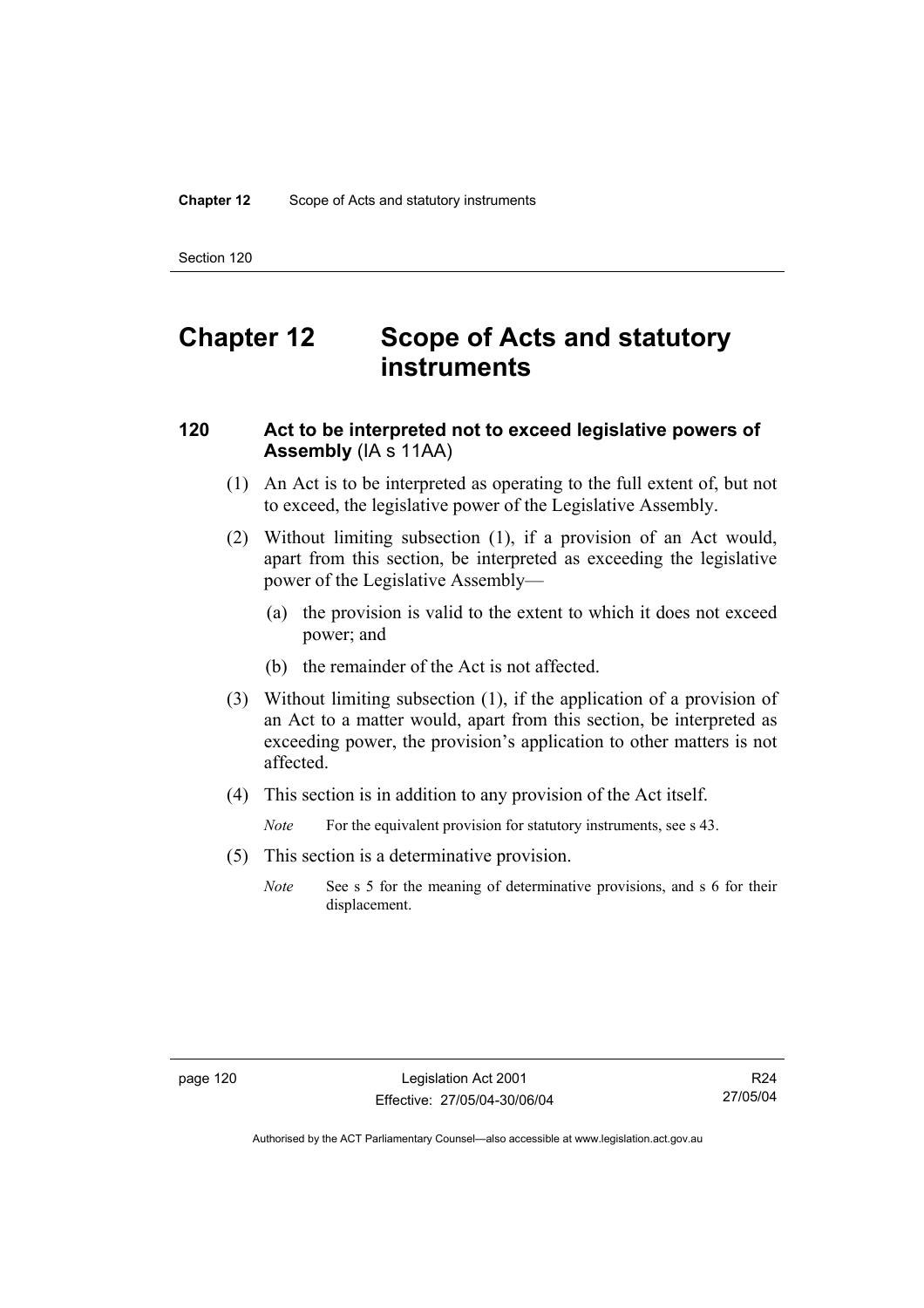# **121 Binding effect of Acts** (IA s 7)

- (1) An Act binds everyone, including all governments.
	- *Note* See the Self-Government Act, s 27 which provides that, except as provided by the regulations under that Act, an ACT enactment does not bind the Crown in right of the Commonwealth. See also s 120.
- (2) However, an Act does not bind the Territory to the extent that it requires or otherwise provides for the payment of money that, on payment, would form part of the public money of the Territory.
- (3) Also, subsection (1) does not make a government liable to be prosecuted for an offence.
- (4) To the extent that an Act does not bind a government, the same degree of immunity extends to a government entity in relation to an authorised act or omission of the entity.
- (5) This section is a determinative provision.
	- *Note* See s 5 for the meaning of determinative provisions, and s 6 for their displacement.
- (6) In this section:

*authorised*—an act or omission of a government entity is *authorised* if—

- (a) for an instrumentality—the act or omission relates to a matter within the scope of the instrumentality's functions; and
- (b) for an officer or employee of the government—the act or omission relates to a matter within the scope of the duties of the officer or employee; and
- (c) for a contractor who exercises a function on behalf of the government—the act or omission relates to a matter within the scope of the contract; and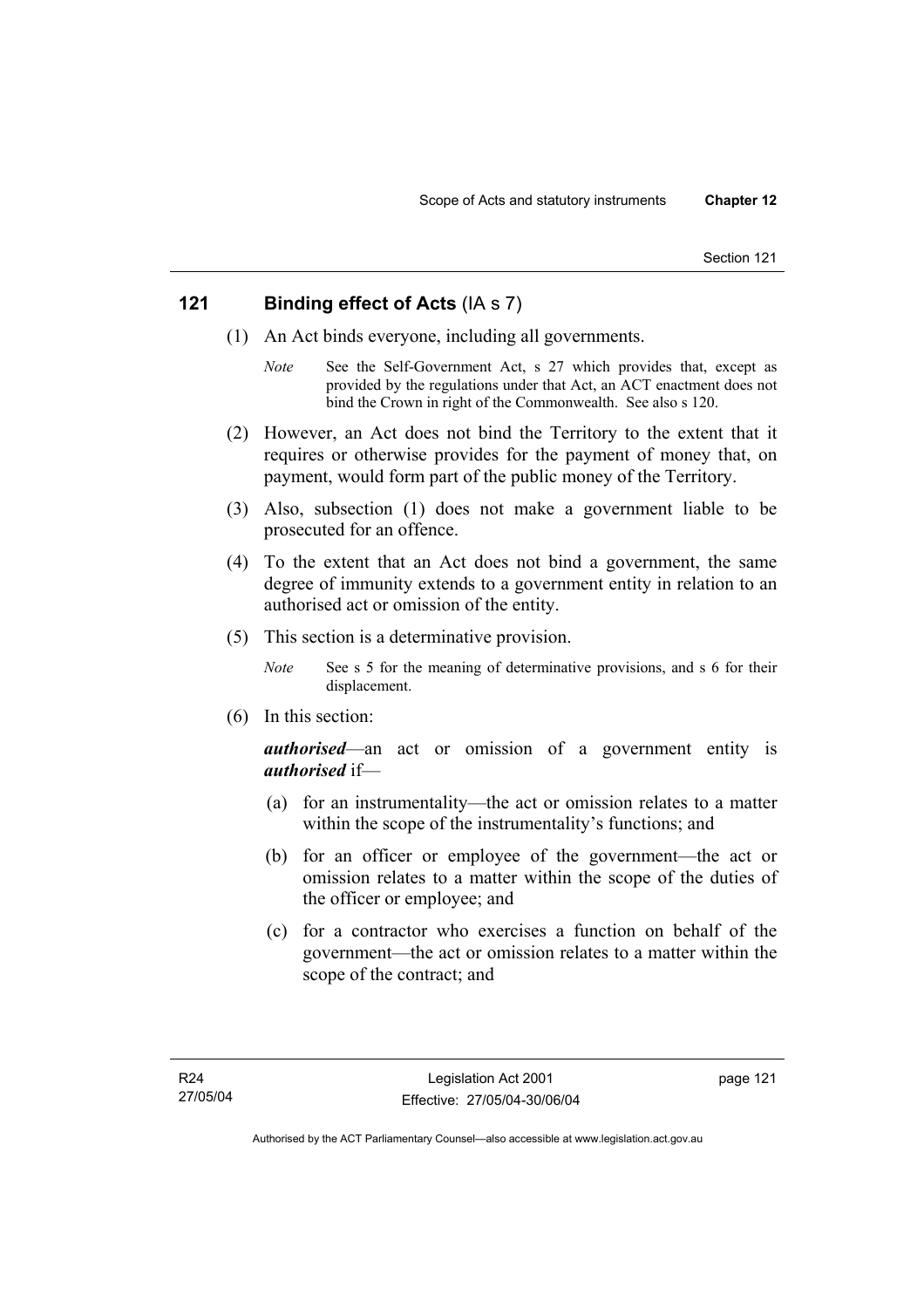## **Chapter 12** Scope of Acts and statutory instruments

#### Section 122

 (d) for anyone else who exercises a function on behalf of the government—the act or omission relates to a matter within the scope of the person's engagement.

*government* includes the Territory, the Commonwealth, a State, another Territory or New Zealand.

## *government entity* includes—

- (a) an instrumentality, officer or employee of the government; and
- (b) a contractor or anyone else who exercises a function on behalf of the government.

## **122 Application to Territory** (IA s 23A)

- (1) In an Act or statutory instrument—
	- (a) a reference to an entity or position by name or description is a reference to the entity or position of that name or description in or for the Territory; and
	- (b) a reference to a place, jurisdiction or anything else by name or description is a reference to the place, jurisdiction or thing of that name or description in or for the Territory.
- (2) If the name of an entity or position established under an Act or statutory instrument includes the words 'of the Australian Capital Territory', 'for the Australian Capital Territory', '(ACT)', or words having a similar effect, a reference in an Act or statutory instrument to the entity or position need not include the words.

R24 27/05/04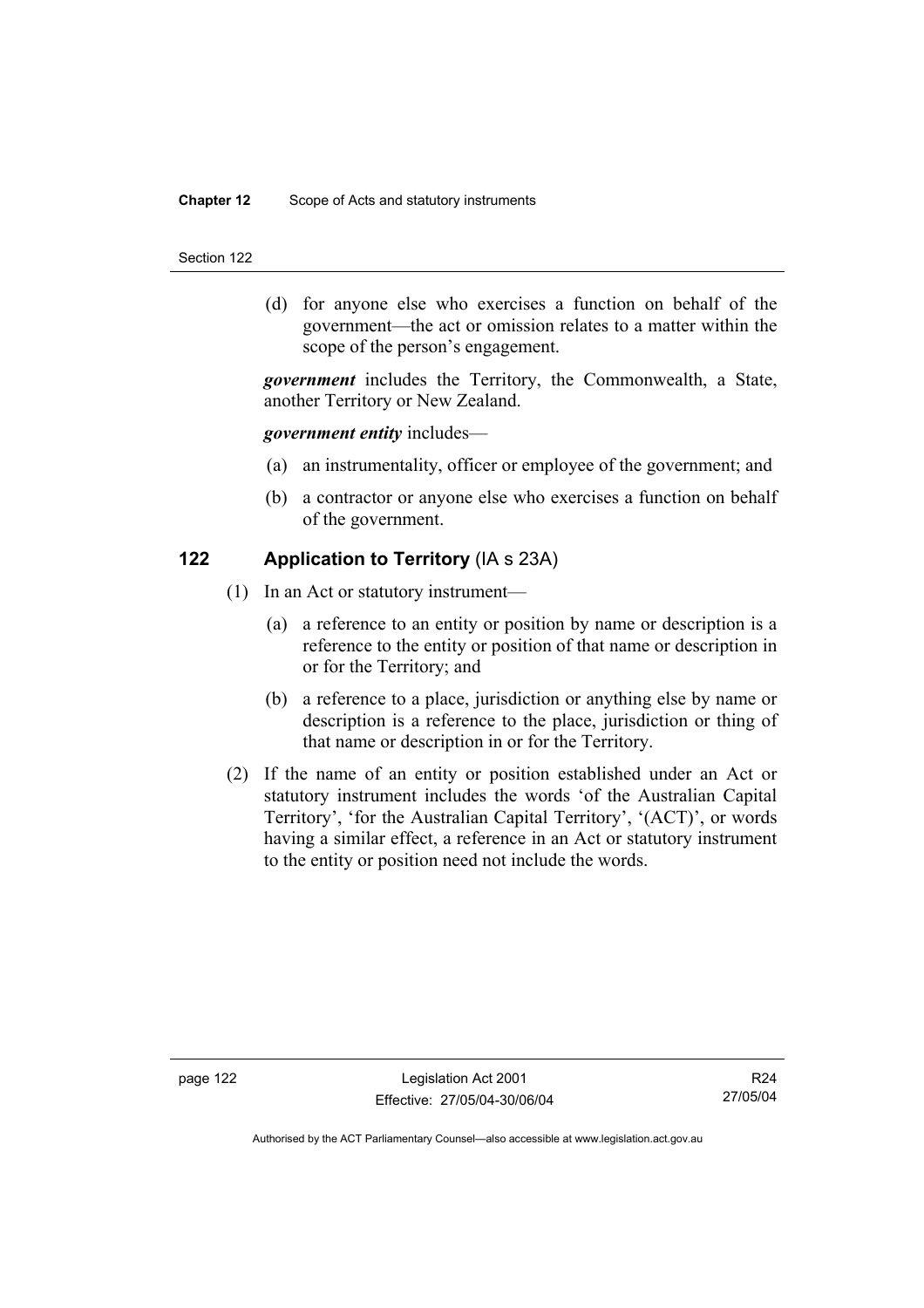# **Chapter 13 Structure of Acts and statutory instruments**

# **Part 13.1 General**

# **125 Meaning of** *law* **in ch 13**

In this chapter:

*law* means an Act, subordinate law or disallowable instrument, and includes a provision of a law.

# **126 Material that is part of an Act or statutory instrument**  (IA s 11H)

- (1) A heading to a chapter, part, division, subdivision, schedule, or another provision (other than a section or subsection), of or to an Act or statutory instrument is part of the Act or instrument.
- (2) A heading to a section or subsection of an Act or statutory instrument is part of the Act or instrument if—
	- (a) the Act was enacted, or the instrument was made, after 1 January 2000; or
	- (b) the heading was amended or inserted into the Act or instrument after 1 January 2000.
- (3) A preamble or other recital to an Act or statutory instrument is part of the Act or instrument.
- (4) An example or diagram in an Act or statutory instrument is part of the Act or instrument.
- (5) A schedule, dictionary or appendix to an Act or statutory instrument is part of the Act or instrument.

| R24      | Legislation Act 2001         | page 123 |
|----------|------------------------------|----------|
| 27/05/04 | Effective: 27/05/04-30/06/04 |          |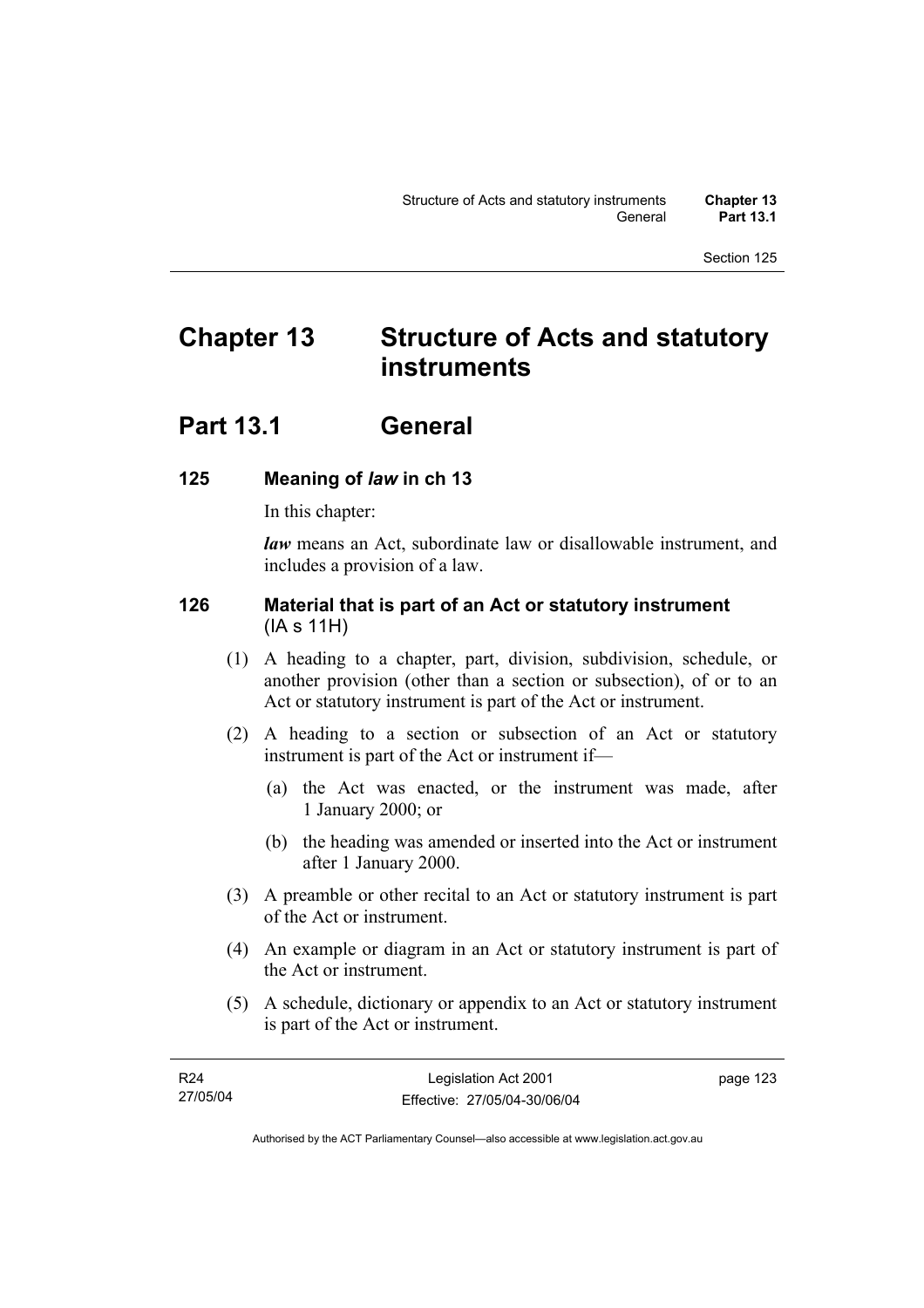- (6) Punctuation in an Act or statutory instrument is part of the Act or instrument.
- (7) A provision number in an Act or statutory instrument is part of the Act or instrument.
- (8) In applying this section to a statutory instrument or to a provision of a schedule to an Act, a reference to a section or subsection is a reference to a corresponding provision of the instrument or schedule.
- (9) This section is a determinative provision.
	- *Note* See s 5 for the meaning of determinative provisions, and s 6 for their displacement.

# **127 Material that is not part of an Act or statutory instrument**  (IA s 12)

- (1) A footnote, endnote, or other note, in or to an Act or statutory instrument is not part of the Act or instrument.
- (2) A table of contents (however described), or reader's guide or index, in or to an Act or statutory instrument is not part of the Act or instrument.
- (3) A heading to a section or subsection of an Act or statutory instrument is not part of the Act or instrument if section 126 (2) (Material that is part of an Act or statutory instrument) does not apply to the heading.
- (4) This section does not prevent the amendment of a note, table, guide, index or heading mentioned in subsection (1), (2) or (3).
- (5) However, such a note, table, guide or index does not become part of the Act or statutory instrument because it is amended or inserted by an Act or instrument.
- (6) In applying this section to a statutory instrument or to a provision of a schedule to an Act, a reference to a section or subsection is a

R24 27/05/04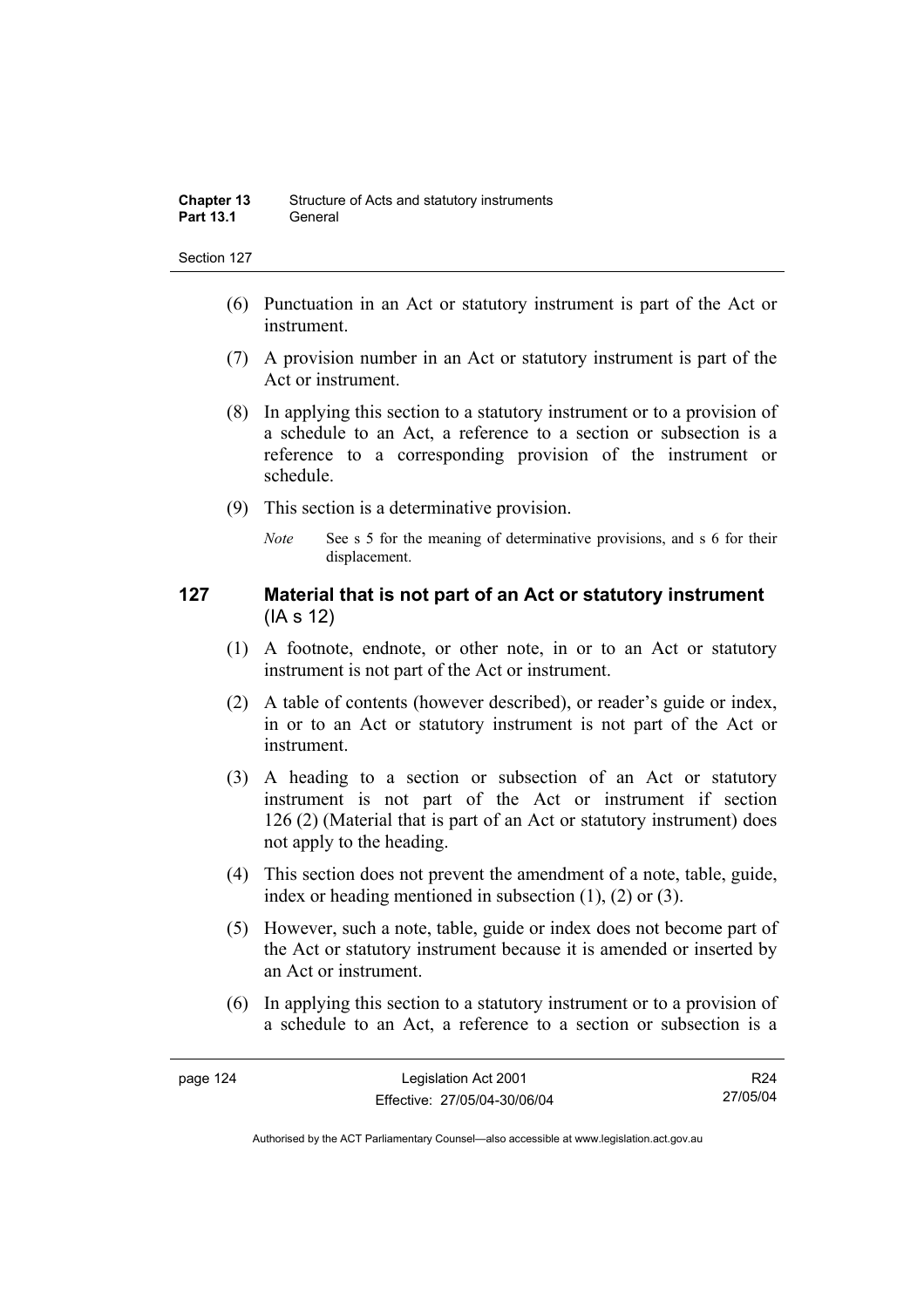reference to a corresponding provision of the instrument or schedule.

- (7) This section is a determinative provision.
	- *Note* See s 5 for the meaning of determinative provisions, and s 6 for their displacement.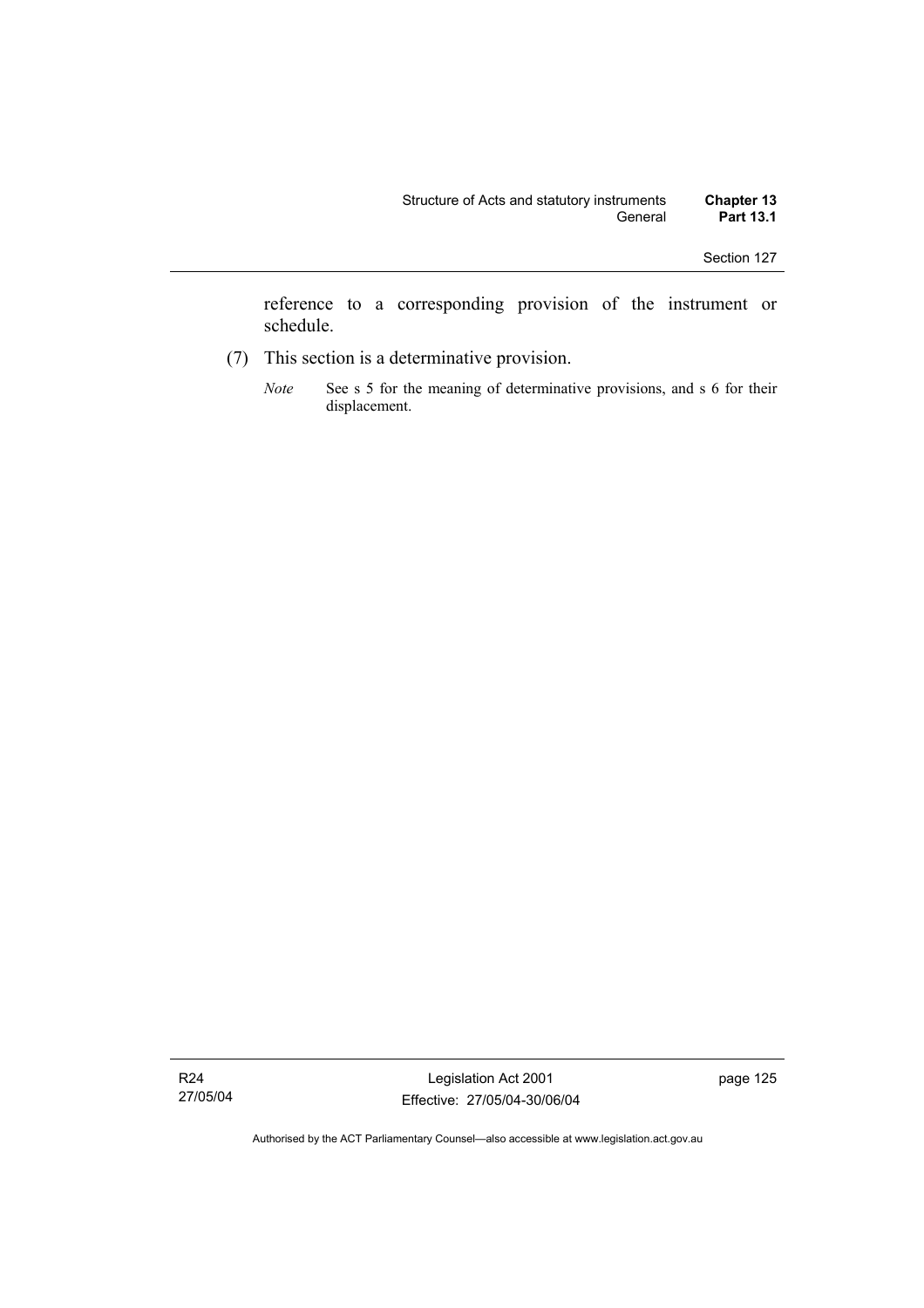**Chapter 13** Structure of Acts and statutory instruments<br>**Part 13.2** Particular kinds of provisions Particular kinds of provisions

Section 130

# **Part 13.2 Particular kinds of provisions**

## **130 What is a definition?** (IA dictionary, *definition*)

A *definition* is a provision (however expressed) of an Act or statutory instrument that—

- (a) gives a meaning to a term; or
- (b) limits or extends the meaning of a term.

## **Examples of definitions**

- 1 *X* means Y.
- 2 *X* includes Y.
- 3 *X* means Y, and includes Z.
- 4 A reference to *X* is a reference to Y.
- 5 *X*—see section Y.
- 6 *X*—see the *XYZ Act 1999*, section Y.
- 7 In a proceeding against a person (the *retailer*), it is a defence if the retailer establishes that the goods were bought honestly.
- 8 *excluded*—a claim is *excluded* if the claim is not brought within 1 year after the day the claimant becomes aware of the failure to account to which the claim relates.
- 9 A term used in the *XYZ Act 2003* has the same meaning in this Act.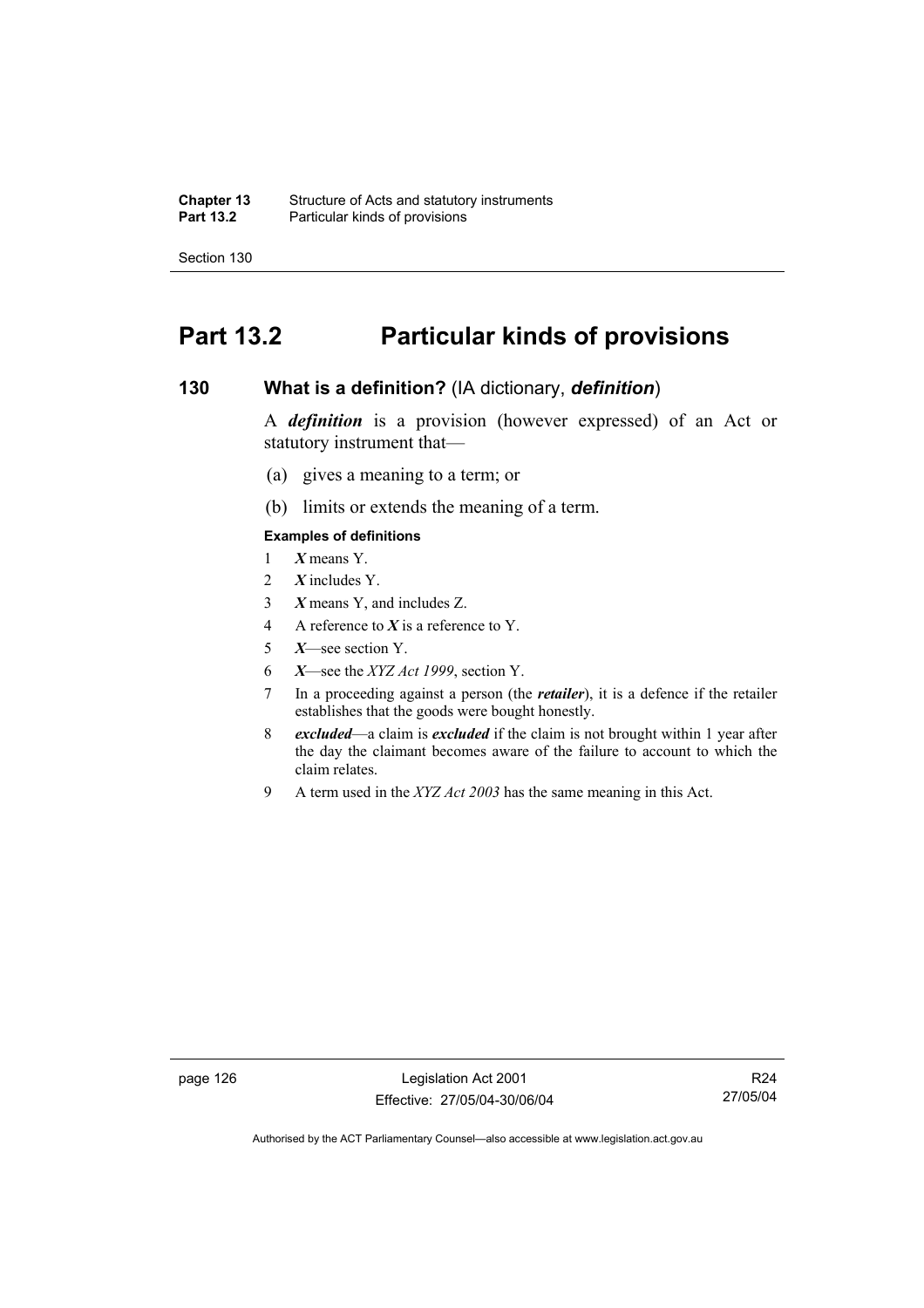- 10 A term defined in the *XYZ Act 2003* has the same meaning in this Act.
- *Note 1* Examples 5 and 6 illustrate signpost definitions, that is, definitions that do not themselves directly define a term but point the reader to the place where the term is defined (see s 131).
- *Note 2* Example 7 illustrates a tagged-term definition (*retailer*) that takes its meaning from the context of the provision where the defined term is found.
- *Note 3* Example 8 illustrates a definition that does not begin with the defined term.
- *Note 4* For other provisions about definitions, see pt 15.2.
- *Note 5* An example is part of the Act, is not exhaustive and may extend, but does not limit, the meaning of the provision in which it appears (see s 126 and s 132).

## **131 Signpost definitions** (IA, dict, def of *see*)

 (1) In an Act or statutory instrument, a definition of a term that includes the word 'see' followed by a reference to a law or instrument means the term has the same meaning as the term (or, if the reference includes a reference to the definition of another term, that term) has in the law or instrument, as in force from time to time.

#### **Examples**

- 1 A signpost definition '*food*—see section 10.' in the dictionary to an Act means that the word 'food' when used in the Act, has the same meaning as it has in section 10, as in force from time to time.
- 2 A signpost definition '*injury*—see the *XYZ Act 2001*, dictionary.' in the dictionary to another Act means that the word 'injury', when used in the other Act, has the same meaning as it has in the definition of *injury*, in the *XYZ Act 2001*, dictionary, as in force from time to time.
- 3 A signpost definition 'OH&S Council—see the *XYZ Act 2000*, dictionary, definition of *council*.' means that the expression 'OH&S Council' has the same meaning as the word 'council' has in the definition of *council* in the *XYZ Act 2000*, dictionary, as in force from time to time.
- *Note* An example is part of the Act, is not exhaustive and may extend, but does not limit, the meaning of the provision in which it appears (see s 126 and s 132).

| R <sub>24</sub> | Legislation Act 2001         | page 127 |
|-----------------|------------------------------|----------|
| 27/05/04        | Effective: 27/05/04-30/06/04 |          |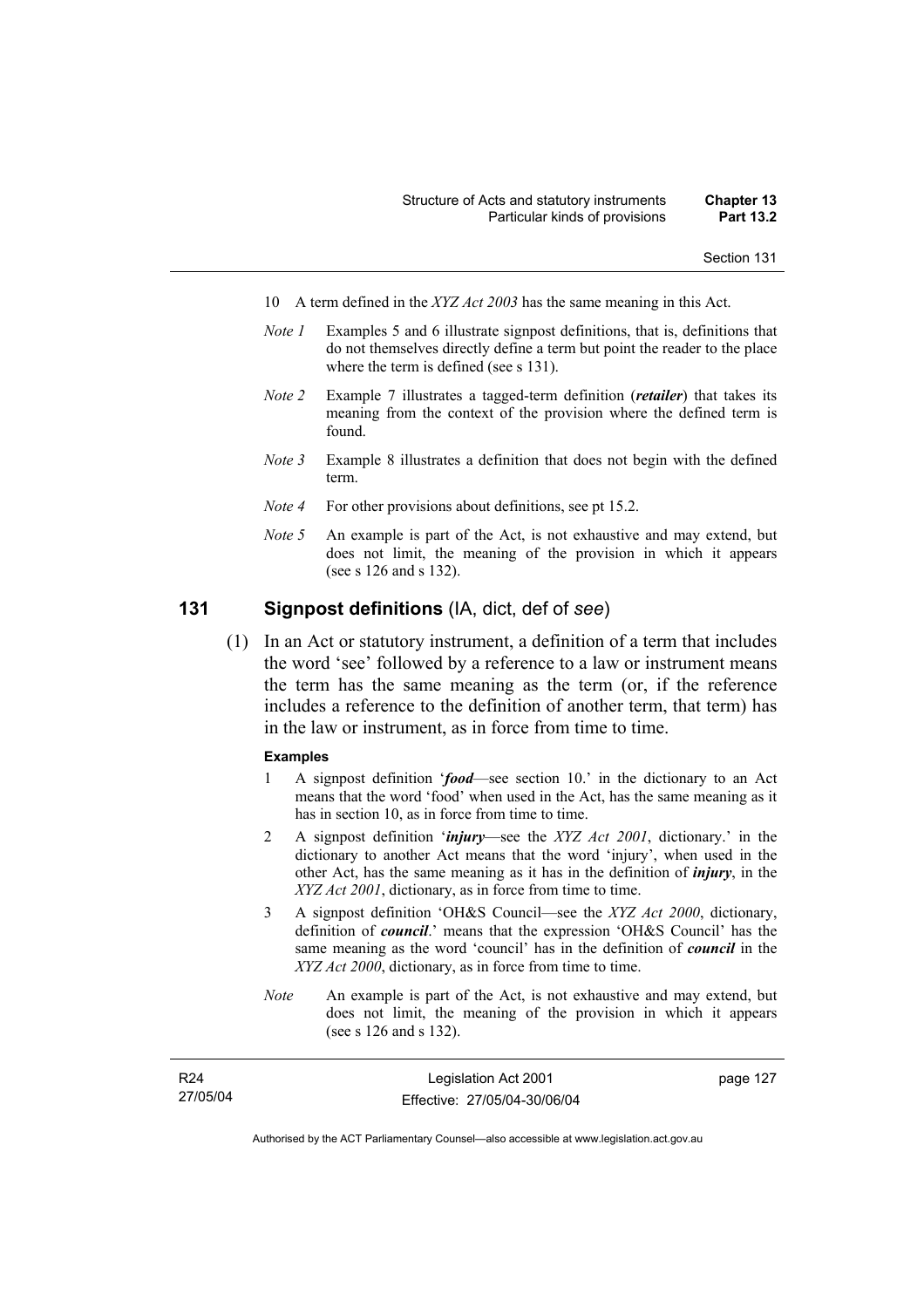| <b>Chapter 13</b> | Structure of Acts and statutory instruments |
|-------------------|---------------------------------------------|
| <b>Part 13.2</b>  | Particular kinds of provisions              |

- (2) This section is subject to section 47 (Statutory instrument may make provision by applying law or instrument).
- (3) In this section:

*instrument* includes a provision of an instrument.

*law* includes a law, or a provision of a law, of the Commonwealth, a State or another Territory.

*Note* For other provisions about definitions, see pt 15.2.

## **132 Examples** (IA s 11D)

- (1) An example in an Act or statutory instrument—
	- (a) is not exhaustive; and
	- (b) may extend, but does not limit, the meaning of the Act or instrument, or the particular provision to which it relates.

### **Examples**

- 1 A specific case (which may be fictional) that helps to give meaning to the more abstract language of a provision. See the examples in section 43.
- 2 An example (which may be fictional) that clarifies the scope of a provision by illustrating cases that fall within the provision or cases that fall outside the provision, or both. See the examples in section 86.
- *Note 1* These examples may overlap.
- *Note 2* An example in an Act or statutory instrument is part of the Act or instrument (see s 126 (4)).
- (2) An example may take either of the following forms:
	- (a) a statement at the end of the provision it illustrates (or at the end of a provision containing the provision it illustrates);

R24 27/05/04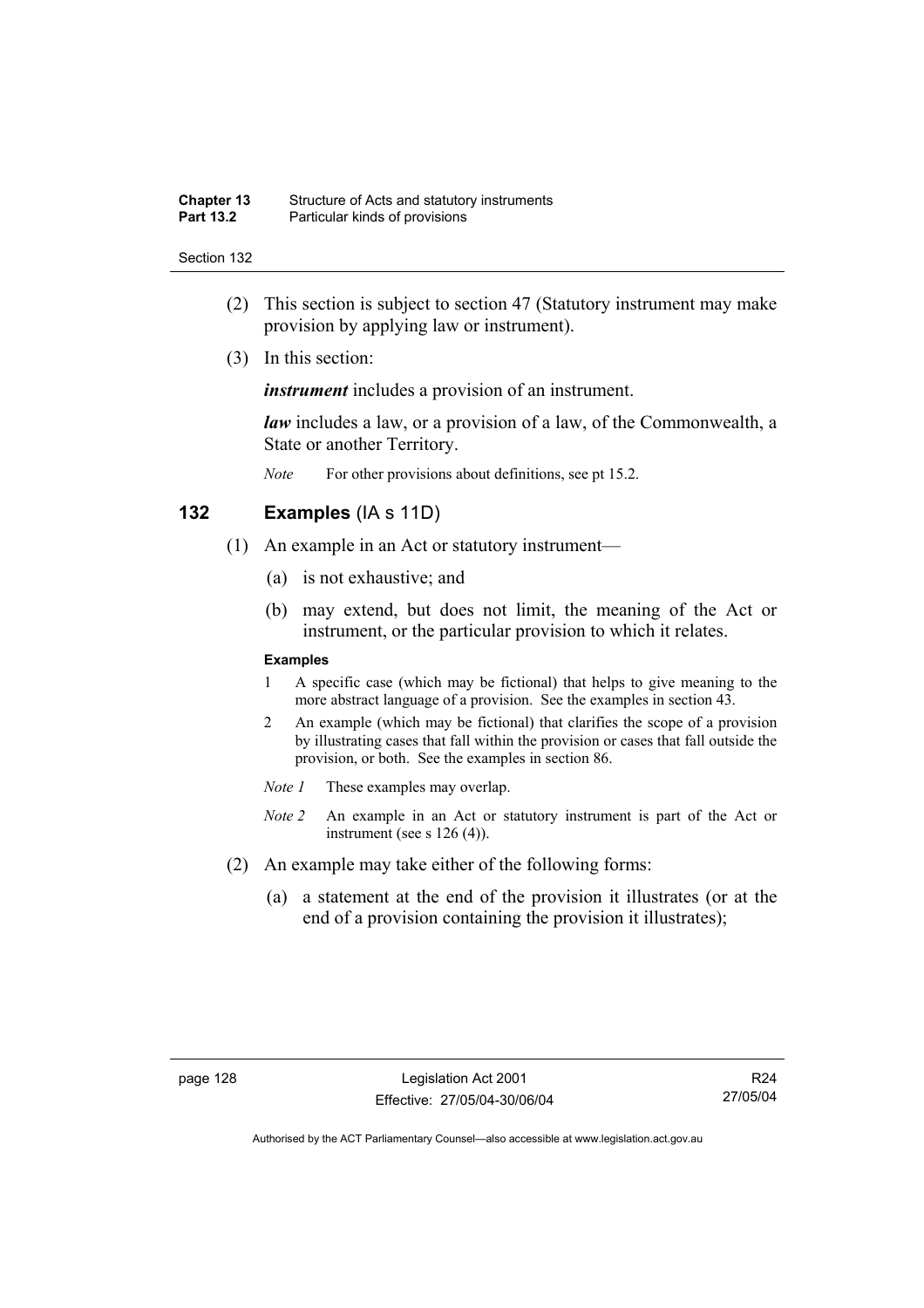(b) a statement forming part of the text of a provision that illustrates the operation of the provision, whether or not the words 'for example' are used.

#### **Examples for par (a)**

the examples in section 130 or this section, subsection (1)

#### **Example for par (b)**

the statement beginning 'for example' in section 36 (1) (a)

- (3) Subsection (2) does not limit the form that an example may take.
- (4) This section is a determinative provision.
	- *Note* See s 5 for the meaning of determinative provisions, and s 6 for their displacement.

### **133 Penalty units** (IA s 33AA)

- (1) In a law, if a penalty for an offence is expressed as a number (whether whole or fractional) of penalty units—
	- (a) the penalty is a fine of that number of penalty units; and
	- (b) the value of the penalty unit for the offence is—
		- (i) if the person charged is an individual—\$100; or
		- (ii) if the person charged is a corporation—\$500.

#### **Example**

'Maximum penalty: 10 penalty units.' means that a person who is convicted of the relevant offence is liable to a maximum fine of 10 penalty units.

- If the person is an individual, the maximum fine is, therefore, \$1 000 (\$100x10).
- If the person is a corporation, the maximum fine is, therefore, \$5 000 (\$500x10).

page 129

*Note* An example is part of the Act, is not exhaustive and may extend, but does not limit, the meaning of the provision in which it appears (see s 126 and s 132).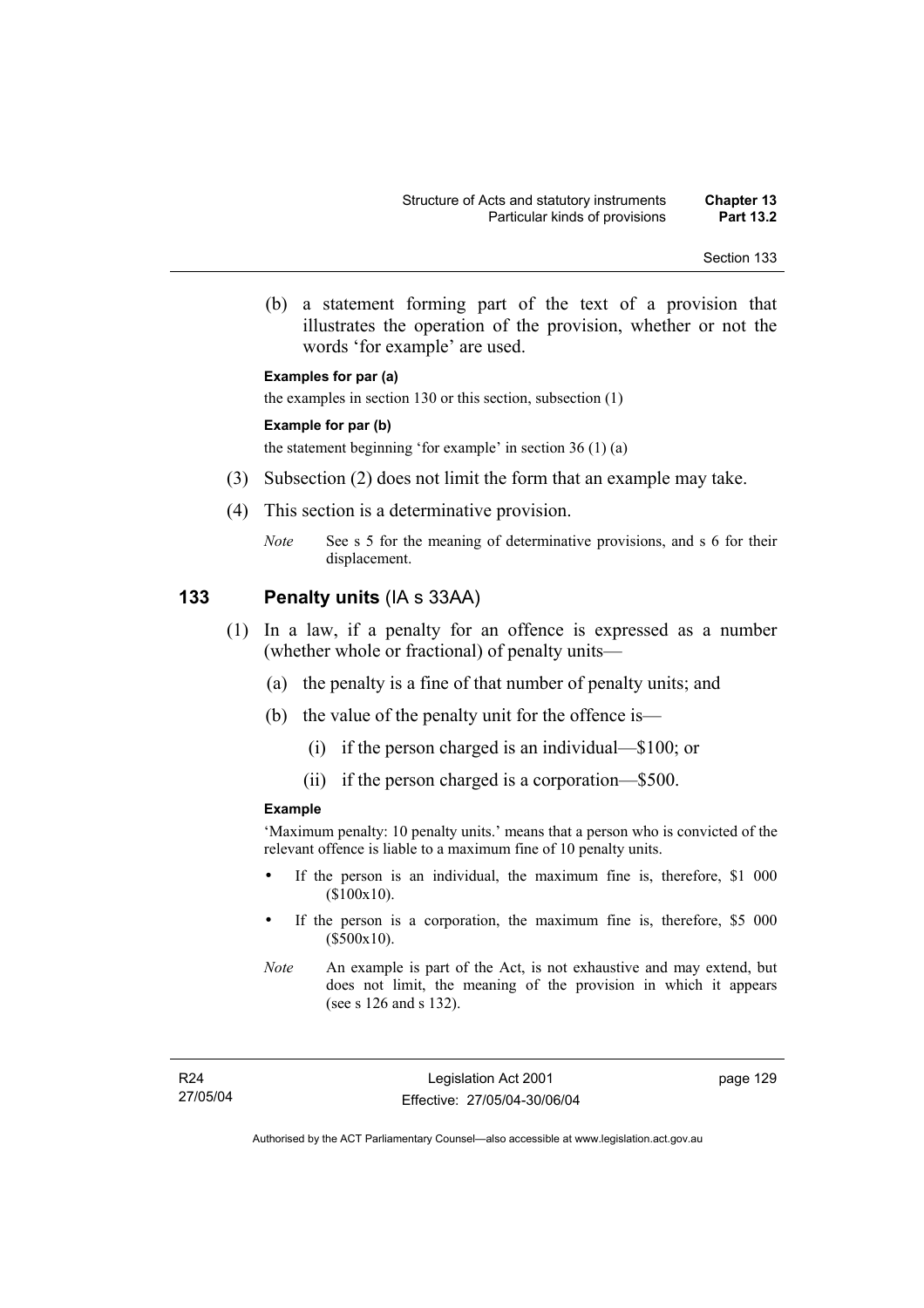| <b>Chapter 13</b> | Structure of Acts and statutory instruments |
|-------------------|---------------------------------------------|
| <b>Part 13.2</b>  | Particular kinds of provisions              |

- (2) This section is a determinative provision.
	- *Note* See s 5 for the meaning of determinative provisions, and s 6 for their displacement.

### **134 Penalties at end of sections and subsections** (IA s 32A)

- (1) This section applies if a penalty (however expressed) is stated in a law—
	- (a) at the end of a section (whether or not the section is divided into subsections) and not expressed in a way that indicates that it applies only to a provision of the section; or
	- (b) at the end of a subsection (but not at the end of a section) and not expressed in a way that indicates that it applies only to a provision of the subsection; or
	- (c) at the end of a section or subsection and expressed in a way that indicates that it applies only to a provision of the section or subsection (the *relevant provision*).

#### **Example for par (a)**

the following penalty at the end of a section: 'Maximum penalty: 20 penalty units.'

#### **Example for par (b)**

the following penalty at the end of a subsection, but not at the end of a section: 'Maximum penalty: 20 penalty units.'

#### **Examples for par (c)**

- 1 the following penalty at the end of a section divided into subsections: 'Maximum penalty (subsection (3)): 20 penalty units.'.
- 2 the following penalty at the end of a subsection, but not at the end of a section:

'Maximum penalty:

(a) for paragraph (b)—20 penalty units; or

R24 27/05/04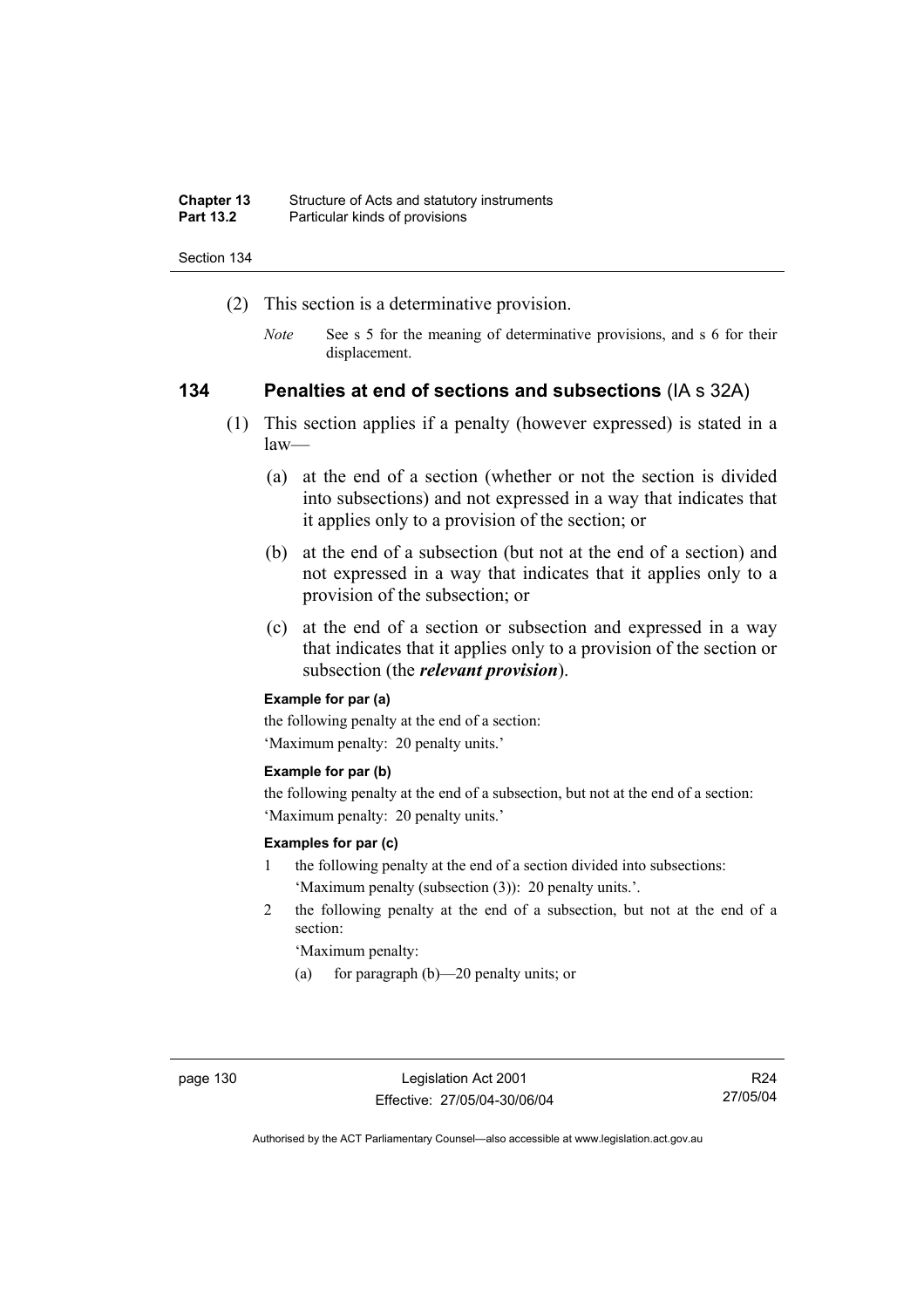- (b) for another paragraph—50 penalty units, imprisonment for 6 months or both.'
- *Note* An example is part of the Act, is not exhaustive and may extend, but does not limit, the meaning of the provision in which it appears (see s 126 and s 132).
- (2) If an offence is not expressly mentioned in the section, subsection or relevant provision, the penalty indicates that contravention of the section, subsection or relevant provision is an offence punishable on conviction as provided by subsection (4).

#### **Example of a penalty applying to entire section or subsection**

A person must not contravene a notice. Maximum penalty: 20 penalty units.

#### **Example of a penalty applying to a stated provision**

- (2) The register of transactions—
	- (a) may be kept in electronic form; and
	- (b) must contain the particulars mentioned in section 91C.

Maximum penalty (paragraph (b)): 20 penalty units.

 (3) If an offence is expressly mentioned in the section, subsection or relevant provision, the penalty indicates that the offence is punishable on conviction as provided by subsection (4).

#### **Example of a penalty applying to entire section or subsection**

A person who contravenes a notice commits an offence. Maximum penalty: 20 penalty units.

#### **Example of a penalty applying to a stated provision**

- (2) If a person keeps the person's identity card after ceasing to be an officer—
	- (a) the person commits an offence; and
	- (b) the identity card is forfeited to the Territory.

Maximum penalty (paragraph (a)): 20 penalty units.

- (4) The penalty that may be imposed for the offence is—
	- (a) if only a single penalty is stated (whether as a maximum penalty or a penalty)—not more than the stated penalty; or

page 131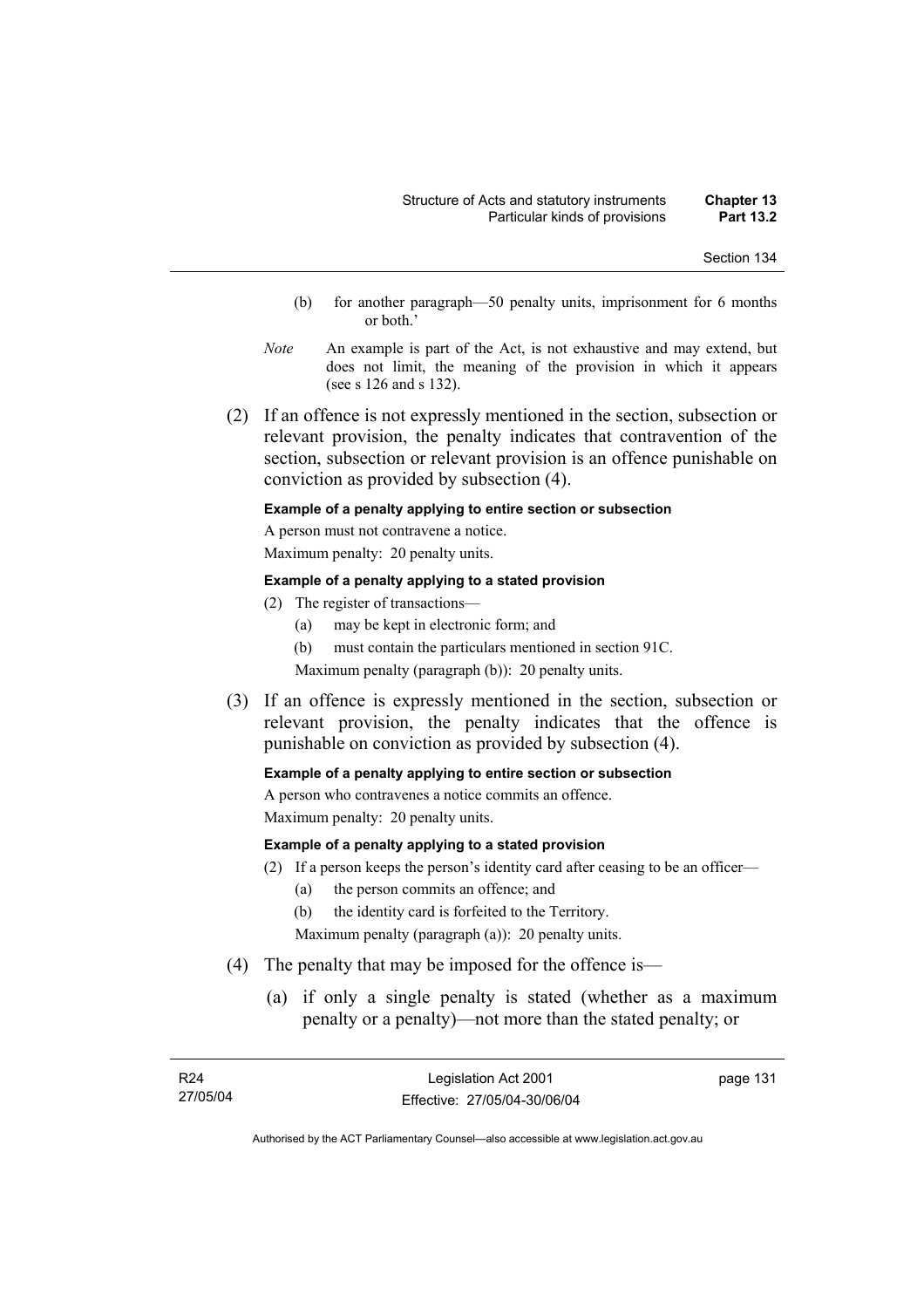- (b) if a minimum as well as a maximum penalty is stated—not less than the minimum and not more than the maximum.
- $(5)$  If—
	- (a) a penalty (however expressed) is stated in a law at the end of a section divided into subsections; and
	- (b) another penalty (however expressed) is stated at the end of another subsection of the section; and
	- (c) the first penalty is not expressed in a way that indicates that it applies only to a particular provision of the last subsection;

the first penalty is taken, for this section, to be expressed in a way that indicates that it applies only to the last subsection.

#### **Example**

In the following example, subsection (4) is the last subsection and the penalty stated at the end applies only to that subsection:

- '(2) A permit holder must record all transactions under this Act. Maximum penalty: 20 penalty units.
- (3) If a permit holder is convicted of an offence against subsection (2), the registrar must cancel the permit.
- (4) A permit holder must not sell a declared substance in contravention of this Act.

Maximum penalty: 100 penalty units, imprisonment for 1 year or both.'.

- (6) In working out for this section whether a penalty is at the end of a section or subsection, the position of any example or note is to be disregarded.
- (7) In applying this section to a subordinate law or disallowable instrument or to a provision of a schedule to an Act, a reference to a section or subsection is a reference to a corresponding provision of the law, instrument or schedule.

R24 27/05/04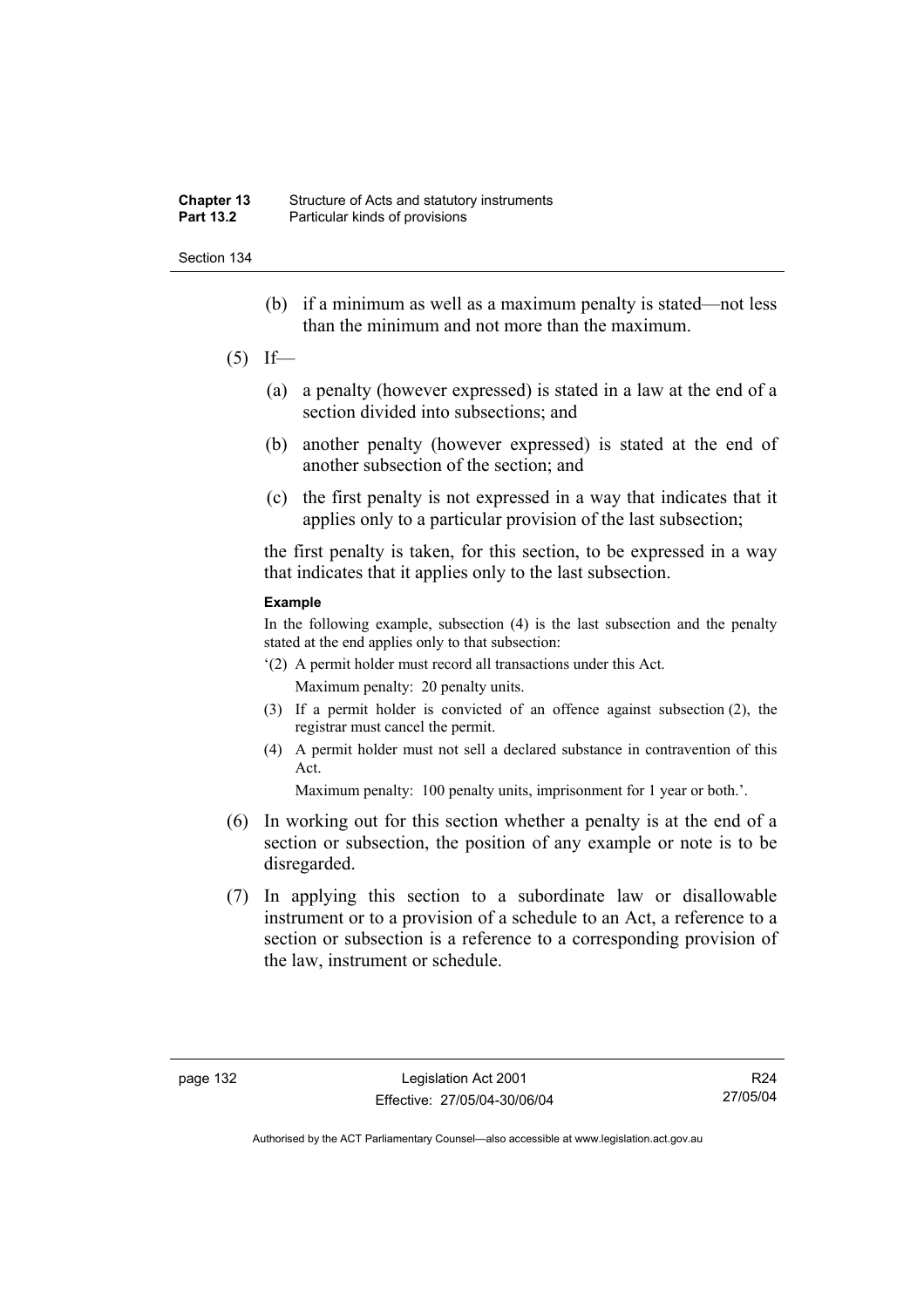- (8) This section is a determinative provision.
	- *Note* See s 5 for the meaning of determinative provisions, and s 6 for their displacement.

# **135 Penalties not at end of sections and subsections** (IA s 33)

- (1) This section applies if a penalty (however expressed) is stated in a provision of a law other than at the end of a section or subsection.
- (2) If an offence is expressly mentioned in the provision, the penalty indicates that the offence is punishable on conviction as provided by subsection  $(4)$ .

#### **Example**

A person who contravenes subsection (3) commits an offence punishable by a fine of not more than 20 penalty units.

- *Note* An example is part of the Act, is not exhaustive and may extend, but does not limit, the meaning of the provision in which it appears (see s 126 and s 132).
- (3) If an offence is not expressly mentioned in the provision, the penalty indicates that contravention of the provision (or a stated part of the provision) is an offence punishable on conviction as provided by subsection (4).

#### **Example**

A person who contravenes subsection (3) must pay a fine of not more than 20 penalty units.

- (4) The penalty that may be imposed for the offence is—
	- (a) if only a single penalty is stated (whether as a maximum penalty or a penalty)—not more than the stated penalty; or
	- (b) if a minimum as well as a maximum penalty is stated—not less than the minimum and not more than the maximum.
- (5) In working out for this section whether a penalty is at the end of a section or subsection, the position of any example or note is to be disregarded.

| R24      | Legislation Act 2001         | page 133 |
|----------|------------------------------|----------|
| 27/05/04 | Effective: 27/05/04-30/06/04 |          |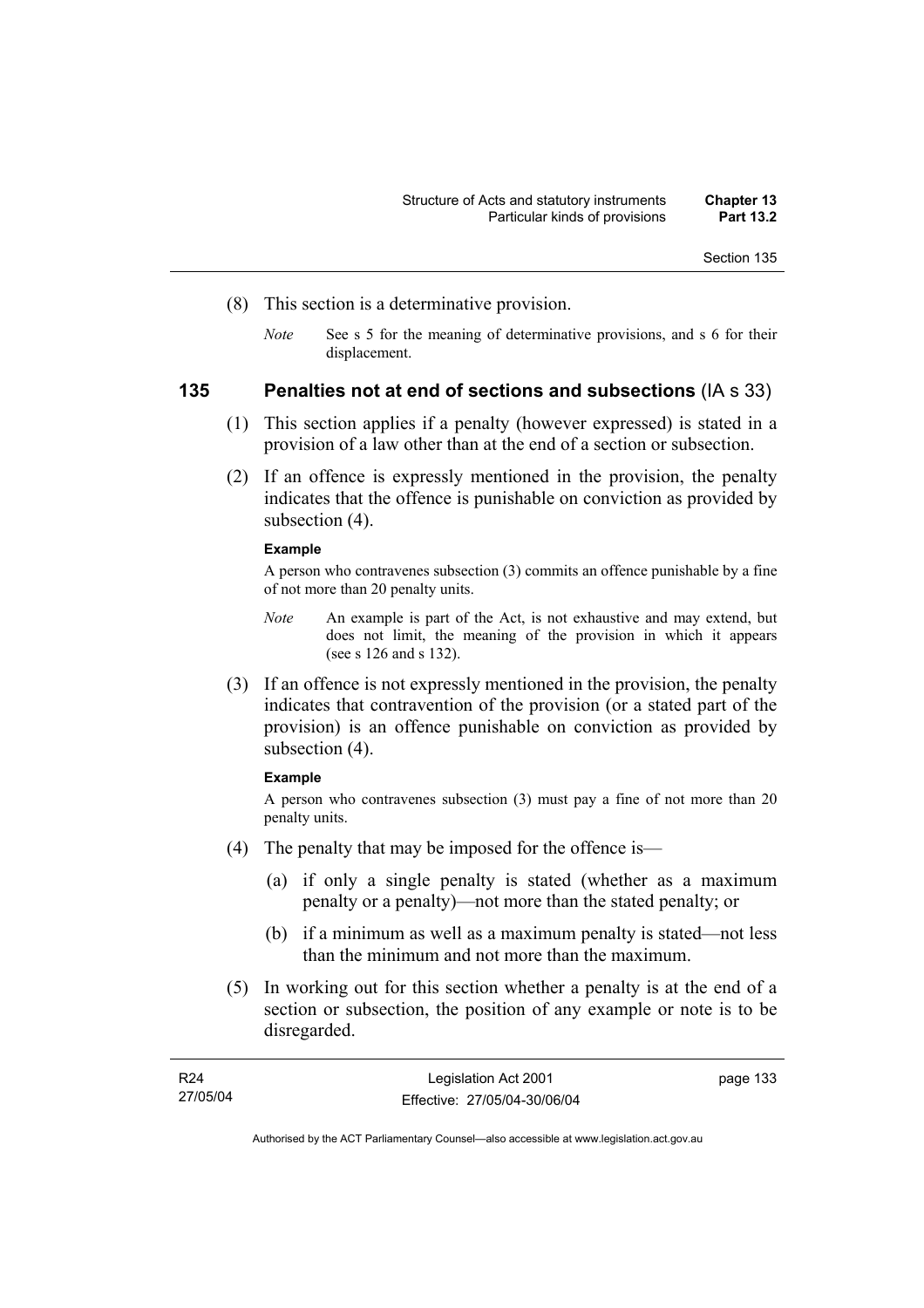#### **Chapter 13** Structure of Acts and statutory instruments **Part 13.2** Particular kinds of provisions

#### Section 135

- (6) In applying this section to a subordinate law or disallowable instrument or to a provision of a schedule to an Act, a reference to a section or subsection is a reference to a corresponding provision of the law, instrument or schedule.
- (7) This section is a determinative provision.
	- *Note* See s 5 for the meaning of determinative provisions, and s 6 for their displacement.

page 134 Legislation Act 2001 Effective: 27/05/04-30/06/04

R24 27/05/04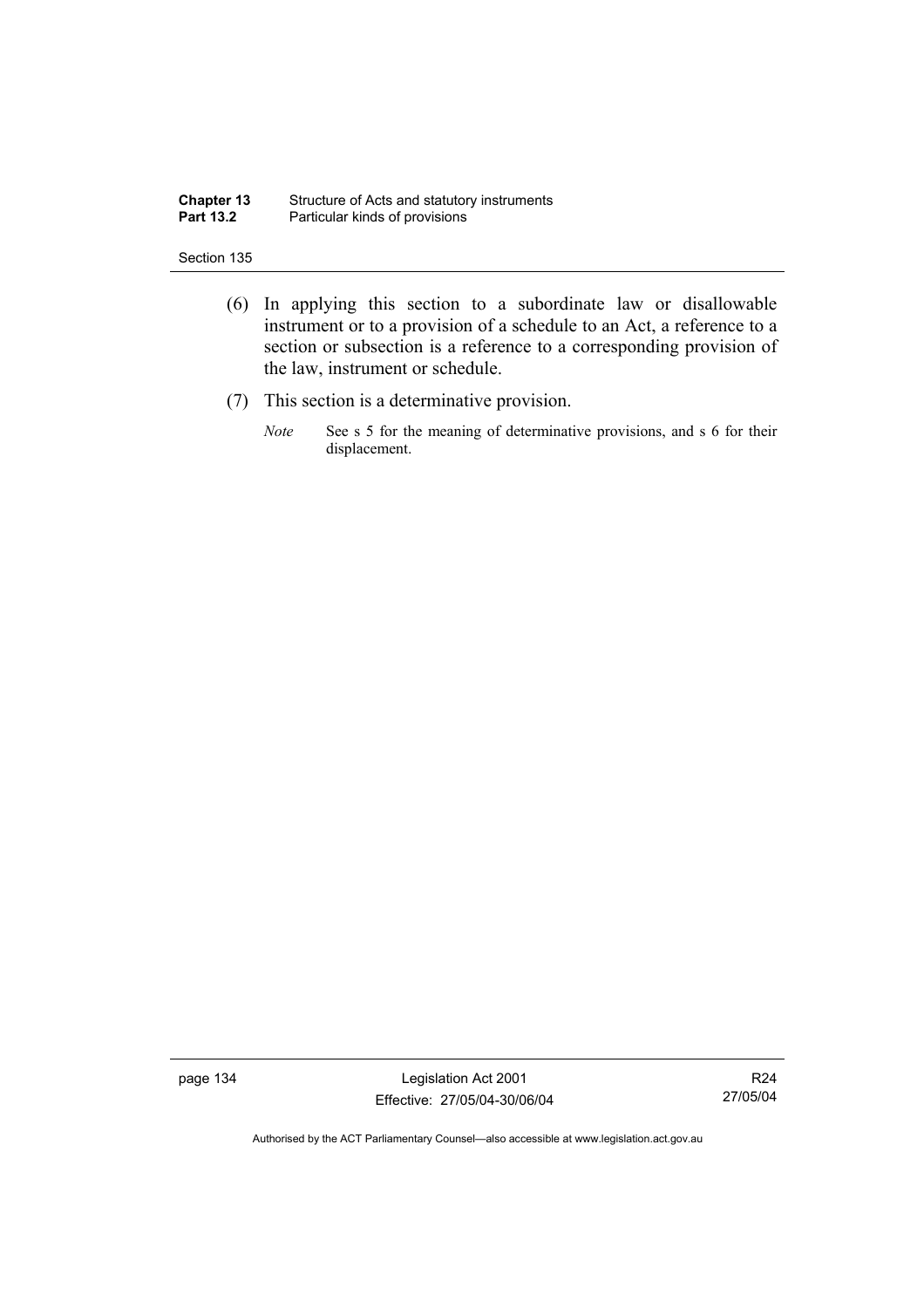# **Chapter 14 Interpretation of Acts and statutory instruments**

# **Part 14.1 Purpose and scope**

# **136 Meaning of** *Act* **in ch 14**

In this chapter:

*Act* includes a statutory instrument.

*Note* Section 7 (3) provides that a reference to an Act includes a reference to a provision of an Act. Section 13 (3) provides that a reference to a statutory instrument includes a reference to a provision of a statutory instrument.

# **137 Purpose and scope of ch 14**

- (1) The purpose of this chapter is to provide guidance about the interpretation of Acts.
- (2) This chapter is not intended to be a comprehensive statement of the law of interpretation applying to Acts.
- (3) In particular, this chapter assumes that common law presumptions operate in conjunction with this chapter.
- (4) Subsection (3) also applies to common law presumptions that come into existence after the commencement of this chapter.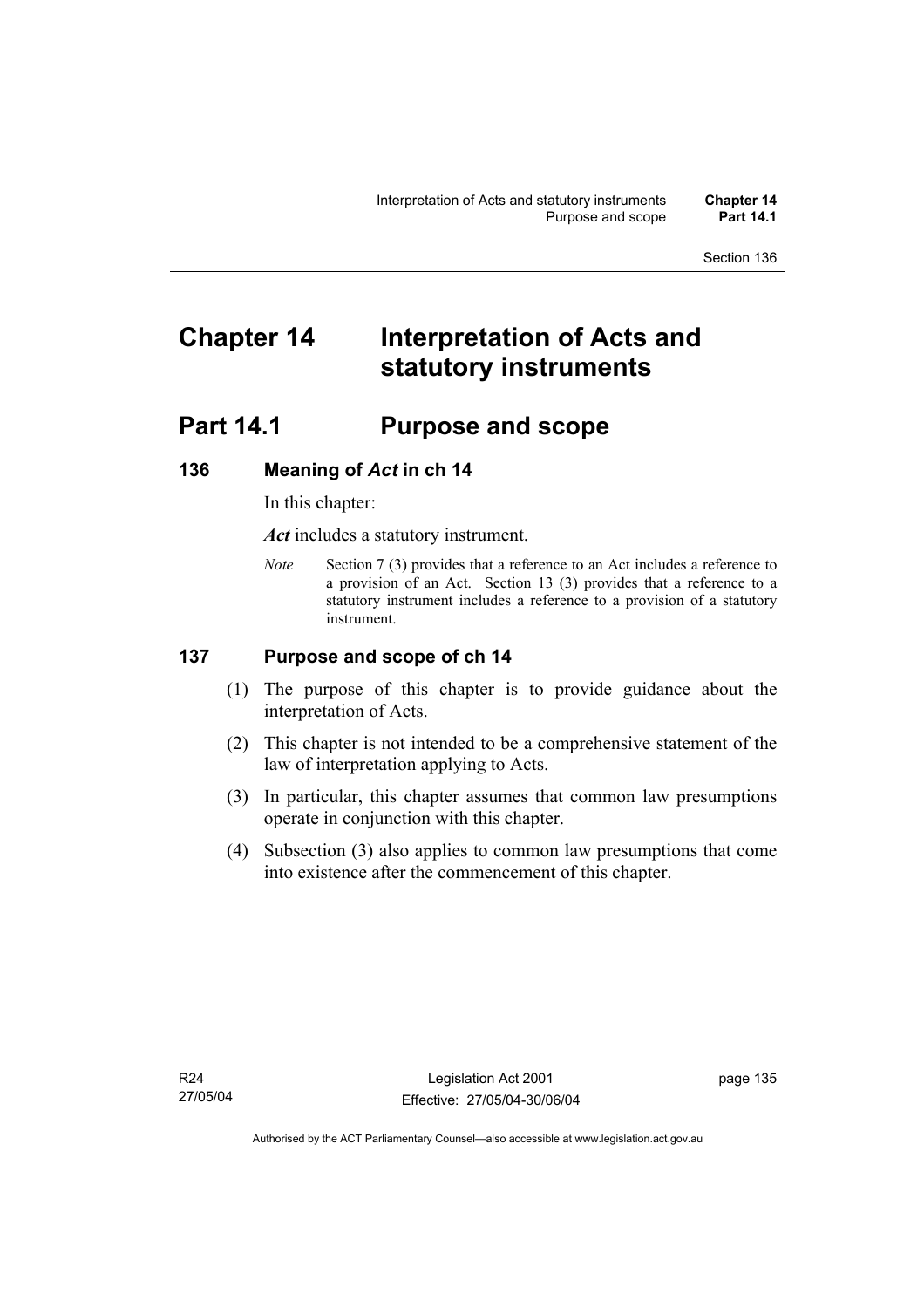**Chapter 14** Interpretation of Acts and statutory instruments<br>**Part 14.2** Key principles of interpretation **Part 14.2** Key principles of interpretation

Section 138

# **Part 14.2 Key principles of interpretation**

# **138 Meaning of** *working out the meaning of an Act*

In this part:

*working out the meaning of an Act* means—

- (a) resolving an ambiguous or obscure provision of the Act; or
- (b) confirming or displacing the apparent meaning of the Act; or
- (c) finding the meaning of the Act when its apparent meaning leads to a result that is manifestly absurd or is unreasonable; or
- (d) finding the meaning of the Act in any other case.

# *U* 139 Interpretation best achieving Act's purpose (IA s 11A)

- (1) In working out the meaning of an Act, the interpretation that would best achieve the purpose of the Act is to be preferred to any other interpretation.
- (2) This section applies whether or not the Act's purpose is expressly stated in the Act.

### **140 Legislative context**

In working out the meaning of an Act, the provisions of the Act must be read in the context of the Act as a whole.

#### **Examples**

- 1 The long title of an Act provides that it is an Act to give certain benefits to the holders of pensioner cards. Section 4 provides 'This Act applies to a holder of a pensioner card'. Section 22 provides that the commissioner may grant 'a person' an exemption from payment of rates. The Act does not contain a definition of 'person'. Section 22 must be read in the context of the Act as a whole so that the commissioner may only grant exemptions to people who are holders of pensioner cards.
- 2 The *Drug Testing Regulations 2001* (made under the *Drug Testing Act 2000* (hypothetical)), regulation 6 contains the following heading:

page 136 Legislation Act 2001 Effective: 27/05/04-30/06/04

R24 27/05/04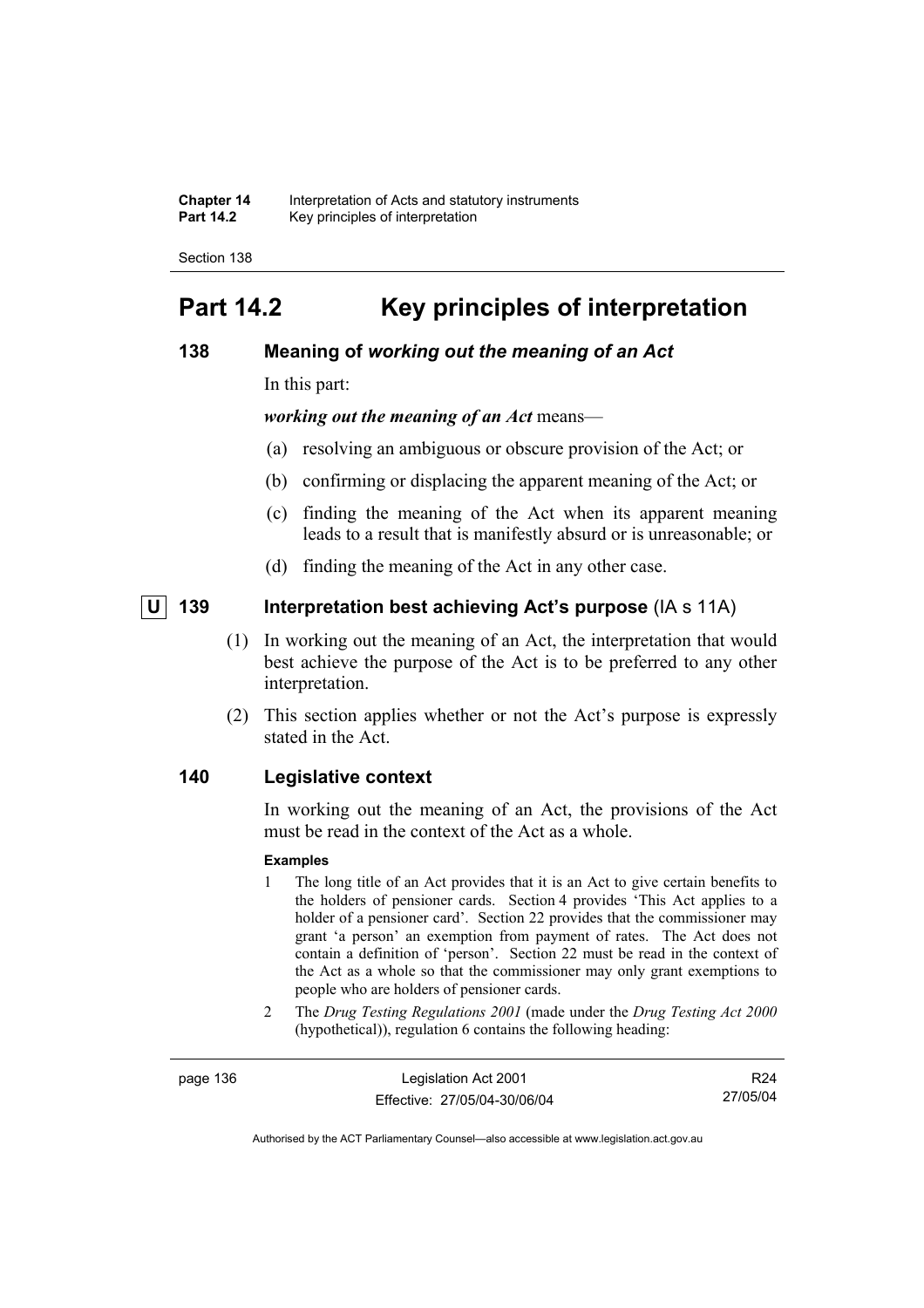#### **6 Corresponding law—Act, s 100, def** *corresponding law*

The heading indicates that the regulation has been made for the definition of *corresponding law* in the *Drug Testing Act 2000*, section 100.

- 3 Regulation 12 (1) of a subordinate law refers to 'an order under the *Crimes Act 1900*, section 402*'*. No other kind of order is mentioned in the regulation and the word 'order' is not otherwise defined in the subordinate law. Subregulations (2), (4), (7) and (9) of the same regulation, which merely refer to 'the order', are to be understood as referring to the order mentioned in subregulation (1).
- *Note 1* See s 126 and s 127 for material that is, or is not, part of an Act or statutory instrument.
- *Note 2* An example is part of the Act, is not exhaustive and may extend, but does not limit, the meaning of the provision in which it appears (see s 126 and s 132).

# **141 Non-legislative context generally** (IA s 11B)

- (1) In working out the meaning of an Act, material not forming part of the Act may be considered.
	- *Note 1* See s 146 for the meaning of *may* and *must*.
	- *Note 2* See s 126 and s 127 for material that is, or is not, part of an Act or statutory instrument.
	- *Note* 3 See s 142 for material that may be considered in working out the meaning of an Act or statutory instrument.
- (2) In deciding whether material not forming part of an Act should be considered in working out the meaning of the Act, and the weight to be given to the material, the following matters must be taken into account:
	- (a) the desirability of being able to rely on the ordinary meaning of the Act, having regard to the purpose of the Act and the provisions of the Act read in the context of the Act as a whole;
	- (b) the undesirability of prolonging proceedings without compensating advantage;

page 137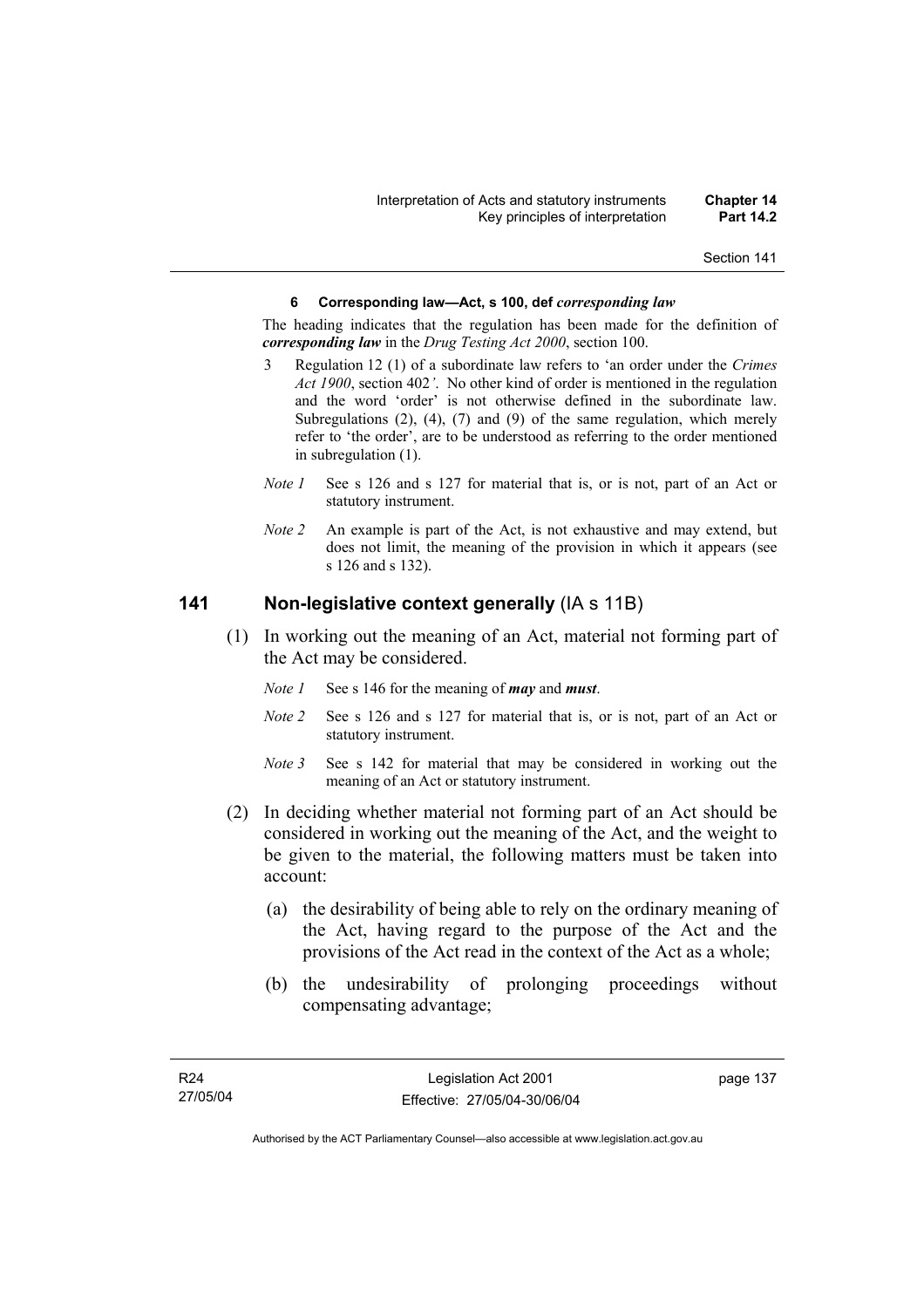- (c) the accessibility of the material to the public.
- (3) Subsection (2) does not limit the matters that may be taken into account.
- (4) For subsection (2) (c), material in the register is taken to be accessible to the public.

*Note* The register is the ACT legislation register (see dict, pt 2, def *register*).

# **142 Non-legislative context—material that may be considered**  (IA s 11B)

- (1) In working out the meaning of an Act, material mentioned in table 142, column 2 may be considered.
- (2) In working out the meaning of a statutory instrument, material mentioned in table 142, column 3 may be considered.
- (3) This section does not limit the material that may be considered in working out the meaning of an Act or statutory instrument.

| column 1<br>item | column 2<br>Act                                                                                          | column 3<br>statutory instrument                                                                                    |
|------------------|----------------------------------------------------------------------------------------------------------|---------------------------------------------------------------------------------------------------------------------|
|                  | material not forming<br>part of the Act contained<br>in an authorised version<br>of the Act              | material not forming part of<br>the statutory instrument<br>contained in an authorised<br>version of the instrument |
|                  | See ch 3 (Authorised<br><b>Note</b><br>versions<br>and<br>evidence of laws and<br>legislative material). | <b>Note</b><br>See ch 3 (Authorised<br>versions and evidence of<br>legislative<br>and<br>laws<br>material).         |

## **Table 142**

page 138 Legislation Act 2001 Effective: 27/05/04-30/06/04

R24 27/05/04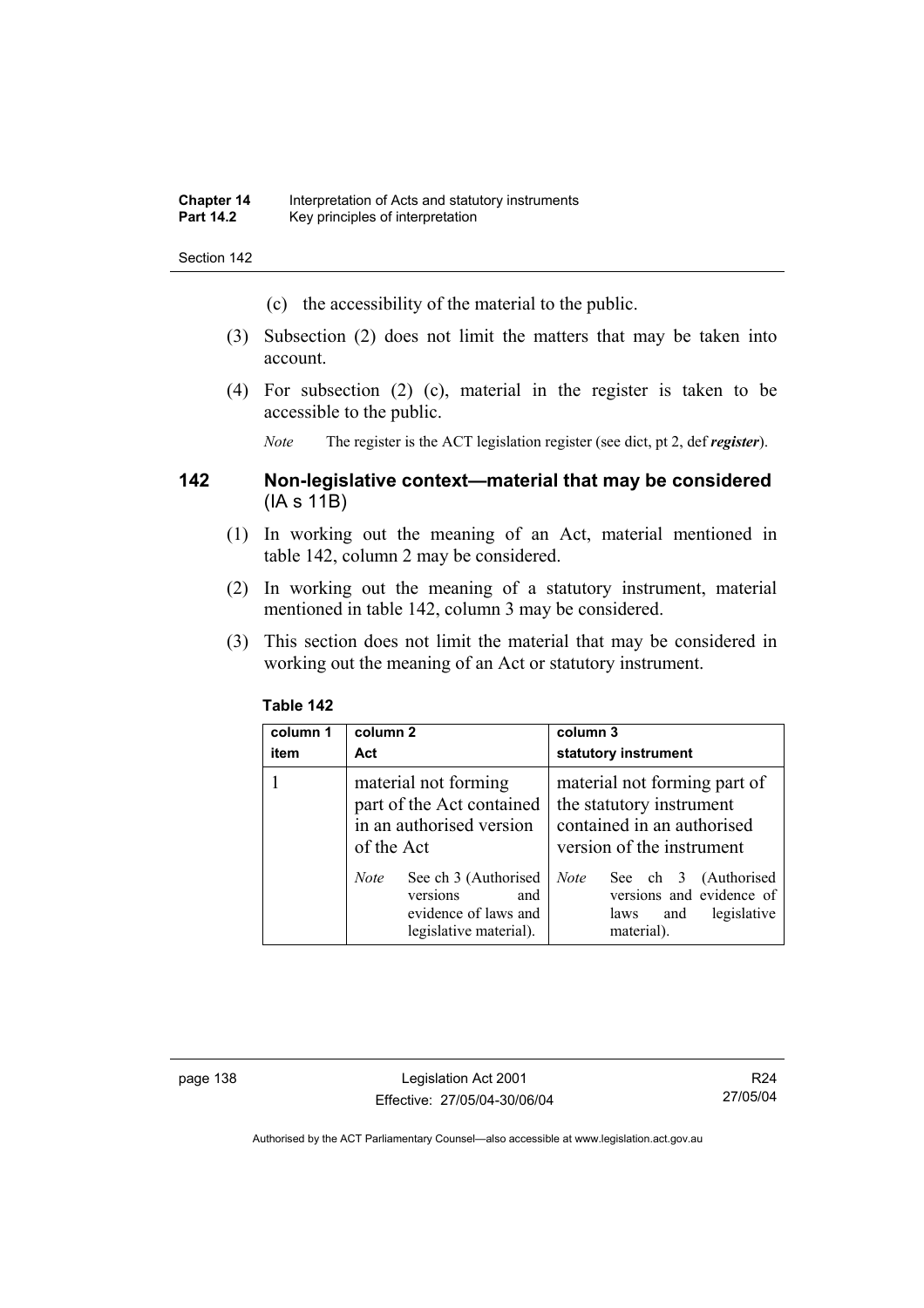#### Interpretation of Acts and statutory instruments **Chapter 14**  Key principles of interpretation **Part 14.2**

# Section 142

| column 1<br>item | column <sub>2</sub><br>Act                                                                                                                                                                                    | column 3<br>statutory instrument                                                                                                                                                                                                                                                                                                                                                     |
|------------------|---------------------------------------------------------------------------------------------------------------------------------------------------------------------------------------------------------------|--------------------------------------------------------------------------------------------------------------------------------------------------------------------------------------------------------------------------------------------------------------------------------------------------------------------------------------------------------------------------------------|
| $\overline{2}$   | any relevant report of a<br>royal commission, law<br>reform commission,<br>committee of inquiry or<br>other similar body that<br>was presented to the<br>Legislative Assembly<br>before the Act was<br>passed | any relevant report of a royal<br>commission, law reform<br>commission, committee of<br>inquiry or other similar body<br>that was presented to the<br>Legislative Assembly-<br>if the statutory<br>(a)<br>instrument was<br>presented to the<br>$\Lambda$ ssembly—<br>before the end of<br>6 sitting days<br>after the day the<br>instrument was<br>presented to the<br>Assembly; or |
|                  |                                                                                                                                                                                                               | (b)<br>in any other<br>case—before the<br>instrument was<br>made                                                                                                                                                                                                                                                                                                                     |

R24 27/05/04

Legislation Act 2001 Effective: 27/05/04-30/06/04 page 139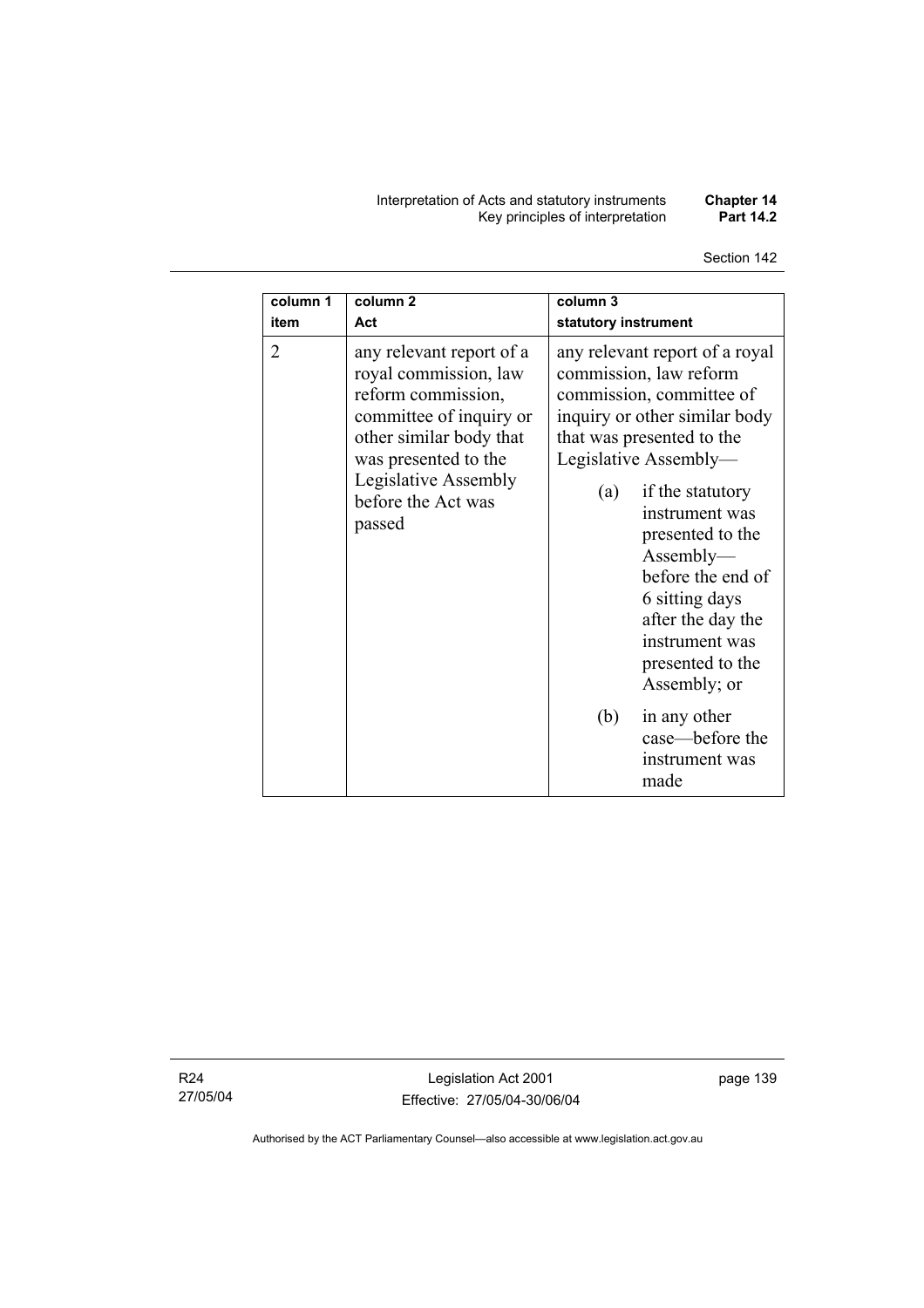**Chapter 14** Interpretation of Acts and statutory instruments

**Part 14.2** Key principles of interpretation

#### Section 142

| column 1<br>item | column <sub>2</sub><br>Act                                                                                                                                                                                          | column 3<br>statutory instrument                                                                                                                                                                                                                                                                                                            |
|------------------|---------------------------------------------------------------------------------------------------------------------------------------------------------------------------------------------------------------------|---------------------------------------------------------------------------------------------------------------------------------------------------------------------------------------------------------------------------------------------------------------------------------------------------------------------------------------------|
| 3                | any relevant report of a<br>committee of the<br>Legislative Assembly<br>that was made to the<br>Assembly before the                                                                                                 | any relevant report of a<br>committee of the Legislative<br>Assembly that was made to<br>the Assembly-                                                                                                                                                                                                                                      |
|                  | Act was passed                                                                                                                                                                                                      | if the statutory<br>(a)<br>instrument was<br>presented to the<br>Assently—<br>before the end of<br>6 sitting days<br>after the day the<br>instrument was<br>presented to the<br>Assembly; or                                                                                                                                                |
|                  |                                                                                                                                                                                                                     | (b)<br>in any other<br>case—before the<br>instrument was<br>made                                                                                                                                                                                                                                                                            |
| $\overline{4}$   | any explanatory<br>statement (however<br>described) for the bill<br>that became the Act, or<br>any other relevant<br>document, that was<br>presented to the<br>Legislative Assembly<br>before the Act was<br>passed | if the statutory instrument<br>was presented to the<br>Legislative Assembly—any<br>explanatory statement<br>(however described) for the<br>instrument, or any other<br>relevant document, that was<br>presented to the Legislative<br>Assembly before the end of<br>6 sitting days after the<br>instrument was presented to<br>the Assembly |

page 140 Legislation Act 2001 Effective: 27/05/04-30/06/04

R24 27/05/04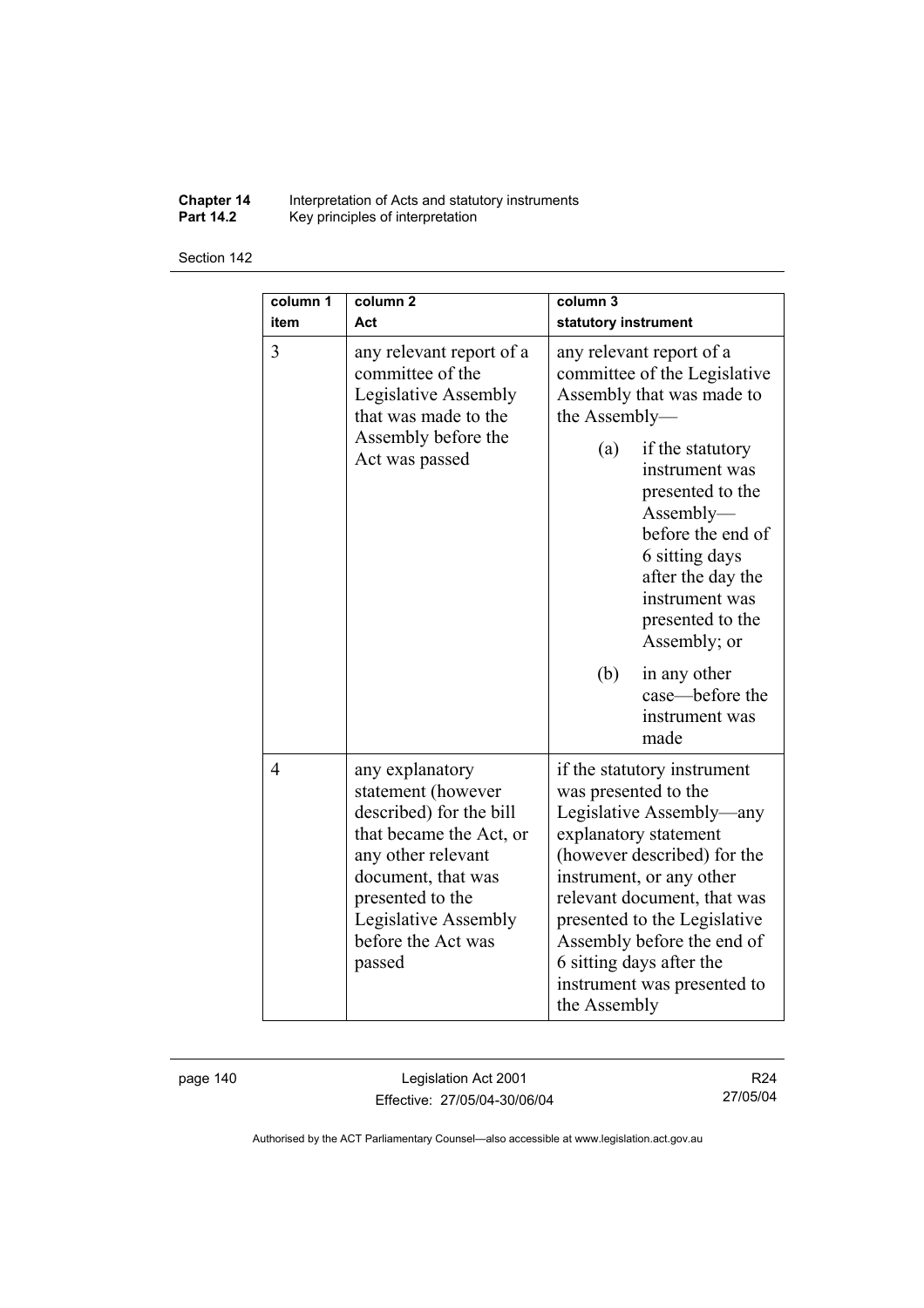| column 1<br>item | column <sub>2</sub><br>Act                                                                                              | column 3<br>statutory instrument                                                                                                                                                                |
|------------------|-------------------------------------------------------------------------------------------------------------------------|-------------------------------------------------------------------------------------------------------------------------------------------------------------------------------------------------|
| 5                | the presentation speech<br>made to the Legislative<br>Assembly during the<br>passage of the bill that<br>became the Act | if the statutory instrument<br>was presented to the<br>Legislative Assembly by a<br>member of the Assembly-<br>any presentation speech<br>made to the Assembly                                  |
| 6                | official reports of<br>proceedings in the<br>Legislative Assembly in<br>relation to the bill that<br>became the Act     | if the statutory instrument<br>was presented to the<br>Legislative Assembly-<br>official reports of<br>proceedings in the<br>Legislative Assembly in<br>relation to the statutory<br>instrument |
| 7                | any relevant treaty or<br>other international<br>agreement to which<br>Australia is a party                             | any relevant treaty or other<br>international agreement to<br>which Australia is a party                                                                                                        |

# **143 Law stating material for consideration in working out meaning**

 (1) If a relevant law provides that stated material may or must be considered in working out the meaning of an Act or statutory instrument, that does not by implication prevent other material of the same or similar kind being considered in working out the meaning of the Act or instrument.

#### **Example**

The *Computer Crime Act 2000* (hypothetical) contains the following provision:

**4 Report may be used as an aid to interpretation** 

The *Community Law Reform Report on Computer Crime* (CLRC No X) may be considered in working out the meaning of this Act.

R24 27/05/04

Legislation Act 2001 Effective: 27/05/04-30/06/04 page 141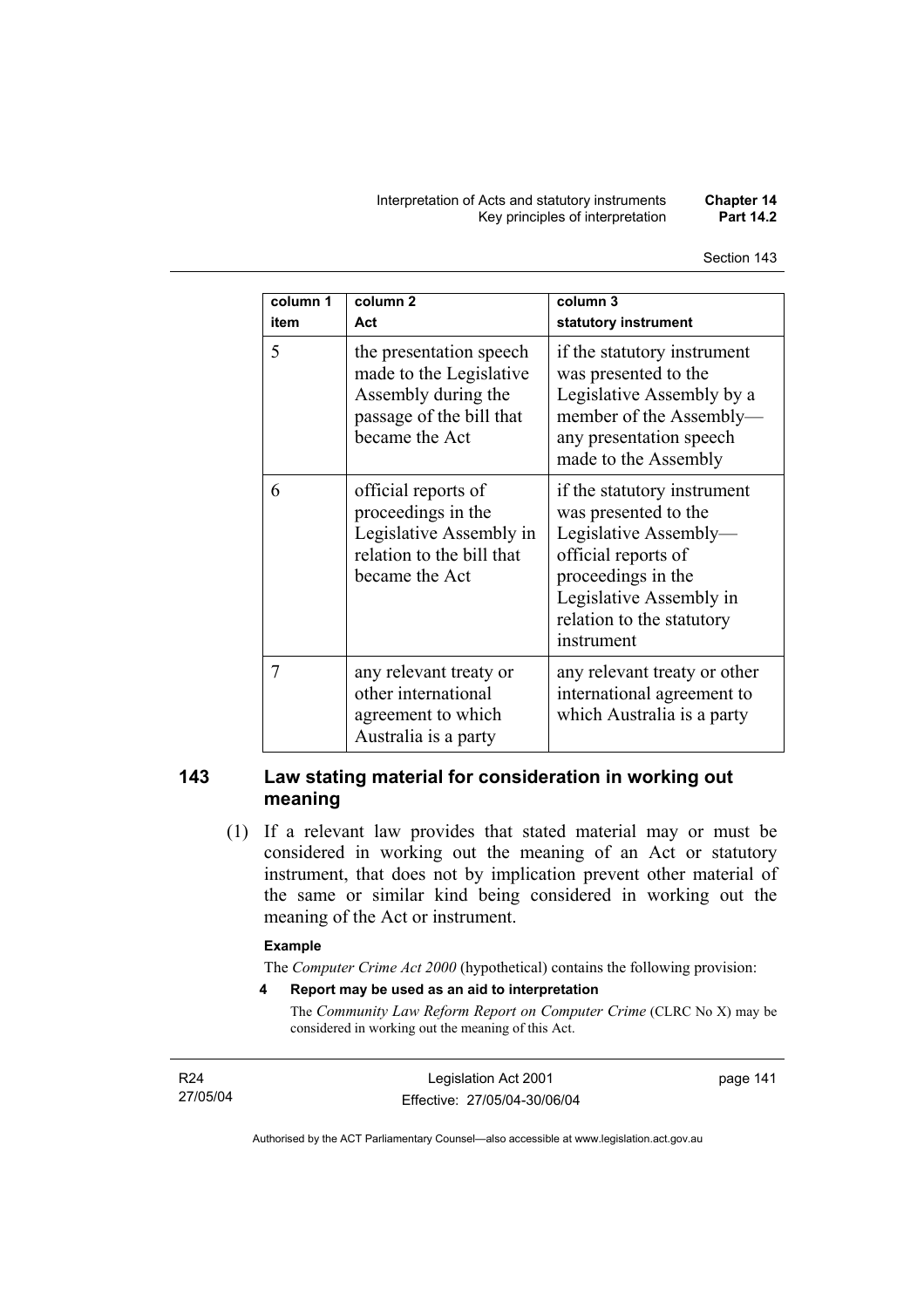#### **Chapter 14** Interpretation of Acts and statutory instruments<br>**Part 14.2** Key principles of interpretation Key principles of interpretation

#### Section 143

This does not limit access to other non-legislative material of the same or a similar kind for working out the meaning of the *Computer Crime Act 2000*.

- *Note* An example is part of the Act, is not exhaustive and may extend, but does not limit, the meaning of the provision in which it appears (see s 126 and s 132).
- (2) In this section:

*relevant law* means—

- (a) in working out the meaning of an Act—the Act or another Act; or
- (b) in working out the meaning of a statutory instrument made under an Act—the Act, another Act or the instrument; or
- (c) in working out the meaning of a statutory instrument made under another statutory instrument—an Act or either instrument.

page 142 Legislation Act 2001 Effective: 27/05/04-30/06/04

R24 27/05/04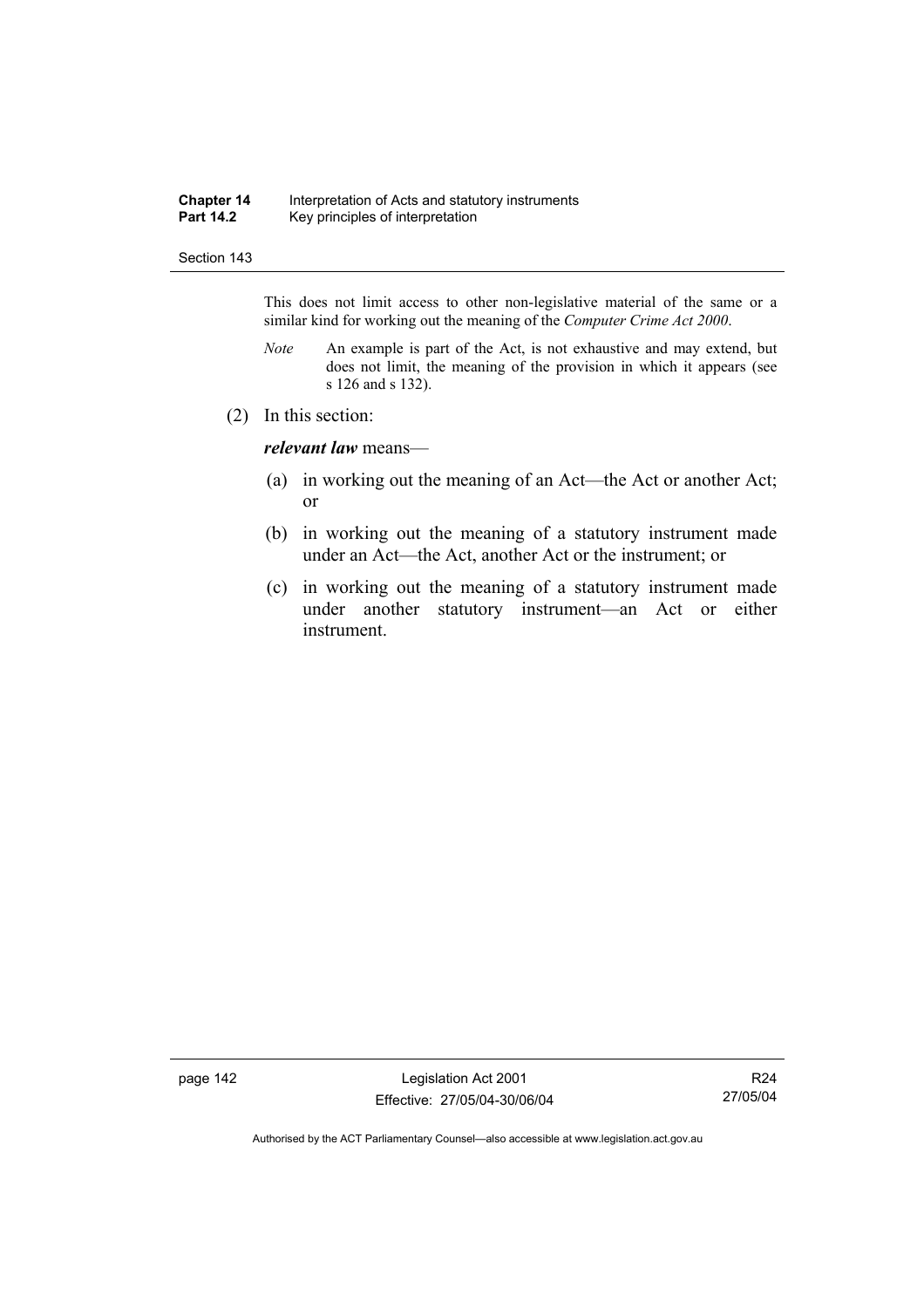# **Chapter 15 Aids to interpretation**

# **Part 15.1 General**

# **144 Meaning of commonly-used terms**

A definition in the dictionary, part 1 applies to all Acts and statutory instruments.

*Note* See s 130 for the definition of *definition* and s 131 for provisions about signpost definitions.

### **145 Gender and number** (IA s 19)

In an Act or statutory instrument—

- (a) words indicating a gender include every other gender; and
- (b) words in the singular number include the plural and words in the plural number include the singular.

# **146 Meaning of** *may* **and** *must* (IA s 16)

 (1) In an Act or statutory instrument, the word *may*, or a similar term, used in relation to a function indicates that the function may be exercised or not exercised, at discretion.

 (2) In an Act or statutory instrument, the word *must*, or a similar term, used in relation to a function indicates that the function is required to be exercised.

*Note Function* is defined in the dict, pt 1 to include authority, duty and power.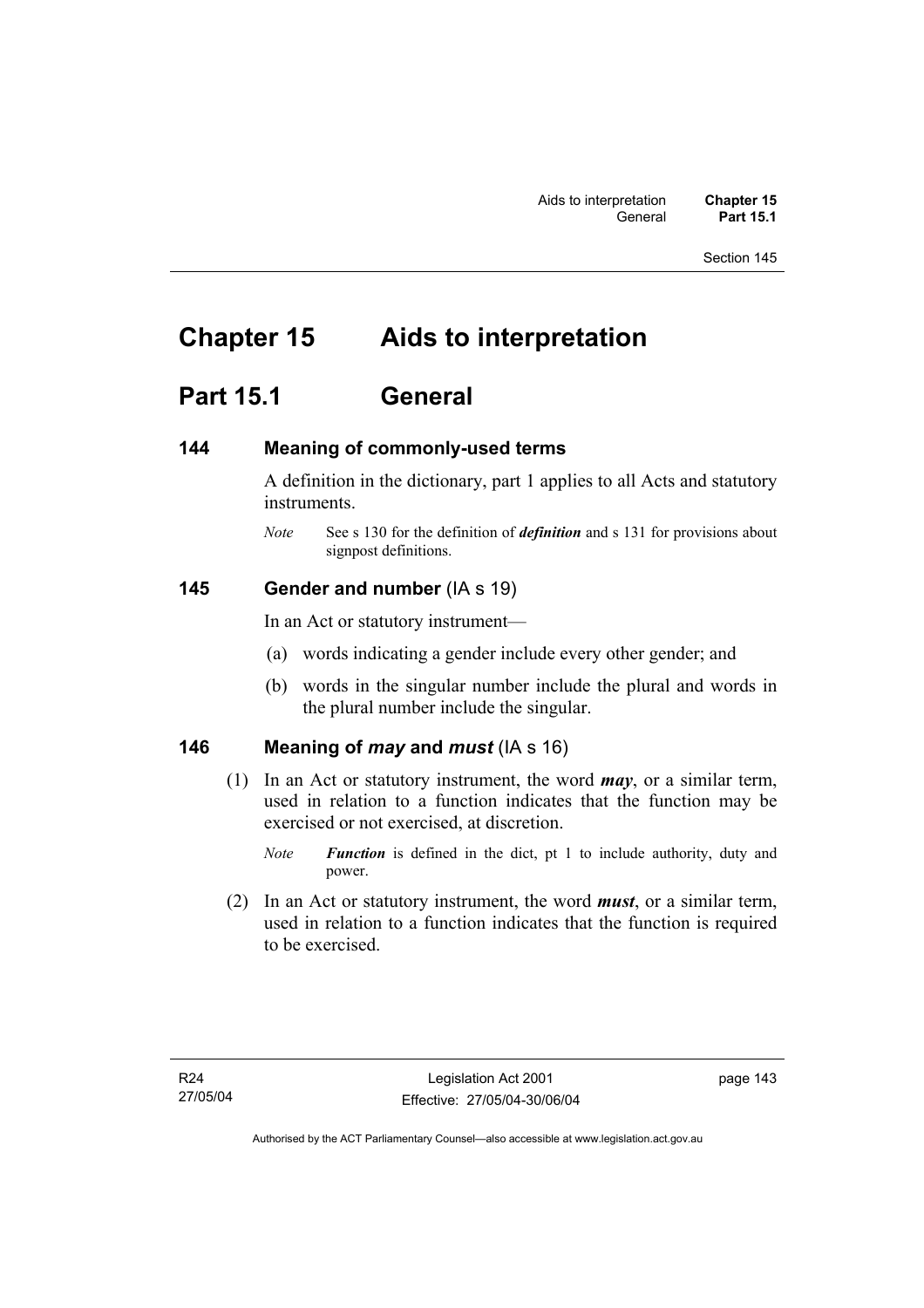#### **Chapter 15** Aids to interpretation **Part 15.1** General

#### Section 147

- (3) This section is a determinative provision so far as it applies to an applicable law or an applicable provision.
	- *Note* See s 5 for the meaning of determinative provisions, and s 6 for their displacement.
- (4) In this section:

*applicable law* means an Act enacted, or a subordinate law or disallowable instrument made, after 1 January 2000.

*applicable provision* means a provision inserted after 1 January 2000 into an Act, or a subordinate law or disallowable instrument, that is not an applicable law.

*inserted*, for a provision, includes inserted in substitution for another provision.

# **147 Changes of drafting practice not to affect meaning**  (IA s 11C)

 (1) The purpose of this section is to encourage the making of progressive improvements in the form of the statute book without inadvertently changing the substantive effect of the law.

*Note* See also s 96 (Relocated provisions).

- (2) This is to be achieved particularly by updating the language and structure of Acts and statutory instruments to replace older forms of legislative expression with forms reflecting current legislative drafting practice.
- (3) If an Act or statutory instrument is amended so that it contains an older form of legislative expression in a provision and a newer form in another, the ideas in the 2 provisions must not be regarded as different only because different words are used or the provisions are structured in different ways.
- (4) Subsection (3) also applies if the provisions are in different Acts or statutory instruments.

R24 27/05/04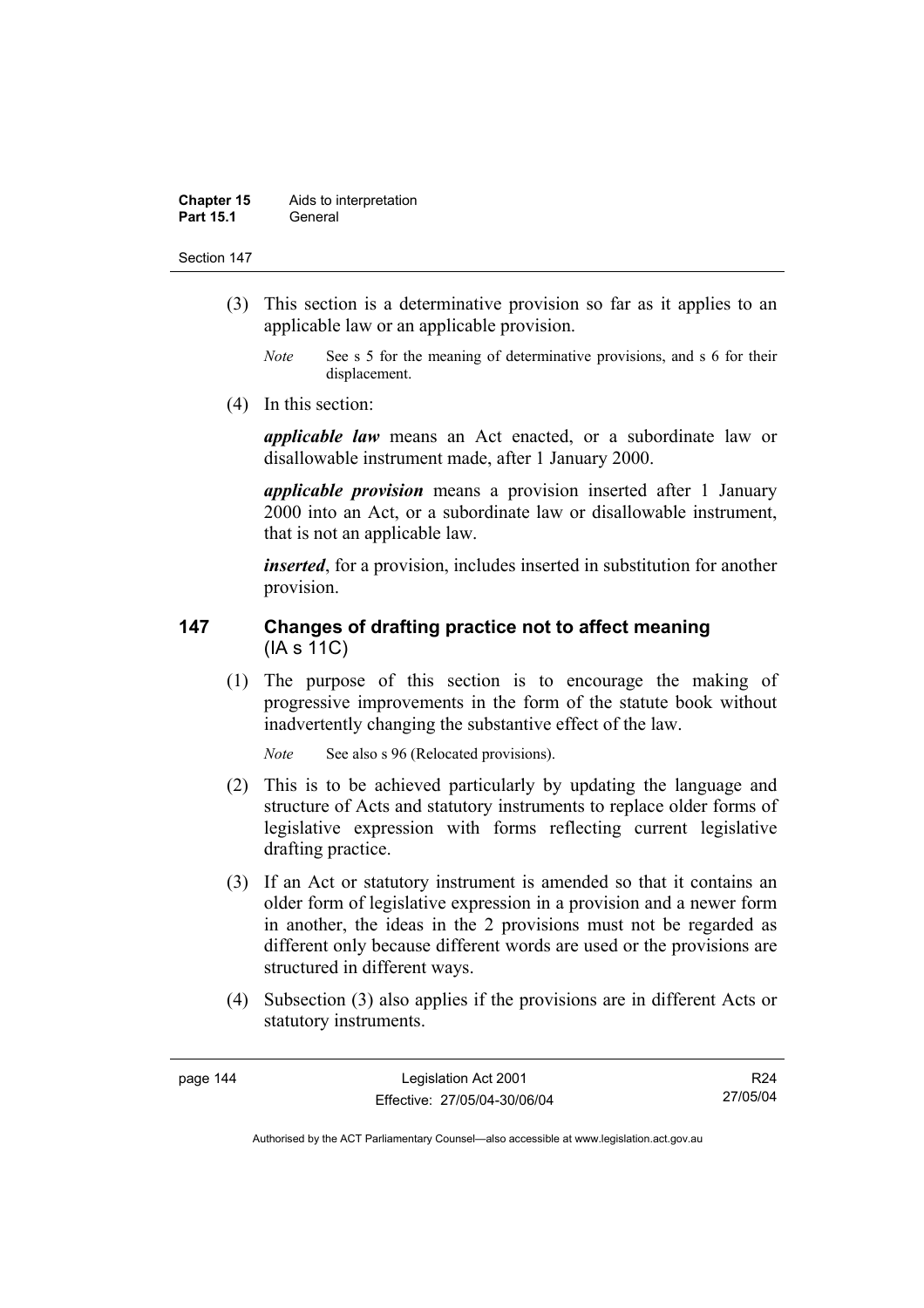- (5) Also, if an Act or statutory instrument is amended so that a provision containing an older form of legislative expression is replaced (whether or not in the same position) by a provision in a newer form, the ideas in the 2 provisions must not be regarded as different only because different words are used or the provisions are structured in different ways.
- (6) In deciding whether the ideas are different, regard must be had to the context and history of the 2 provisions.
- (7) Subsection (6) does not limit the matters to which regard may be had.
- (8) This section is a determinative provision.
	- *Note* See s 5 for the meaning of determinative provisions, and s 6 for their displacement.

# **148 Terms used in instruments have same meanings as in authorising laws** (IA s 11BA)

Terms used in a statutory instrument have the same meanings as they have, from time to time, in the Act or statutory instrument (the *authorising law*), or the relevant provisions of the authorising law, under which the instrument is made or in force.

# **149 Age in years** (IA s 13D)

For an Act or statutory instrument, a person is an age in years at the beginning of the person's birthday for the age.

# **150 Measurement of distance** (IA s 35)

In applying an Act or statutory instrument, distance is to be measured in a straight line on a horizontal plane.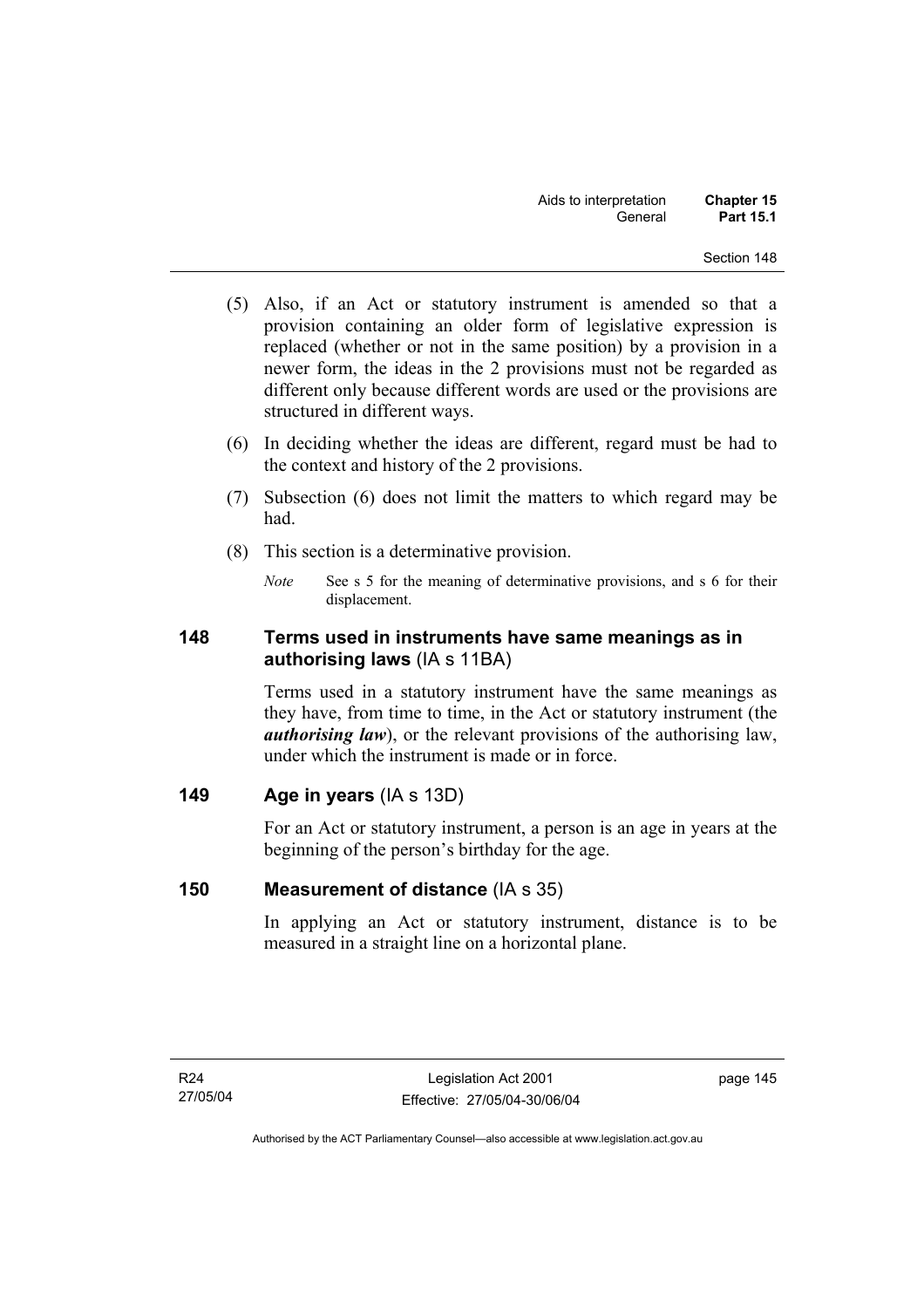#### **Chapter 15** Aids to interpretation **Part 15.1** General

Section 151

# **151 Reckoning of time** (IA s 36)

- (1) This section applies if a period of 1 day or longer is provided or allowed for a purpose by an Act or statutory instrument.
- (2) In working out whether the purpose has been fulfilled within the period provided or allowed, the period is taken to begin at the start point.
- (3) For this section—
	- (a) if a period is to begin from a particular day—the *start point* is the beginning of the next day; and
	- (b) if a period is to begin when an act or event happens—the *start point* is the beginning of the day after the act or event happens.

#### **Examples**

- 1 The *ABC Act 1995* provides that a person who ceases to be an inspector must return his or her identity card to the authority within 21 days after ceasing to be an inspector. X is notified that his appointment as inspector ends on Friday 1 November. The period of 21 days starts on Saturday 2 November.
- 2 The *XYZ Act 2001* requires an application for review to be lodged not later than 28 days after service on the licensee of the decision objected to. The period of 28 days begins with the day following the day of service.
- *Note* An example is part of the Act, is not exhaustive and may extend, but does not limit, the meaning of the provision in which it appears (see s 126 and s 132).
- (4) If the last day of the period is not a working day, the last day of the period is the first working day after the end of the period.

#### **Example**

The *Hypothetical Act 2000* requires the board to give a copy of its business plan to the Minister not later than 14 days after its preparation. The 14th day is Good Friday (a public holiday) and the following Monday is also a public holiday. Under section 151 (4), the last day to give a copy of the business plan is the Tuesday following Easter (the first working day after the 14th day).

R24 27/05/04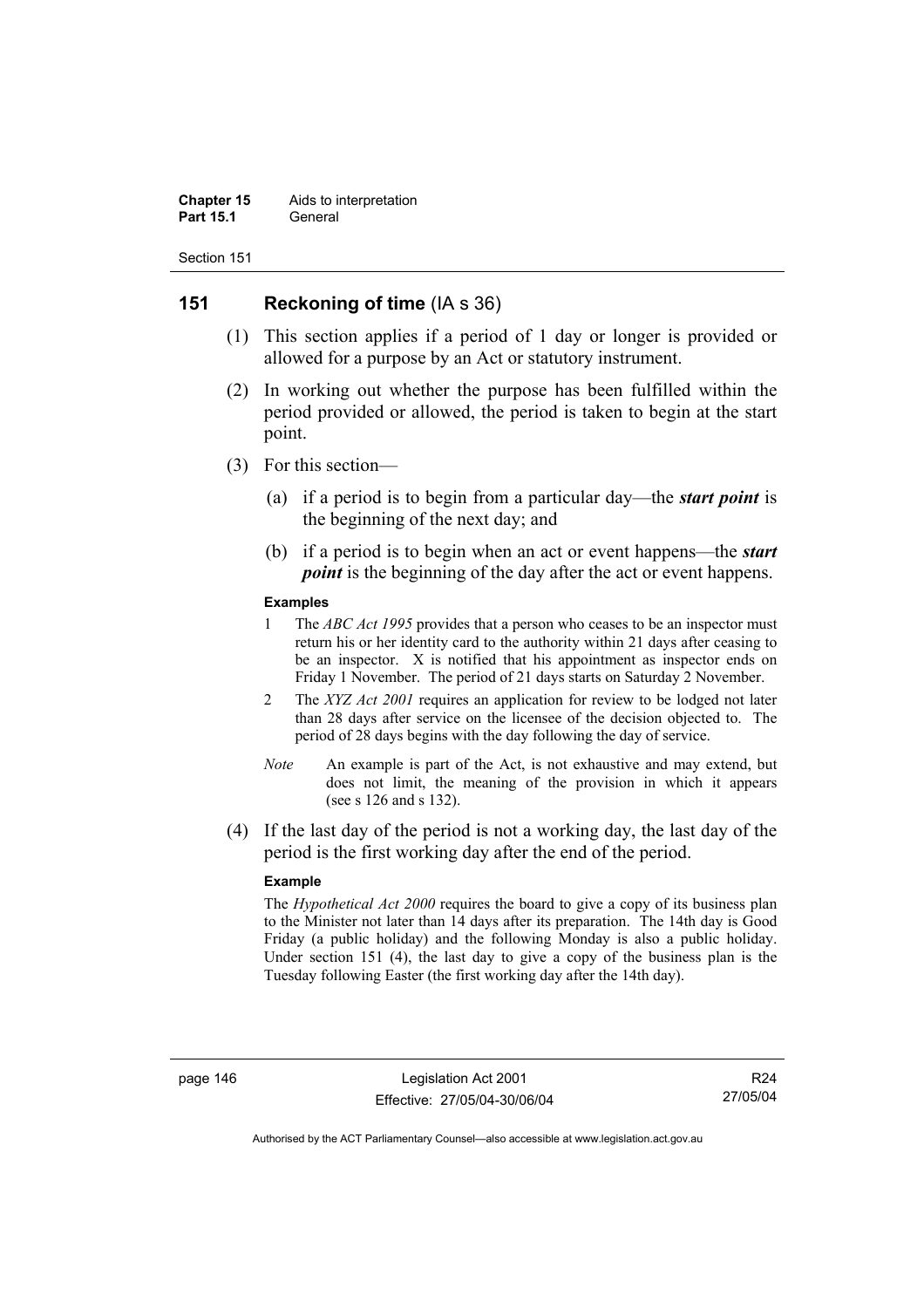# **152 Continuing effect of obligations**

If, under a provision of an Act or statutory instrument, an act is required to be done, the obligation to do the act continues until the act is done even if—

- (a) the provision required the act to be done within a particular period or before a particular time, and the period has ended or the time has passed; or
- (b) someone has been convicted of an offence in relation to failure to do the act.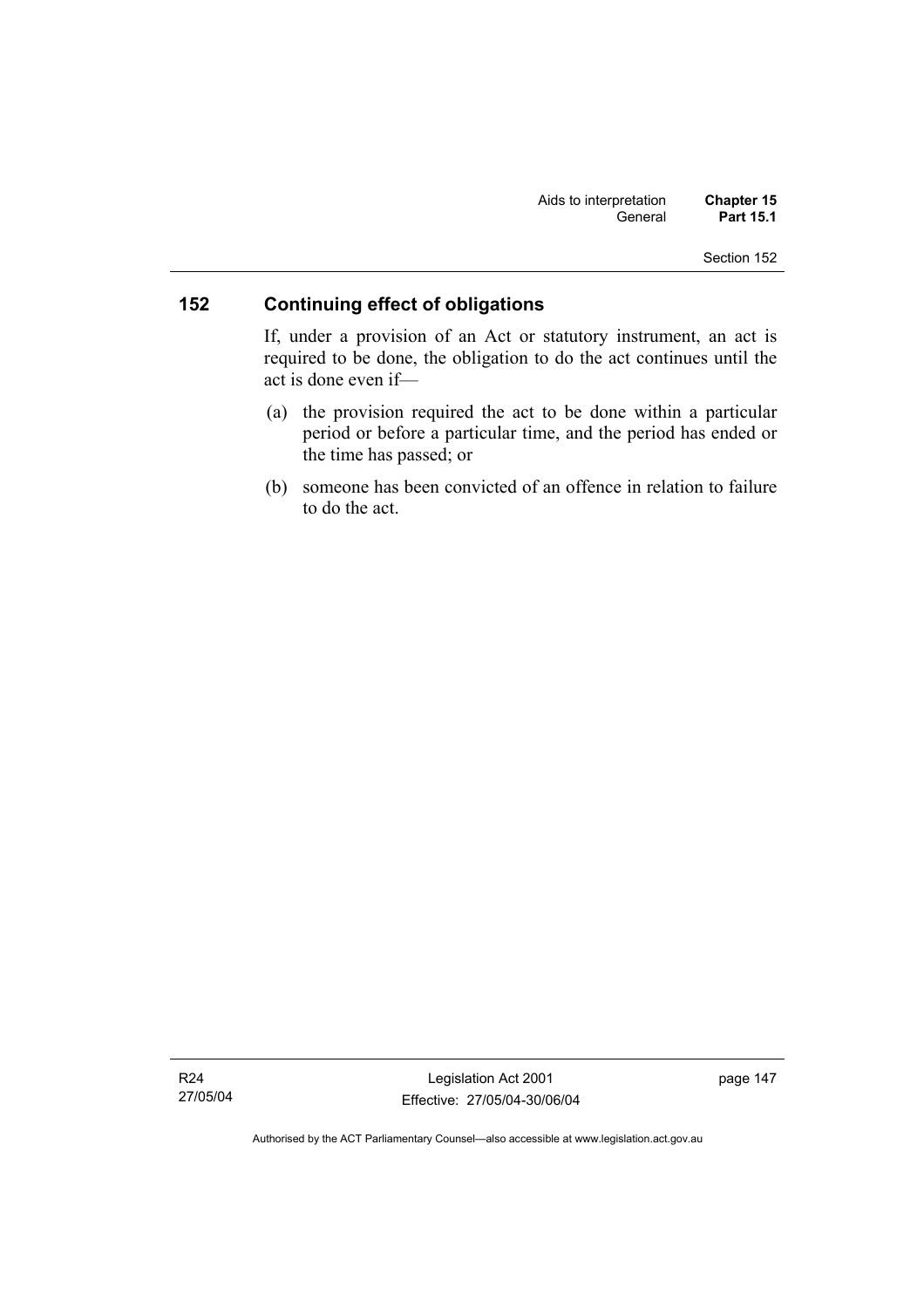**Chapter 15** Aids to interpretation<br>**Part 15.2** Definitions **Part 15.2** Definitions

Section 155

# **Part 15.2 Definitions**

*Note to pt 15.2* 

See also s 130 (What is a definition?), s 131 (Signpost definitions) and s 148 (Terms used in instruments have same meanings as in authorising laws).

### **155 Definitions apply subject to contrary intention** (IA s 11G)

- (1) A definition in an Act or statutory instrument applies except so far as the contrary intention appears.
- (2) This section is a determinative provision.
	- *Note* See s 5 for the meaning of determinative provisions, and s 6 for their displacement.

# **156 Application of definitions in dictionaries and sections**  (IA s 11F (2))

 (1) A definition in the dictionary to an Act or statutory instrument applies to the entire Act or instrument unless the Act or instrument provides for the definition to have a more limited application.

#### **Examples**

- 1 The dictionary to the *ABC Act 1999* includes the signpost definition '*x*—see the *XYZ Act 1998*, section 3.'. There is nothing in the *ABC Act 1999* indicating the intended application of the definition of  $x$ . The definition of  $x$ in the *XYZ Act 1998*, section 3, therefore, applies to the entire *ABC Act 1999*.
- 2 In an Act, the word *z* is defined in the dictionary. The definition provides, in part, that '*z*, in part 4 (Registration of vehicles), means ...'. The definition of *z* applies only to part 4.
- *Note 1* See s 144 (Meaning of commonly-used terms) for the application of the definitions in this Act, dict, pt 1.
- *Note 2* Section 148 (Terms used in instruments have same meanings as in authorising laws) provides that terms used in a statutory instrument have the same meaning as they have in the Act or statutory instrument under which the statutory instrument is made.

page 148 Legislation Act 2001 Effective: 27/05/04-30/06/04

R24 27/05/04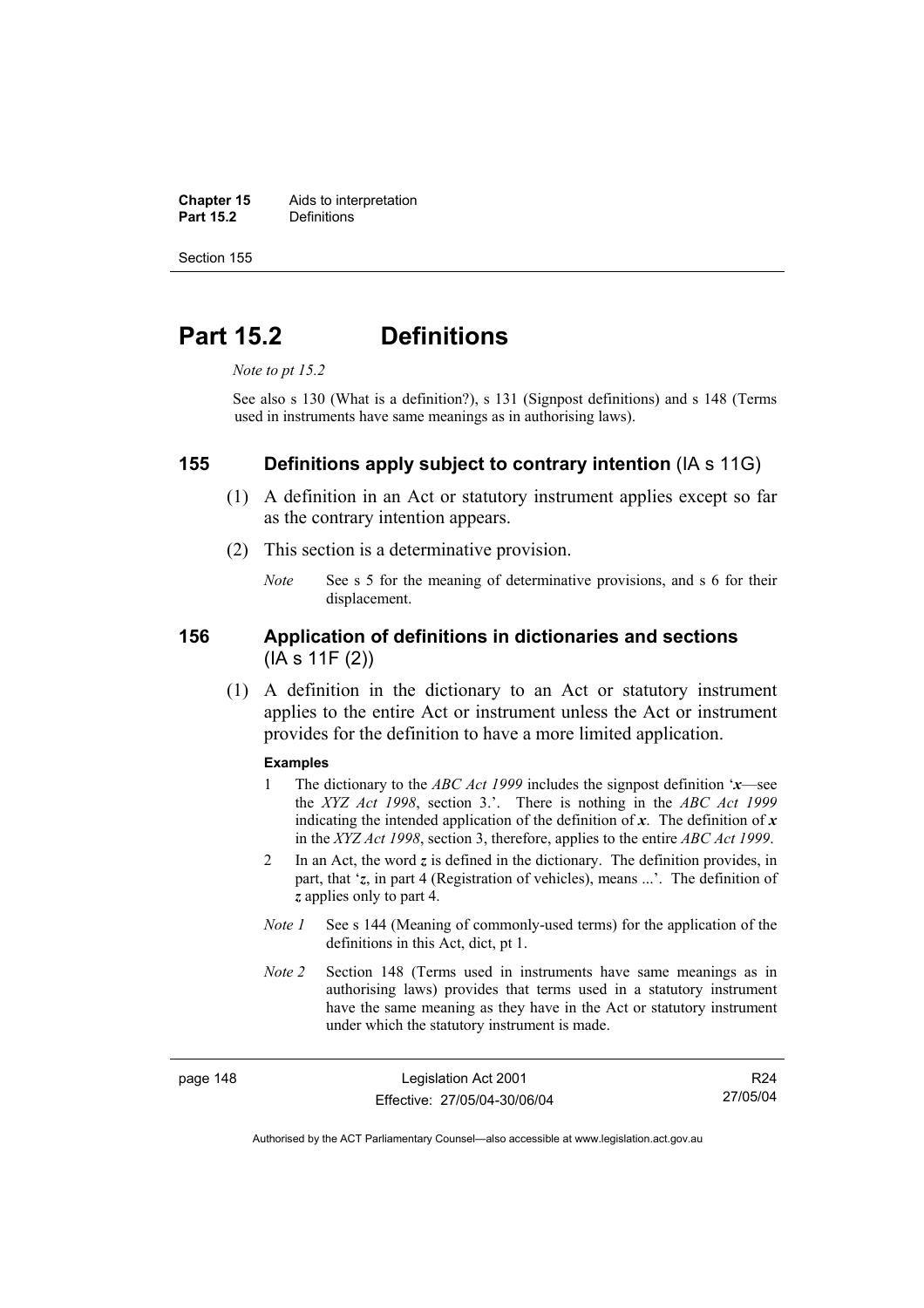(2) A definition in a section of an Act or statutory instrument applies only to the section unless the Act or instrument provides for the definition to have a broader application.

#### **Examples**

- 1 This Act, section 255 (7) (Forms) contains definitions of *form 1* and *form 2* as tagged terms. There is nothing in this Act indicating that the definitions apply outside section 255. The definitions apply only to section 255.
- 2 In part 6 of an Act, the word *a* is defined in a section, which is not divided into subsections but contains a number of definitions. The section begins with the words 'In this part:'. The definition of *a* applies to all of part 6.
- 3 In an Act, the word *b* is defined in a section, which is not divided into subsections but contains a number of definitions. The section begins with the words 'In this Act:'. The definition of *b* applies to the entire Act.
- (3) A definition in a section of an Act or statutory instrument applies to the entire section unless the Act or instrument provides for the definition to have a more limited application.

#### **Example**

In a subsection of a section of an Act, the word  $c$  is defined. The subsection begins with the words 'In subsection  $(3)$ :'. The definition of  $c$  applies only to subsection (3) of that section.

 (4) In applying this section to a statutory instrument or to a provision of a schedule to an Act, a reference to a section is a reference to a corresponding provision of the instrument or schedule.

page 149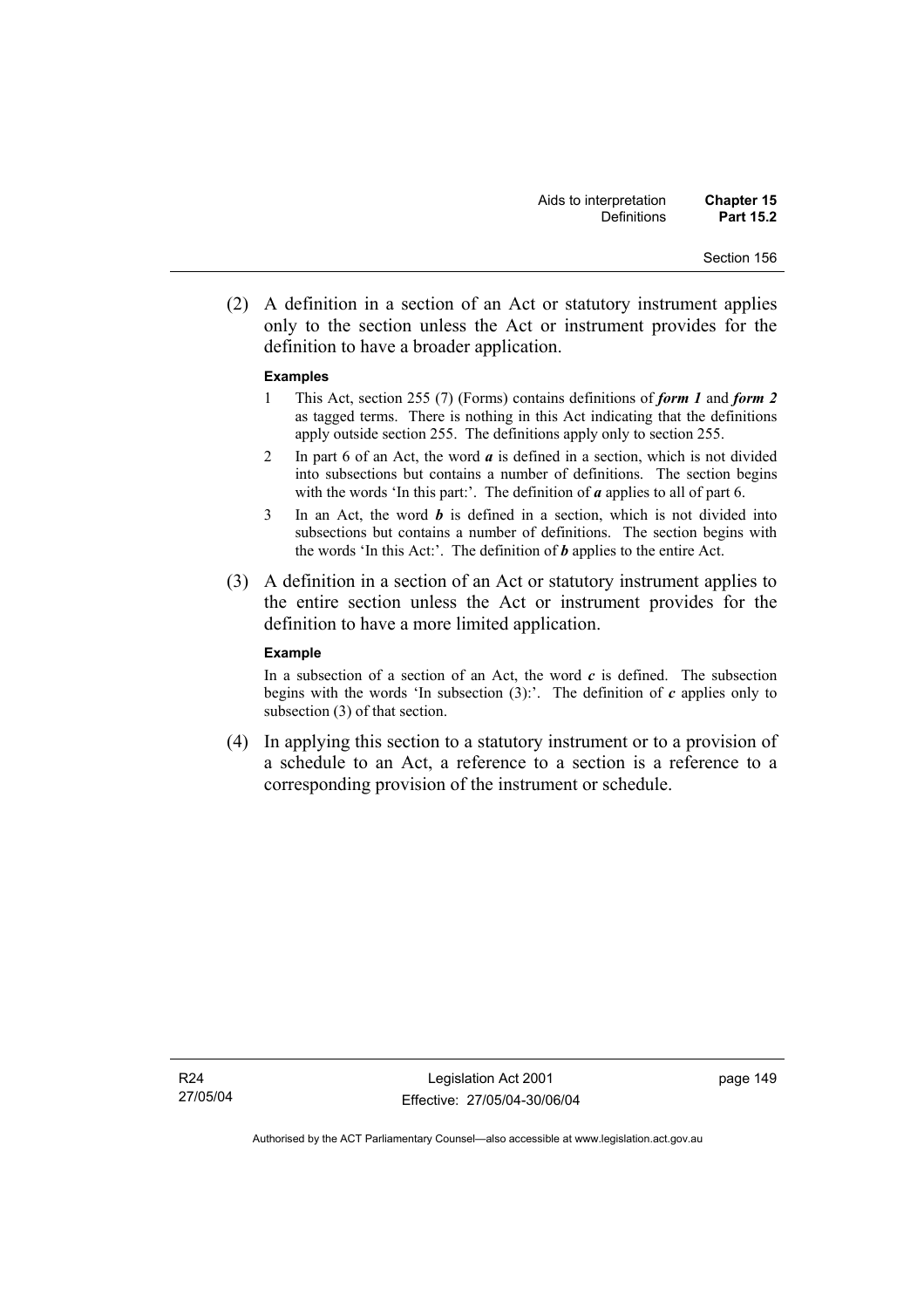**Chapter 15** Aids to interpretation<br>**Part 15.2** Definitions **Definitions** 

Section 157

# **157 Defined terms—other parts of speech and grammatical forms** (IA s 11E)

If an Act or statutory instrument defines a term, other parts of speech and grammatical forms of the term have corresponding meanings.

#### **Example**

The *Publication (Grants) Act 2001* contains a definition of *publish* and also contains other forms of the same word ('published', 'publisher', 'publishes', 'publishing' and 'publication'). Because of this section, all forms of the word will have the same meaning except so far as the Act otherwise expressly provides or a contrary intention appears (see s 6 (3)).

page 150 Legislation Act 2001 Effective: 27/05/04-30/06/04

R24 27/05/04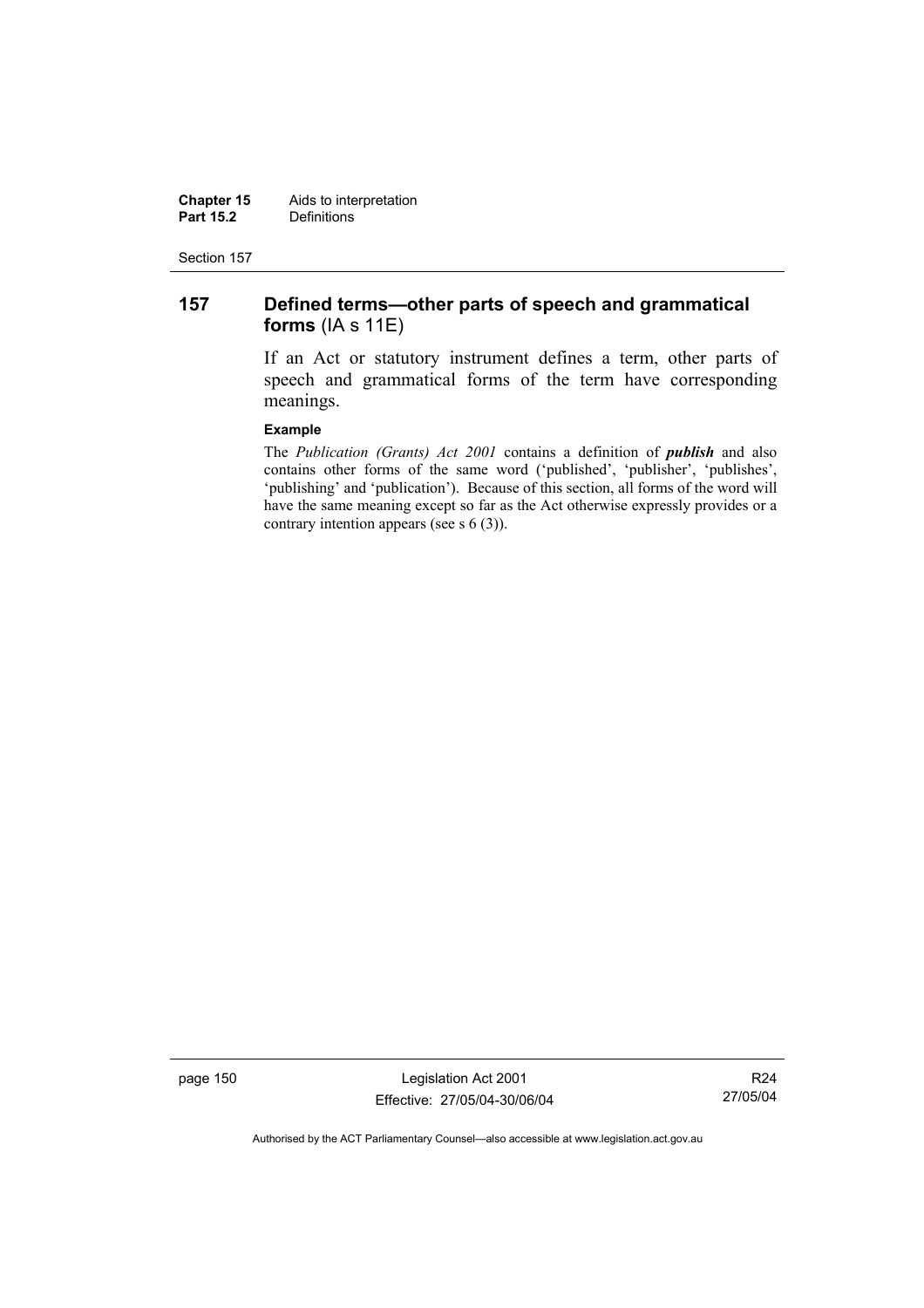# **Part 15.3 References to various entities and things**

*Note to pt 15.3* 

See also ch 10 (Referring to laws).

# **160 References to people generally** (IA s 15)

- (1) In an Act or statutory instrument, a reference to a person generally includes a reference to a corporation as well as an individual.
- (2) Subsection (1) is not displaced only because there is an express reference to either an individual or a corporation elsewhere in the Act or statutory instrument.

#### **Examples of references to a person generally**

- 1 another person
- 2 anyone else
- 3 party
- 4 someone else
- 5 employer

#### **Examples of express references to a corporation**

- 1 body corporate
- 2 company

#### **Examples of express references to an individual**

- 1 adult
- 2 child
- 3 spouse
- 4 driver
- (3) Subsection (2) does not limit the operation of section 6.

*Note* Section 6 deals with the displacement of a provision of this Act.

page 151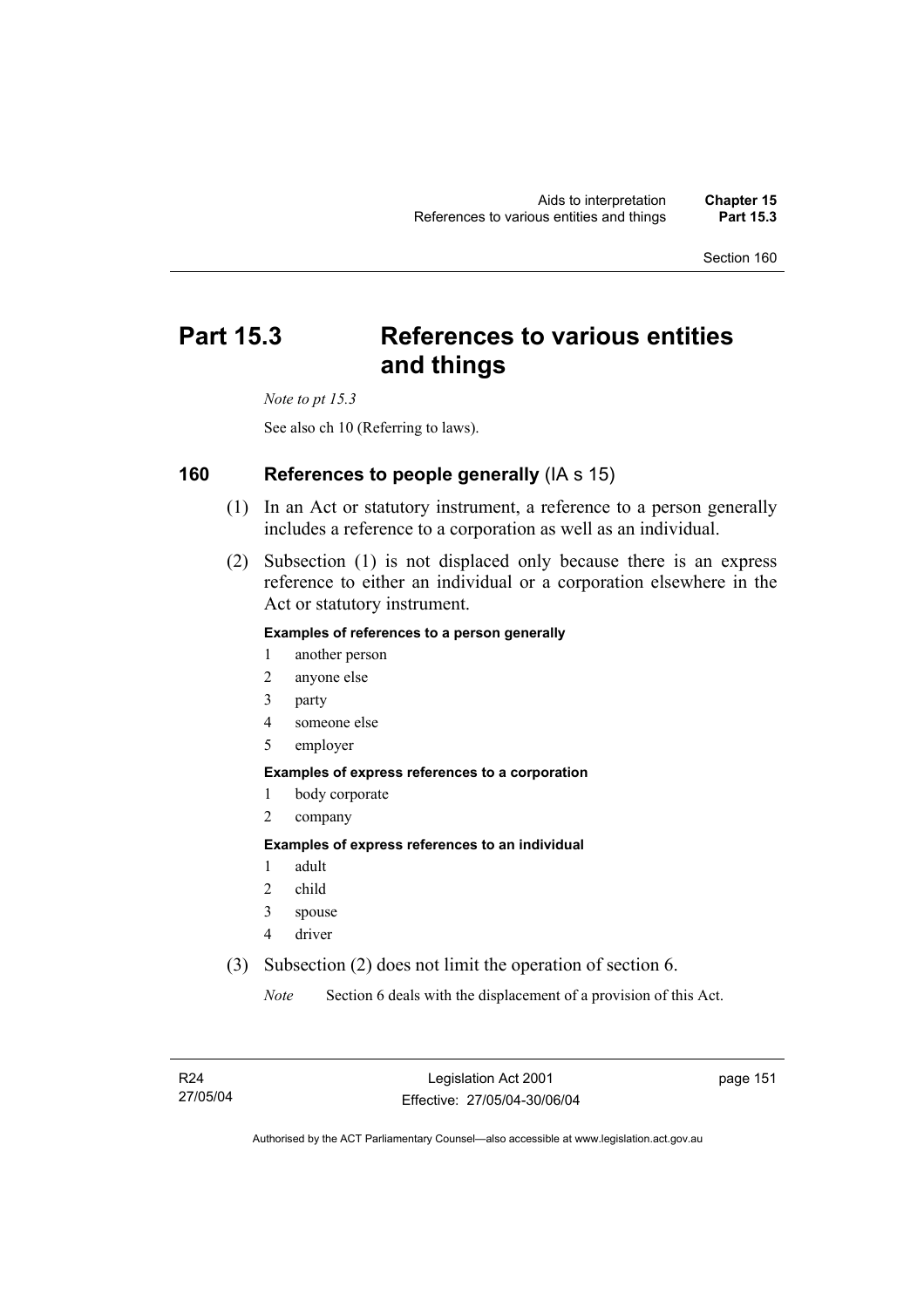# **161 Corporations liable to offences** (IA s 32)

- (1) A provision of a law that creates an offence (whether indictable or summary) applies to corporations as well as to individuals.
- (2) A provision of a law that creates an offence can apply to a corporation even though contravention of the provision is punishable by imprisonment (with or without another penalty).

#### **Example**

A provision of an Act contains the following penalty:

'Maximum penalty: 100 penalty units, imprisonment for 1 year or both.' The provision can apply to a corporation.

- (3) If a corporation is convicted of an offence and, apart from this subsection, the penalty for the offence is a period of imprisonment only, the court may impose a maximum penalty of—
	- (a) if the period of imprisonment is not longer than 6 months— 50 penalty units; and
	- (b) if the period of imprisonment is longer than 6 months but not longer than 1 year—100 penalty units; and
	- (c) if the period of imprisonment is longer than 1 year but not longer than 2 years—200 penalty units; and
	- (d) if the period of imprisonment is longer than 2 years but not longer than 5 years—500 penalty units; and
	- (e) if the period of imprisonment is longer than 5 years but not longer than 10 years—1 000 penalty units; and
	- (f) if the period of imprisonment is longer than 10 years—1 500 penalty units.

*Note* Section 133 explains the meaning and value of penalty units.

(4) In this section:

*law* means an Act, subordinate law or disallowable instrument.

R24 27/05/04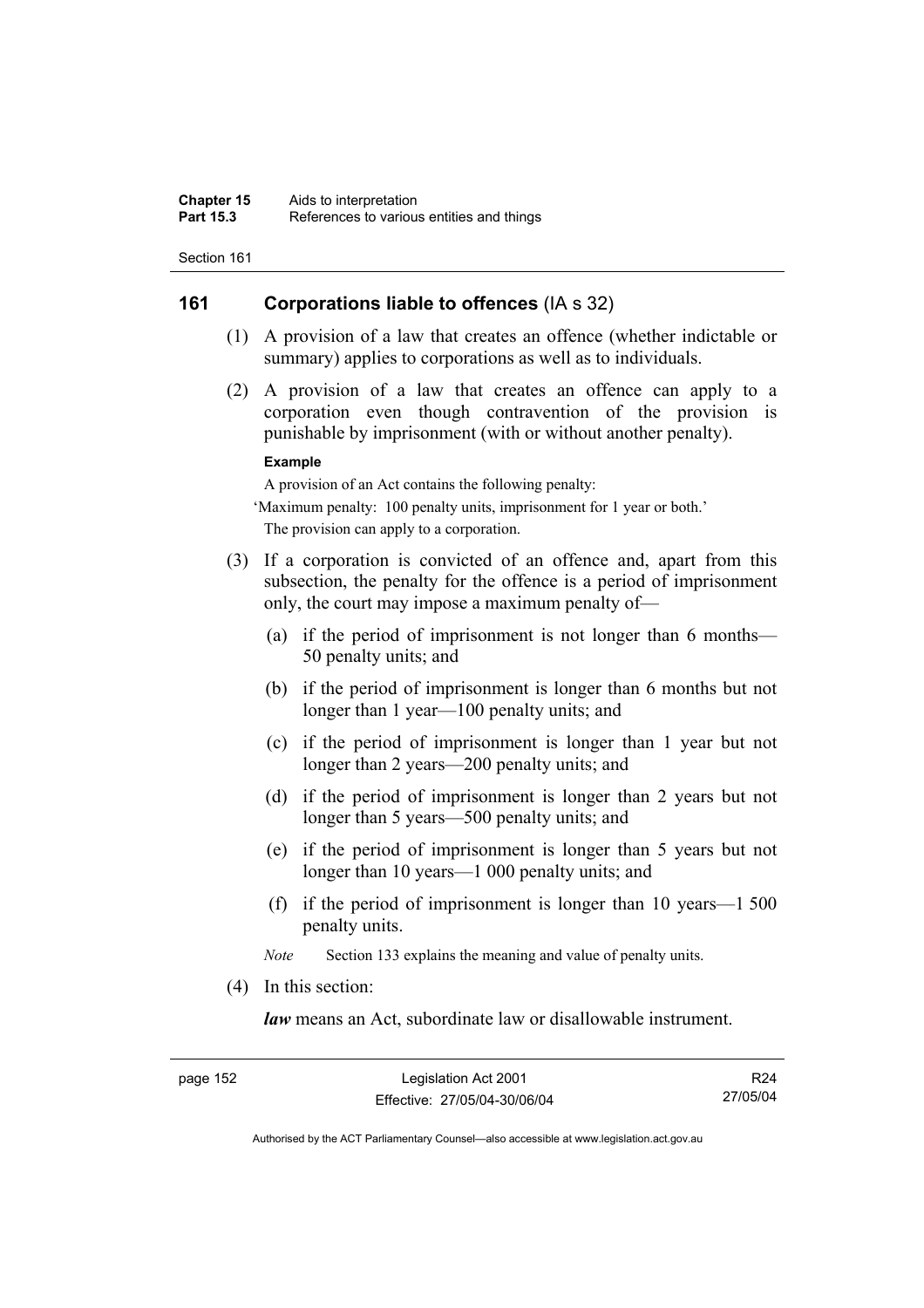### **162 References to** *a Minister* **or** *the Minister* (IA s 24)

 (1) In an Act or statutory instrument, a reference to *a Minister* is a reference to the Chief Minister or a Minister appointed under the Self-Government Act, section 41.

*Note* See dict, pt 1, def *Chief Minister*.

- (2) In a provision of an Act or statutory instrument, a reference to *the Minister* without identifying the Minister's title or portfolio is a reference to—
	- (a) the Minister for the time being administering the provision; or
	- (b) if, for the time being, different Ministers administer the provision in relation to different matters—
		- (i) if only 1 Minister administers the provision in relation to the relevant matter—the Minister; or
		- (ii) if 2 or more Ministers administer the provision in relation to the relevant matter—any of the Ministers; or
	- (c) if paragraph (b) does not apply and, for the time being, 2 or more Ministers administer the provision—any of the Ministers.
- (3) In subsection (2):

*Minister* includes a Minister for the time being acting on behalf of the Minister or 2 or more Ministers.

- (4) If an Act or statutory instrument mentions a Minister and identifies the Minister by reference to the fact that the Minister administers a stated Act, statutory instrument or provision, subsection (2) applies as if references in paragraphs (a) to (c) to the provision were references to the stated Act, instrument or provision.
	- *Note* See also dict, pt 1, defs *Attorney-General* and *Treasurer*.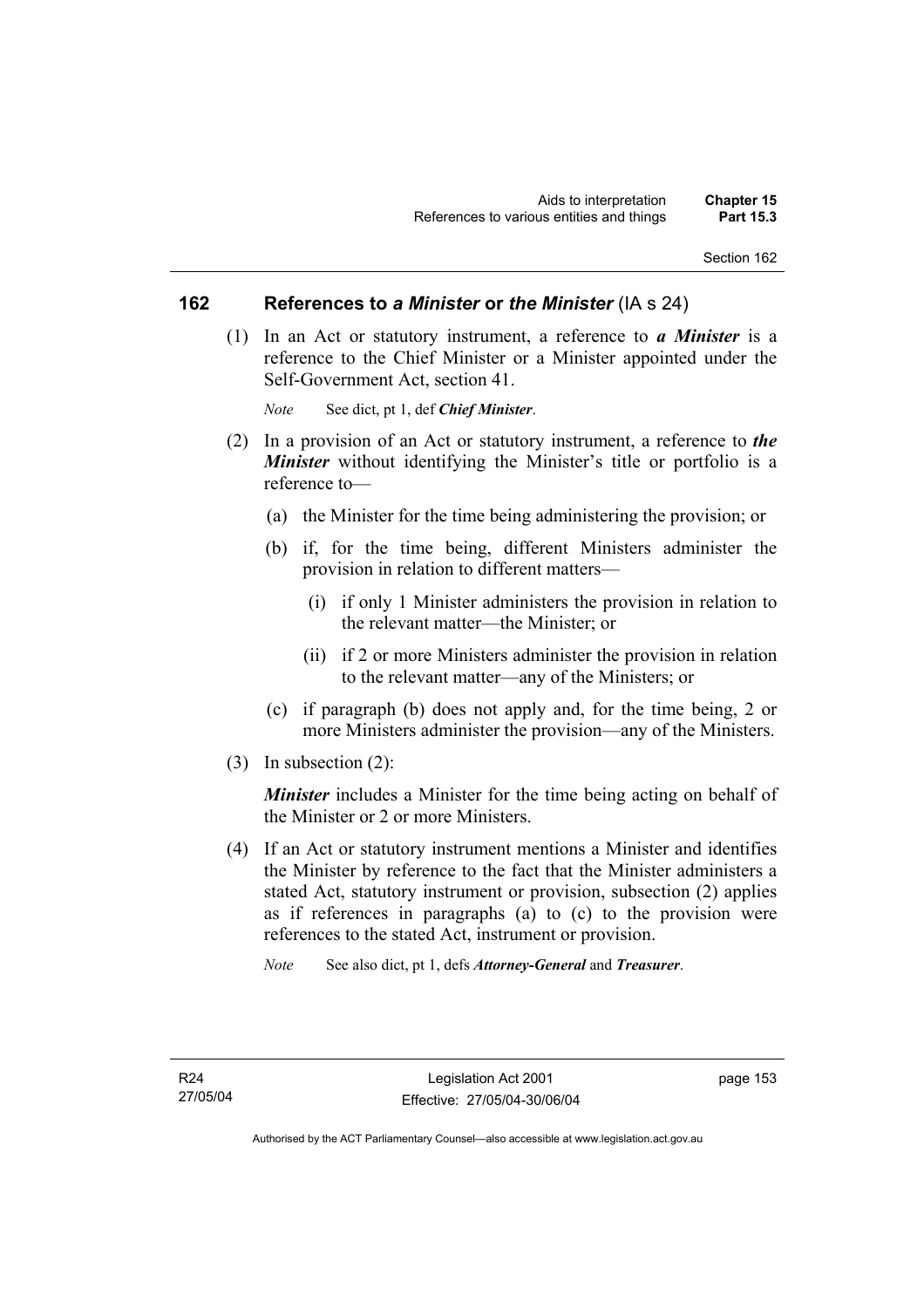# **163 References to** *a chief executive* **or** *the chief executive* (IA s 24A)

- (1) In an Act or statutory instrument, a reference to *a chief executive* is a reference to a person employed under the Public Sector Management Act, section 28 (Engagement) or section 30 (Temporary performance of duties) to perform the duties of an office of chief executive.
- (2) In a provision of an Act or statutory instrument, a reference to *the chief executive* without identifying the chief executive's title is a reference to—
	- (a) the chief executive of the administrative unit responsible for the provision; or
	- (b) if, for the time being, different administrative units are responsible for the provision in relation to different matters—
		- (i) if only 1 administrative unit is responsible for the provision in relation to the relevant matter—the chief executive of the administrative unit; or
		- (ii) if 2 or more administrative units are responsible for the provision in relation to the relevant matter—the chief executive of any of the administrative units; or
	- (c) if paragraph (b) does not apply and, for the time being, 2 or more administrative units are responsible for the provision the chief executive of any of the administrative units.

*Note* See dict, pt 1, def *administrative unit*.

 (3) If an Act or statutory instrument mentions a chief executive and identifies the chief executive by reference to the fact that the chief executive is the chief executive of the administrative unit responsible for a stated Act, statutory instrument or provision, subsection (2) applies as if references in paragraphs (a) to (c) to the provision were references to the stated Act, instrument or provision.

R24 27/05/04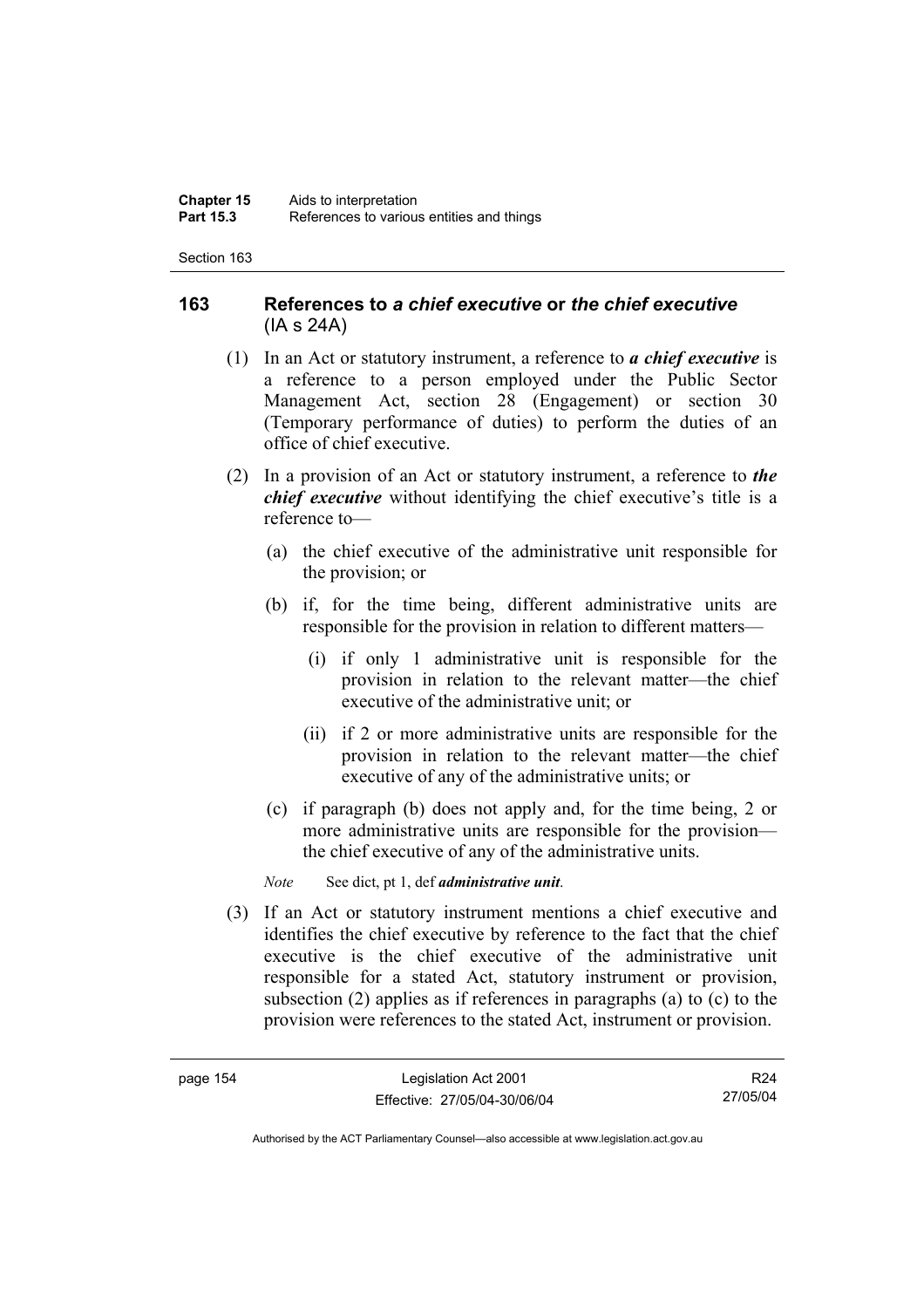(4) In this section:

*chief executive*, of an administrative unit, means the person who is employed under the Public Sector Management Act, section 28 or 30 to perform the duties of the office of chief executive in the administrative unit.

*Public Sector Management Act* means the *Public Sector Management Act 1994*.

*responsible*, for a provision, means allocated responsibility for the provision under the Public Sector Management Act, section 14 (1) (b) (Ministerial responsibility and functions of administrative units).

# **164 References to Australian Standards etc**

- (1) In an Act or statutory instrument, a reference consisting of the words 'Australian Standard' or 'AS' followed by a number is a reference to the standard so numbered published by or on behalf of Standards Australia.
- (2) In an Act or statutory instrument, a reference consisting of the words 'Australian/New Zealand Standard' or 'AS/NZS' followed by a number is a reference to the standard so numbered published jointly by or on behalf of Standards Australia and Standards New Zealand.

### **Examples for s 164**

- 1 AS 4608-1999
- 2 AS/NZS 4906: 1994
- *Note* An example is part of the Act, is not exhaustive and may extend, but does not limit, the meaning of the provision in which it appears (see s 126 and s 132).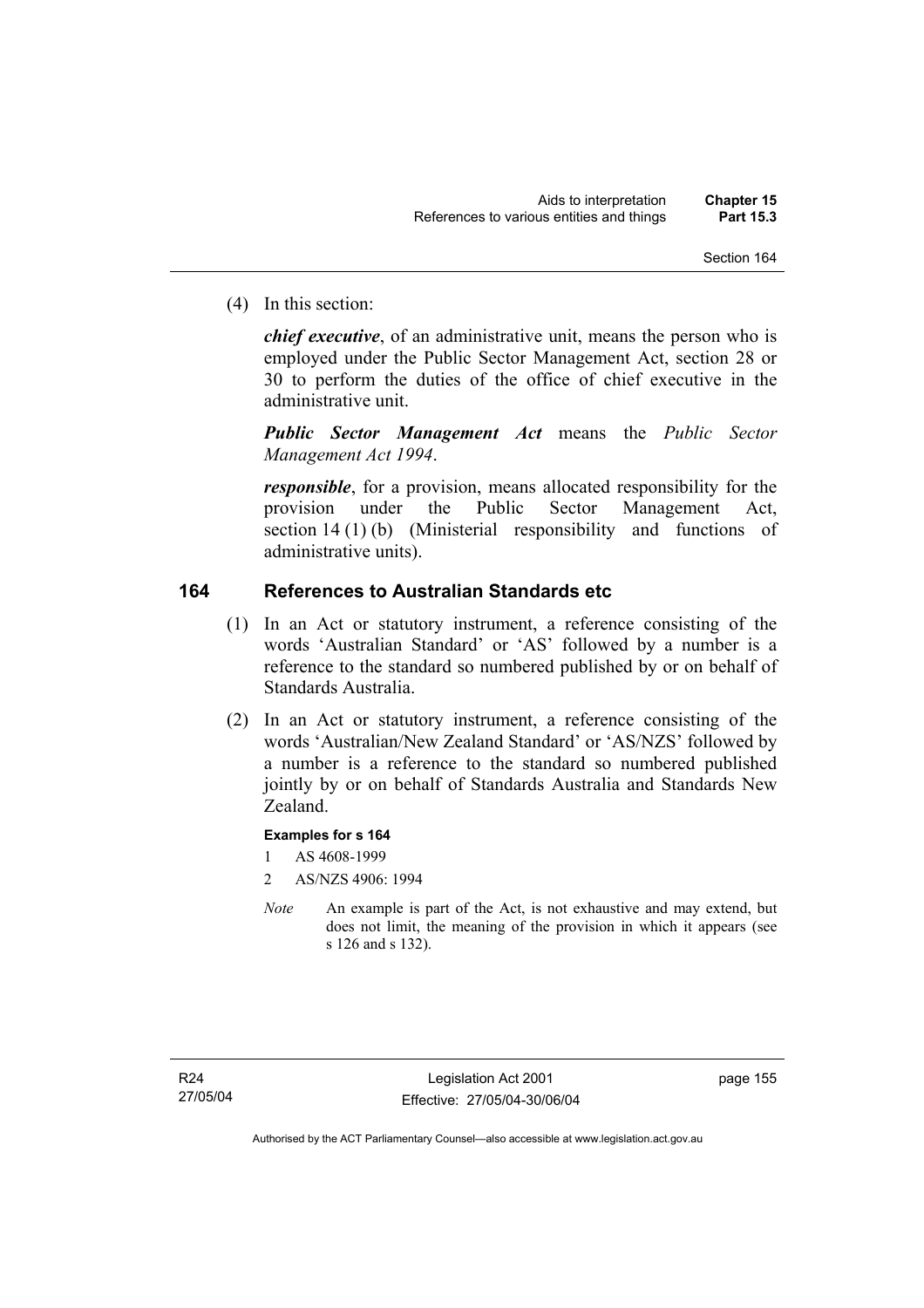**Chapter 15** Aids to interpretation<br>**Part 15.3** References to various **Part 15.3** References to various entities and things

Section 165

# **165 References to Assembly committees that no longer exist**  (IA s 25AA)

In an Act or statutory instrument, a reference (whether by name or description) to a committee of the Legislative Assembly that no longer exists is a reference to the committee of the Assembly nominated by the Speaker either generally or for the provision containing the reference.

# **168 References to person with interest in land include personal representative etc**

In an Act or statutory instrument, a reference to a person with an interest in land or other property includes a reference to the person's personal representatives, successors and assigns.

#### **Examples of references to people with interests in land**

- 1 proprietor
- 2 transferor or transferee
- 3 mortgagor or mortgagee
- 4 lessor or lessee
- 5 sublessor or sublessee
- 6 trustee

# **169 References to** *domestic partner* **and** *domestic partnership*

- (1) In an Act or statutory instrument, a reference to a person's *domestic partner* is a reference to someone who lives with the person in a domestic partnership, and includes a reference to a spouse of the person.
	- *Note* The Macquarie Dictionary, 3<sup>rd</sup> edition defines spouse as 'either member of a married pair in relation to the other; one's husband or wife'.

R24 27/05/04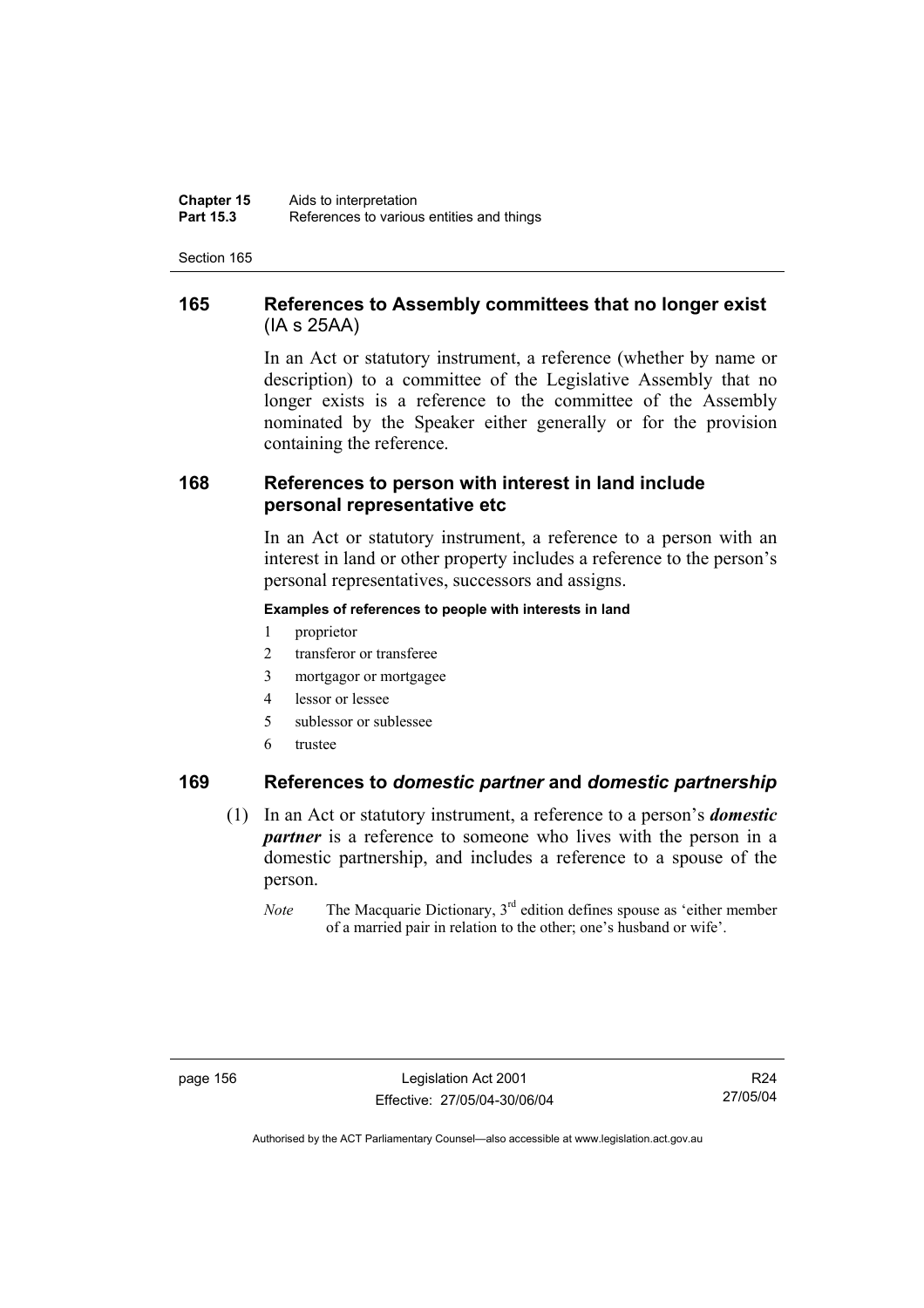Section 169A

 (2) In an Act or statutory instrument, a *domestic partnership* is the relationship between 2 people, whether of a different or the same sex, living together as a couple on a genuine domestic basis.

#### **Example of indicators to decide whether 2 people are in a domestic partnership**

- 1 the length of their relationship
- 2 whether they are living together
- 3 if they are living together—how long and under what circumstances they have lived together
- 4 whether there is a sexual relationship between them
- 5 their degree of financial dependence or interdependence, and any arrangements for financial support, between or by them
- 6 the ownership, use and acquisition of their property, including any property that they own individually
- 7 their degree of mutual commitment to a shared life
- 8 whether they mutually care for and support children
- 9 the performance of household duties
- 10 the reputation, and public aspects, of the relationship between them
- *Note* An example is part of the Act, is not exhaustive and may extend, but does not limit, the meaning of the provision in which it appears (see s 126 and s 132).

# **169A References to** *transgender people*

- (1) A *transgender person* is a person who—
	- (a) identifies as a member of a different sex by living, or seeking to live, as a member of that sex; or
	- (b) has identified as a member of a different sex by living as a member of that sex;

whether or not the person is a recognised transgender person.

 (2) A *transgender person* includes a person who is thought of as a transgender person, whether or not the person is a recognised transgender person.

page 157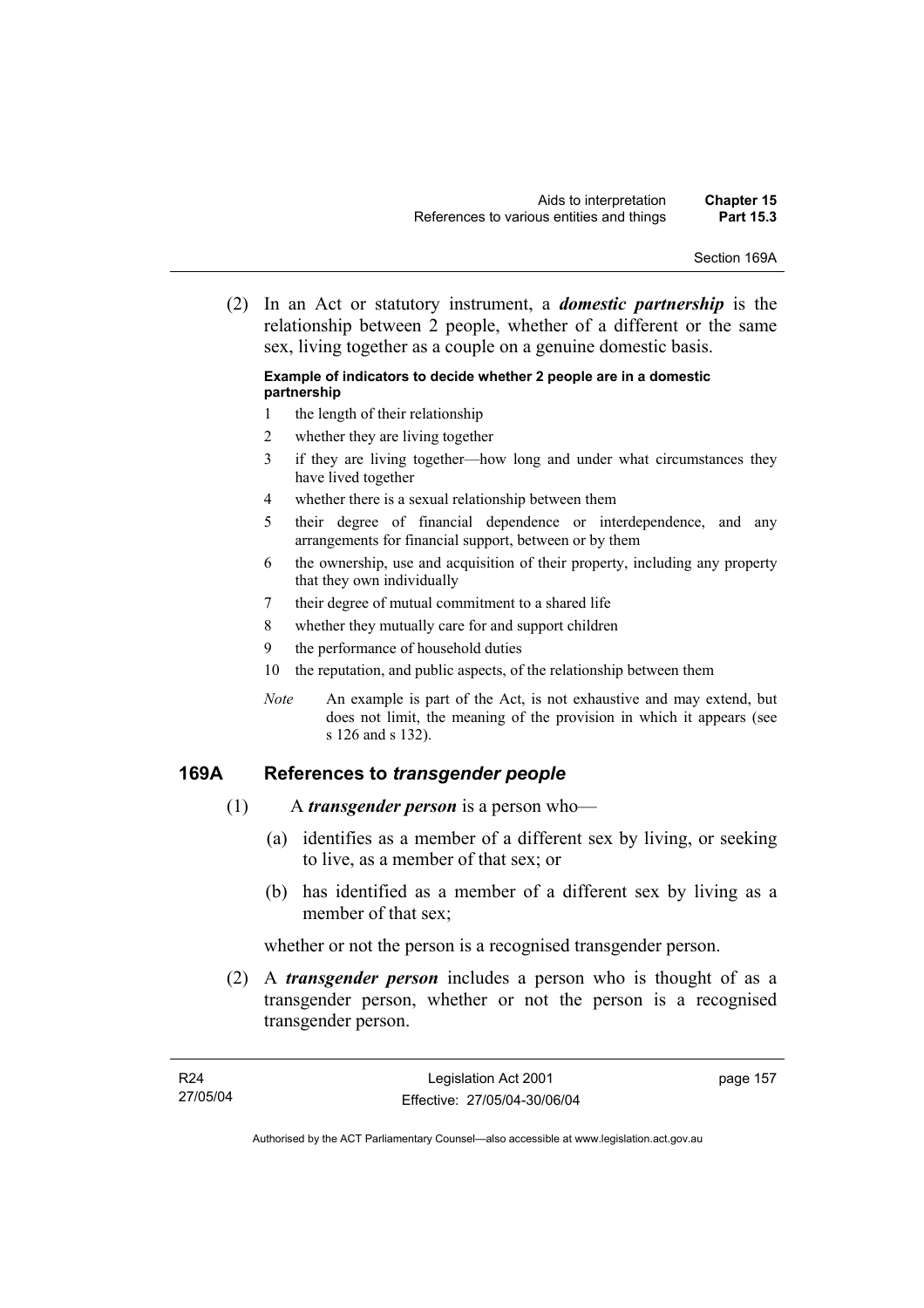**Chapter 15** Aids to interpretation<br>**Part 15.3** References to various References to various entities and things

#### Section 169B

 (3) A *recognised transgender person* is a person the record of whose sex is altered under the *Births, Deaths and Marriages Registration Act 1997*, part 4 or the corresponding provisions of a law of a State or another Territory.

# **169B References to** *intersex people*

 An *intersex person* is a person who, because of a genetic condition, was born with reproductive organs or sex chromosomes that are not exclusively male or female.

page 158 Legislation Act 2001 Effective: 27/05/04-30/06/04

R24 27/05/04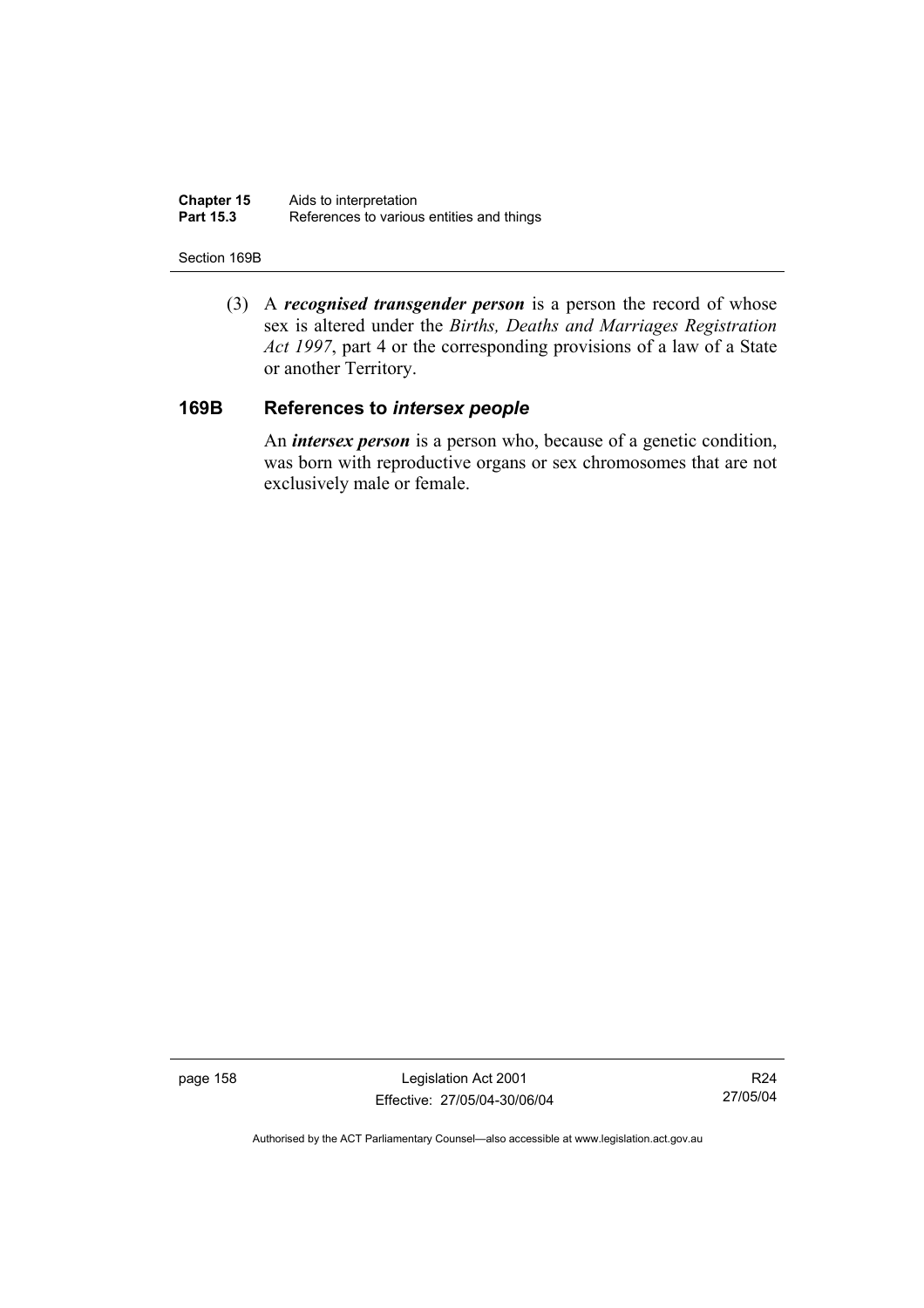# **Part 15.4 Preservation of certain common law privileges**

# **170 Privileges against selfincrimination and exposure to civil penalty**

- (1) An Act or statutory instrument must be interpreted to preserve the common law privileges against selfincrimination and exposure to the imposition of a civil penalty.
- (2) However, this section does not affect the operation of the *Evidence Act 1995* (Cwlth).
	- *Note* The *Evidence Act 1995* (Cwlth), s 128 contains provisions that apply if a witness raises these privileges in a proceeding. The section applies to proceedings in ACT courts (see *Evidence Act 1995* (Cwlth), s 4). However, the privileges have been abolished for bodies corporate (see *Evidence Act 1995* (Cwlth), s 187).
- (3) This section is a determinative provision.
	- *Note* See s 5 for the meaning of determinative provisions, and s 6 for their displacement.

# **171 Client legal privilege**

- (1) An Act or statutory instrument must be interpreted to preserve the common law privilege in relation to client legal privilege (also known as legal professional privilege).
- (2) However, this section does not affect the operation of the *Evidence Act 1995* (Cwlth).
	- *Note* The *Evidence Act 1995* (Cwlth), pt 3.10, div 1 contains provisions about client legal privilege. The provisions apply to proceedings in ACT courts (see *Evidence Act 1995* (Cwlth), s 4).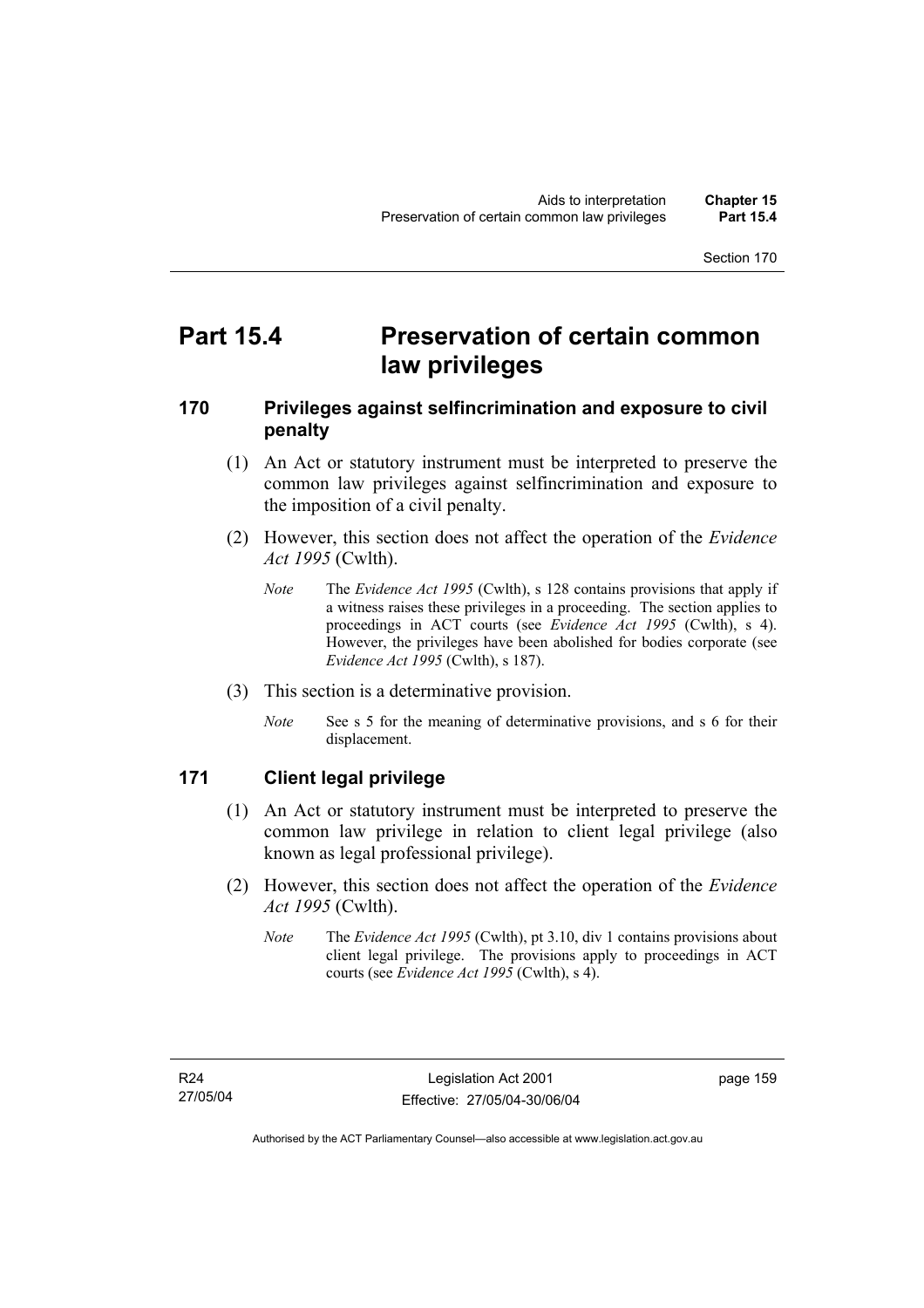#### **Chapter 15** Aids to interpretation Part 15.4 **Preservation of certain common law privileges**

#### Section 171

- (3) This section is a determinative provision.
	- *Note* See s 5 for the meaning of determinative provisions, and s 6 for their displacement.

page 160 Legislation Act 2001 Effective: 27/05/04-30/06/04

R24 27/05/04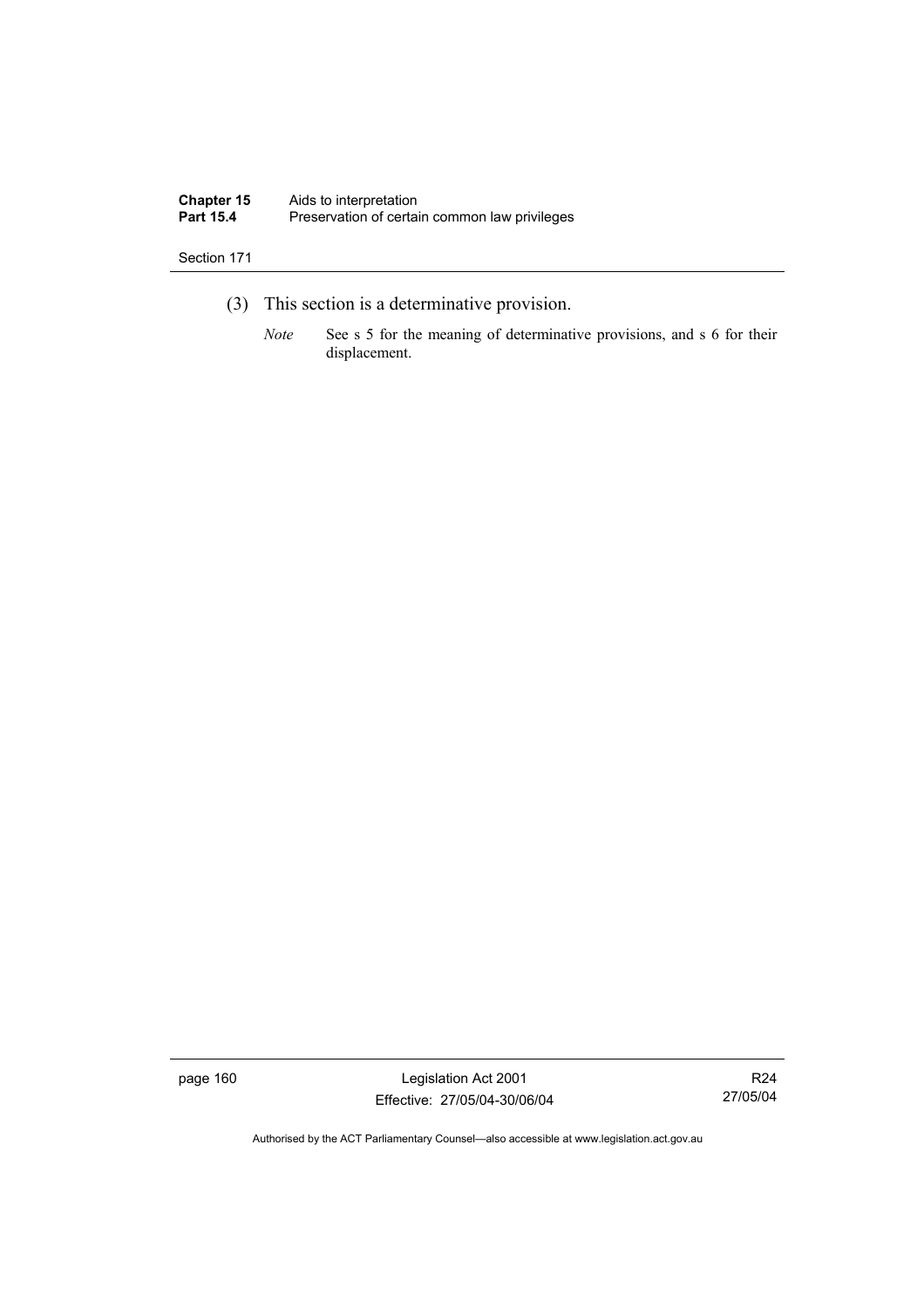# **Chapter 16 Courts, tribunals and other decision-makers**

# **175 Meaning of** *law* **in ch 16**

In this chapter:

*law* means an Act, subordinate law or disallowable instrument, and includes a provision of a law.

# **176 Jurisdiction of courts and tribunals** (IA s 31A)

- (1) This section applies if a law, whether expressly or by implication, authorises a proceeding (whether civil or criminal) to be brought in a particular court or tribunal in relation to a matter.
- (2) The law vests the court or tribunal with jurisdiction in the matter.
- (3) The jurisdiction so vested is not limited by any limits to which any other jurisdiction of the court or tribunal may be subject.
	- *Note* See also s 45 which relates to the making of rules carrying out or giving effect to the jurisdiction of the court or tribunal.

# **177 Recovery of amounts owing under laws** (IA s 34)

If an amount is owing under a law to a person (the *creditor*) by another person (the *debtor*), the creditor may recover the amount as a debt owing by the debtor to the creditor in a court of competent jurisdiction.

# **178 Power to decide includes power to administer oath etc**  (IA s 13E)

A court, tribunal or other entity authorised by a law to hear and decide a matter has power—

| R24      | Legislation Act 2001         | page 161 |
|----------|------------------------------|----------|
| 27/05/04 | Effective: 27/05/04-30/06/04 |          |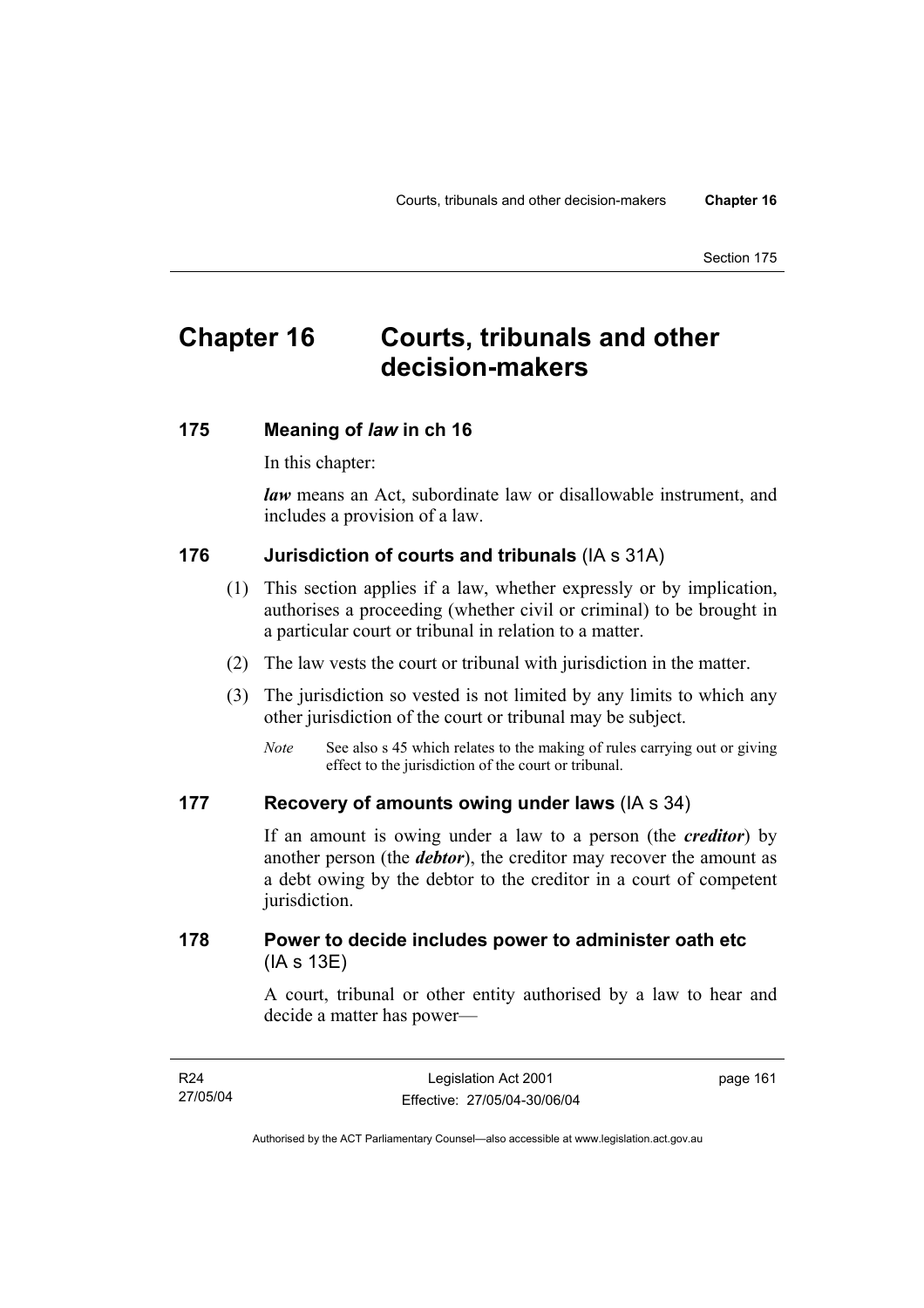- (a) to receive evidence; and
- (b) to examine witnesses and, for that purpose, to administer oaths.

### **179 Content of statements of reasons for decisions** (IA s 13C)

- (1) This section applies if a law requires a tribunal or other entity making a decision to give written reasons for the decision, whether the term 'reasons', 'grounds' or any other term is used.
- (2) The document giving the reasons must also set out the findings on material questions of fact and refer to the evidence or other material on which the findings were based.
- (3) This section is a determinative provision.
	- *Note* See s 5 for the meaning of determinative provisions, and s 6 for their displacement.

### **180 Power to make decision includes power to reverse or change** (IA s 27)

- (1) Power given by a law to make a decision includes power to reverse or change the decision.
- (2) The power to reverse or change the decision is exercisable in the same way, and subject to the same conditions, as the power to make the decision.

#### **Example**

If the power to include land in a special reserve is exercisable only on the resolution of the Legislative Assembly, the power to excise land from a special reserve is exercisable only on the resolution of the Assembly.

*Note* An example is part of the Act, is not exhaustive and may extend, but does not limit, the meaning of the provision in which it appears (see s 126 and s 132).

R24 27/05/04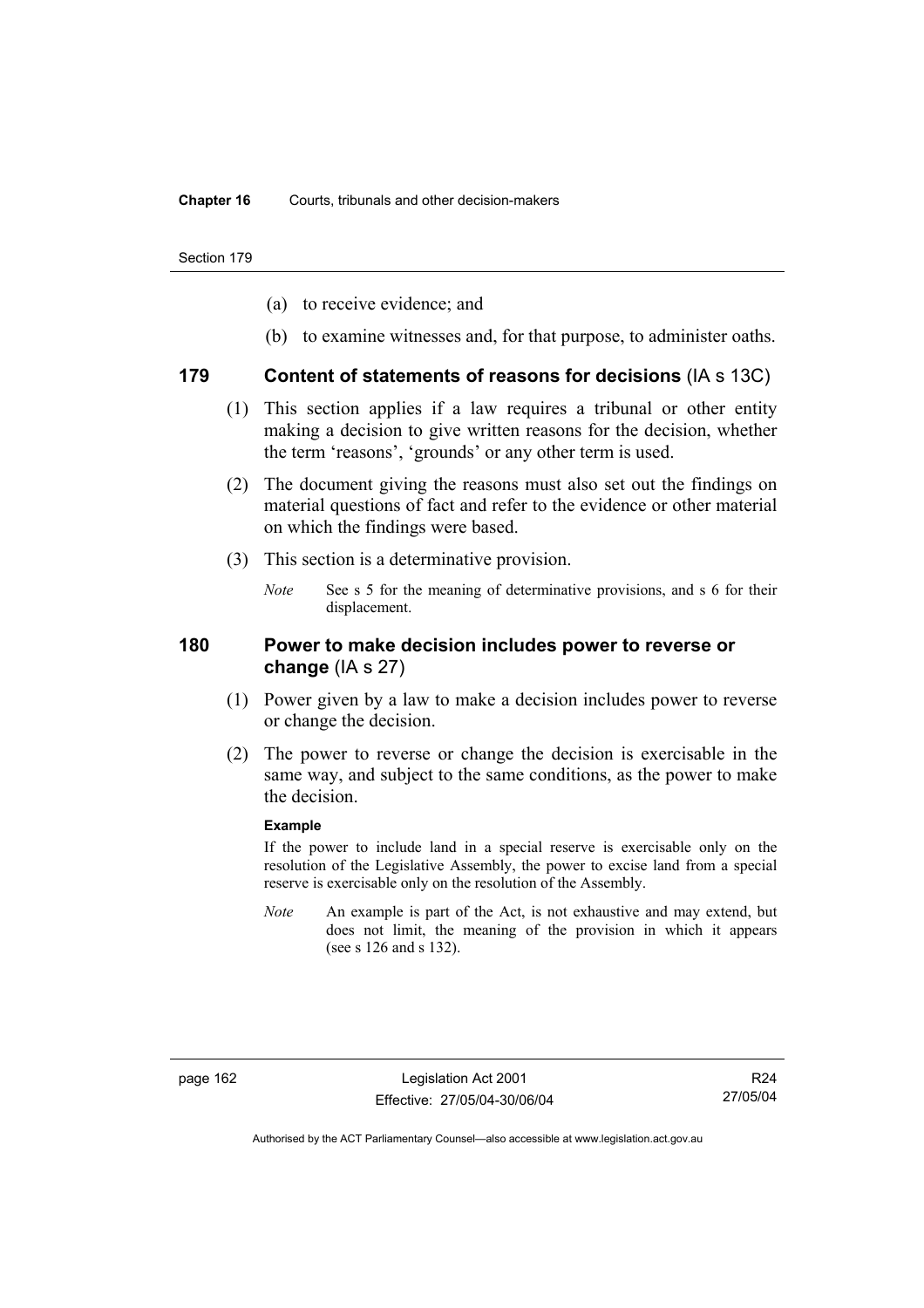# **Chapter 17 Entities and positions**

### **182 Meaning of** *law* **in ch 17**

In this chapter:

*law* means an Act or statutory instrument, and includes a provision of a law.

# **183 Change of name of entity** (IA s 13B)

 (1) This section applies if a law changes the name of an entity established under a law.

*Note* See dict, pt 1, def *entity*.

- (2) The entity continues in existence under the new name and its identity is not affected by the change.
- (3) A reference in a law to the entity by its previous name is taken, after the change, to be a reference to the entity by its new name.

# **184 Change in constitution of entity** (IA s 13BA)

- (1) This section applies if a law changes how an entity established under a law is constituted.
- (2) The entity continues in existence as newly constituted and its identity is not affected by the change.
- (3) Without limiting subsection (2), the change does not affect—
	- (a) any function, right, privilege, liability or property of the entity; or
	- (b) the bringing of a proceeding, or the continuation of a proceeding, by or against the entity; or

page 163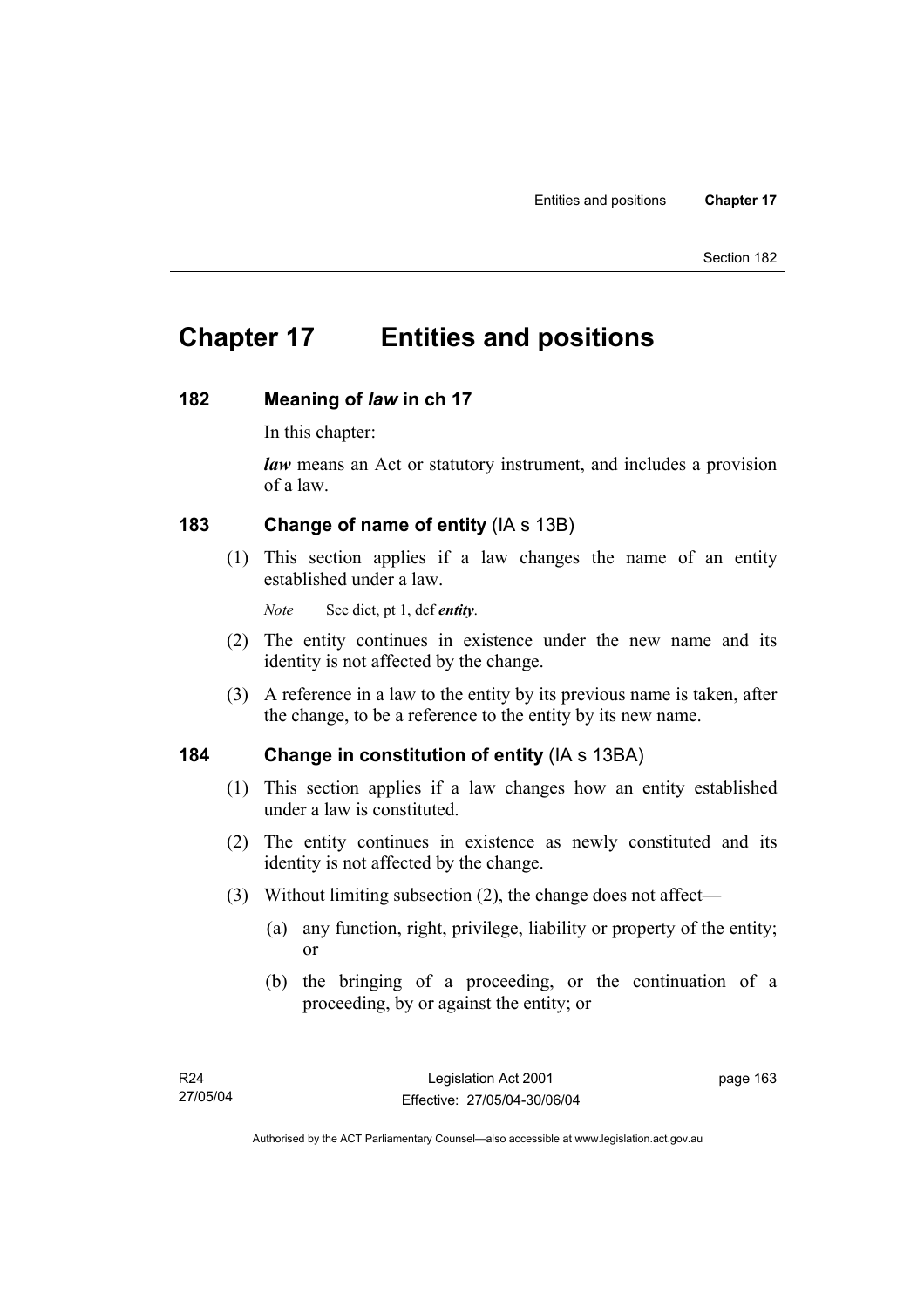#### **Chapter 17** Entities and positions

#### Section 185

- (c) the carrying out of an investigation or inquiry, or the continuation of an investigation or inquiry, in relation to anything done or not done by or in relation to the entity.
- *Note Function* is defined in the dict, pt 1 to include authority, duty and power.

### **185 References to occupant of position** (IA s 25)

In a law, a reference to the occupant of a position (however expressed) includes a reference to anyone for the time being occupying the position.

*Note* See s 200 (1) (Functions of occupants of positions) and the definitions of *occupy* and *position* in the dict, pt 1.

# **186 Change of name of position** (IA s 13B)

- (1) This section applies if a law changes the name of a position established under a law.
- (2) The position continues in existence under the new name and its identity is not affected by the change.
- (3) A reference in a law to the position by its previous name is taken, after the change, to be a reference to the position by its new name.

# **187 Chairperson and deputy chairperson** (IA s 25A)

- (1) If a law establishes a position of chairperson of an entity, the chairperson may be referred to as chairman, chairwoman or chair.
- (2) If a law establishes a position of deputy chairperson of an entity, the deputy chairperson may be referred to as deputy chairman, deputy chairwoman or deputy chair.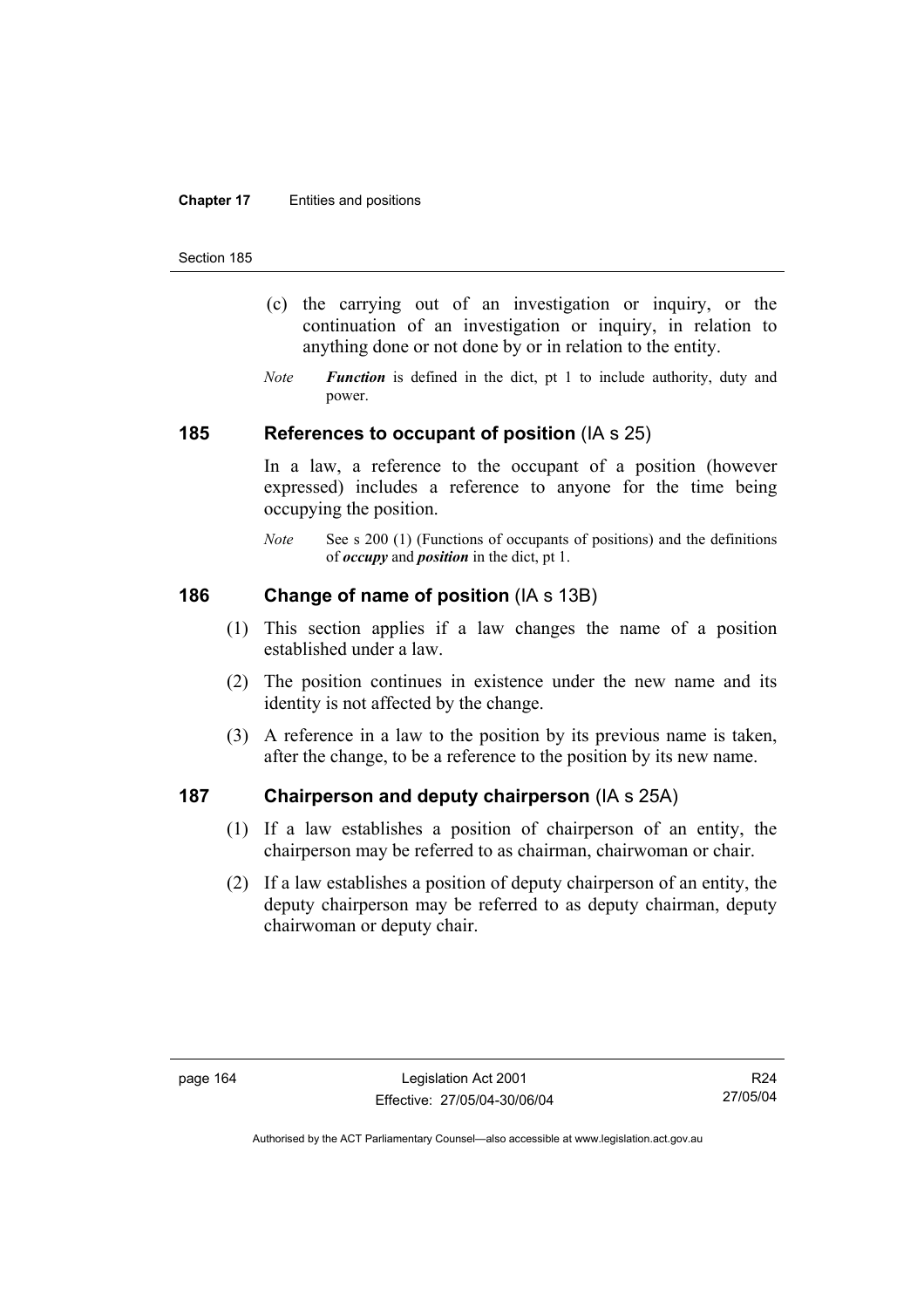# **Chapter 18 Offences**

*Note to ch 18* 

See also s 133 to s 135 (which relate to penalty units and penalty provisions) and s 161 (Corporations liable to offences).

# **188 Meaning of** *Territory law* **in ch 18**

In this chapter:

*Territory law* means an Act or subordinate law, and includes a provision of a Territory law.

R24 27/05/04

Legislation Act 2001 Effective: 27/05/04-30/06/04 page 165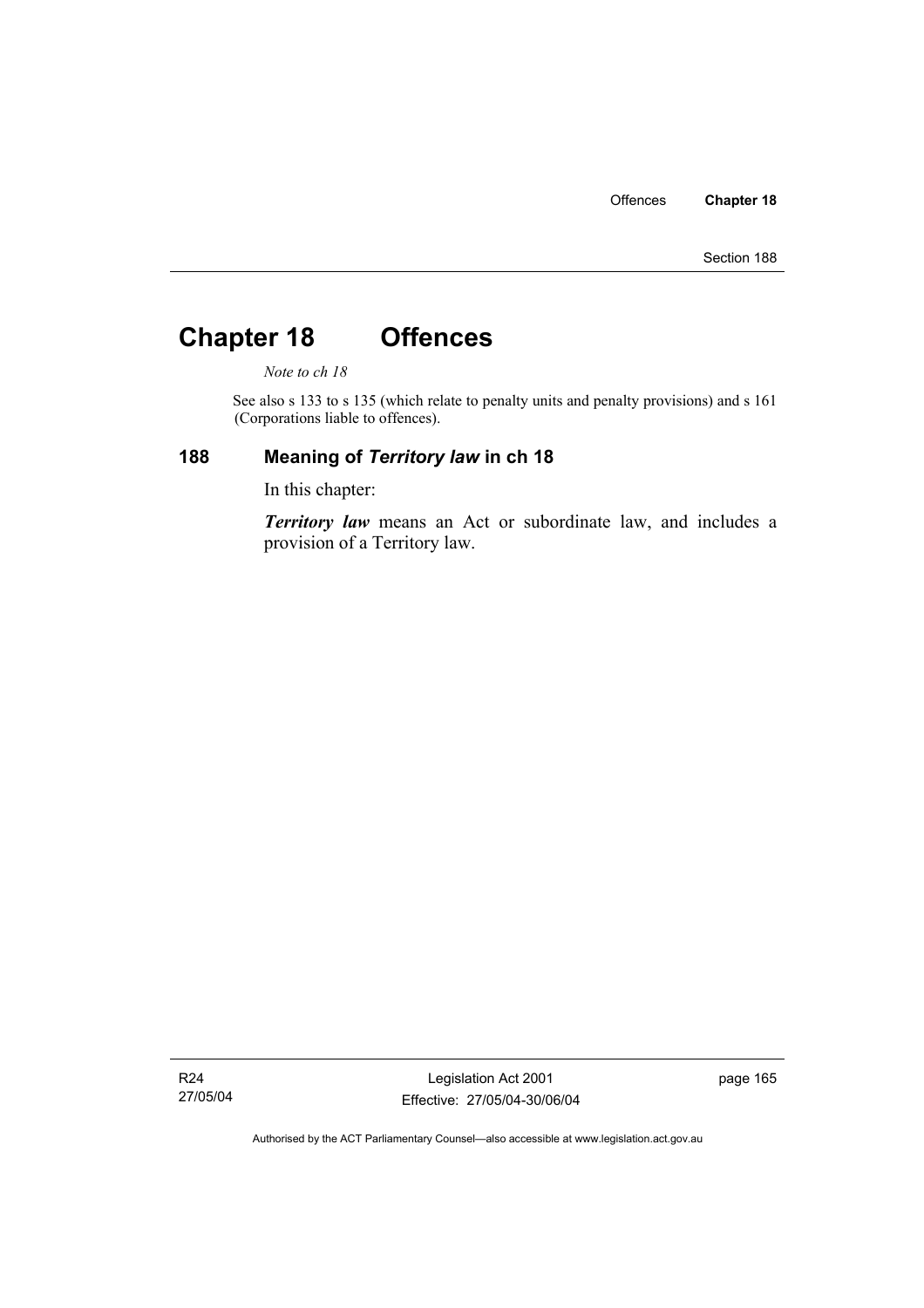#### **Chapter 18** Offences

#### Section 189

### **189 Reference to offence includes reference to related ancillary offences**

A reference to an offence against a Territory law includes a reference to an offence against the Criminal Code, part 2.4 (Extensions of criminal responsibility) or the *Crimes Act 1900*, section 181 (Accessory after the fact) that relates to the Territory law.

#### **Example**

X is the holder of a licence under the *Plant Development Act 2001* (hypothetical). The Plant Development Act, section 23 provides for the cancellation of a licence if a licence holder commits an offence against the Act. While his business premises are being inspected, X incites an employee to obstruct the inspector. As a result, the employee obstructs the inspector (which is an offence against the Act). X is later convicted of the offence of incitement against the Criminal Code, section 47 (which is an offence in the Criminal Code, pt 2.4). Because of the Legislation Act, section 189, X is taken to have committed an offence against the Plant Development Act and is therefore liable to have his licence cancelled.

*Note* The result would be the same if X had been convicted of conspiracy relating to the offence of obstruction in the Plant Development Act.

> Apart from the Legislation Act, section 189, the following offences in the Criminal Code*,* pt 2.4 could also apply to the offence in the Plant Development Act:

- aiding and abetting (s 45 (Complicity and common purpose))
- attempt (s 44 (Attempt)).
- *Note* An example is part of the Act, is not exhaustive and may extend, but does not limit, the meaning of the provision in which it appears (see s 126 and s 132).

## **190 Indictable and summary offences** (IA s 33D and 33E)

- (1) An offence is an *indictable offence* if—
	- (a) it is punishable by imprisonment for longer than 1 year; or
	- (b) it is declared by a law to be an indictable offence.

R24 27/05/04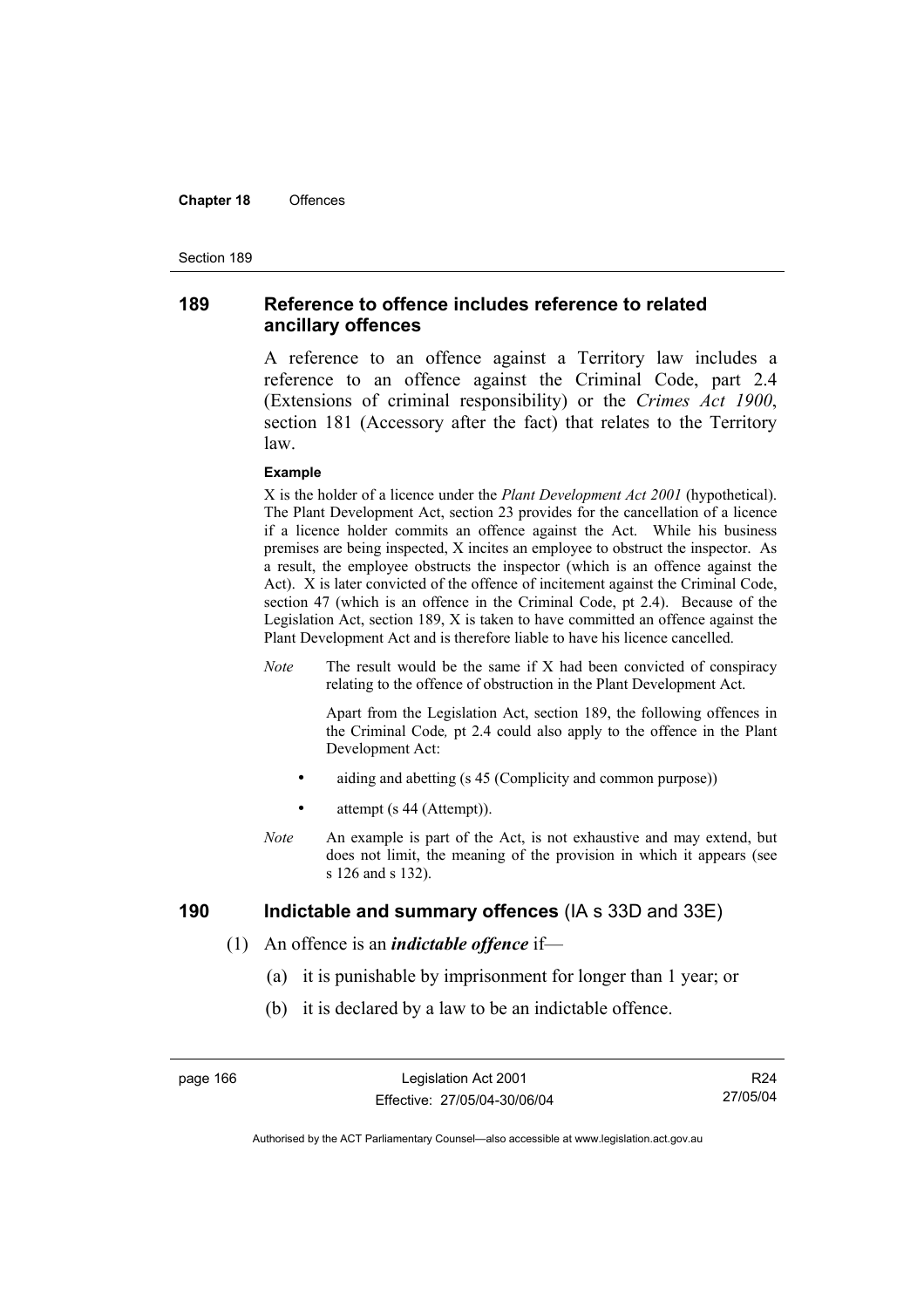- (2) An *indictable offence* includes an indictable offence that is or may be dealt with summarily.
- (3) Any other offence is a *summary offence* and is punishable on summary conviction.

# **191 Offences against 2 or more laws** (IA s 33F)

- (1) If an act or omission by a person is an offence against 2 or more Territory laws, the person may be prosecuted and convicted for any of the offences, but is not liable to be punished more than once for the act or omission.
- $(2)$  If—
	- (a) an act or omission by a person is an offence against both a Territory law and a law of another jurisdiction; and
	- (b) the person has been punished for the offence against the law of the other jurisdiction:

the person is not liable to be punished for the offence against the Territory law.

(3) In this section:

*law of another jurisdiction* means a law of the Commonwealth, a State, another Territory or New Zealand.

### **192 When must prosecutions begin?** (IA s 33H)

- (1) A prosecution for any of the following offences against a Territory law may be begun at any time:
	- (a) an offence by an individual punishable by imprisonment, on a first conviction, for longer than 6 months;
	- (b) an offence by a corporation punishable, on a first conviction, by a fine of more than 150 penalty units;

page 167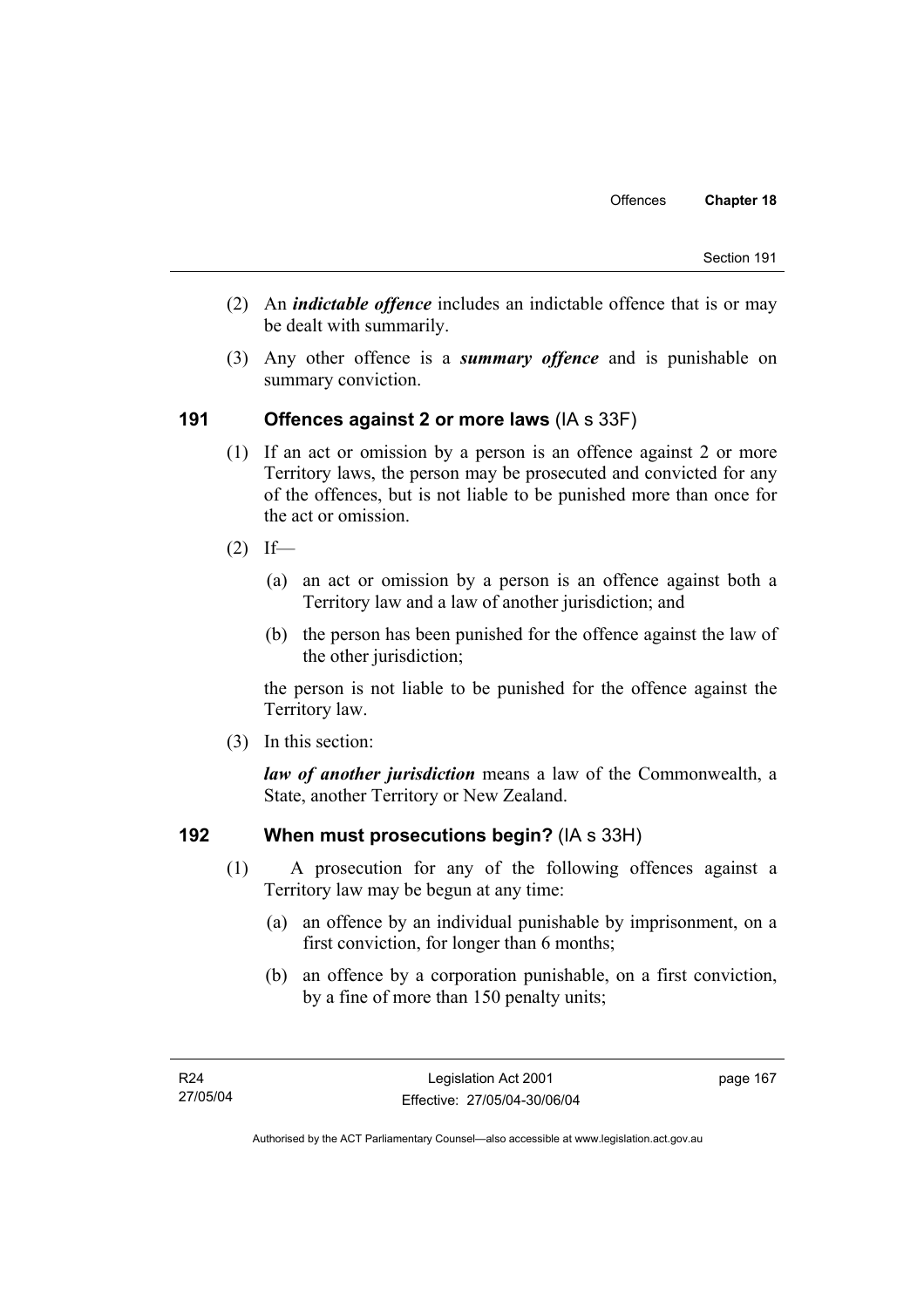#### **Chapter 18** Offences

#### Section 193

- (c) an aiding and abetting offence by an individual in relation to an offence by a corporation punishable, on a first conviction, by a fine of more than 150 penalty units;
- (d) an offence against the *Crimes Act 1900*, section 90 (Minor theft).
- (2) A prosecution for any other offence against a Territory law may be begun only within—
	- (a) 1 year after the day of commission of the offence; or
	- (b) if a Territory law provides for another period—that period.
- (3) However, if a coroner's inquest or inquiry, or an inquiry under the *Inquiries Act 1991* or the *Royal Commissions Act 1991*, is held into a matter that discloses or is otherwise found to relate to an offence mentioned in subsection (2), a prosecution for the offence may be begun within 1 year after the day when—
	- (a) the coroner's report is made; or
	- (b) the report of the board of inquiry or royal commission is given to the Chief Minister.
- (4) In this section:

#### *aiding and abetting offence* means—

- (a) an offence against the Criminal Code, section 45 (Complicity and common purpose); or
- (b) another offence against a Territory law dealing with aiding and abetting.

### **193 Continuing offences** (IA s 33B (2))

- (1) This section applies to a requirement to do an act if—
	- (a) the act is required to be done under a law within a particular period or before a particular time; and

R24 27/05/04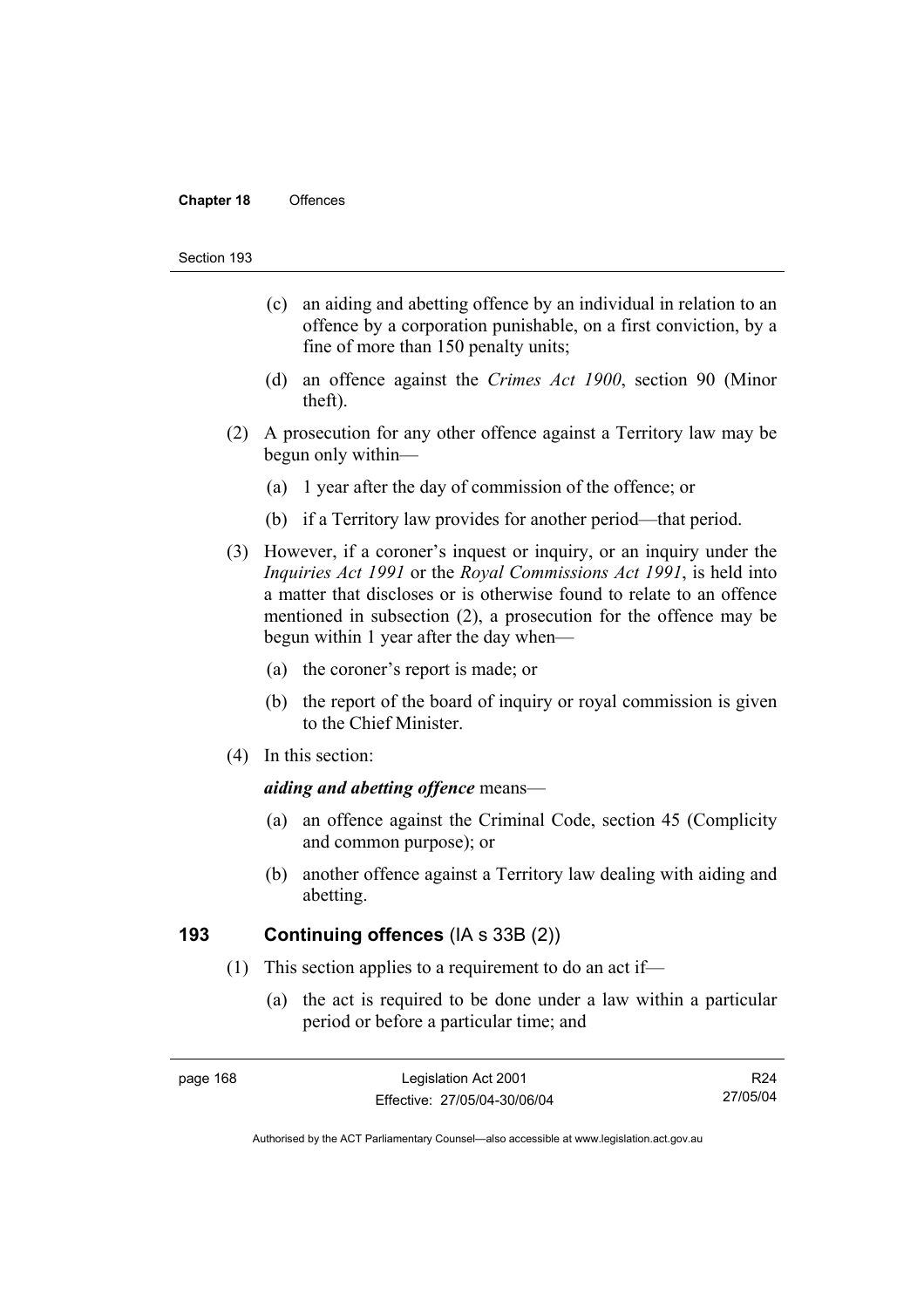- (b) failure to comply with the requirement is an offence against the law.
- (2) A person who fails to comply with the requirement commits an offence for each day until the act is done.
- (3) A day mentioned in subsection (2) includes any day of conviction for an offence and any later day.
	- *Note* See also s 152 (Continuing effect of obligations).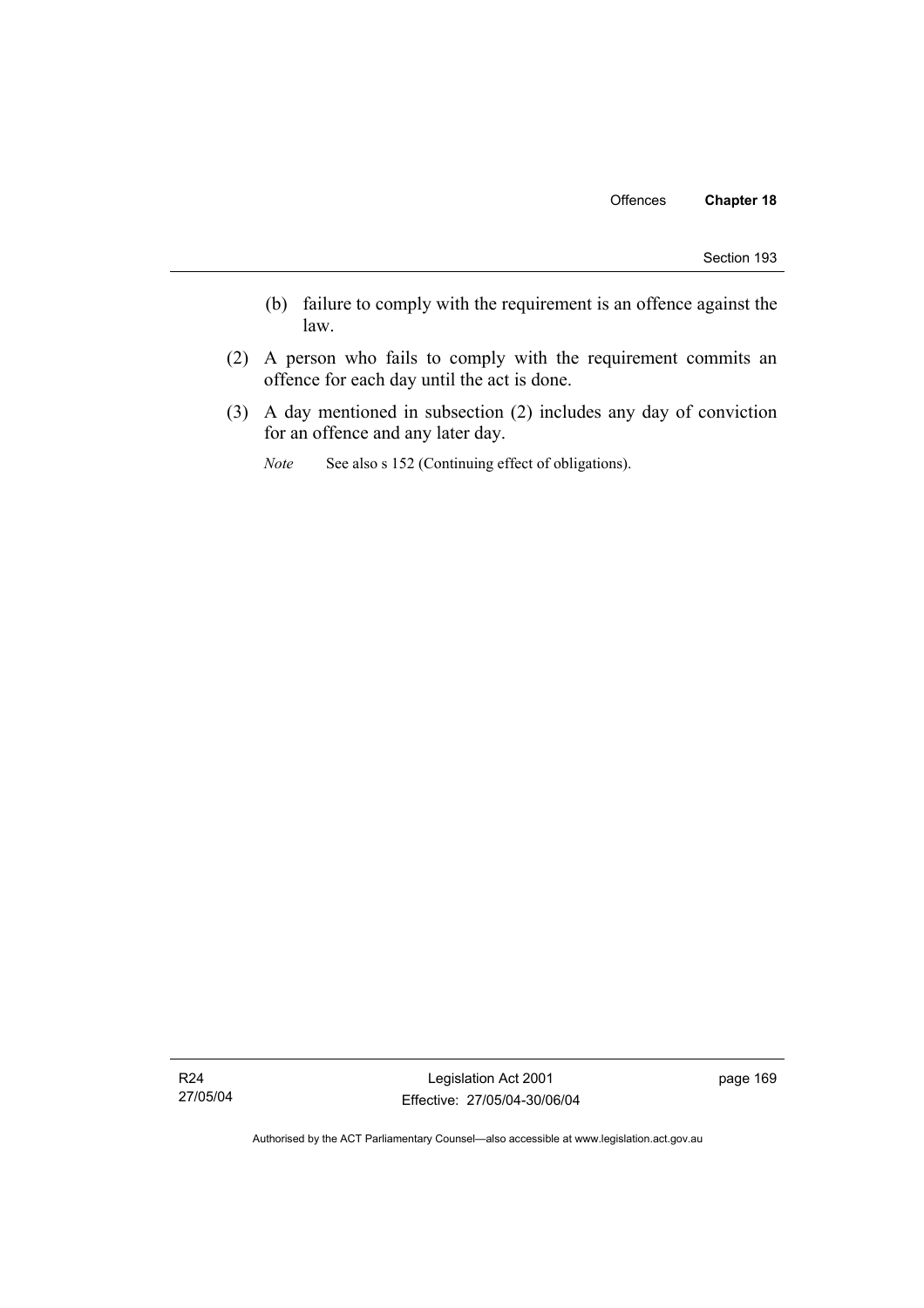**Chapter 19** Administrative and machinery provisions<br>**Part 19.1 Introductory Introductory** 

Section 195

# **Chapter 19 Administrative and machinery provisions**

# Part 19.1 **Introductory**

# **195 Meaning of** *law* **in ch 19**

In this chapter:

*law* means an Act, subordinate law or disallowable instrument, and includes a provision of a law.

page 170 Legislation Act 2001 Effective: 27/05/04-30/06/04

R24 27/05/04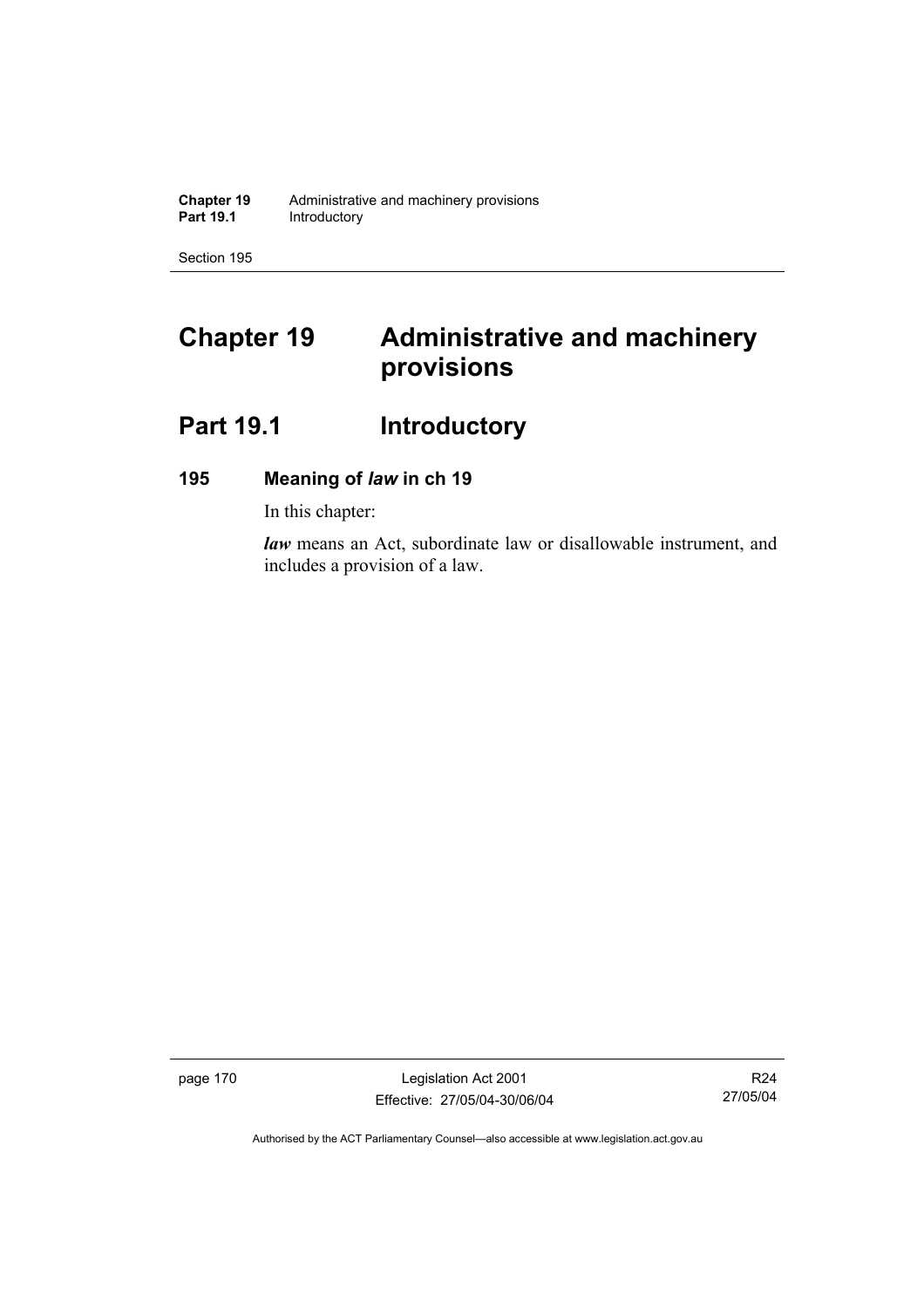# **Part 19.2 Functions**

*Note to pt 19.2* 

*Function* is defined in the dict, pt 1 to include authority, duty and power.

# **196 Provision giving function gives power to exercise function** (IA s 25B)

 (1) A provision of a law that gives a function to an entity also gives the entity the powers necessary and convenient to exercise the function.

*Note* See dict, pt 1, defs *entity* and *exercise*.

 (2) The powers given to the entity under subsection (1) are in addition to any other powers of the entity under the law.

# **197 Statutory functions may be exercised from time to time**  (IA s 26 (1))

If a law gives a function to an entity, the function may be exercised from time to time.

*Note* See also s 42 (2) (Power to make statutory instruments).

# **199 Functions of bodies** (IA s 13BB)

 (1) If a law authorises or requires a body to exercise a function, it may do so by resolution.

*Note* See dict, pt 1, def *body*.

- (2) To remove any doubt, subsection (1) applies in relation to a function even though a law authorises or requires the function to be exercised in writing.
- (3) If a law authorises or requires a signature by a person and the person is a body, the signature of a person authorised by the body for the purpose is taken to be the signature of the body.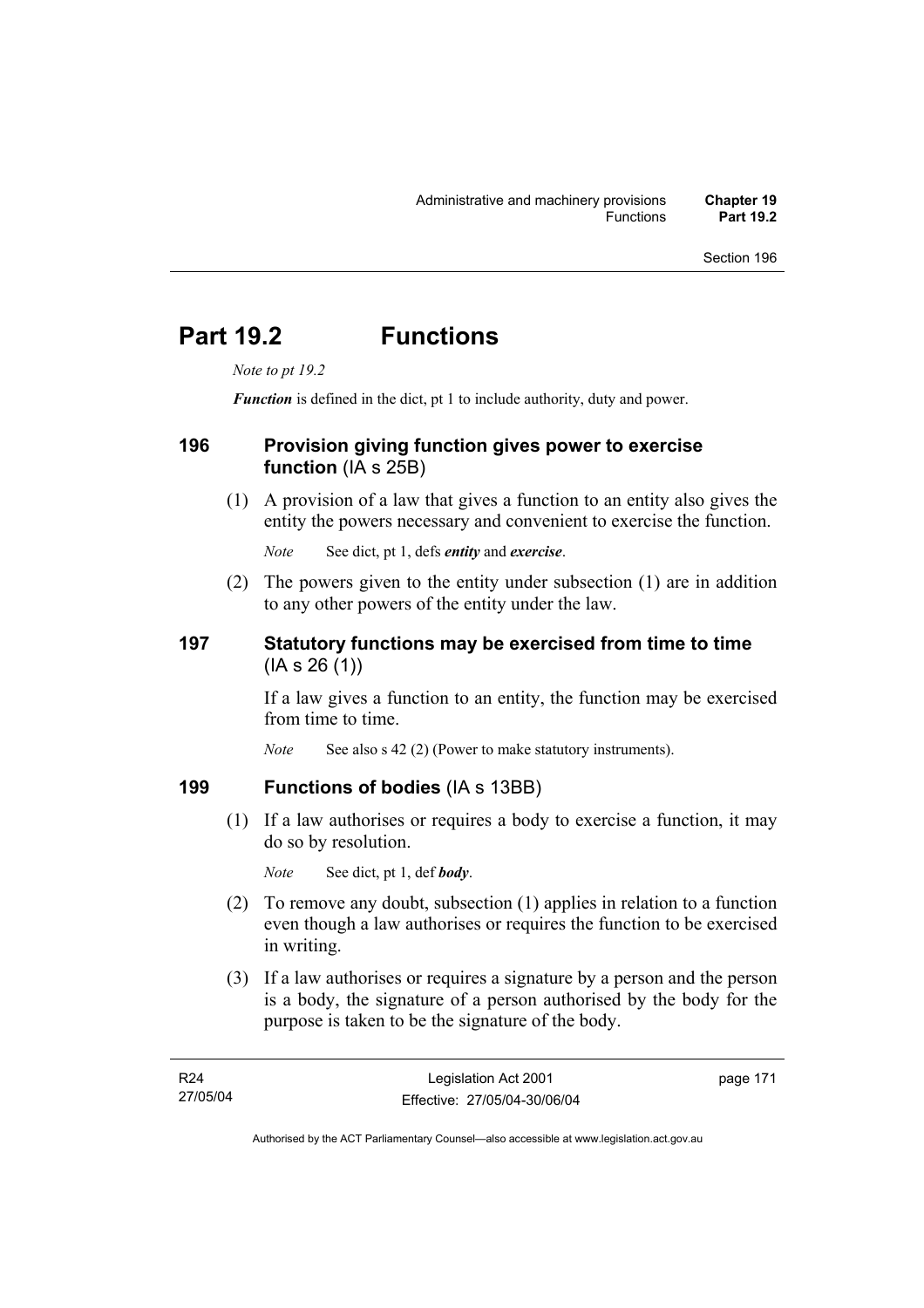#### **Chapter 19** Administrative and machinery provisions **Part 19.2** Functions

#### Section 199

 (4) If a law gives a function to a body, the function may be exercised by the body as constituted for the time being.

#### **Example**

The ACT Conference Organisers Registration Board is a statutory body consisting of 5 members. At a meeting of the board it is agreed to exempt a conference organiser from registration on certain conditions. On the day after the meeting, 1 of the members of the board  $(X)$  resigns and another person  $(Y)$  is appointed to the board in  $X$ 's place. At the next meeting of the board, the board considers additional information submitted by the conference organiser and agrees to amend the conditions of exemption. Because of subsection (4), the board's ability to use its power of exemption is not affected by a change in the membership of the board.

- (5) The exercise of the function is not affected only because of vacancies in the body's membership.
- (6) Subsections (4) and (5) do not affect any quorum requirement applying to the body.

#### **Example**

The Act establishing the board mentioned in the example to subsection (4) provides that the quorum for a meeting of the board is the chairperson or deputy chairperson and 2 other members. If the quorum requirement was complied with at each meeting mentioned in the example, the result mentioned in the example would be the same whether or not X attended the first meeting and whether or not Y attended the second meeting.

- (7) If a body as constituted for the time being does something in exercise of a function given to the body under a law, the effect of the thing done by the body does not end only because the membership of the body changes.
	- *Note* See also s 211 (Appointment not affected by appointer changes), s 224 (Acting appointment not affected by appointer changes), and s 241 (Delegation not affected by appointer changes).
- (8) Subsection (7) does not prevent the thing done by the body being ended or changed by the body as subsequently constituted for the time being.

page 172 Legislation Act 2001 Effective: 27/05/04-30/06/04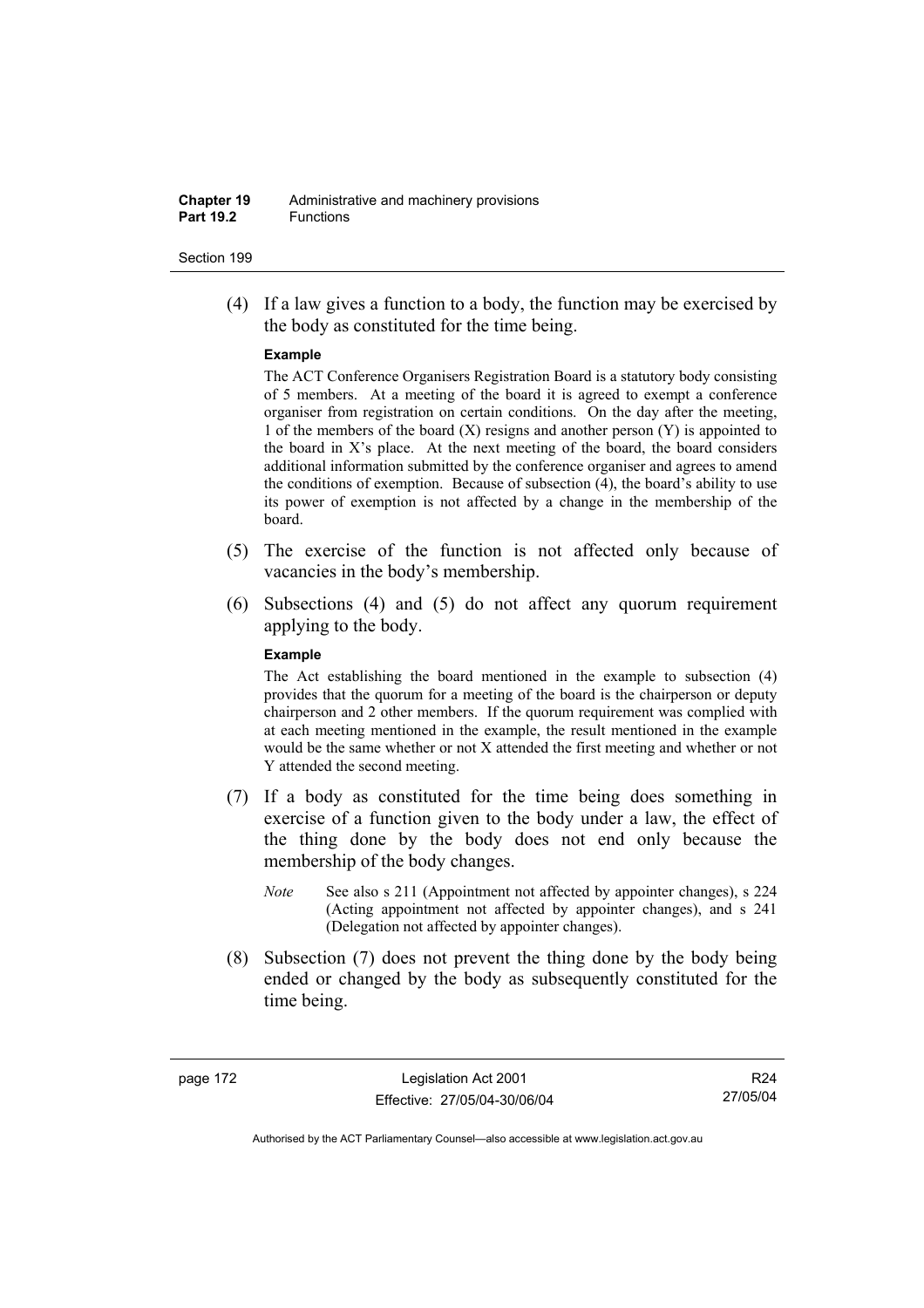# **200 Functions of occupants of positions** (IA s 26 (2), s 30AA)

- (1) If a law gives a function to the occupant of a position, the function may be exercised by the person for the time being occupying the position.
	- *Note* See s 185 (References to occupant of position) and dict, pt 1, defs *occupy* and *position*.
- (2) If the person for the time being occupying a position does something in exercise of a function given to the occupant of the position under a law, the thing done by the person does not end only because the person ceases to be the occupant of the position.
	- *Note* See also s 211 (Appointment not affected by appointer changes), s 224 (Acting appointment not affected by appointer changes), and s 241 (Delegation not affected by appointer changes).
- (3) Subsection (2) does not prevent the thing done by the person being ended or changed by any person subsequently occupying the position for the time being.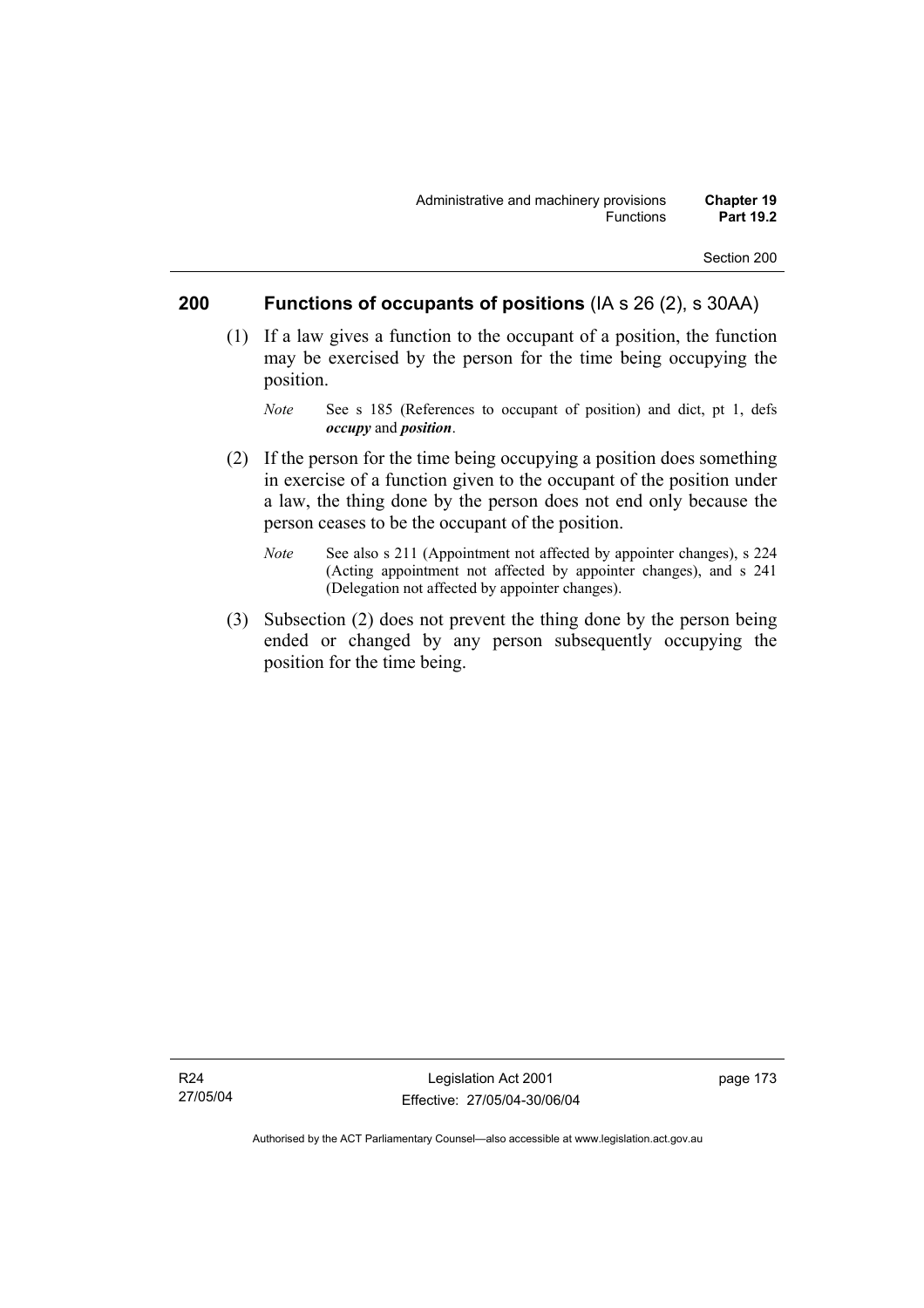**Chapter 19** Administrative and machinery provisions<br>**Part 19.3** Appointments **Part 19.3** Appointments **Division 19.3.1**  Appointments—general

Section 205

# **Part 19.3 Appointments**

# **Division 19.3.1 Appointments—general**

#### *Note to div 19.3.1*

Certain statutory appointments made by a Minister require consultation with a Legislative Assembly committee and are disallowable (see div 19.3.3) (Appointments—Assembly consultation)).

### **205 Application of div 19.3.1** (IA s 28 (1))

This division applies if a law authorises or requires an entity (the *appointer*) to appoint a person—

- (a) to a position under a law; or
- (b) to exercise a function or do anything else under a law.
- *Note Function* is defined in the dict, pt 1 to include authority, duty and power.

### **206 Appointments must be in writing etc** (IA s 28 (7))

- (1) An appointment must be made, or evidenced, by writing (the *instrument of appointment*) signed by the appointer.
- (2) If a law provides for a maximum or minimum period of appointment, the instrument of appointment must state the period for which the appointment is made.

#### **Examples of stated appointment periods**

- 1 2 years
- 2 until age 65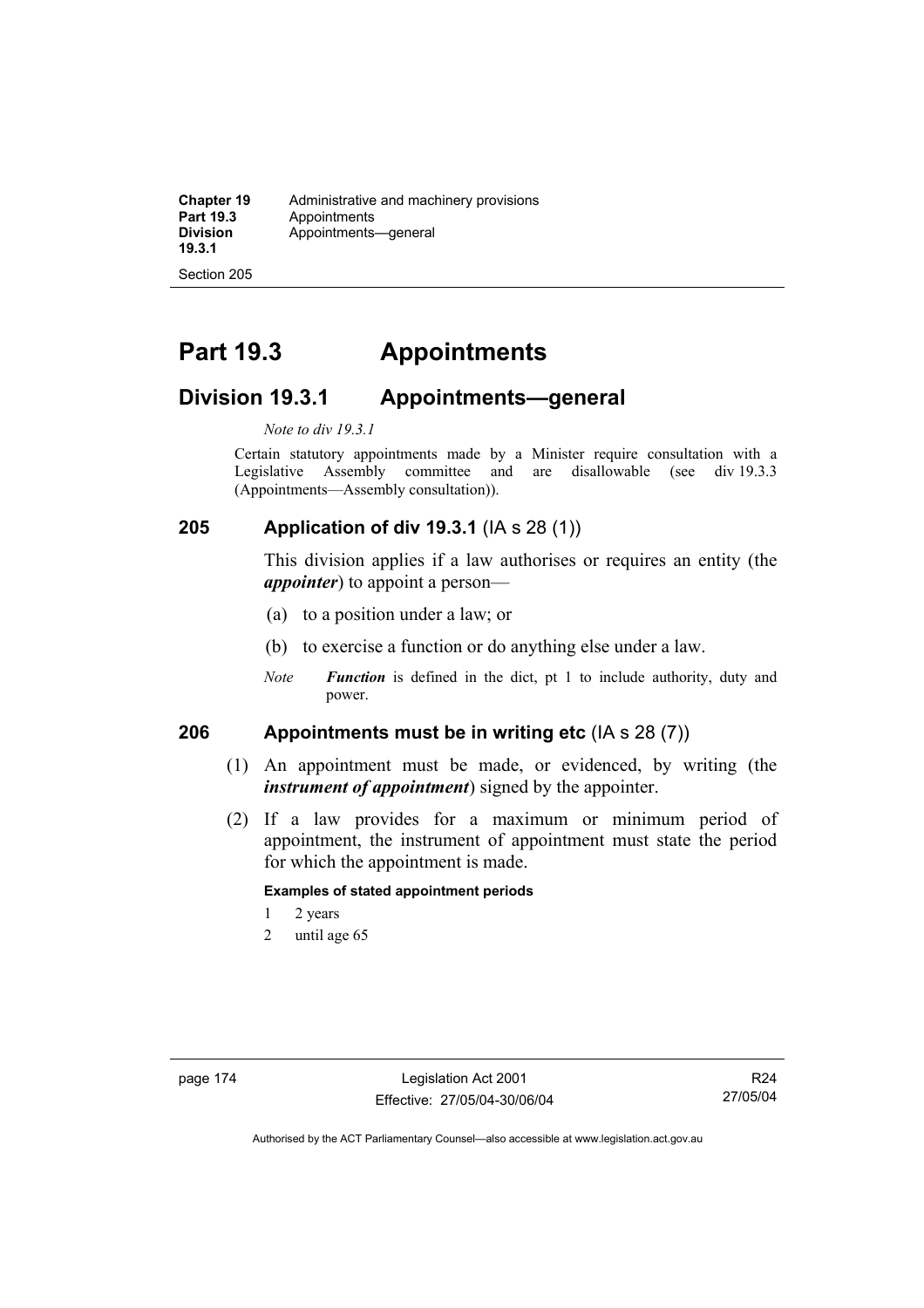| <b>Chapter 19</b><br><b>Part 19.3</b><br><b>Division</b><br>19.3.1 | Administrative and machinery provisions<br>Appointments<br>Appointments-qeneral |
|--------------------------------------------------------------------|---------------------------------------------------------------------------------|
| Section 207                                                        |                                                                                 |

### **207 Appointment may be by name or position** (IA s 28 (2))

- (1) The appointer may make an appointment by—
	- (a) naming the person appointed; or
	- (b) nominating the occupant of a position (however described), at a particular time or from time to time.
- (2) For this division, the person named, or the occupant of the position nominated, is the *appointee*.

### **208 Power of appointment includes power to suspend etc**  (IA s 28 (3) to (5))

- (1) The appointer's power to make the appointment includes the power—
	- (a) to suspend the appointee, and end the suspension; or
	- (b) to end the appointment, and appoint someone else or reappoint the appointee if the appointee is eligible to be appointed to the position; or
	- (c) to reappoint the appointee if the appointee is eligible to be appointed to the position.
- (2) The power to suspend the appointee, or end the appointment, is exercisable in the same way, and subject to the same conditions, as the power to make the appointment.

#### **Example**

If the appointment power is exercisable only on the recommendation of a body, the power to suspend, or end the appointment, is exercisable only on the recommendation of the body.

*Note* An example is part of the Act, is not exhaustive and may extend, but does not limit, the meaning of the provision in which it appears (see s 126 and s 132).

page 175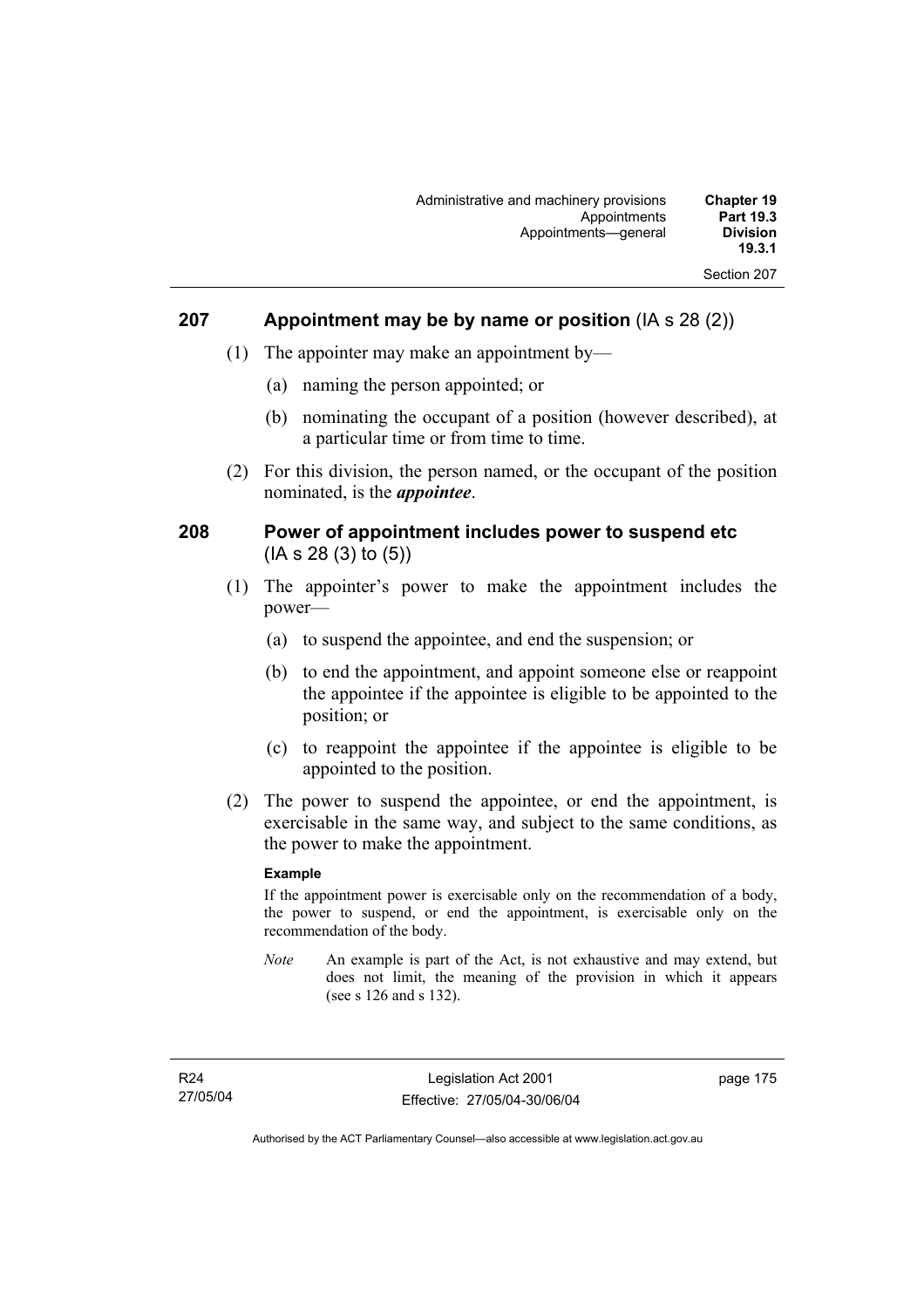| <b>Chapter 19</b><br><b>Part 19.3</b><br><b>Division</b><br>19.3.1 | Administrative and machinery provisions<br>Appointments<br>Appointments-qeneral |
|--------------------------------------------------------------------|---------------------------------------------------------------------------------|
| Section 209                                                        |                                                                                 |

# **209 Power of appointment includes power to make acting appointment** (IA s 28 (4) to (6))

- (1) If the appointer's power is the power to make an appointment to a position, the power to make the appointment also includes power to appoint a person, or 2 or more people, to act in the position—
	- (a) during any vacancy, or all vacancies, in the position, whether or not an appointment has previously been made to the position; or
	- (b) during any period, or all periods, when the appointee cannot for any reason exercise functions of the position.

#### **Examples for par (b)**

- 1 the appointee is ill or on leave
- 2 the appointee is acting in another position
- 3 the appointee is outside the ACT or Australia
- *Note 1 Function* is defined in the dict, pt 1 to include authority, duty and power.
- *Note 2* An example is part of the Act, is not exhaustive and may extend, but does not limit, the meaning of the provision in which it appears (see s 126 and s 132).
- (2) The power to appoint a person to act is exercisable in the same way, and subject to the same conditions, as the power to make the appointment.

#### **Example**

If the appointment power is exercisable only on the recommendation of a body, the power to appoint a person to act is exercisable only on the recommendation of the body.

- (3) Without limiting subsection (2), if the law (or another law) requires—
	- (a) the appointee to hold a qualification; or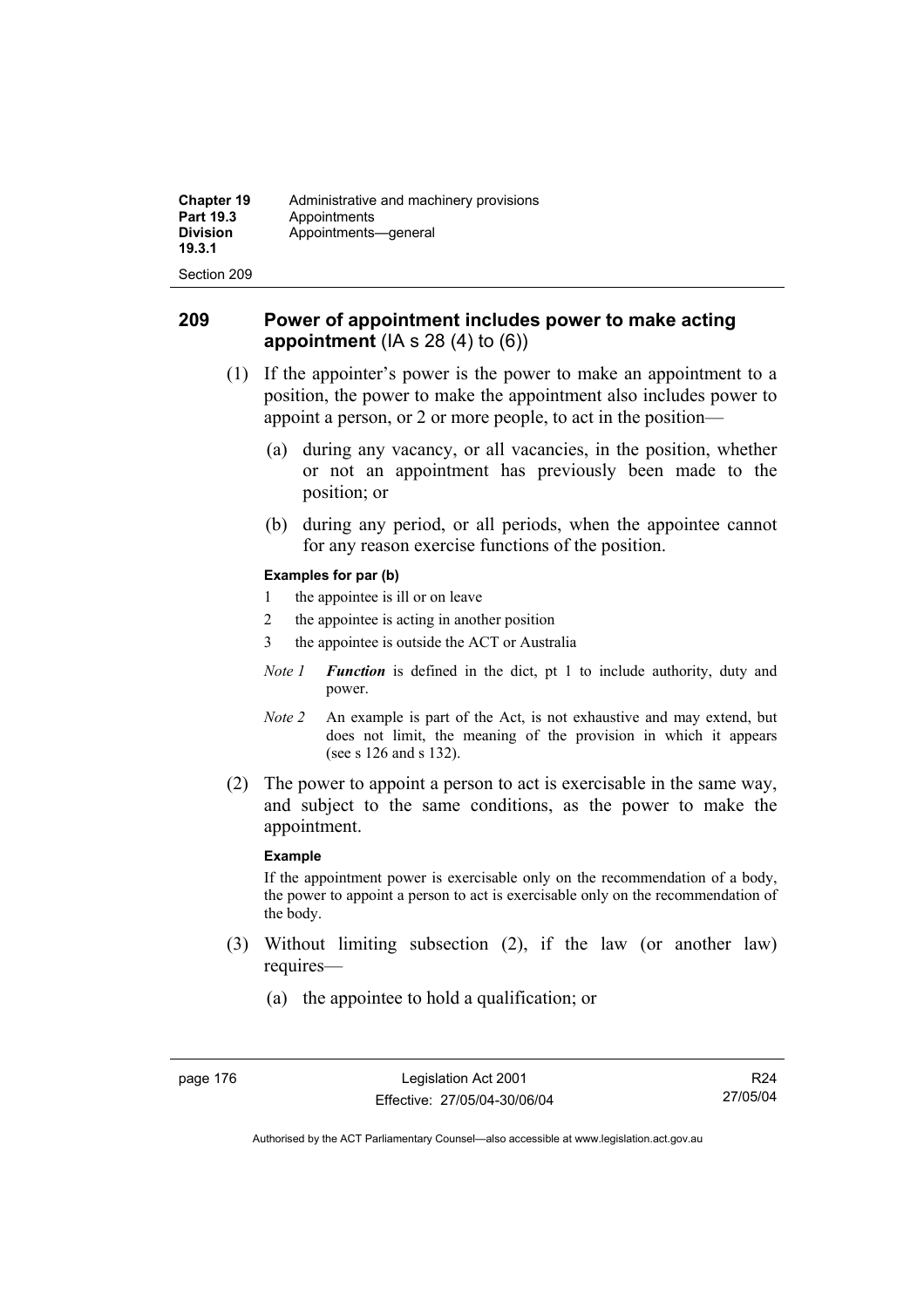| <b>Chapter 19</b><br><b>Part 19.3</b><br><b>Division</b><br>19.3.1 | Administrative and machinery provisions<br>Appointments<br>Appointments-qeneral |
|--------------------------------------------------------------------|---------------------------------------------------------------------------------|
| Section 210                                                        |                                                                                 |

 (b) the appointer (or someone else) to be satisfied about the appointee's suitability (whether in terms of knowledge, experience, character or any other personal quality) before appointing the appointee to the position;

a person may only be appointed to act in the position if the person holds the qualification or the appointer (or other person) is satisfied about the person's suitability.

#### **Examples**

- 1 If an Act requires the appointee to be a magistrate, a person can be appointed to act in the position only if the person is a magistrate.
- 2 If a regulation requires the appointee to be a lawyer of at least 5 years standing, a person can be appointed to act in the position only if the person is a lawyer of at least 5 years standing.
- 3 If an Act requires the appointee to have, in the Executive's opinion, appropriate expertise, training or experience in relation to the needs of a particular group of people, a person can be appointed to act in the position only if the person has, in the Executive's opinion, that expertise, training or experience.

# **210 Resignation of appointment** (IA s 28 (8), (9))

- (1) An appointment ends if the appointee resigns by signed notice of resignation given to the appointer.
- (2) However, if the appointer is the Executive, the notice of resignation may be given to a Minister.

# **211 Appointment not affected by appointer changes**

- (1) If the appointer is a body, an appointment made by the body does not end only because the membership of the body changes.
- (2) If the appointer is the person for the time being occupying a position, an appointment made by the person does not end only because the person ceases to be the occupant of the position.

page 177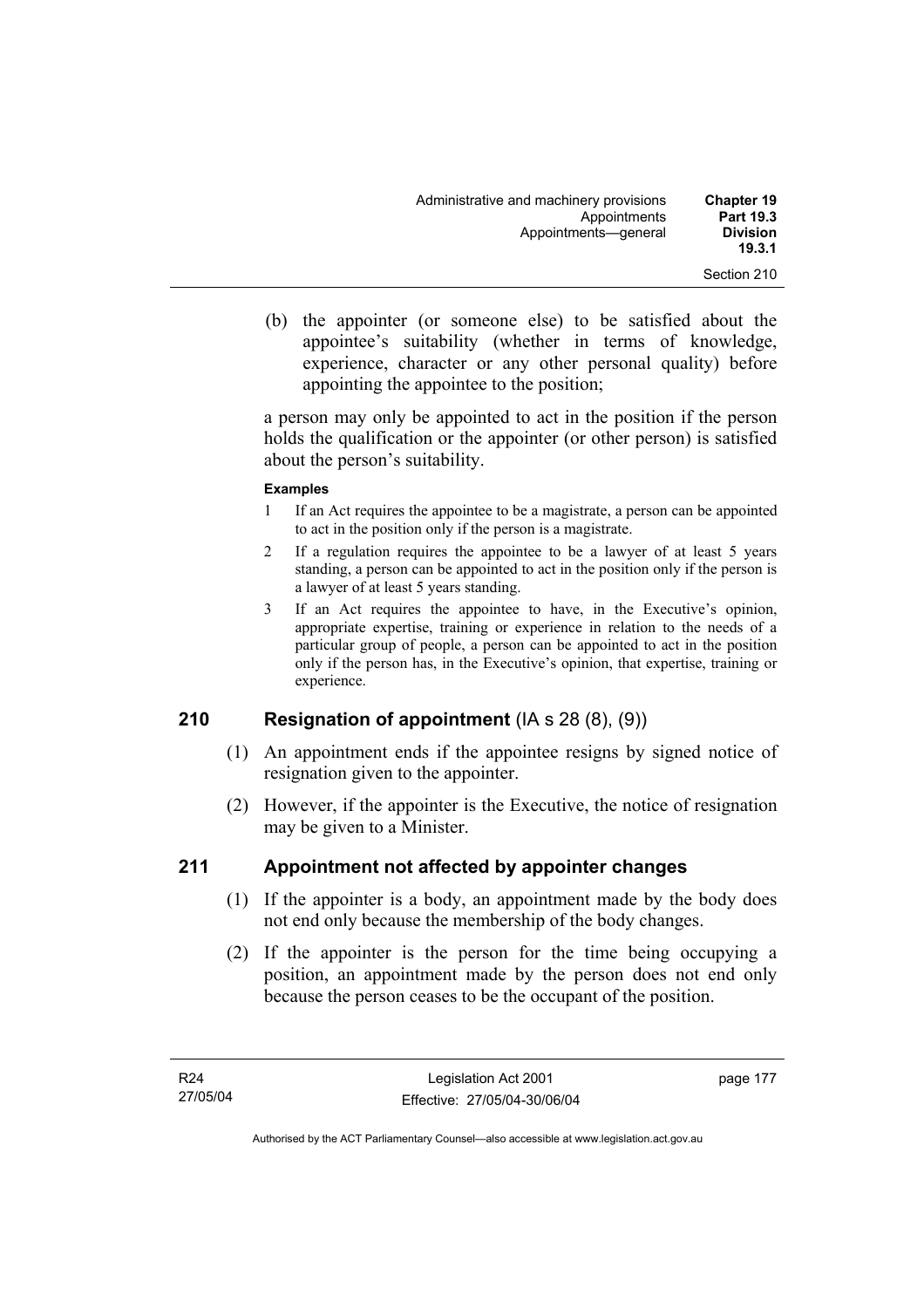| <b>Chapter 19</b><br>Part 19.3<br><b>Division</b><br>19.3.2 | Administrative and machinery provisions<br>Appointments<br>Acting appointments |
|-------------------------------------------------------------|--------------------------------------------------------------------------------|
| Section 212                                                 |                                                                                |

- (3) This section does not limit the following sections:
	- section 199 (Functions of bodies)
	- section 200 (Functions of occupants of positions).

### **212 Appointment not affected by defect etc** (IA s 28 (10))

An appointment, or anything done under an appointment, is not invalid only because of a defect or irregularity in or in relation to the appointment.

# **Division 19.3.2 Acting appointments**

### **215 Application of div 19.3.2** (IA s 28A (1))

This division applies if a law gives an entity (the *appointer*) power to appoint a person to act in a position under a law.

*Note* A power to make an appointment includes power to make an acting appointment (see s 209).

### **216 Acting appointments must be in writing etc** (IA s 28 (7))

- (1) An acting appointment must be made, or evidenced, by writing (the *instrument of appointment*) signed by the appointer.
- (2) If a law provides for a maximum or minimum period of appointment, the instrument of appointment must state the period for which the acting appointment is made.

#### **Examples of stated appointment periods**

- 1 1 year
- 2 until 31 December 2002 (a period of 9 months)
- *Note 1* See also s 219 (Appointer may decide terms of acting appointment etc) and s 221 (How long does an acting appointment operate?)
- *Note 2* An example is part of the Act, is not exhaustive and may extend, but does not limit, the meaning of the provision in which it appears (see s 126 and s 132).

page 178 Legislation Act 2001 Effective: 27/05/04-30/06/04

R24 27/05/04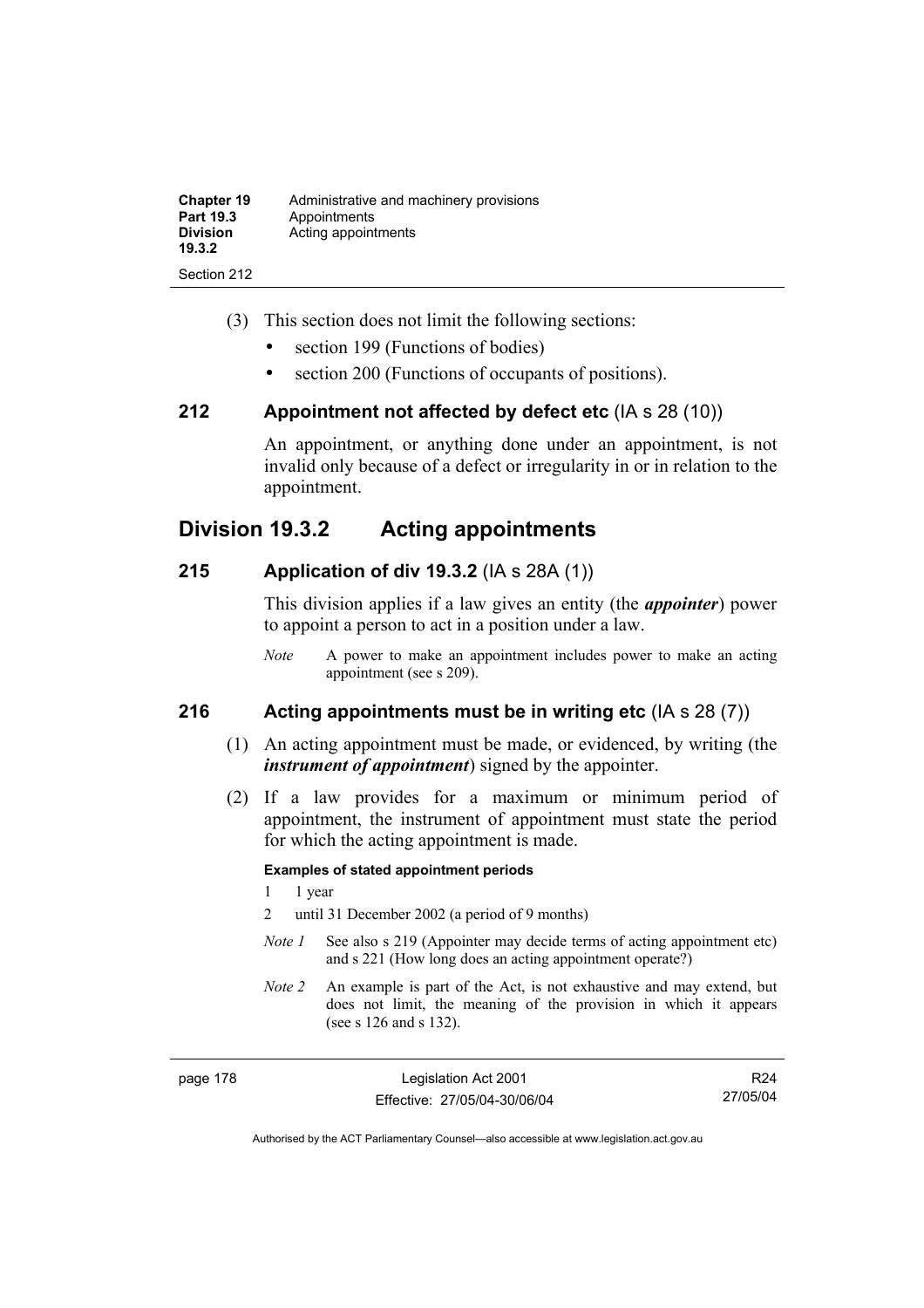| <b>Chapter 19</b><br><b>Part 19.3</b> | Administrative and machinery provisions<br>Appointments |
|---------------------------------------|---------------------------------------------------------|
| <b>Division</b><br>19.3.2             | Acting appointments                                     |
| Section 217                           |                                                         |

# **217 Acting appointment may be made by name or position**

- (1) The appointer may make an acting appointment by—
	- (a) naming the person appointed; or
	- (b) nominating the occupant of a position (however described), at a particular time or from time to time.
- (2) For this division, the person named, or the occupant of the position nominated, is the *appointee*.

## **218 Instrument may provide when acting appointment has effect etc** (IA s 28A (2))

The instrument making or evidencing the acting appointment may provide that the appointment has effect only in stated circumstances or subject to stated conditions or limitations.

#### **Examples**

- 1 The instrument relating to a standing (or dormant) acting appointment for a position provides that when the substantive occupant of the position (Y) is overseas X may act in the position, but may exercise stated powers of the position only with Y's approval.
- 2 X is appointed to act in Y's position if Y is out of the ACT and a declaration of acute fire danger is published under the *ABC Act 2000*.
- *Note* An example is part of the Act, is not exhaustive and may extend, but does not limit, the meaning of the provision in which it appears (see s 126 and s 132).

# **219 Appointer may decide terms of acting appointment etc**  (IA s 28A (3))

- (1) The appointer may—
	- (a) decide the terms of the acting appointment, including any remuneration and allowances; and

page 179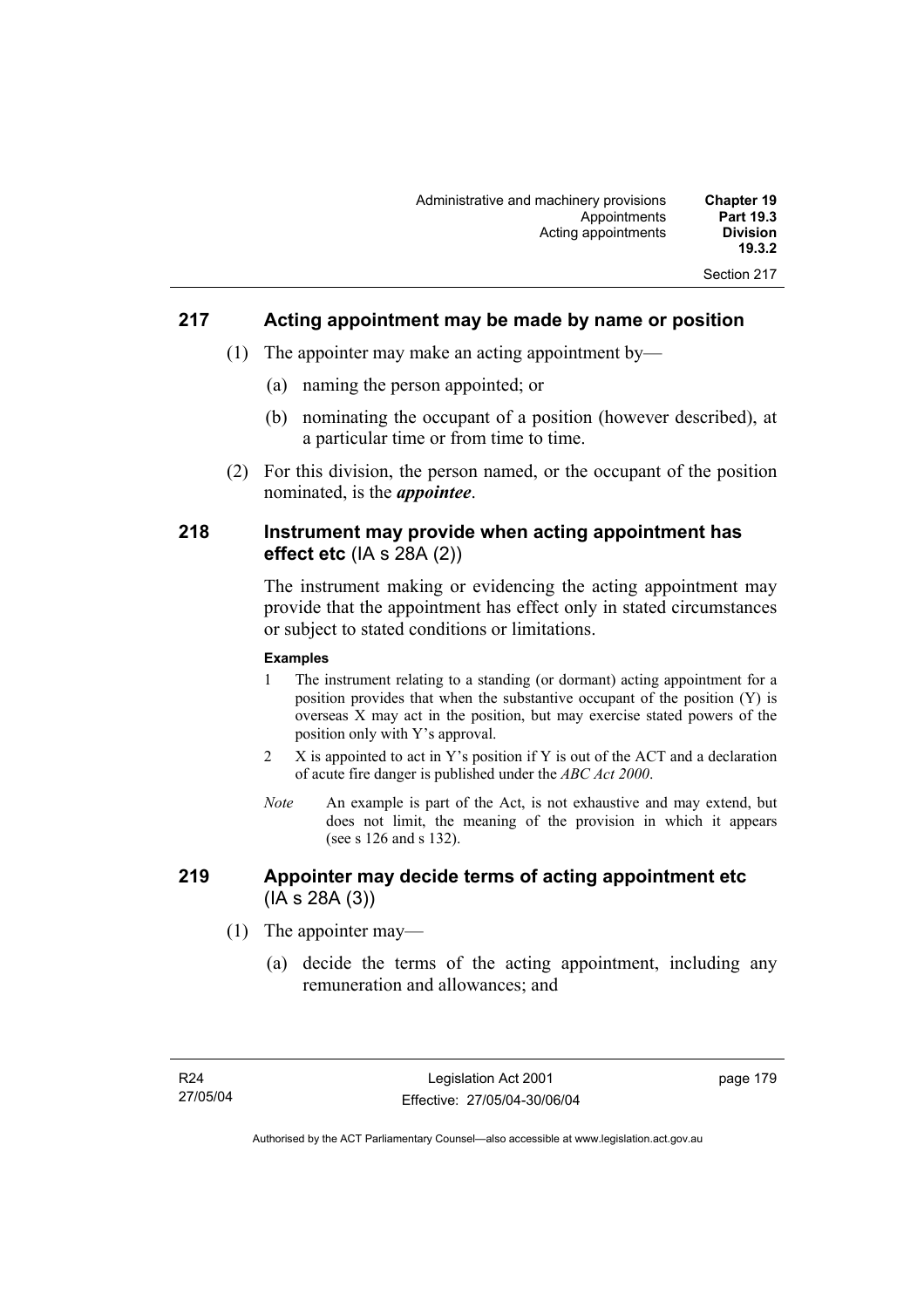| <b>Chapter 19</b>         | Administrative and machinery provisions |
|---------------------------|-----------------------------------------|
| <b>Part 19.3</b>          | Appointments                            |
| <b>Division</b><br>19.3.2 | Acting appointments                     |

(b) end the appointment at any time.

#### **Example for par (b)**

Section 220

A appoints  $X$  to act in a position for 10 months. Two months after  $X$  begins to act, A ends the appointment.

- *Note 1* See also s 221 (How long does an acting appointment operate?)
- *Note 2* An example is part of the Act, is not exhaustive and may extend, but does not limit, the meaning of the provision in which it appears (see s 126 and s 132).
- (2) The power to end the acting appointment is exercisable in the same way, and subject to the same conditions, as the power to make the acting appointment.

#### **Example**

If the power to make the acting appointment is exercisable only on the recommendation of a body, the power to end the appointment is exercisable only on the recommendation of the body.

# **220 Appointee may exercise functions under acting appointment etc** (IA s 28A (8))

While the appointee is acting in the position—

- (a) the appointee has, subject to the instrument making or evidencing the appointment, all the functions of the occupant of the position; and
- (b) all Territory laws apply in relation to the appointee as if the appointee were the occupant of the position.
- *Note Function* is defined in the dict, pt 1 to include authority, duty and power.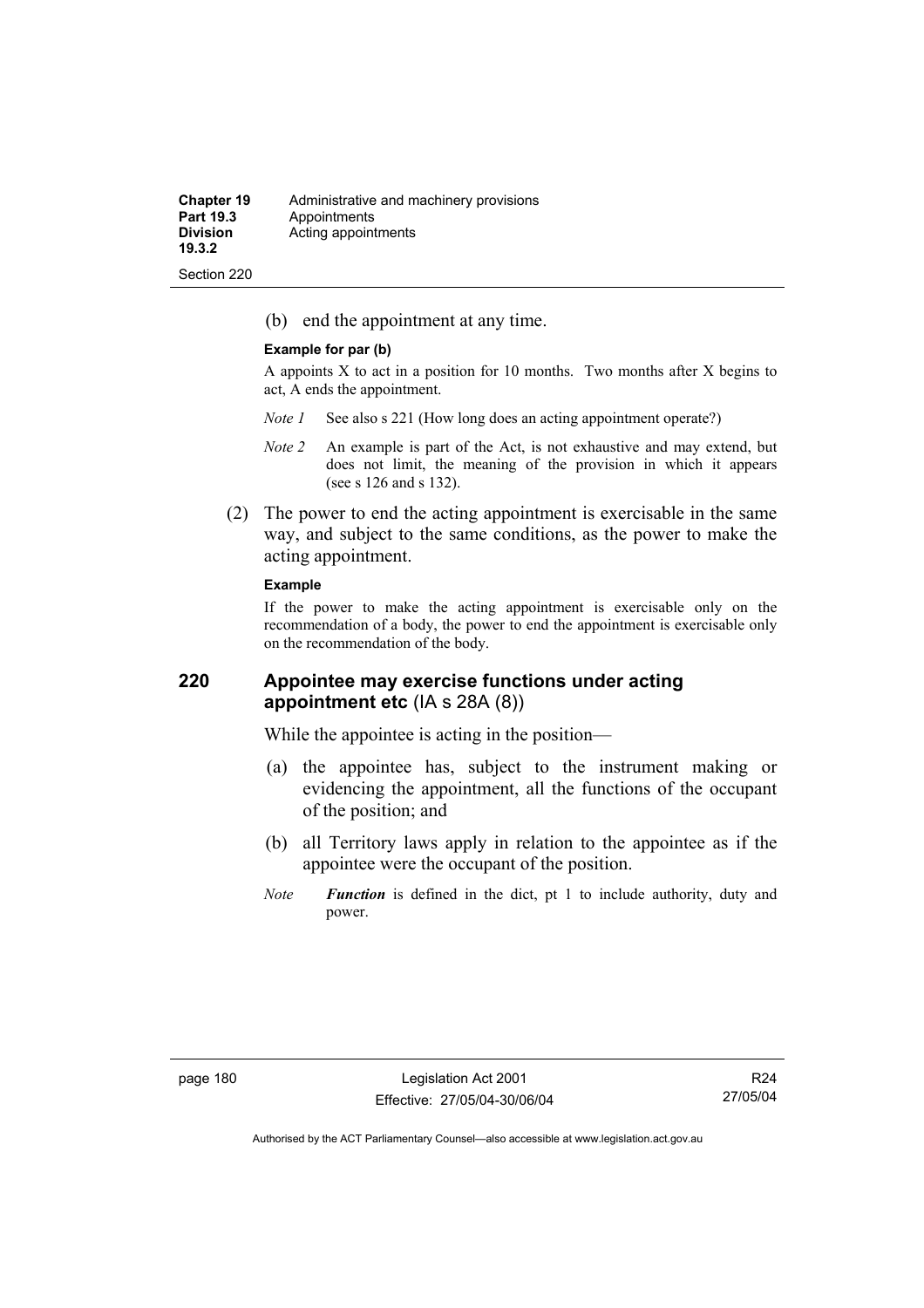| Administrative and machinery provisions<br><b>Chapter 19</b><br><b>Part 19.3</b><br>Appointments |  |
|--------------------------------------------------------------------------------------------------|--|
| <b>Division</b><br>Acting appointments                                                           |  |
| 19.3.2                                                                                           |  |

# **221 How long does an acting appointment operate?**  (IA s 28A (4) to (6))

 (1) If the appointee acts in the position because it is vacant, the appointee may not act for more than 1 year after the position became vacant.

*Note* See also s 219 (Appointer may decide terms of acting appointment etc)

- (2) If the appointee is acting in a position that becomes vacant while the appointee is acting, the appointee may continue to act until the first of the following happens:
	- (a) the appointer ends the appointment;
	- (b) the vacancy is filled;
	- (c) 1 year after the position became vacant.

#### **Example**

A appoints  $X$  to act in  $Y$ 's position for a year while  $Y$  is on secondment in another agency. Three months after X begins to act, Y is permanently transferred to the other agency. One month later, Z is appointed to the position in which X is acting. The appointment of Z brings X's acting appointment to an end.

- *Note* An example is part of the Act, is not exhaustive and may extend, but does not limit, the meaning of the provision in which it appears (see s 126 and s 132).
- (3) If the appointee acts in the position because the occupant of the position cannot exercise functions and the occupant resumes the exercise of the functions, the appointment no longer authorises the appointee to act on that occasion.
	- *Note Function* is defined in the dict, pt 1 to include authority, duty and power.

page 181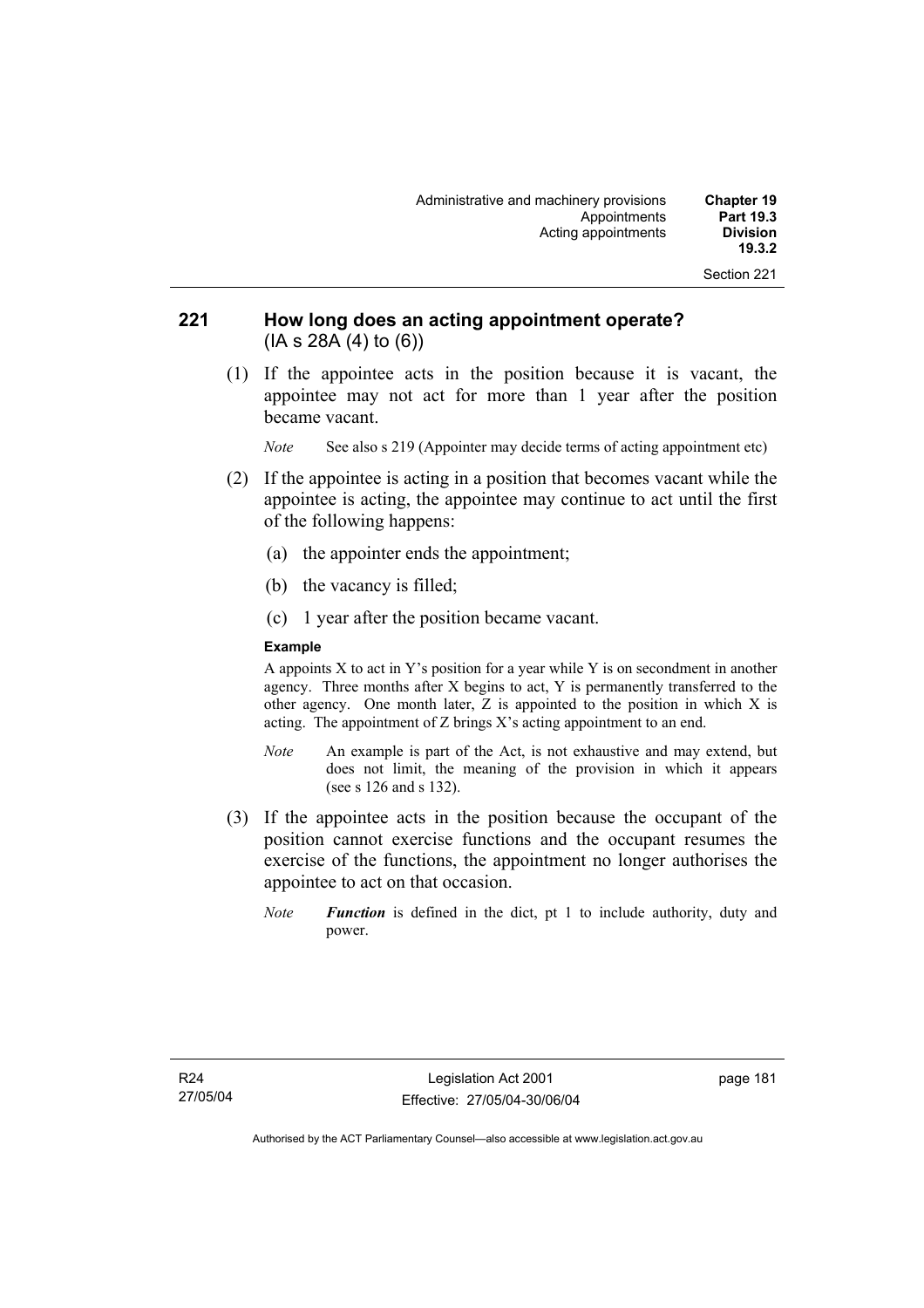| <b>Chapter 19</b><br>Part 19.3<br><b>Division</b><br>19.3.2 | Administrative and machinery provisions<br>Appointments<br>Acting appointments |
|-------------------------------------------------------------|--------------------------------------------------------------------------------|
| Section 222                                                 |                                                                                |

## **222 Resignation of acting appointment** (IA s 28 (8) to (11))

- (1) An acting appointment ends if the appointee resigns by signed notice of resignation given to the appointer.
- (2) However, if the appointer is the Executive, the notice of resignation may be given to a Minister.

# **223 Effect of acting appointment on substantive appointment etc** (IA s 28A (7)

- (1) If the appointee is the occupant of another position under a law (the *substantive position*), the appointee does not cease to occupy the substantive position only because of the appointee's appointment or because the appointee acts under the appointment.
- (2) This section does not prevent an acting appointment being made to the substantive position.

# **224 Acting appointment not affected by appointer changes**

- (1) If the appointer is a body, an acting appointment made by the body does not end only because the membership of the body changes.
- (2) If the appointer is the person for the time being occupying a position, an acting appointment made by the person does not end only because the person ceases to be the occupant of the position.
- (3) This section does not limit the following sections:
	- section 199 (Functions of bodies)
	- section 200 (Functions of occupants of positions).

# **225 Acting appointment not affected by defect etc**  (IA s 28 (10), (11), 28A (9))

 (1) An acting appointment, or anything done under an acting appointment, is not invalid only because of a defect or irregularity in or in relation to the appointment.

R24 27/05/04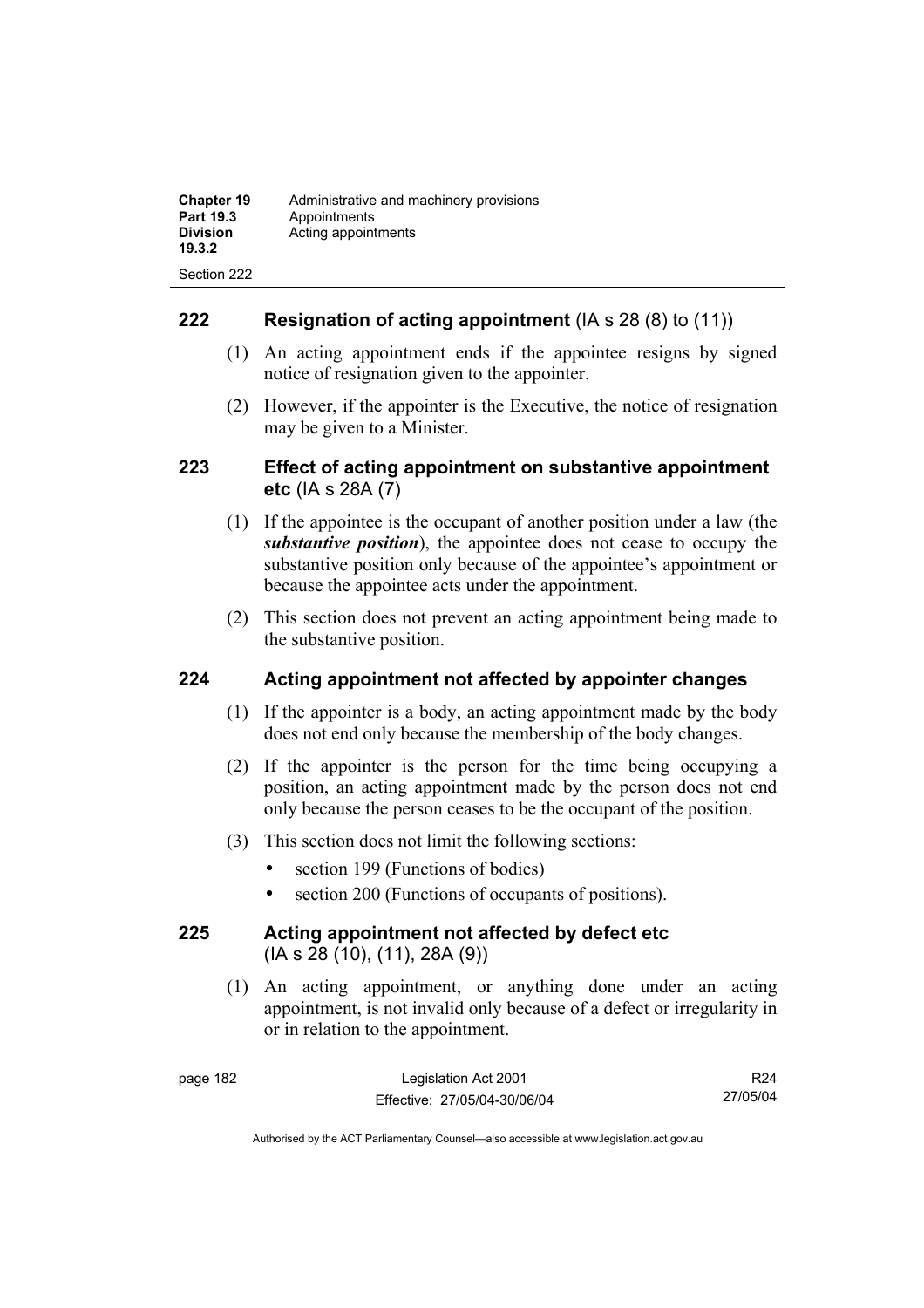| <b>Chapter 19</b><br><b>Part 19.3</b> | Administrative and machinery provisions<br>Appointments |
|---------------------------------------|---------------------------------------------------------|
| <b>Division</b><br>19.3.2A            | Standing acting arrangements                            |
| Section 225A                          |                                                         |

- (2) Anything done by or in relation to the appointee while the appointee purports to act in the position is not invalid only because—
	- (a) the occasion for the appointment had not arisen or had ended; or
	- (b) the appointment had ended; or
	- (c) the occasion for the appointee to act had not arisen or had ended.

# **Division 19.3.2A Standing acting arrangements**

# **225A Application of div 19.3.2A**

This division applies to a position if a law provides that a person acts in the position in stated circumstances.

#### **Example**

The *Hypothetical Act 2003* provides for the deputy director of the hypothetical entity to act in the position of director of the entity if the position is vacant or the director cannot for any reason exercise the functions of the position.

*Note* An example is part of the Act, is not exhaustive and may extend, but does not limit, the meaning of the provision in which it appears (see s 126 and s 132).

### **225B Person acting may exercise functions etc**

- (1) A person acting in the position has, subject to the law providing for the acting or any other law, all the functions of the occupant of the position.
	- *Note Function* is defined in the dict, pt 1 to include authority, duty and power.
- (2) All Territory laws apply in relation to the person as if the person were the occupant of the position.

page 183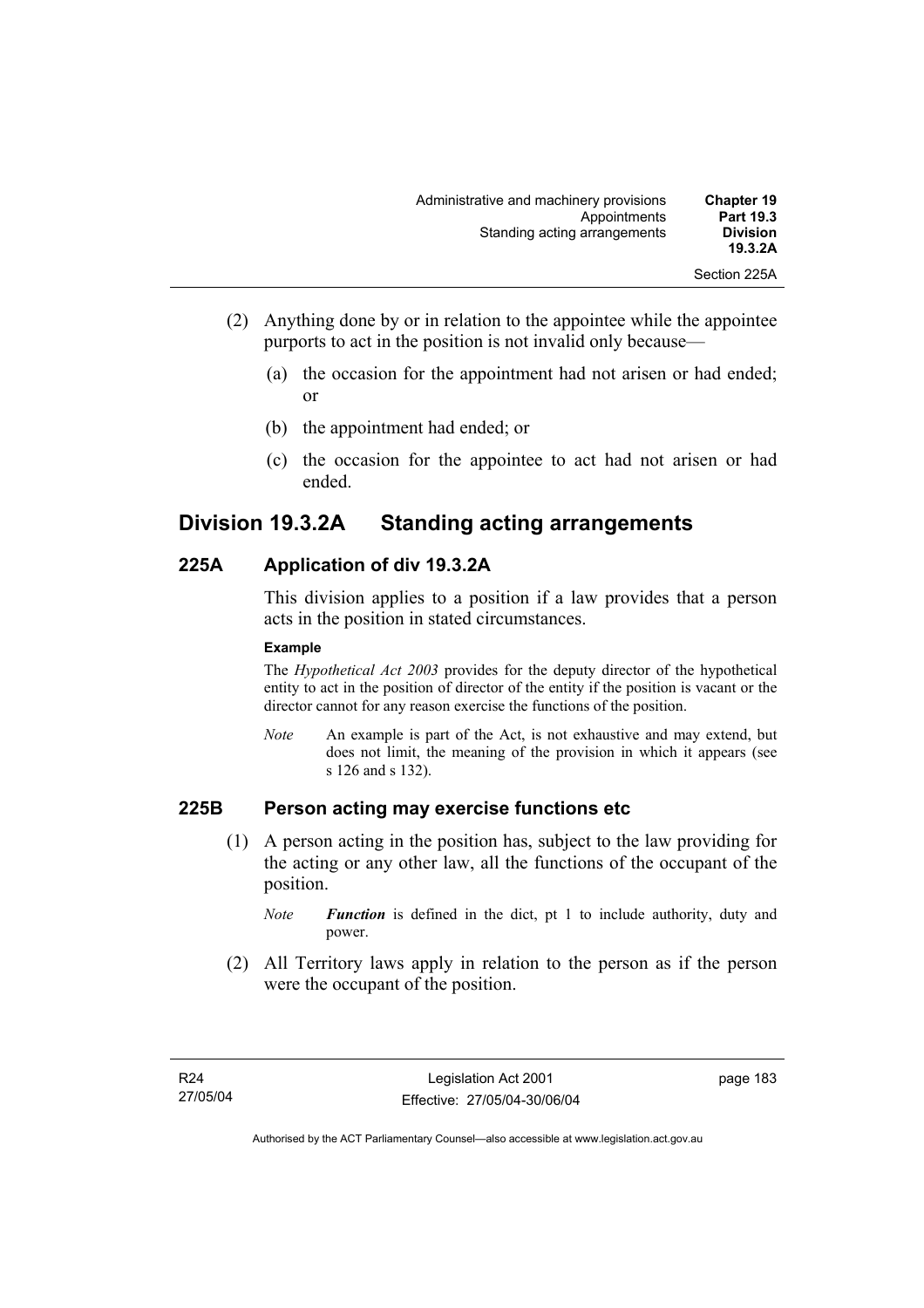| <b>Chapter 19</b><br><b>Part 19.3</b><br><b>Division</b><br>19.3.3 | Administrative and machinery provisions<br>Appointments<br>Appointments-Assembly consultation |
|--------------------------------------------------------------------|-----------------------------------------------------------------------------------------------|
| Section 226                                                        |                                                                                               |

# **Division 19.3.3 Appointments—Assembly consultation**

# **226 Meaning of** *statutory position* **in div 19.3.3**(SAA s 3)

In this division:

*statutory position* means a position (including as a member of a Territory authority) established under an Act.

*Note Position* includes office (see dict, pt 1, def *position*).

# **227 Application of div 19.3.3** (SAA s 4 (1), s 6)

- (1) This division applies if a Minister has the power under an Act to appoint a person to a statutory position.
- (2) However, this division does not apply to an appointment of—
	- (a) a public servant to a statutory position (whether or not the Act under which the appointment is made requires that the appointee be a public servant); or
	- (b) a person to act in a statutory position for not longer than 6 months, unless the appointment is of the person to act in the position for a 2nd or subsequent consecutive period; or
	- (c) a person to a statutory position if the only function of the position is to advise the Minister.
- (3) In this section:

*public servant* includes a fire commissioner, deputy fire commissioner or other member of the fire brigade.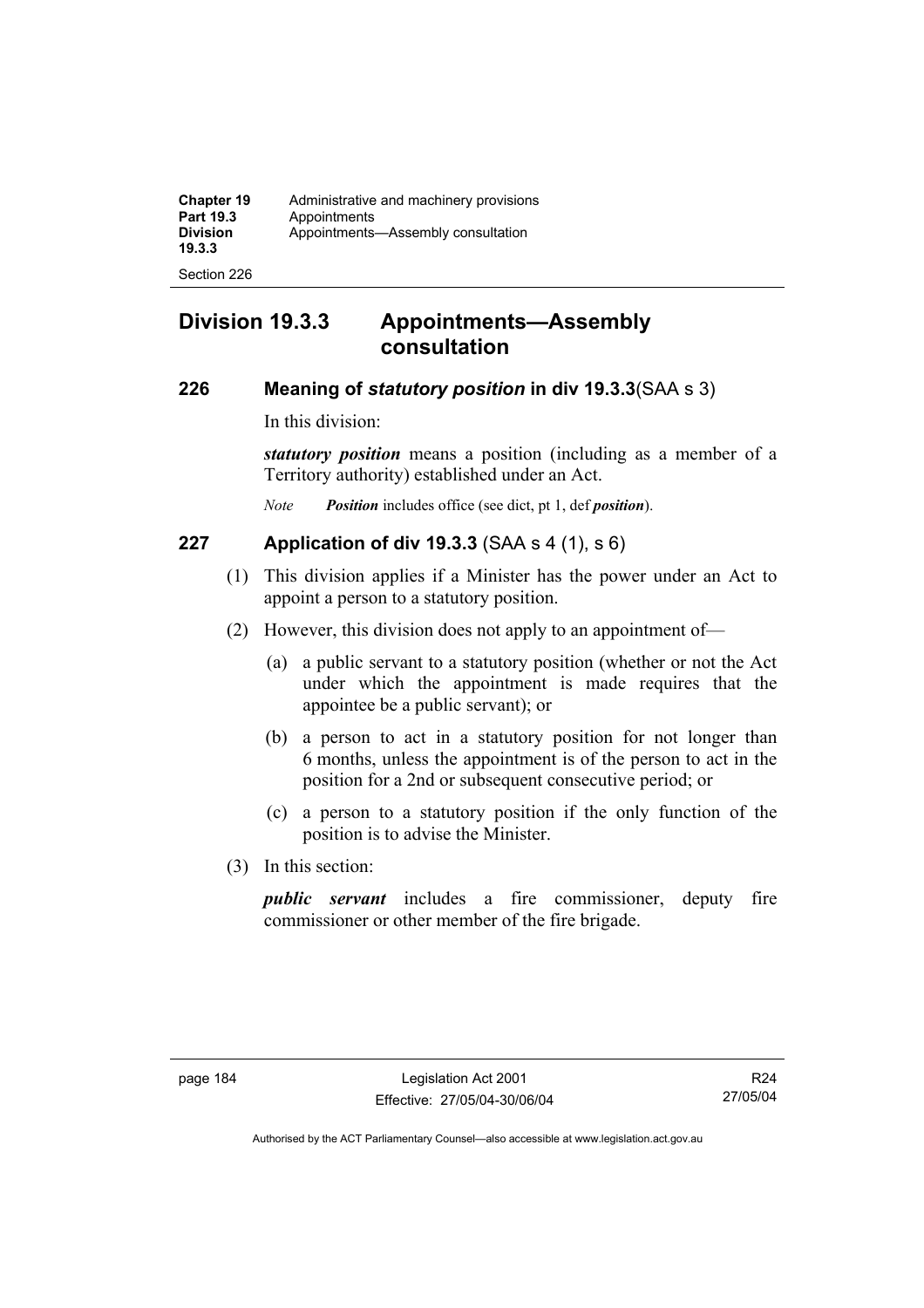## **228 Consultation with appropriate Assembly committee**  (SAA s 4 (1))

- (1) Before making an appointment to a statutory position, a Minister must consult—
	- (a) a standing committee of the Legislative Assembly nominated by the Speaker for the purpose; or
	- (b) if no nomination under paragraph (a) is in force—the standing committee of the Legislative Assembly responsible for the scrutiny of public accounts.
- (2) The committee may make a recommendation to the Minister about the proposed appointment.
- (3) The Minister must not make the appointment until the Minister has received a recommendation or 30 days have passed since the consultation took place, whichever happens first.
- (4) In making the appointment, the Minister must have regard to any recommendation received.

# **229 Appointment is disallowable instrument**

The instrument making, or evidencing, an appointment to which this division applies is a disallowable instrument.

*Note* A disallowable instrument must be notified and presented to the Legislative Assembly (see ch 7 (Presentation, amendment and disallowance of subordinate laws and disallowable instruments)).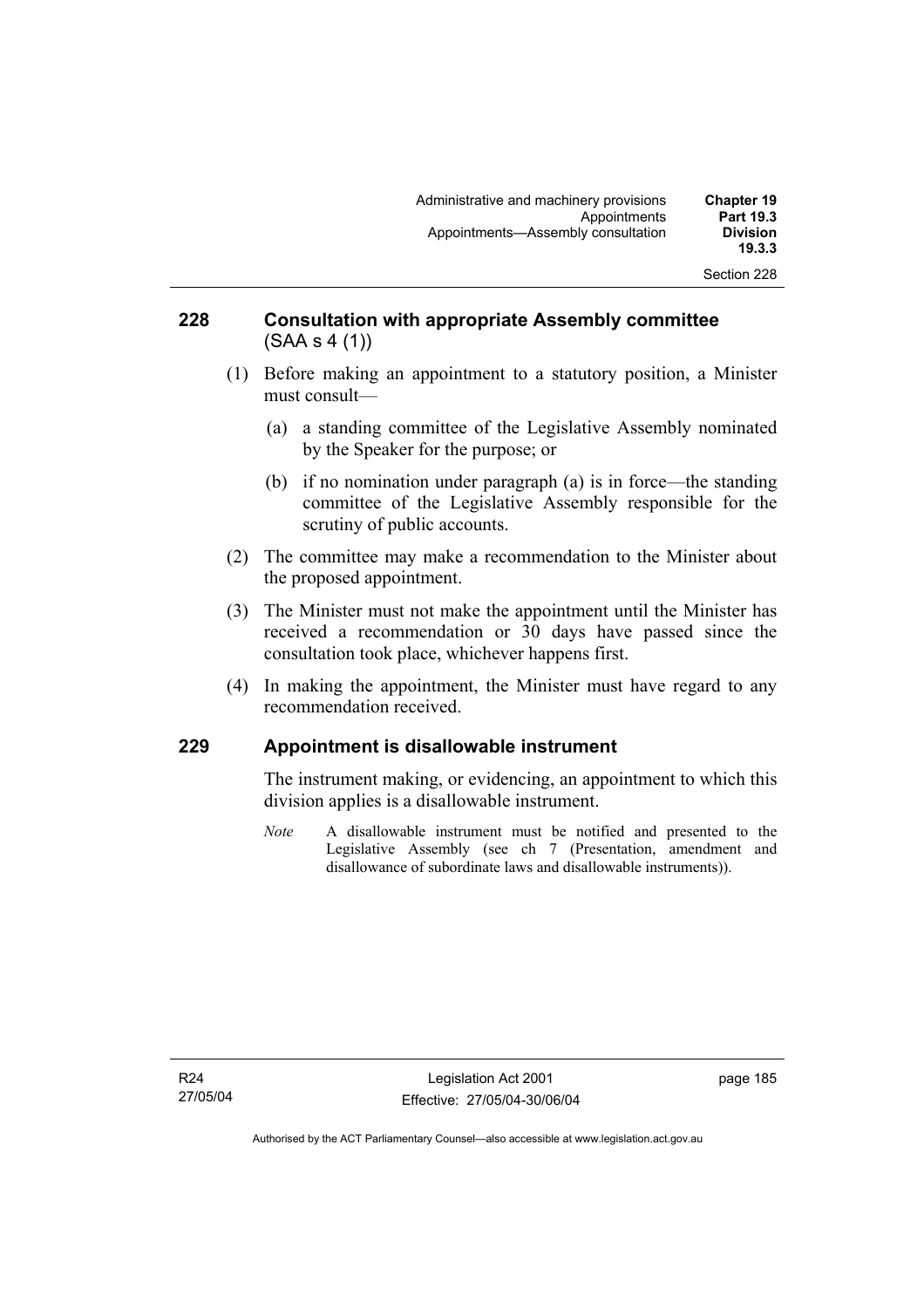# **Part 19.4 Delegations**

### **230 Application of pt 19.4 generally**

- (1) This part applies if a law authorises or requires an entity (the *appointer*) to delegate (or subdelegate) a function.
	- *Note Function* is defined in the dict, pt 1 to include authority, duty and power.
- (2) For subsection (1), if a law gives a function to an entity, the law may be taken to authorise the delegation of the function even if the law provides for another way in which the function may be exercised.

# **231 Application of pt 19.4 to subdelegations** (IA s 30AB)

- (1) This part applies to the subdelegation of a function in the same way as it applies to the delegation of the function.
- (2) However, if the appointer delegates a function to a delegate, the delegate may not subdelegate the function.
- (3) Subsection (2) is a determinative provision.

#### **Examples**

1 The *ABC Act 2003* provides that an appointer (X) may delegate X's functions to Y. The Act is silent on the subdelegation of the functions. Y may not subdelegate X's functions to Z.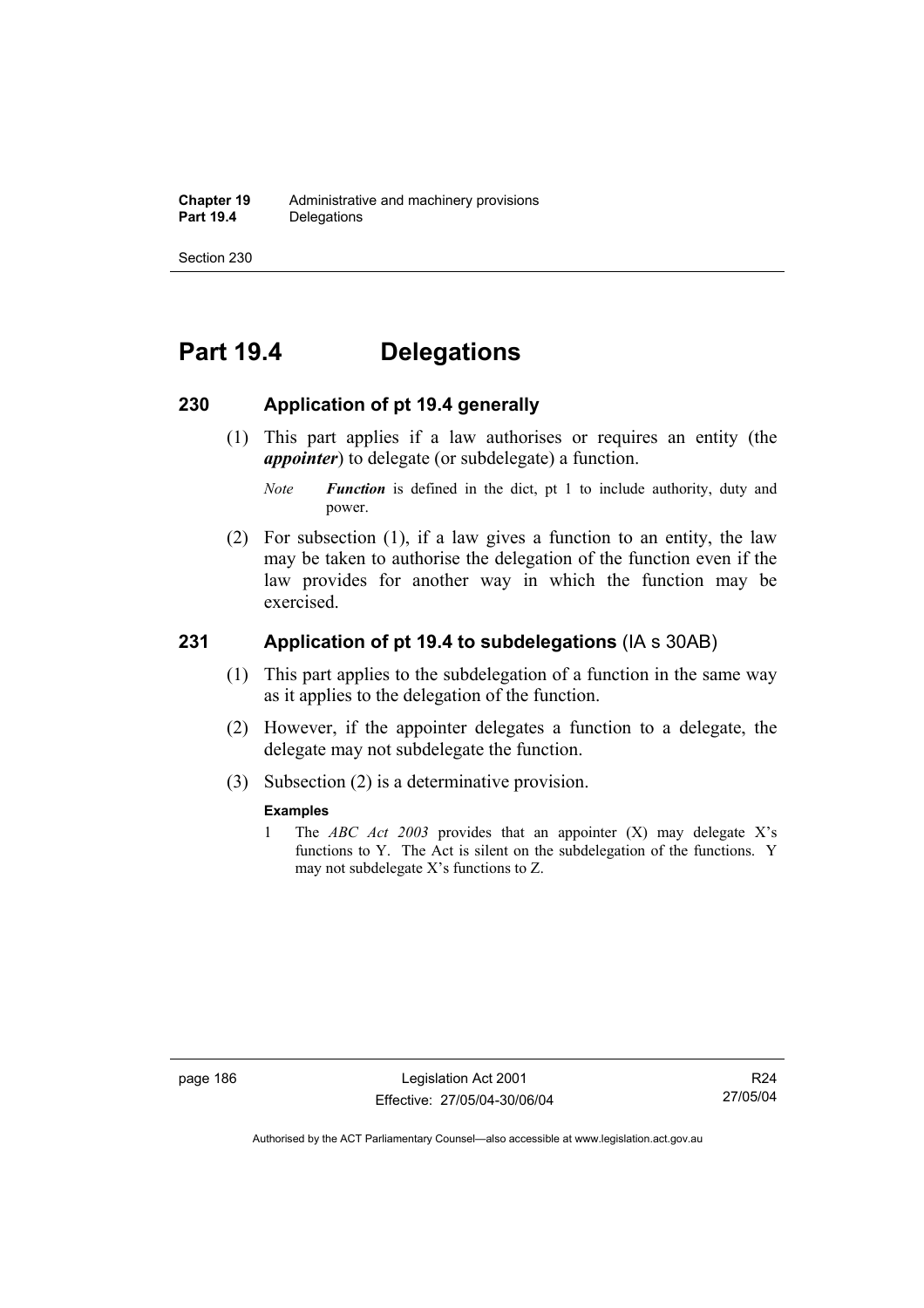- 2 The *ABC Act 2003* provides that an appointer (X) may delegate X's functions to Y, with authority for Y to subdelegate those functions. Because the Act authorises subdelegation, it expressly displaces this Act, section 231 (2) (see s 6). Y can therefore subdelegate X's functions to  $Z$ (compare s 236, which deals with the subdelegation of a power to delegate)*.*
- *Note 1* See s 5 for the meaning of determinative provisions, and s 6 for their displacement.
- *Note 2* An example is part of the Act, is not exhaustive and may extend, but does not limit, the meaning of the provision in which it appears (see s 126 and s 132).

### **232 Delegation must be in writing etc**

A delegation must be made, or evidenced, by writing signed by the appointer.

### **233 Delegation may be made by name or position** (IA s 29A)

- (1) The appointer may delegate by—
	- (a) naming the person to whom the delegation is made; or
	- (b) nominating the occupant of a position (however described), at a particular time or from time to time.
- (2) For this part, the person named, or the occupant of the position nominated, is the *delegate*.

# **234 Instrument may provide when delegation has effect etc**  (IA s 29B (a))

The instrument making or evidencing a delegation may provide—

 (a) that the delegation has effect only in stated circumstances or subject to stated conditions, limitations or directions; or

page 187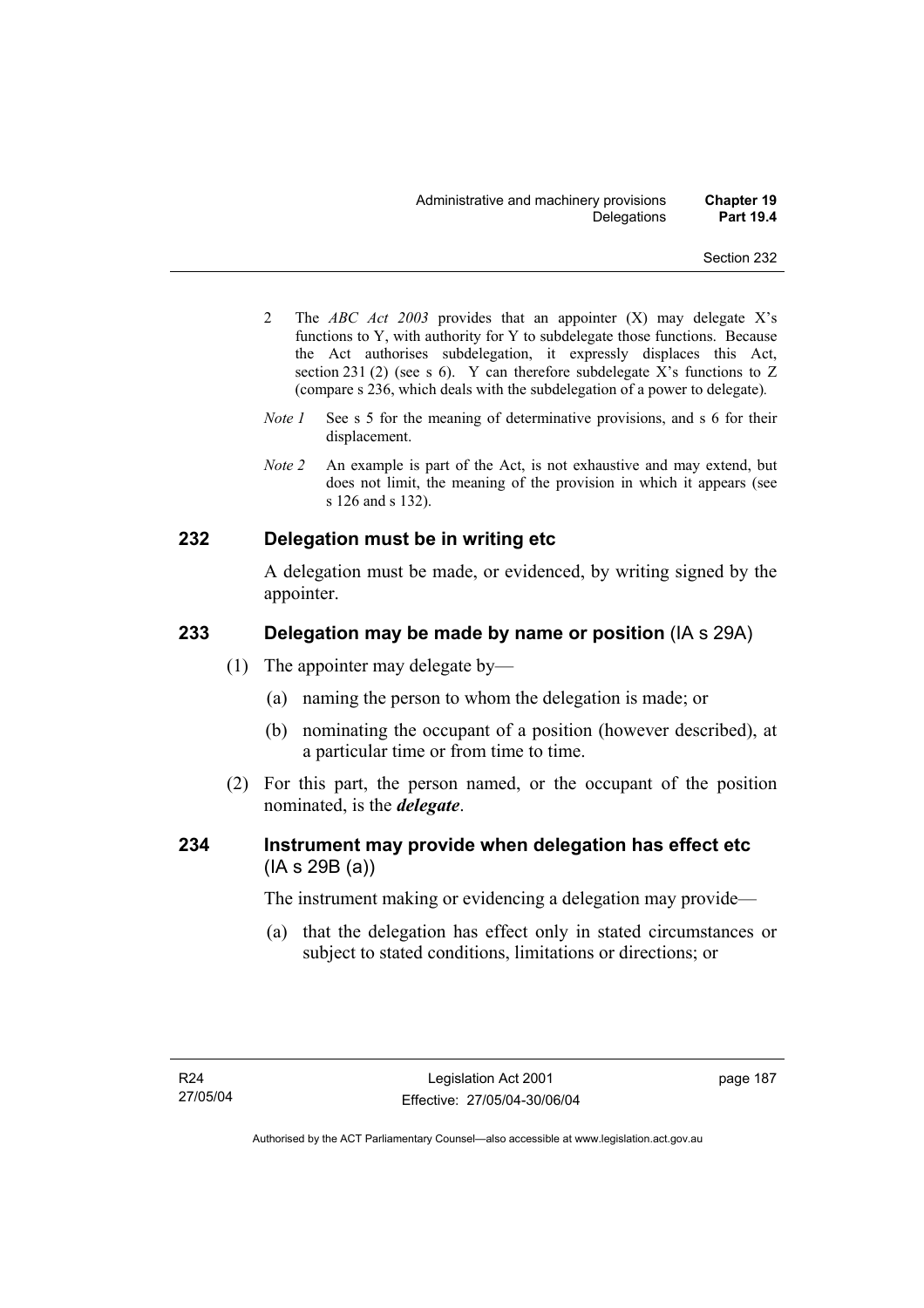#### **Chapter 19** Administrative and machinery provisions<br>**Part 19.4** Delegations **Delegations**

#### Section 235

 (b) that all of a function, or a stated part of the function, is delegated.

#### **Examples**

- 1 The delegation provides that, when the appointer (Y) is outside Australia, the delegate  $(X)$  may exercise her functions except that stated functions may only be exercised with Y's approval.
- 2 The delegation provides that X may enter into a contract for the purchase of property of not more than \$50 000 in value.
- 3 The delegation provides that X may grant licences under a stated Act but that, in considering applications, X must take account of the policy of the agency (authorised by the Act) that there should not be more than 100 licences current at any time.
- *Note* An example is part of the Act, is not exhaustive and may extend, but does not limit, the meaning of the provision in which it appears (see s 126 and s 132).

## **235 Delegation may be made to 2 or more delegates**

The appointer may delegate the appointer's function, or any part of the function, to 2 or more delegates.

#### **236 Power to delegate may not be delegated**

- (1) The appointer may not delegate the appointer's power to delegate.
- (2) Subsection (1) is a determinative provision.
	- *Note* See s 5 for the meaning of determinative provisions, and s 6 for their displacement.

#### **Examples**

- 1 The *ABC Act 2003* provides that an appointer (X) may delegate X's functions to Y. The Act is silent on X's power to delegate the power to delegate. X may not delegate X's power to delegate to Y.
- 2 The *ABC Act 2003* provides that an appointer (X) may delegate X's functions to Y, with authority for X to delegate X's power to delegate. Because the Act authorises the delegation of the power to delegate, it expressly displaces this Act, section 236 (1) (see s 6). X can therefore

page 188 Legislation Act 2001 Effective: 27/05/04-30/06/04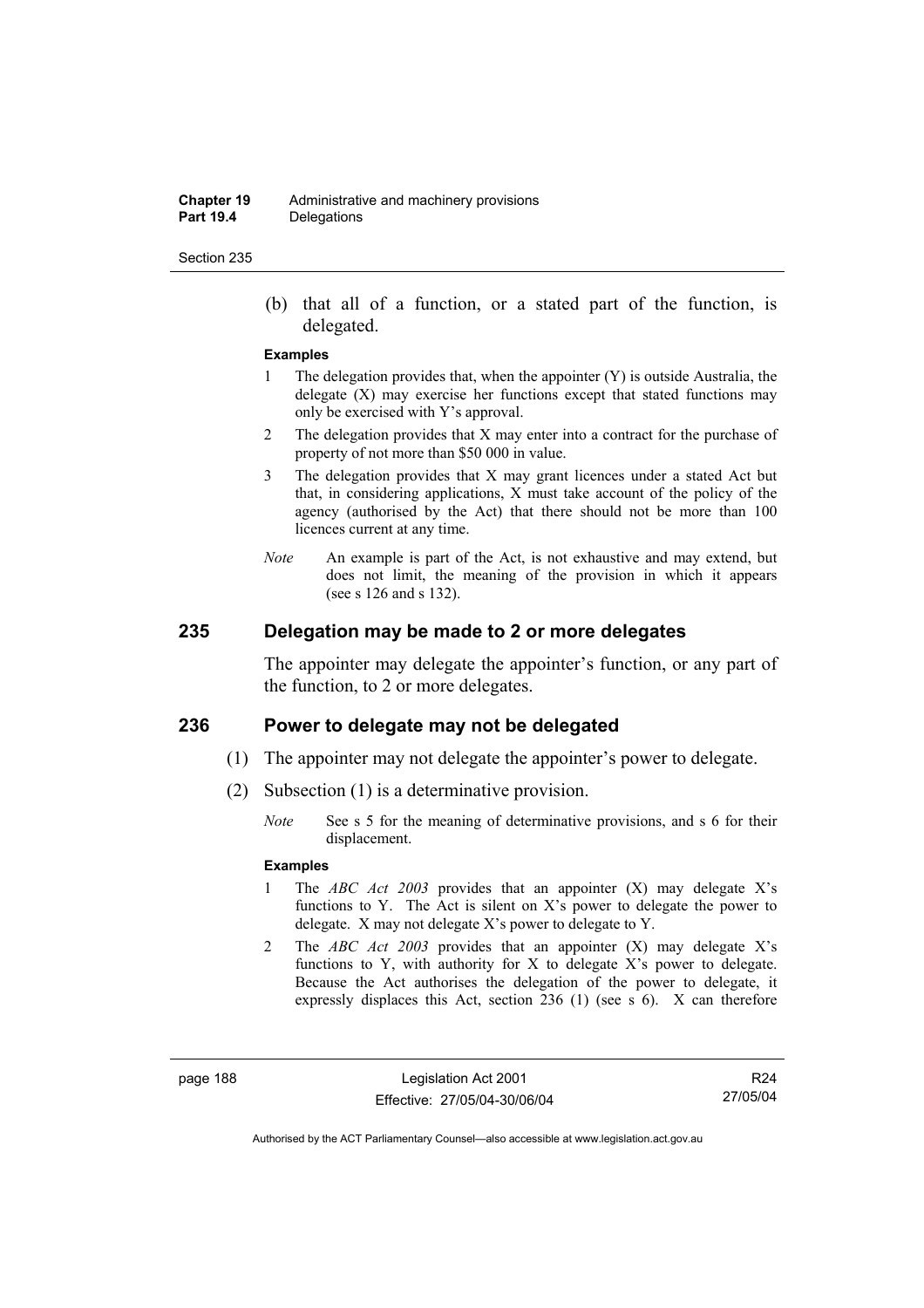delegate  $X$ 's power to delegate to Y (compare s 231, which deals with the subdelegation of a delegated function)*.* 

*Note* An example is part of the Act, is not exhaustive and may extend, but does not limit, the meaning of the provision in which it appears (see s 126 and s 132).

### **237 Delegation may be amended or revoked**

- (1) The appointer may amend a delegation or revoke it in whole or part.
- (2) The power to amend or revoke a delegation is exercisable in the same way, and subject to the same conditions, as the power to delegate.

#### **Example**

If the power to delegate is exercisable only with the Minister's approval, the power to revoke the delegation is exercisable only with the Minister's approval.

*Note* An example is part of the Act, is not exhaustive and may extend, but does not limit, the meaning of the provision in which it appears (see s 126 and s 132).

### **238 Appointer responsible for delegated function**

The delegation of a function, or a part of a function, does not relieve the appointer of the appointer's obligation to ensure that the function is properly exercised.

## **239 Exercise of delegation by delegate** (IA s 29B (c), (e), s 30)

- (1) A delegate must exercise the delegation subject to any conditions, limitations or directions in the instrument making or evidencing the delegation.
- (2) All Territory laws apply to the delegate in the exercise of the delegation as if the delegate were the appointer.
- (3) Without limiting subsection (2), if the exercise of a function by the appointer is dependent on the appointer's state of mind and the

page 189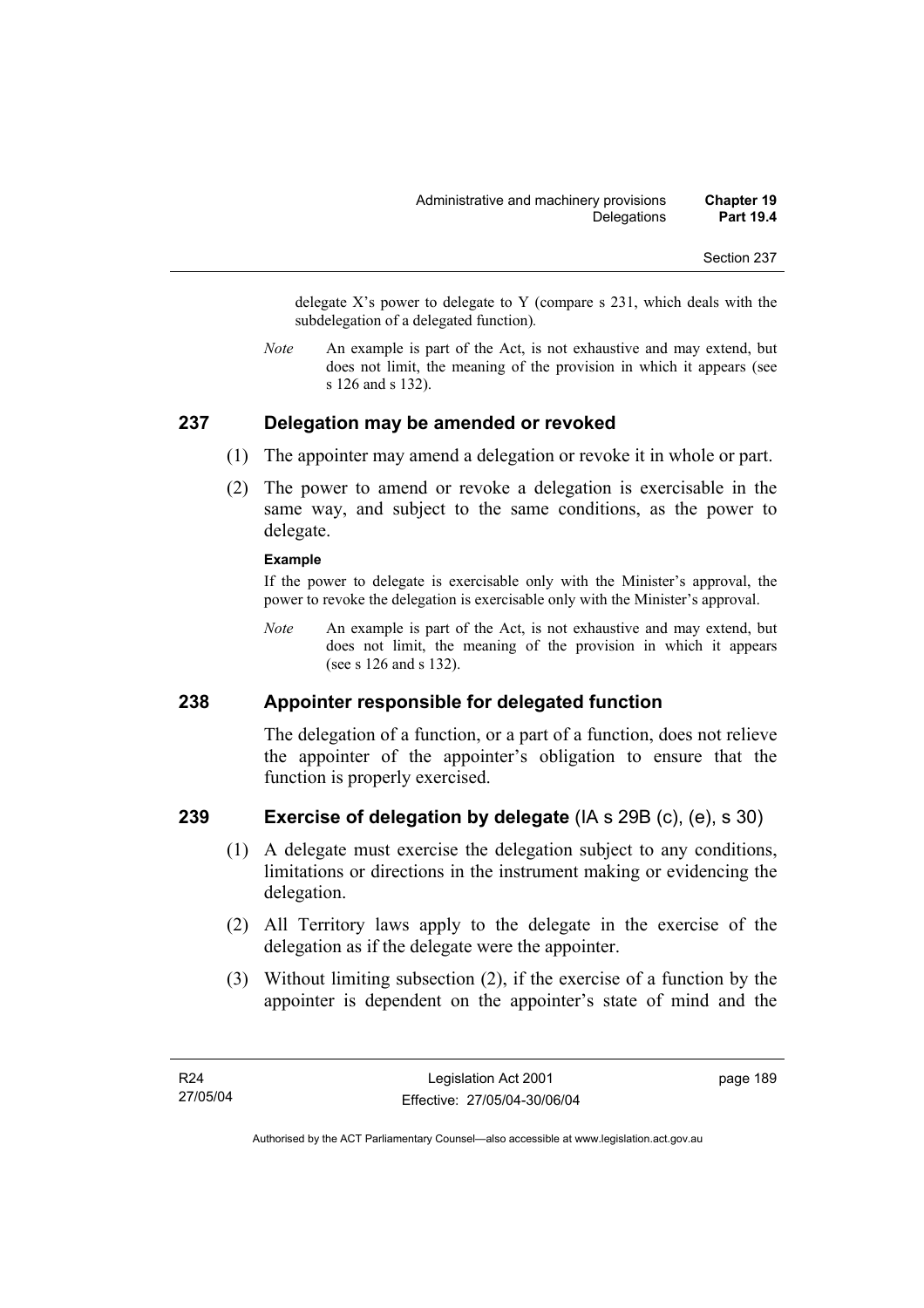| <b>Chapter 19</b> | Administrative and machinery provisions |
|-------------------|-----------------------------------------|
| <b>Part 19.4</b>  | Delegations                             |

function is delegated, the function may be exercised by the delegate on the delegate's state of mind.

- (4) Anything done by or in relation to the delegate in the exercise of the delegation is taken to have been done by or in relation to the appointer.
	- *Note 1* Section 94 provides that a delegation under a law that is in force immediately before an amendment of the law continues to have effect as if made under the amended law.
	- *Note 2* Section 196 gives a delegate the powers necessary or convenient to exercise a delegated function.
- (5) In this section:

*state of mind* includes knowledge, intention, opinion, belief or purpose.

### **240 Appointer may exercise delegated function** (IA s 29B (d))

A function that has been delegated may, despite the delegation, be exercised by the appointer.

### **241 Delegation not affected by appointer changes** (IA s 30AA)

- (1) If the appointer is a body, a delegation made by the body does not end only because the membership of the body changes.
- (2) If the appointer is the person for the time being occupying a position, a delegation made by the person does not end only because the person ceases to be the occupant of the position.
- (3) This section does not limit the following sections:
	- section 199 (Functions of bodies)
	- section 200 (Functions of occupants of positions).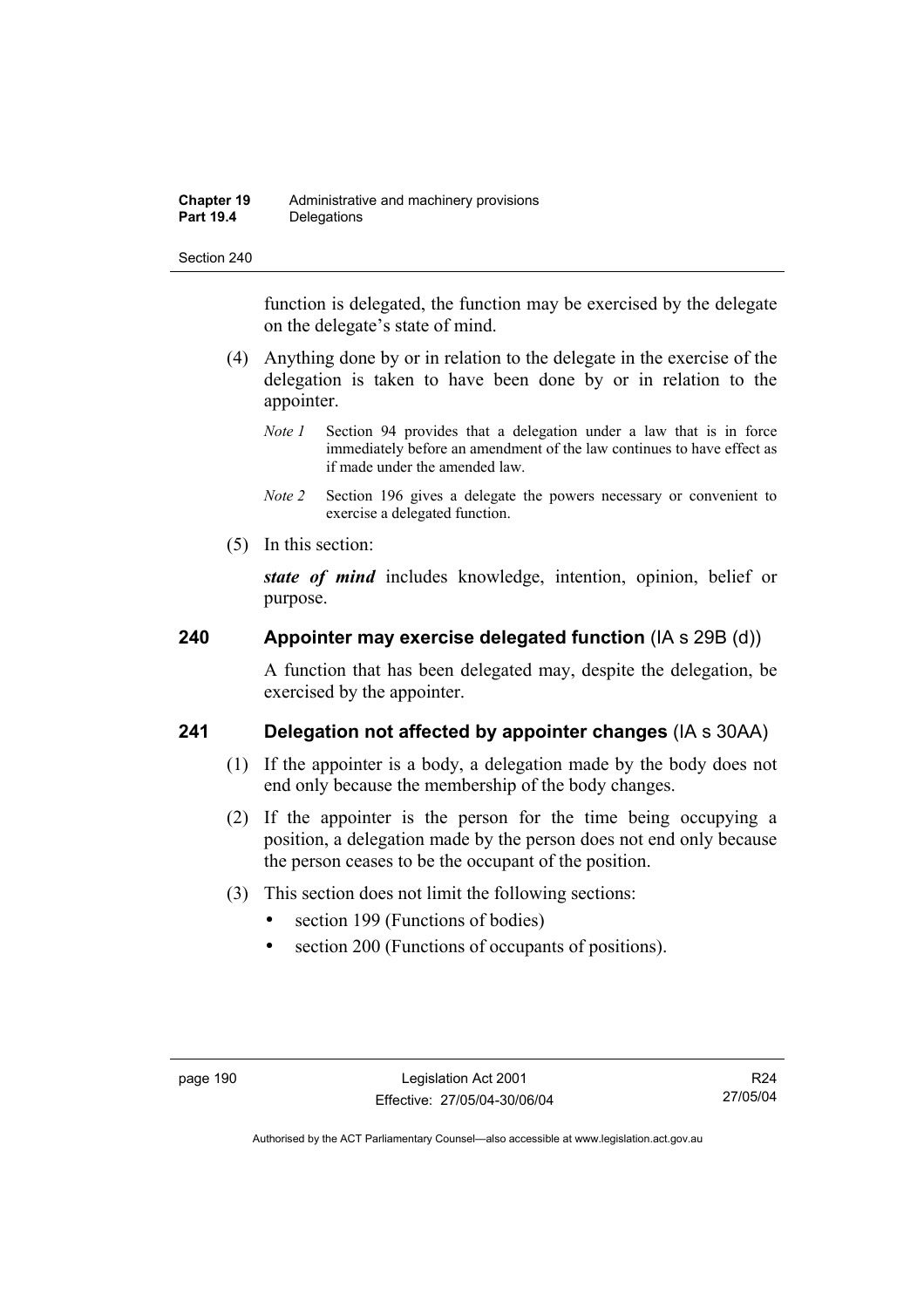# **242 Delegation not affected by defect etc**

- (1) A delegation, or anything done under a delegation, is not invalid only because of a defect or irregularity in or in relation to the delegation.
- (2) Anything done by or in relation to the delegate while the delegate purports to exercise the delegation is not invalid only because—
	- (a) the delegation had been amended or revoked; or
	- (b) the occasion for the delegate to exercise the delegation had not arisen or had ended.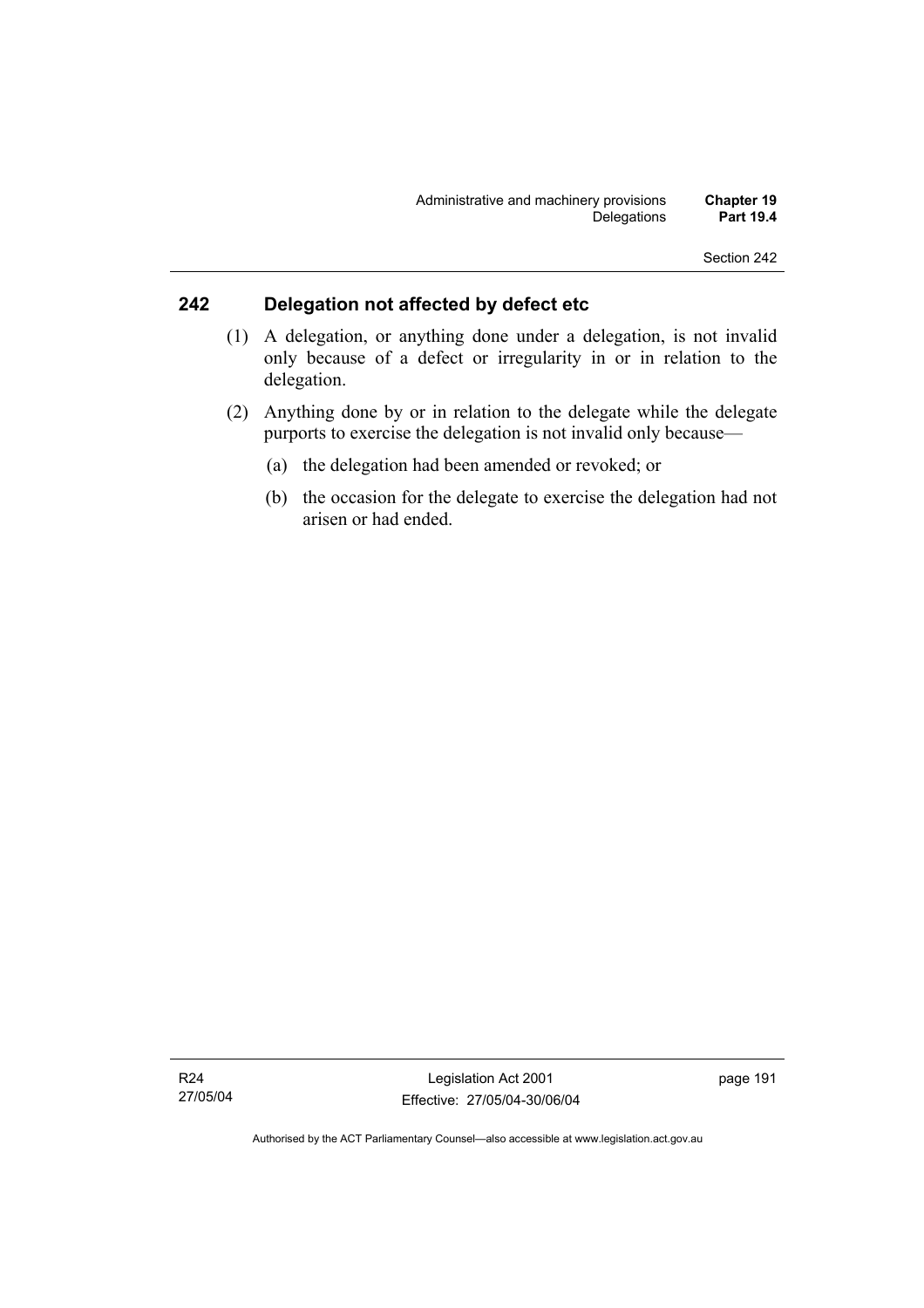**Chapter 19** Administrative and machinery provisions<br>**Part 19.5** Service of documents **Service of documents** 

Section 245

# **Part 19.5 Service of documents**

# **245 Application of pt 19.5** (IA s 17A (1))

This part applies to a document that is authorised or required under a law to be served (whether the word 'serve', 'give', 'notify', 'send' or 'tell' or any other word is used).

# **246 Definitions for pt 19.5**

In this part:

*administrator*, of a law, means the entity administering or responsible for the law.

*agency* means—

- (a) an administrative unit; or
- (b) a statutory office-holder; or
- (c) any other entity established for a public purpose under a law;

and includes a member of, or a member of the staff of, the agency.

*business address*, of an individual, corporation or agency in relation to anything done or to be done under a law, includes the latest business address, or address for service of notices (however described), of the individual, corporation or agency (if any) recorded in a register or other records kept by the administrator of the law.

*corporation* does not include an agency.

*document* includes a notice, an article that may be sent by post or anything else.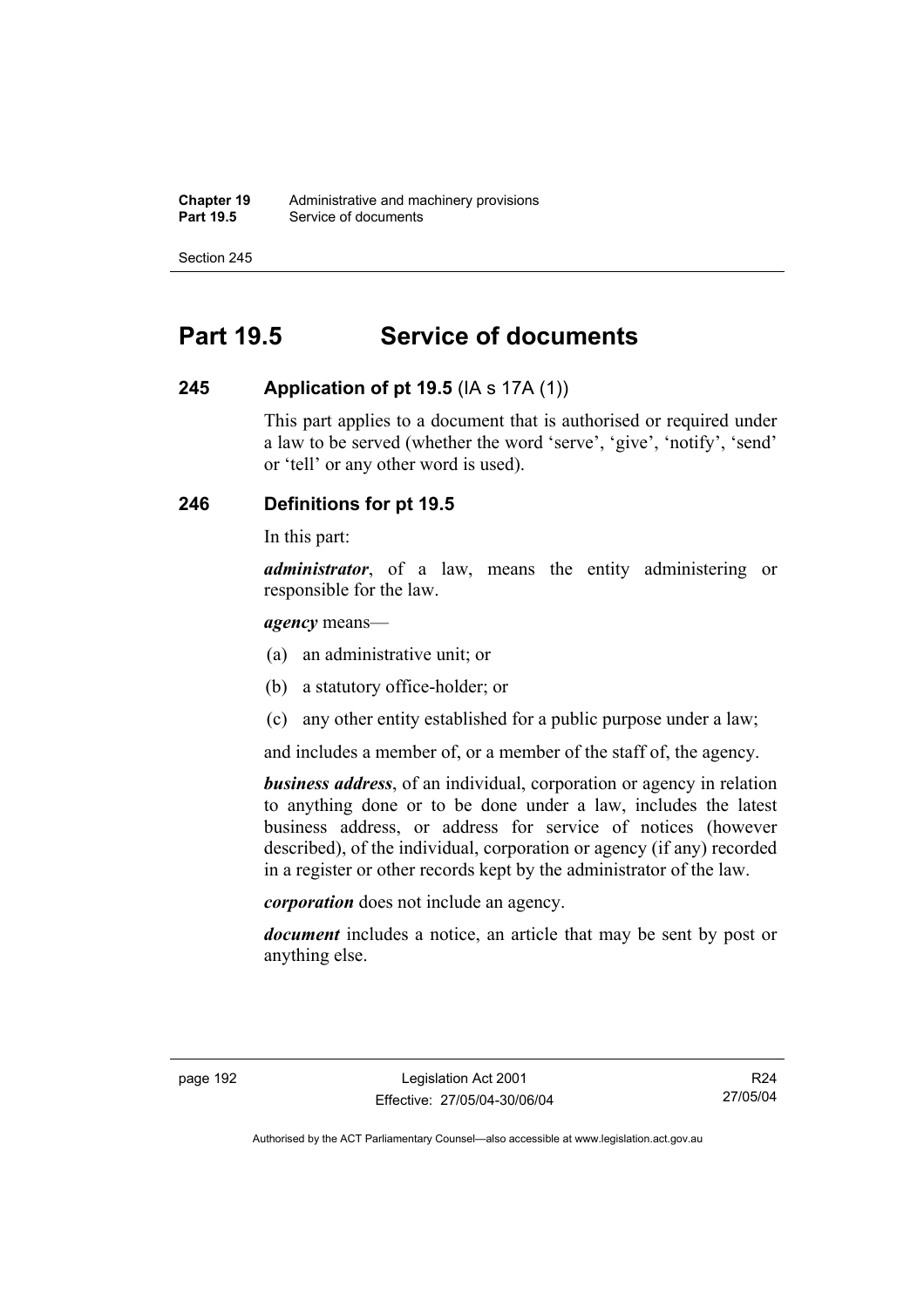*email address*, of an individual, corporation or agency in relation to anything done or to be done under a law, includes the latest email address of the individual, corporation or agency (if any) recorded in a register or other records kept by the administrator of the law.

#### *executive officer* means—

- (a) for a corporation—a person (however described and whether or not the person is a director of the corporation) who is concerned with, or takes part in, the corporation's management; or
- (b) for an agency that is an administrative unit—the chief executive of the administrative unit; or
- (c) for an agency that is a statutory office-holder—the occupant of the position; or
- (d) for an agency constituted by 2 or more people—the person who is entitled, because of the position occupied by the person, to preside at any meeting of the agency at which the person is present; or
- (e) for any other agency—the chief executive officer (however described) of the agency; or
- (f) for any agency—a person (however described) who is concerned with, or takes part in, the agency's management.

*fax number*, of an individual, corporation or agency in relation to anything done or to be done under a law, includes the latest fax number of the individual, corporation or agency (if any) recorded in a register or other records kept by the administrator of the law.

*home address*, of an individual in relation to anything done or to be done under a law, includes the latest home address, or address for service of notices (however described), of the person (if any) recorded in a register or other records kept by the administrator of the law.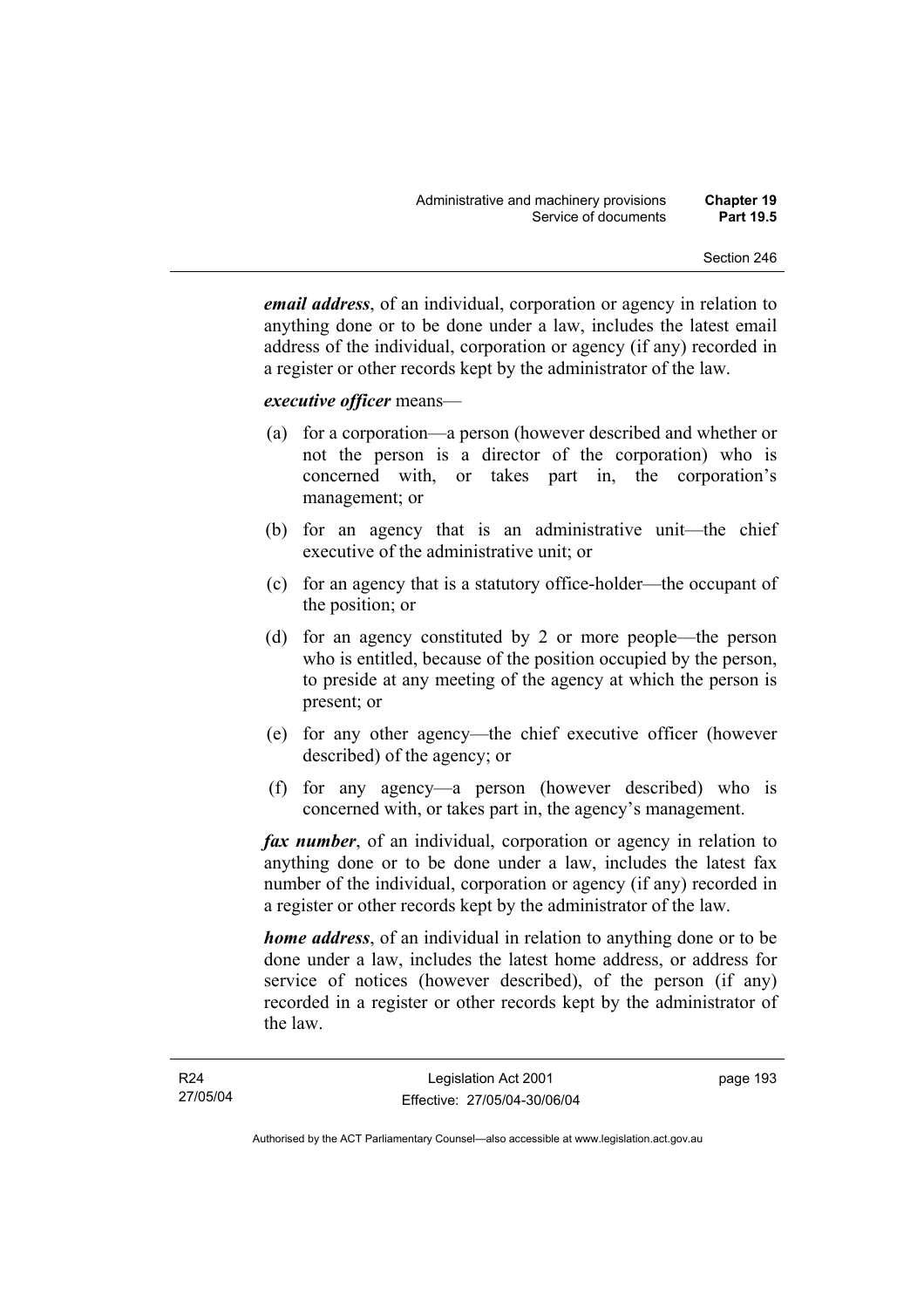| <b>Chapter 19</b> | Administrative and machinery provisions |
|-------------------|-----------------------------------------|
| <b>Part 19.5</b>  | Service of documents                    |

*responsible*, for a law, means allocated responsibility for the law under the *Public Sector Management Act 1994*, section 14 (1) (b) (Ministerial responsibility and functions of administrative units).

#### **247 Service of documents on individuals** (IA s 17A (1), 18)

- (1) A document may be served on an individual—
	- (a) by giving it to the individual; or
	- (b) by sending it by prepaid post, addressed to the individual, to a home or business address of the individual; or
	- (c) by faxing it to a fax number of the individual; or
	- (d) by emailing it to an email address of the individual; or
	- (e) by leaving it, addressed to the individual, at a home or business address of the individual with someone who appears to be at least 16 years old and to live or be employed at the address.

*Note* See s 251 for service of documents under other laws.

 (2) This section applies to service of a document outside the ACT in the same way as it applies to service of the document in the ACT.

#### **248 Service of documents on corporations** (IA s 17A (1), 18)

- (1) A document may be served on a corporation—
	- (a) by giving it to an executive officer of the corporation; or
	- (b) by sending it by prepaid post, addressed to the corporation (or an executive officer of the corporation), to the address of any of its registered offices or any other business address of the corporation; or
	- (c) by faxing it to a fax number of the corporation; or
	- (d) by emailing it to an email address of the corporation; or

R24 27/05/04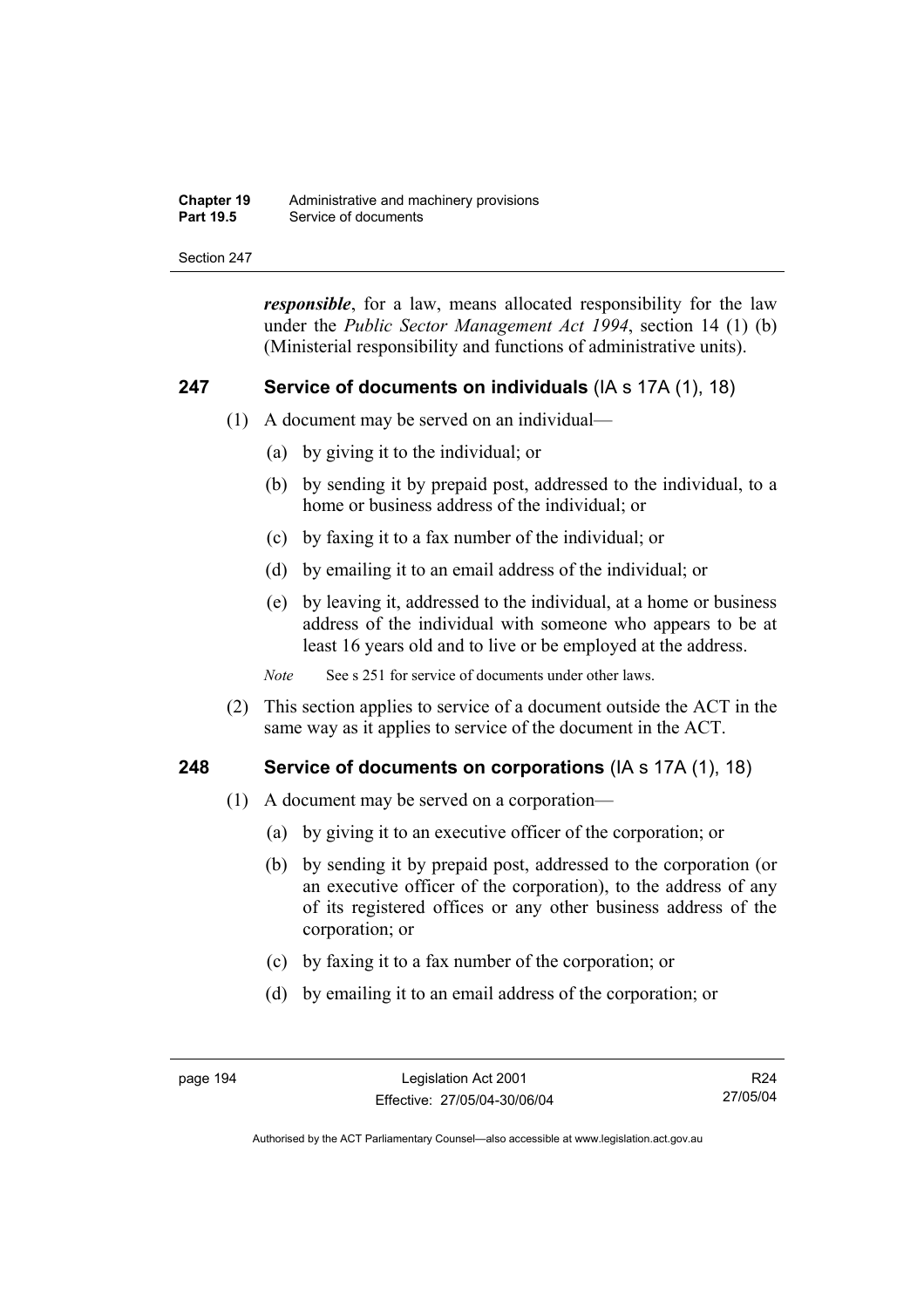(e) by leaving it, addressed to the corporation (or an executive officer of the corporation), at the address of any of the corporation's registered offices, or any other business address of the corporation, with someone who appears to be at least 16 years old and to be employed at the address.

*Note* See s 251 for service of documents under other laws.

 (2) This section applies to service of a document outside the ACT in the same way as it applies to service of the document in the ACT.

# **249 Service of documents on agencies** (IA s 17A (1), 18)

A document may be served on an agency—

- (a) by giving it to an executive officer of the agency; or
- (b) by sending it by prepaid post, addressed to the agency (or an executive officer of the agency), to the address of any office of the agency or any other business address of the agency; or
- (c) by faxing it to a fax number of the agency; or
- (d) by emailing it to an email address of the agency; or
- (e) by leaving it, addressed to the agency (or an executive officer of the agency), at the address of any of the agency's offices or any other business address of the agency with someone who appears to be employed at the agency.
- *Note* See s 251 for service of documents under other laws.

# **250 When service taken to be effected** (IA s 18))

 (1) A document served by post under this part is taken to be served when the document would have been delivered in the ordinary course of post.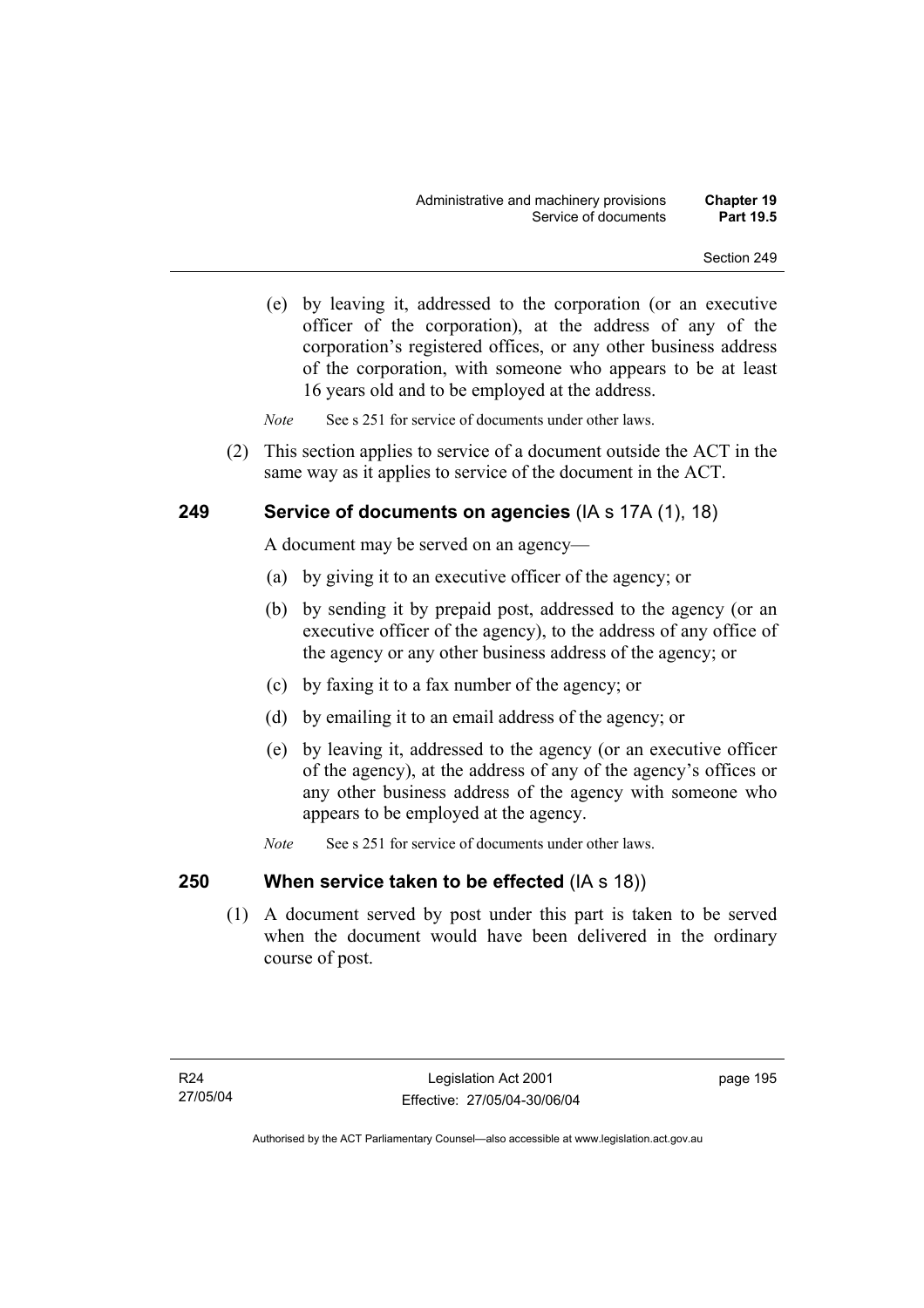#### **Chapter 19** Administrative and machinery provisions<br>**Part 19.5** Service of documents **Service of documents**

#### Section 250

- (2) However, subsection (1) does not affect the operation of the *Evidence Act 1995* (Cwlth), section 160.
	- *Note* The *Evidence Act 1995* (Cwlth), s 160 provides a rebuttable presumption that a postal article sent by prepaid post addressed to a person at an address in Australia or an external Territory was received on the 4th working day after posting.
- (3) If the sender has no reason to suspect that a document served by fax or email under this part was not received by the recipient when sent, the document is presumed to be served when sent unless evidence sufficient to raise doubt about the presumption is given.
- (4) For subsection (3), the sender has reason to suspect that a document served by fax or email under this part was not received by the recipient when sent only if, on the day the document was sent or on the next working day, the equipment the sender used to send the document indicated by way of a signal or other message that—
	- (a) the equipment did not send the document when the equipment was used to send the document; or
	- (b) for a fax—the number to which the fax was sent to the recipient was not a fax number of the recipient; or
	- (c) for an email—the address to which the email was sent was not an email address of the recipient.
- (5) A document addressed to the recipient, and left for the recipient as mentioned in section 247 (e), 248 (e) or 249 (e), is taken to be served when it was left.
- (6) In this section:

*recipient*, for a document, means the individual, corporation or agency on whom the document is intended to be served.

*sender*, for a document served, or to be served, by fax or email, means the person sending, or seeking to send, the document.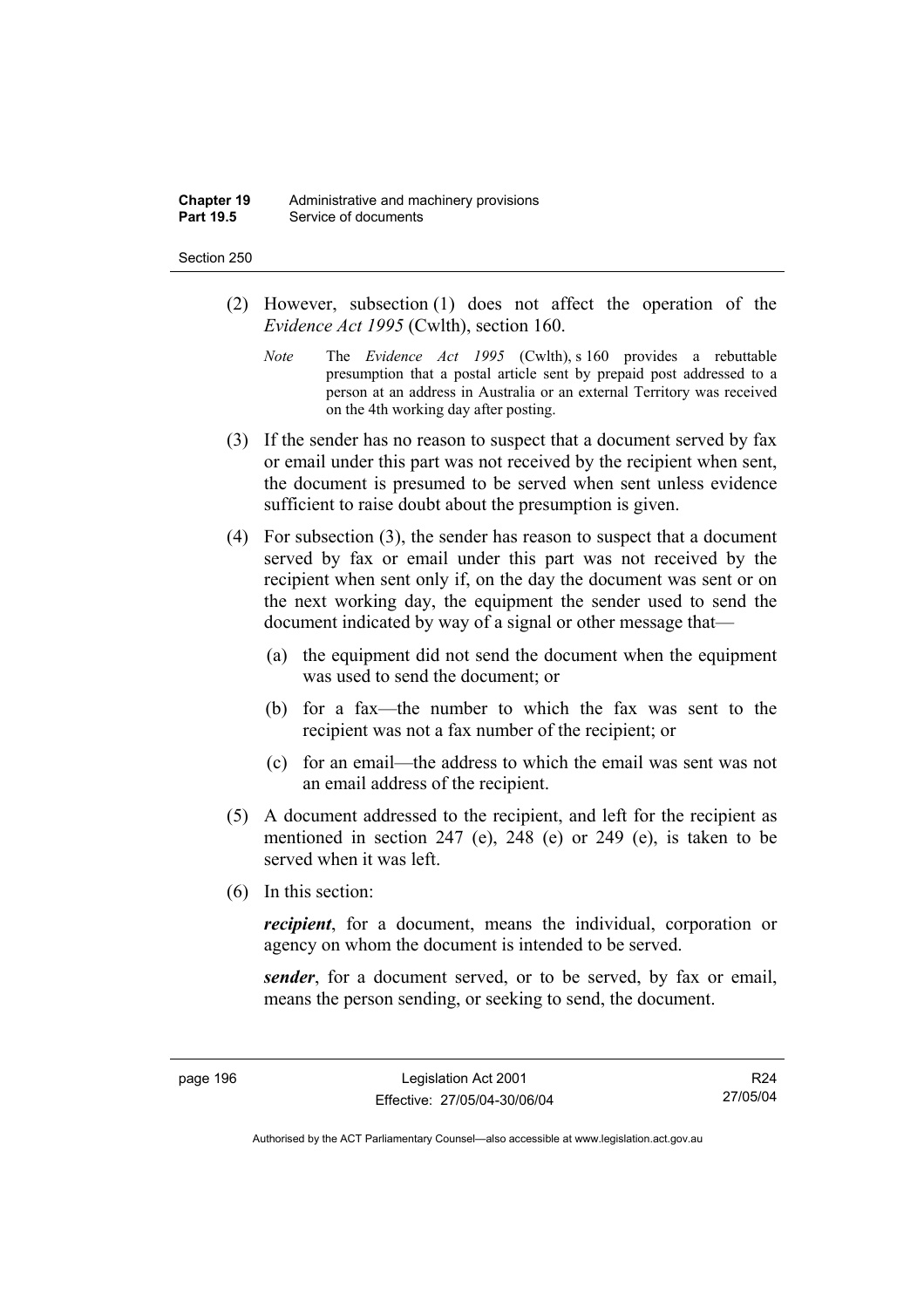# **251 Other laws not affected etc** (IA s 17A (2) (a))

- (1) This part does not affect the operation of any other law that authorises or requires service of a document otherwise than as provided under this part.
- (2) Despite this part, a law (or, if the law is an Act, regulations under the Act) may provide—
	- (a) that a document of a particular kind may or must be served (however described) only in a particular way or to a particular address or number; or
	- (b) for the date (or date and time) when service (however described) of a document is taken to have been made.

# **252 Powers of courts and tribunals not affected** (IA s 17A (2) (b))

This part does not affect the power of a court or tribunal to authorise or require service of a document otherwise than as provided under this part.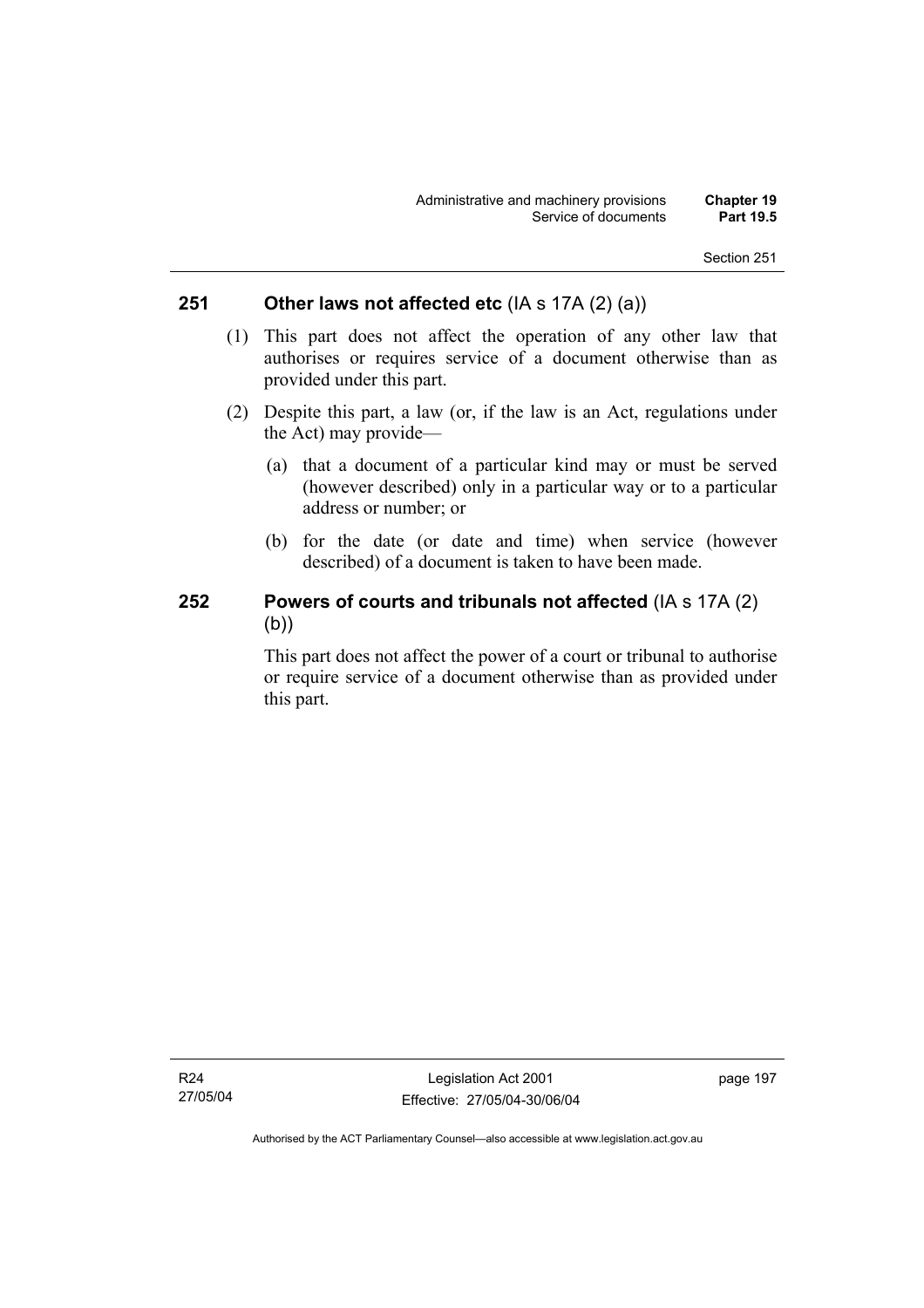# **Part 19.6 Functions of Executive and Ministers**

# **253 Exercise of functions of Executive** (AA s 3A)

- (1) A function given to the Executive under an Act may be exercised by any 2 Ministers acting in concert.
- (2) The exercise of a function under subsection (1) is taken to be the exercise of the function by the Executive.
- (3) A statutory instrument (other than a subordinate law or disallowable instrument) is taken to be made by the Executive if it is signed by 2 or more Ministers who are members of the Executive.
- (4) A statutory instrument mentioned in subsection (3) made in accordance with the subsection is taken to be made when it is signed by the second Minister signing.
- (5) This section is subject to section 41 (Making of certain statutory instruments by Executive).

### **254 Administration of matters not allocated** (AA s 4)

If a matter relating to the Executive's functions is not allocated under the Self-Government Act, section 43 (1), the Chief Minister administers the matter.

# **254A Delegation by Minister** (AA s 5)

A Minister may delegate the Minister's functions under an Act or statutory instrument to anyone else.

*Note* For the making of delegations and the exercise of delegated functions, see pt 19.4.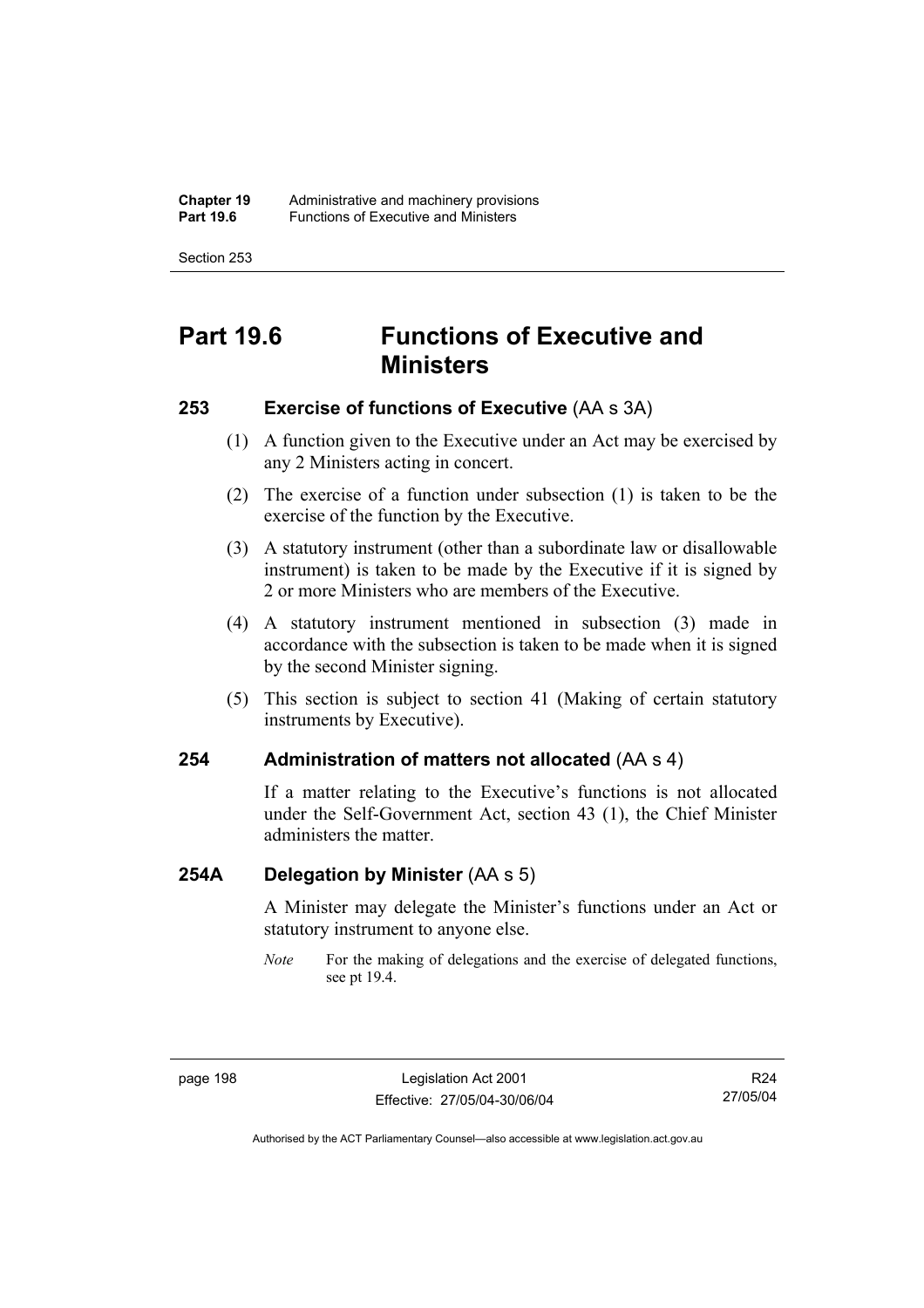# **Part 19.7 Other matters**

# **255 Forms** (IA s 13)

- (1) This section applies if an Act (the *authorising law*) authorises a form to be approved or prescribed under 1 of the following (the *relevant law*):
	- (a) the authorising law; or
	- (b) another Act or statutory instrument.
	- *Note* See also s 46 (3), which deals with the repeal and replacement of forms that are registrable instruments and prevents their amendment.
- (2) The authorising law authorises a form to be approved or prescribed in relation to any matter under or in relation to the relevant law.
- (3) To remove any doubt, a form may be approved or prescribed for a provision of the relevant law even though the provision does not mention a form.

#### **Example**

The X Act, section 23 provides for a person to apply for registration but makes no mention of a form for the application. However, X Act, section 80 (1) provides:

The Minister may, in writing, approve forms for this Act.

Because section 80 (1) permits a form to be approved 'for this Act', the *Legislation Act 2001*, section 255 applies in relation to section 23 and the Minister may approve a form for the application.

- *Note* An example is part of the Act, is not exhaustive and may extend, but does not limit, the meaning of the provision in which it appears (see s 126 and s 132).
- (4) Substantial compliance with a form is sufficient.
- (5) However, if a form requires—
	- (a) the form to be signed; or

page 199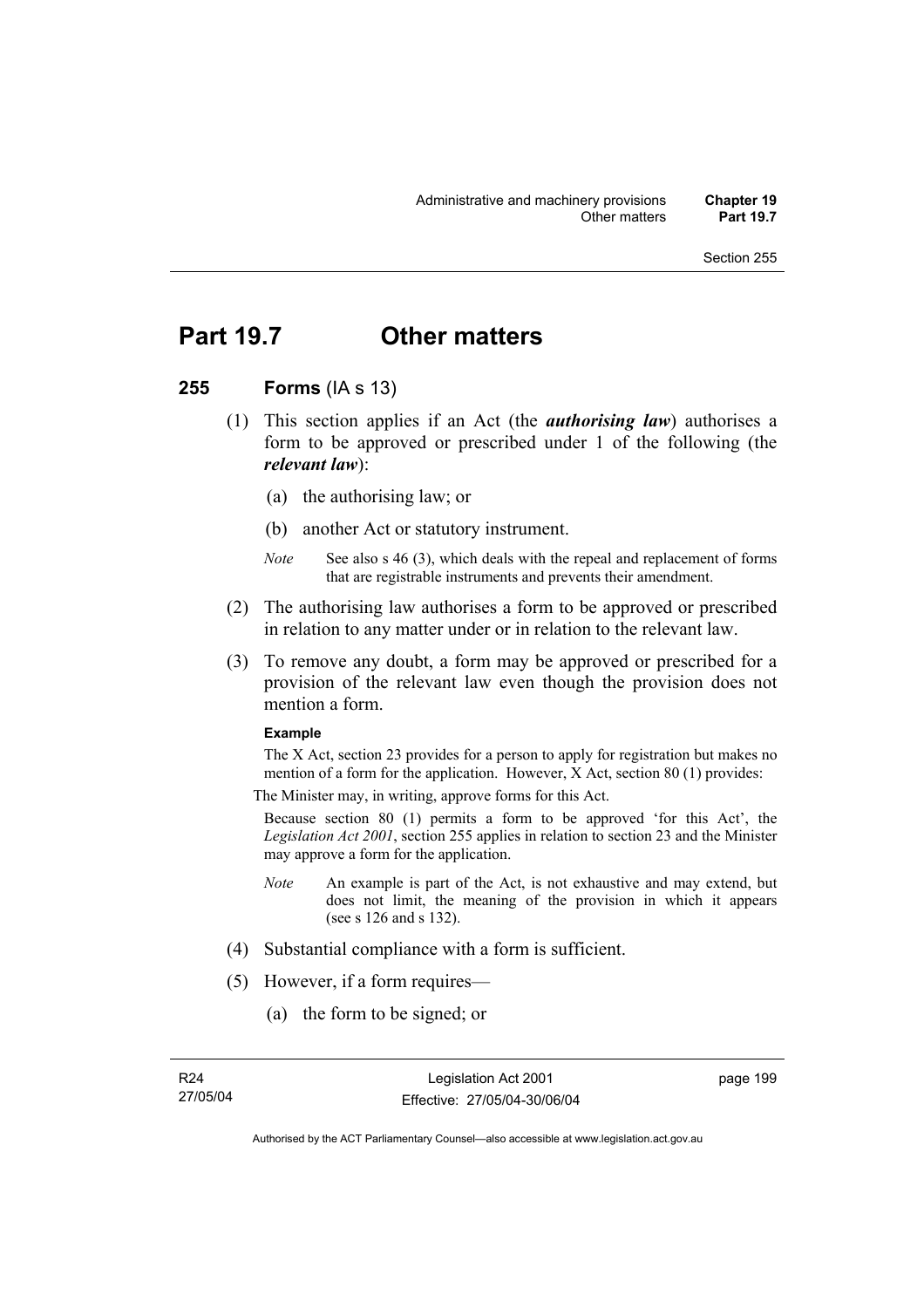- (b) the form to be prepared in a particular way (for example, on paper of a particular size or quality or in a particular electronic form); or
- (c) the form to be completed in a particular way; or
- (d) particular information to be included in the form, or a particular document to be attached to or given with the form; or
- (e) the form, information in the form, or a document attached to or given with the form, to be verified in a particular way (for example, by statutory declaration);

the form is properly completed only if the requirement is complied with.

- (6) Despite subsection (5), the person need not comply with the requirement mentioned in subsection (5) (d) (and the form is taken to be properly completed despite the noncompliance) if—
	- (a) the form is approved or prescribed for a purpose; and
	- (b) the information or document is not reasonably necessary for the purpose.

#### **Examples**

- 1 A person need not comply with a requirement of an approved form to include personal information (eg marital status) irrelevant to a purpose for which the form is required.
- 2 A person need not comply with a requirement of an approved form that has some relevance to a purpose for which the form is required, but intrudes to an unreasonable extent on personal privacy.
- $(7)$  If—
	- (a) a form (*form 1*) may be approved or prescribed for a purpose; and
	- (b) another form (*form 2*) may be approved or prescribed for the same or another purpose; and

| page 200 | Legislation Act 2001         | R24      |
|----------|------------------------------|----------|
|          | Effective: 27/05/04-30/06/04 | 27/05/04 |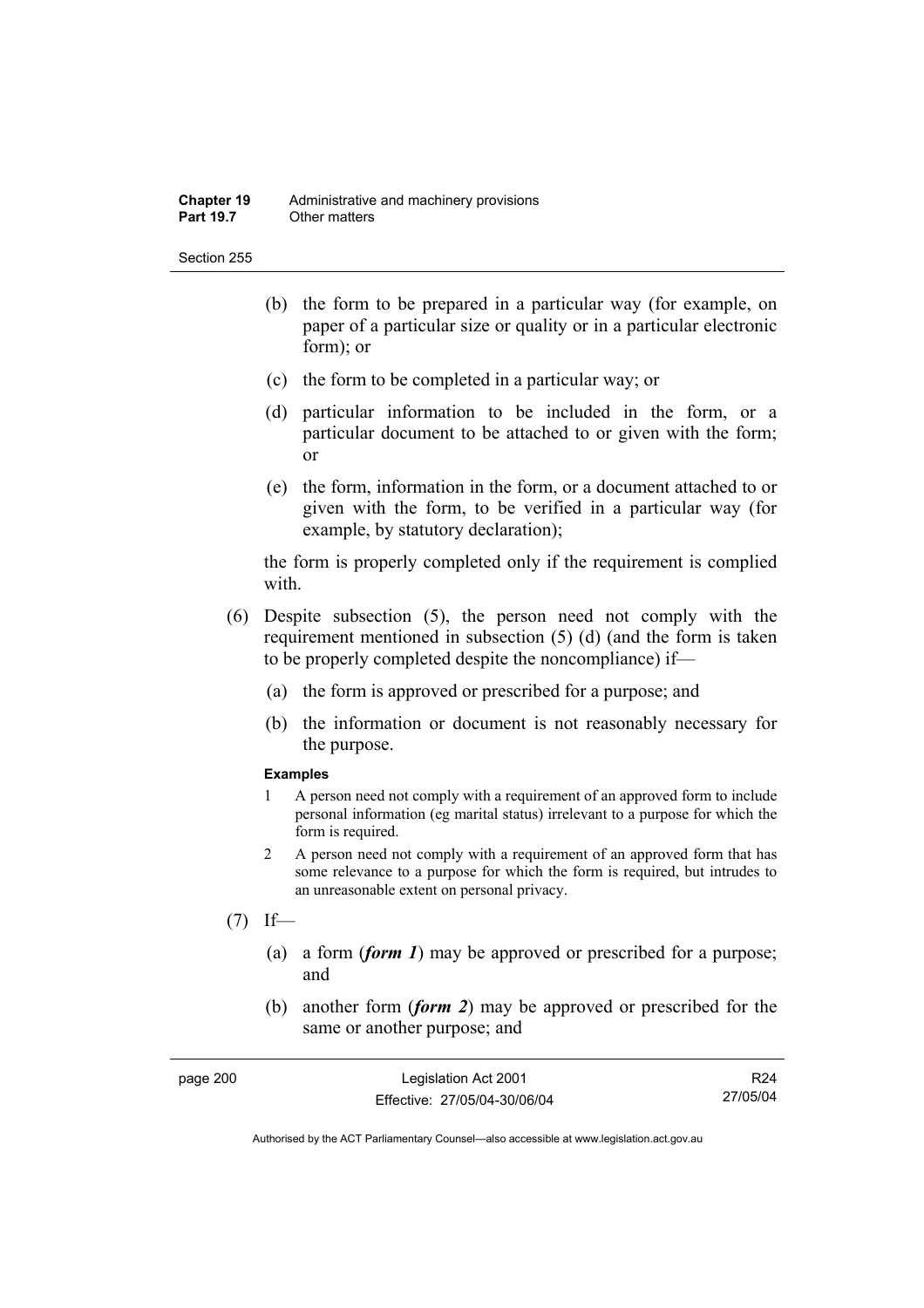(c) separate forms 1 and 2 are approved or prescribed;

a combination form, consisting of forms 1 and 2, may be approved or prescribed and used for the purpose or purposes.

- (8) If, under a law, a form is authorised or required to be filed with (however described), or served on (however described), a person, the form may be filed with, or served on, someone else under arrangements made between them.
- (9) This section is a determinative provision.
	- *Note* See s 5 for the meaning of determinative provisions, and s 6 for their displacement.

### **256 Production of records kept in computers etc** (IA s 13A)

- (1) This section applies if—
	- (a) a person uses an electronic or other device to keep a record of information; and
	- (b) a law requires the person (however the law is expressed) to give the information, or a document containing the information, to an authority.
- (2) The requirement obliges the person to give to the authority a document that accurately reproduces or contains the information in a form that can be understood by the authority.
- (3) In this section:

*authority* means a court, tribunal or other entity.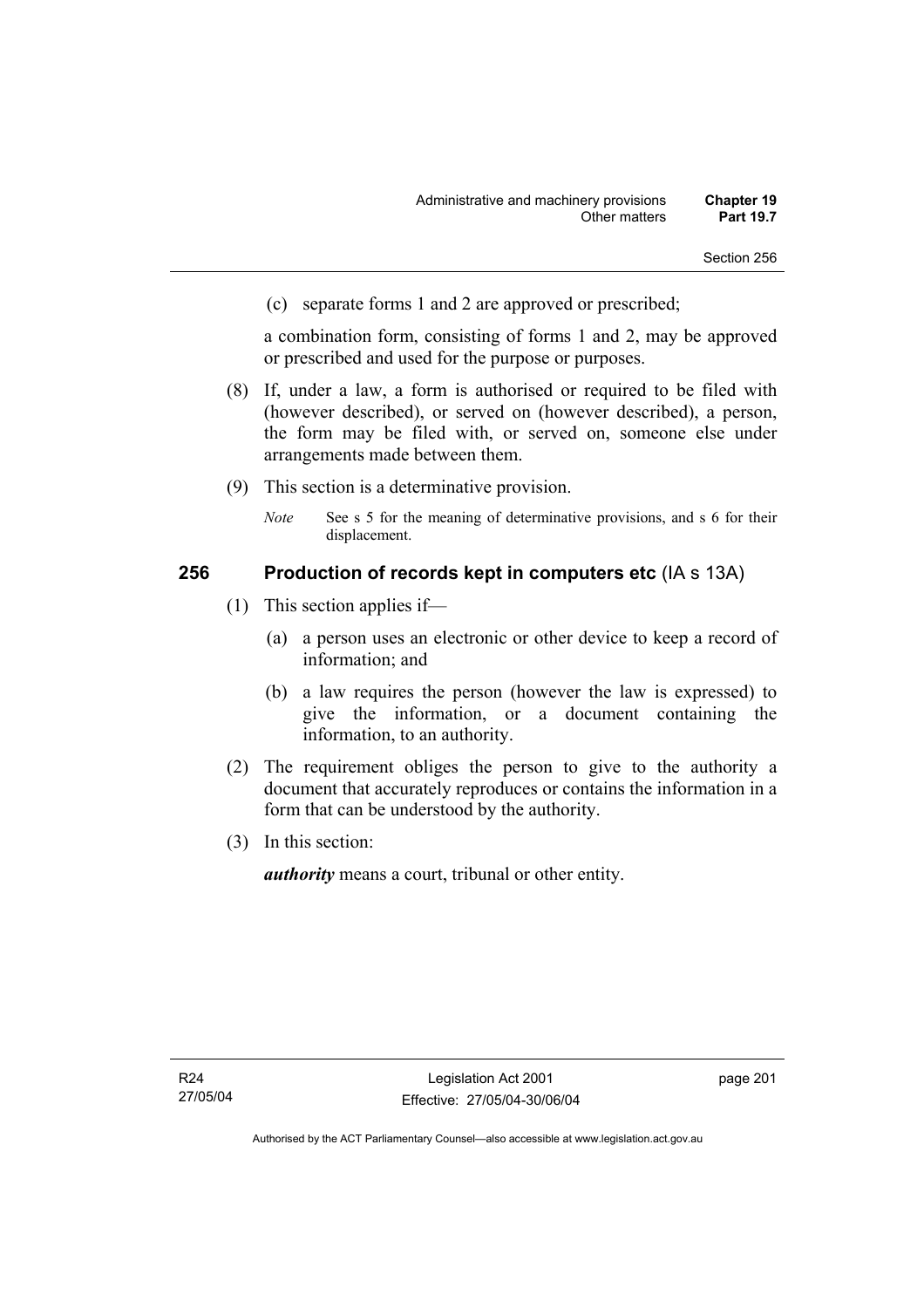#### **Chapter 20** Miscellaneous

Section 300

# **Chapter 20 Miscellaneous**

### **300 Delegation by parliamentary counsel**

- (1) The parliamentary counsel may delegate the parliamentary counsel's functions under this Act to a public servant.
	- *Note* For the making of delegations and the exercise of delegated functions, see pt 19.4.
- (2) However, the parliamentary counsel may only delegate a function under part 11.3 (Editorial changes) to—
	- (a) a person performing the duties of deputy parliamentary counsel in the public service; or
	- (b) a public servant prescribed under the regulations.

# **301 References to Administration Act 1989 etc**

- (1) In any Act, statutory instrument or document, a reference to the *Administration Act 1989*, the *Interpretation Act 1967*, the *Legislation* (*Republication*) *Act 1996* or the *Subordinate Laws Act 1989* is, in relation to anything dealt with in this Act, a reference to this Act.
- (2) In any Act, statutory instrument or document, a reference to a particular provision of the *Administration Act 1989*, the *Interpretation Act 1967*, the *Legislation (Republication) Act 1996* or the *Subordinate Laws Act 1989* is, in relation to anything dealt with in this Act, a reference to the corresponding provision of this Act.

R24 27/05/04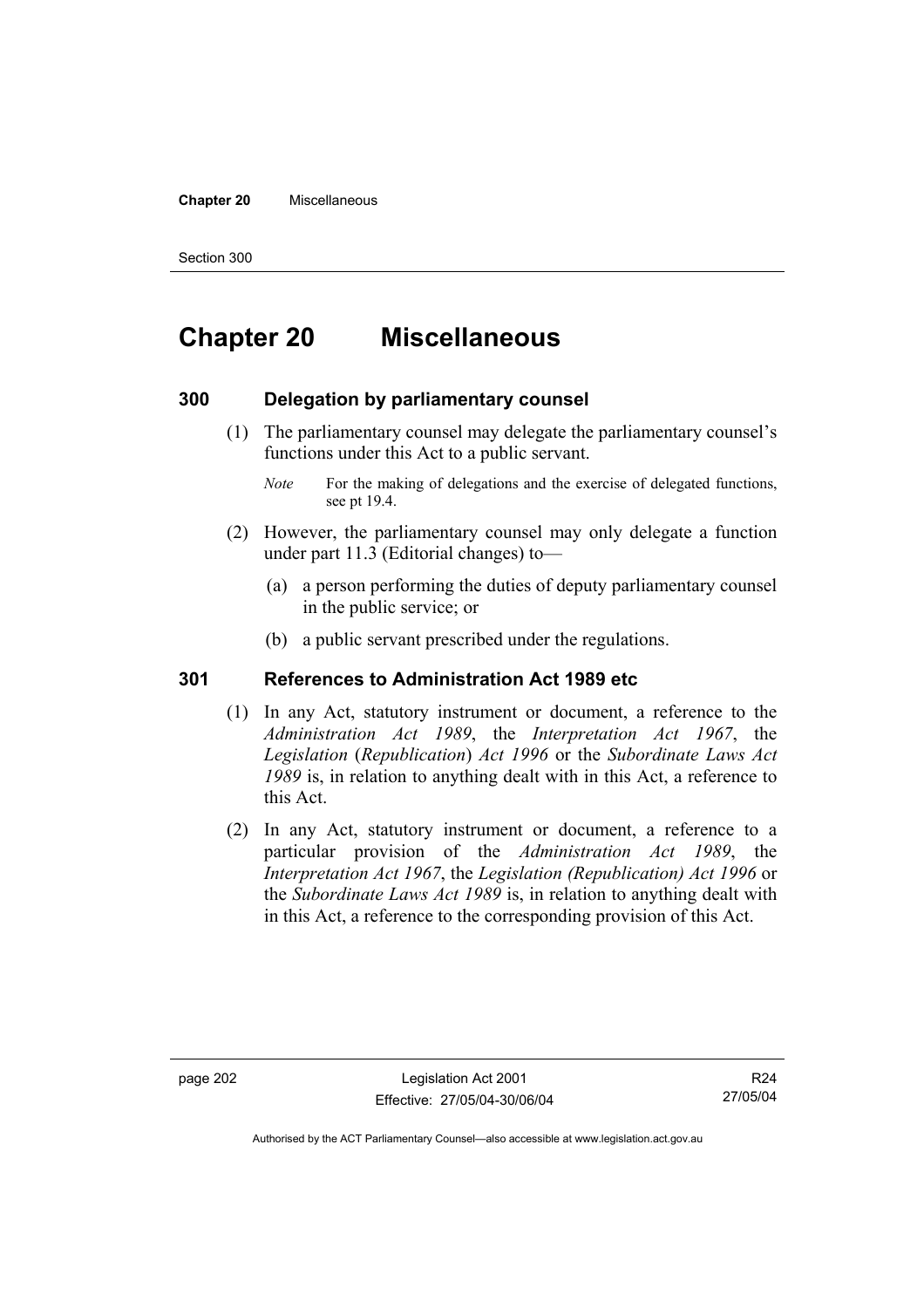# **302 Regulation-making power**

- (1) The Executive may make regulations for this Act.
	- *Note* Regulations must be notified, and presented to the Legislative Assembly, under this Act.
- (2) The regulations may make provision in relation to notification in the Gazette under the following sections:
	- (a) section 28 (Notification of Acts);
	- (b) section 61 (Notification of registrable instruments):
	- (c) section 65A (Notification of disallowance by resolution of Assembly);
	- (d) section 69 (Notification of amendments made by resolution of Assembly).
- (3) In particular, the regulations may make provision in relation to the form of the Gazette and its publication, including how it may or must be published.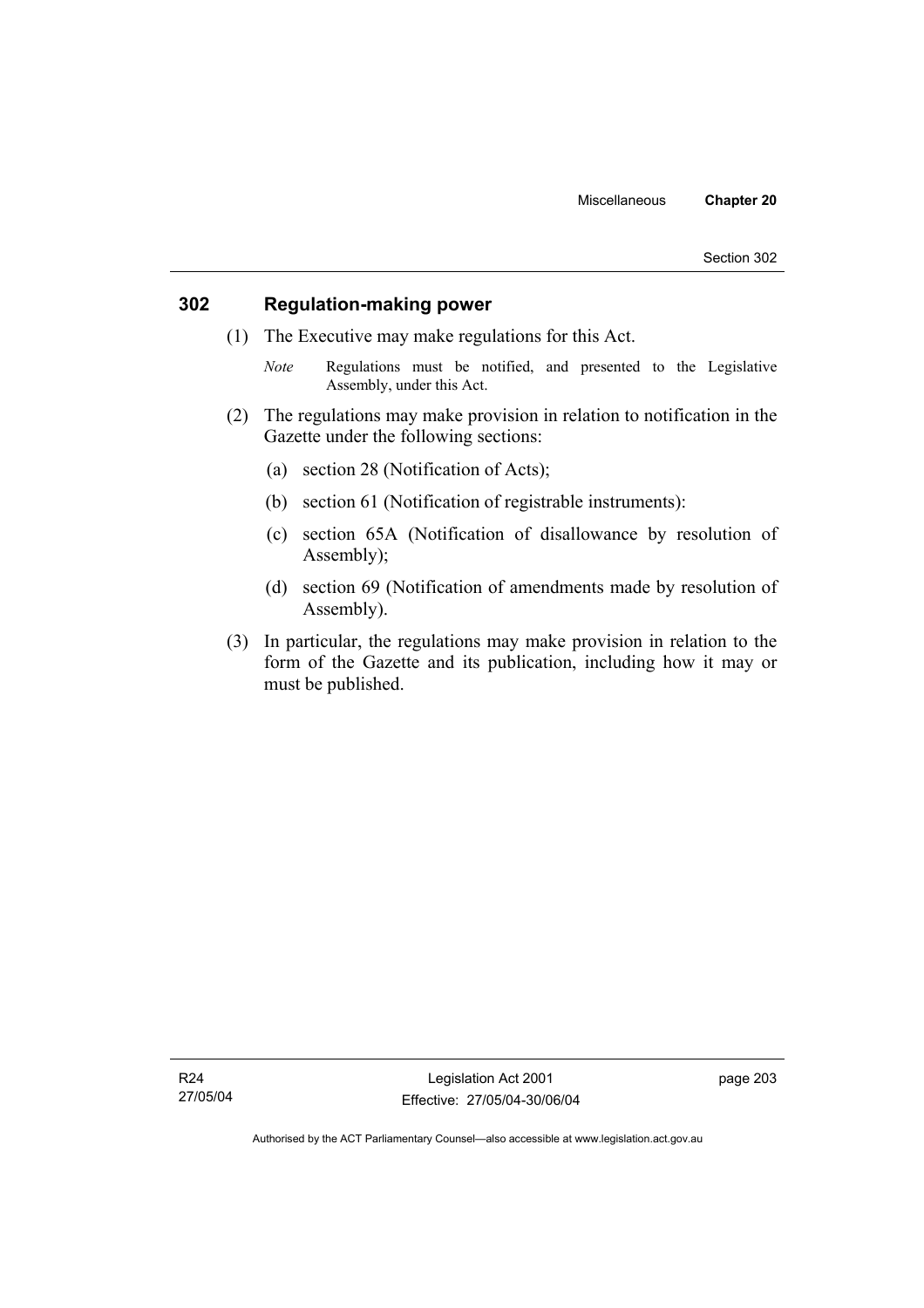#### **Chapter 21 Transitional**

Section 304

# **Chapter 21 Transitional**

### **304 Application of s 47 (3) to (6)**

- (1) If, immediately before the commencement of this section, a statutory instrument makes provision about a matter by applying a law or instrument, or a provision of a law or instrument, as in force at a particular time or from time to time, section 47 (3) to (6) do not apply to the statutory instrument in relation to the law, instrument or provision.
- (2) In subsection (1):

*applying*—see section 47 (10).

*instrument*—see section 47 (10).

*law*—see section 47 (10).

- (3) Subsections (1) and (2) are a law to which section 88 (Repeal does not end transitional or validating effect etc) applies.
- (4) This section expires on 12 September 2004.

# **308 Status of certain instruments as disallowable instruments**

- (1) This section applies to a statutory instrument that is declared under an Act or statutory instrument to be a disallowable instrument for the *Subordinate Laws Act 1989*, whether or not for or for the purposes of that Act, section 10.
- (2) The statutory instrument is a disallowable instrument for this Act.
- (3) Subsections (1) and (2) are a law to which section 88 (Repeal does not end transitional or validating effect etc) applies.
- (4) This section expires on 12 September 2004.

R24 27/05/04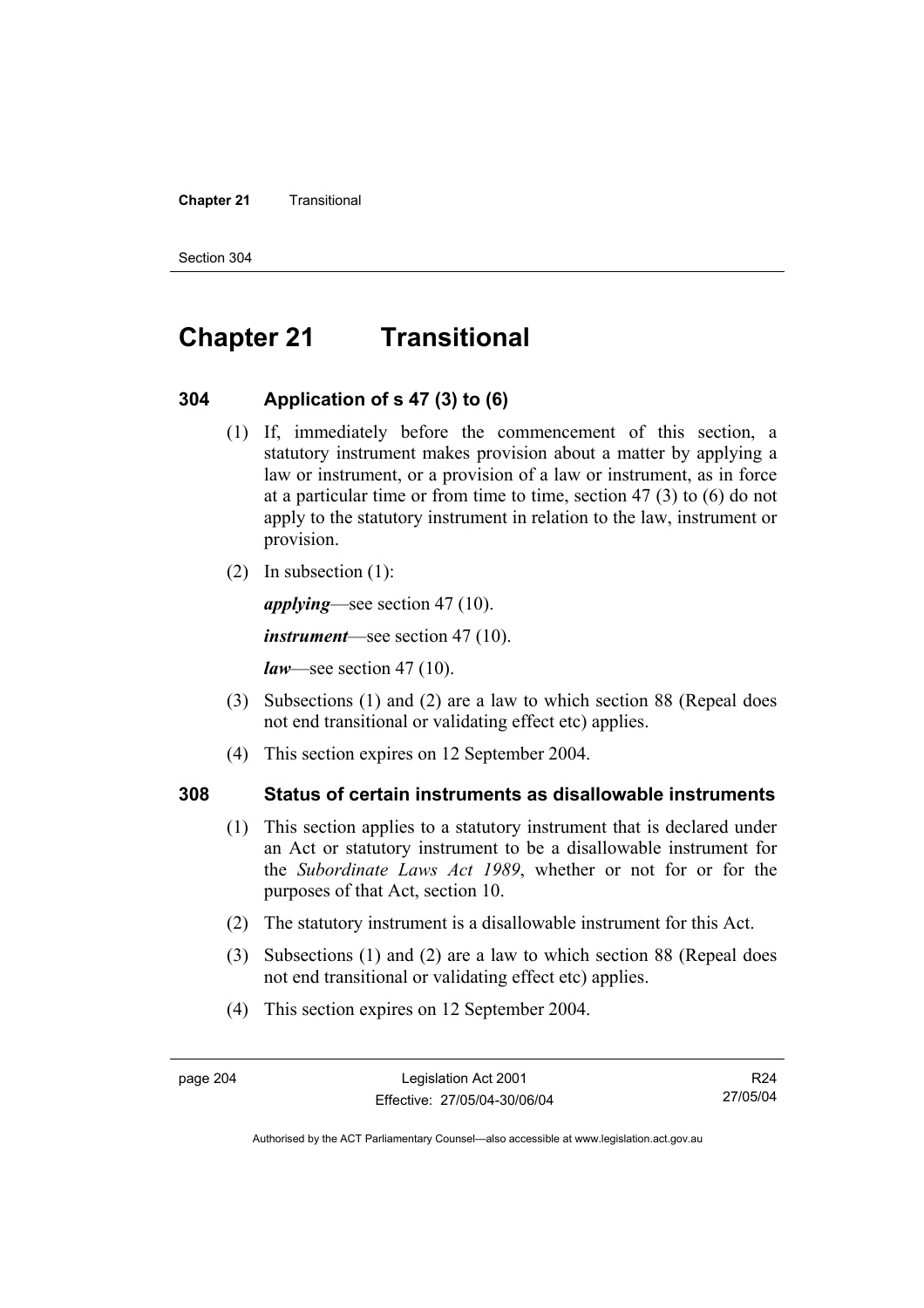### **309 Status of certain instruments as notifiable instruments**

- (1) This section applies to a statutory instrument (other than a subordinate law, disallowable instrument or commencement notice, or a statutory instrument of a kind prescribed under the regulations for this section) if—
	- (a) the instrument is required or permitted under an Act or statutory instrument to be published or notified in the Gazette; or
	- (b) the making or approval (however described) of the instrument is, or particulars (the *required particulars*) of the instrument (however described) are, required or permitted under an Act or statutory instrument to be published or notified in the Gazette; or
	- (c) the instrument is a form approved (however described) under an Act, subordinate law or disallowable instrument.
- (2) The statutory instrument is a notifiable instrument for this Act.
- (3) Despite anything in any other Act or any statutory instrument, the statutory instrument, the making or approval (however described) of it, or the required particulars, need not be notified or published in the Gazette.
- (4) Subsection (3) does not affect the requirement to notify the making of the statutory instrument in accordance with section 61 (Notification of registrable instruments).
- (5) However, section 61 applies to the statutory instrument with the modifications (if any) prescribed under the regulations.
- (6) Subsections (1) to (5) are a law to which section 88 (Repeal does not end transitional or validating effect etc) applies.
- (7) This section expires on 12 September 2004.

page 205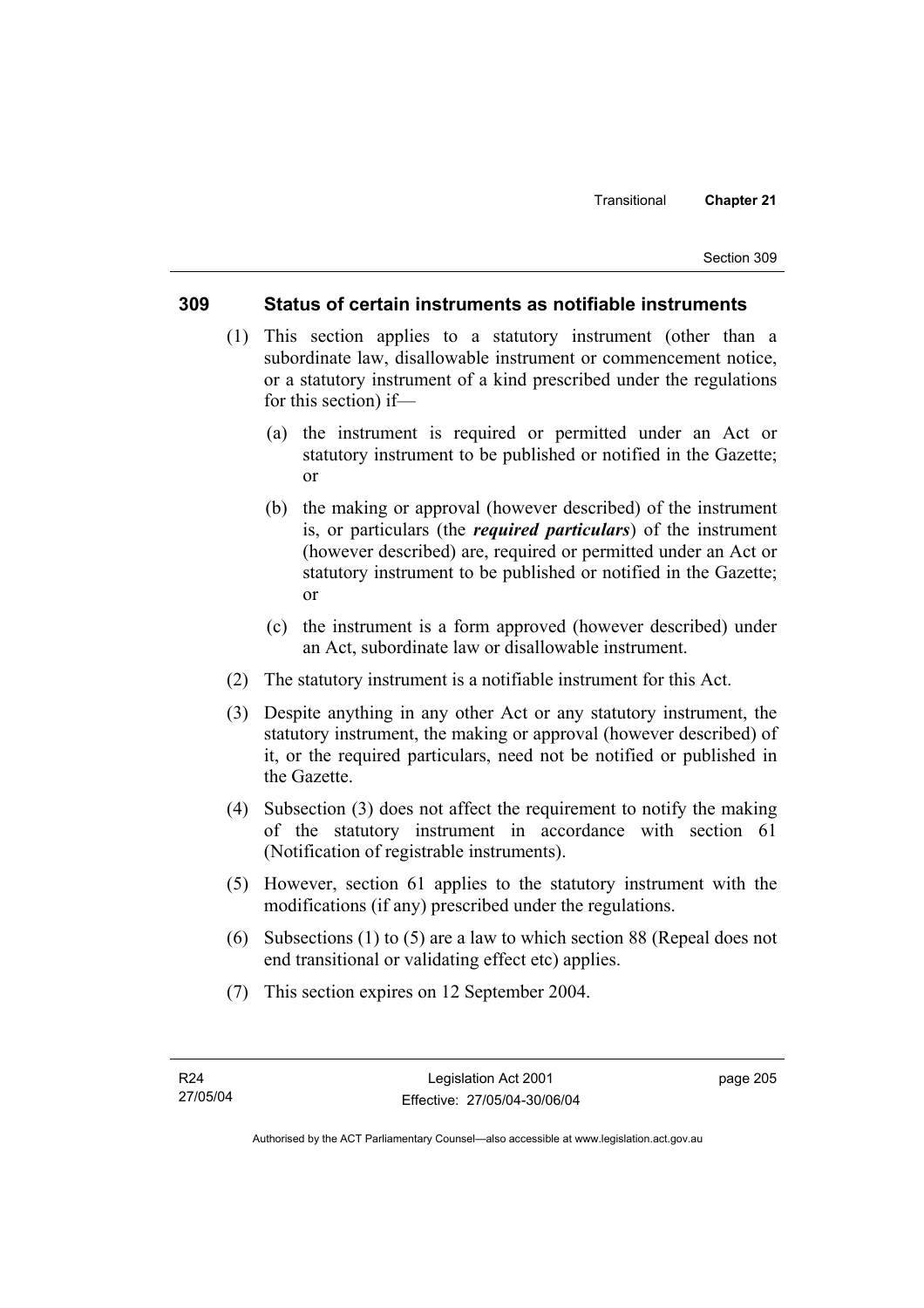#### **Chapter 21 Transitional**

Section 310

# **310 Compliance with authorisation or requirement to do something by notice in Gazette** (IA s 27A)

- (1) If a provision of an Act or statutory instrument authorises or requires something to be done by notice in the Gazette (however the provision is expressed), it is sufficient if it is done by an instrument.
- (2) Subsection (1) does not affect the requirement to notify the making of the statutory instrument in accordance with section 61.
- (3) However, if the instrument is a notifiable instrument because of section 309 (Status of certain instruments as notifiable instruments), section 309 (5) applies to the instrument.
- (4) Subsections (1) to (3) are a law to which section 88 applies.
- (5) This section expires on 12 September 2004.

## **310A Application of s 89 to registrable instrument**

- (1) Section 89 (Automatic repeal of certain laws and provisions) applies to a registrable instrument, whenever it was made.
- (2) This section expires on 12 September 2004.

## **313 Status of republications under Legislation (Republication) Act 1996**

- (1) An Act or subordinate law republished under the *Legislation (Republication) Act 1996* is taken to have been authorised by the parliamentary counsel under this Act.
- (2) Subsection (1) is a law to which section 88 applies.
- (3) This section expires on 12 September 2004.

### **316 Delegations under Administration Act 1989**

 (1) To remove any doubt, if a delegation was in force under the *Administration Act 1989* immediately before its repeal, the

R24 27/05/04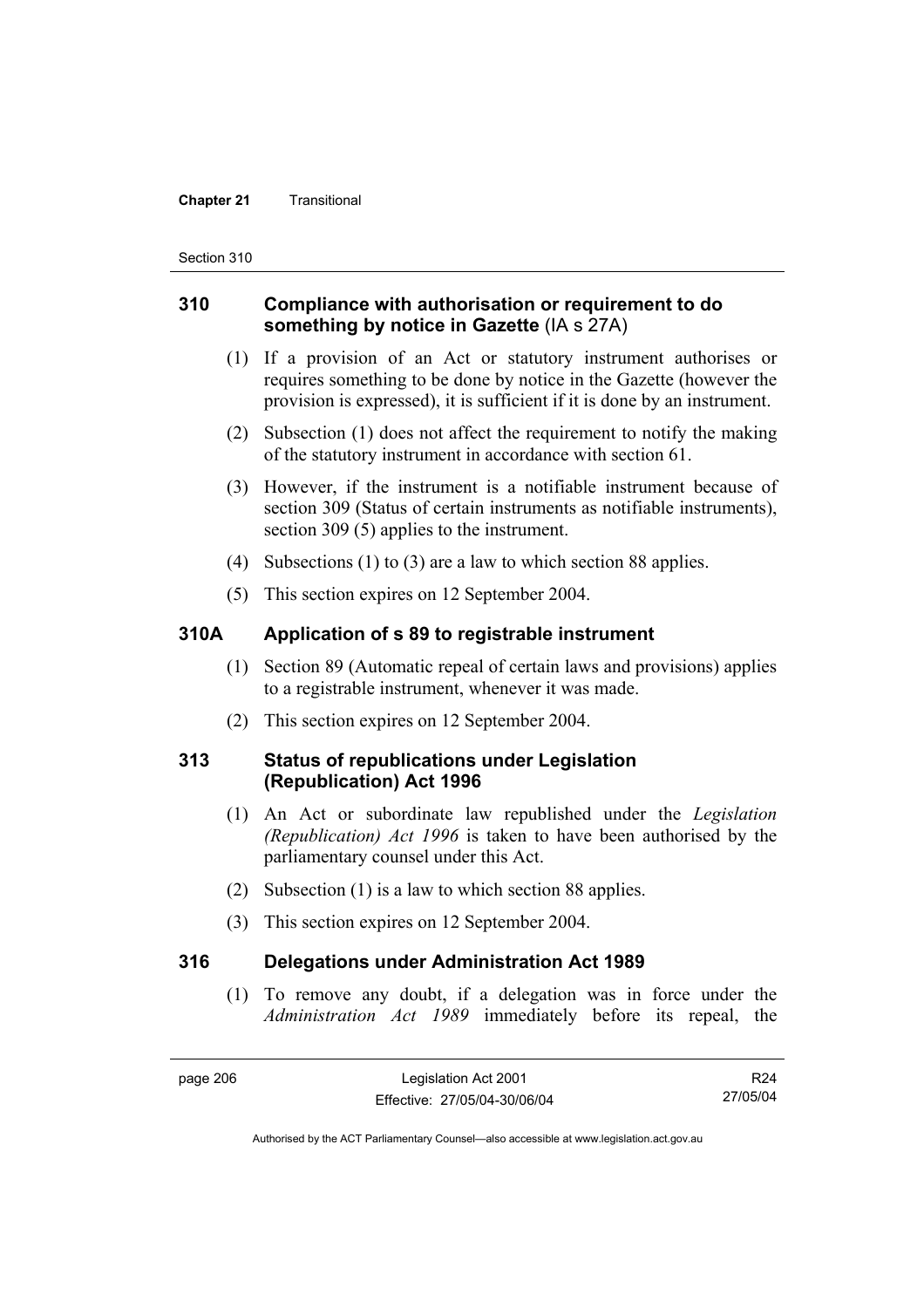delegation is taken to have had effect after the repeal as if it were a delegation under this Act, section 254A (Delegation by Minister).

- (2) This section is in addition to the *Legislation Amendment Act 2002*, section 31 (2).
- (3) This section expires on 12 September 2004.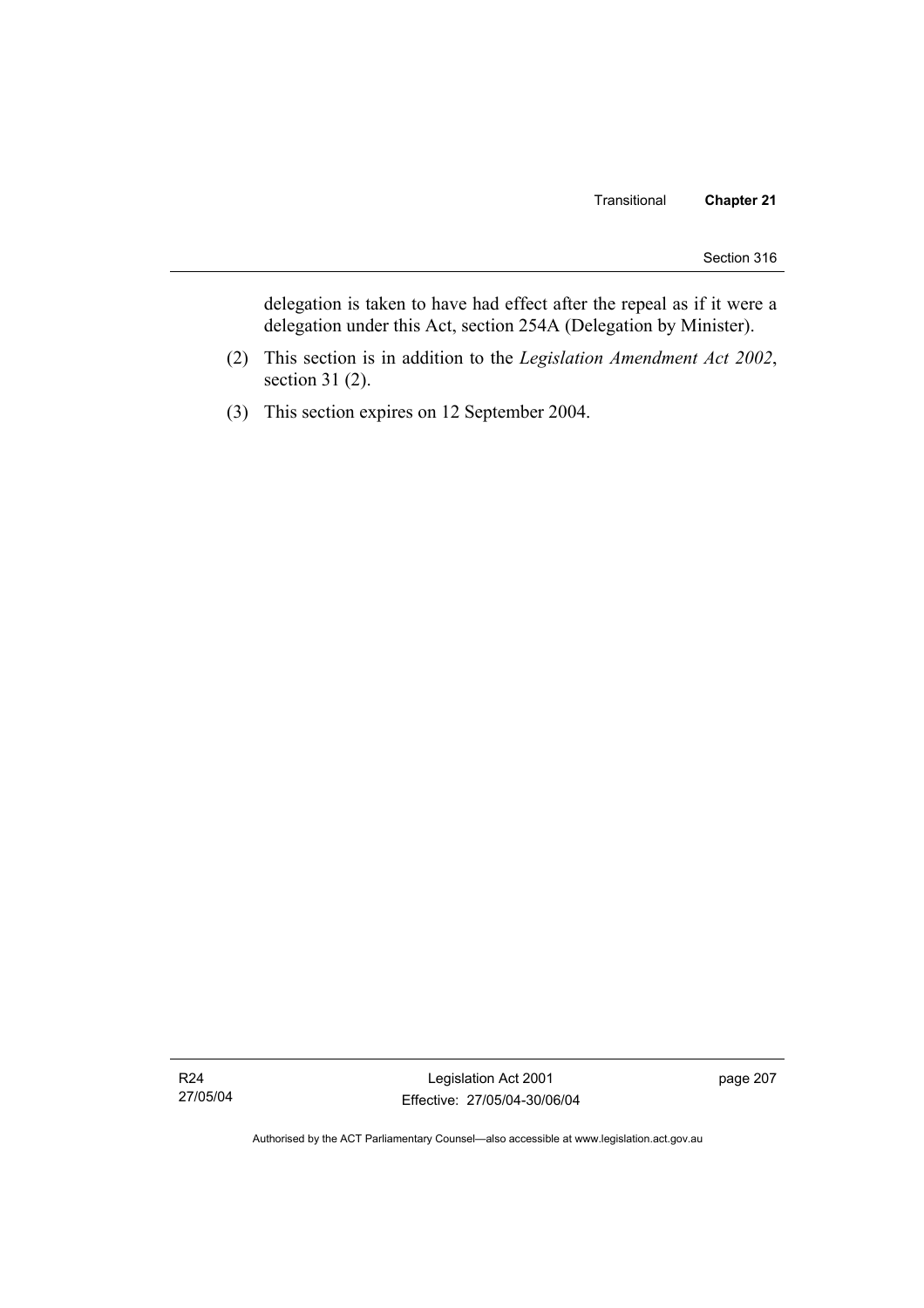**Schedule 1** Acts included in sources of law of the Territory **Part 1.1 Former NSW and UK Acts in force before establishment of Territory** 

# **U Schedule 1 Acts included in sources of law of the Territory**

(see s 17)

# **Part 1.1 Former NSW and UK Acts in force before establishment of Territory**

| column 1              | column 2                               | column 3                                                 |
|-----------------------|----------------------------------------|----------------------------------------------------------|
| item                  | name of Act                            | number or date of<br>assent and original<br>jurisdiction |
|                       | Magna Carta                            | $(1297)$ 25 Edw 1 c 29<br>(UK)                           |
| $\mathcal{D}_{\cdot}$ | Criminal and Civil Justice Act<br>1351 | 25 Edw 3 St 5 c 4 (UK)                                   |
| 3                     | Due Process of Law Act 1354            | 28 Edw 3 c 3 (UK)                                        |
| 4                     | Due Process of Law Act 1368            | 42 Edw 3 c 3 (UK)                                        |
| 5                     | Free Access to Courts Act 1400         | 2 Hen 4 c 1 (UK)                                         |
| 6                     | Petition of Right 1627                 | 3 Chas 1 c 1 (UK)                                        |
|                       | Bill of Rights 1688                    | 1 Will and Mary sess 2<br>$c2$ (UK)                      |
| 8                     | Act of Settlement 1700                 | 12 and 13 Will 3 c 2<br>(UK)                             |
| 9                     | Set-off of Debts Act 1728              | 2 Geo 2 c 22 (UK)                                        |
| 10                    | Set-off of Debts Act 1735              | 8 Geo 2 c 24 (UK)                                        |
| 11                    | Royal Marriages Act 1772               | 12 Geo 3 c 11 (UK)                                       |
|                       |                                        |                                                          |

page 208 Legislation Act 2001 Effective: 27/05/04-30/06/04

R24 27/05/04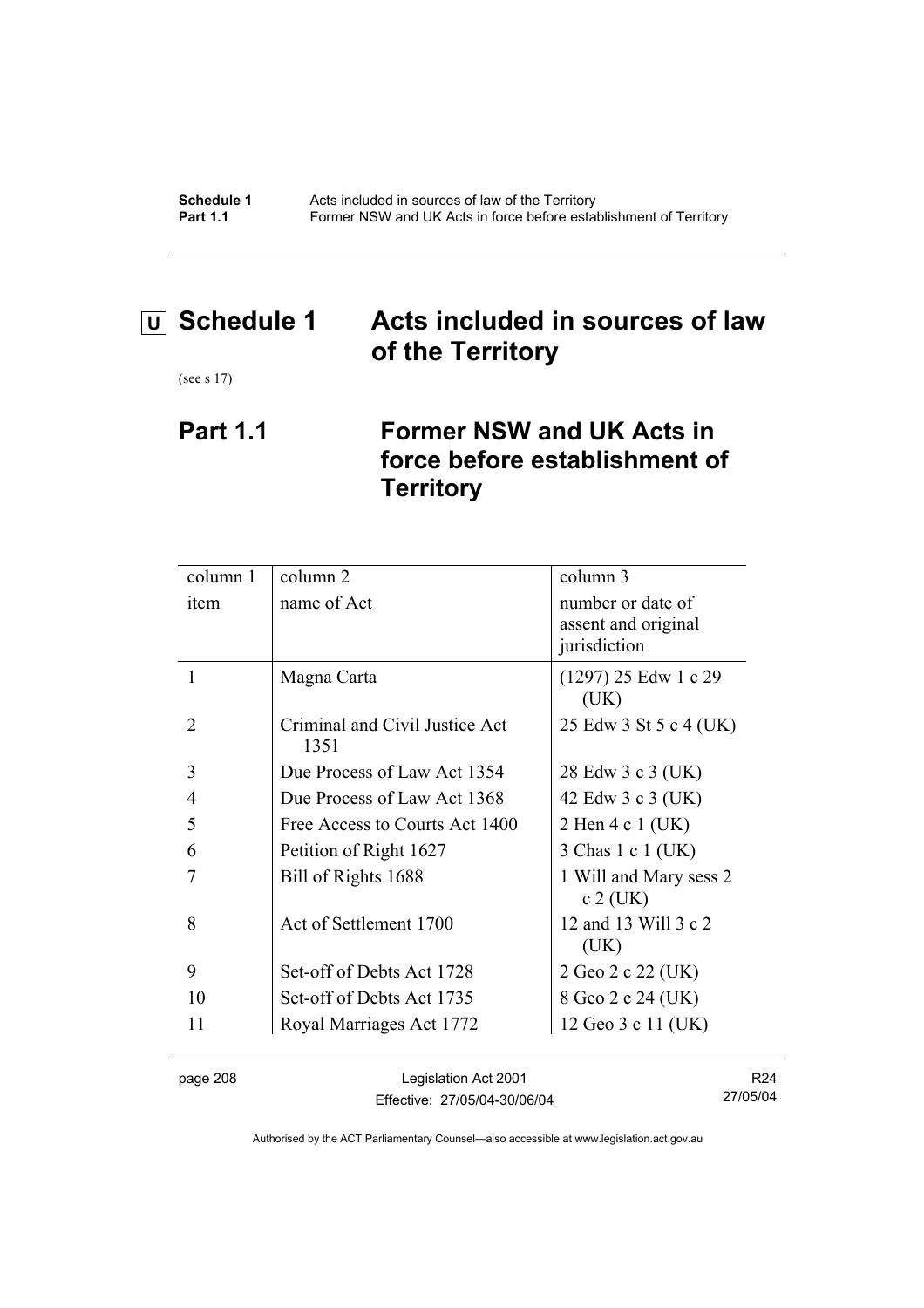| column 1                    | column 2                                                      | column 3                                                 |
|-----------------------------|---------------------------------------------------------------|----------------------------------------------------------|
| item                        | name of Act                                                   | number or date of<br>assent and original<br>jurisdiction |
| 12                          | Foreign Tribunals Evidence Act<br>1856                        | 19 and 20 Vic c 113<br>(UK)                              |
| 13                          | Evidence by Commission Act<br>1859                            | 22 Vic c 20 (UK)                                         |
| 14                          | Public Instruction Act 1880                                   | 43 Vic No 23 (NSW)                                       |
| 15                          | Evidence by Commission Act<br>1885                            | 48 and 49 Vic c 74<br>(UK)                               |
| 16                          | Contractors Debts Act 1897                                    | No 29 (NSW)                                              |
| 17                          | Conveyancing and Law of<br>Property Act 1898                  | No 17 (NSW)                                              |
| 18                          | Landlord and Tenant Act 1899                                  | No 18 (NSW)                                              |
| 19                          | Crimes Act 1900                                               | No 40 (NSW)                                              |
| 20                          | Truck Act 1900                                                | No 55 (NSW)                                              |
| 21                          | <b>Judgment Creditors Remedies Act</b><br>1901                | No 8 (NSW)                                               |
| 22                          | Games, Wagers and Betting<br>Houses Act 1901                  | No 18 (NSW)                                              |
| 23                          | Arrest on Mesne Process Act 1902                              | No 24 (NSW)                                              |
| 24                          | Pawnbrokers Act 1902                                          | No 66 (NSW)                                              |
| 25                          | Public Roads Act 1902                                         | No 95 (NSW)                                              |
| 26                          | Anglican Church of Australia<br><b>Constitutions Act 1902</b> | 24 December 1902<br>(NSW)                                |
| 27                          | Fertilisers Act 1904                                          | No 33 (NSW)                                              |
| 28                          | Forfeiture and Validation of<br>Leases Act 1905               | No 8 (NSW)                                               |
| 29                          | Free Education Act 1906                                       | No 12 (NSW)                                              |
| 30                          | Gaming and Betting Act 1906                                   | No 13 (NSW)                                              |
| R <sub>24</sub><br>27/05/04 | Legislation Act 2001<br>Fffective: 27/05/04-30/06/04          |                                                          |

Effective: 27/05/04-30/06/04

pg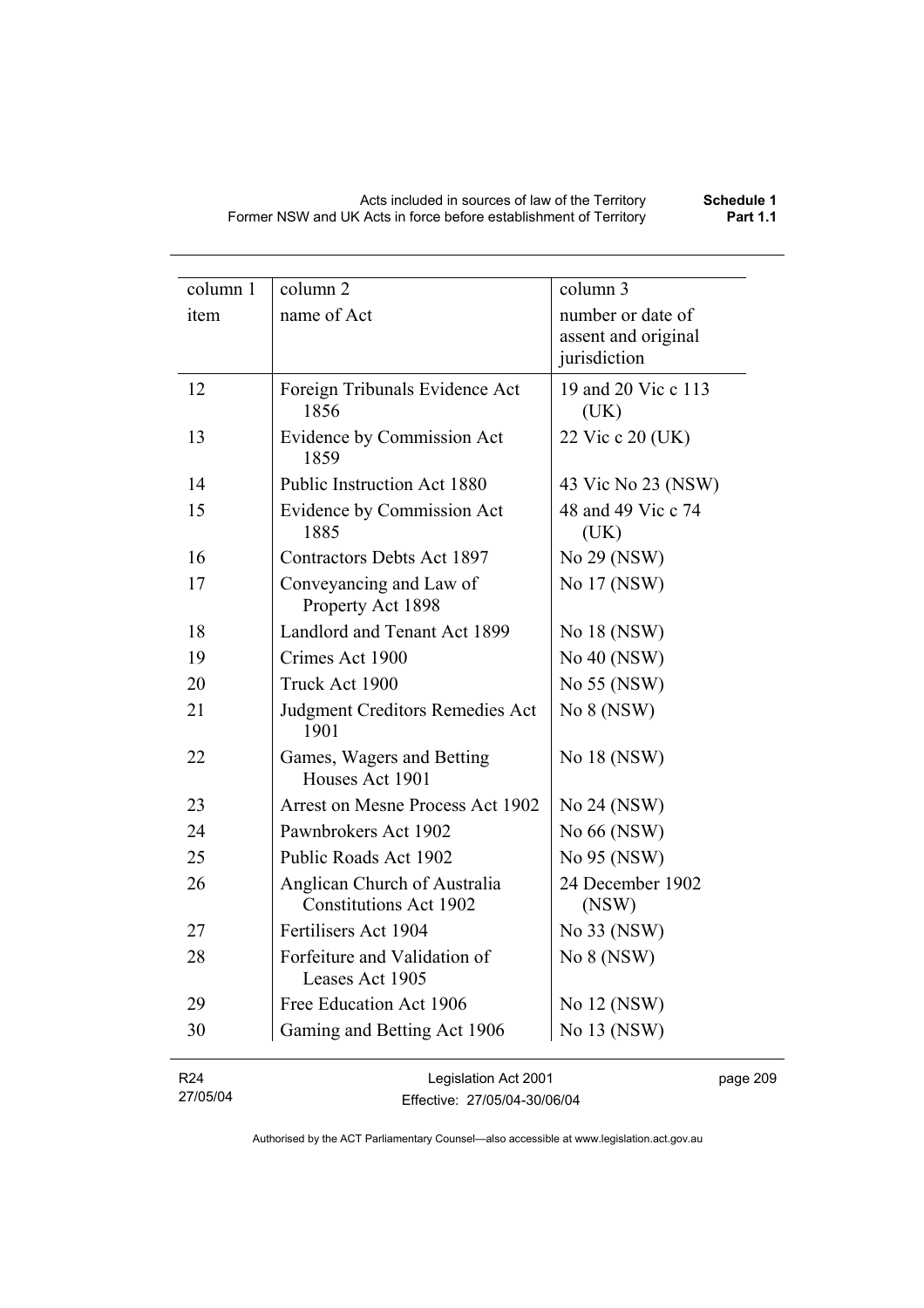#### **Schedule 1** Acts included in sources of law of the Territory **Part 1.1 Former NSW and UK Acts in force before establishment of Territory**

| column 1         | column 2                     | column 3                                                 |
|------------------|------------------------------|----------------------------------------------------------|
| <sub>1</sub> tem | name of Act                  | number or date of<br>assent and original<br>jurisdiction |
|                  | Second-hand Dealers Act 1906 | No $30$ (NSW)                                            |

page 210 Legislation Act 2001 Effective: 27/05/04-30/06/04

R24 27/05/04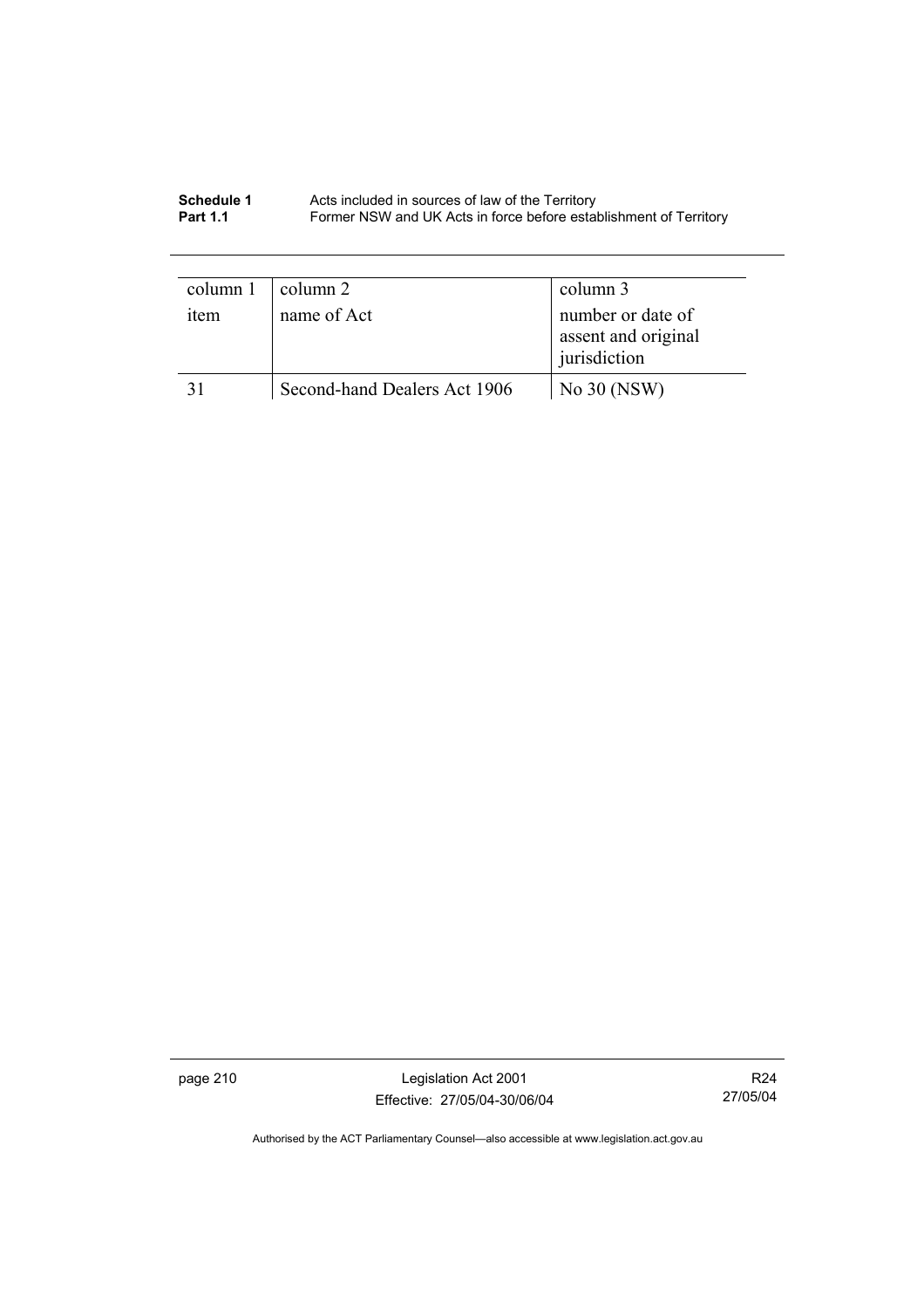# **Part 1.2 Former NSW Acts applied after establishment of Territory**

#### *Note to pt 1.2*

The former NSW Acts mentioned in this part are in force in the ACT as Acts of the Legislative Assembly

| column 1       | column <sub>2</sub>                                     | column 3                                                       |
|----------------|---------------------------------------------------------|----------------------------------------------------------------|
| item           | name of NSW Act                                         | applying Territory Act                                         |
| 1              | Scaffolding and Lifts Act<br>1912                       | Scaffolding and Lifts Act<br>$1957$ (repealed)                 |
| $\overline{2}$ | Anglican Church of Australia<br>Trust Property Act 1917 | Anglican Church of Australia<br><b>Trust Property Act 1928</b> |
| 3              | Conveyancing Act 1919                                   | Conveyancing Act 1951<br>(a)<br>(repealed)                     |
|                |                                                         | (b) Law of Property                                            |
|                |                                                         | (Miscellaneous                                                 |
|                |                                                         | Provisions) Act 1958<br>(repealed)                             |
|                |                                                         | <i>Trustee Act 1957</i> (repealed)<br>(c)                      |
| 4              | Trustee Act 1925                                        | <i>Trustee Act 1957</i> (repealed)                             |
| 5              | Anglican Church of Australia                            | Anglican Church of Australia                                   |
|                | <b>Constitution Act 1961</b>                            | <b>Trust Property Act 1928</b>                                 |

R24 27/05/04 page 211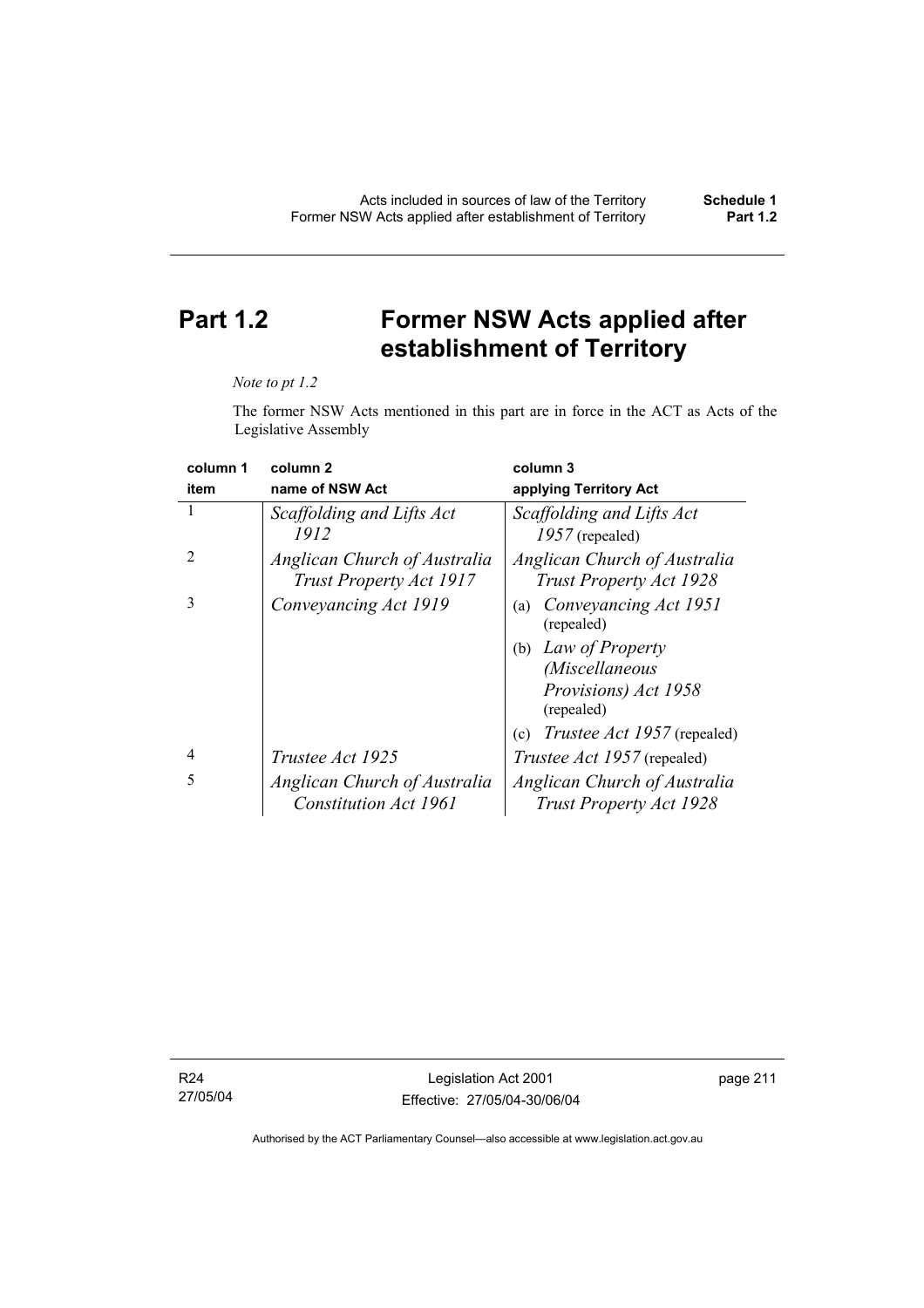# **Schedule 1 Acts included in sources of law of the Territory<br><b>Part 1.2 E**ormer NSW Acts applied after establishment Former NSW Acts applied after establishment of Territory *Note* The written law of the ACT also includes the following Acts that may not be amended or repealed by the Assembly (see the Self-Government Act, s 34):  *Life, Fire and Marine Insurance Act 1902* (NSW)  *Demise of the Crown Act 1760* (UK)  *Naval Prize Act 1864* (UK)  *Naval Prize (Procedure) Act 1916* (UK)  *Prize Act (1939)* (UK)  *Prize Courts Act 1894* (UK)  *Prize Courts Act 1915* (UK)  *Prize Courts (Procedure) Act 1914* (UK)  *Territorial Waters Jurisdiction Act 1878* (UK).

page 212 Legislation Act 2001 Effective: 27/05/04-30/06/04

R24 27/05/04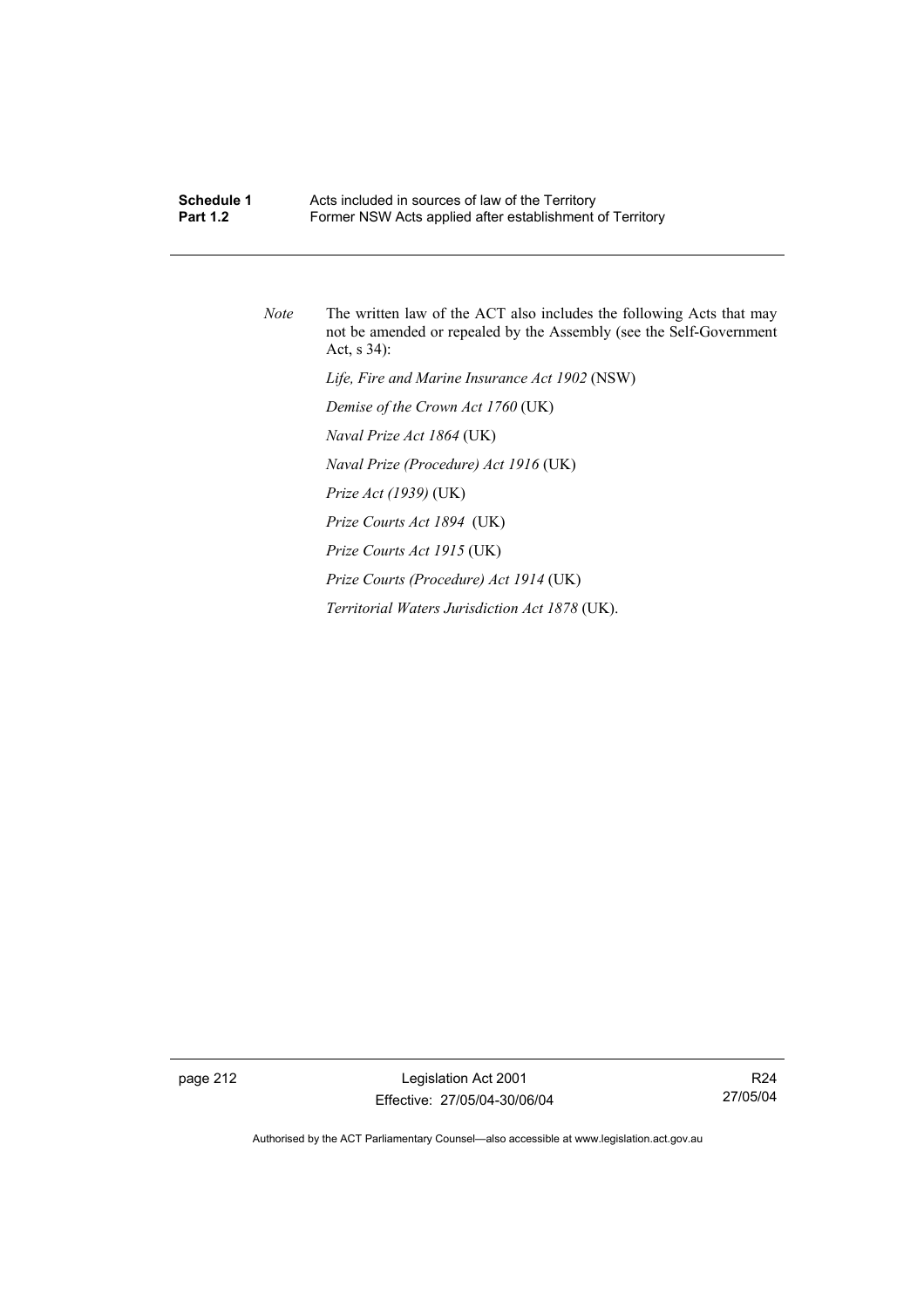# **Dictionary**

(see s 2)

# **U Part 1 Meaning of commonly-used terms**

(see s 144)

*Note* Terms that are defined only for this Act are set out in pt 2.

### *AAT*—see definition of *administrative appeals tribunal*.

*Act*—see the following sections:

- (a) section 7 (Meaning of *Act* generally);
- (b) section 17 (References to Acts include references to former Cwlth enactments etc).
- *Note* See also s 102 (Meaning of references to a law or instrument generally) and s 104 (References to laws include references to instruments under laws).

*ACT* means the Australian Capital Territory.

*ADI*—see definition of *authorised deposit-taking institution*.

*administrative appeals tribunal* **(**or *AAT***)** means the Administrative Appeals Tribunal established under the *Administrative Appeals Tribunal Act 1989*.

*administrative unit* means an administrative unit for the time being established under the *Public Sector Management Act 1994*, section 13 (1).

*adult* means an individual who is at least 18 years old.

*affidavit*, in relation to a person allowed by law to affirm, declare or promise, includes affirmation, declaration and promise.

*ambulance service* means the ACT Ambulance Service under the *Emergency Management Act 1999*.

R24 27/05/04 page 213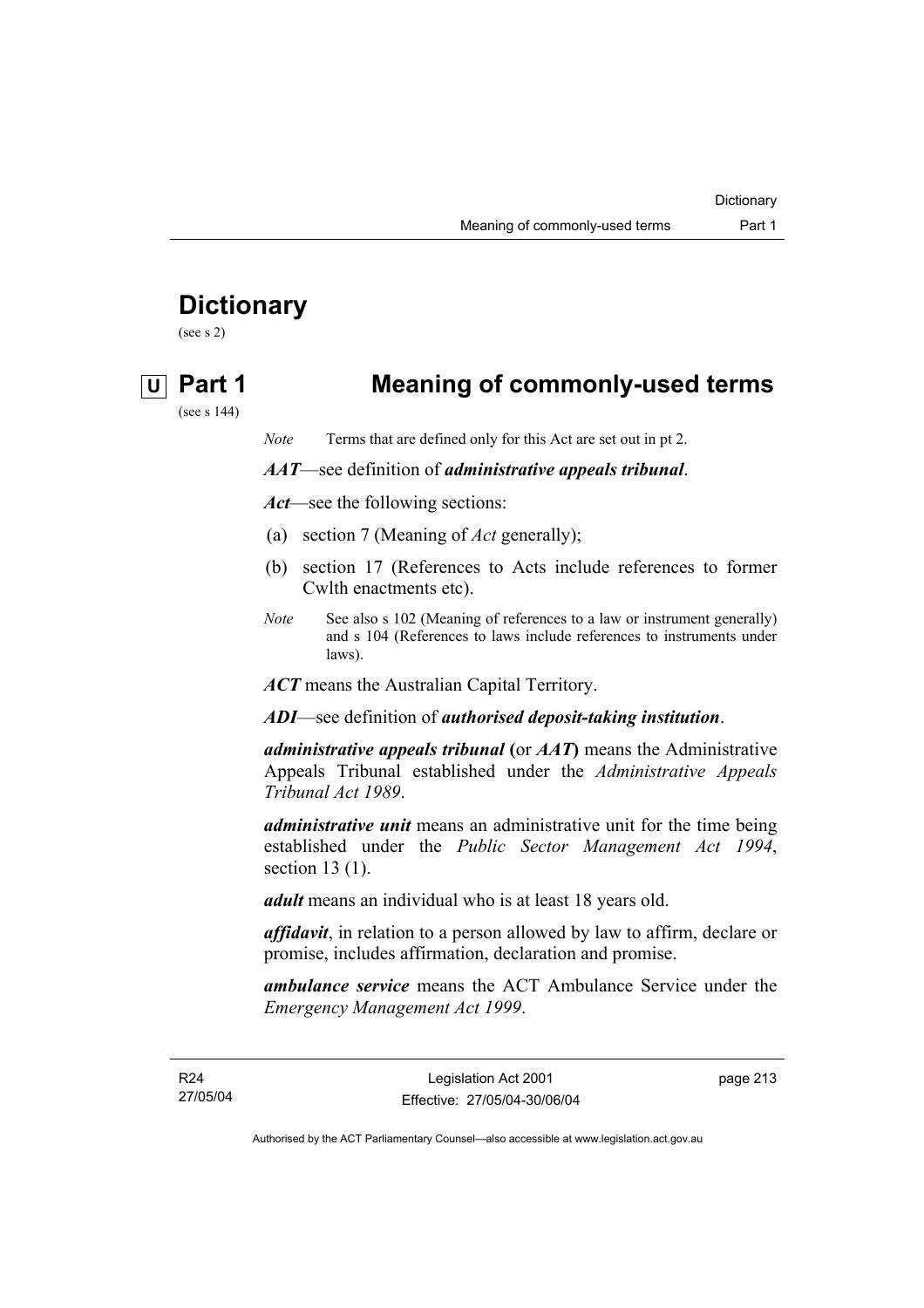*amend* includes—

- (a) for an Act or statutory instrument—omit, insert, substitute, renumber or relocate a provision of the Act or instrument; and
- (b) for an Act or statutory instrument (or a provision of it)—amend by implication; and
- (c) for a provision of an Act or statutory instrument—omit the provision (or a part of it), substitute another provision for the provision (or a part of it), renumber the provision (or a part of it) or relocate the provision (or a part of it); and
- (d) for any other instrument, a provision of an instrument or a decision—change or alter; and
- (e) for chapter 9 (Repeal and amendment of laws)—see section 82 (Definitions for ch 9).

*appoint* includes reappoint.

*asset* includes property of any kind.

*Attorney-General* means the Minister designated Attorney-General by the Chief Minister, and includes a Minister authorised by the Chief Minister to act on behalf of the Attorney-General.

*auditor-general* means the Auditor-General for the Territory.

*Note* The *Auditor-General Act 1996* provides for the appointment, functions and powers of the auditor-general.

*Australia* means the Commonwealth of Australia and, when used in a geographical sense, does not include an external Territory.

*Australian driver licence* means an Australian driver licence under the *Road Transport (Driver Licensing) Act 1999*.

*Note Australian driver licence* is defined in that Act, dictionary to mean a driver licence of any kind issued under the law of the Commonwealth or a State or Territory. It includes a driver licence issued under ACT law (see also def *driver licence*).

R24 27/05/04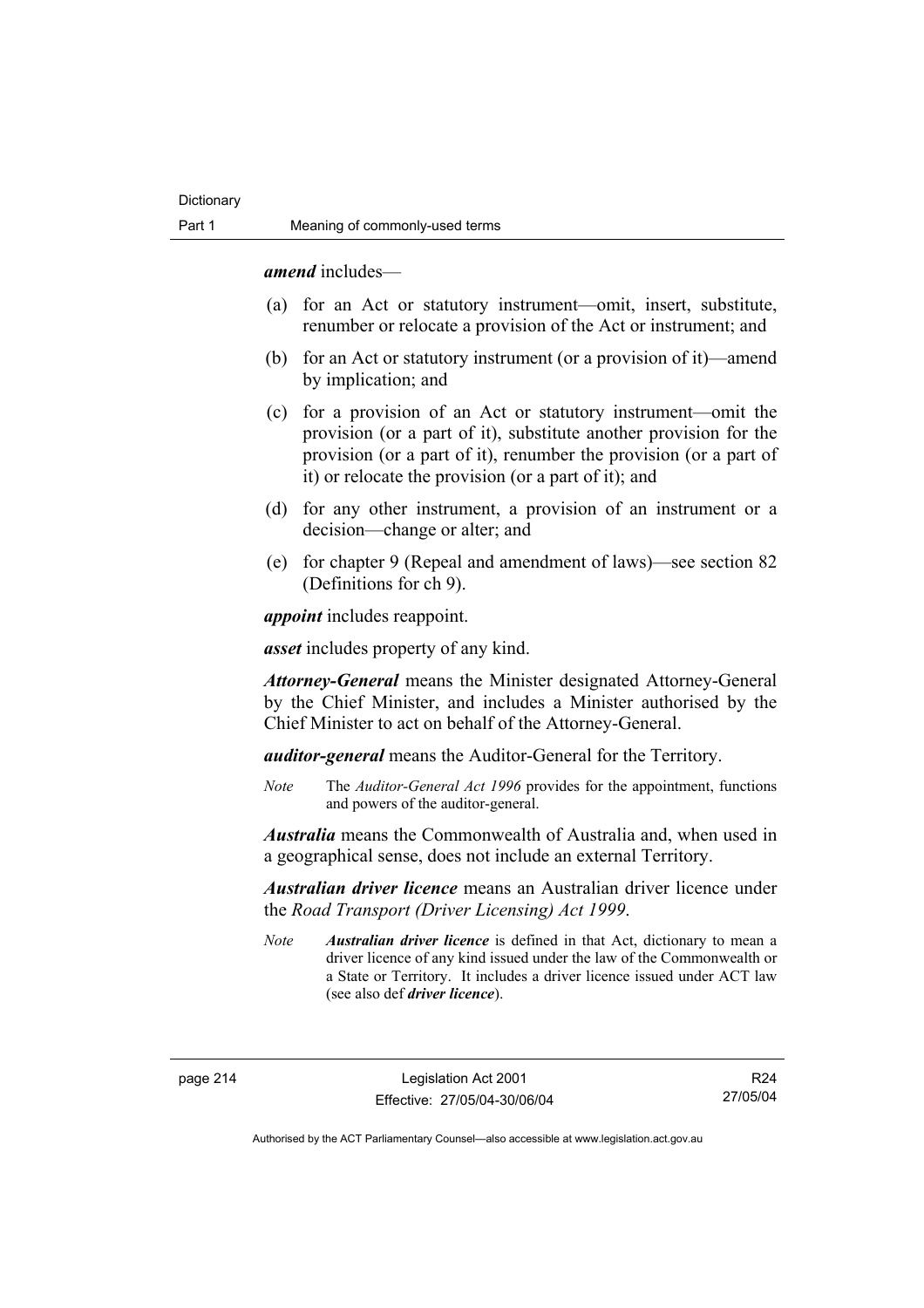*authorised deposit-taking institution* (or *ADI*) means an authorised deposit-taking institution under the *Banking Act 1959* (Cwlth).

*bank* means an authorised deposit-taking institution that is permitted under the *Banking Act 1959* (Cwlth) to assume or use—

- (a) the word 'bank', 'banker' or 'banking'; or
- (b) any other word (whether or not in English) similar in meaning to a word mentioned in paragraph (a).

*barrister* means a lawyer who practises as a barrister.

*body* includes any group of people joined together for a common purpose, whether or not incorporated.

### **Examples**

- 1 a company
- 2 a statutory corporation, whether or not it has members
- 3 an association, club or society
- 4 a partnership
- 5 a joint venture
- 6 a corporation sole
- *Note* An example is part of the Act, is not exhaustive and may extend, but does not limit, the meaning of the provision in which it appears (see s 126 and s 132).

*breach* includes contravene.

*building society* means an authorised deposit-taking institution that is permitted under the *Banking Act 1959* (Cwlth) to assume or use—

- (a) the term 'building society'; or
- (b) any other term (whether or not in English) similar in meaning.

*business day* means a day that is not—

- (a) a Saturday or Sunday; or
- (b) a public holiday or bank holiday in the ACT under the *Holidays Act 1958*.

page 215

Authorised by the ACT Parliamentary Counsel—also accessible at www.legislation.act.gov.au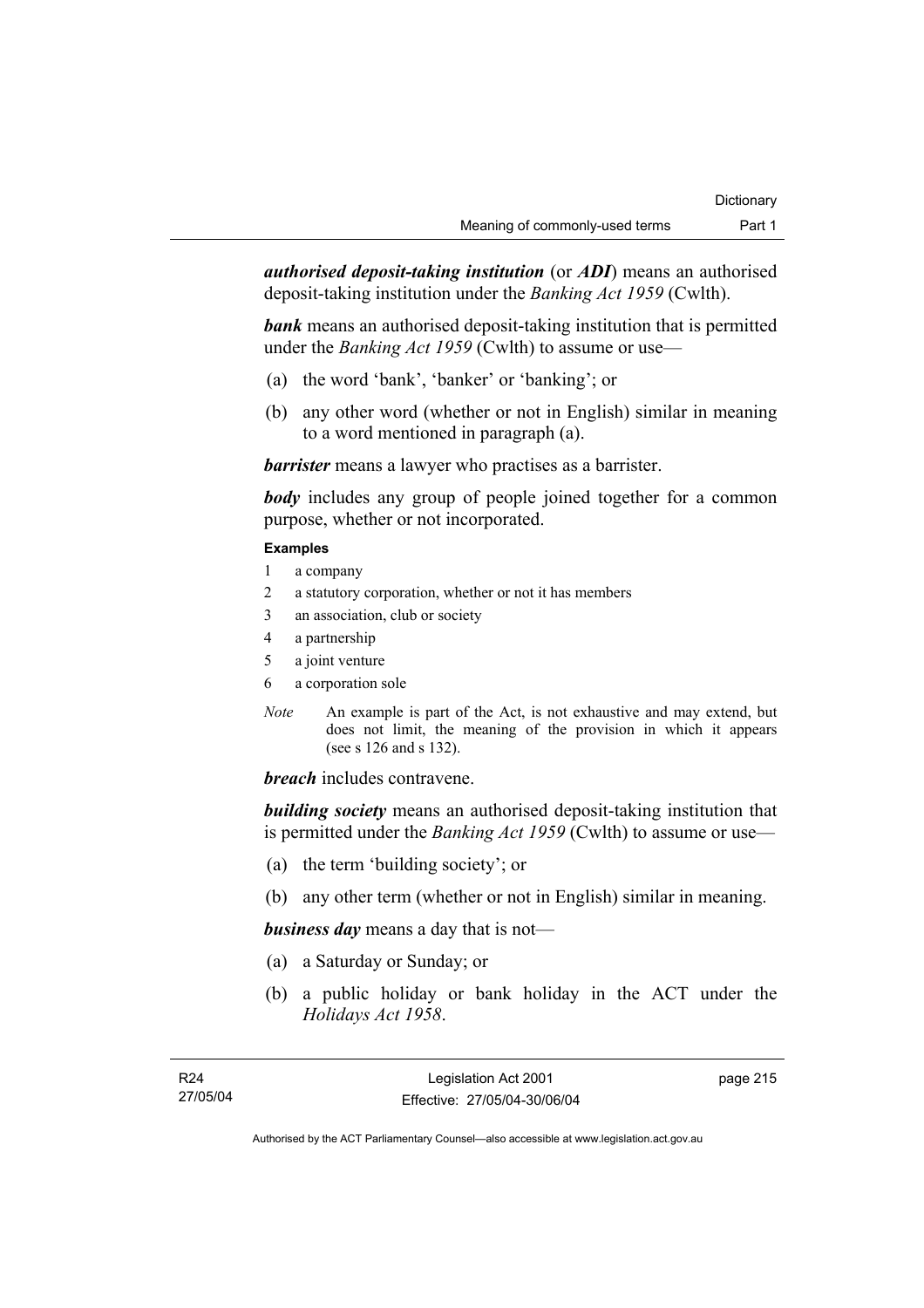*by-laws*, in relation to an Act, means by-laws made or in force under the Act.

*calendar month* means a period beginning at the start of any day of a named month and ending—

- (a) at the end of the day before the corresponding day of the next named month; or
- (b) if there is no such corresponding day—at the end of the last day of the next named month.

#### **Examples**

- 1 The period beginning at the start of 5 July 2000 and ending at midnight on 4 August 2000 is a calendar month.
- 2 The period beginning at the start of 30 January 2001 and ending at midnight on 28 February 2001 is a calendar month. The calendar month ends on the last day of February because in that year February does not have a day corresponding to 29 January (because 2001 is not a leap year). If the period began at the start of 30 January 2004 (ie, a leap year), the calendar month would end at midnight on 29 February 2004.
- *Note* An example is part of the Act, is not exhaustive and may extend, but does not limit, the meaning of the provision in which it appears (see s 126 and s 132).

*calendar year* means a period of 12 months beginning on 1 January.

*change* includes change by omission, substitution or addition.

*chief executive*—see section 163.

*chief fire control officer* means the Chief Fire Control Officer under the *Bushfire Act 1936.* 

*chief health officer* means the Chief Health Officer under the *Public Health Act 1997*.

*Chief Justice* means the Chief Justice of the Supreme Court.

*Chief Magistrate* means the Chief Magistrate of the Magistrates Court.

R24 27/05/04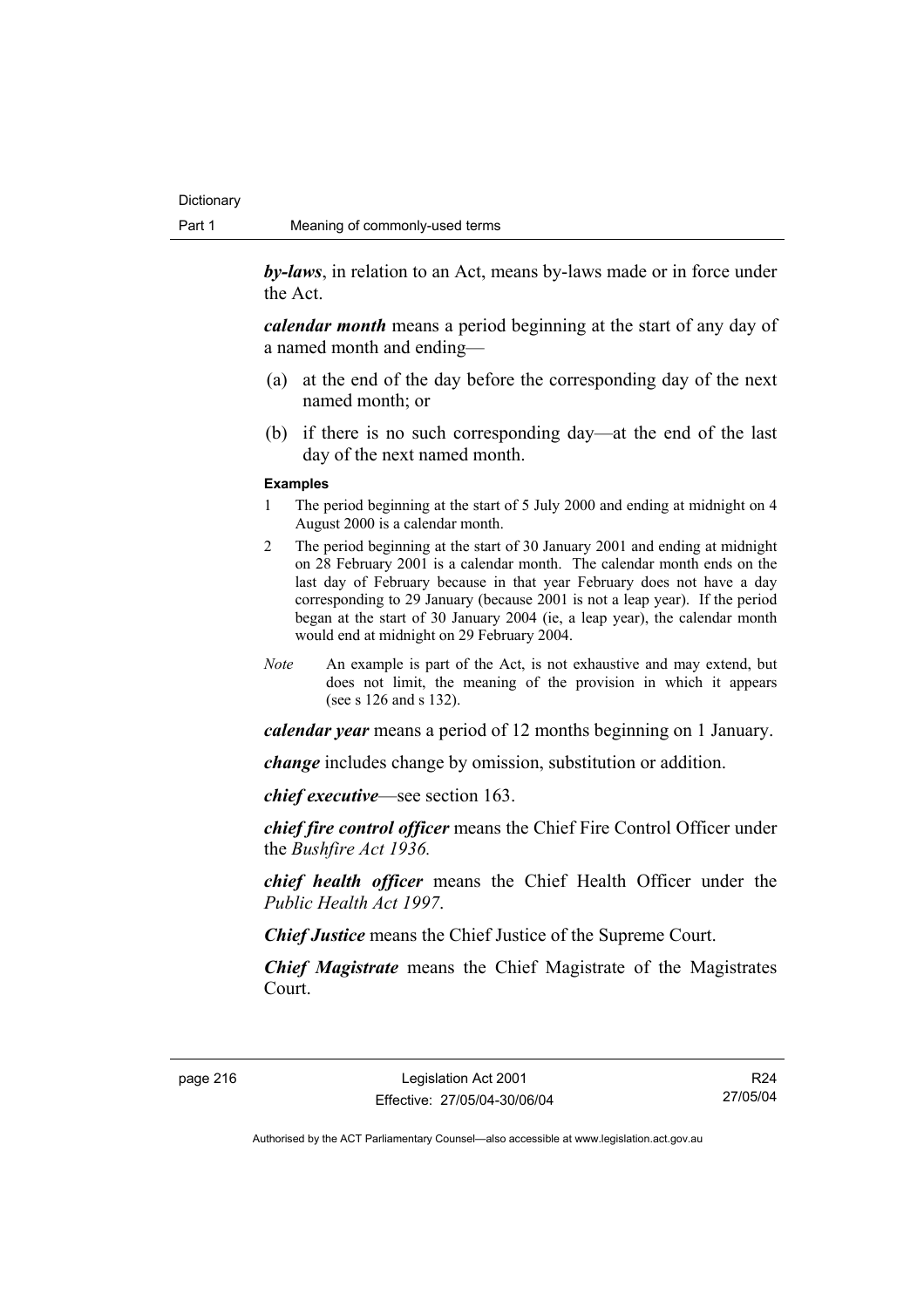*Chief Minister* means the Chief Minister for the Territory.

*Note* The Chief Minister is elected under the Self-Government Act, s 40.

*chief planning executive*—see the *Planning and Land Act 2002*, dictionary.

*chief police officer* means the police officer responsible to the commissioner of police for the day-to-day administration and control of police services in the ACT.

*child*, if age rather than descendancy is relevant, means an individual who is under 18 years old.

*Childrens Court* means the Childrens Court under the *Children and Young People Act 1999*, section 53.

*city area* means the area that was *the City Area* under the *City Area Leases Act 1936* (repealed).

*Note* See s 106 for the meaning of references to repealed laws.

*clerk*, in relation to the Legislative Assembly, means the Clerk of the Legislative Assembly.

*Note* The office of Clerk is established under the *Public Sector Management Act 1994*.

*commencement*, of an Act or statutory instrument—see section 80 (References to *commencement* of law).

*commencement notice*—see section 11 (Meaning of *commencement notice*).

*commissioner for fair trading* means the Commissioner for Fair Trading of the Australian Capital Territory.

*Note* The *Fair Trading (Consumer Affairs) Act 1973* provides for the office of the commissioner.

*commissioner for health complaints* means the Community and Health Services Complaints Commissioner under the *Community and Health Services Complaints Act 1993.* 

page 217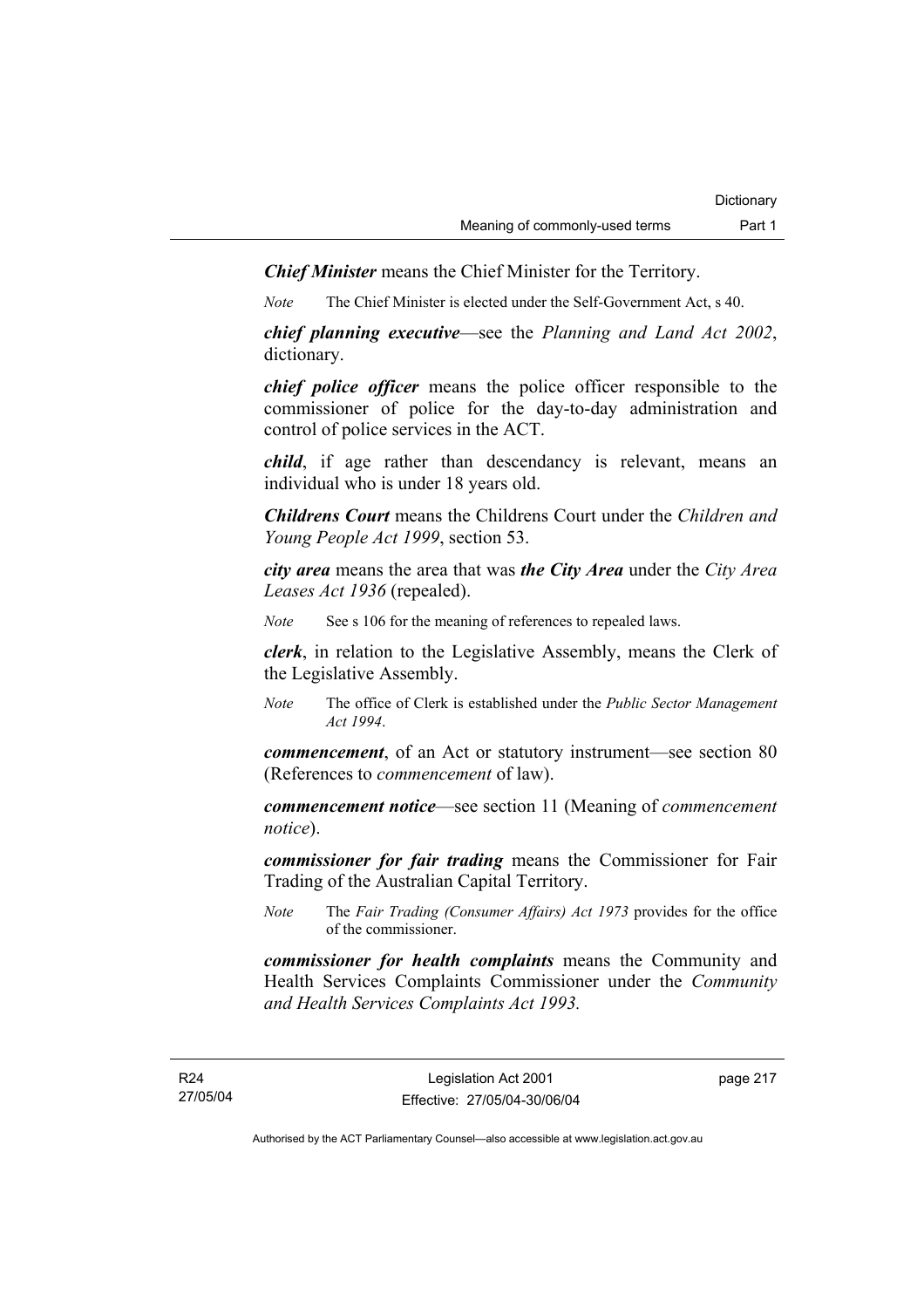page 218

*commissioner for housing* means the Commissioner for Housing under the *Housing Assistance Act 1987*.

*commissioner for public administration* means the Commissioner for Public Administration under *the Public Sector Management Act 1994*.

*commissioner for revenue* means the Commissioner for Australian Capital Territory Revenue under the *Taxation Administration Act 1999*.

*commissioner for surveys* means the Commissioner for Surveys under the *Surveyors Act 2001*.

*commissioner for the environment* means the Commissioner for the Environment under the *Commissioner for the Environment Act 1993.* 

*commissioner of police* means the Commissioner of Police of the Australian Federal Police.

*committed for trial*, in relation to a person, means committed to prison or to a remand centre with a view to being tried before a judge and jury, or admitted to bail on an undertaking to appear and be tried before a judge and a jury.

*Commonwealth* means the Commonwealth of Australia and, when used in a geographical sense, does not include an external Territory.

*Commonwealth country* means a country that forms part of the Commonwealth of Nations, and includes a territory for the international relations of which a Commonwealth country is responsible.

*Commonwealth Gazette* means the *Commonwealth of Australia Gazette* or the *Australian Government Gazette*.

*Note* The *Australian Government Gazette* was published from 1 July 1973 to 30 June 1976.

*community advocate* means the Community Advocate under the *Community Advocate Act 1991*.

| Legislation Act 2001         | R <sub>24</sub> |
|------------------------------|-----------------|
| Effective: 27/05/04-30/06/04 | 27/05/04        |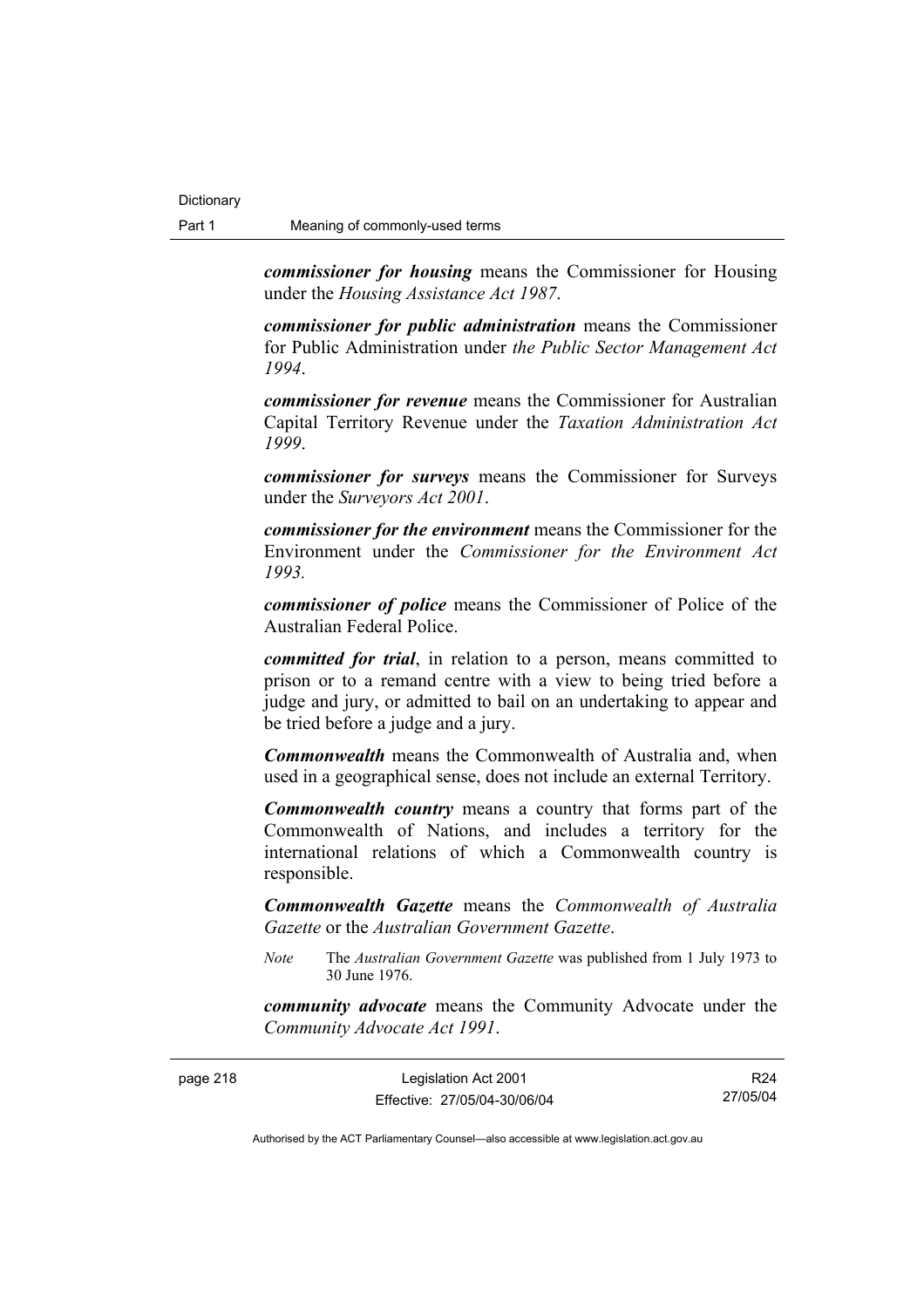*confer*, in relation to a function, includes impose.

*conservator of flora and fauna* means the Conservator of Flora and Fauna under the *Nature Conservation Act 1980*.

*consumer and trader tribunal* means the Consumer and Trader Tribunal under the *Consumer and Trader Tribunal Act 2003*.

*Consumer Credit (Australian Capital Territory) Code* means the provisions applying because of the *Consumer Credit Act 1995*, section 4.

*Consumer Credit (Australian Capital Territory) Regulations* means the provisions applying because of the *Consumer Credit Act 1995*, section 5.

*contravene* includes fail to comply with.

*converted ordinance* means an enactment that was an ordinance immediately before self-government day.

*Coroner's Court* means the Coroner's Court under the *Coroners Act 1997*.

*corporation* includes a body politic or corporate.

*Corporations Act* means the *Corporations Act 2001* (Cwlth).

*court of summary jurisdiction* means the Magistrates Court.

*credit tribunal* means the Australian Capital Territory Credit Tribunal.

*Note* The *Consumer Credit (Administration) Act 1996* deals with the establishment, functions and powers of the tribunal.

*credit union* means an authorised deposit-taking institution that is permitted under the *Banking Act 1959* (Cwlth) to assume or use—

- (a) the term 'credit union'; or
- (b) any other term (whether or not in English) similar in meaning.

*Criminal Code* means the *Criminal Code 2002*.

page 219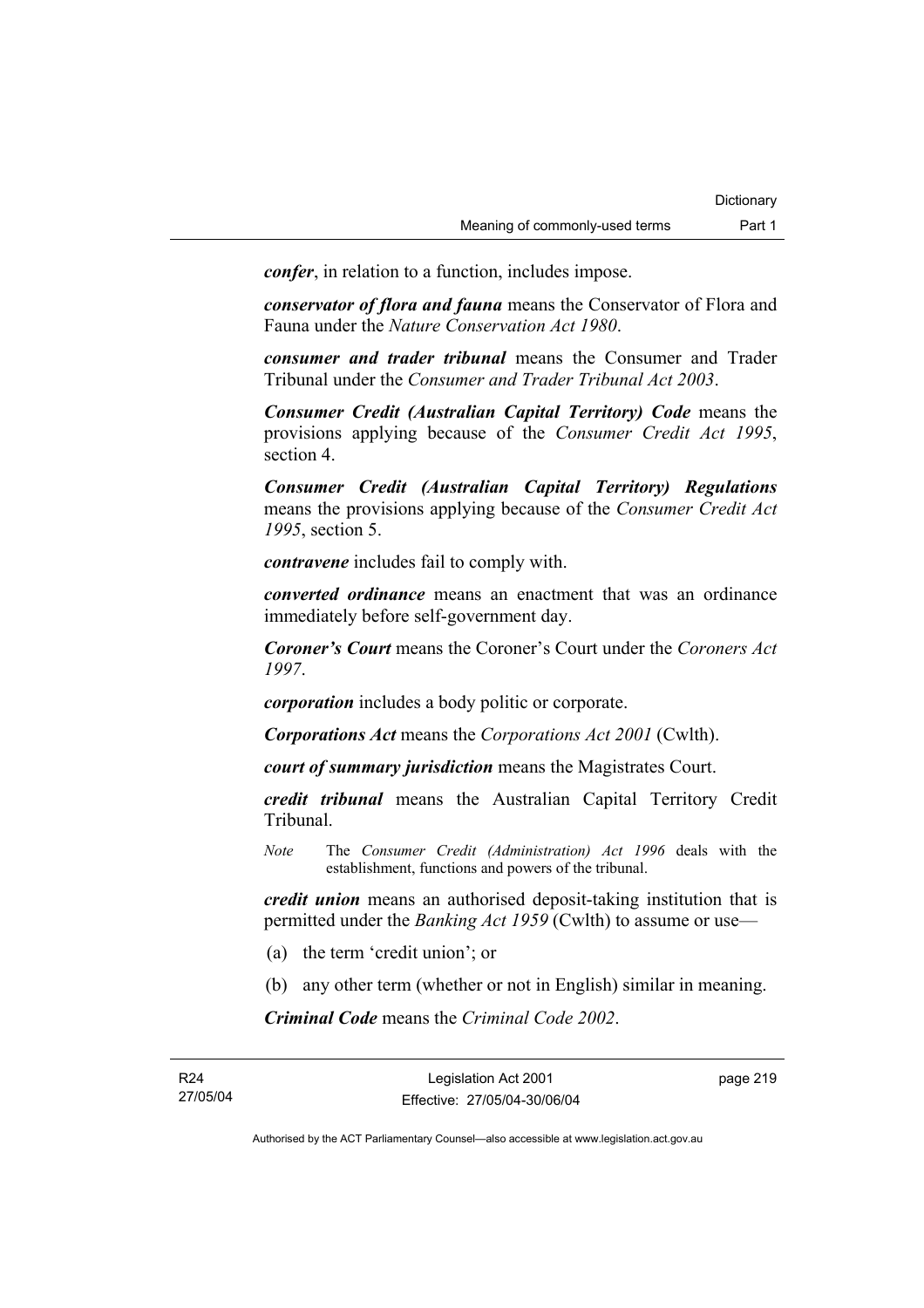*custodial escort* means a person appointed as an escort under the *Custodial Escorts Act 1998*, section 4.

*daylight* means the period in a day from sunrise to sunset.

*definition*—see section 130 (What is a definition?).

*dental prosthetist* means a registered dental prosthetist under the *Dental Technicians and Dental Prosthestists Registration Act 1988*.

*dental technician* means a registered dental technician under the *Dental Technicians and Dental Prosthestists Registration Act 1988*.

*dentist* means a registered dentist under the *Dentists Act 1931*.

*designation*, of a position under the *Public Sector Management Act 1994*, includes a designation given under that Act.

*director of corrective services* means the Director of Corrective Services under the *Periodic Detention Act 1995*.

*director of public prosecutions* **(**or *DPP***)** means the Director of Public Prosecutions under the *Director of Public Prosecutions Act 1990*.

*disallowable instrument*—see section 9 (Meaning of *disallowable instrument*).

*discrimination commissioner* means the Discrimination Commissioner under the *Discrimination Act 1991*.

*discrimination tribunal* means the Discrimination Tribunal established by the *Discrimination Act 1991*.

*doctor* means a registered medical practitioner under the *Medical Practitioners Act 1930*.

*document* means any record of information, and includes—

(a) anything on which there is writing; or

R24 27/05/04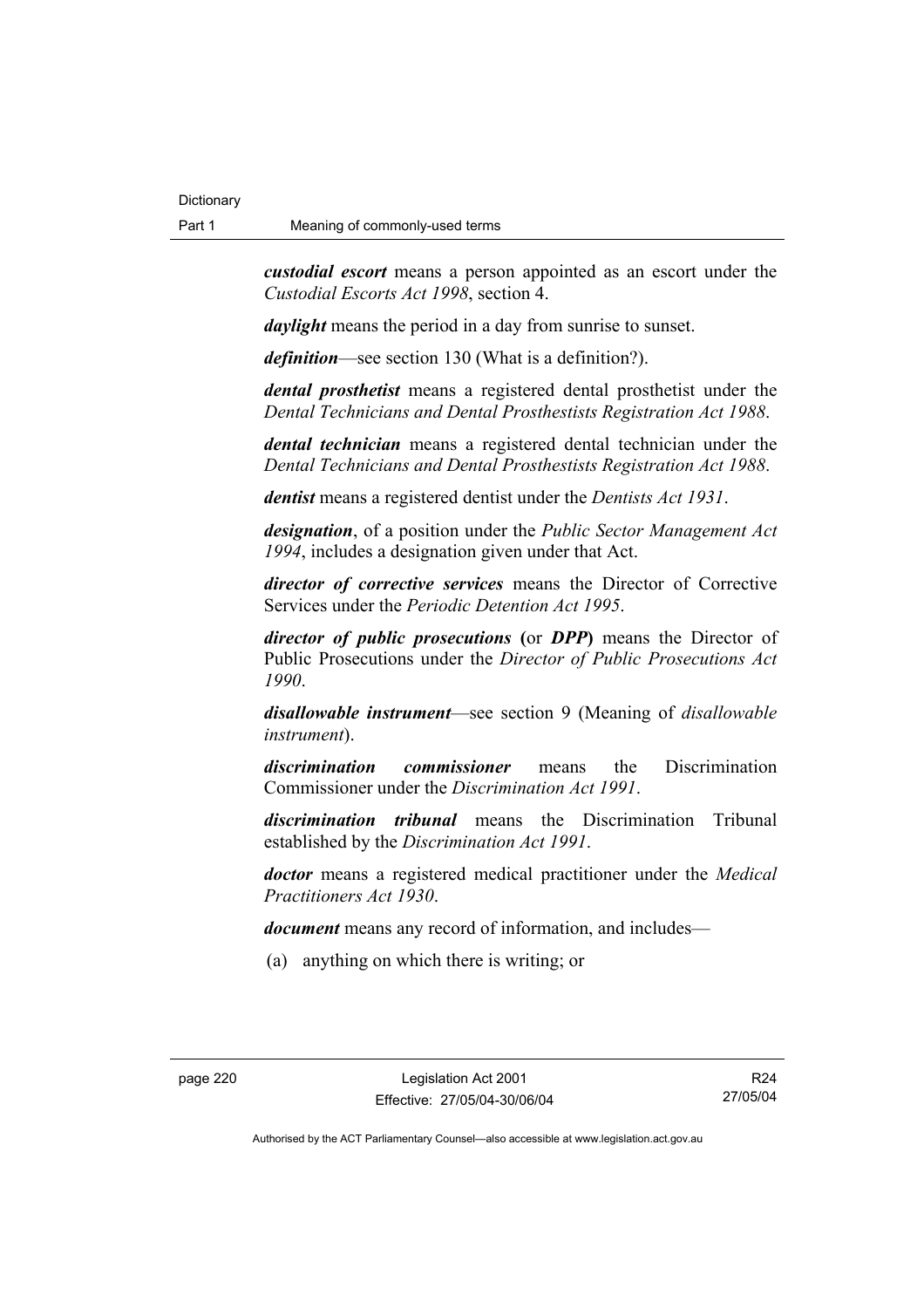- (b) anything on which there are figures, marks, numbers, perforations, symbols or anything else having a meaning for persons qualified to interpret them; or
- (c) anything from which images, sounds, messages or writings can be produced or reproduced, whether with or without the aid of anything else; or
- (d) a drawing, map, photograph or plan.

*domestic partner*—see section 169 (1).

*domestic partnership*—see section 169 (2).

*DPP*—see definition of *director of public prosecutions*.

*driver licence* means a driver licence under the *Road Transport (Driver Licensing) Act 1999*.

*Note Driver licence* is defined in that Act, dictionary to mean a driver licence of any kind issued under that Act (see also def *Australian driver licence*).

*electoral commission* means the Australian Capital Territory Electoral Commission established by the *Electoral Act 1992*.

*electoral commissioner* means the Electoral Commissioner under the *Electoral Act 1992*.

*enactment*, of an Act—see section 29 (References to *enactment* or *passing* of Acts).

*entity* includes an unincorporated body and a person (including a person occupying a position).

*environment protection authority* means the Environment Protection Authority under the *Environment Protection Act 1997*.

*establish* includes constitute and continue in existence.

*estate* includes any charge, claim, demand, easement, encumbrance, lien, right and title, whether at law or in equity.

page 221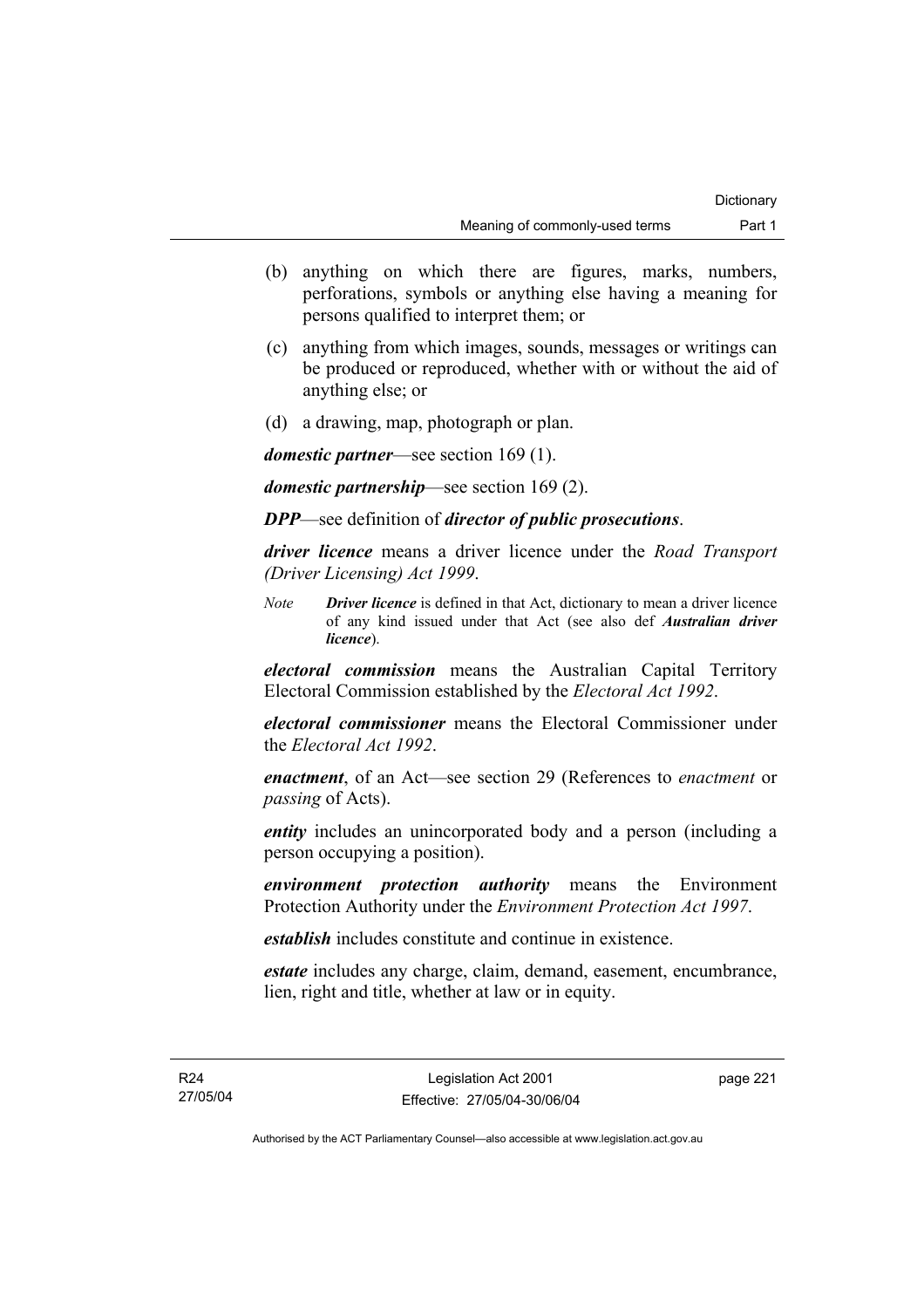*Executive* means the Australian Capital Territory Executive.

*Note* The Executive is established by the Self-Government Act, s 36.

*exercise* a function includes perform the function.

*expire* includes lapse or otherwise cease to have effect.

*external Territory* means a Commonwealth Territory, other than an internal Territory.

*fail* includes refuse.

*Federal Court* means the Federal Court of Australia.

*file* includes lodge.

*financial year* means a period of 12 months beginning on 1 July.

*fire brigade* means the Australian Capital Territory Fire Brigade established by the *Fire Brigade (Administration) Act 1974*.

*fire commissioner* means the Fire Commissioner under the *Fire Brigade (Administration) Act 1974*.

*for*, in relation to an Act or statutory instrument, includes for the purposes of the Act or statutory instrument.

*Note* Under s 7 (3) and s 13 (3) a reference to an Act or statutory instrument includes a reference to a provision of an Act or statutory instrument.

*foreign country* means a country (whether or not an independent sovereign state) outside Australia and the external Territories.

*former NSW Act* means an Act corresponding to a NSW Act mentioned in schedule 1.

- *Note 1* The *Crimes Act 1900* is taken to have been enacted by the Legislative Assembly because of the *Crimes Legislation (Status and Citation) Act 1992*. The 1992 Act was repealed by the *Law Reform (Miscellaneous Provisions) Act 1999*, but its previous operation was saved (see s 5 (2)).
- *Note 2* The other former NSW Acts are taken to have been enacted by the Legislative Assembly because of the *Interpretation Act 1967*, s 65. Section 65 has expired, but its previous operation was saved (see s 65 (3)).

| page 222 | Legislation Act 2001         | R <sub>24</sub> |
|----------|------------------------------|-----------------|
|          | Effective: 27/05/04-30/06/04 | 27/05/04        |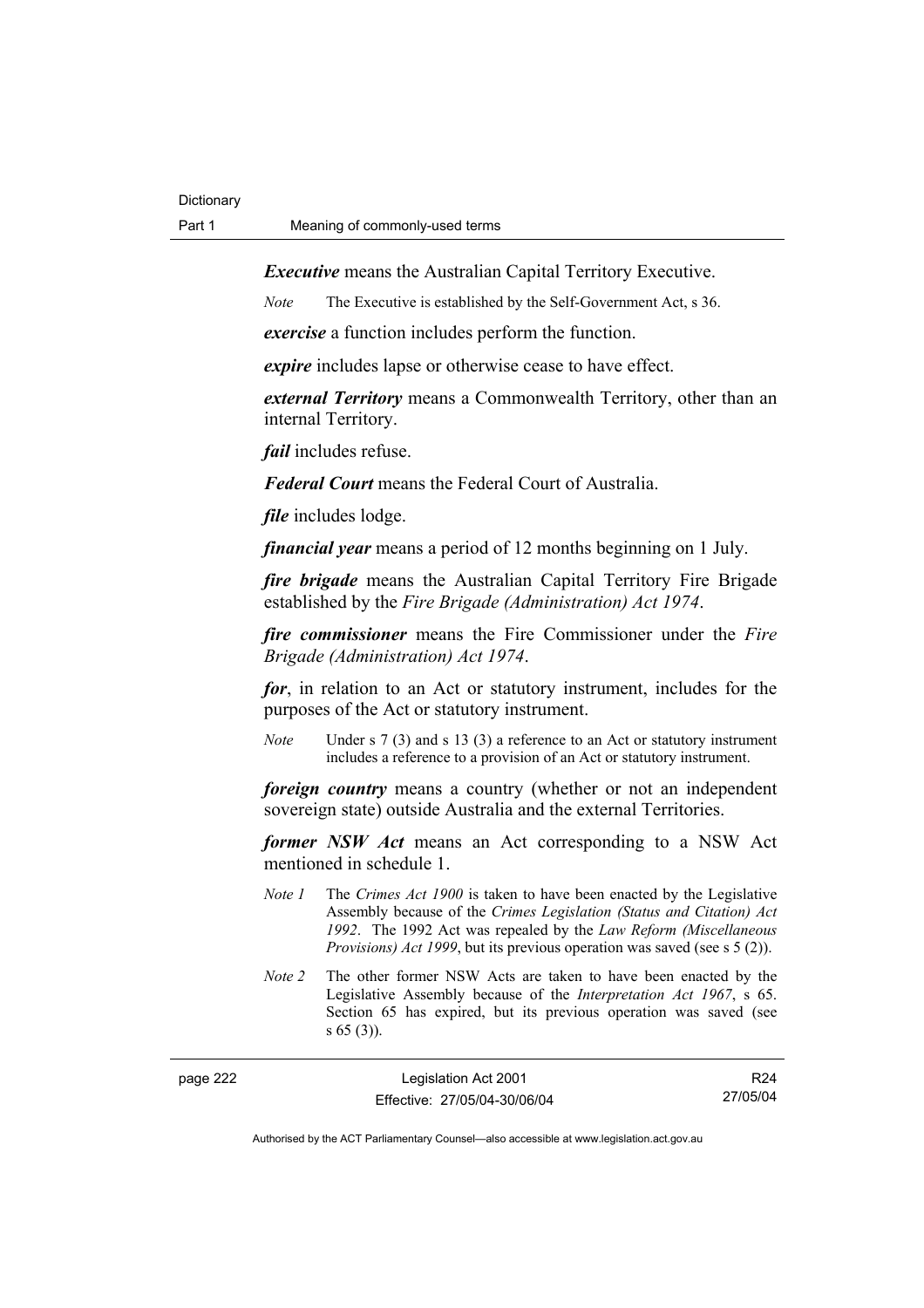*former UK Act* means an Act corresponding to a UK Act mentioned in schedule 1.

*Note* Former UK Acts are also taken to have been enacted by the Legislative Assembly because of the *Interpretation Act 1967*, s 65.

*found guilty*, of an offence, includes—

- (a) having the offence taken into account under the *Crimes Act 1900*, section 357 (which is about taking outstanding charges into account when passing sentence); and
- (b) having an order made in relation to the offence under the *Crimes Act 1900*, section 402 (Conditional release of offenders without proceeding to conviction) or the *Children and Young People Act 1999*, section 98 (Disposition without proceeding to conviction).

*function* includes authority, duty and power.

*gambling and racing commission* means the Gambling and Racing Commission established under the *Gambling and Racing Control Act 1999*.

*Gazette* means the *Australian Capital Territory Gazette*.

*give*, in relation to a function, includes impose.

*government printer* includes anyone printing for or by the authority of the Executive.

*government solicitor* means the Government Solicitor under the *Government Solicitor Act 1989*.

*Governor* means—

- (a) for a State (other than the Northern Territory)—the Governor of the State, and includes a person administering the Government of the State; or
- (b) for the Northern Territory—the Administrator of the Northern Territory, and includes a person administering the Government of the Northern Territory.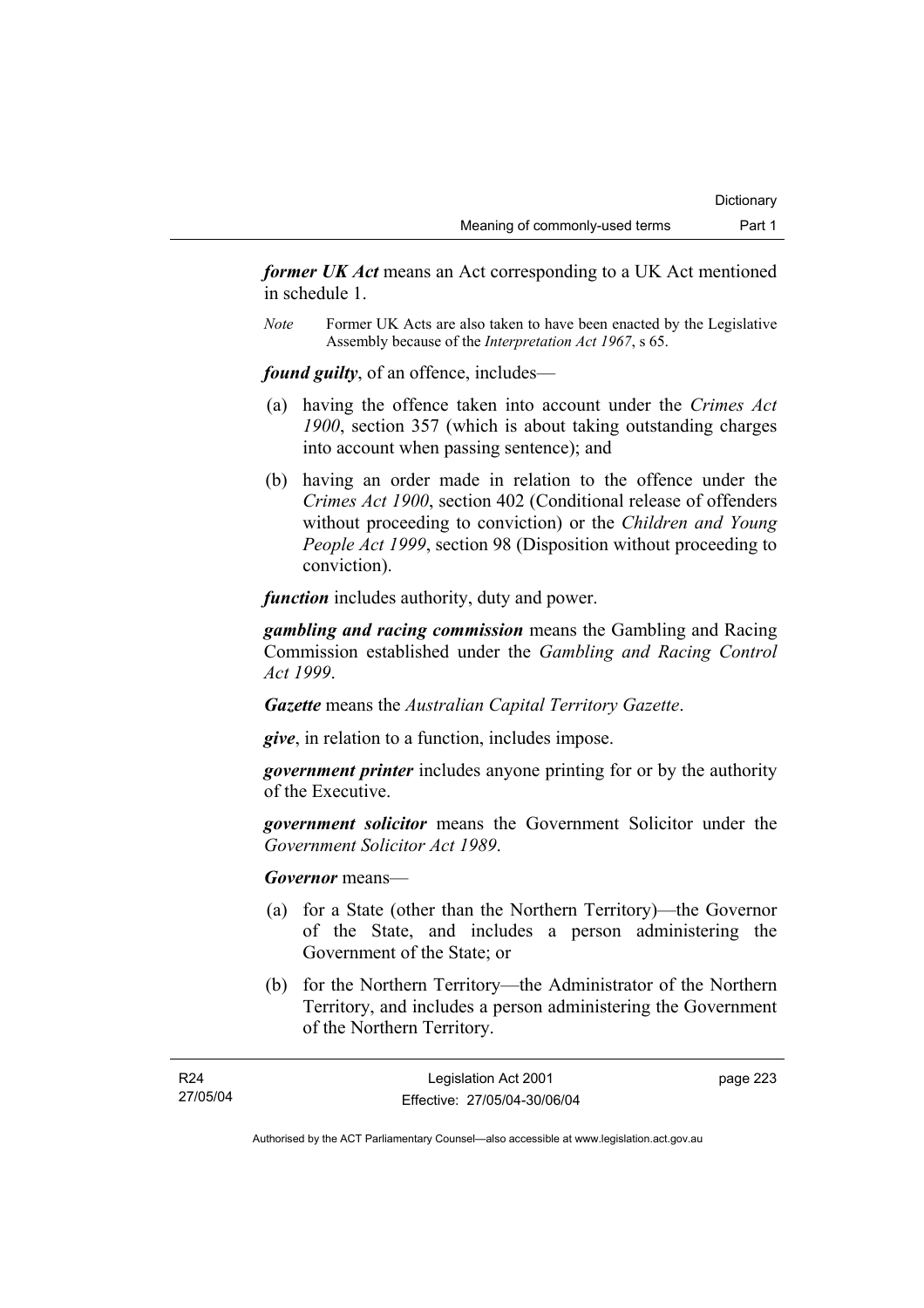*Governor-General* means the Governor-General of the Commonwealth, and includes a person administering the Government of the Commonwealth.

*GST*—see the *A New Tax System (Goods and Services Tax) Act 1999* (Cwlth), dictionary.

*guardianship tribunal* means the Guardianship and Management of Property Tribunal established under the *Guardianship and Management of Property Act 1991*.

*High Court* means the High Court of Australia.

*Note* The High Court is established by the Commonwealth Constitution, s 71 and provided for under the *High Court of Australia Act 1979* (Cwlth).

*Imperial Act* means an Act of the United Kingdom Parliament.

*indictable offence*—see section 190.

*indictment* includes information.

*individual* means a natural person.

*in relation to* includes the following:

- (a) in respect of;
- (b) with respect to;
- (c) in connection with;
- (d) in regard to;
- (e) with reference to;
- (f) relating to;
- (g) for or with respect to.

*insolvent under administration* means—

R24 27/05/04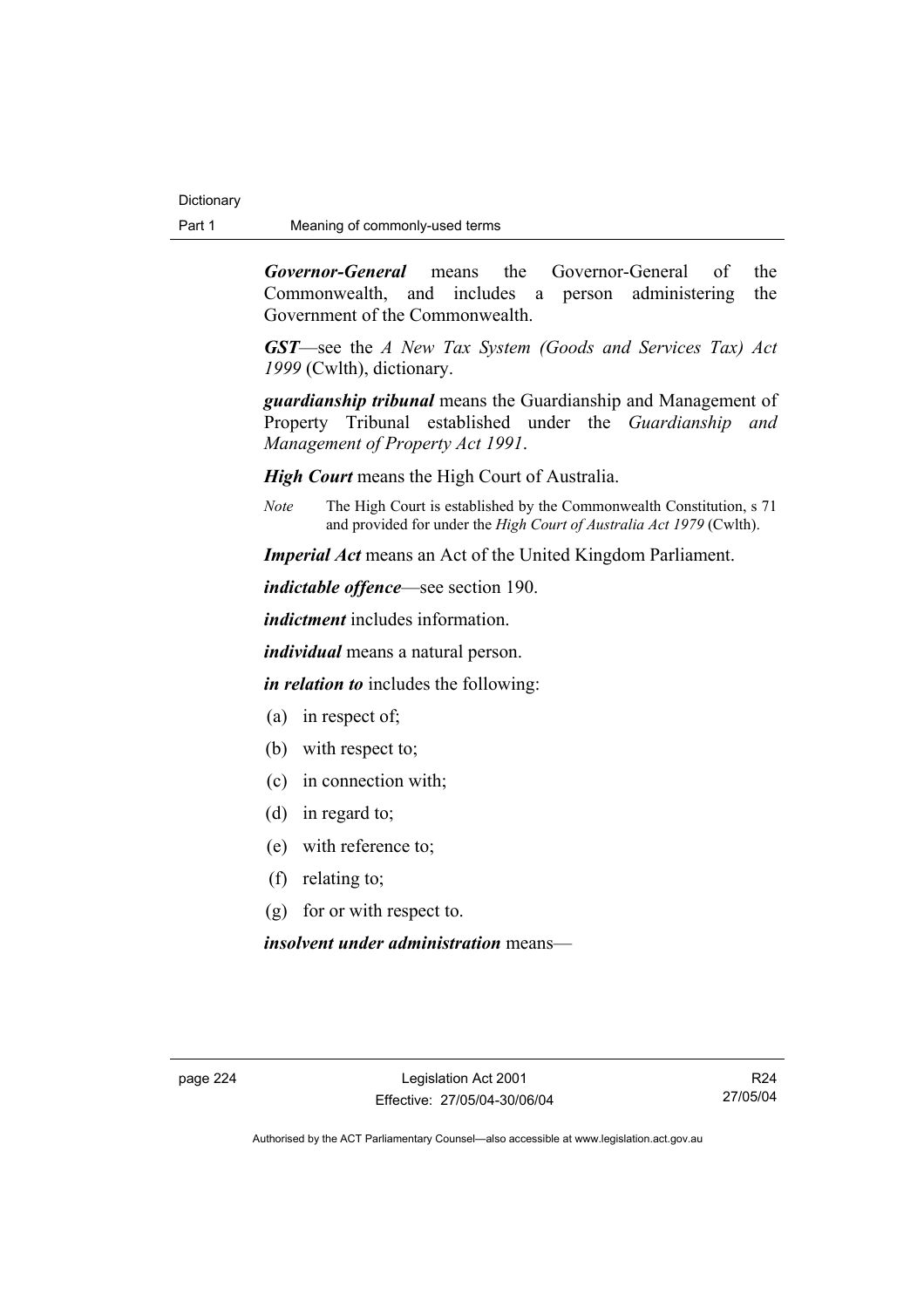- (a) a person who is an undischarged bankrupt under the *Bankruptcy Act 1966* (Cwlth) or the corresponding provisions of the law of an external Territory or foreign country; or
- (b) a person for whom a debt agreement has been made under the *Bankruptcy Act 1966* (Cwlth), part 9 (Debt agreements), or the corresponding provisions of the law of an external Territory or foreign country, if the debt agreement has not ended or been terminated; or
- (c) a person who has signed a deed of arrangement or assignment under the *Bankruptcy Act 1966* (Cwlth), part 10 (Arrangements with creditors without sequestration), or the corresponding provisions of the law of an external Territory or foreign country, if the terms of the deed have not been fully complied with: or
- (d) a person whose creditors have accepted a composition under the *Bankruptcy Act 1966* (Cwlth), part 10, or the corresponding provisions of the law of an external Territory or foreign country, if a final payment has not been made under the composition.

*instrument*—see section 14 (Meaning of *instrument*).

*interest*, in relation to land or other property, means—

- (a) a legal or equitable estate in the land or other property; or
- (b) a right, power or privilege over, or in relation to, the land or other property.

*internal Territory* means the Australian Capital Territory, the Jervis Bay Territory or the Northern Territory.

*intersex person*—see section 169B.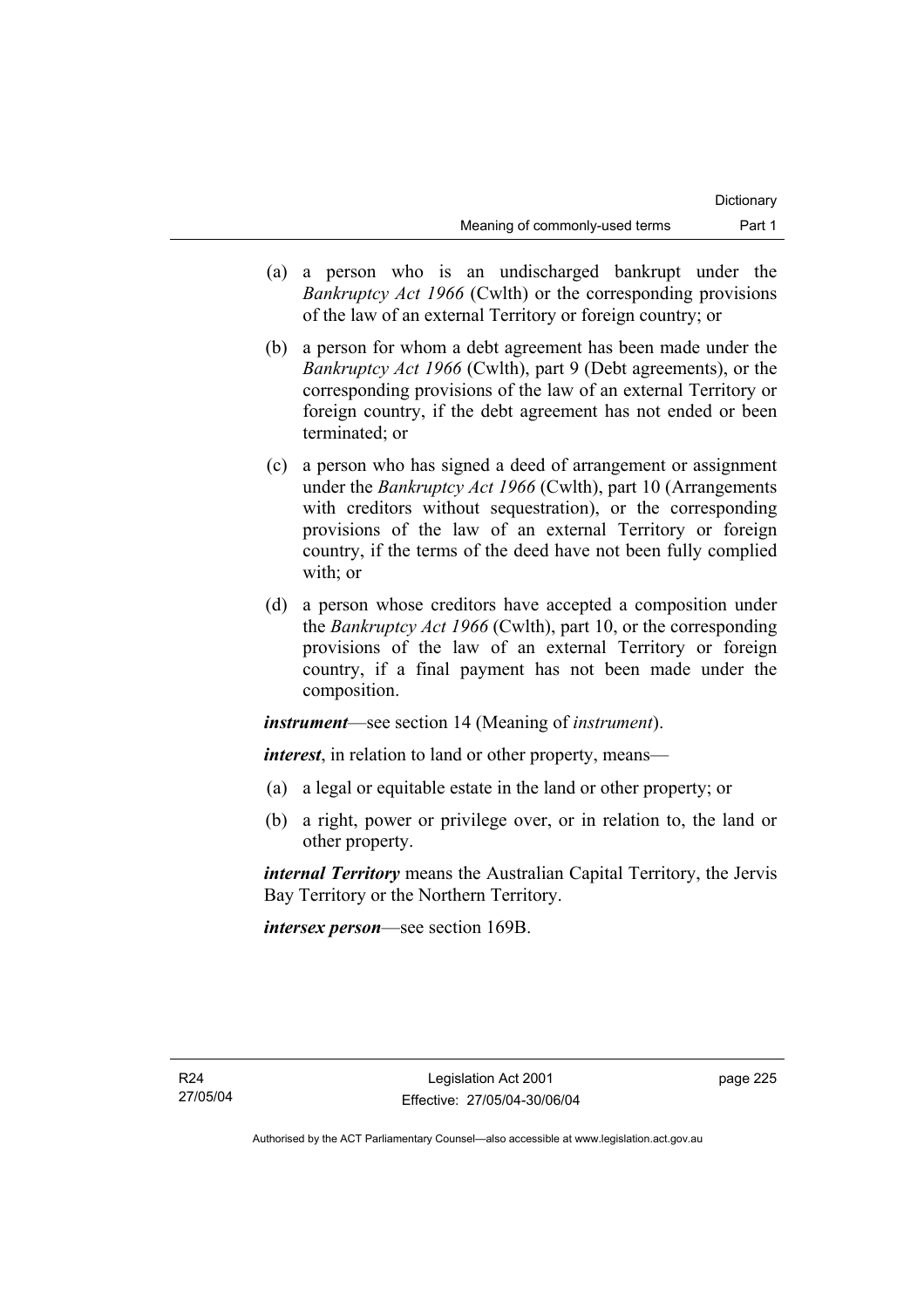*Jervis Bay Territory* means the Territory accepted by the Commonwealth under the *Jervis Bay Territory Acceptance Act 1915* (Cwlth).

*Note* The Jervis Bay Territory is described in the agreement set out in that Act, schedule.

*judge* means a resident judge, additional judge or acting judge under the *Supreme Court Act 1933*.

*Lake Burley Griffin* means Lake Burley Griffin as defined in the *Lakes Act 1976*.

*Lake Ginninderra* means Lake Ginninderra as defined in the *Lakes Act 1976*.

*land* includes messuages, tenements and hereditaments, corporeal or incorporeal, of any tenure or description, whatever the interest in the land.

*Note* A number of the terms mentioned in the definition of *land* have a technical meaning at law. A *messuage* is a house together with its gardens, orchards and outbuildings. The term *tenement* signifies land capable of being held in freehold. *Hereditament* refers to real property that can be inherited. Hereditaments may be *corporeal*, that is, tangible things such as lands and buildings, or *incorporeal*, that is, intangible rights attaching to land such as rents, easements, tithes and profits a prendre. (Profits a prendre are the right to take some product of, or part of the soil from, the land of someone else.)

*land development agency* means the Land Development Agency established under the *Planning and Land Act 2002*, section 38 (1).

*law*, of the Territory, means—

- (a) an Act; or
- (b) a subordinate law; or
- (c) any other statutory instrument of a legislative nature; or
- (d) the common law.

*lawyer* means a legal practitioner.

page 226 Legislation Act 2001 Effective: 27/05/04-30/06/04

R24 27/05/04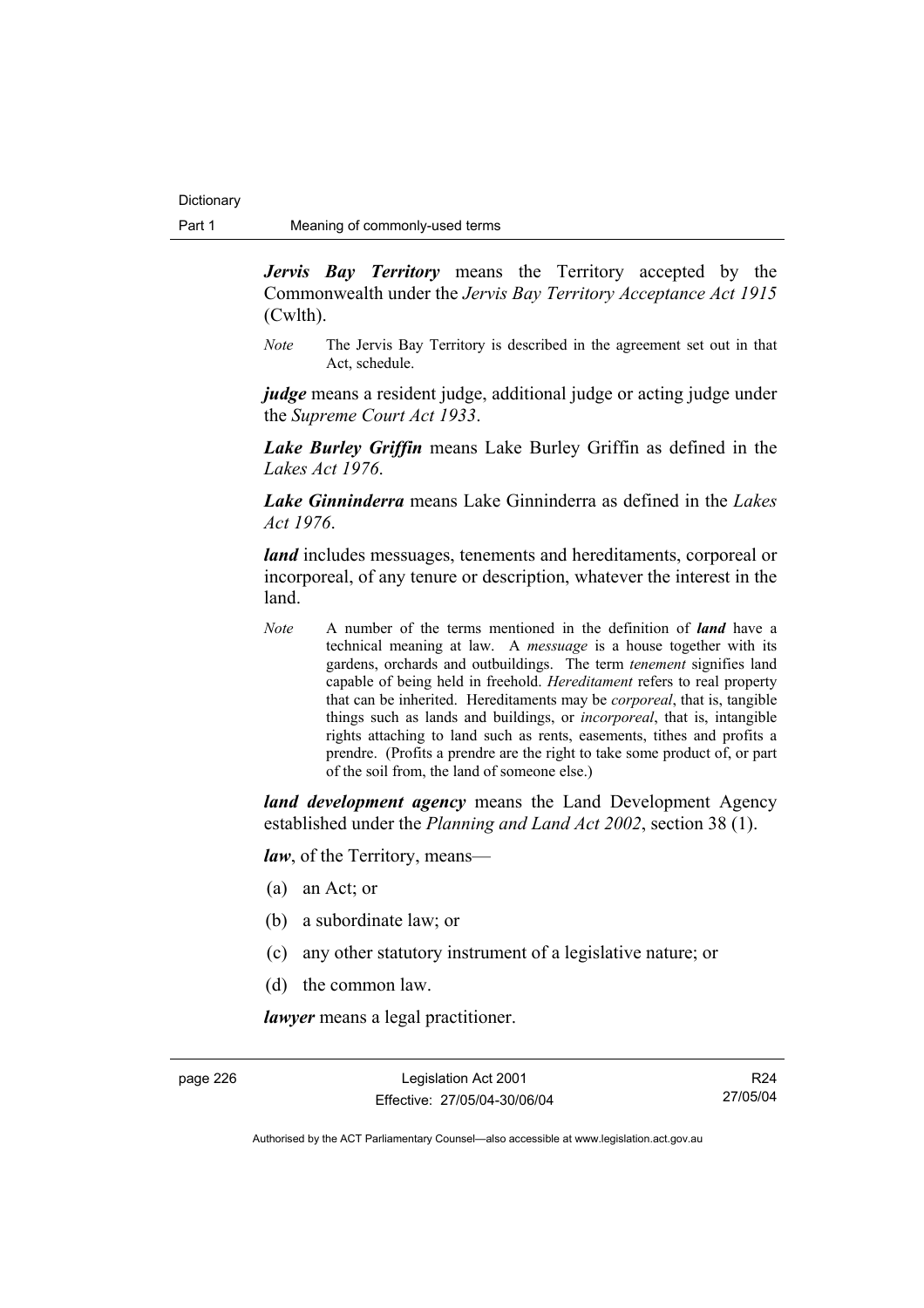*legal aid commission* means the Legal Aid Commission (A.C.T.) established by the *Legal Aid Act 1977*.

*legal practitioner* means a barrister, solicitor, barrister and solicitor or legal practitioner entered onto the High Court Register of Practitioners or on the roll, however described, of the Supreme Court of a State or Territory.

*Legislation Act* means the *Legislation Act 2001*.

*Legislative Assembly* means the Legislative Assembly for the Territory.

*Note* The Assembly is established by the Self-Government Act, s 8 (1).

*liability* means any liability or obligation (whether liquidated or unliquidated, certain or contingent, or accrued or accruing).

*magistrate* means a Magistrate under the *Magistrates Court Act 1930*.

*Magistrates Court* means the Magistrates Court established by the *Magistrates Court Act 1930*.

*make* an instrument includes issue and grant the instrument.

*making*, of a statutory instrument, means the signing, sealing, approval or other endorsement of the instrument by the entity authorised or required to make it.

*master*, in relation to the Supreme Court, means the Master of the Supreme Court.

*Note* The office of master is established under the *Supreme Court Act 1933*.

*may*—see section 146.

*medical practitioner* means a doctor.

*mental health tribunal* means the Mental Health Tribunal established by the *Mental Health (Treatment and Care) Act 1994*.

*midnight*, in relation to a particular day, means the time when the day ends.

page 227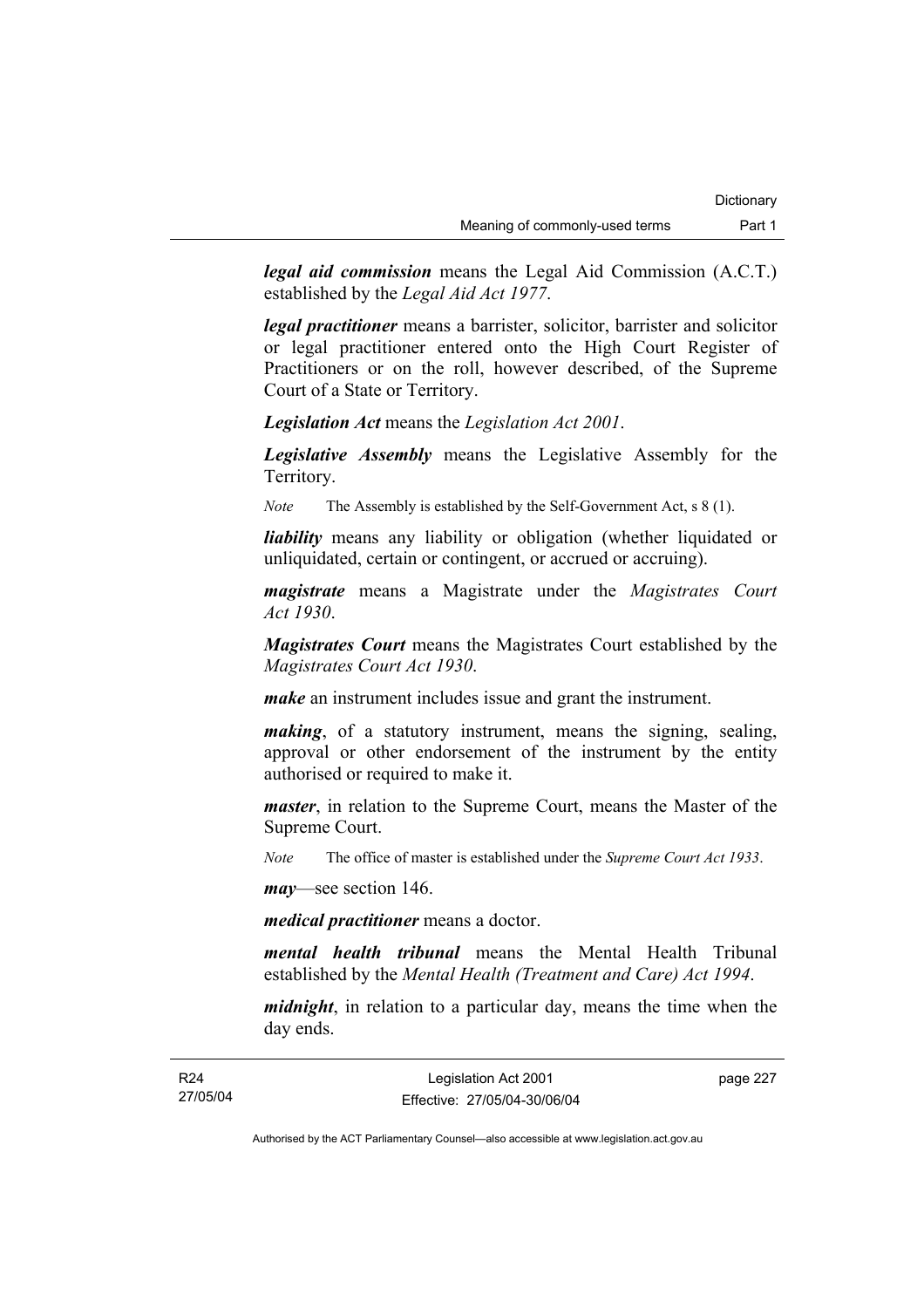*Minister*—see section 162.

*modification* includes modification by addition, omission and substitution.

*month* means calendar month.

*must*—see section 146.

*name* includes—

- (a) for an Act—the Act's short title; and
- (b) for an instrument—the instrument's citation; and
- (c) for a position—the position's title or designation.

*named month* means one of the 12 months of the year.

*national capital authority* means the National Capital Authority under the *Australian Capital Territory (Planning and Land Management) Act 1988* (Cwlth).

*national land* means National Land under the *Australian Capital Territory (Planning and Land Management) Act 1988* (Cwlth).

*Note* If an area of land in the ACT is, or is intended to be, used by or on behalf of the Commonwealth, it may be declared National Land under the *Australian Capital Territory (Planning and Land Management) Act 1988* (Cwlth), s 27.

*night* means the period between sunset on one day and sunrise on the next day.

*Northern Territory* means the Northern Territory of Australia.

*notifiable instrument*—see section 10 (Meaning of *notifiable instrument*).

R24 27/05/04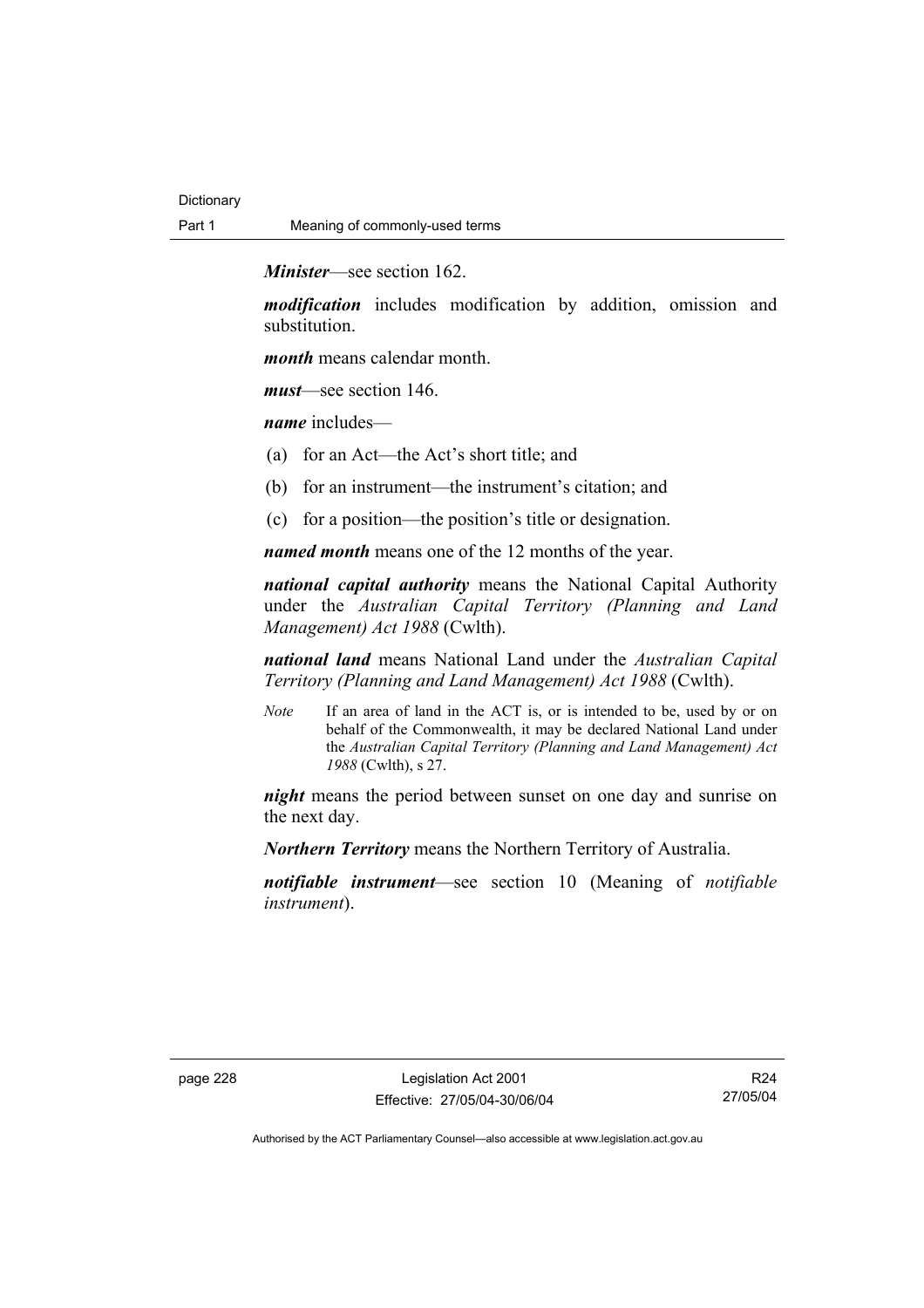### *notification*—

- (a) of an Act—see section 30 (References to *notification* of Acts); and
- (b) of a statutory instrument—see section 63 (References to *notification* of registrable instruments).

*notification day*, for an Act or statutory instrument, means the day the Act or instrument is notified.

*NSW Act* means an Act of the New South Wales Parliament.

*number* means—

- (a) a number expressed in figures or words; or
- (b) a combination of a number so expressed and a letter of the alphabet.

*nurse* means a registered nurse under the *Nurses Act 1988*.

*nurse practitioner* means a person who is registered as a nurse practitioner under the *Nurses Act 1988*.

*oath*, in relation to a person allowed by law to affirm, declare or promise includes affirmation, declaration and promise.

*occupy* a position includes hold the position or exercise functions of the position.

*office* includes position.

*office of fair trading* means the Office of Fair Trading of the Australian Capital Territory.

*Note* The *Fair Trading (Consumer Affairs) Act 1973* establishes the office and deals with its functions and powers.

*OH&S commissioner* means the Occupational Health and Safety Commissioner under the *Occupational Health and Safety Act 1989*.

*ombudsman* means the Ombudsman under the *Ombudsman Act 1989*.

page 229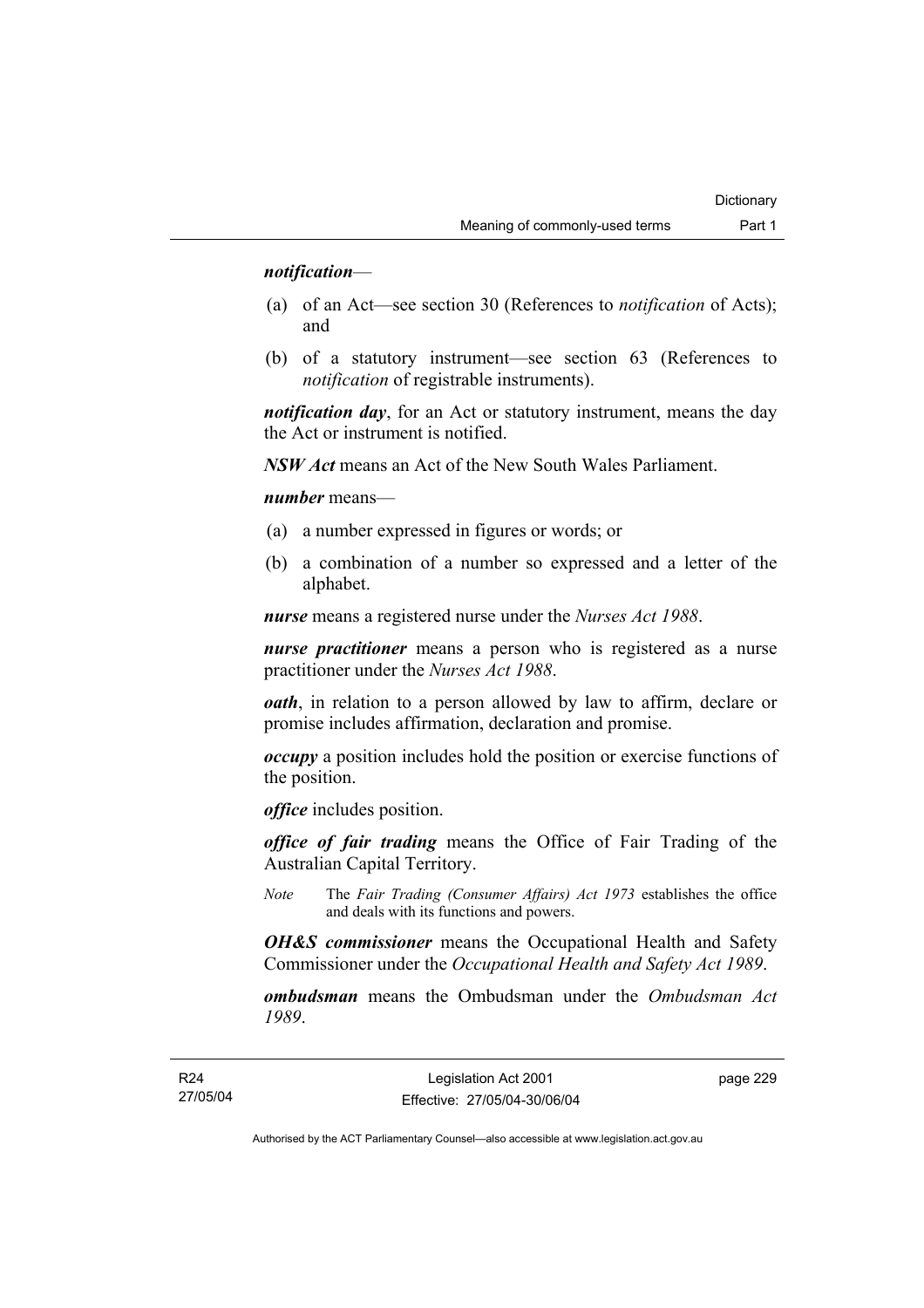*omit*, in relation to a provision of an Act or statutory instrument, includes repeal.

*ordinance* means an ordinance made under the *Seat of Government (Administration) Act 1910* (Cwlth), section 12.

*parent*, of a child, means—

- (a) the child's mother; or
- (b) the child's father; or
- (c) someone else who is presumed under the *Parentage Act 2004*, part 2 to be a parent of the child.
- *Note* A child cannot have more than 2 parents at any one time (see *Parentage Act 2004*, s 14).

*parliamentary counsel* means the person performing the duties of Parliamentary Counsel in the public service.

*passing*, of an Act—see section 29 (References to *enactment* or *passing* of Acts).

*penalty unit*—see section 133.

*person* includes an individual and a corporation.

*Note* Section 160 deals with references to a person generally.

*pharmacist* means a registered pharmacist under the *Pharmacy Act 1931*.

*planning and land authority* means the Planning and Land Authority established under the *Planning and Land Act 2002*, section  $7(1)$ .

*planning and land council* means the Planning and Land Council established under the *Planning and Land Act 2002*, section 25.

*police officer* means a member or special member of the Australian Federal Police.

*position* includes office.

page 230 Legislation Act 2001 Effective: 27/05/04-30/06/04

R24 27/05/04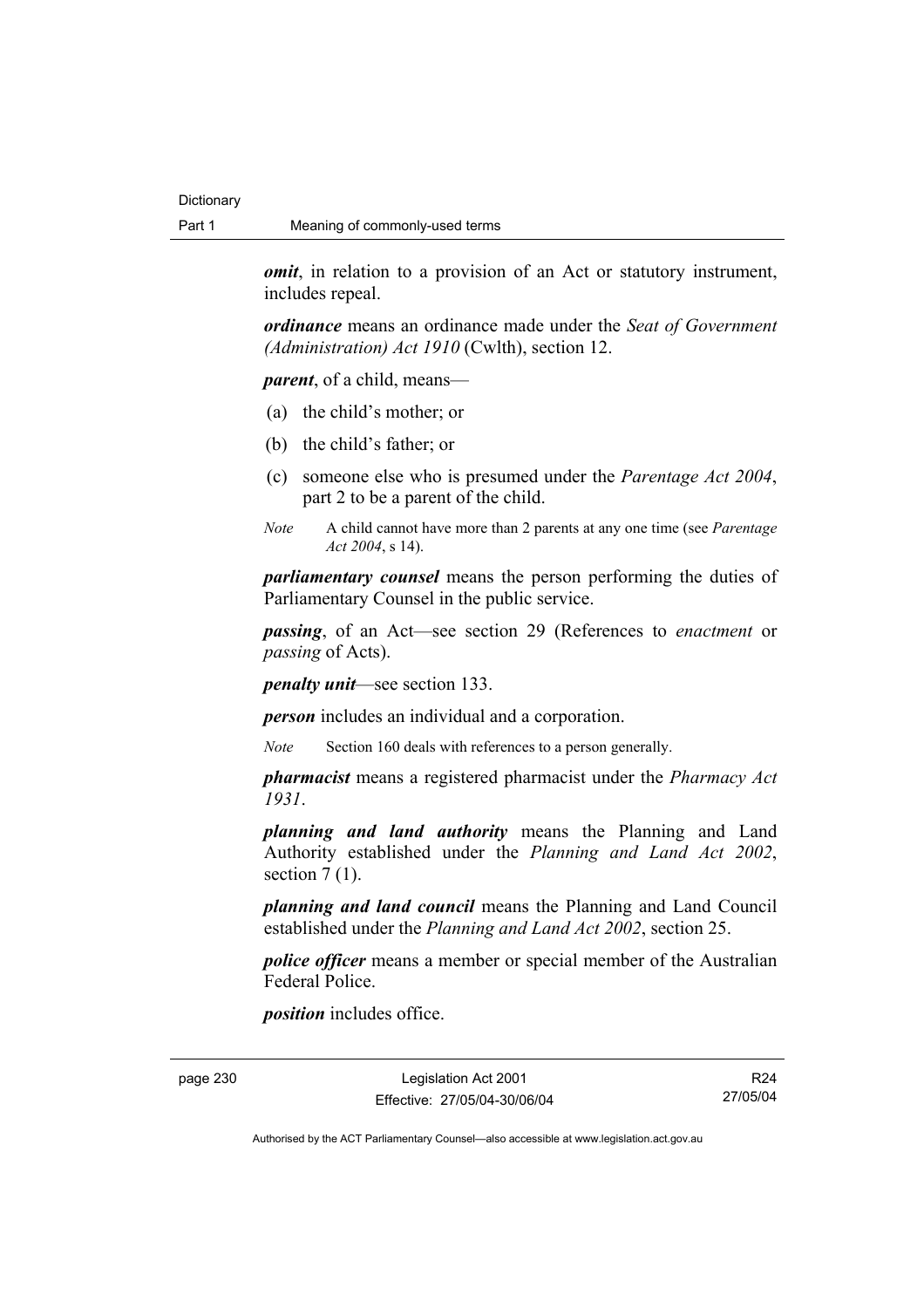*power* includes authority.

*prescribed*, in an Act, means prescribed by the Act or under regulations under the Act.

*privacy commissioner* means the Privacy Commissioner under the *Privacy Act 1998* (Cwlth).

*proceeding* means a legal or other action or proceeding.

*property* means any legal or equitable estate or interest (whether present or future, vested or contingent, or tangible or intangible) in real or personal property of any description (including money), and includes a thing in action.

*Note* A *thing in action* is an intangible personal property right recognised and protected by the law. Examples include debts, money held in a bank, shares, rights under a trust, copyright and right to sue for breach of contract.

*provision*—see section 16 (Meaning of *provision*).

*public employee* means—

- (a) a public servant; or
- (b) a person employed by a Territory instrumentality; or
- (c) a statutory office-holder or a person employed by a statutory office-holder.

*public health officer—*see the *Public Health Act 1997*, dictionary.

*public money*, of the Territory, means revenues, loans and other money received by the Territory.

*public servant* means a person employed in the public service.

*public service* means the Australian Capital Territory Public Service.

*Note* The *Public Sector Management Act 1994*, s 12 deals with the constitution of the public service.

page 231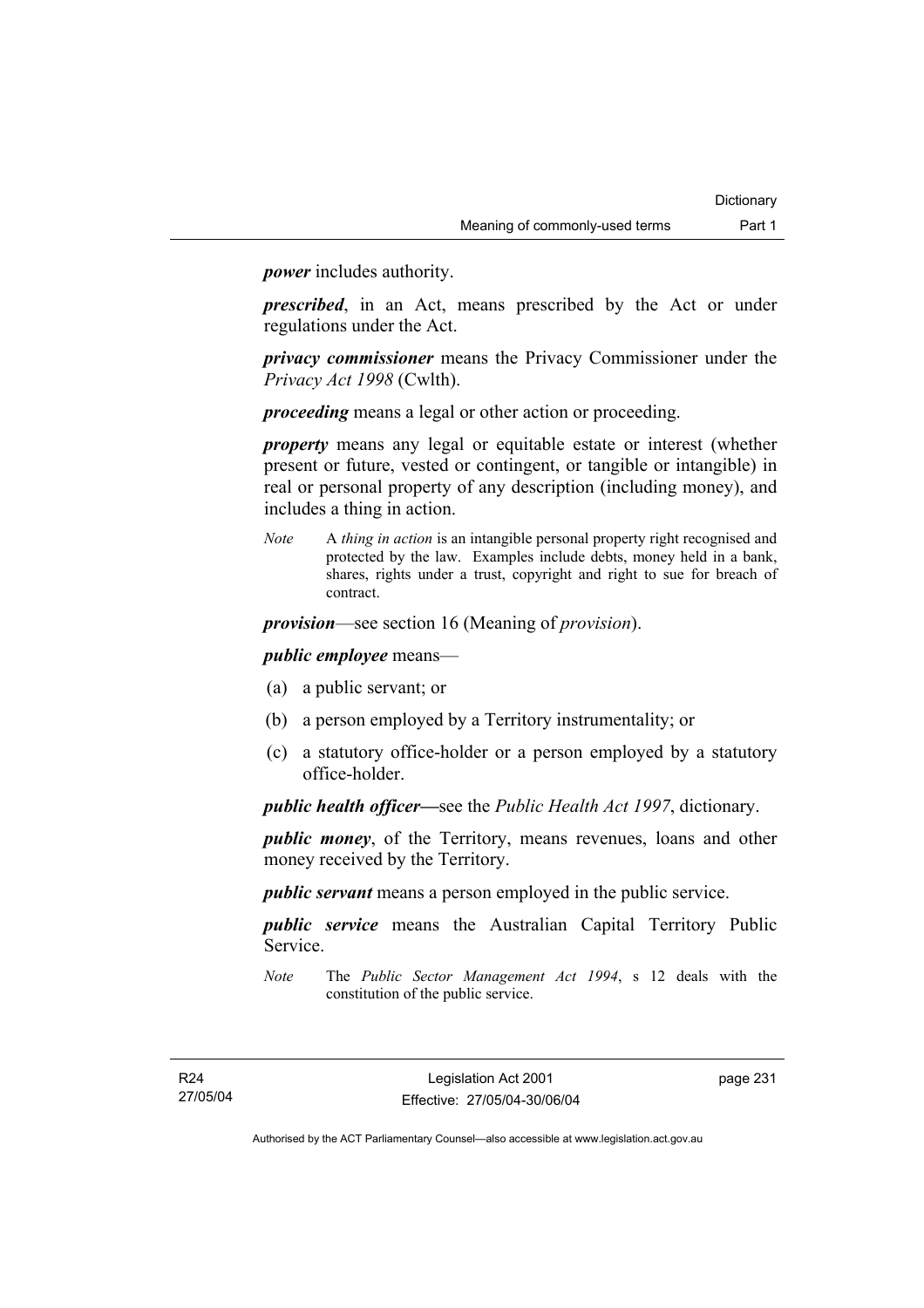*public trustee* means the Public Trustee for the Australian Capital Territory under the *Public Trustee Act 1985*.

*quarter* means a period of 3 months beginning on 1 January, 1 April, 1 July or 1 October in any year.

*recognised transgender person*—see section 169A (3).

*registered surveyor* means a surveyor under the *Surveyors Act 2001*.

*registrable instrument*—see section 12 (Meaning of *registrable instrument*).

*registrar* means—

- (a) in relation to the Supreme Court—the registrar of the Supreme Court; or
- (b) in relation to the Magistrates Court—the registrar of the Magistrates Court; or
- (c) in relation to a tribunal—the registrar of the tribunal.

*registrar-general* means the Registrar-General under the *Registrar-General Act 1993*.

*registrar of firearms* means the Registrar of Firearms under the *Firearms Act 1996*.

*registrar of liquor licences* means the Registrar of Liquor Licences under the *Liquor Act 1975*.

*regulations*, in relation to an Act, means regulations made or in force under the Act.

*remand centre* means an area declared under the *Remand Centres Act 1976* to be a remand centre or a temporary remand centre.

*remand centre administrator* means the Administrator under the *Remand Centres Act 1976*, section 6.

*remuneration tribunal* means the Remuneration Tribunal established by the *Remuneration Tribunal Act 1995*.

page 232 Legislation Act 2001 Effective: 27/05/04-30/06/04

R24 27/05/04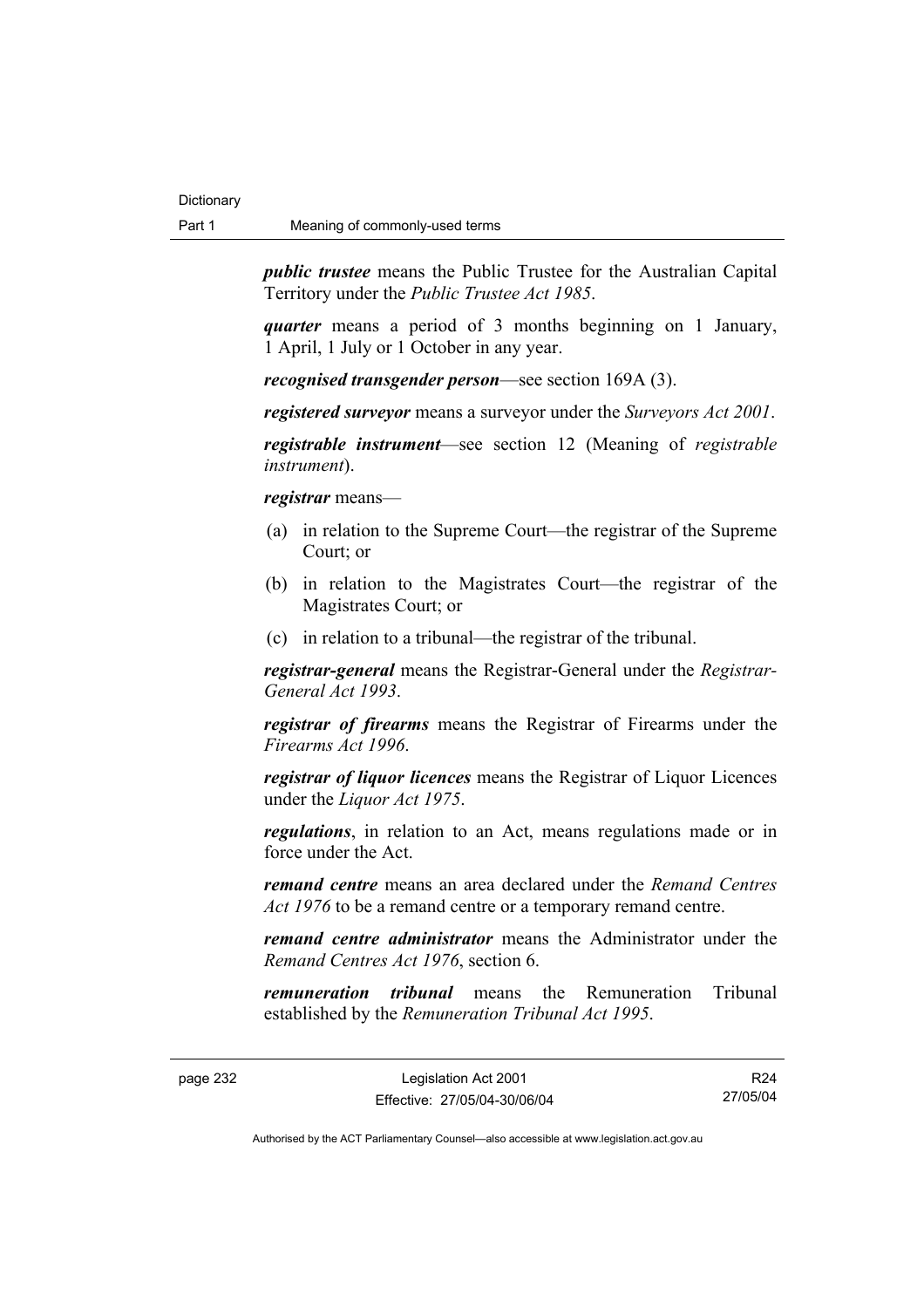*repeal* includes—

- (a) for an Act or statutory instrument—omit a provision of the Act or instrument; and
- (b) for an Act or statutory instrument (or a provision of it) abrogate or limit its effect, or exclude from its application, any circumstance, matter, person, place or purpose; and
- (c) for a provision of an Act or statutory instrument—omit the provision (or a part of it); and
- (d) for a statutory instrument—revoke the instrument (or part of it); and
- (e) for a decision—revoke it or cancel it; and
- (f) for chapter 9 (Repeal and amendment of laws)—see section 82 (Definitions for ch 9).

*residential tenancies tribunal* means the Residential Tenancies Tribunal established by the *Residential Tenancies Act 1997*.

*road transport authority* means the Australian Capital Territory Road Transport Authority.

*Note* The chief executive of the department responsible for the *Road Transport (General) Act 1999* is the road transport authority (see *Road Transport (General) Act 1999*, s 16).

*rules* means—

- (a) of a court or tribunal—rules made by the person or body having power to make rules (however described) regulating the practice and procedure of the court or tribunal; and
- (b) in relation to an Act—rules made or in force under the Act.

*rural firefighting service* means the Rural Firefighting Service established by the *Bushfire Act 1936*.

*see*, in a definition—see section 131 (Signpost definitions).

page 233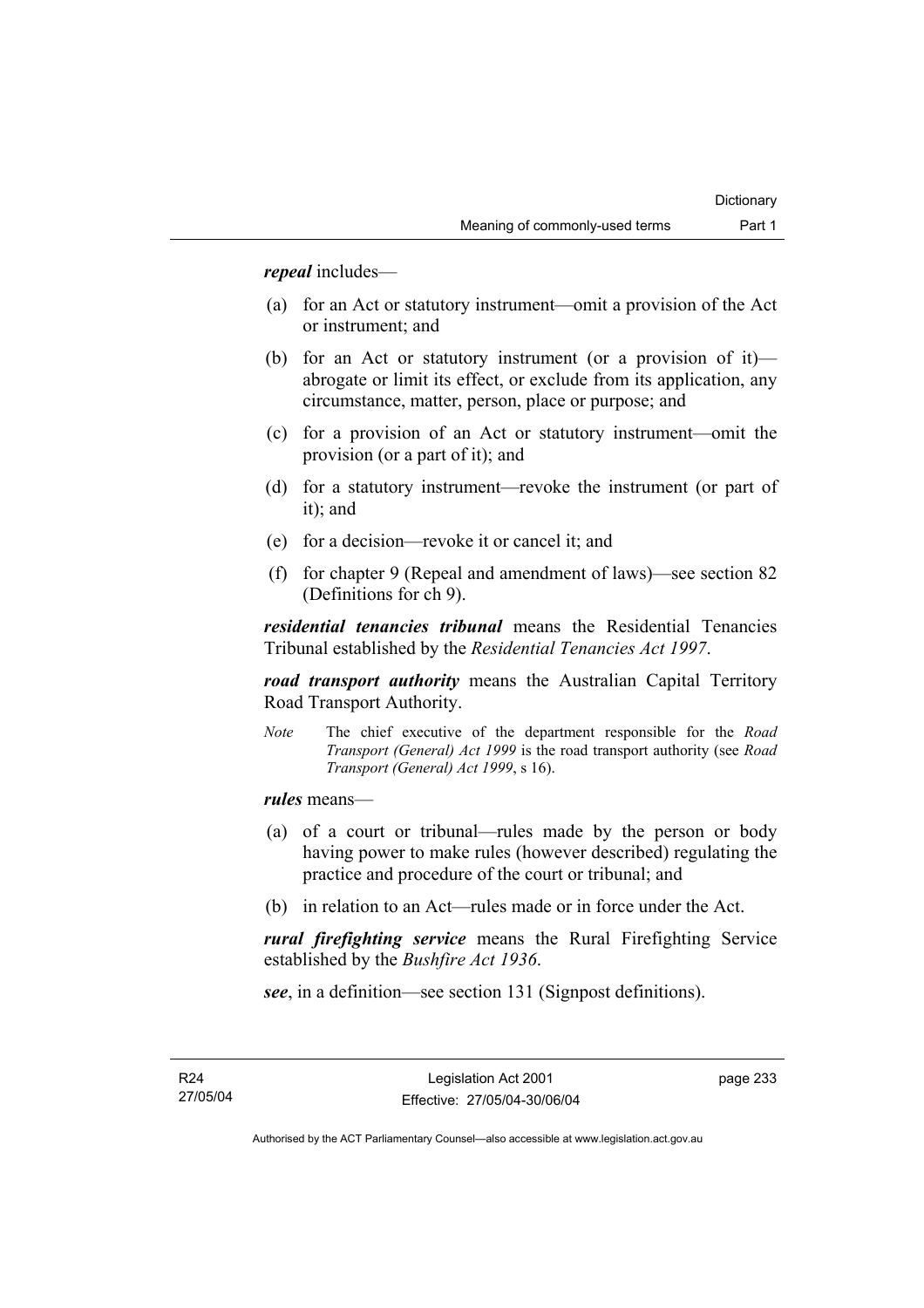*Self-Government Act* means the *Australian Capital Territory (Self-Government) Act 1988* (Cwlth).

*self-government day* means 11 May 1989.

*Note* This is the day when the remaining provisions of the Self-Government Act commenced and, in particular, the Australian Capital Territory was established as a body politic, the Legislative Assembly was empowered to make laws for the ACT and the Executive was established.

*sentence administration board* means the Sentence Administration Board under the *Rehabilitation of Offenders (Interim) Act 2001*.

*sign* includes attach a seal and make a mark.

*sitting day*, of the Legislative Assembly, means a day when the Assembly meets.

*Small Claims Court* means the Magistrates Court when exercising jurisdiction as the Small Claims Court.

*Note* The *Magistrates Court (Civil Jurisdiction) Act 1982* deals with the exercise of this jurisdiction.

*solicitor* means a lawyer who practises as a solicitor.

*Speaker* means the Presiding Officer of the Legislative Assembly.

*Note* The presiding officer is elected under the Self-Government Act, s 11.

*Standards Australia* means the company named Standards Australia International Limited (ACN 087 326 690).

*State* means a State of the Commonwealth, and includes the Northern Territory.

*statutory declaration* means a statutory declaration made under the *Statutory Declarations Act 1959* (Cwlth).

*statutory instrument*—see section 13 (Meaning of *statutory instrument*).

*statutory office-holder* means a person occupying a position under an Act or statutory instrument (other than a position in the public service).

R24 27/05/04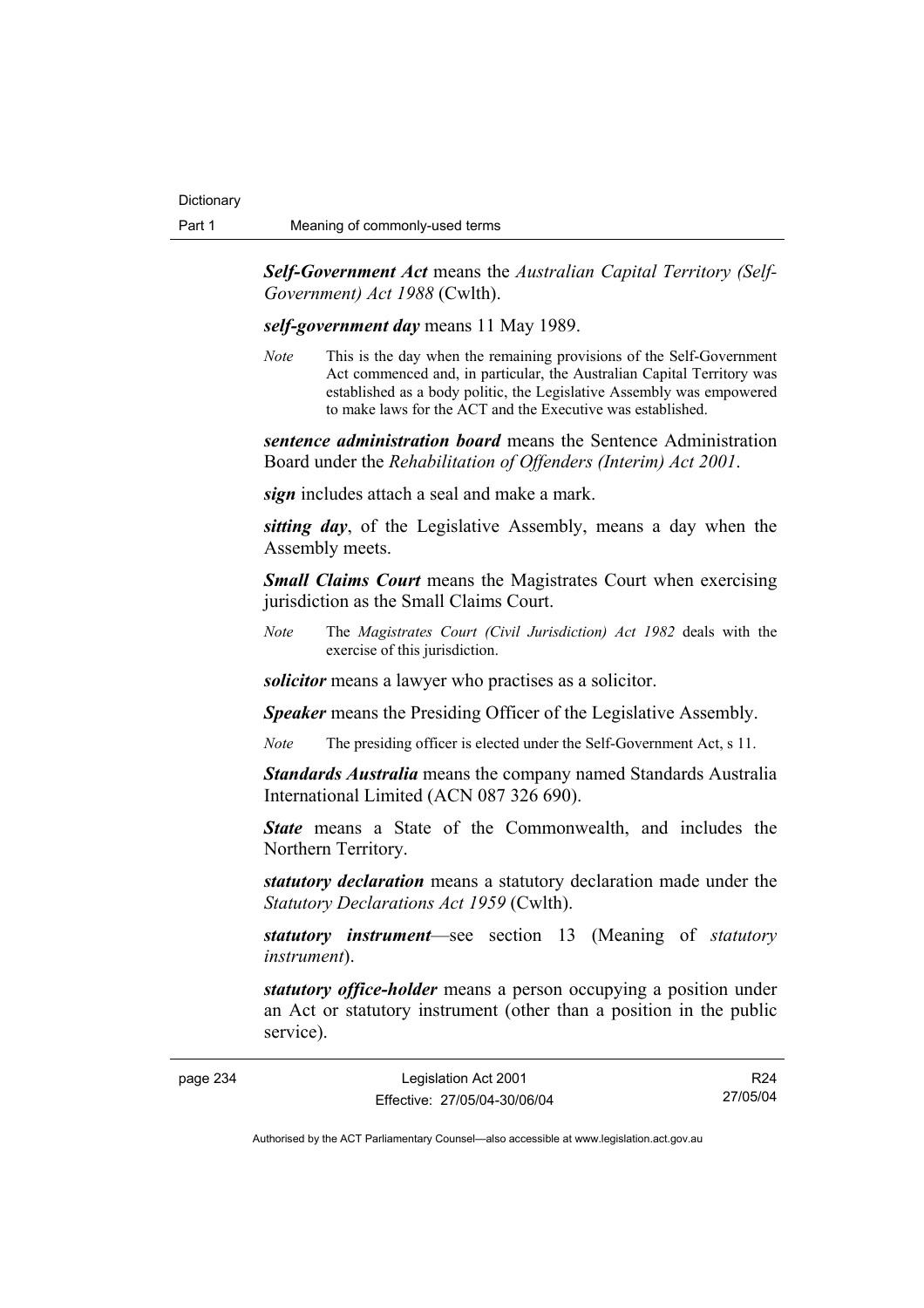*subordinate law*—see section 8 (Meaning of *subordinate law)*.

*summary offence*—see section 190.

*Supreme Court* means the Supreme Court of the Australian Capital Territory.

*Note* The Supreme Court is established by the *Supreme Court Act 1933*, s 3. The Self-Government Act, s 48A deals with the jurisdiction and powers of the court.

*swear*, in relation to a person allowed by law to affirm, declare or promise, includes affirmation, declaration and promise.

*Territory authority* means a body established under an Act, but does not include a body declared under the regulations not to be a Territory authority.

*Territory instrumentality* means a corporation that—

- (a) is established under an Act or statutory instrument, or under the Corporations Act; and
- (b) is a Territory instrumentality under the *Public Sector Management Act 1994*.
- *Note* Territory instrumentality is defined in the *Public Sector Management Act 1994*, s 3.

*Territory land* means Territory Land under the *Australian Capital Territory (Planning and Land Management) Act 1988* (Cwlth).

*Note* The *Australian Capital Territory (Planning and Land Management) Act 1988* (Cwlth), s 28 provides that if land in the ACT is not national land (see the definition above) it is Territory land.

*Territory owned corporation* means a Territory owned corporation under the *Territory Owned Corporations Act 1990*.

*Territory plan* means the Territory plan under the *Land (Planning and Environment) Act 1991*.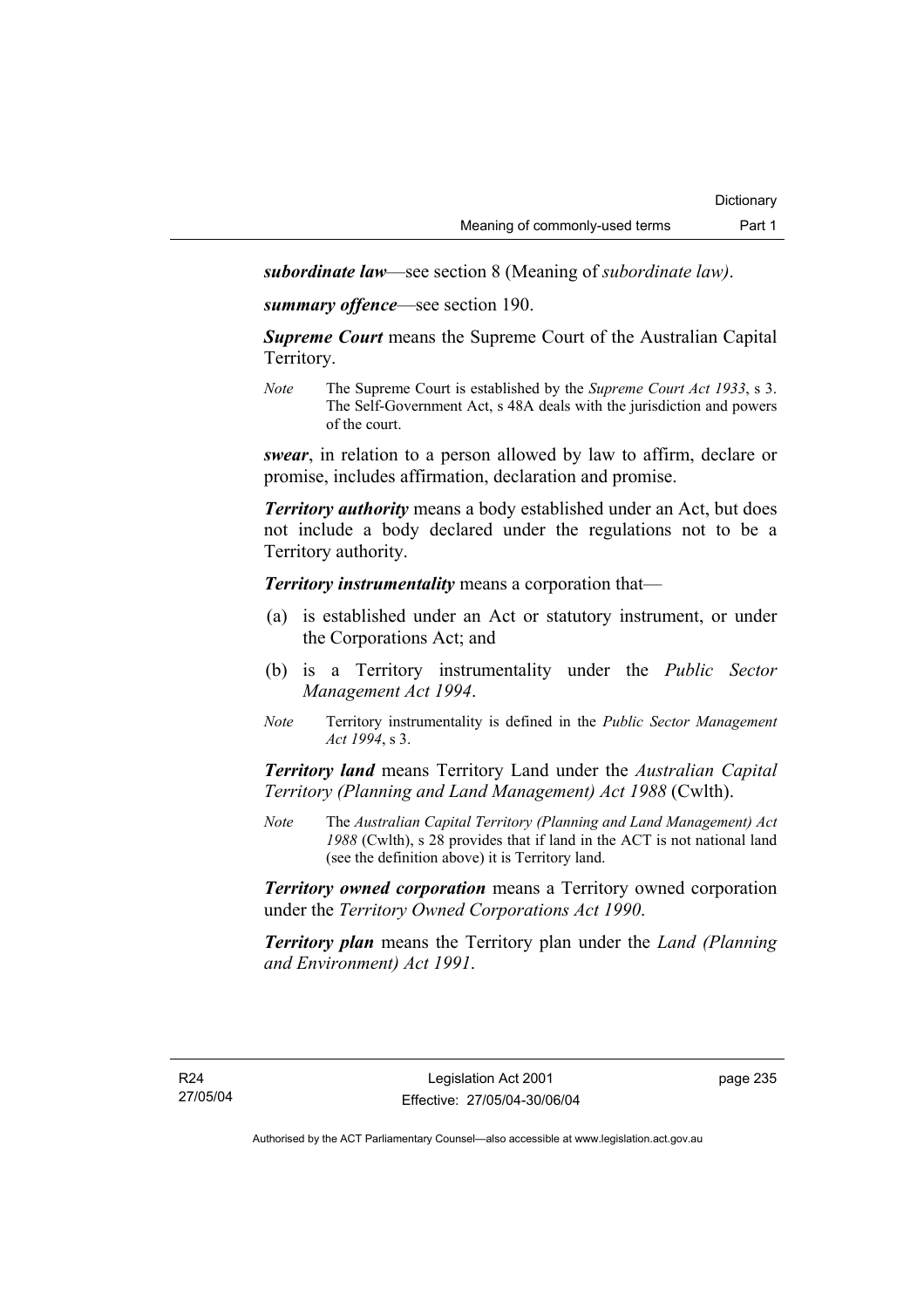### *the Territory* means—

- (a) when used in a geographical sense—the Australian Capital Territory; or
- (b) in any other case—the body politic established by the Self-Government Act, section 7.

*transgender person*—see section 169A (1) and (2).

*transitional* includes saving.

*Treasurer* means the Minister designated Treasurer by the Chief Minister, and includes a Minister authorised by the Chief Minister to act on behalf of the Treasurer.

*tribunal* includes any entity that is authorised to hear, receive and examine evidence.

*UK Act* means an Act of the United Kingdom Parliament.

*under*, in relation to an Act or statutory instrument or a provision of an Act or statutory instrument, includes the following:

- $(a)$  by:
- (b) by virtue of;
- (c) for or for the purposes of;
- (d) in accordance with;
- (e) in pursuance of;
- (f) pursuant to;
- (g) within the meaning of.

*United Kingdom* means the United Kingdom of Great Britain and Northern Ireland.

### *United Kingdom Parliament* means—

(a) the Parliament of England; or

R24 27/05/04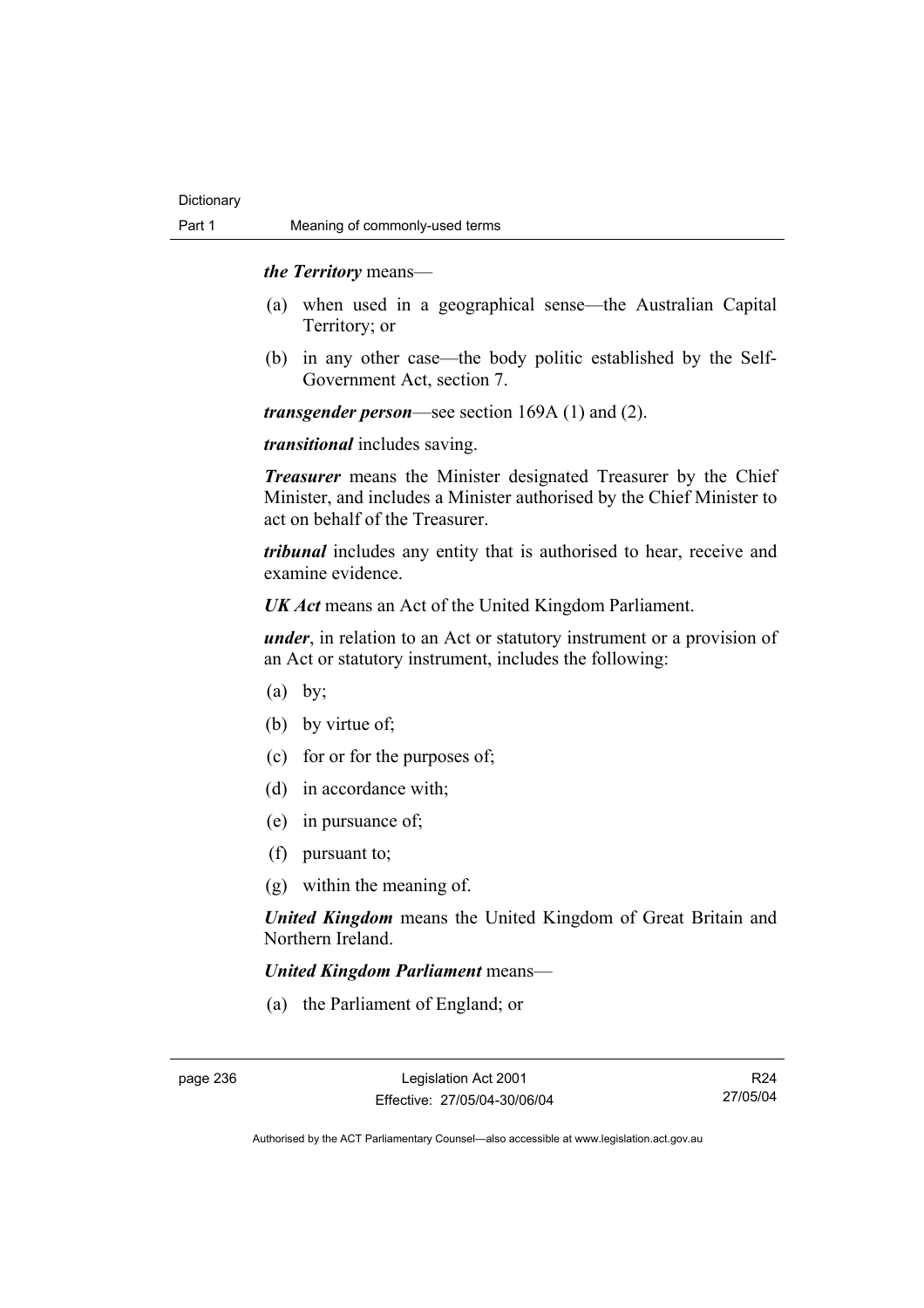- (b) the Parliament of Great Britain; or
- (c) the Parliament of the United Kingdom of Great Britain and Ireland; or
- (d) the Parliament of the United Kingdom of Great Britain and Northern Ireland.

*veterinary surgeon* means a registered veterinary surgeon under the *Veterinary Surgeons Act 1965*.

*will* includes a codicil.

*word* includes any drawing, figure, number and symbol.

*working day* means a day that is not—

- (a) a Saturday or Sunday; or
- (b) a public holiday in the ACT under the *Holidays Act 1958*.

*writing* includes any way of representing or reproducing words in visible form.

### **Examples**

printing, photocopying, photography, typewriting

*Note* An example is part of the Act, is not exhaustive and may extend, but does not limit, the meaning of the provision in which it appears (see s 126 and s 132).

*year*, without specifying the kind of year, means calendar year.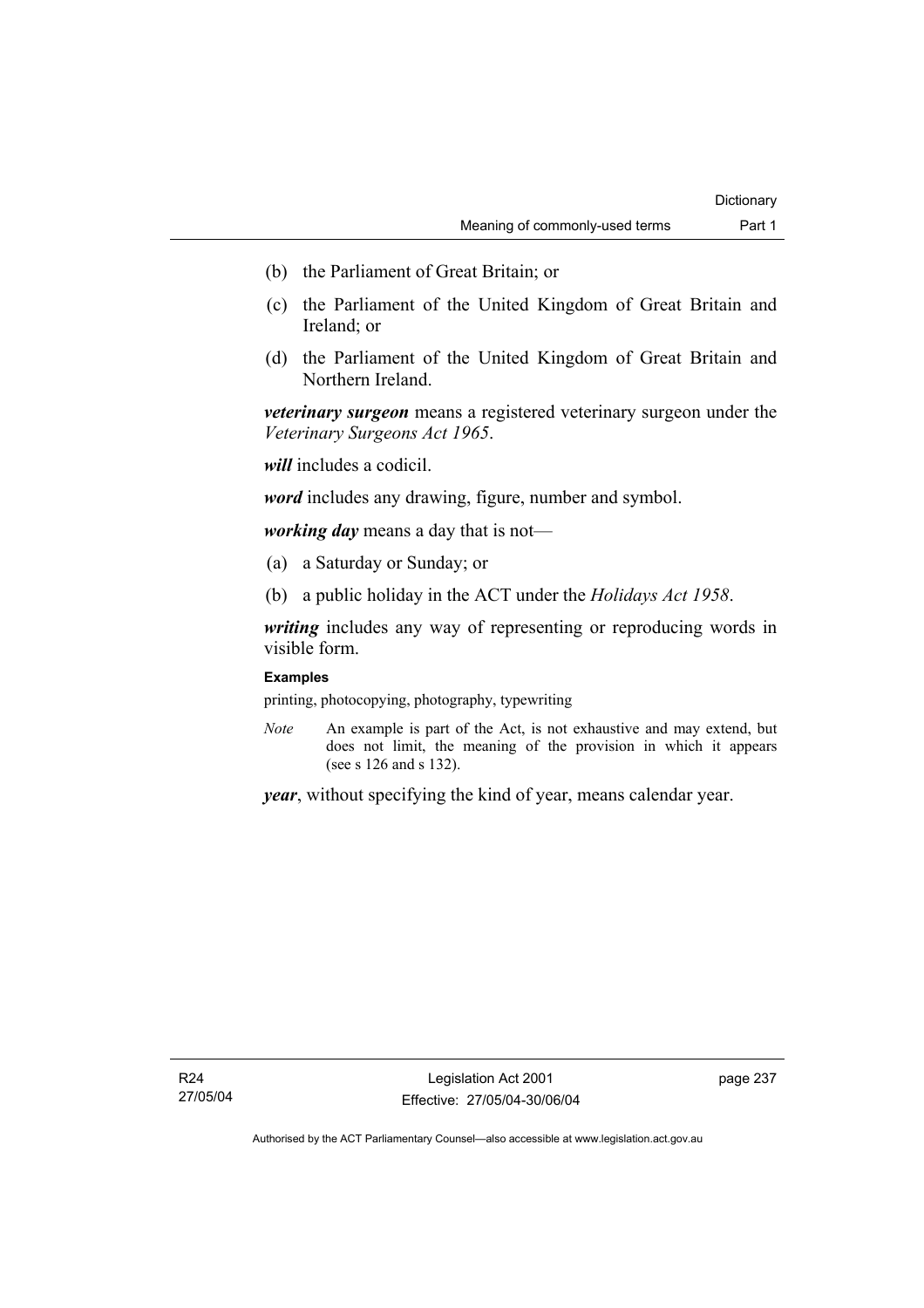# **Part 2 Terms for Legislation Act 2001 only**

*Note* Terms that apply to all Acts and statutory instruments are set out in pt 1.

*Act*, for chapter 14 (Interpretation of Acts and statutory instruments)—see section 136.

*Note* See also def *Act* in dict, pt 1.

*administrator*, for part 19.5 (Service of documents)—see section 246.

*agency*, for part 19.5 (Service of documents)—see section 246.

#### *appointee*—

- (a) for division 19.3.1 (Appointments—general)—see section 207 (2); and
- (b) for division 19.3.2 (Acting appointments)—see section 217 (2).

### *appointer*—

- (a) for division 19.3.1 (Appointments—general)—see section 205; and
- (b) for division 19.3.2 (Acting appointments)—see section 215; and
- (c) for part 19.4 (Delegations)—see section 230 (1).

*approved web site* means an internet site approved under section 21 (Approved web site).

*authorised republication*—see section 15 (Meaning of *authorised republication*).

*authorising law*, for chapter 5 (Regulatory impact statements for subordinate laws and disallowable instruments)—see section 31 (Definitions for ch 5).

R24 27/05/04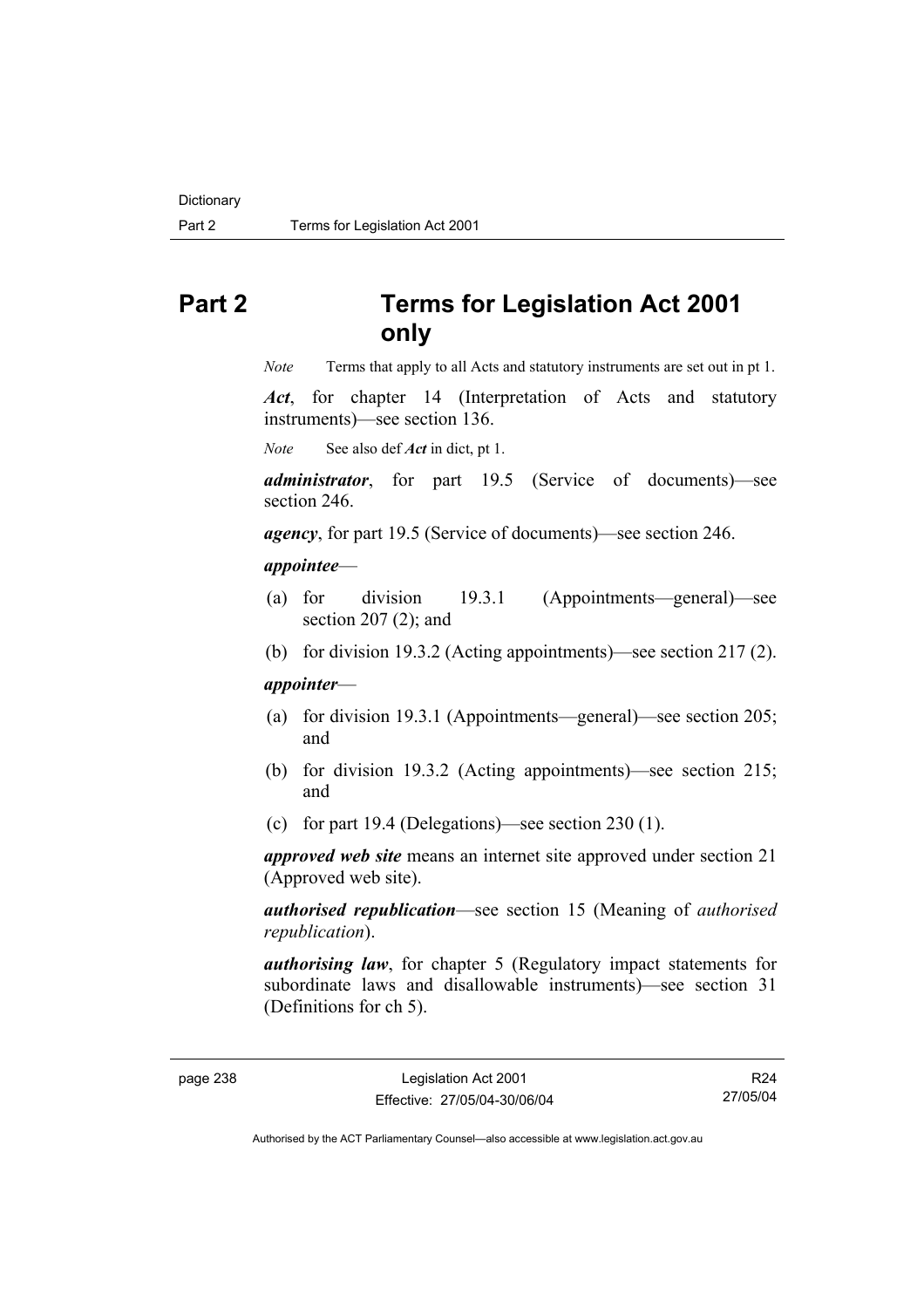**benefits**, for chapter 5 (Regulatory impact statements for subordinate laws and disallowable instruments)—see section 31 (Definitions for ch 5).

*business address*, for part 19.5 (Service of documents)—see section 246.

*corporation*, for part 19.5 (Service of documents)—see section 246.

*costs*, for chapter 5 (Regulatory impact statements for subordinate laws and disallowable instruments)—see section 31 (Definitions for ch 5).

*current legislative drafting practice* means the legislative drafting practices from time to time used in the Parliamentary Counsel's Office.

*delegate*, for part 19.4 (Delegations)—see section 233 (2).

*determinative provision*—see section 5 (2).

*document*, for part 19.5 (Service of documents)—see section 246.

*editorial amendment*, of a law—see section 116 (Ambit of editorial amendments).

*email address*, for part 19.5 (Service of documents)—see section 246.

*executive officer*, for part 19.5 (Service of documents)—see section 246.

*fax number*, for part 19.5 (Service of documents)—see section 246.

*fee*, for part 6.3 (Making of certain statutory instruments about fees)—see section 55 (Definitions for pt 6.3).

*home address*, for part 19.5 (Service of documents)—see section 246.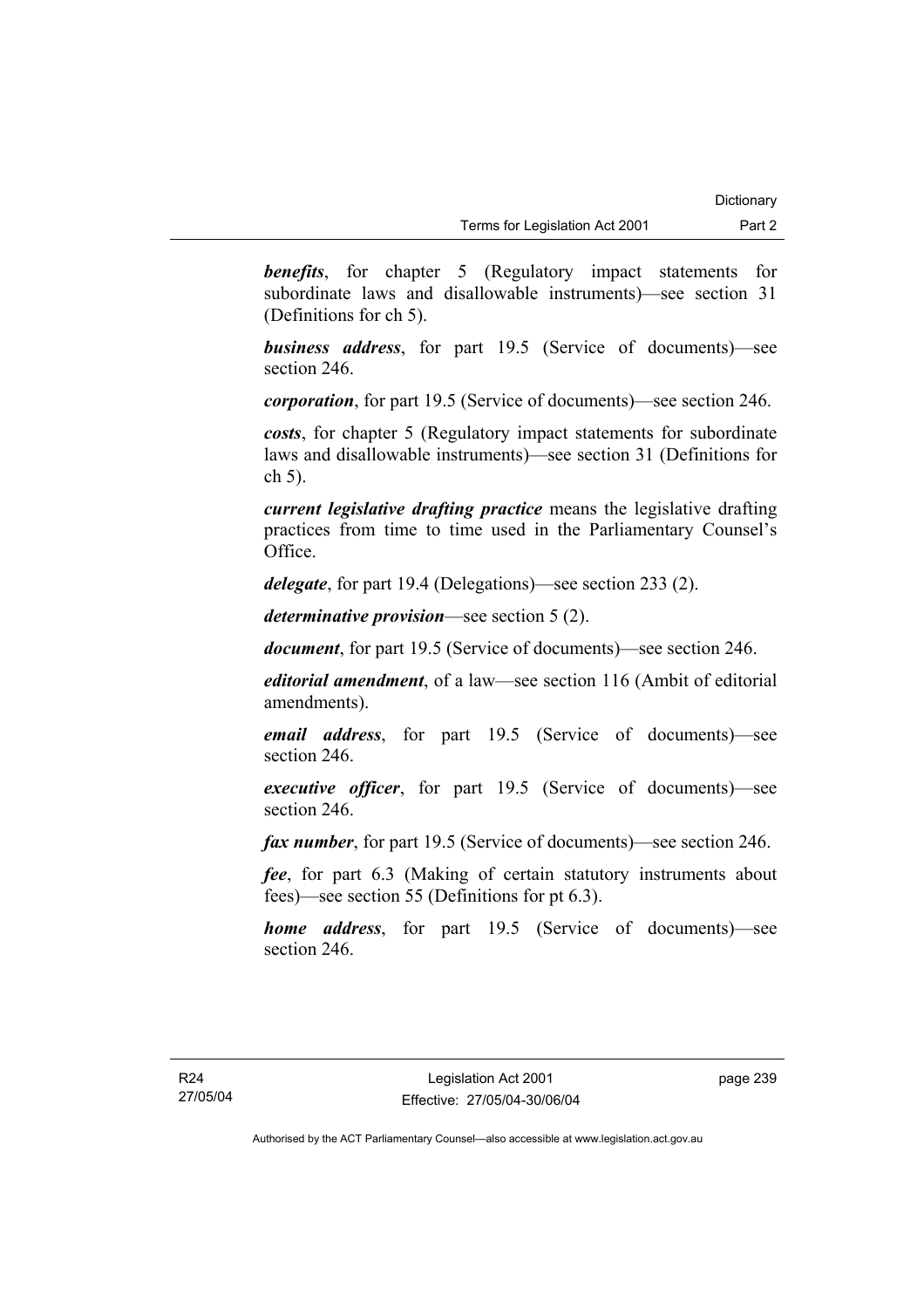#### *law*—

- (a) for chapter 3 (Authorised versions and evidence of laws and legislative material)—see section 22A; and
- (b) for chapter 8 (Commencement and exercise of powers before commencement)—see section 72 (Meaning of *law* in ch 8); and
- (c) for chapter 9 (Repeal and amendment of laws)—see section 82 (Definitions for ch 9); and
- (d) for chapter 11 (Republication of Acts and statutory instruments)—see section 107 (Meaning of *law* in ch 11); and
- (e) for chapter 13 (Structure of Acts and statutory instruments) see section 125 (Meaning of *law* in ch 13); and
- (f) for chapter 16 (Courts, tribunals and other decision-makers) see section 175 (Meaning of *law* in ch 16); and
- (g) for chapter 17 (Entities and positions)—see section 185 (Meaning of *law* in ch 17); and
- (h) for chapter 19 (Administrative and machinery provisions)—see section 195 (Meaning of *law* in ch 19).

*legislative material*, for chapter 3 (Authorised versions and evidence of laws and legislative material)—see section 22A.

*non-determinative provision*—see section 5 (3).

*provide* a service, for part 6.3 (Making of certain statutory instruments about fees)—see section 55 (Definitions for pt 6.3).

*referential term* means a term that identifies a provision as a provision, or part of a provision, of the Act, statutory instrument or provision in which it appears.

#### **Examples**

- 1 of this Act
- 2 of this section
- 3 hereof

page 240 Legislation Act 2001 Effective: 27/05/04-30/06/04

R24 27/05/04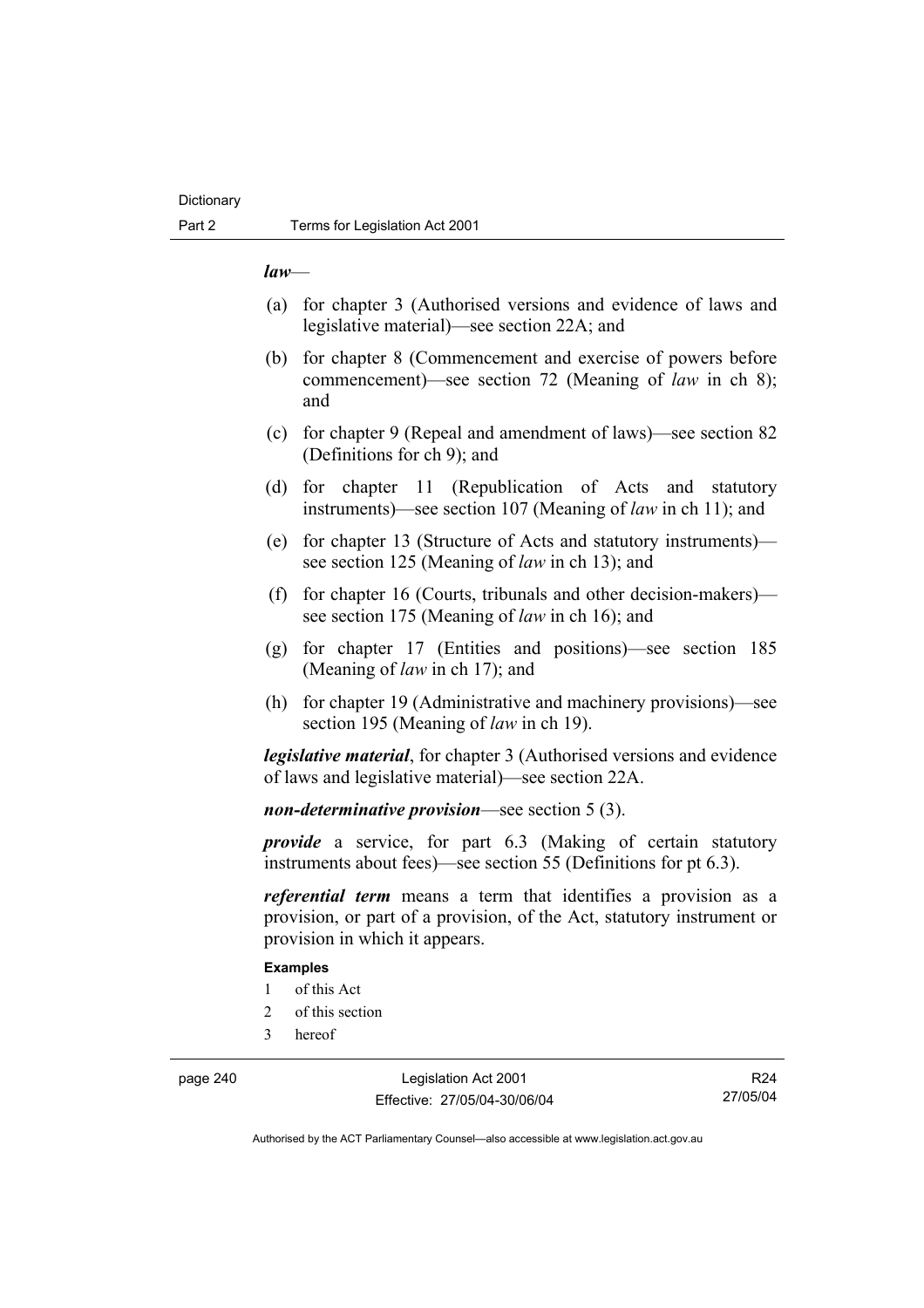#### 4 said

*Note* An example is part of the Act, is not exhaustive and may extend, but does not limit, the meaning of the provision in which it appears (see s 126 and s 132).

*register* means the ACT legislation register.

### *republication—*

- (a) for chapter 3 (Authorised versions and evidence of laws and legislative material)—see section 22A; and
- (b) for chapter 11 (Republication of Acts and statutory instruments)—see section 107.

*republication date*, for an authorised republication, means the date stated in the republication as the republication date.

*responsible*, for part 19.5 (Service of documents)—see section 246.

*retrospectively*, for the commencement of legislation—see section 75A (Meaning of commences *retrospectively*).

*scrutiny committee principles*, for chapter 5 (Regulatory impact statements for subordinate laws and disallowable instruments)—see section 31 (Definitions for ch 5).

*service*, for part 6.3 (Making of certain statutory instruments about fees)—see section 55 (Definitions for pt 6.3).

*working out the meaning of an Act*, for part 14.2 (Key principles of interpretation)—see section 138.

page 241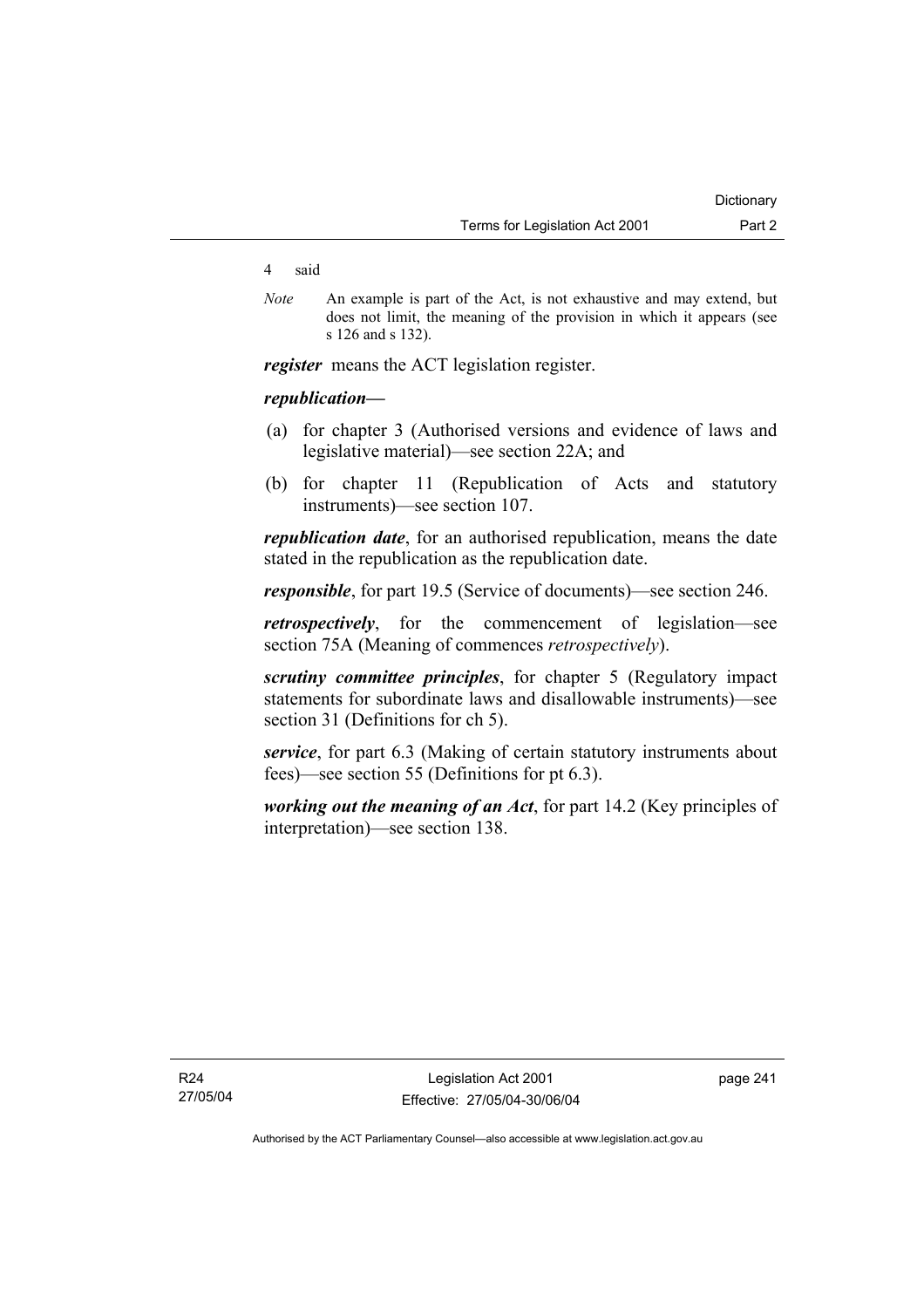1 About the endnotes

# **Endnotes**

# **1 About the endnotes**

Amending and modifying laws are annotated in the legislation history and the amendment history. Current modifications are not included in the republished law but are set out in the endnotes.

Not all editorial amendments made under the *Legislation Act 2001*, part 11.3 are annotated in the amendment history. Full details of any amendments can be obtained from the Parliamentary Counsel's Office.

Uncommenced amending laws and expiries are listed in the legislation history and the amendment history. These details are underlined. Uncommenced provisions and amendments are not included in the republished law but are set out in the last endnote.

If all the provisions of the law have been renumbered, a table of renumbered provisions gives details of previous and current numbering.

The endnotes also include a table of earlier republications.

| $am = amended$<br>$amdt = amendment$<br>$ch = chapter$<br>$cl = clause$<br>$def = definition$<br>$dict = dictionary$<br>disallowed = disallowed by the Legislative<br>Assembly<br>$div = division$<br>$exp = expires/expired$<br>$Gaz = Gazette$<br>$hda =$ heading<br>IA = Interpretation Act 1967<br>ins = inserted/added<br>$LA =$ Legislation Act 2001<br>$LR =$ legislation register<br>LRA = Legislation (Republication) Act 1996<br>mod = modified/modification<br>$o = order$ | $ord = ordinance$<br>orig = original<br>par = paragraph/subparagraph<br>$pres = present$<br>prev = previous<br>$(\text{prev})$ = previously<br>$pt = part$<br>$r = rule/subrule$<br>reg = regulation/subregulation<br>$renum = renumbered$<br>$reloc = relocated$<br>$R[X]$ = Republication No<br>$R1$ = reissue<br>$s = section/subsection$<br>$sch = schedule$<br>$sdiv = subdivision$<br>$sub =$ substituted<br>SL = Subordinate Law<br>underlining = whole or part not commenced |
|---------------------------------------------------------------------------------------------------------------------------------------------------------------------------------------------------------------------------------------------------------------------------------------------------------------------------------------------------------------------------------------------------------------------------------------------------------------------------------------|--------------------------------------------------------------------------------------------------------------------------------------------------------------------------------------------------------------------------------------------------------------------------------------------------------------------------------------------------------------------------------------------------------------------------------------------------------------------------------------|
| om = omitted/repealed                                                                                                                                                                                                                                                                                                                                                                                                                                                                 | or to be expired                                                                                                                                                                                                                                                                                                                                                                                                                                                                     |
|                                                                                                                                                                                                                                                                                                                                                                                                                                                                                       |                                                                                                                                                                                                                                                                                                                                                                                                                                                                                      |

# **2 Abbreviation key**

page 242 Legislation Act 2001 Effective: 27/05/04-30/06/04

R24 27/05/04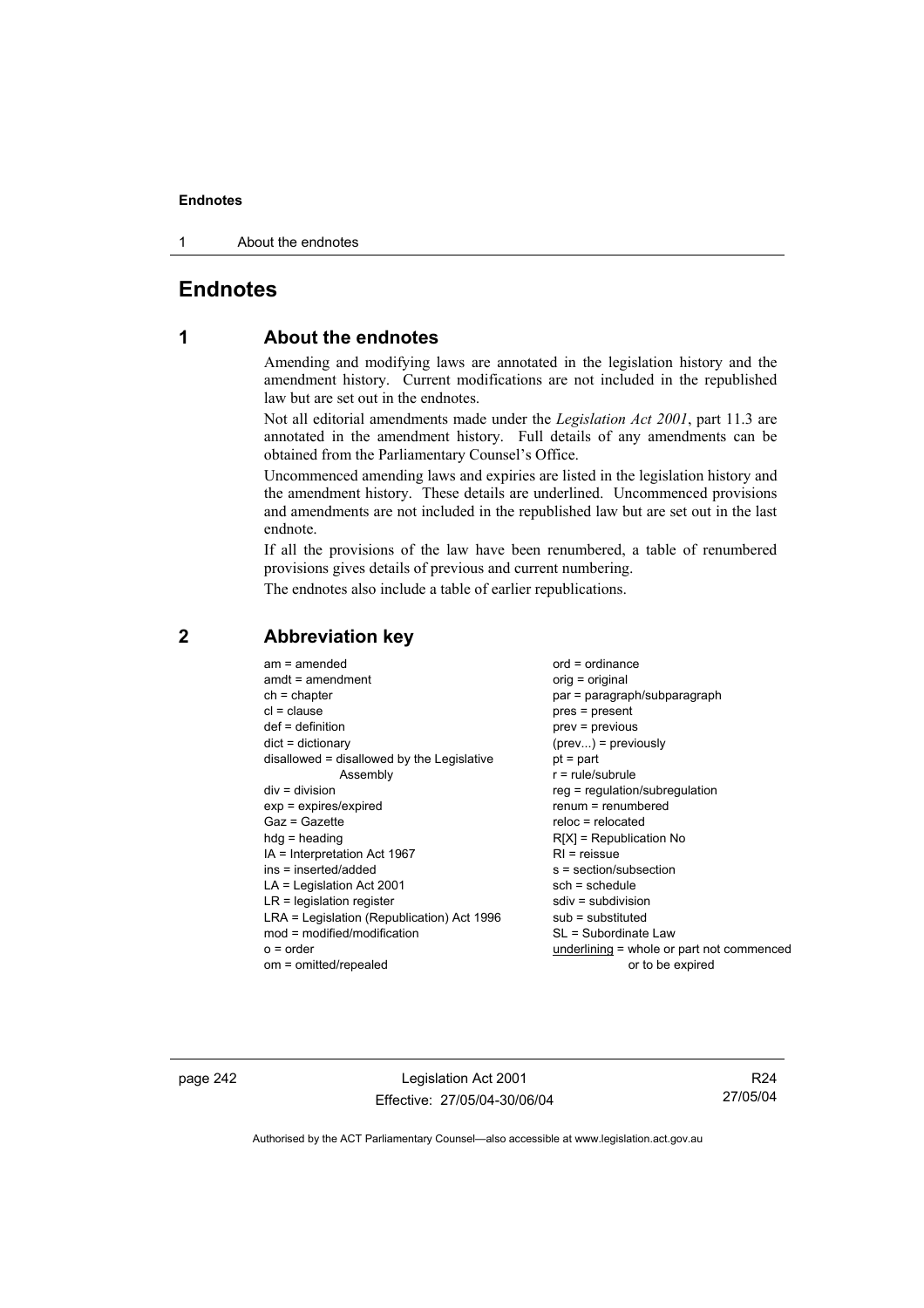# **3 Legislation history**

### **Legislation Act 2001 No 14**

notified 5 April 2001 (Gaz 2001 No 14) s 1, s 2 commenced 5 April 2001 (IA s 10B) remainder commenced 12 September 2001 (s 2 and Gaz 2001 No S65)

as amended by

### **Legislation (Consequential Amendments) Act 2001 No 44 pt 220**

notified 26 July 2001 (Gaz 2001 No 30)

s 1, s 2 commenced 26 July 2001 (IA s 10B)

pt 220 commenced 12 September 2001 (s 2 and see Gaz 2001 No S65)

### **Statute Law Amendment Act 2001 (No 2) 2001 No 56 pt 2.2**

notified 5 September 2001 (Gaz 2001 No S65) s 1, s 2 commenced 5 September 2001 (IA s 10B) amdts 2.67, 2.69, 2.78, 2.81 commenced 12 September 2001 (s 2 (2)) pt 2.2 remainder commenced 5 September 2001 (s 2 (1))

as modified by

### **Legislation Regulations 2001 SL 2001 No 34 reg 6**

notified LR 13 September 2001 commenced 13 September 2001 (reg 2)

as amended by

# **Justice and Community Safety Legislation Amendment Act 2001 No 70 sch 1**

notified LR 14 September 2001 amdt commenced 14 September 2001 (s 2 (5))

### **Defamation Act 2001 No 88 s 43 (2)**

notified LR 24 September 2001 s 1, s 2 commenced 24 September 2001 (LA s 75)

s 43 (2) commenced 1 July 2002 (s 2)

R24 27/05/04 page 243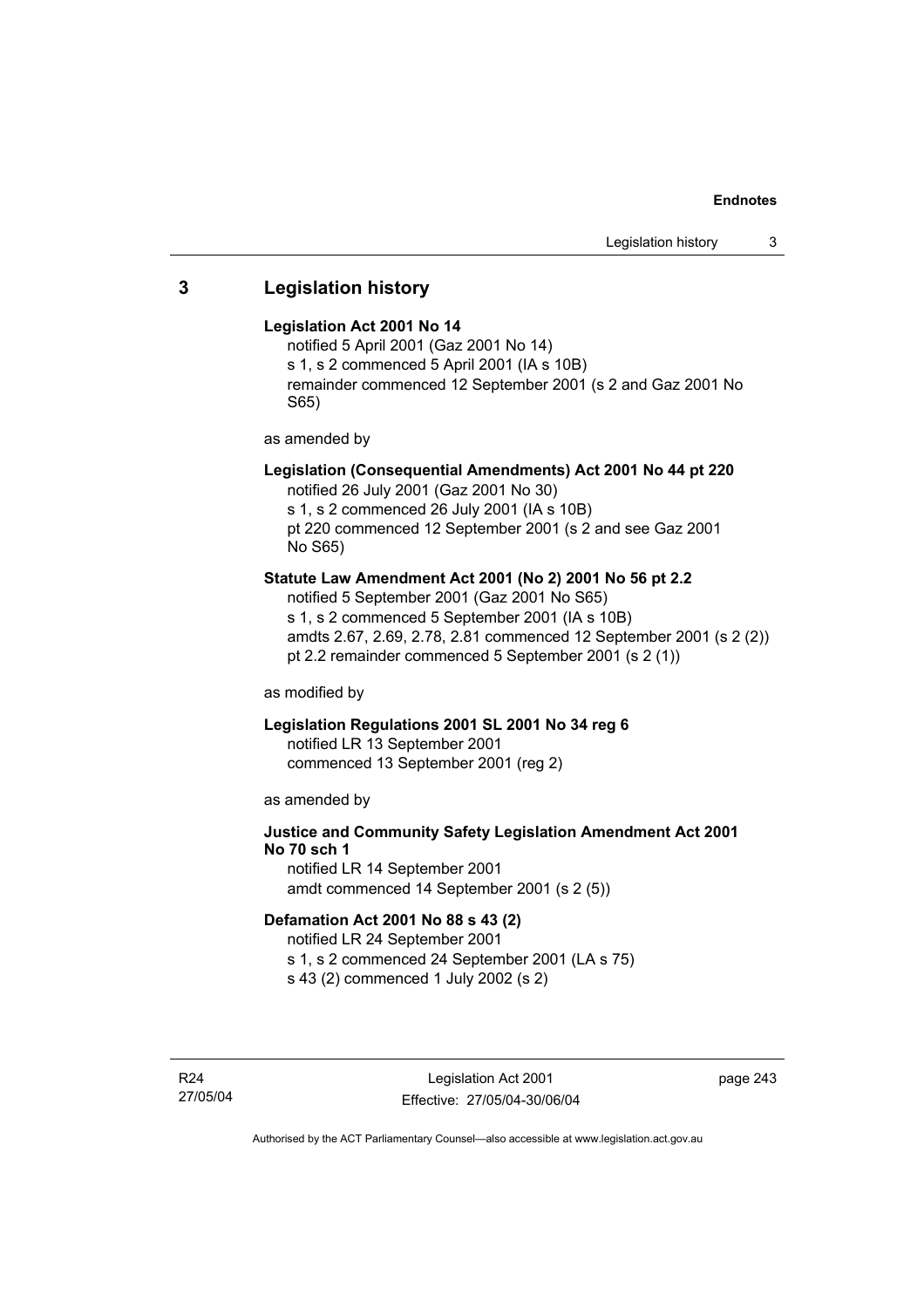3 Legislation history

### **Legislation Amendment Act 2002 No 11 ss 3-29, sch 1, pt 2.29**

notified LR 27 May 2002 s 1, s 2 commenced 27 May 2002 (LA s 75) ss 3-29, sch 1, pt 2.29 commenced 28 May 2002 (s 2 (1))

#### **Justice and Community Safety Legislation Amendment Act 2002 No 27 pt 8**

notified LR 9 September 2002 s 1, s 2 commenced 9 September 2002 (LA s 75) pt 8 commenced 7 October 2002 (s 2 (2))

#### **Statute Law Amendment Act 2002 No 30 pt 2.1**

notified LR 16 September 2002

s 1, s 2 taken to have commenced 19 May 1997 (LA s 75 (2)) amdt 2.3 taken to have commenced 12 September 2001 (s 2 (2)) pt 2.1 remainder commenced 17 September 2002 (s 2 (1))

### **Civil Law (Wrongs) Act 2002 No 40 div 3.2.8**

notified LR 10 October 2002 s 1, s 2 commenced 10 October 2002 (LA s 75 (1)) div 3.2.8 commenced 1 November 2002 (s 2 (2) and CN2002-13)

#### **Statute Law Amendment Act 2002 (No 2) No 49 pt 2.1**

notified LR 20 December 2002

s 1, s 2 taken to have commenced 7 October 1994 (LA s 75 (2)) pt 2.1 commenced 17 January 2003 (s 2 (1))

### **Criminal Code 2002 No 51 pt 1.12**

notified LR 20 December 2002

s 1, s 2 commenced 20 December 2002 (LA 75 (1))

pt 1.12 commenced 1 January 2003 (s 2 (1))

### **Planning and Land (Consequential Amendments) Act 2002 No 56 pt 3.13**

notified LR 20 December 2002

s 1, s 2 commenced 20 December 2002 (LA s 75 (1))

sch 3 pt 3.13 commences 1 July 2003 (s 2 and see Planning and Land Act 2002 A2002-55, s 2)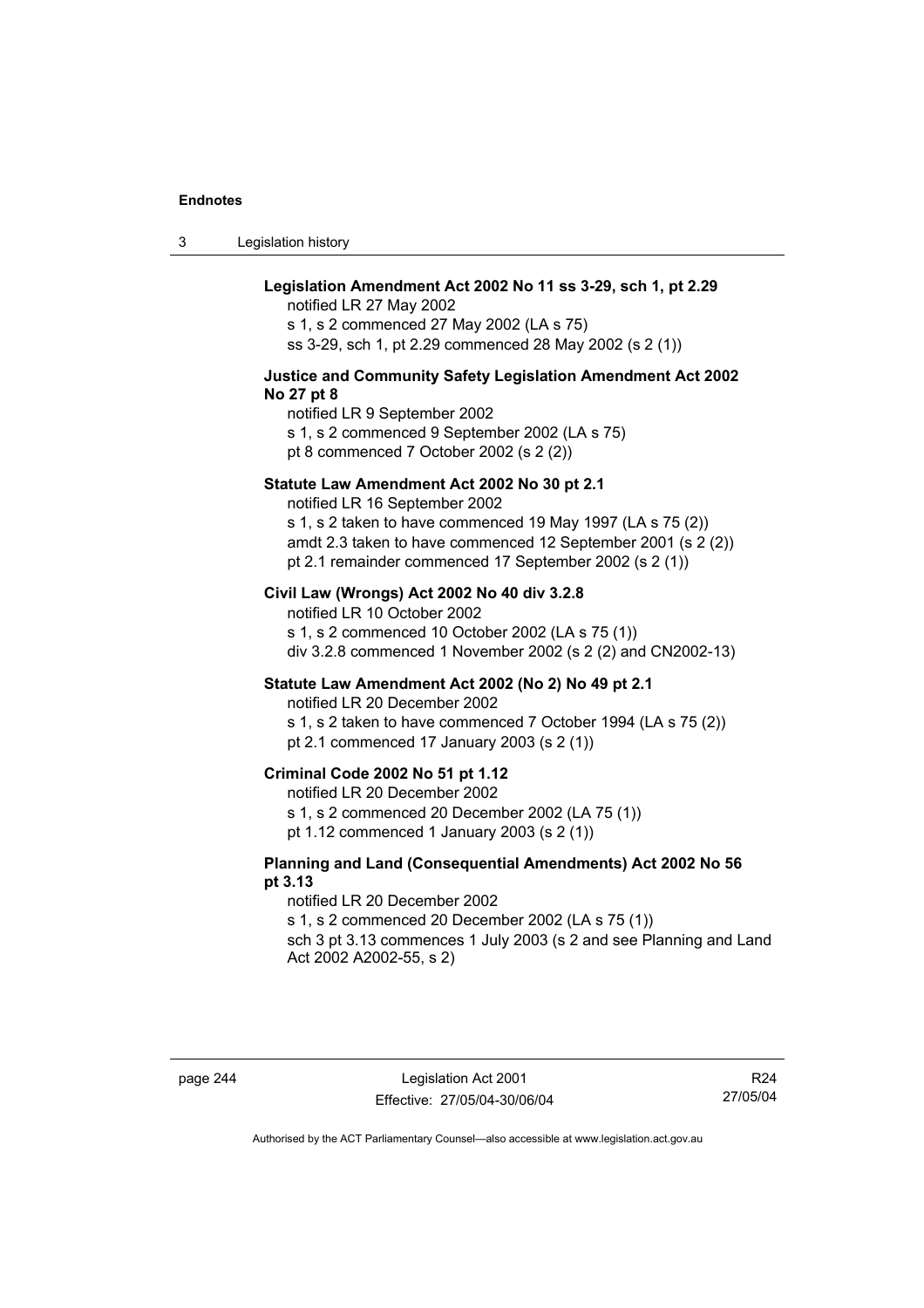### **Legislation (Gay, Lesbian and Transgender) Amendment Act 2003 A2003-14 pt 2**

notified LR 27 March 2003 s 1, s 2 commenced 27 March 2003 (LA s 75 (1)) pt 2 commenced 28 March 2003 (s 2)

### **Consumer and Trader Tribunal Act 2003 A2003-16 s 70**

notified LR 9 April 2003

s 1, s 2 commenced 9 April 2003 (LA s 75 (1))

s 70 commenced 9 October 2003 (s 2 and LA s 79)

### **Legislation (Statutory Interpretation) Amendment Act 2003 A2003-18**

notified LR 9 April 2003 s 1, s 2 commenced 9 April 2003 (LA s 75 (1)) remainder commenced 10 April 2003 (s 2)

#### **Statute Law Amendment Act 2003 A2003-41 sch 2 pt 2.1**

notified LR 11 September 2003 s 1, s 2 commenced 11 September 2003 (LA s 75 (1)) sch 2 pt 2.1 commenced 9 October 2003 (s 2 (1))

### **Statute Law Amendment Act 2003 (No 2) A2003-56 sch 2 pt 2.1**

notified LR 5 December 2003 s 1, s 2 commenced 5 December 2003 (LA s 75 (1)) sch 2 pt 2.1 commenced 19 December 2003 (s 2)

### **Parentage Act 2004 A2004-1 sch 1 pt 1.7**

notified LR 18 February 2004 s 1, s 2 commenced 18 February 2004 (LA s 75 (1)) sch 1 pt 1.7 commenced 22 March 2004 (s 2 and CN2004-3)

#### **Human Rights Act 2004 A2004-5 sch 2 pt 2.3**

notified LR 10 March 2004 s 1, s 2 commenced 10 March 2004 (LA s 75 (1)) sch 2 pt 2.3 commences 1 July 2004 (s 2)

### **Dangerous Substances Act 2004 A2004-7 sch 1 pt 1.4**

notified LR 19 March 2004 s 1, s 2 commenced 19 March 2004 (LA s 75 (1)) sch 1 pt 1.4 commenced 5 April 2004 (s 2 and CN2004-6)

R24 27/05/04 page 245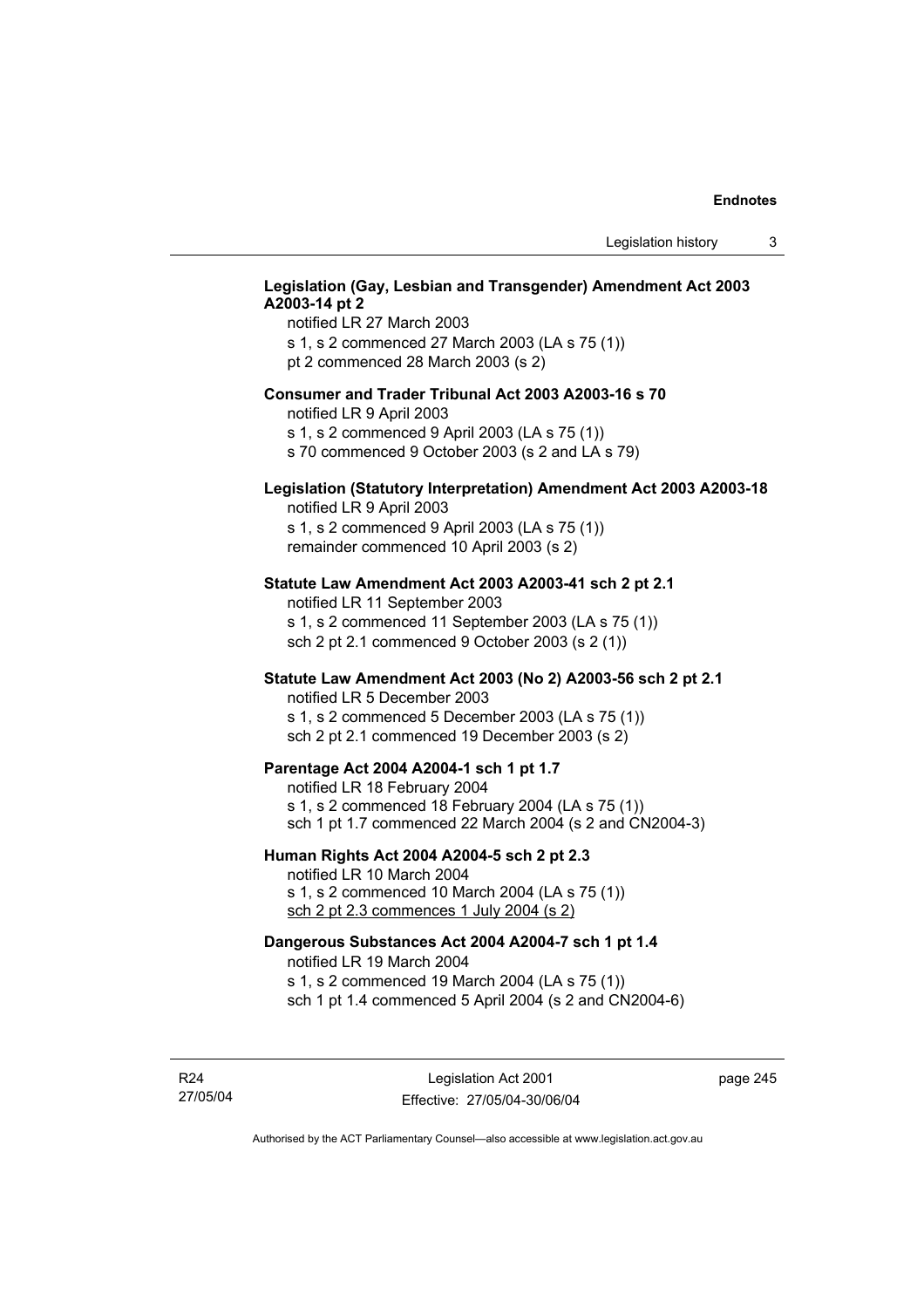4 Amendment history

### **Nurse Practitioners Legislation Act 2004 A2004-10 pt 3**

notified LR 19 March 2004 s 1, s 2 commenced 19 March 2004 (LA s 75 (1)) pt 3 commenced 27 May 2004 (s 2 and CN2004-9)

### **Construction Occupations Legislation Amendment Act 2004 A2004-13 sch 2 pt 2.20**

notified LR 26 March 2004 s 1, s 2 commenced 26 March 2004 (LA s 75 (1)) sch 2 pt 2.20 commences 1 September 2004 (s 2 and see Construction Occupations (Licensing) Act 2004 A2004-12, s 2 and CN2004-8)

**Education Act 2004 A2004-17 sch 2 pt 2.5**  notified LR 8 April 2004 s 1, s 2 commenced 8 April 2004 (LA s 75 (1)) sch 2 pt 2.5 commences 1 January 2005 (s 2)

# **4 Amendment history**

**Dictionary** 

|          | s <sub>2</sub>            | orig s 2 om LA s 89 (4)<br>(prev s 3) am 2001 No 56 amdt 2.18<br>renum 2002 No 11 s 5<br>am A2003-56 amdt 2.1                       |    |
|----------|---------------------------|-------------------------------------------------------------------------------------------------------------------------------------|----|
|          | <b>Notes</b>              |                                                                                                                                     |    |
|          | s 2A                      | (prev s 4) am 2001 No 56 amdt 2.19; 2002 No 11 amdt 1.1<br>renum 2002 No 11 s 5<br>$(2)$ , $(3)$ exp 2 September 2003 (s 2A $(3)$ ) |    |
|          | <b>Objects</b>            |                                                                                                                                     |    |
|          | s 3                       | orig s 3 renum as s 2<br>(prev s 5) am 2002 No 11 s 4<br>renum 2002 No 11 s 5                                                       |    |
|          | <b>Application of Act</b> |                                                                                                                                     |    |
|          | s <sub>4</sub>            | orig s 4 renum as s 2A<br>ins 2002 No 11 s 6                                                                                        |    |
|          |                           | Determinative and non-determinative provisions                                                                                      |    |
|          | s 5                       | orig s 5 renum as s 3<br>ins 2002 No 11 s 6                                                                                         |    |
|          |                           | Legislation Act provisions must be applied                                                                                          |    |
|          | s 6                       | sub 2002 No 11 s 6                                                                                                                  |    |
| page 246 |                           | Legislation Act 2001                                                                                                                | R2 |

Effective: 27/05/04-30/06/04

R24 27/05/04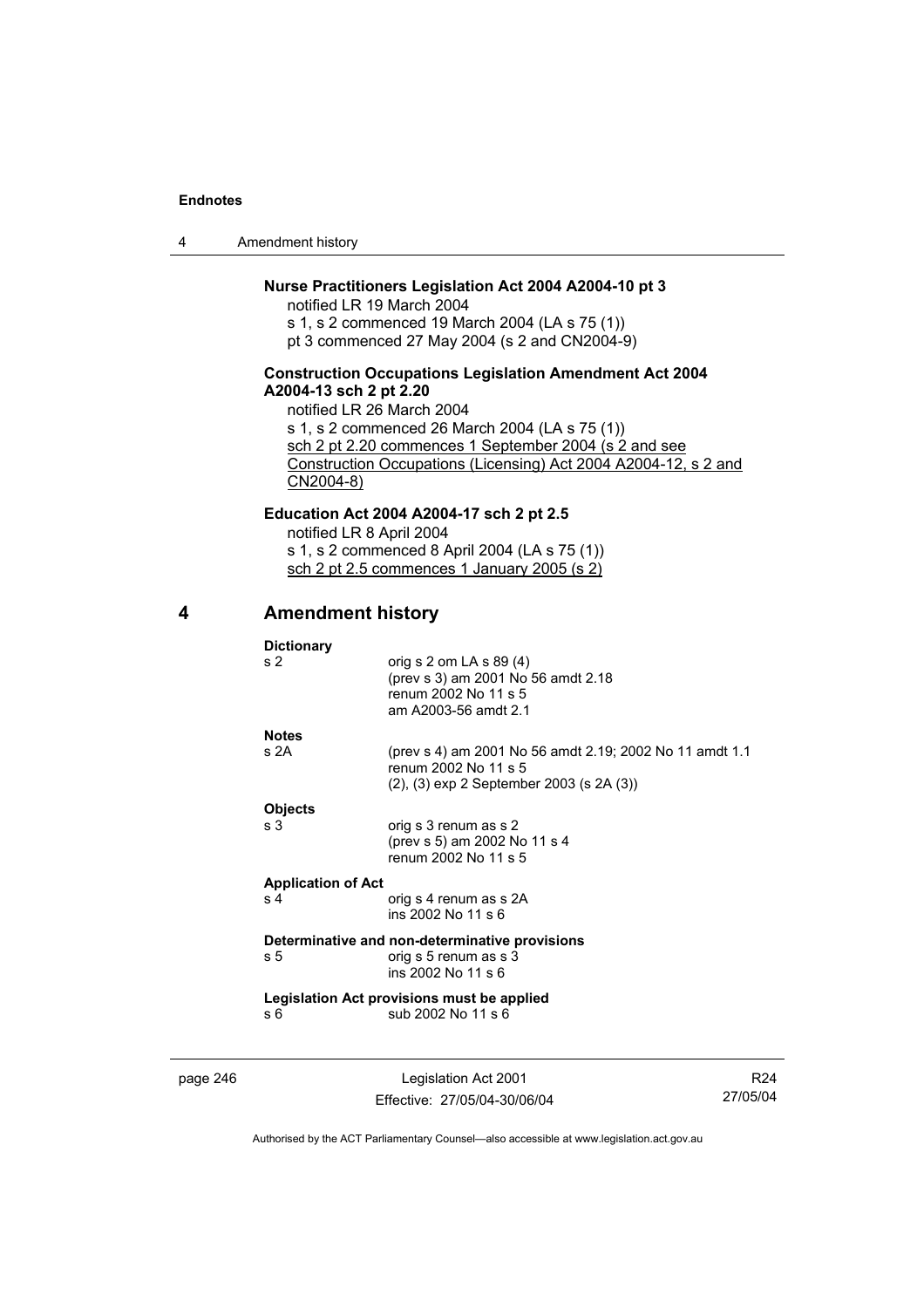```
Meaning of instrument 
s 14 am 2001 No 56 amdt 2.20 
Meaning of provision 
s 16 am 2001 No 56 amdt 2.21 
ACT legislation register 
s 18 am 2001 No 56 amdt 2.22 
Contents of register 
s 19 sub 2001 No 56 amdt 2.23 
                  am 2002 No 11 s 7; 2002 No 11 amdt 1.2; ss renum R5 LA 
                  (see 2002 No 11 amdt 1.3); 2002 No 49 amdt 2.1, amdt 2.1; 
                  pars renum R13 LA (see 2002 No 49 amdt 2.3); A2003-41 
                  amdt 2.1, amdt 2.2; A2004-5 amdt 2.6
Access to registered material at approved web site 
s 22 am 2001 No 56 amdt 2.24 
Authorised versions and evidence of laws and legislative material 
                 sub A2003-41 amdt 2.3
Definitions for ch 3 
s 22A ins A2003-41 amdt 2.4 
                  def law ins A2003-41 amdt 2.4 
                  def legislative material ins A2003-41 amdt 2.4 
                  def republication ins A2003-41 amdt 2.4 
Authorisation of versions by parliamentary counsel 
s 23 sub A2003-41 amdt 2.5 
Authorised electronic versions 
s 24 am 2001 No 56 amdt 2.25, amdt 2.26; 2002 No 11 amdt 1.4 
                  sub A2003-41 amdt 2.6 
Authorised written versions 
s 25 sub A2003-41 amdt 2.7 
Judicial notice of certain matters 
s 26 am A2003-41 amdt 2.8, amdt 2.9 
Notification of Acts 
s 28 am 2001 No 56 amdts 2.27-2.29; 2002 No 11 amdt 1.5; 
                  A2003-41 amdt 2.10, amdt 2.11; ss renum R20 LA (see 
                  A2003-41 amdt 2.12) 
References to notification of Acts 
s 30 am 2001 No 56 amdt 2.30, amdt 2.31 
Guidelines about costs of proposed subordinate laws and disallowable 
instruments 
s 33 (3), (4) exp 12 March 2002 (s 33 (4))
```
R24 27/05/04

Legislation Act 2001 Effective: 27/05/04-30/06/04 page 247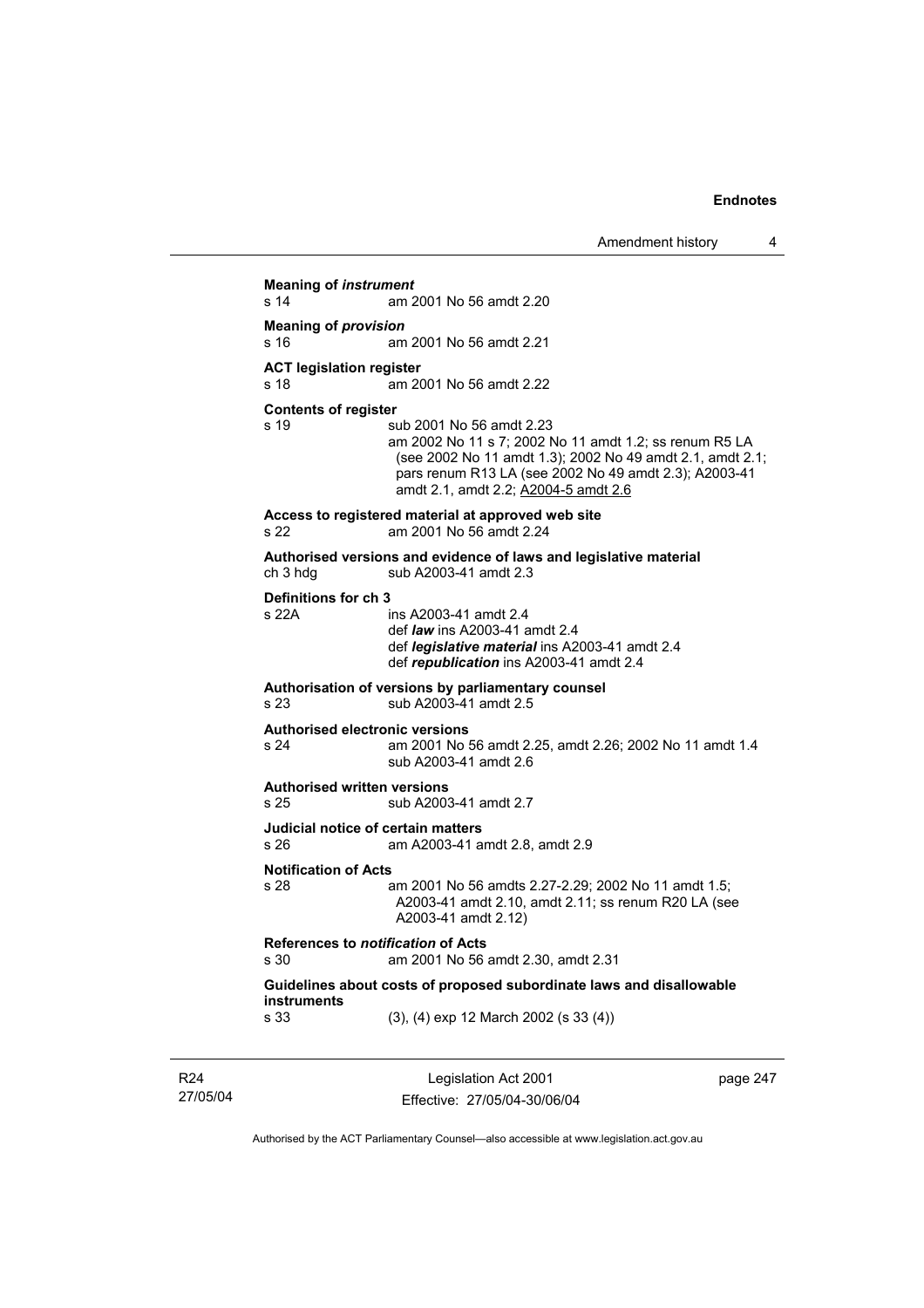4 Amendment history

**When is preparation of regulatory impact statement unnecessary?**  s 36 am 2002 No 30 amdt 2.1 **Making of certain statutory instruments by Executive**  s 41 hdg sub 2001 No 56 amdt 2.32 sub 2002 No 11 s 8 s 41 am 2001 No 56 amdts 2.33-2.36 sub 2002 No 11 s 8 **Power to make statutory instruments**  s 42 am 2002 No 11 amdt 1.6 **Statutory instruments to be interpreted not to exceed powers under authorising law**  s 43 am 2002 No 11 amdt 1.7; A2003-56 amdt 2.2, amdt 2.3 **Power to make statutory instruments for an Act etc**  s 44 am 2002 No 11 amdt 1.8, amdt 1.9; 2002 No 49 amdt 2.54 **Power to make court rules**  s 45 sub 2002 No 11 s 9 am 2002 No 49 amdt 2.4, amdt 2.54 **Power to make instrument includes power to amend or repeal**  s 46 am 2002 No 11 s 10 **Statutory instrument may make provision by applying law or instrument**  s 47 sub 2002 No 11 s 11 am 2002 No 49 amdt 2.5; A2003-56 amdt 2.4 **Power to make instrument includes power to make different provision for different categories etc**  s 48 am 2002 No 11 amdt 1.10; 2002 No 49 amdt 2.54 **Single instrument may exercise several powers or satisfy several requirements**  s 49 am 2002 No 11 amdt 1.11 **Relationship between authorising law and instrument dealing with same matter**  am 2002 No 11 amdt 1.12, amdt 1.13; 2002 No 49 amdt 2.54 **Instrument may authorise determination of matter etc**  s 52 am 2002 No 11 amdt 1.14; ss renum R5 LA (see 2002 No 11 amdt 1.15) **Instrument may prohibit**  s 53 am 2002 No 11 amdt 1.16, amdt 1.17 **Instrument may require making of statutory declaration**  s 54 am 2002 No 11 amdt 1.18; 2002 No 30 amdt 2.2

page 248 Legislation Act 2001 Effective: 27/05/04-30/06/04

R24 27/05/04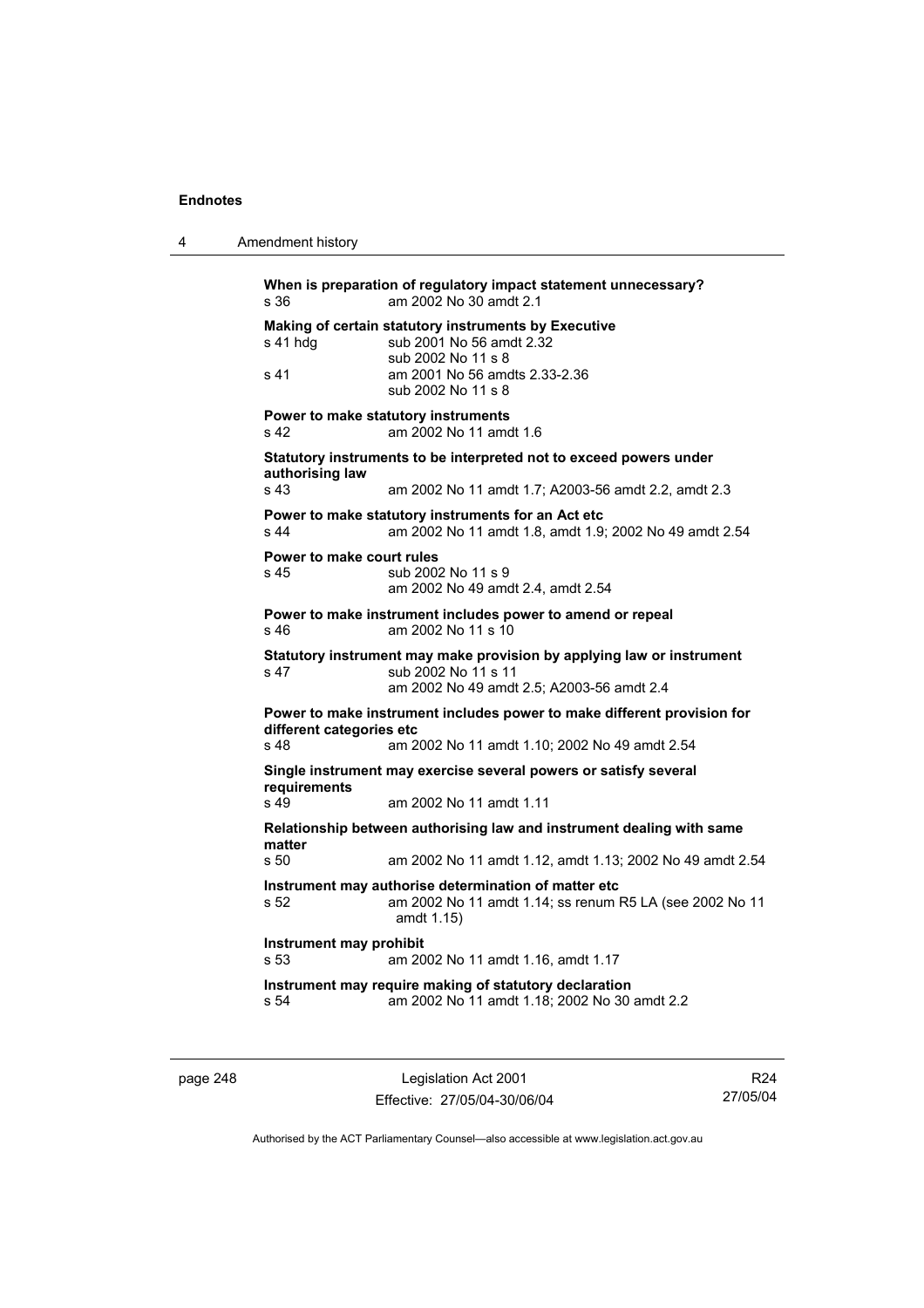| s 56                                    | Determination of fees by disallowable instrument<br>am 2001 No 56 amdt 2.37, amdt 2.38; ss renum R1 LA (see<br>2001 No 56 amdt 2.39); 2002 No 11 amdt 1.19, amdt 1.20;<br>2002 No 49 amdt 2.54      |
|-----------------------------------------|-----------------------------------------------------------------------------------------------------------------------------------------------------------------------------------------------------|
| s <sub>57</sub>                         | Fees payable in accordance with determination etc<br>am 2002 No 11 amdt 1.21                                                                                                                        |
| s 58                                    | Regulations may make provision about fees<br>am 2001 No 56 amdt 2.40; 2002 No 11 amdt 1.22; ss renum<br>R5 LA (see 2002 No 11 amdt 1.23)                                                            |
| <b>Numbering</b><br>s 59                | am 2001 No 56 amdt 2.41; A2003-41 amdt 2.13                                                                                                                                                         |
| s 60 hdg<br>s 60                        | Correction etc of name of registrable instrument<br>sub A2003-41 amdt 2.14<br>am 2001 No 56 amdt 2.42, amdt 2.43; 2001 No 70 amdt 1.8;<br>2002 No 49 amdt 2.6, amdt 2.7; A2003-41 amdt 2.15         |
| s 61                                    | Notification of registrable instruments<br>sub 2001 No 56 amdt 2.44<br>am 2002 No 11 s 12, amdt 1.24; ss renum R5 LA (see 2002<br>No 11 amdt 1.25); A2003-41 amdts 2.16-2.19                        |
| s 62                                    | Effect of failure to notify registrable instrument<br>am 2002 No 11 amdt 1.26, amdt 1.27                                                                                                            |
| s 63                                    | References to notification of registrable instruments<br>am 2001 No 56 amdt 2.45, amdt 2.46                                                                                                         |
| s 64 hdg<br>s 64                        | Presentation of subordinate laws and disallowable instruments<br>sub 2002 No 11 amdt 1.28<br>am 2002 No 11 amdt 1.29                                                                                |
| s 65 hdg<br>s 65                        | Disallowance by resolution of Assembly<br>sub 2001 No 56 amdt 2.47<br>am 2001 No 56 amdt 2.48, amdt 2.49; 2002 No 11 amdt 1.30;<br>A2003-56 amdt 2.5; ss renum R21 LA (see A2003-56<br>amdt $2.6$ ) |
| s 65A                                   | Notification of disallowance by resolution of Assembly<br>ins 2001 No 56 amdt 2.50<br>am 2002 No 11 amdt 1.31; A2003-41 amdt 2.20                                                                   |
| <b>Revival of affected laws</b><br>s 66 | am 2002 No 11 amdt 1.32                                                                                                                                                                             |
|                                         | Making of instrument same in substance within 6 months after disallowance                                                                                                                           |

R24 27/05/04

Legislation Act 2001 Effective: 27/05/04-30/06/04 page 249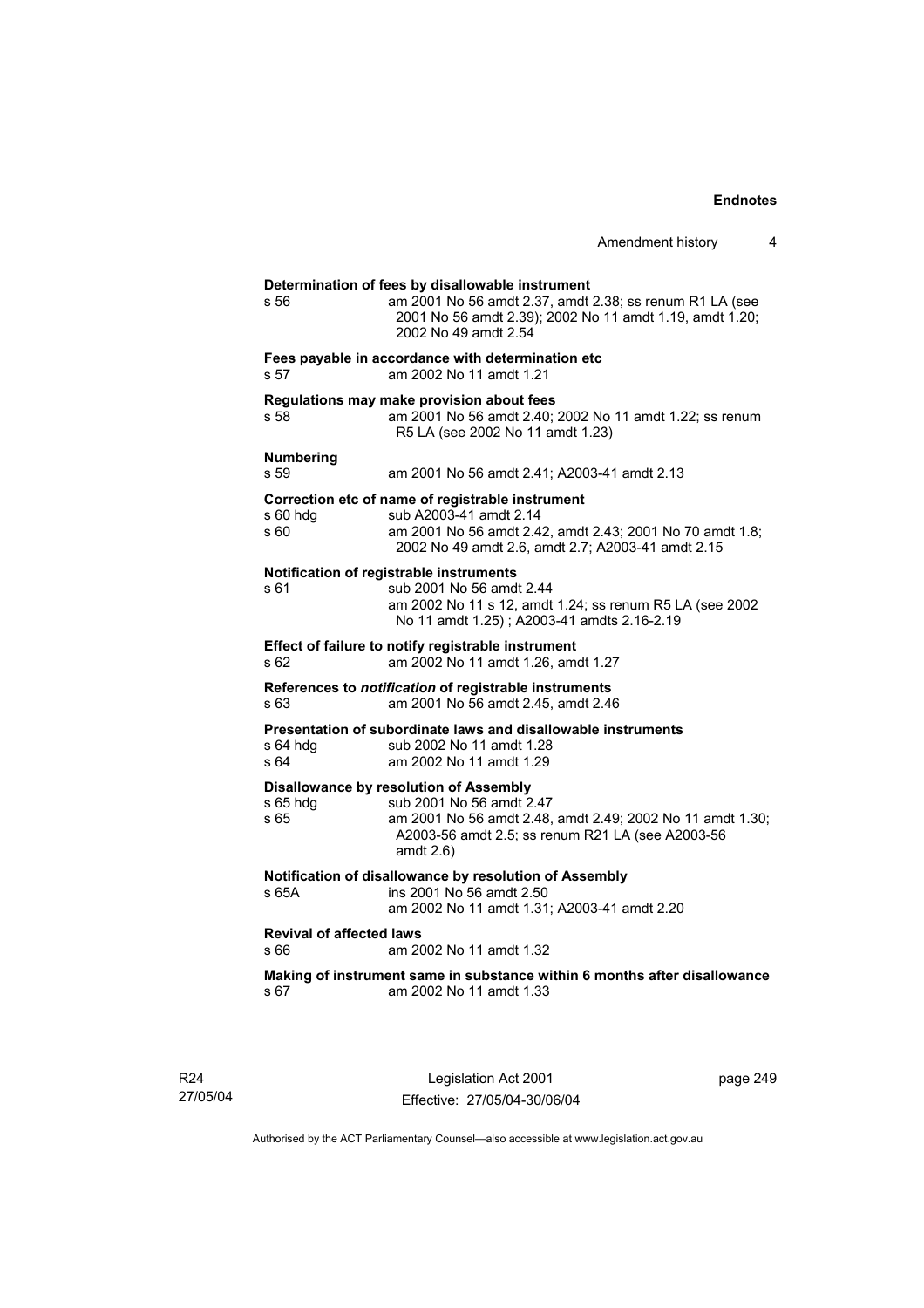| 4        | Amendment history            |                                                                                                                                                                                             |                 |
|----------|------------------------------|---------------------------------------------------------------------------------------------------------------------------------------------------------------------------------------------|-----------------|
|          | s 68                         | Amendment by resolution of Assembly<br>am 2001 No 56 amdts 2.51-2.53; ss renum R1 LA (see 2001<br>No 56 amdt 2.54); 2002 No 11 amdt 1.34                                                    |                 |
|          | s 69                         | Notification of amendments made by resolution of Assembly<br>am 2001 No 56 amdt 2.55, amdt 2.56; 2002 No 11 amdt 1.35;<br>2002 No 49 amdt 2.8                                               |                 |
|          | amendment                    | Making of amendment restoring effect of law within 6 months after                                                                                                                           |                 |
|          | s 70<br>s 71                 | am 2002 No 11 amdt 1.36<br>Effect of dissolution or expiry of Assembly on notice of motion<br>am 2002 No 11 amdt 1.37                                                                       |                 |
|          | s 73                         | General rules about commencement<br>am 2002 No 11 s 13, s 14, amdt 1.38, amdt 1.39; A2003-41<br>amdt 2.21; A2003-56 amdts 2.7-2.9                                                           |                 |
|          | Time of commencement<br>s 74 | sub 2002 No 11 s 15                                                                                                                                                                         |                 |
|          |                              | Commencement of naming and commencement provisions on notification                                                                                                                          |                 |
|          | day<br>s 75                  | am 2002 No 11 s 16; 2002 No 49 amdt 2.9, amdt 2.10;<br>A2003-56 amdt 2.10, amdt 2.11                                                                                                        |                 |
|          | s 75A                        | Meaning of commences retrospectively<br>ins A2003-56 amdt 2.12                                                                                                                              |                 |
|          | s 75B                        | Retrospective commencement requires clear indication<br>ins A2003-56 amdt 2.12                                                                                                              |                 |
|          | s 76                         | Non-prejudicial provision may commence retrospectively<br>am 2002 No 11 amdt 1.40; ss renum R5 LA (see 2002 No 11<br>amdt 1.41); A2003-56 amdt 2.13, amdt 2.14                              |                 |
|          | s 77                         | <b>Commencement by commencement notice</b><br>am 2002 No 11 s 17, amdt 1.42; 2002 No 49 amdt 2.11                                                                                           |                 |
|          | s 78                         | Separate commencement of amendments<br>sub 2002 No 11 amdt 1.43                                                                                                                             |                 |
|          | s 79                         | Automatic commencement of postponed law<br>am 2002 No 11 amdt 1.44; 2002 No 49 amdt 2.12; A2003-41<br>amdt 2.22; A2003-56 amdt 2.15, amdt 2.16; ss renum R21<br>LA (see A2003-56 amdt 2.17) |                 |
|          | s 79A                        | Commencement of amendment of uncommenced law<br>ins A2003-41 amdt 2.23                                                                                                                      |                 |
|          | s 80                         | References to commencement of law<br>am 2002 No 49 amdt 2.13                                                                                                                                |                 |
| page 250 |                              | Legislation Act 2001                                                                                                                                                                        | R <sub>24</sub> |

Authorised by the ACT Parliamentary Counsel—also accessible at www.legislation.act.gov.au

27/05/04

Effective: 27/05/04-30/06/04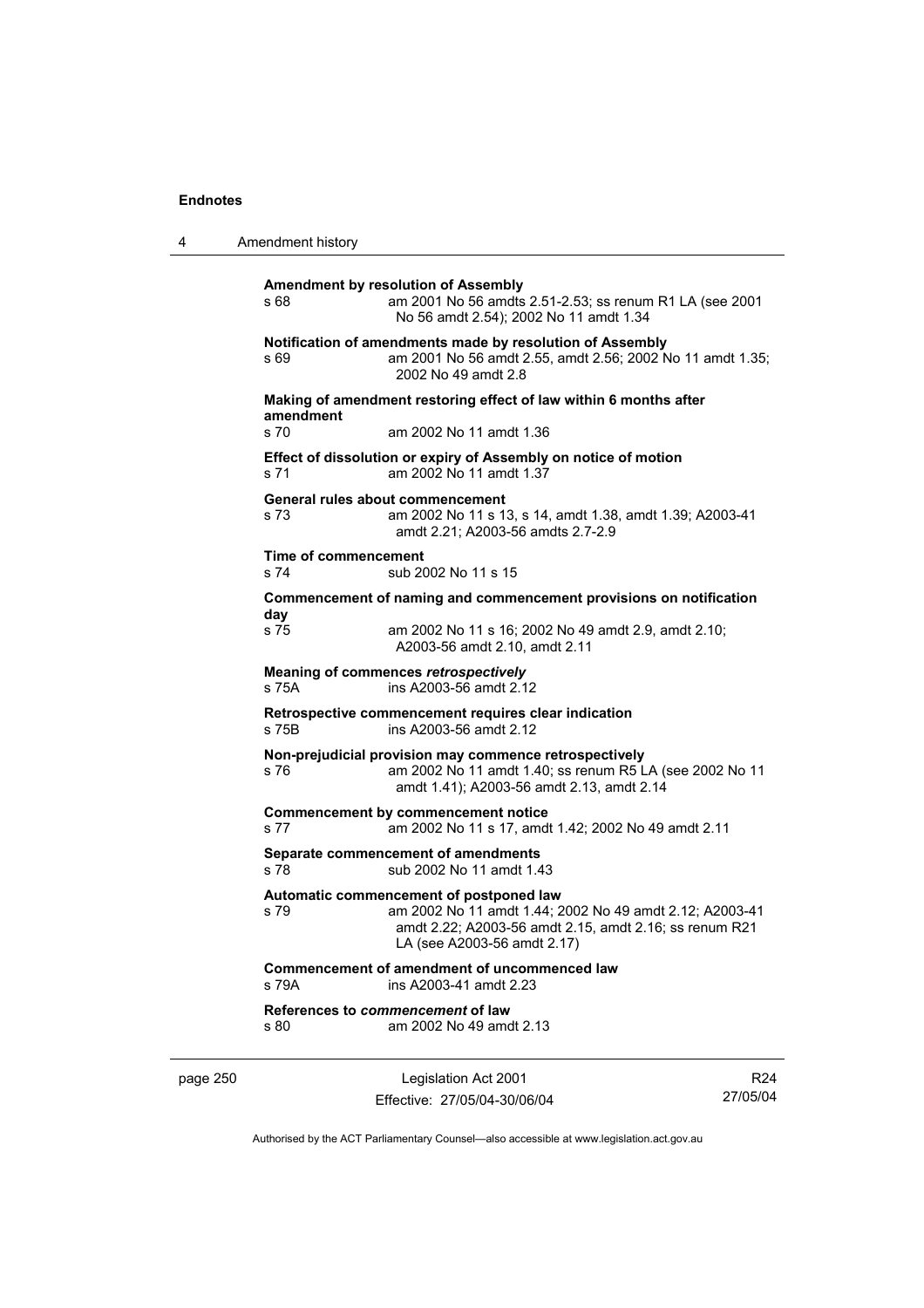|                                  |                                                                                                                                                                                                                                                                                                                    | Amendment history | 4        |
|----------------------------------|--------------------------------------------------------------------------------------------------------------------------------------------------------------------------------------------------------------------------------------------------------------------------------------------------------------------|-------------------|----------|
| s 81                             | Exercise of powers between notification and commencement<br>am 2002 No 11 amdt 1.45-1.47                                                                                                                                                                                                                           |                   |          |
| Definitions for ch 9<br>s 82     | def repeal sub 2002 No 49 amdt 2.14                                                                                                                                                                                                                                                                                |                   |          |
| s 83                             | Consequences of amendment of statutory instrument by Act<br>am 2002 No 11 amdt 1.48, amdt 1.49                                                                                                                                                                                                                     |                   |          |
| s 84                             | Saving of operation of repealed and amended laws<br>am 2002 No 11 amdt 1.50; ss renum R5 LA (see 2002 No 11<br>amdt 1.51)                                                                                                                                                                                          |                   |          |
| s 84A                            | Creation of offences and changes in penalties<br>ins 2001 No 56 amdt 2.57<br>am 2002 No 11 amdt 1.52                                                                                                                                                                                                               |                   |          |
| When repeal takes effect<br>s 85 | sub 2002 No 11 s 18                                                                                                                                                                                                                                                                                                |                   |          |
|                                  | Repealed and amended laws not revived on repeal of repealing and                                                                                                                                                                                                                                                   |                   |          |
| amending laws<br>s 86            | am 2002 No 11 amdt 1.53; ss renum R5 LA (see 2002 No 11<br>amdt 1.54)                                                                                                                                                                                                                                              |                   |          |
| s 87                             | Commencement not undone if repealed<br>am 2002 No 11 amdt 1.55                                                                                                                                                                                                                                                     |                   |          |
| s 88 hdg<br>s 88                 | Repeal does not end effect of transitional laws etc<br>sub 2002 No 49 amdt 2.15<br>am 2002 No 11 amdt 1.56; A2003-56 amdt 2.18                                                                                                                                                                                     |                   |          |
| s 89                             | Automatic repeal of certain laws and provisions<br>am 2002 No 11 amdt 1.57-1.59; ss renum R5 LA (see 2002<br>No 11 amdt 1.60); 2002 No 30 amdt 2.3; 2002 No 49<br>amdts 2.16-2.18, 2.20-2.23; ss renum R13 LA (see 2002 No<br>49 amdt 2.19); A2003-56 amdts 2.19-2.23; ss renum R21 LA<br>(see A2003-56 amdt 2.24) |                   |          |
| s 91                             | Insertion of provisions by amending law<br>am 2001 No 56 amdt 2.58; 2002 No 11 amdt 1.61-1.63; ss<br>renum R5 LA (see 2002 No 11 amdt 1.64); A2003-41<br>amdt 2.24                                                                                                                                                 |                   |          |
| s 92                             | Amendment to be made whenever possible<br>am 2002 No 11 amdt 1.65-1.68                                                                                                                                                                                                                                             |                   |          |
| s 93                             | Provisions included in another provision for amendment purposes<br>am 2001 No 56 amdt 2.59, amdt 2.60; 2002 No 11 amdt 1.69                                                                                                                                                                                        |                   |          |
| s 94                             | Continuance of appointments etc made under amended provisions<br>am 2002 No 11 amdt 1.70; ss renum R5 LA (see 2002 No 11<br>amdt 1.71); 2002 No 49 amdt 2.24; A2003-41 amdt 2.25                                                                                                                                   |                   |          |
|                                  | Legislation Act 2001                                                                                                                                                                                                                                                                                               |                   | page 251 |

R24 27/05/04

Effective: 27/05/04-30/06/04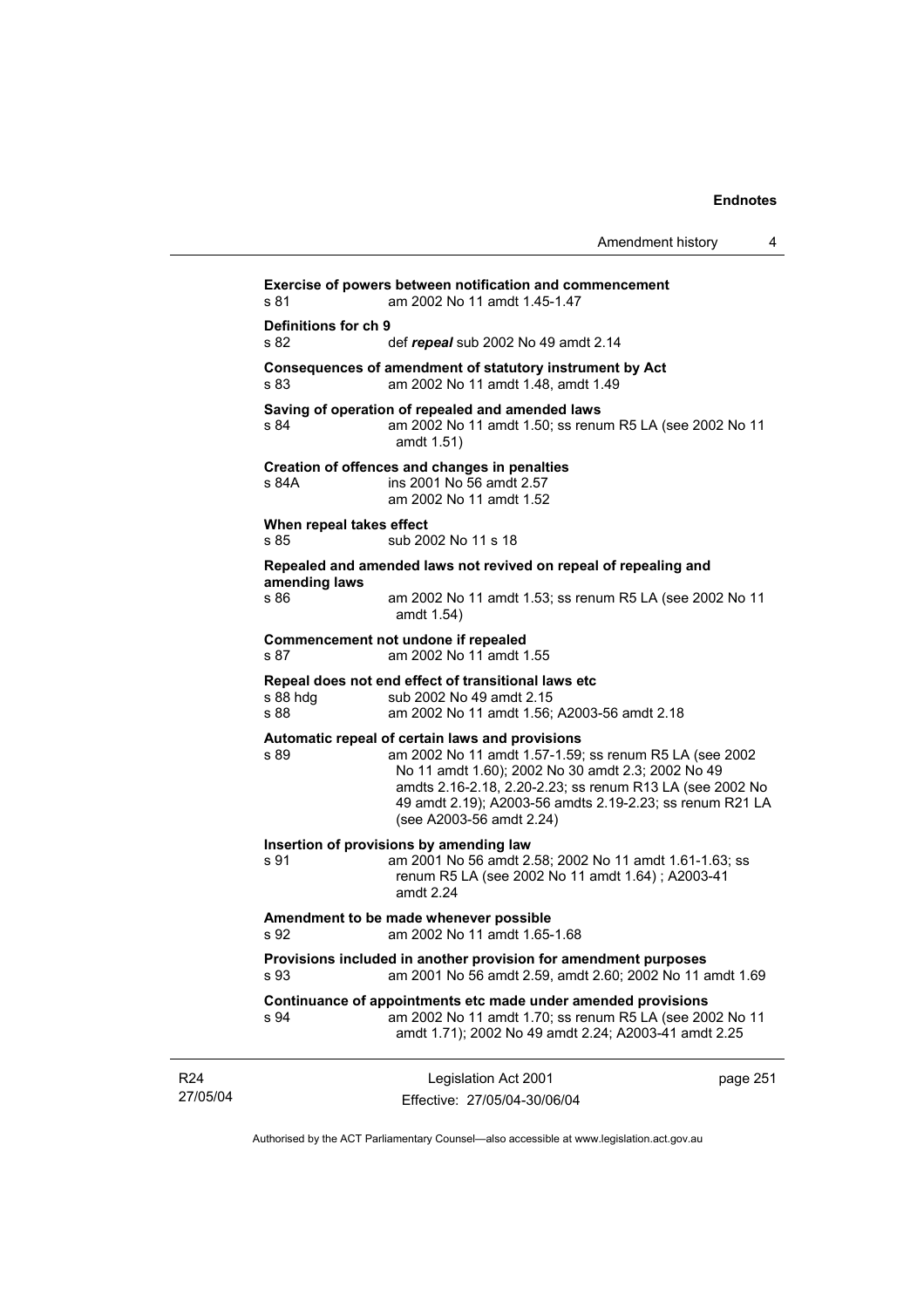| 4 | Amendment history |
|---|-------------------|
|---|-------------------|

```
Status of modifications 
s 95 am 2002 No 11 amdt 1.72, amdt 1.73 
Relocated provisions 
s 96 am 2002 No 11 amdt 1.74 
References to law or instrument include law or instrument containing 
reference 
s 97 hdg sub 2001 No 56 amdt 2.61
s 97 am 2001 No 56 amdt 2.62 
Referring to laws in general terms 
s 98 am 2002 No 11 amdt 1.75 
Referring to particular Acts 
s 99 am A2003-56 amdt 2.25 
Referring to statutory instruments
s 100 am A2003-56 amdt 2.26 
Referring to provisions of laws or instruments 
s 101 am 2002 No 49 amdt 2.25 
Reference to provisions of law or instrument is inclusive 
s 101A ins 2001 No 56 amdt 2.63 
References to paragraphs etc 
s 101B ins 2001 No 56 amdt 2.63 
Meaning of references to a law or instrument generally 
s 102 am 2002 No 11 amdt 1.76, amdt 1.77; A2003-56 amdt 2.27; ss 
                 renum R21 LA (see A2003-56 amdt 2.28) 
References to laws include references to instruments under laws 
s 104 am 2001 No 56 amdt 2.64 
References in statutory instruments to the Act
s 105 am 2002 No 11 amdt 1.78, amdt 1.79 
References to repealed laws 
s 106 am 2002 No 30 amdt 2.4 
Meaning of law in ch 11 
s 107 am A2003-41 amdt 2.26 
Republication in register 
s 108 am 2001 No 56 amdt 2.65 
Republications may be published with other information 
s 109 am A2003-41 amdt 2.27 
Authorisation for parliamentary counsel 
                am 2001 No 70 amdt 1.8
```
page 252 **Legislation Act 2001** Effective: 27/05/04-30/06/04

R24 27/05/04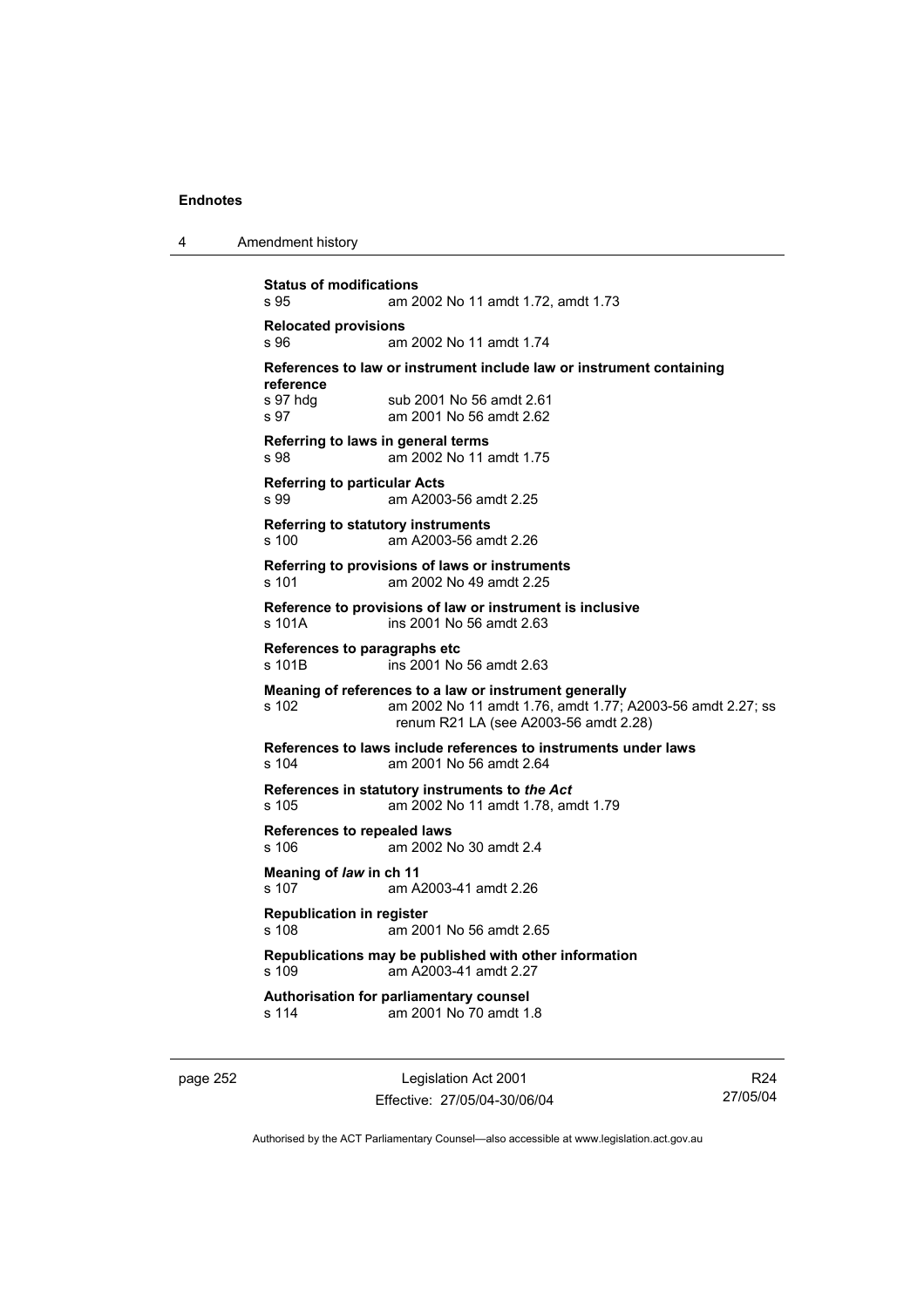| <b>Ambit of editorial amendments</b><br>s 116 | am A2003-56 amdt 2.29                                                                                                                                                                                                                            |
|-----------------------------------------------|--------------------------------------------------------------------------------------------------------------------------------------------------------------------------------------------------------------------------------------------------|
| s 119                                         | Delegation by parliamentary counsel<br>renum as s 260                                                                                                                                                                                            |
| ch 12 hdg                                     | Scope of Acts and statutory instruments<br>orig ch 12 hdg renum as ch 19 hdg and then ch 20 hdg<br>ins 2001 No 56 amdt 2.68                                                                                                                      |
| s 120                                         | Act to be interpreted not to exceed legislative powers of Assembly<br>orig s 120 renum as s 261<br>ins 2001 No 56 amdt 2.68<br>am 2002 No 11 amdt 1.80                                                                                           |
| <b>Binding effect of Acts</b><br>s 121        | orig s 121 renum as s 262 and then s 302<br>ins 2002 No 11 s 19                                                                                                                                                                                  |
| <b>Application to Territory</b><br>s 122      | orig s 122 renum as s 263<br>ins 2001 No 56 amdt 2.68<br>am 2002 No 11 amdt 1.81                                                                                                                                                                 |
| Application of s 47 (2) and (3)<br>s 122A     | renum as s 264 and then s 304                                                                                                                                                                                                                    |
| Application of s 61 and s 62<br>s 123         | renum as s 265 and then s 305                                                                                                                                                                                                                    |
| <b>Application of s 69</b><br>s 124           | renum as s 266                                                                                                                                                                                                                                   |
| ch 13 hdg                                     | <b>Structure of Acts and statutory instruments</b><br>orig ch 13 hdg renum as ch 20 hdg and then ch 21 hdg<br>ins 2001 No 56 amdt 2.68                                                                                                           |
| General<br>pt 13.1 hdg                        | ins 2001 No 56 amdt 2.68                                                                                                                                                                                                                         |
| Meaning of law in ch 13<br>s 125              | orig s 125 renum as s 267 and then s 306<br>ins 2001 No 56 amdt 2.68                                                                                                                                                                             |
| s 126                                         | Material that is part of an Act or statutory instrument<br>orig s 126 renum as s 268 and then s 307<br>ins 2001 No 56 amdt 2.68<br>am 2002 No 11 amdt 1.82; 2002 No 30 amdt 2.5; A2003-56<br>amdt 2.30; ss renum R21 LA (see A2003-56 amdt 2.31) |

R24 27/05/04

Legislation Act 2001 Effective: 27/05/04-30/06/04 page 253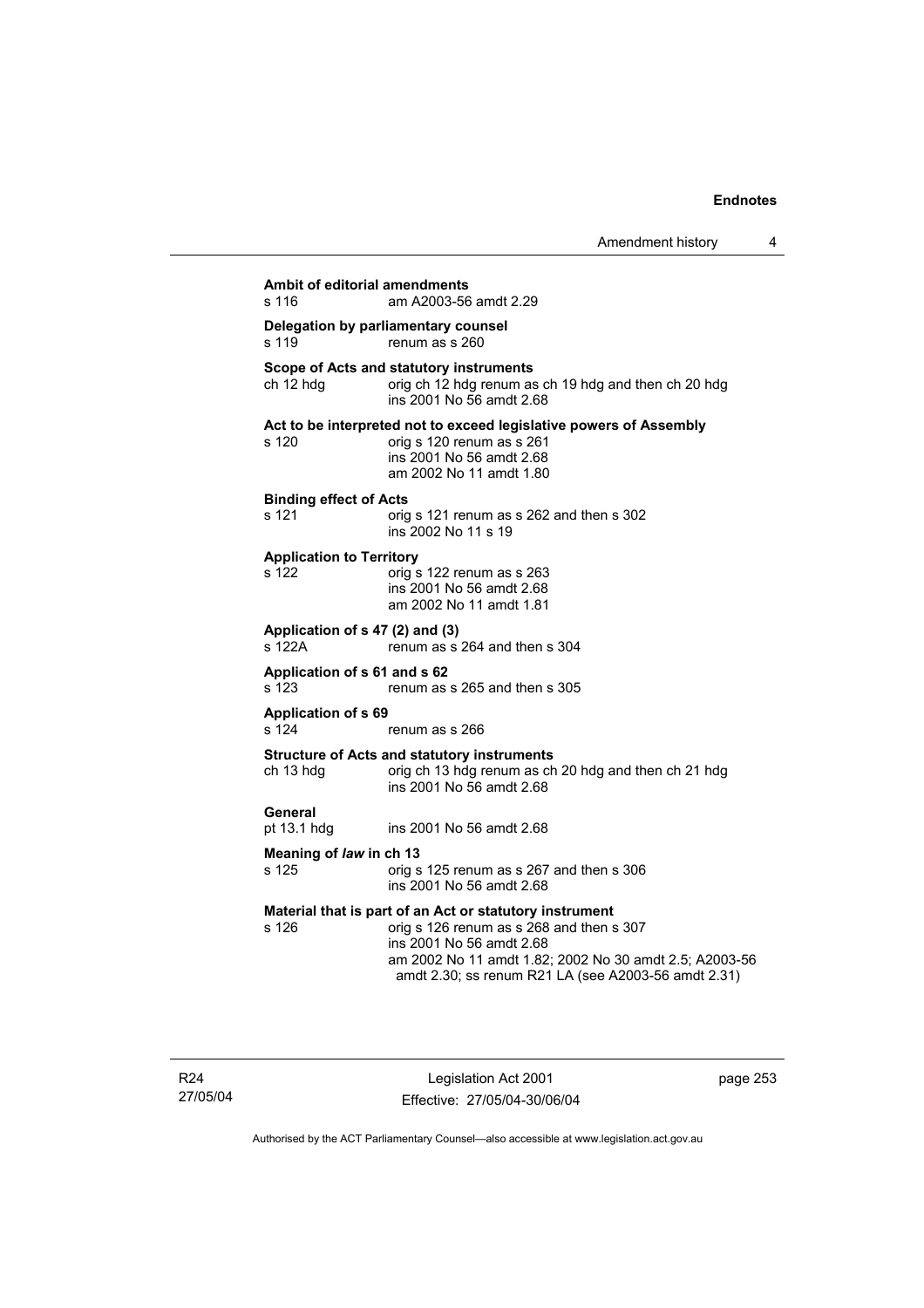4 Amendment history

**Material that is not part of an Act or statutory instrument**  s 127 orig s 127 renum as s 269 and then s 308 ins 2001 No 56 amdt 2.68 am 2002 No 11 amdt 1.83 **Status of certain instruments as notifiable instruments**  s 128 renum as s 270 and then s 309 **Compliance with authorisation or requirement to do something by notice in**  Gazette<br>s 129 renum as s 271 and then s 310 **Particular kinds of provisions**  pt 13.2 hdg ins 2001 No 56 amdt 2.68 **What is a definition?**  s 130 orig s 130 renum as s 272 and then s 313 ins 2001 No 56 amdt 2.68 am A2003-56 amdts 2.32-2.34 **Signpost definitions**  ins 2001 No 56 amdt 2.68 am 2002 No 49 amdt 2.26, amdt 2.27; A2003-56 amdt 2.35, amdt 2.36; ss renum R21 LA (see A2003-56 amdt 2.37) **Examples**  s 132 ins 2001 No 56 amdt 2.68 am 2002 No 11 amdt 1.84 **Penalty units**  s 133 ins 2001 No 56 amdt 2.68 am 2002 No 11 amdt 1.85 **Penalties at end of sections and subsections**  ins 2001 No 56 amdt 2.68 am 2002 No 11 amdt 1.86; 2002 No 49 amdt 2.28 **Penalties not at end of sections and subsections**  s 135 ins 2001 No 56 amdt 2.68 am 2002 No 11 amdt 1.87; 2002 No 49 amdt 2.29 **Interpretation of Acts and statutory instruments**  ch 14 hdg ins 2002 No 11 s 20 sub A2003-18 s 4 **Purpose and scope**  pt 14.1 hdg ins A2003-18 s 4 **Meaning of** *Act* **in ch 14**  s 136 ins 2001 No 56 amdt 2.68 om 2002 No 11 amdt 1.88 ins A2003-18 s 4

page 254 Legislation Act 2001 Effective: 27/05/04-30/06/04

R24 27/05/04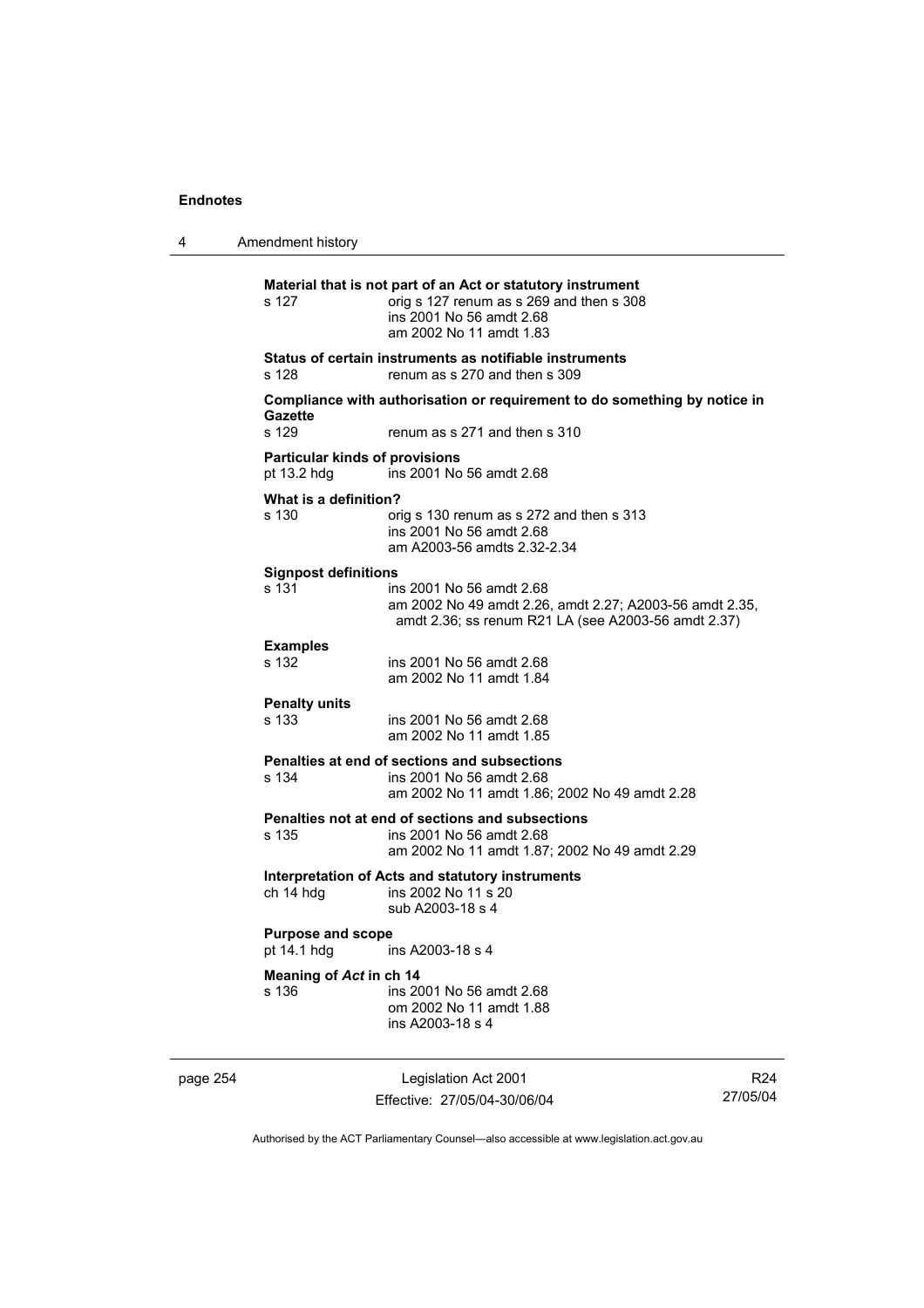# **Purpose and scope of ch 14**<br>s 137 **ins 2002** N ins 2002 No 11 s 20 sub A2003-18 s 4 **Key principles of interpretation**  pt 14.2 hdg ins A2003-18 s 4 **Meaning of** *working out the meaning of an Act* s 138 reloc from IA 2002 No 11 amdt 2.63 sub A2003-18 s 4 **Interpretation best achieving Act's purpose**  s 139 reloc from IA 2002 No 11 amdt 2.63 pars renum R5 LA am 2002 No 49 amdt 2.30 sub A2003-18 s 4 am A2004-5 amdt 2.7 **Legislative context**  ins A2003-18 s 4 **Non-legislative context generally**  s 141 ins A2003-18 s 4 am A2003-41 amdt 2.28 **Non-legislative context—material that may be considered**  s 142 ins A2003-18 s 4 am A2003-41 amdt 2.29; table renum R22 LA **Law stating material for consideration in working out meaning**  s 143 ins A2003-18 s 4 **Aids to interpretation**  ch 15 hdg ins 2001 No 56 amdt 2.68<br>ch 15 hdg note om 2002 No 11 amdt 1.89 om 2002 No 11 amdt 1.89 **General**  pt 15.1 hdg ins 2001 No 56 amdt 2.68 **Meaning of commonly-used terms**<br>s 144 hdg sub A2003-56 an s 144 hdg sub A2003-56 amdt 2.38<br>s 144 s ins 2001 No 56 amdt 2.68 ins 2001 No 56 amdt 2.68 **Gender and number**  ins 2001 No 56 amdt 2.68 am 2002 No 11 amdt 1.90 **Meaning of** *may* **and** *must* s 146 ins 2001 No 56 amdt 2.68 am 2002 No 11 amdt 1.91, amdt 1.92; 2002 No 30 amdt 2.6; A2003-56 amdt 2.39

R24 27/05/04

Legislation Act 2001 Effective: 27/05/04-30/06/04 page 255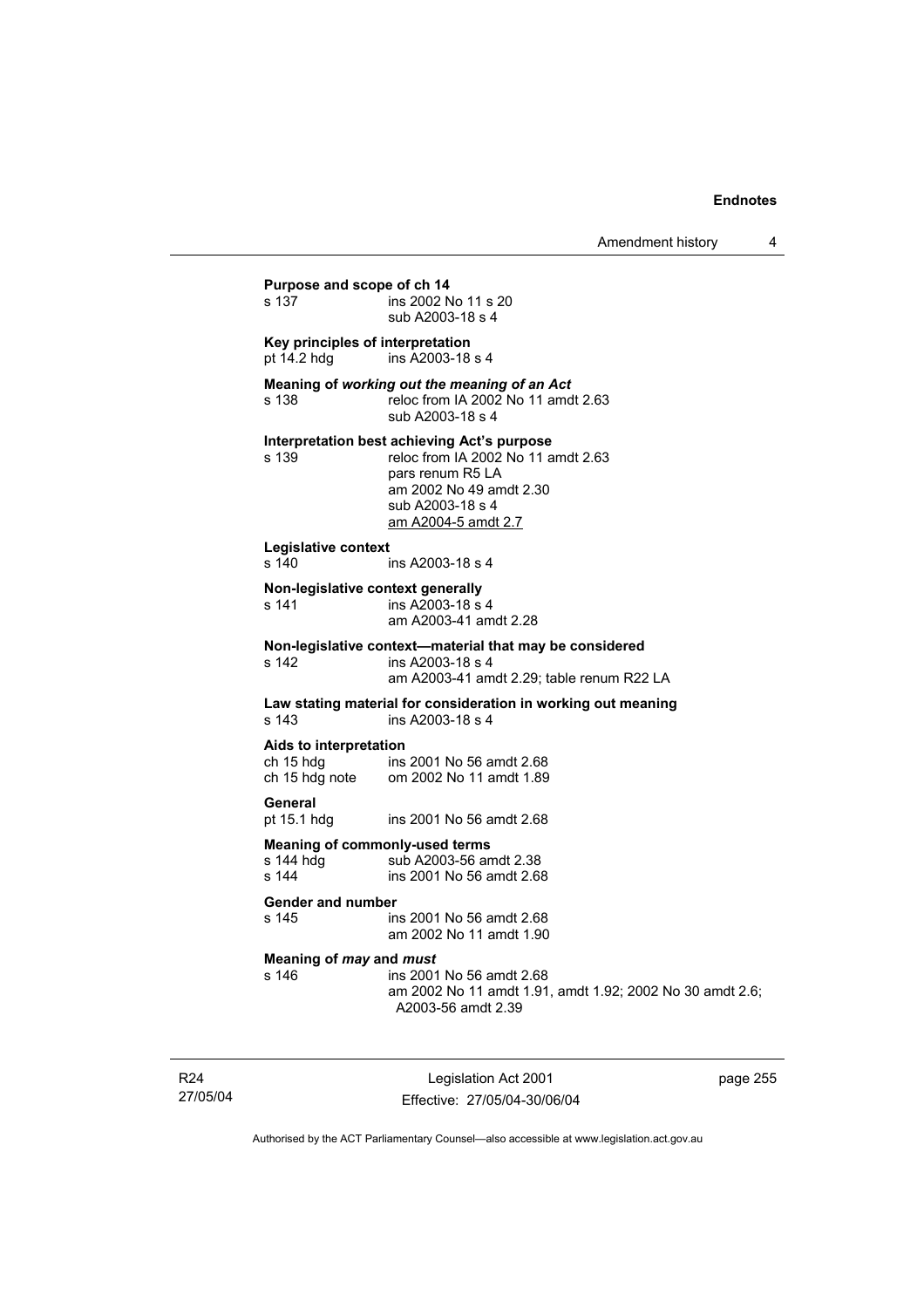| 4 | Amendment history                                |                                                                                                                                                |
|---|--------------------------------------------------|------------------------------------------------------------------------------------------------------------------------------------------------|
|   | s 147                                            | Changes of drafting practice not to affect meaning<br>ins 2001 No 56 amdt 2.68<br>am 2002 No 11 amdt 1.93                                      |
|   | s 148                                            | Terms used in instruments have same meanings as in authorising laws<br>ins 2001 No 56 amdt 2.68<br>am 2002 No 11 amdt 1.94; A2003-56 amdt 2.40 |
|   | Age in years<br>s 149                            | ins 2001 No 56 amdt 2.68<br>am 2002 No 11 amdt 1.95                                                                                            |
|   | <b>Measurement of distance</b><br>s 150          | ins 2001 No 56 amdt 2.68<br>am 2002 No 11 amdt 1.96                                                                                            |
|   | <b>Reckoning of time</b><br>s 151                | ins 2002 No 11 s 21<br>am 2002 No 49 amdt 2.31; A2003-56 amdt 2.41                                                                             |
|   | <b>Continuing effect of obligations</b><br>s 152 | ins 2002 No 11 s 21<br>sub 2002 No 49 amdt 2.32                                                                                                |
|   | <b>Definitions</b><br>pt 15.2 hdg                | ins 2001 No 56 amdt 2.68                                                                                                                       |
|   | s 155                                            | Definitions apply subject to contrary intention<br>ins 2001 No 56 amdt 2.68<br>am 2002 No 11 amdt 1.97, amdt 1.98                              |
|   | s 156                                            | Application of definitions in dictionaries and sections<br>ins 2001 No 56 amdt 2.68<br>am A2003-56 amdt 2.42                                   |
|   | s 157                                            | Defined terms-other parts of speech and grammatical forms<br>ins 2001 No 56 amdt 2.68<br>sub 2002 No 11 amdt 1.99<br>am A2003-56 amdt 2.43     |
|   | pt 15.3 hdg                                      | References to various entities and things<br>ins 2001 No 56 amdt 2.68                                                                          |
|   | References to people generally<br>s 160          | ins 2001 No 56 amdt 2.68<br>am 2002 No 11 amdt 1.100, amdt 1.101                                                                               |
|   | <b>Corporations liable to offences</b><br>s 161  | ins 2001 No 56 amdt 2.68<br>am 2002 No 11 amdt 1.102; 2002 No 51 amdt 1.23; 2002 No<br>49 amdt 2.33                                            |

page 256 Legislation Act 2001 Effective: 27/05/04-30/06/04

R24 27/05/04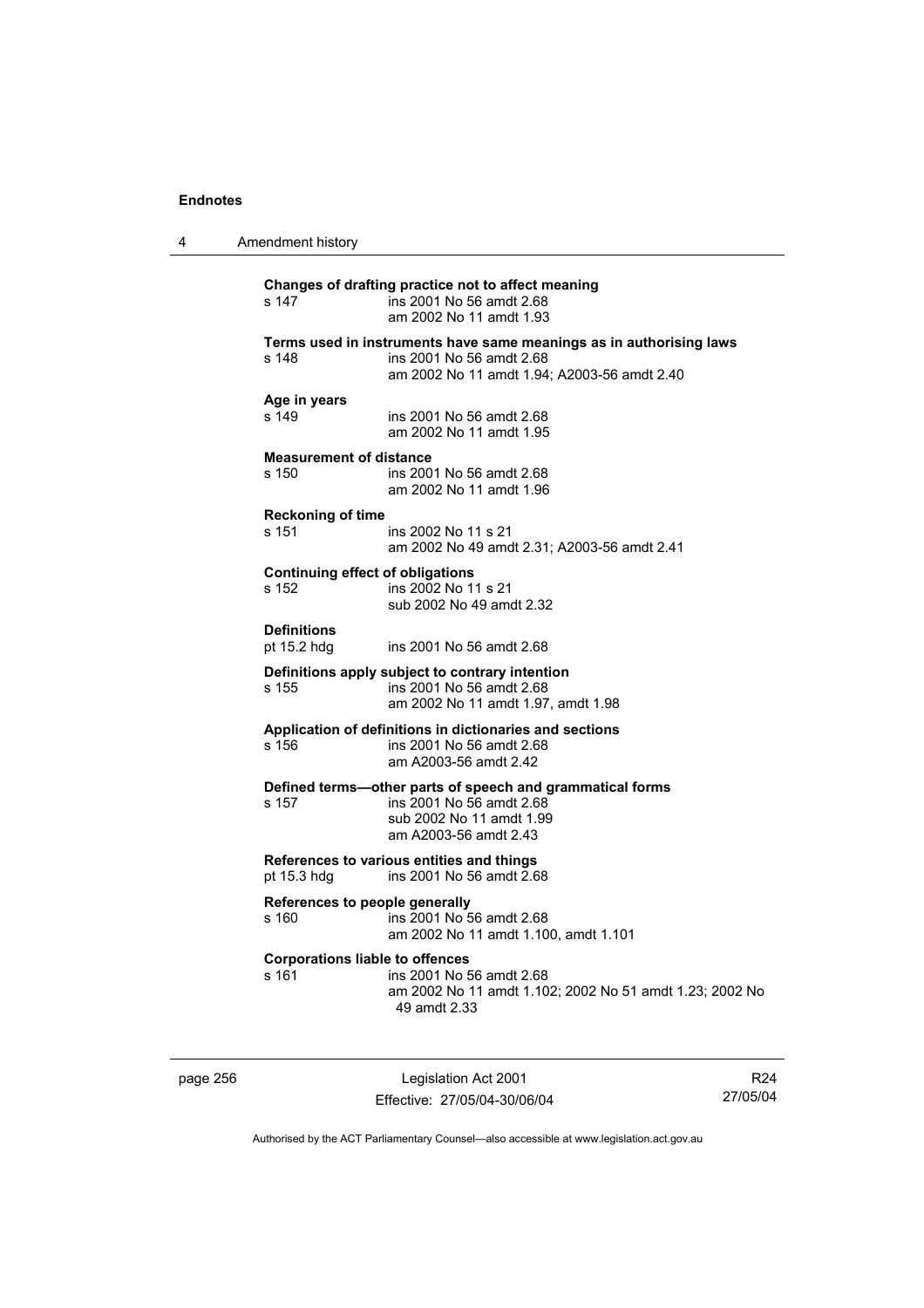| Amendment history |  |
|-------------------|--|
|-------------------|--|

**References to** *a Minister* **or** *the Minister* s 162 ins 2001 No 56 amdt 2.68 **References to** *a chief executive* **or** *the chief executive* s 163 ins 2001 No 56 amdt 2.68 **References to Australian Standards etc**  s 164 ins 2001 No 56 amdt 2.68 sub A2003-56 amdt 2.44 **References to Assembly committees that no longer exist**  s 165 ins 2001 No 56 amdt 2.68 **References to person with interest in land include personal representative etc**  ins 2001 No 56 amdt 2.68 am 2002 No 11 amdt 1.103 **References to** *domestic partner* **and** *domestic partnership*  s 169 ins A2003-14 s 4 **References to** *transgender people*  s 169A **ins A2003-14** s 4 **References to** *intersex people*  s 169B ins A2003-14 s 4 **Preservation of certain common law privileges**  pt 15.4 hdg ins 2002 No 11 s 22 **Privileges against selfincrimination and exposure to civil penalty**  s 170 ins 2002 No 11 s 22 **Client legal privilege**  s 171 ins 2002 No 11 s 22 **Courts, tribunals and other decision-makers**  ch 16 hdg ins 2001 No 56 amdt 2.68 **Meaning of** *law* **in ch 16**  s 175 ins 2001 No 56 amdt 2.68 **Jurisdiction of courts and tribunals**  s 176 ins 2001 No 56 amdt 2.68 am 2002 No 11 amdt 1.104 **Recovery of amounts owing under laws**  s 177 ins 2001 No 56 amdt 2.68 am 2002 No 11 amdt 1.105 **Power to decide includes power to administer oath etc**  s 178 hdg am A2003-41 amdt 2.30 s 178 ins 2001 No 56 amdt 2.68 am 2002 No 11 amdt 1.106, amdt 1.107; A2003-41 amdt 2.31

27/05/04 Legislation Act 2001 Effective: 27/05/04-30/06/04

R24

page 257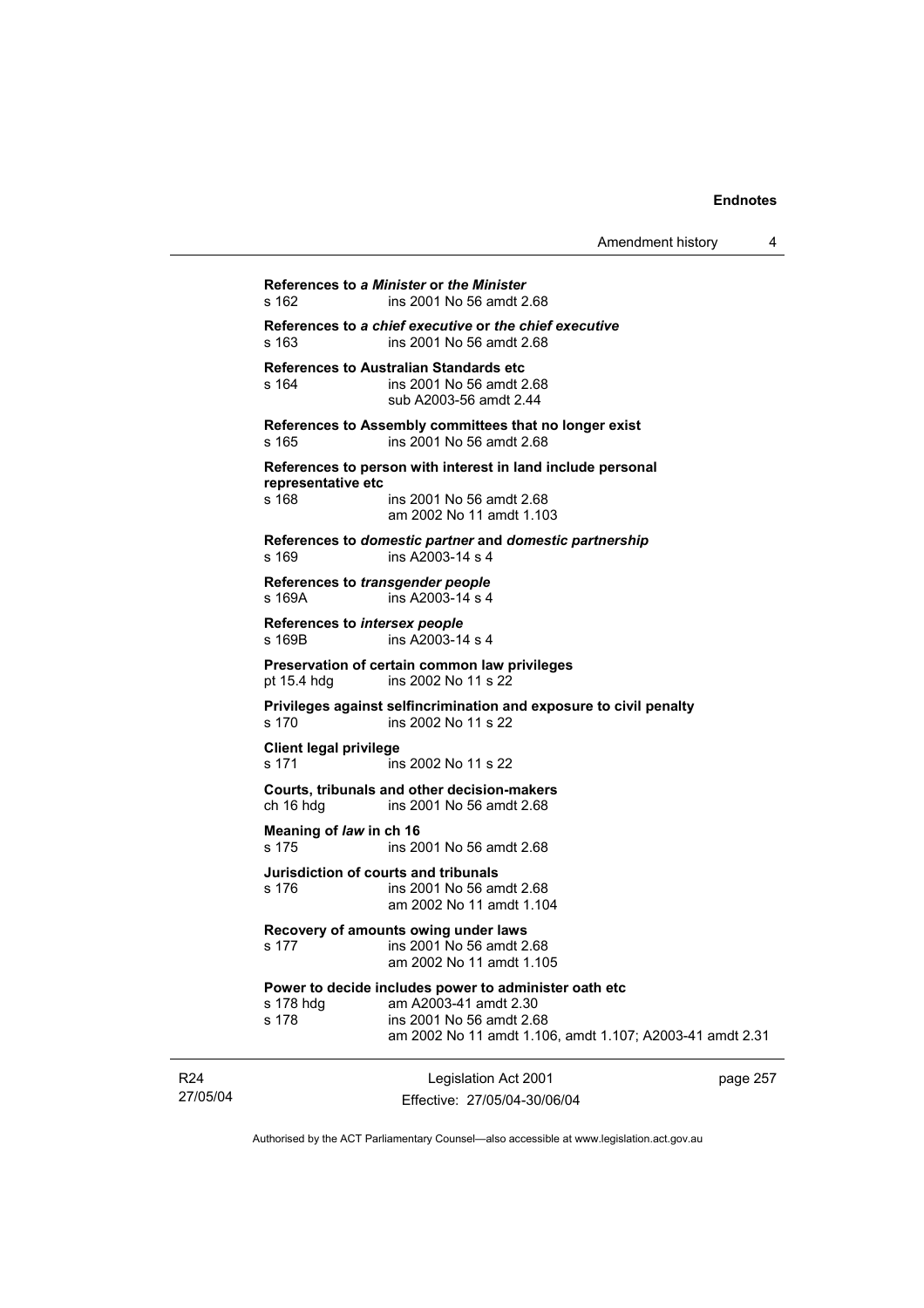| 4        | Amendment history                           |                                                                                                                                                                    |
|----------|---------------------------------------------|--------------------------------------------------------------------------------------------------------------------------------------------------------------------|
|          | s 179                                       | Content of statements of reasons for decisions<br>ins 2001 No 56 amdt 2.68<br>am 2002 No 11 amdt 1.108; A2003-56 amdt 2.45                                         |
|          | s 180                                       | Power to make decision includes power to reverse or change<br>ins 2001 No 56 amdt 2.68<br>am 2002 No 11 amdt 1.109                                                 |
|          | <b>Entities and positions</b><br>ch 17 hdg  | ins 2001 No 56 amdt 2.68                                                                                                                                           |
|          | Meaning of law in ch 17<br>s 182            | (prev s 185) ins 2001 No 56 amdt 2.68<br>renum 2002 No 11 amdt 1.110<br>sub A2003-56 amdt 2.46                                                                     |
|          | Change of name of entity<br>s 183           | (prev s 187) ins 2001 No 56 amdt 2.68<br>renum 2002 No 11 amdt 1.112<br>am A2003-56 amdt 2.47                                                                      |
|          | Change in constitution of entity<br>s 184   | (prev s 188) ins 2001 No 56 amdt 2.68<br>renum 2002 No 11 amdt 1.112                                                                                               |
|          | References to occupant of position<br>s 185 | orig s 185 renum as s 182<br>(prev s 189) ins 2001 No 56 amdt 2.68<br>renum 2002 No 11 amdt 1.112<br>am A2003-56 amdt 2.48                                         |
|          | Change of name of position<br>s 186         | (orig s 186) ins 2001 No 56 amdt 2.68<br>om 2002 No 11 amdt 1.111<br>(prev s 190) ins 2001 No 56 amdt 2.68<br>renum 2002 No 11 amdt 1.112<br>am A2003-56 amdt 2.49 |
|          | s 187                                       | Chairperson and deputy chairperson<br>orig s 187 renum as s 183<br>(prev s 191) ins 2001 No 56 amdt 2.68<br>renum 2002 No 11 amdt 1.112                            |
|          | <b>Offences</b><br>ch 18 hdg                | orig ch 18 hdg renum as ch 19 hdg<br>ins 2002 No 11 s 23                                                                                                           |
|          | Introductory<br>pt 18.1 hdg                 | renum as pt 19.1 hdg                                                                                                                                               |
|          | <b>Functions</b><br>pt 18.2 hdg             | renum as pt 19.2 hdg                                                                                                                                               |
| page 258 |                                             | Legislation Act 2001                                                                                                                                               |

Effective: 27/05/04-30/06/04

R24 27/05/04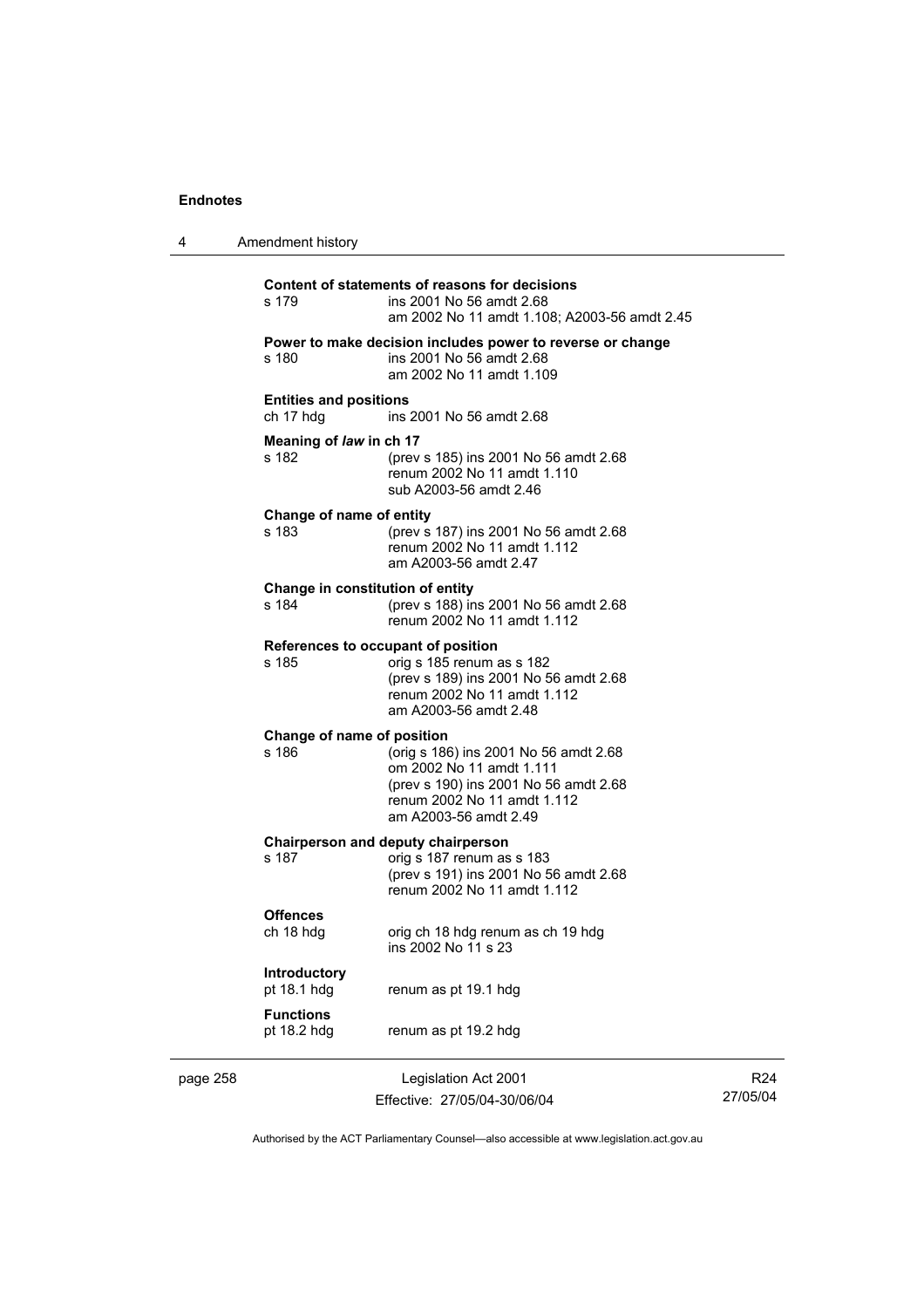# Legislation Act 2001 **Appointments**  renum as pt 19.3 hdg **Appointments—other than acting appointments**  renum as div 19.3.1 hdg **Acting appointments**  renum as div 19.3.2 hdg **Delegations**  pt 18.4 hdg renum as pt 19.4 hdg **Service of documents**<br>pt 18.5 hdg renu renum as pt 19.5 hdg **Other matters**  pt 18.6 hdg renum as pt 19.7 hdg **Meaning of** *Territory law* **in ch 18**  s 188 orig s 188 renum as s 184 ins 2002 No 11 s 23 **Reference to offence includes reference to related ancillary offences**  s 189 orig s 189 renum as s 185 ins 2002 No 11 s 23 am 2002 No 51 amdt 1.24, amdt 1.25 **Indictable and summary offences**  s 190 orig s 190 renum as s 186 ins 2002 No 11 s 23 am A2003-56 amdt 2.50; ss renum R21 LA (see A2003-56 amdt 2.51) **Offences against 2 or more laws**  s 191 orig s 191 renum as s 187 ins 2002 No 11 s 23 **When must prosecutions begin?**  s 192 ins 2002 No 11 s 23 am 2002 No 51 amdt 1.26 **Continuing offences**  s 193 ins 2002 No 11 s 23 **Administrative and machinery provisions**  ch 19 hdg (prev ch 12 hdg) renum as ch 19 hdg and then ch 20 hdg (prev ch 18 hdg) ins 2001 No 56 amdt 2.68 renum as ch 19 hdg 2002 No 11 s 24 **Introductory**  pt 19.1 hdg (prev pt 18.1 hdg) ins 2001 No 56 amdt 2.68 renum 2002 No 11 s 24

R24 27/05/04

Effective: 27/05/04-30/06/04

page 259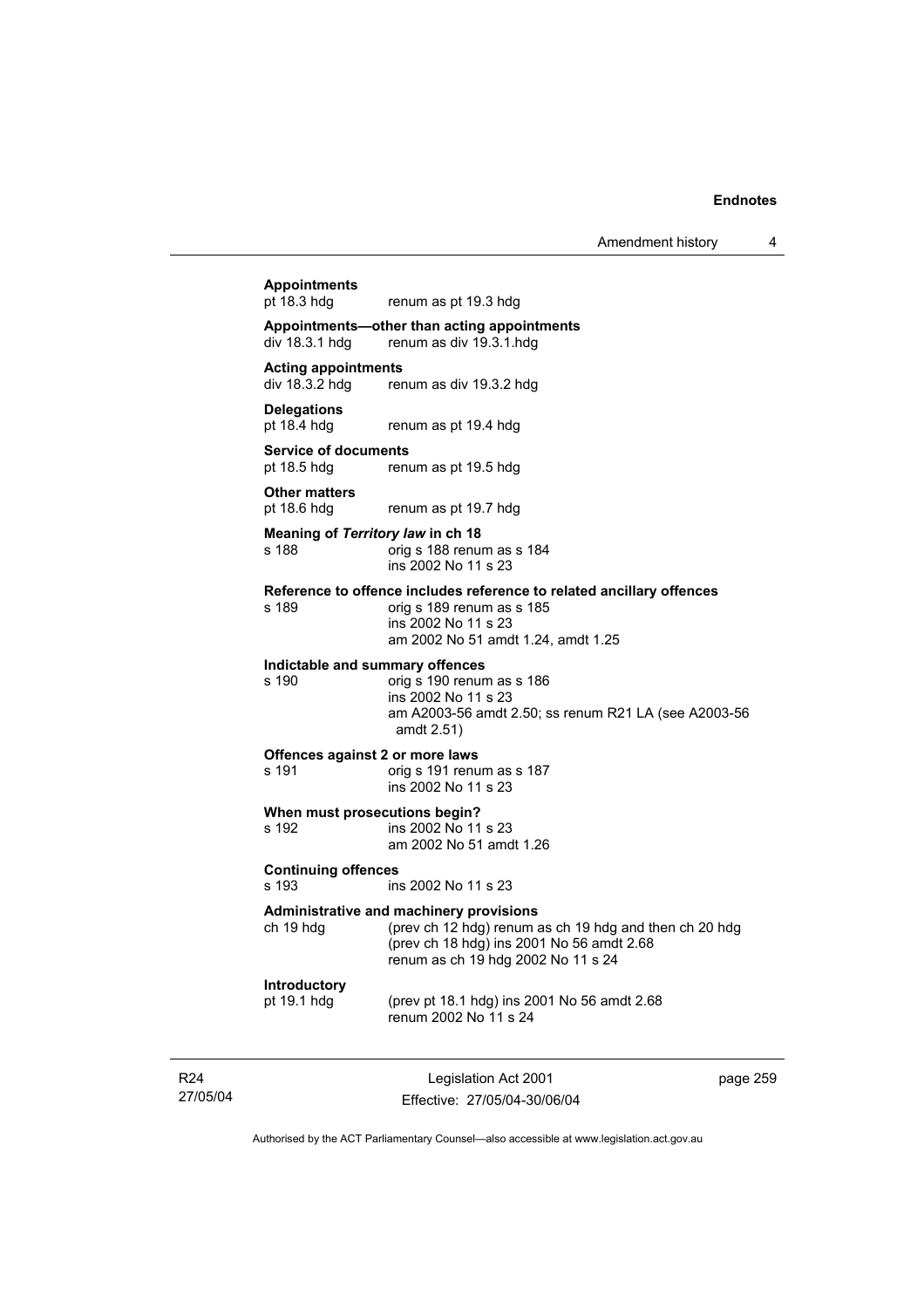| <b>Functions</b><br>pt 19.2 hdg<br>(prev pt 18.2 hdg) ins 2001 No 56 amdt 2.68<br>renum 2002 No 11 s 24<br>Provision giving function gives power to exercise function<br>s 196<br>ins 2001 No 56 amdt 2.68<br>Statutory functions may be exercised from time to time<br>s 197<br>ins 2001 No 56 amdt 2.68<br>am 2002 No 11 amdt 1.113, amdt 1.114<br><b>Functions of bodies</b> |
|---------------------------------------------------------------------------------------------------------------------------------------------------------------------------------------------------------------------------------------------------------------------------------------------------------------------------------------------------------------------------------|
|                                                                                                                                                                                                                                                                                                                                                                                 |
|                                                                                                                                                                                                                                                                                                                                                                                 |
|                                                                                                                                                                                                                                                                                                                                                                                 |
| s 199<br>ins 2001 No 56 amdt 2.68<br>am 2002 No 11 amdt 1.115, amdt 1.116; ss renum R5 LA (see<br>2002 No 11 amdt 1.117); A2003-41 amdt 2.32, amdt 2.33;<br>ss renum R20 LA (see A2003-41 amdt 2.34)                                                                                                                                                                            |
| <b>Functions of occupants of positions</b><br>s 200<br>ins 2001 No 56 amdt 2.68                                                                                                                                                                                                                                                                                                 |
| <b>Appointments</b><br>pt 19.3 hdg<br>(prev pt 18.3 hdg) ins 2001 No 56 amdt 2.68<br>renum 2002 No 11 s 24                                                                                                                                                                                                                                                                      |
| Appointments-general<br>div 19.3.1 hdg<br>(prev div 18.3.1 hdg) ins 2001 No 56 amdt 2.68<br>renum 2002 No 11 s 24<br>sub A2003-56 amdt 2.52<br>ins 2002 No 11 amdt 1.118<br>div 19.3.1 note                                                                                                                                                                                     |
| <b>Application of div 19.3.1</b><br>s 205<br>ins 2001 No 56 amdt 2.68<br>am 2002 No 11 amdt 1.119, amdt 1.120                                                                                                                                                                                                                                                                   |
| Appointments must be in writing etc.<br>ins 2001 No 56 amdt 2.68<br>s 206<br>sub 2002 No 11 s 25                                                                                                                                                                                                                                                                                |
| Appointment may be by name or position<br>ins 2001 No 56 amdt 2.68<br>s 207                                                                                                                                                                                                                                                                                                     |
| Power of appointment includes power to suspend etc<br>ins 2001 No 56 amdt 2.68<br>s 208                                                                                                                                                                                                                                                                                         |
| Power of appointment includes power to make acting appointment<br>s 209<br>ins 2001 No 56 amdt 2.68                                                                                                                                                                                                                                                                             |
| <b>Resignation of appointment</b><br>ins 2001 No 56 amdt 2.68<br>s 210                                                                                                                                                                                                                                                                                                          |

page 260 Legislation Act 2001 Effective: 27/05/04-30/06/04

R24 27/05/04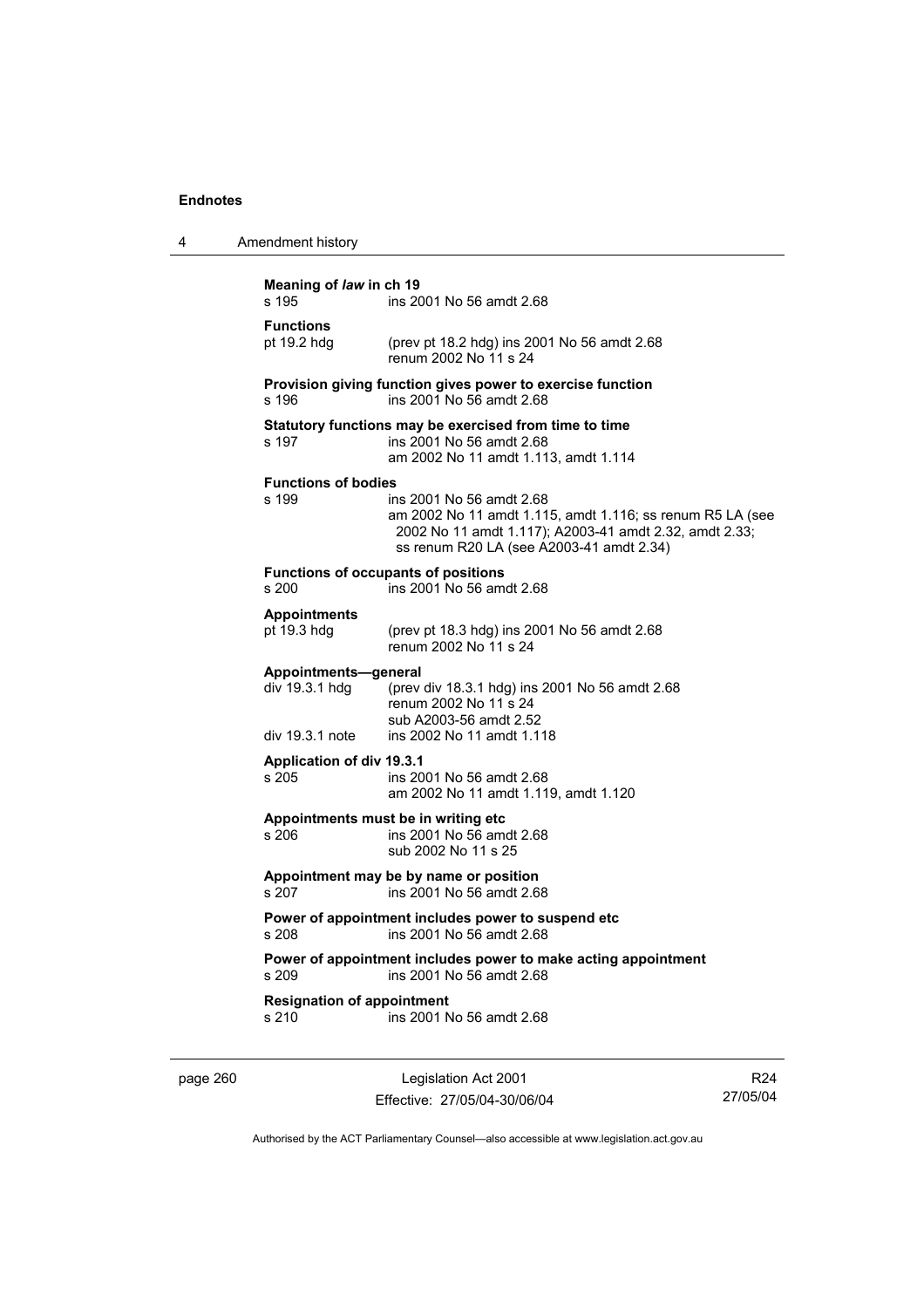# **Appointment not affected by appointer changes**  s 211 ins 2001 No 56 amdt 2.68 **Appointment not affected by defect etc**  s 212 ins 2001 No 56 amdt 2.68 **Acting appointments**  (prev div 18.3.2 hdg) ins 2001 No 56 amdt 2.68 renum 2002 No 11 s 24 **Application of div 19.3.2**  s 215 ins 2001 No 56 amdt 2.68 am 2002 No 11 amdt 1.121, amdt 1.122 **Acting appointments must be in writing etc**  s 216 ins 2001 No 56 amdt 2.68 sub 2002 No 11 s 26 **Acting appointment may be made by name or position**  s 217 ins 2001 No 56 amdt 2.68 **Instrument may provide when acting appointment has effect etc**  s 218 ins 2001 No 56 amdt 2.68 **Appointer may decide terms of acting appointment etc**  s 219 ins 2001 No 56 amdt 2.68 am 2002 No 11 amdt 1.123 **Appointee may exercise functions under acting appointment etc**  s 220 ins 2001 No 56 amdt 2.68 **How long does an acting appointment operate?**  s 221 ins 2001 No 56 amdt 2.68 am 2002 No 11 amdt 1.124 **Resignation of acting appointment**  s 222 ins 2001 No 56 amdt 2.68 **Effect of acting appointment on substantive appointment etc**  s 223 ins 2001 No 56 amdt 2.68 **Acting appointment not affected by appointer changes**  s 224 ins 2001 No 56 amdt 2.68 **Acting appointment not affected by defect etc**  s 225 ins 2001 No 56 amdt 2.68 **Standing acting arrangements**   $div 19.3.2A hda$  ins A2003-41 amdt 2.35 **Application of div 19.3.2A**  s 225A ins A2003-41 amdt 2.35

R24 27/05/04

Legislation Act 2001 Effective: 27/05/04-30/06/04 page 261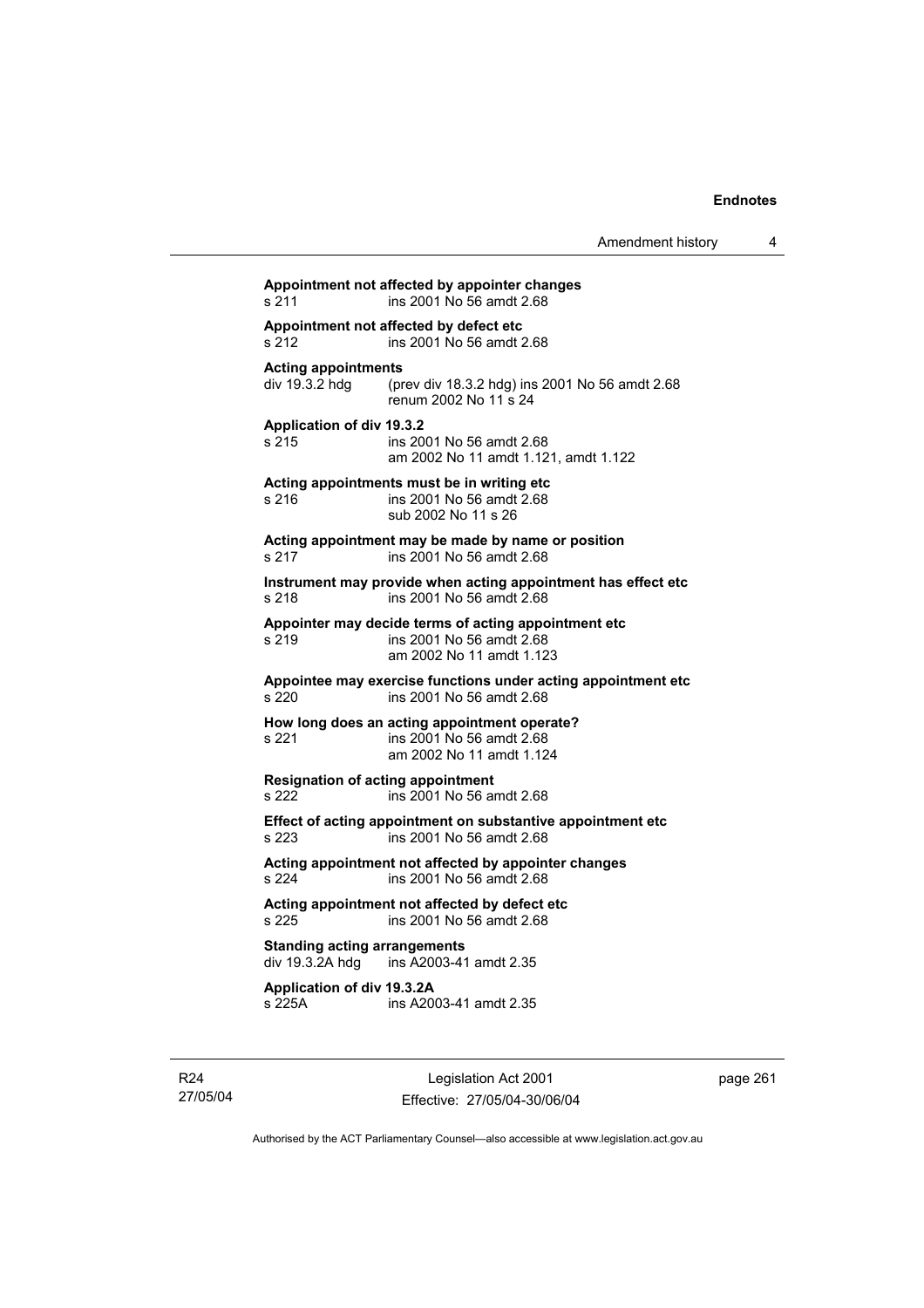| 4 | Amendment history                                                                                                                        |
|---|------------------------------------------------------------------------------------------------------------------------------------------|
|   | Person acting may exercise functions etc<br>ins A2003-41 amdt 2.35<br>s 225B                                                             |
|   | <b>Appointments-Assembly consultation</b><br>ins 2002 No 11 s 27<br>div 19.3.3 hdg                                                       |
|   | Meaning of statutory position in div 19.3.3<br>s 226<br>ins 2002 No 11 s 27                                                              |
|   | Application of div 19.3.3<br>s 227<br>ins 2002 No 11 s 27<br>am 2002 No 49 amdt 2.34                                                     |
|   | <b>Consultation with appropriate Assembly committee</b><br>s 228<br>ins 2002 No 11 s 27                                                  |
|   | Appointment is disallowable instrument<br>s 229 hdg<br>sub 2002 No 49 amdt 2.35<br>s 229<br>ins 2002 No 11 s 27                          |
|   | <b>Delegations</b><br>pt 19.4 hdg<br>(prev pt 18.4 hdg) ins 2001 No 56 amdt 2.68<br>renum 2002 No 11 s 24                                |
|   | Application of pt 19.4 generally<br>s 230<br>ins 2001 No 56 amdt 2.68<br>am 2002 No 11 amdt 1.125                                        |
|   | Application of pt 19.4 to subdelegations<br>s 231<br>ins 2001 No 56 amdt 2.68<br>am 2002 No 11 amdt 1.126; A2003-56 amdt 2.53, amdt 2.54 |
|   | Delegation must be in writing etc<br>ins 2001 No 56 amdt 2.68<br>s 232                                                                   |
|   | Delegation may be made by name or position<br>s 233<br>ins 2001 No 56 amdt 2.68                                                          |
|   | Instrument may provide when delegation has effect etc<br>s 234<br>ins 2001 No 56 amdt 2.68<br>am A2003-41 amdt 2.36                      |
|   | Delegation may be made to 2 or more delegates<br>s 235<br>ins 2001 No 56 amdt 2.68                                                       |
|   | Power to delegate may not be delegated<br>ins 2001 No 56 amdt 2.68<br>s 236<br>am 2002 No 11 amdt 1.127<br>sub A2003-56 amdt 2.55        |
|   | Delegation may be amended or revoked<br>ins 2001 No 56 amdt 2.68<br>s 237                                                                |
|   |                                                                                                                                          |

page 262 Legislation Act 2001 Effective: 27/05/04-30/06/04

R24 27/05/04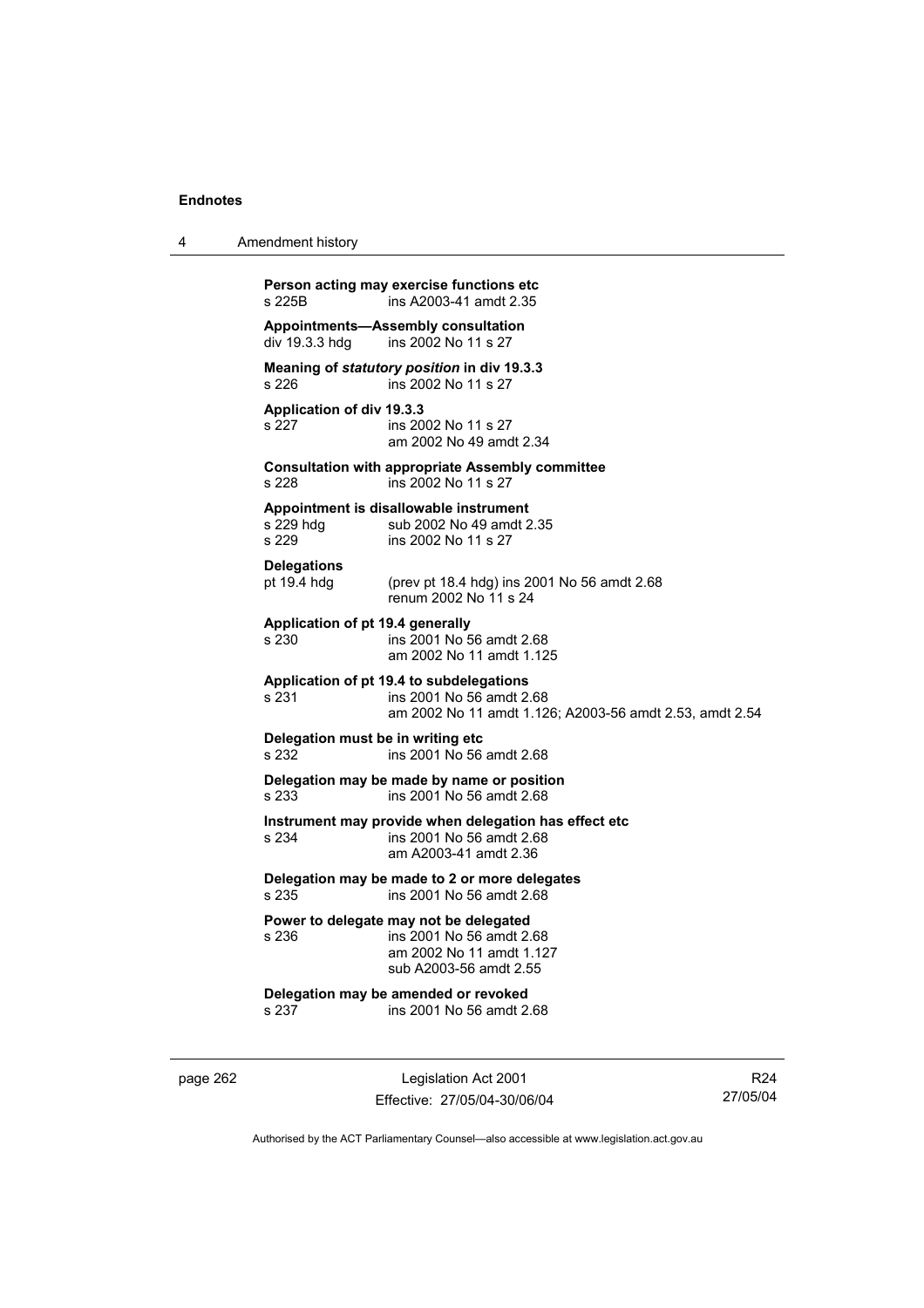| Amendment history |  |
|-------------------|--|
|-------------------|--|

**Appointer responsible for delegated function**  s 238 ins 2001 No 56 amdt 2.68 **Exercise of delegation by delegate**<br>s 239 **ins 2001** No 56 a s 239 ins 2001 No 56 amdt 2.68 am 2002 No 49 amdt 2.36, amdt 2.37; A2003-56 amdt 2.56 **Appointer may exercise delegated function**  s 240 ins 2001 No 56 amdt 2.68 **Delegation not affected by appointer changes**  s 241 ins 2001 No 56 amdt 2.68 **Delegation not affected by defect etc** s 242 **ins 2001 No 56 amd** ins 2001 No 56 amdt 2.68 **Service of documents**  pt 19.5 hdg (prev pt 18.5 hdg) ins 2001 No 56 amdt 2.68 renum 2002 No 11 s 24 **Application of pt 19.5**  s 245 ins 2001 No 56 amdt 2.68 **Definitions for pt 19.5**  ins 2001 No 56 amdt 2.68 def *home address* am 2002 No 30 amdt 2.7 **Service of documents on individuals**  s 247 ins 2001 No 56 amdt 2.68 am 2002 No 49 amdt 2.38, amdt 2.39 **Service of documents on corporations**  s 248 ins 2001 No 56 amdt 2.68 am 2002 No 49 amdt 2.40, amdt 2.41 **Service of documents on agencies**  s 249 ins 2001 No 56 amdt 2.68 **When service taken to be effected**  s 250 ins 2001 No 56 amdt 2.68 am 2002 No 11 amdt 1.128 **Other laws not affected etc**<br>s 251 ins 2001 ins 2001 No 56 amdt 2.68 am 2002 No 11 amdt 1.129 **Powers of courts and tribunals not affected**<br>s 252 ins 2001 No 56 amdt 2.68 ins 2001 No 56 amdt 2.68 **Functions of Executive and Ministers**  ins 2002 No 11 s 29

R24 27/05/04

Legislation Act 2001 Effective: 27/05/04-30/06/04 page 263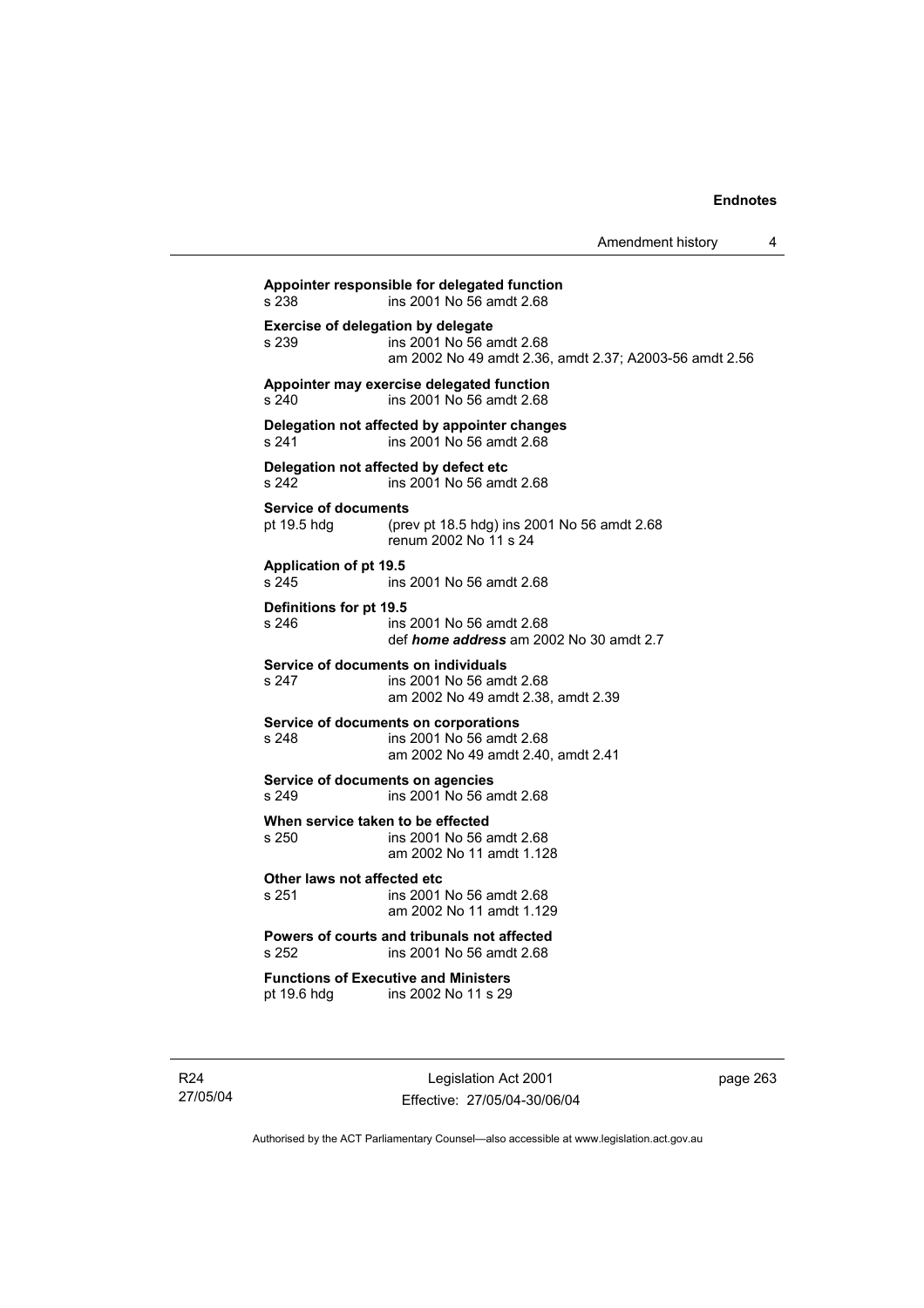| 4 | Amendment history                                         |                                                                                                               |
|---|-----------------------------------------------------------|---------------------------------------------------------------------------------------------------------------|
|   | <b>Exercise of functions of Executive</b><br>s 253        | ins 2002 No 11 s 29<br>am A2003-41 amdt 2.37                                                                  |
|   | Administration of matters not allocated<br>s 254          | ins 2002 No 11 s 29                                                                                           |
|   | <b>Delegation by Minister</b><br>s 254A                   | ins 2002 No 11 s 29                                                                                           |
|   | <b>Other matters</b><br>pt 19.7 hdg                       | (prev pt 18.6 hdg) ins 2001 No 56 amdt 2.68<br>sub 2002 No 11 s 28                                            |
|   | <b>Forms</b><br>s 255                                     | ins 2001 No 56 amdt 2.68<br>am 2002 No 11 amdt 1.130, amdt 1.131; 2002 No 49<br>amdt 2.42; A2003-41 amdt 2.38 |
|   | s 256                                                     | Production of records kept in computers etc<br>ins 2001 No 56 amdt 2.68                                       |
|   | Delegation by parliamentary counsel<br>s 260              | (prev s 119) renum 2001 No 56 amdt 2.67<br>om 2002 No 11 amdt 1.132                                           |
|   | <b>References to Administration Act 1989 etc</b><br>s 261 | (prev s 120) renum 2001 No 56 amdt 2.67<br>om 2002 No 11 amdt 1.132                                           |
|   | <b>Regulation-making power</b><br>s 262                   | (prev s 121) renum as s 262 and then s 302                                                                    |
|   | <b>Application of s 28</b><br>s 263                       | (prev s 122) renum 2001 No 56 amdt 2.67<br>exp 12 March 2002 (s 263 (2))                                      |
|   | Application of s 47 (2) to (6)<br>s 264                   | (prev s $122A$ ) renum as s $264$ and then s $304$                                                            |
|   | Application of s 61 and s 62<br>s 265                     | (prev s 123) renum as s 265 and then s 305                                                                    |
|   | <b>Application of s 69</b><br>s 266                       | (prev s 124) renum 2001 No 56 amdt 2.67<br>exp 12 March 2002 (s 266 (2))                                      |
|   | <b>Transitional regulations</b><br>s 267                  | (prev s 125) renum as s 267 and then s 306                                                                    |
|   | Modification of ch 20's operation<br>s 268                | (prev s 126) renum as s 268 and then s 307                                                                    |

page 264 Legislation Act 2001 Effective: 27/05/04-30/06/04

R24 27/05/04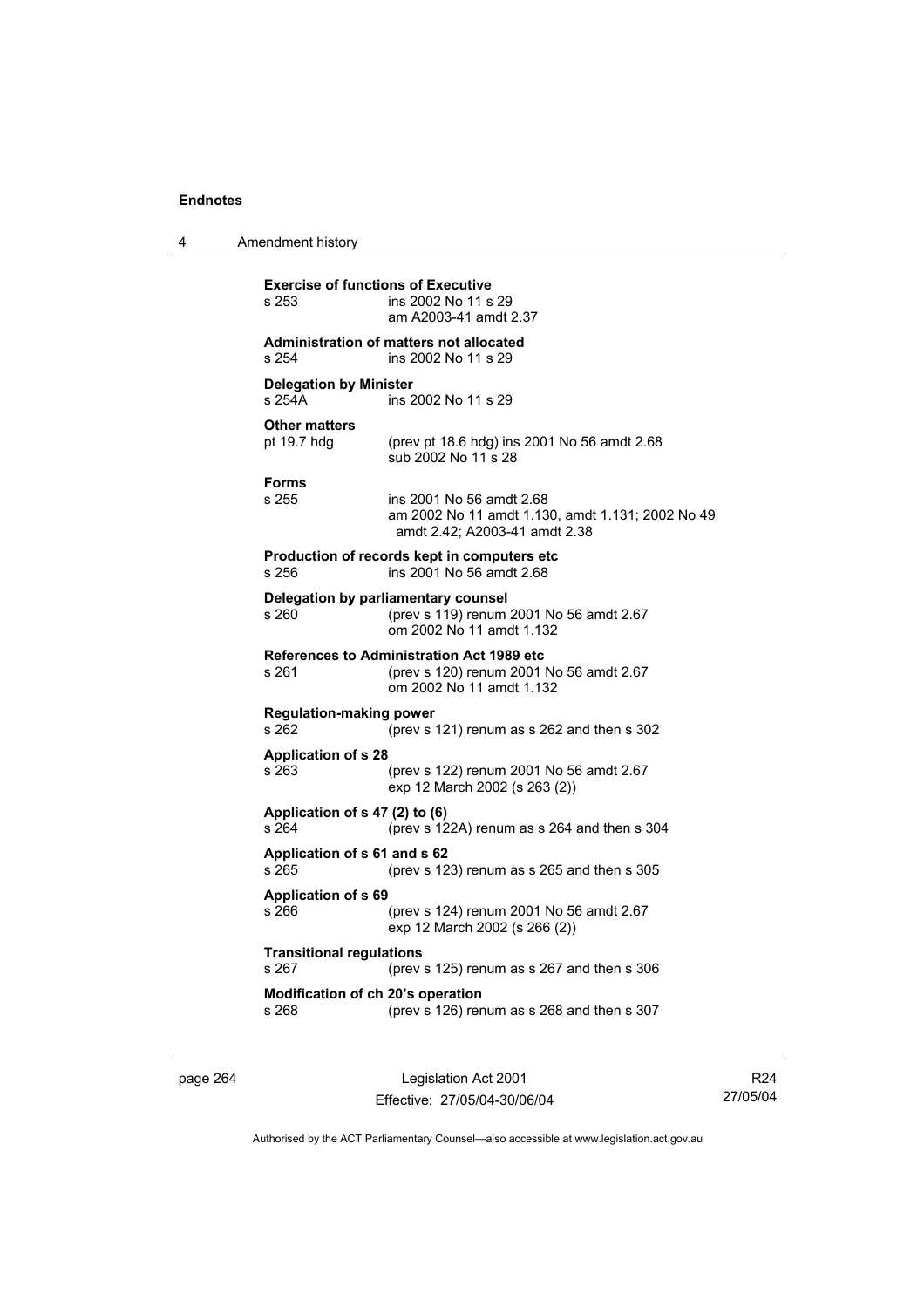| Amendment history |  |  |
|-------------------|--|--|
|-------------------|--|--|

|                             | s 269                                                                                                                                                                                                  | Status of certain instruments as disallowable instruments<br>(prev s 127) renum as s 269 and then s 308                                                         |          |  |
|-----------------------------|--------------------------------------------------------------------------------------------------------------------------------------------------------------------------------------------------------|-----------------------------------------------------------------------------------------------------------------------------------------------------------------|----------|--|
|                             | Status of certain instruments as notifiable instruments<br>s 270<br>(prev s 128) renum as s 270 and then s 309<br>Compliance with authorisation or requirement to do something by notice in<br>Gazette |                                                                                                                                                                 |          |  |
|                             |                                                                                                                                                                                                        |                                                                                                                                                                 |          |  |
|                             | s 271<br>s 271B                                                                                                                                                                                        | (prev s 129) renum as s 271 and then s 310<br>Commencement of Acts that refer to notification or notice in the Gazette<br>renum as s 311                        |          |  |
|                             | in the Gazette                                                                                                                                                                                         | Commencement of registrable instruments that refer to notification or notice                                                                                    |          |  |
|                             | s 271C                                                                                                                                                                                                 | renum as s 312                                                                                                                                                  |          |  |
|                             | s 272                                                                                                                                                                                                  | Status of republications under Legislation (Republication) Act 1996<br>(prev s 130) renum as s 272 and then s 313                                               |          |  |
|                             | s 273                                                                                                                                                                                                  | <b>Transitional provisions about penalties</b><br>renum as s 314                                                                                                |          |  |
|                             | <b>Status of certain determinations</b><br>s 274                                                                                                                                                       | renum as s 315                                                                                                                                                  |          |  |
|                             | <b>Miscellaneous</b><br>ch 20 hdg                                                                                                                                                                      | (prev ch 13 hdg) renum as ch 20 hdg and then ch 21 hdg<br>(prev ch 12 hdg) renum as ch 19 hdg 2001 No 56 amdt 2.66<br>renum as ch 20 hdg 2002 No 11 s 24        |          |  |
|                             | Delegation by parliamentary counsel<br>ins 2002 No 11 amdt 1.132<br>s 300                                                                                                                              |                                                                                                                                                                 |          |  |
|                             | s 301                                                                                                                                                                                                  | <b>References to Administration Act 1989 etc.</b><br>ins 2002 No 11 amdt 1.132                                                                                  |          |  |
|                             | <b>Regulation-making power</b><br>s 302                                                                                                                                                                | (prev s 121) renum as s 262 2001 No 56 amdt 2.67<br>renum as s 302 R5 LA (see 2002 No 11 amdt 1.133)<br>sub A2003-41 amdt 2.39                                  |          |  |
|                             | <b>Transitional</b><br>ch 21 hdg                                                                                                                                                                       | (prev ch 13 hdg) renum as ch 20 hdg 2001 No 56 amdt 2.66<br>renum as ch 21 hdg 2002 No 11 s 24                                                                  |          |  |
|                             | Application of s 47 (2) to (6)<br>(prev s 122A hdg) renum as s 264 hdg and then s 304 hdg<br>s 304 hdg<br>sub 2002 No 11 amdt 1.134                                                                    |                                                                                                                                                                 |          |  |
|                             | s 304                                                                                                                                                                                                  | (prev s 122A) ins 2001 No 44 amdt 1.2623<br>renum as s 264 2001 No 56 amdt 2.67<br>am 2002 No 11 amdt 1.135<br>renum as s 304 R5 LA (see 2002 No 11 amdt 1.136) |          |  |
| R <sub>24</sub><br>27/05/04 |                                                                                                                                                                                                        | Legislation Act 2001<br>Effective: 27/05/04-30/06/04                                                                                                            | page 265 |  |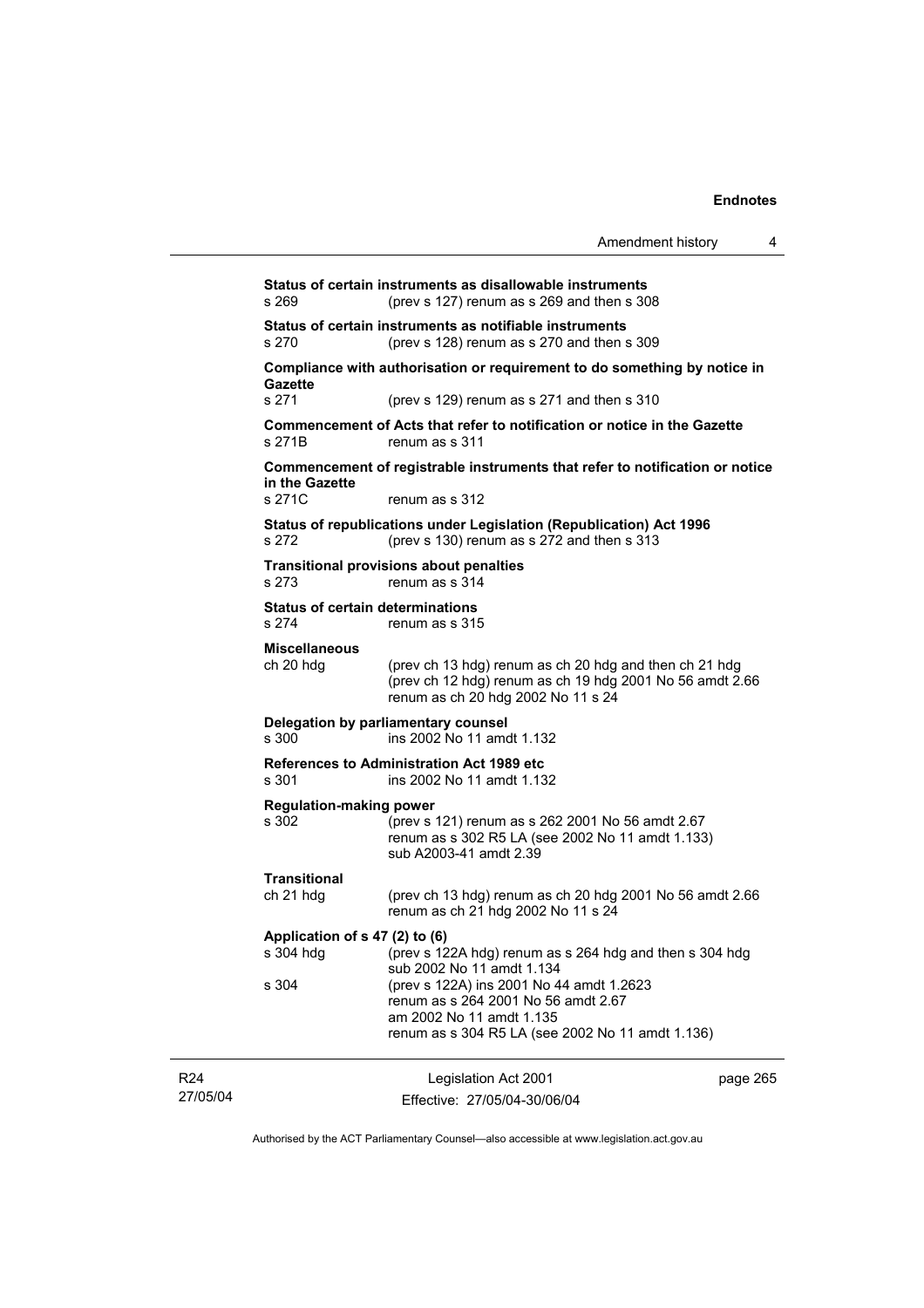4 Amendment history

|                                   | exp 12 September 2004 (s 304 (4))                                                                                                                                                                                                      |
|-----------------------------------|----------------------------------------------------------------------------------------------------------------------------------------------------------------------------------------------------------------------------------------|
| Application of s 61 and s 62      |                                                                                                                                                                                                                                        |
| s 305                             | (prev s 123) renum as s 265 2001 No 56 amdt 2.67<br>renum as s 305 R5 LA (see 2002 No 11 amdt 1.136)<br>exp 12 September 2002 (s 305 (3))                                                                                              |
| <b>Transitional regulations</b>   |                                                                                                                                                                                                                                        |
| s 306                             | (prev s 125) am 2001 No 44 amdt 1.2624<br>renum as s 267 2001 No 56 amdt 2.67<br>am 2001 No 56 amdts 2.69-2.71; 2002 No 11 amdt 1.137-<br>1.140<br>renum as s 306 R5 LA (see 2002 No 11 amdt 1.136)                                    |
|                                   | exp 28 May 2003 (s 306 (5))                                                                                                                                                                                                            |
| Modification of ch 20's operation |                                                                                                                                                                                                                                        |
| s 307 hdg<br>s 307                | (prev s 268 hdg) sub 2001 No 56 amdt 2.72<br>(prev s 126) renum as s 268 2001 No 56 amdt 2.67<br>am 2002 No 11 amdt 1.141<br>renum as s 307 R5 LA (see 2002 No 11 amdt 1.13)<br>am 2002 No 49 amdt 2.54<br>exp 28 May 2003 (s 307 (2)) |
|                                   | Status of certain instruments as disallowable instruments                                                                                                                                                                              |
| s 308                             | (prev s 127) renum as s 269 2001 No 56 amdt 2.67<br>renum as s 308 R5 LA (see 2002 No 11 amdt 1.136)<br>exp 12 September 2004 (s 308 (4))                                                                                              |
|                                   | Status of certain instruments as notifiable instruments                                                                                                                                                                                |
| s 309                             | (prev s 128) renum as s 270 2001 No 56 amdt 2.67<br>renum as s 309 R5 LA (see 2002 No 11 amdt 1.136)<br>exp 12 September 2004 (s 309 (7))                                                                                              |
| <b>Gazette</b>                    | Compliance with authorisation or requirement to do something by notice in                                                                                                                                                              |
| s 310                             | (prev s 129) renum as s 271 2001 No 56 amdt 2.67<br>am 2001 No 56 amdt 2.73<br>renum as s 310 R5 LA (see 2002 No 11 amdt 1.136)<br>exp 12 September 2004 (s 310 (5))                                                                   |
|                                   | Application of s 89 to registrable instrument                                                                                                                                                                                          |
| s 310A                            | ins A2003-56 amdt 2.57<br>exp 12 September 2004 (s 310A (2))                                                                                                                                                                           |
| s 311                             | Commencement of Acts that refer to notification or notice in the Gazette<br>(prev s 271B) ins as mod SL 2001 No 34 reg 6<br>renum R5 LA (see 2002 No 11 amdt 1.136)<br>exp 13 September 2002 (s 311 (5))                               |

page 266 Legislation Act 2001 Effective: 27/05/04-30/06/04

R24 27/05/04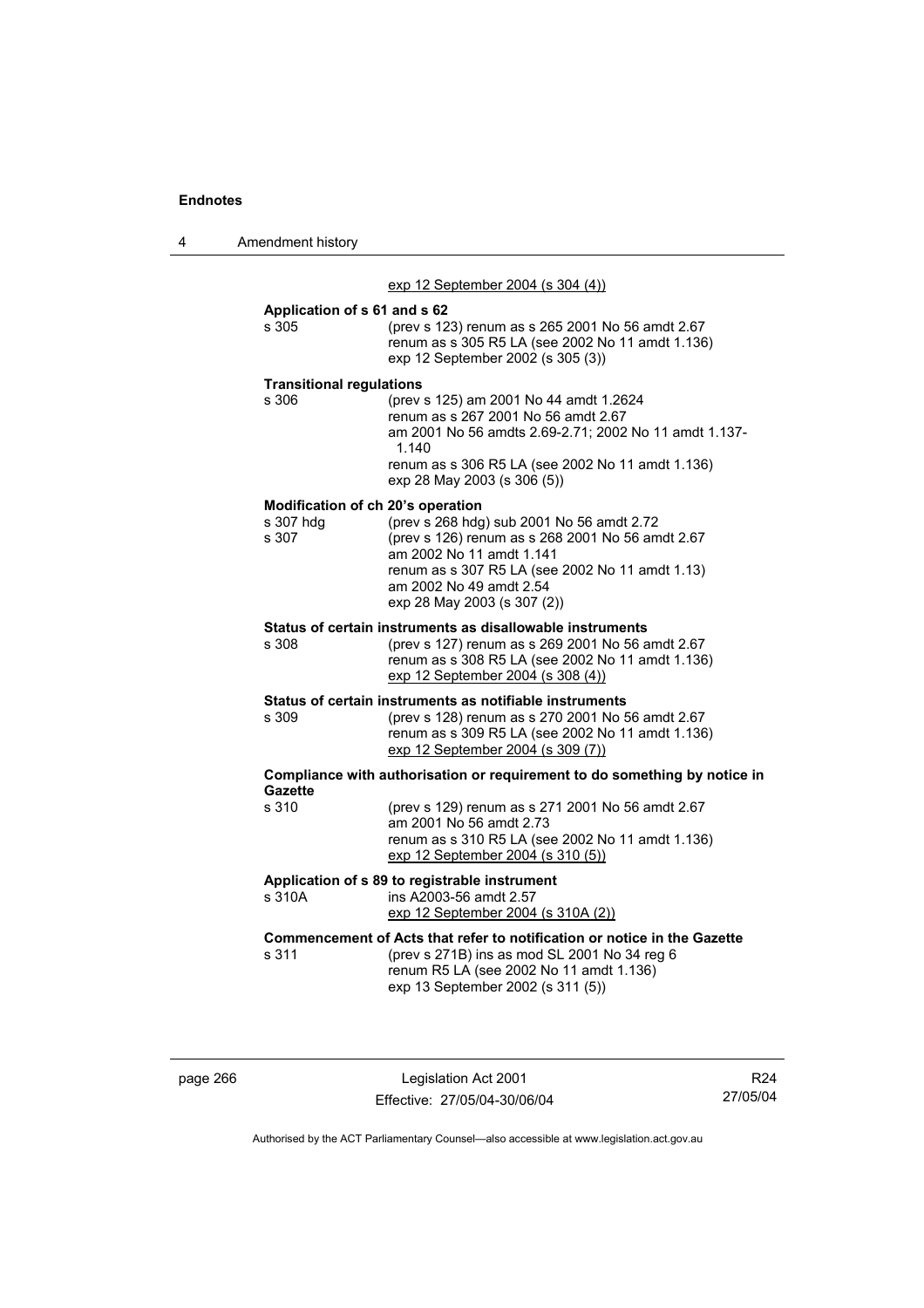#### **Commencement of registrable instruments that refer to notification or notice in the Gazette**

| in the Gazette                                                           |                                                                                                                                                                                                                                                                                                                                                                                                                 |
|--------------------------------------------------------------------------|-----------------------------------------------------------------------------------------------------------------------------------------------------------------------------------------------------------------------------------------------------------------------------------------------------------------------------------------------------------------------------------------------------------------|
| s 312                                                                    | (prev s 271C) ins as mod SL 2001 No 34 reg 6<br>renum R5 LA (see 2002 No 11 amdt 1.136)<br>exp 13 September 2002 (s 312 (5))                                                                                                                                                                                                                                                                                    |
| s 313                                                                    | Status of republications under Legislation (Republication) Act 1996<br>(prev s 130) renum as s 272 2001 No 56 amdt 2.67<br>renum as s 313 R5 LA (see 2002 No 11 amdt 1.136)<br>exp 12 September 2004 (s 313 (3))                                                                                                                                                                                                |
| s 314                                                                    | <b>Transitional provisions about penalties</b><br>(prev s 273) ins 2001 No 56 amdt 2.74<br>renum R5 LA (see 2002 No 11 amdt 1.136)<br>exp 12 September 2003 (s 314 (5))                                                                                                                                                                                                                                         |
| <b>Status of certain determinations</b><br>s 315                         | (prev s 274) ins 2001 No 56 amdt 2.74<br>renum R5 LA (see 2002 No 11 amdt 1.136)<br>exp 12 September 2003 (s 315 (6))                                                                                                                                                                                                                                                                                           |
| s 316                                                                    | Delegations under Administration Act 1989<br>ins A2003-56 amdt 2.58<br>exp 12 September 2004 (s 316 (3))                                                                                                                                                                                                                                                                                                        |
| sch 1 pt 1.1 hdg<br>sch 1 pt 1.1                                         | Former NSW and UK Acts in force before establishment of Territory<br>(prev sch 1 pt 1 hdg) sub and renum 2001 No 56 amdt 2.75<br>am 2001 No 44 amdt 1.2625; 2001 No 56 amdts 2.76-2.79;<br>2001 No 88 s 43 (2); 2002 No 40 amdt 3.28; items renum<br>R11 LA (see 2002 No 40 amdt 3.29)<br>sub 2002 No 49 amdt 2.43<br>am A2003-56 amdt 2.59; items renum R21 LA (see A2003-56<br>amdt 2.60); A2004-17 amdt 2.10 |
| sch 1 pt 1.2 hdg<br>sch 1 pt 1.2                                         | Former NSW Acts applied after establishment of Territory<br>(prev sch 1 pt 2 hdg) sub and renum 2001 No 56 amdt 2.80<br>am 2001 No 44 amdt 1.2626, amdt 1.2627; 2001 No 56<br>amdt 2.81; A2004-7 amdt 1.5                                                                                                                                                                                                       |
| <b>Meaning of commonly-used terms</b><br>dict pt 1 hdg<br>dict pt 1 note | sub A2003-56 amdt 2.61<br>sub A2003-56 amdt 2.61                                                                                                                                                                                                                                                                                                                                                                |

| dict pt 1 note | sub A2003-56 amdt 2.61                                              |
|----------------|---------------------------------------------------------------------|
| dict pt 1      | def $AAT$ ins 2002 No 49 amdt 2.44                                  |
|                | def Act sub 2001 No 56 amdt 2.82                                    |
|                | def $ACT$ reloc from IA 2001 No 56 amdt 2.16                        |
|                | def $ADI$ reloc from IA 2001 No 56 amdt 2.16                        |
|                | sub 2002 No 49 amdt 2.45                                            |
|                | def <i>administrative appeals tribunal</i> reloc from IA 2001 No 56 |
|                | amdt 2.16                                                           |
|                | def <i>administrative unit</i> reloc from IA 2001 No 56 amdt 2.16   |
|                |                                                                     |

R24 27/05/04

Legislation Act 2001 Effective: 27/05/04-30/06/04 page 267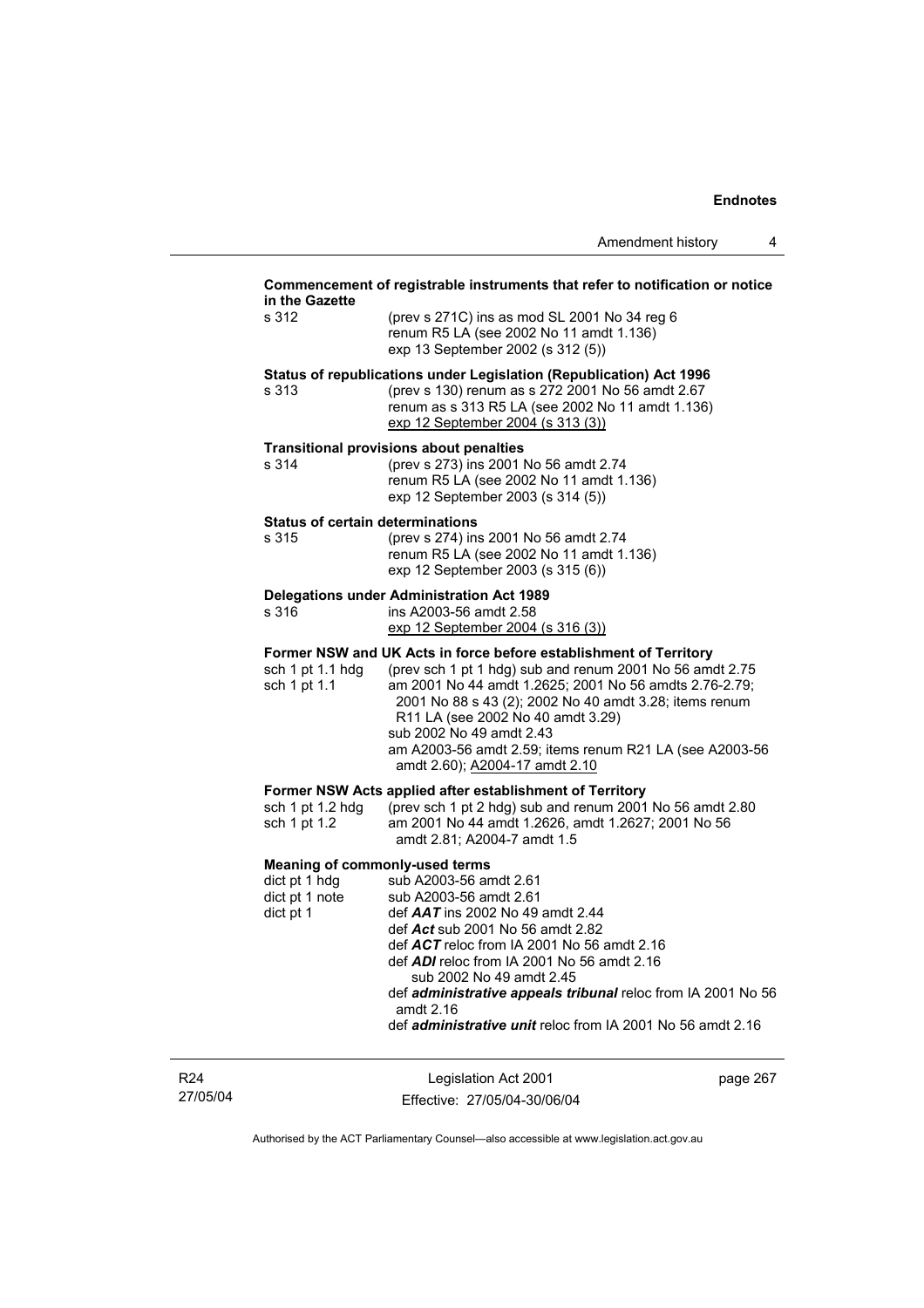4 Amendment history

 def *adult* reloc from IA 2001 No 56 amdt 2.16 def *affidavit* reloc from IA 2001 No 56 amdt 2.16 def *ambulance service* reloc from IA 2001 No 56 amdt 2.16 def *amend* sub 2001 No 56 amdt 2.82 def *appoint* reloc from IA 2001 No 56 amdt 2.16 def *asset* reloc from IA 2001 No 56 amdt 2.16 def *Attorney-General* ins 2001 No 56 amdt 2.82 def *auditor-general* reloc from IA 2001 No 56 amdt 2.16 def *Australia* reloc from IA 2001 No 56 amdt 2.16 def *Australian driver licence* reloc from IA 2001 No 56 amdt 2.16 def *authorised deposit-taking institution* reloc from IA 2001 No 56 amdt 2.16 sub 2002 No 49 amdt 2.46 def *bank* reloc from IA 2001 No 56 amdt 2.16 def *barrister* reloc from IA 2001 No 56 amdt 2.16 def *body* reloc from IA 2001 No 56 amdt 2.16 def *breach* reloc from IA 2001 No 56 amdt 2.16 def *building code* ins A2004-13 amdt 2.79 def *building society* reloc from IA 2001 No 56 amdt 2.16 sub A2003-56 amdt 2.62 def *business day* reloc from IA 2001 No 56 amdt 2.16 def *by-laws* ins 2002 No 11 amdt 1.142 def *calendar month* reloc from IA 2001 No 56 amdt 2.16 def *calendar year* reloc from IA 2001 No 56 amdt 2.16 def *change* reloc from IA 2001 No 56 amdt 2.16 def *chief executive* ins 2001 No 56 amdt 2.82 def *chief fire control officer* ins 2001 No 56 amdt 2.82 def *chief health officer* reloc from IA 2001 No 56 amdt 2.16 def *Chief Justice* reloc from IA 2001 No 56 amdt 2.16 def *Chief Magistrate* reloc from IA 2001 No 56 amdt 2.16 def *Chief Minister* reloc from IA 2001 No 56 amdt 2.16 def *chief planning executive* ins 2002 No 56 amdt 3.43 def *chief police officer* reloc from IA 2001 No 56 amdt 2.16 def *child* reloc from IA 2001 No 56 amdt 2.16 def *Childrens Court* reloc from IA 2001 No 56 amdt 2.16 def *city area* reloc from IA 2001 No 56 amdt 2.16 def *clerk* reloc from IA 2001 No 56 amdt 2.16 def *commencement* sub 2001 No 56 amdt 2.82 def *commencement notice* sub 2001 No 56 amdt 2.82

page 268 Legislation Act 2001 Effective: 27/05/04-30/06/04

R24 27/05/04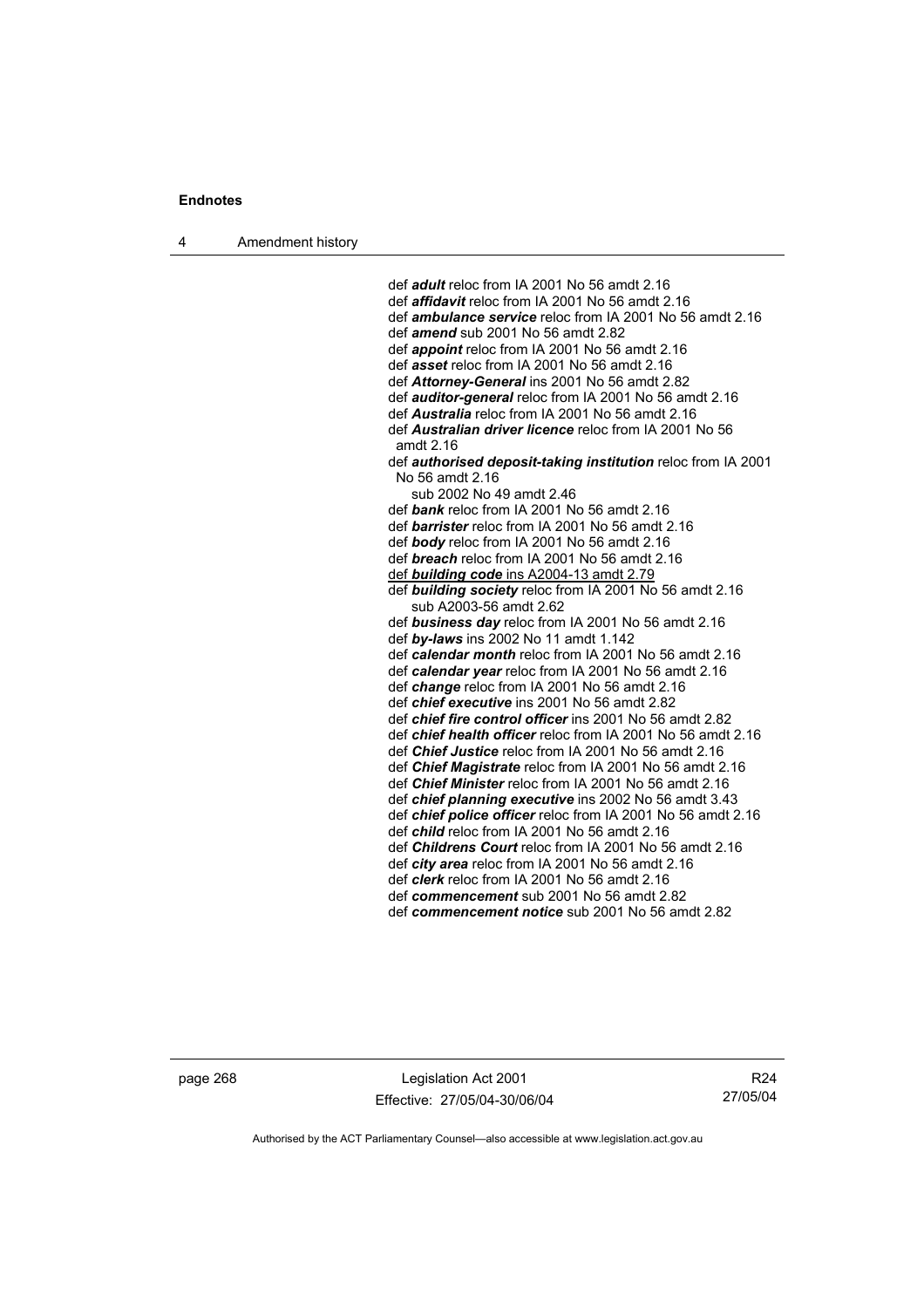| def commissioner for fair trading reloc from IA 2001 No 56<br>amdt 2.16                                                                                                                    |
|--------------------------------------------------------------------------------------------------------------------------------------------------------------------------------------------|
| def commissioner for health complaints ins 2001 No 56<br>amdt 2.82                                                                                                                         |
| def commissioner for housing reloc from IA 2001 No 56<br>amdt 2.16                                                                                                                         |
| def commissioner for land and planning reloc from IA 2001<br>No 56 amdt 2.16                                                                                                               |
| om 2002 No 56 amdt 3.44                                                                                                                                                                    |
| def commissioner for public administration reloc from IA<br>2001 No 56 amdt 2.16                                                                                                           |
| def commissioner for revenue reloc from IA 2001 No 56<br>amdt 2.16                                                                                                                         |
| def commissioner for surveys reloc from IA 2001 No 56<br>amdt 2.16                                                                                                                         |
| def commissioner for the environment ins 2001 No 56<br>amdt 2.82                                                                                                                           |
| def commissioner of police reloc from IA 2001 No 56<br>amdt 2.16                                                                                                                           |
| def committed for trial reloc from IA 2001 No 56 amdt 2.16<br>def <b>Commonwealth</b> reloc from IA 2001 No 56 amdt 2.16<br>def Commonwealth country reloc from IA 2001 No 56<br>amdt 2.16 |
| def Commonwealth Gazette reloc from IA 2001 No 56<br>amdt 2.16                                                                                                                             |
| def community advocate reloc from IA 2001 No 56 amdt 2.16                                                                                                                                  |
| def confer reloc from IA 2001 No 56 amdt 2.16                                                                                                                                              |
| def conservator of flora and fauna reloc from IA 2001 No 56<br>amdt 2.16                                                                                                                   |
| def construction occupations registrar ins A2004-13<br>amdt 2.80                                                                                                                           |
| def consumer and trader tribunal ins A2003-16 s 70                                                                                                                                         |
| def Consumer Credit (Australian Capital Territory) Code<br>reloc from IA 2001 No 56 amdt 2.16                                                                                              |
| def Consumer Credit (Australian Capital Territory)<br>Regulations reloc from IA 2001 No 56 amdt 2.16                                                                                       |
| def contravene reloc from IA 2001 No 56 amdt 2.16                                                                                                                                          |
| def converted ordinance reloc from IA 2001 No 56 amdt 2.16                                                                                                                                 |
| def Coroner's Court reloc from IA 2001 No 56 amdt 2.16                                                                                                                                     |
| def corporation reloc from IA 2001 No 56 amdt 2.16<br>def Corporations Act ins in IA 2001No 56 amdt 2.14                                                                                   |
| reloc from IA 2001 No 56 amdt 2.16                                                                                                                                                         |
| def court of summary jurisdiction reloc from IA 2001 No 56                                                                                                                                 |
| amdt 2.16                                                                                                                                                                                  |
| def credit tribunal reloc from IA 2001 No 56 amdt 2.16                                                                                                                                     |
| def <i>credit union</i> reloc from IA 2001 No 56 amdt 2.16                                                                                                                                 |
| sub A2003-56 amdt 2.63                                                                                                                                                                     |
|                                                                                                                                                                                            |
|                                                                                                                                                                                            |

R24 27/05/04

Legislation Act 2001 Effective: 27/05/04-30/06/04 page 269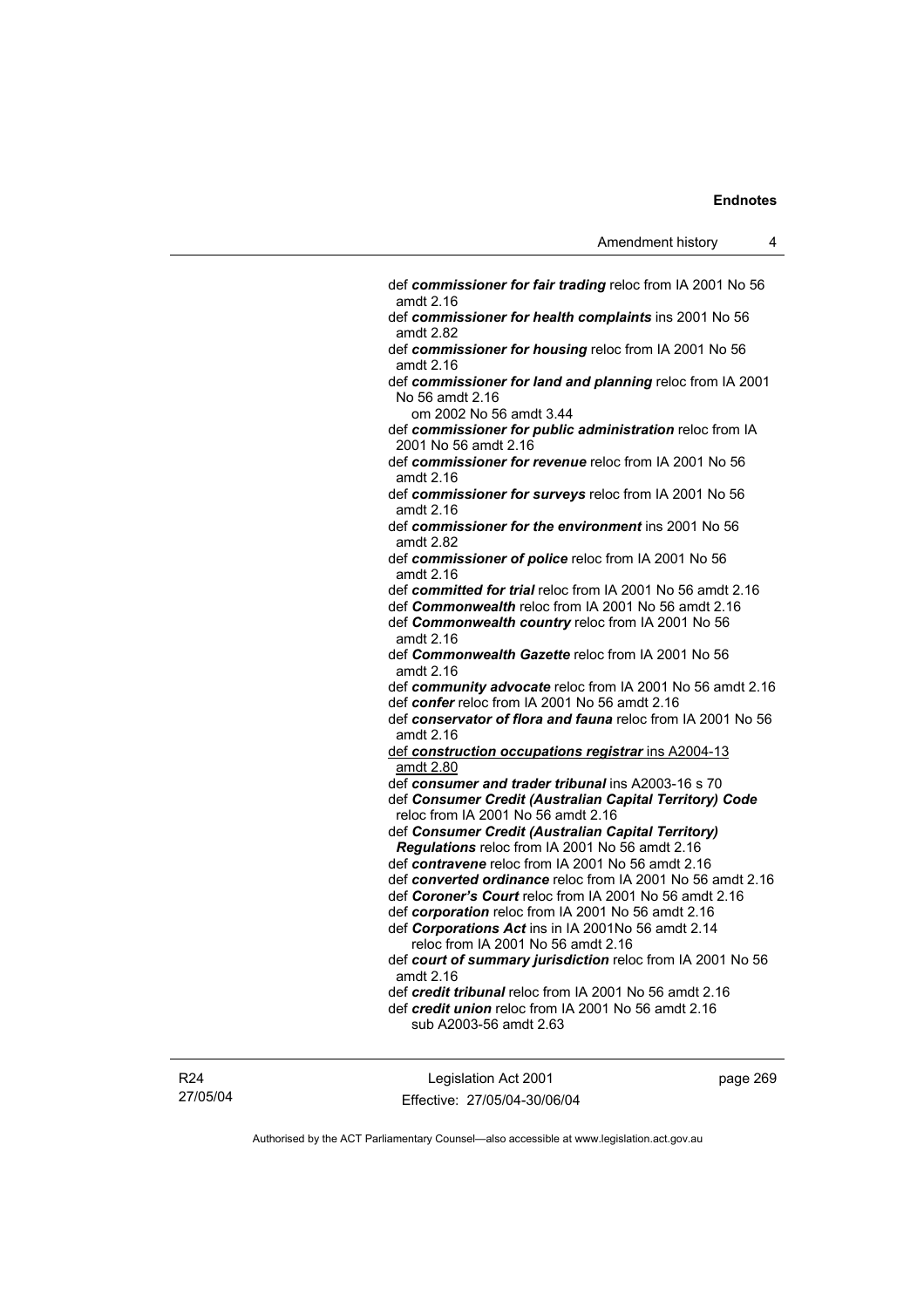4 Amendment history

 def *Criminal Code* ins 2002 No 51 amdt 1.27 def *custodial escort* ins 2002 No 30 amdt 2.8 def *daylight* reloc from IA 2001 No 56 amdt 2.16 def *definition* ins 2001 No 56 amdt 2.82 def *dentist* reloc from IA 2001 No 56 amdt 2.16 def *dental prosthetist* reloc from IA 2001 No 56 amdt 2.16 def *dental technician* reloc from IA 2001 No 56 amdt 2.16 def *designation* reloc from IA 2001 No 56 amdt 2.16 def *director of corrective services* ins 2002 No 30 amdt 2.8 def *director of public prosecutions* (or *DPP*) reloc from IA 2001 No 56 amdt 2.16 def *disallowable instrument* sub 2001 No 56 amdt 2.82 def *discrimination commissioner* reloc from IA 2001 No 56 amdt 2.16 def *discrimination tribunal* reloc from IA 2001 No 56 amdt 2.16 def *doctor* reloc from IA 2001 No 56 amdt 2.16 def *document* reloc from IA 2001 No 56 amdt 2.16 am A2003-56 amdt 2.64 def *domestic partner* ins A2003-14 s 5 def *domestic partnership* ins A2003-14 s 5 def *DPP* ins 2002 No 49 amdt 2.47 def *driver licence* reloc from IA 2001 No 56 amdt 2.16 def *electoral commission* reloc from IA 2001 No 56 amdt 2.16 def *electoral commissioner* reloc from IA 2001 No 56 amdt 2.16 def *enactment* sub 2001 No 56 amdt 2.82 def *entity* ins 2001 No 56 amdt 2.82 def *environment protection authority* ins 2002 No 11 amdt 1.142 def *establish* reloc from IA 2001 No 56 amdt 2.16 def *estate* reloc from IA 2001 No 56 amdt 2.16 def *Executive* reloc from IA 2001 No 56 amdt 2.16 def *exercise* reloc from IA 2001 No 56 amdt 2.16 def *expire* reloc from IA 2001 No 56 amdt 2.16 def *external Territory* reloc from IA 2001 No56 amdt 2.16 def *fail* reloc from IA 2001 No 56 amdt 2.16 def *Federal Court* reloc from IA 2001 No 56 amdt 2.16 def *file* reloc from IA 2001 No 56 amdt 2.16 def *financial year* reloc from IA 2001 No 56 amdt 2.16 def *fire brigade* reloc from IA 2001 No 56 amdt 2.16 def *fire commissioner* reloc from IA 2001 No 56 amdt 2.16 def *for* ins 2002 No 11 amdt 1.142

page 270 Legislation Act 2001 Effective: 27/05/04-30/06/04

R24 27/05/04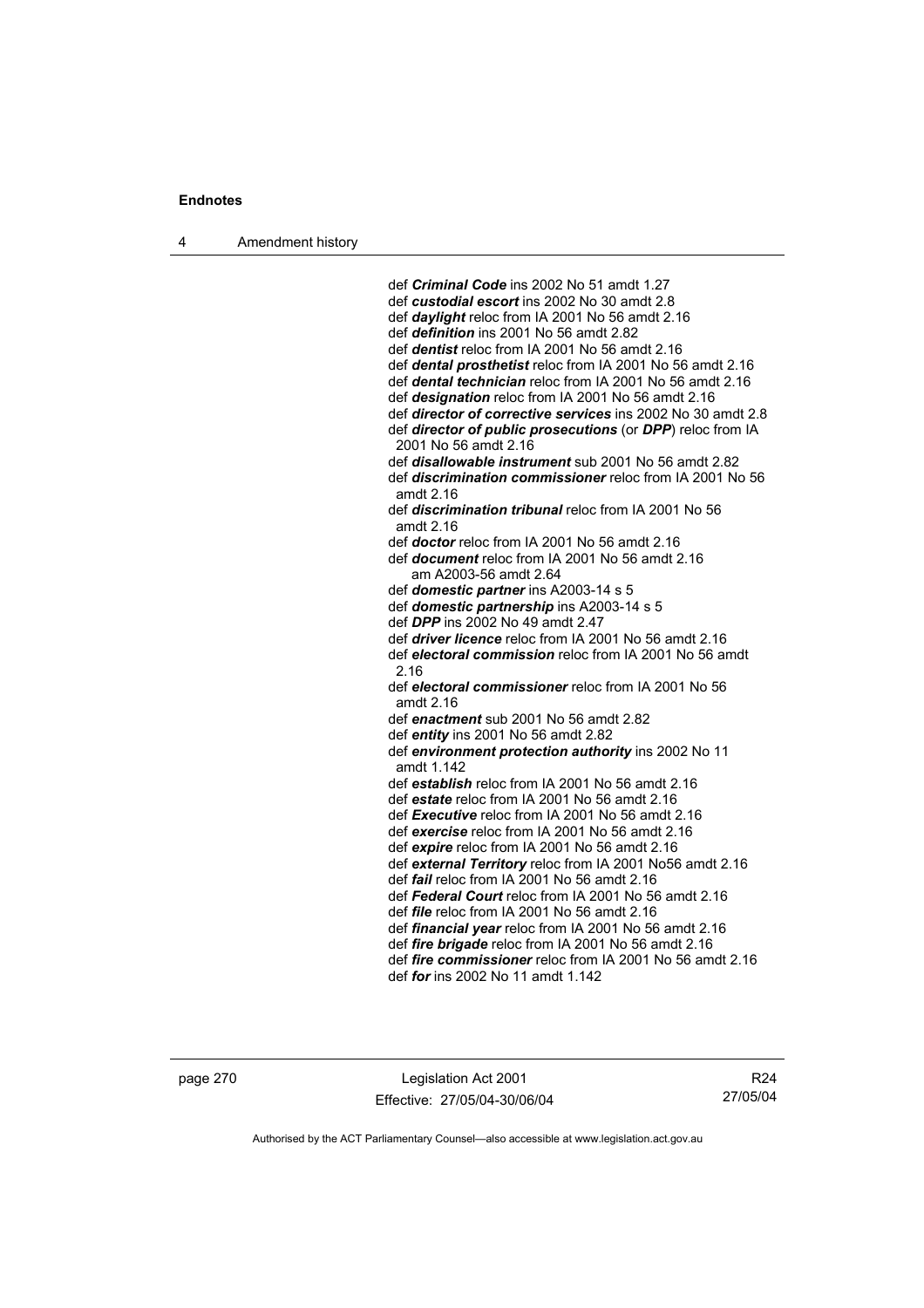def *foreign country* reloc from IA 2001 No 56 amdt 2.16 def *former NSW Act* sub 2001 No 56 amdt 2.82; 2002 No 11 amdt 1.143 def *former UK Act* sub 2001 No 56 amdt 2.82; 2002 No 11 amdt 1.143 def *found guilty* reloc from IA 2001 No 56 amdt 2.16 sub 2002 No 49 amdt 2.48 def *function* reloc from IA 2001 No 56 amdt 2.16 def *gambling and racing commission* reloc from IA 2001 No 56 amdt 2.16 def *Gazette* reloc from IA 2001 No 56 amdt 2.16 def *give* reloc from IA 2001 No 56 amdt 2.16 def *government printer* reloc from IA 2001 No 56 amdt 2.16 def *government solicitor* reloc from IA 2001 No 56 amdt 2.16 def *Governor* ins 2001 No 56 amdt 2.82 def *Governor-General* ins 2001 No 56 amdt 2.82 def *GST* ins 2002 No 27 s 27 def *guardianship tribunal* reloc from IA 2001 No 56 amdt 2.16 def *High Court* reloc from IA 2001 No 56 amdt 2.16 def *Imperial Act* reloc from IA 2001 No 56 amdt 2.16 def *indictable offence* ins 2001 No 56 amdt 2.82 sub 2002 No 11 amdt 1.144; A2003-56 amdt 2.65 def *indictment* reloc from IA 2001 No 56 amdt 2.16 def *individual* reloc from IA 2001 No 56 amdt 2.16 def *in relation to* ins 2002 No 49 amdt 2.49 def *insolvent under administration* ins A2003-56 amdt 2.66 def *instrument* sub 2001 No 56 amdt 2.82 def *interest* reloc from IA 2001 No 56 amdt 2.16 def *internal Territory* reloc from IA 2001 No 56 amdt 2.16 def *intersex person* ins A2003-14 s 5 def *Jervis Bay Territory* reloc from IA 2001 No 56 amdt 2.16 def *judge* reloc from IA 2001 No 56 amdt 2.16 am 2002 No 11 amdt 1.145 def *Lake Burley Griffin* reloc from IA 2001 No 56 amdt 2.16 def *Lake Ginninderra* reloc from IA 2001 No 56 amdt 2.16 def *land* reloc from IA 2001 No 56 amdt 2.16 def *land development agency* ins 2002 No 56 amdt 3.45 def *law* reloc from IA 2001 No 56 amdt 2.16 def *lawyer* reloc from IA 2001 No 56 amdt 2.16 def *legal aid commission* ins 2001 No 56 amdt 2.82 def *legal practitioner* reloc from IA 2001 No 56 amdt 2.16 def *Legislation Act* ins 2002 No 49 amdt 2.50 def *Legislative Assembly* reloc from IA 2001 No 56 amdt 2.16 def *liability* reloc from IA 2001 No 56 amdt 2.16 def *magistrate* reloc from IA 2001 No 56 amdt 2.16

R24 27/05/04

Legislation Act 2001 Effective: 27/05/04-30/06/04 page 271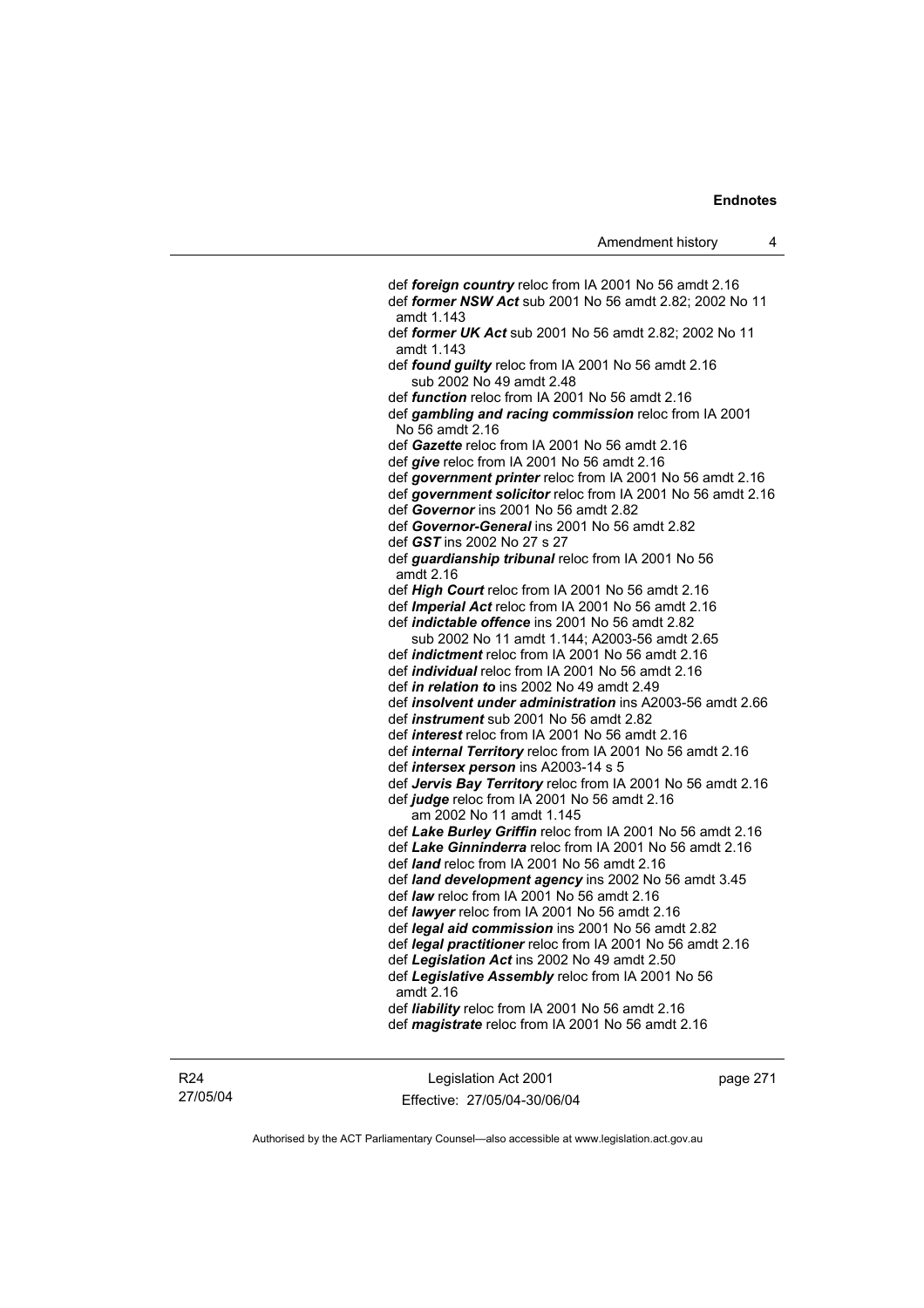4 Amendment history

 def *Magistrates Court* reloc from IA 2001 No 56 amdt 2.16 def *make* reloc from IA 2001 No 56 amdt 2.16 def *making* sub 2001 No 56 amdt 2.82 def *master* reloc from IA 2001 No 56 amdt 2.16 def *may* ins 2001 No 56 amdt 2.82 def *medical practitioner* ins 2001 No 56 amdt 2.82 def *mental health tribunal* reloc from IA 2001 No 56 amdt 2.16 def *midnight* reloc from IA 2001 No 56 amdt 2.16 def *Minister* ins 2001 No 56 amdt 2.82 def *modification* reloc from IA 2001 No 56 amdt 2.16 def *month* reloc from IA 2001 No 56 amdt 2.16 def *must* ins 2001 No 56 amdt 2.82 def *name* reloc from IA 2001 No 56 amdt 2.16 def *named month* reloc from IA 2001 No 56 amdt 2.16 def *national capital authority* ins 2002 No 11 amdt 1.146 def *national land* reloc from IA 2001 No 56 amdt 2.16 def *night* reloc from IA 2001 No 56 amdt 2.16 def *Northern Territory* reloc from IA 2001 No 56 amdt 2.16 def *notifiable instrument* sub 2001 No 56 amdt 2.82 def *notification* sub 2001 No 56 amdt 2.82 def *notification day* sub 2001 No 56 amdt 2.82 def *NSW Act* reloc from IA 2001 No 56 amdt 2.16 def *number* reloc from IA 2001 No 56 amdt 2.16 def *nurse* reloc from IA 2001 No 56 amdt 2.16 def *nurse practitioner* ins A2004-10 s 6 def *oath* reloc from IA 2001 No 56 amdt 2.16 def *occupy* ins 2001 No 56 amdt 2.82 def *office* reloc from IA 2001 No 56 amdt 2.16 def *office of fair trading* reloc from IA 2001 No 56 amdt 2.16 def *OH&S commissioner* ins A2003-41 amdt 2.40 def *ombudsman* reloc from IA 2001 No 56 amdt 2.16 def *omit* ins 2001 No 56 amdt 2.82 def *ordinance* reloc from IA 2001 No 56 amdt 2.16 def *parent* ins A2004-1 amdt 1.22 def *parliamentary counsel* sub 2001 No 56 amdt 2.82 def *passing* sub 2001 No 56 amdt 2.82 def *penalty unit* ins 2001 No 56 amdt 2.82 def *person* ins 2001 No 56 amdt 2.82 def *pharmacist* reloc from IA 2001 No 56 amdt 2.16 def *planning and land authority* ins 2002 No 56 amdt 3.47 def *planning and land council* ins 2002 No 56 amdt 3.46 def *planning authority* reloc from IA 2001 No 56 amdt 2.16 om 2002 No 56 amdt 3.47

page 272 Legislation Act 2001 Effective: 27/05/04-30/06/04

R24 27/05/04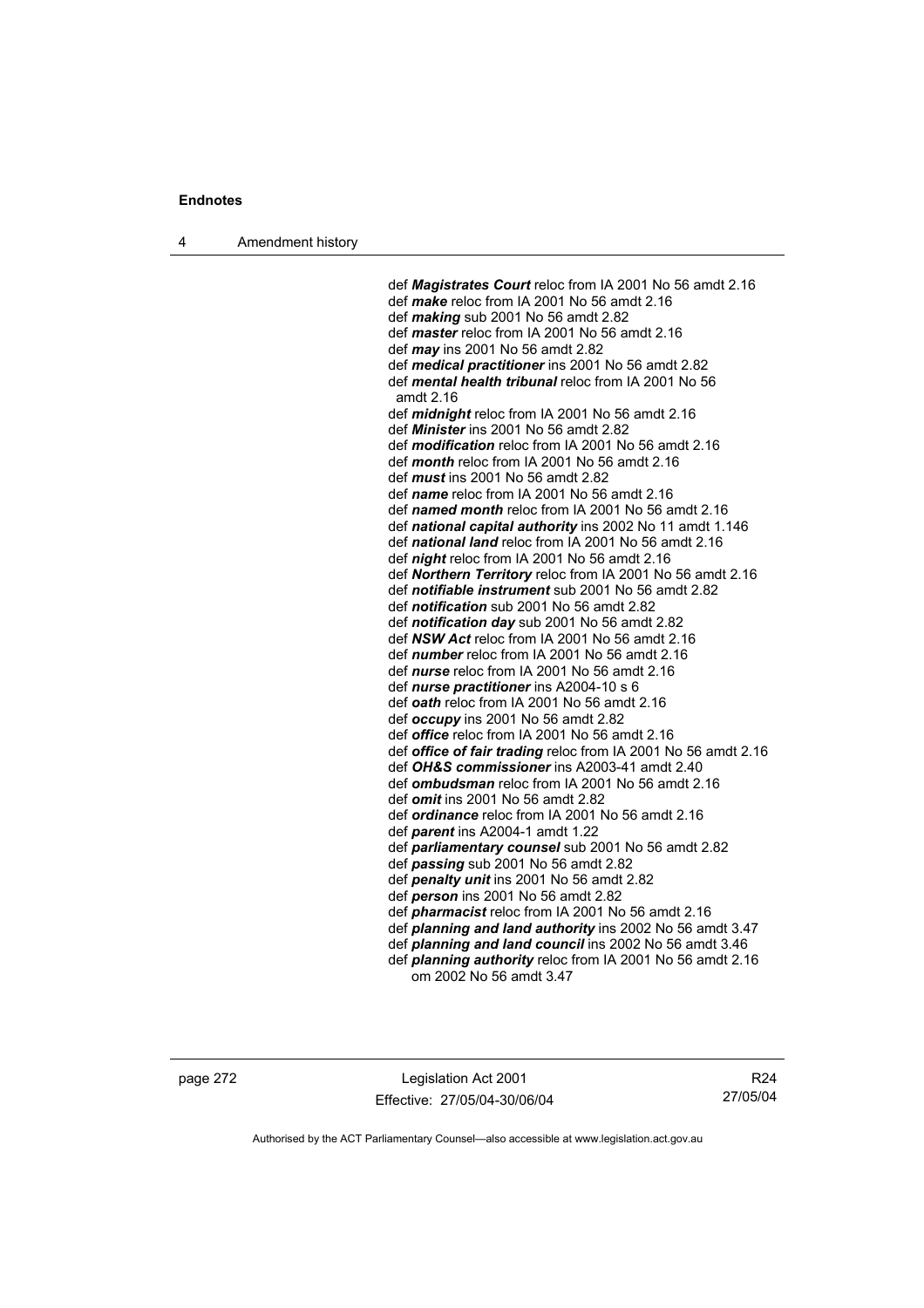def *police officer* reloc from IA 2001 No 56 amdt 2.16 def *position* reloc from IA 2001 No 56 amdt 2.16 def *power* reloc from IA 2001 No 56 amdt 2.16 def *prescribed* reloc from IA 2001 No 56 amdt 2.16 am 2002 No 49 amdt 2.51 def *privacy commissioner* reloc from IA 2001 No 56 amdt 2.16 def *proceeding* reloc from IA 2001 No 56 amdt 2.16 def *property* reloc from IA 2001 No 56 amdt 2.16 def *provision* sub 2001 No 56 amdt 2.82 def *public employee* reloc from IA 2001 No 56 amdt 2.16 def *public health officer* reloc from IA 2001 No 56 amdt 2.16 def *public money* reloc from IA 2001 No 56 amdt 2.16 def *public servant* reloc from IA 2001 No 56 amdt 2.16 def *public service* reloc from IA 2001 No 56 amdt 2.16 def *public trustee* reloc from IA 2001 No 56 amdt 2.16 def *quarter* ins 2002 No 30 amdt 2.8 def *recognised transgender person* ins A2003-14 s 5 def *registered surveyor* reloc from IA 2001 No 56 amdt 2.16 def *registrable instrument* sub 2001 No 56 amdt 2.82 def *registrar* reloc from IA 2001 No 56 amdt 2.16 def *registrar-general* reloc from IA 2001 No 56 amdt 2.16 def *registrar of firearms* reloc from IA 2001 No 56 amdt 2.16 def *registrar of liquor licences* reloc from IA 2001 No 56 amdt 2.16 def *regulations* reloc from IA 2001 No 56 amdt 2.16 def *remand centre* ins 2002 No 30 amdt 2.8 def *remand centre administrator* ins 2002 No 30 amdt 2.8 def *remuneration tribunal* reloc from IA 2001 No 56 amdt 2.16 def *repeal* sub 2001 No 56 amdt 2.82 pars renum 2002 No 11 amdt 1.147 am 2002 No 11 amdt 1.148 def *residential tenancies tribunal* reloc from IA 2001 No 56 amdt 2.16 def *road transport authority* reloc from IA 2001 No 56 amdt 2.16 def *rules* reloc from IA 2001 No 56 amdt 2.16 sub 2002 No 11 amdt 1.149 def *rural firefighting service* reloc from IA 2001 No 56 amdt 2.16 def *see* ins 2001 No 56 amdt 2.82 def *Self-Government Act* reloc from IA 2001 No 56 amdt 2.16 def *self-government day* reloc from IA 2001 No 56 amdt 2.16 def *sentence administration board* ins 2002 No 30 amdt 2.8 def *sign* reloc from IA 2001 No 56 amdt 2.16 def *sitting day* reloc from IA 2001 No 56 amdt 2.16

Legislation Act 2001 Effective: 27/05/04-30/06/04 page 273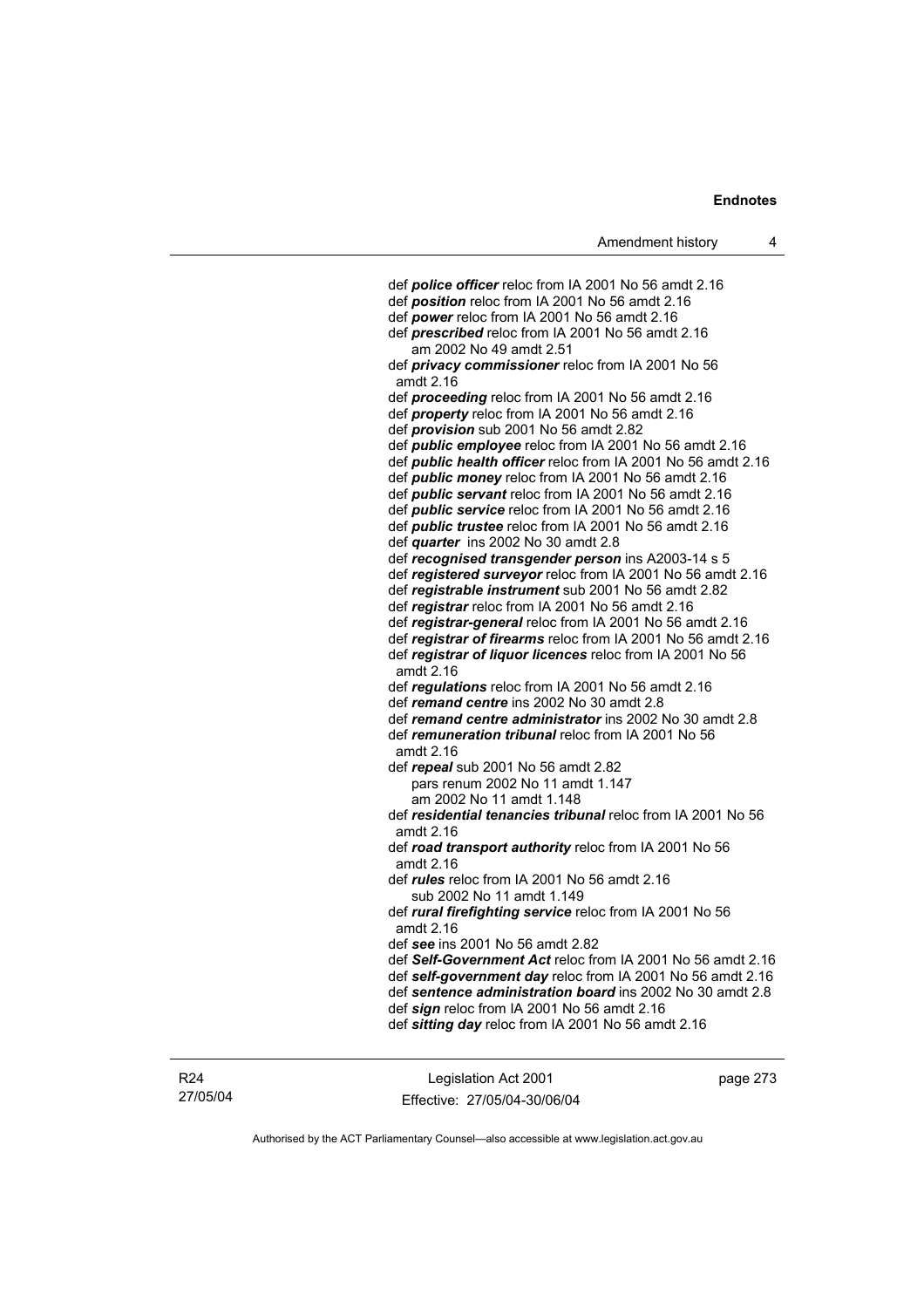4 Amendment history

 def *Small Claims Court* reloc from IA 2001 No 56 amdt 2.16 def *solicitor* reloc from IA 2001 No 56 amdt 2.16 def *Speaker* reloc from IA 2001 No 56 amdt 2.16 def *Standards Australia* reloc from IA 2001 No 56 amdt 2.16 def *State* reloc from IA 2001 No 56 amdt 2.16 def *statutory declaration* reloc from IA 2001 No 56 amdt 2.16 def *statutory instrument* sub 2001 No 56 amdt 2.82 def *statutory office-holder* ins 2001 No 56 amdt 2.82 sub 2002 No 11 amdt 1.150 def *subordinate law* sub 2001 No 56 amdt 2.82 def *summary offence* ins 2001 No 56 amdt 2.82 sub 2002 No 11 amdt 1.151; A2003-56 amdt 2.67 def *Supreme Court* reloc from IA 2001 No 56 amdt 2.16 def *swear* reloc from IA 2001 No 56 amdt 2.16 def *tenancy tribunal* reloc from IA 2001 No 56 amdt 2.16 om 2002 No 49 amdt 2.52 def *the Territory* ins 2001 No 56 amdt 2.82 def *Territory authority* reloc from IA 2001 No 56 amdt 2.16 sub A2003-41 amdt 2.41 def *Territory instrumentality* ins 2001 No 56 amdt 2.82 def *Territory land* reloc from IA 2001 No 56 amdt 2.16 def *Territory owned corporation* reloc from IA 2001 No 56 amdt 2.16 def *Territory plan* reloc from IA 2001 No 56 amdt 2.16 am 2002 No 49 amdt 2.53 def *transgender person* ins A2003-14 s 5 def *transitional* reloc from IA 2001 No 56 amdt 2.16 def *Treasurer* ins 2001 No 56 amdt 2.82 def *tribunal* sub 2001 No 56 amdt 2.82 def *UK Act* reloc from IA 2001 No 56 amdt 2.16 def *under* ins 2001 No 52 amdt 2.82 sub 2002 No 30 amdt 2.9 def *United Kingdom* reloc from IA 2001 No 56 amdt 2.16 def *United Kingdom Parliament* reloc from IA 2001 No 56 amdt 2.16 def *veterinary surgeon* reloc from IA 2001 No 56 amdt 2.16 def *will* ins 2001 No 56 amdt 2.82 def *word* reloc from IA 2001 No 56 amdt 2.16 def *working day* ins 2002 No 11 amdt 1.152 sub A2003-56 amdt 2.68 def *writing* reloc from IA 2001 No 56 amdt 2.16 def *year* reloc from IA 2001 No 56 amdt 2.16 **Terms for Legislation Act 2001 only**  dict pt 2 hdg sub A2003-56 amdt  $2.69$ dict pt 2 note sub A2003-56 amdt 2.69 dict pt 2 def *Act* ins A2003-41 amdt 2.42 def *administrator* ins 2001 No 56 amdt 2.82

page 274 Legislation Act 2001 Effective: 27/05/04-30/06/04

R24 27/05/04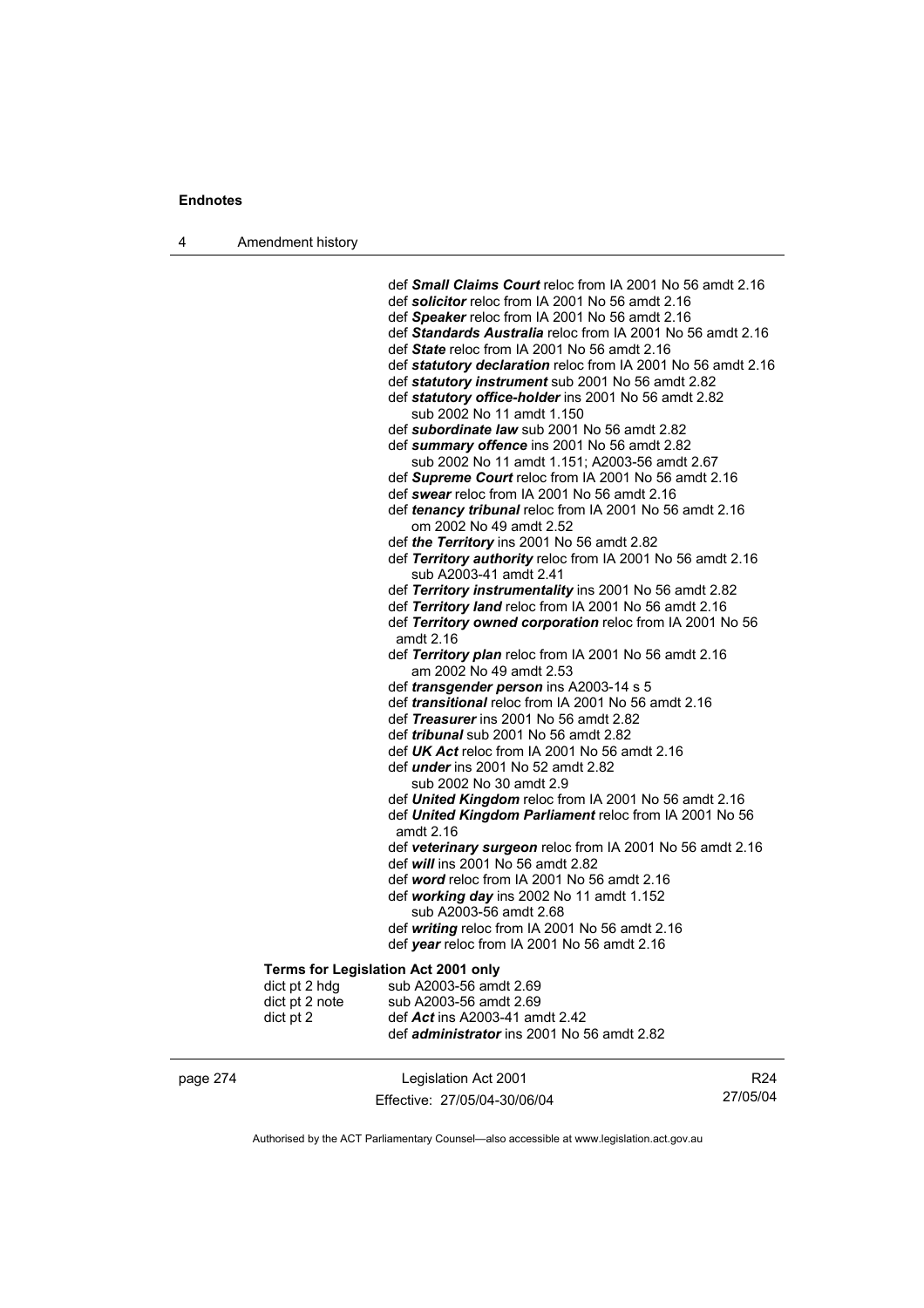def *agency* ins 2001 No 56 amdt 2.82 def *appointee* ins 2001 No 56 amdt 2.82 am A2003-56 amdt 2.70 def *appointer* ins 2001 No 56 amdt 2.82 am A2003-56 amdt 2.71 def *approved web site* sub 2001 No 56 amdt 2.82 def *authorised republication* sub 2001 No 56 amdt 2.82 def *authorising law* sub 2001 No 56 amdt 2.82 def *benefits* sub 2001 No 56 amdt 2.82 def *business address* ins 2001 No 56 amdt 2.82 def *corporation* ins 2001 No 56 amdt 2.82 def *costs* sub 2001 No 56 amdt 2.82 def *current legislative drafting practice* sub 2001 No 56 amdt 2.82 def *delegate* ins 2001 No 56 amdt 2.82 def *determinative provision* ins 2002 No 11 amdt 1.153 def *document* ins 2001 No 56 amdt 2.82 def *editorial amendment* sub 2001 No 56 amdt 2.82 def *email address* ins 2001 No 56 amdt 2.82 def *executive officer* ins 2001 No 56 amdt 2.82 def *fax number* ins 2001 No 56 amdt 2.82 def *fee* sub 2001 No 56 amdt 2.82 def *home address* ins 2001 No 56 amdt 2.82 def *law* sub 2001 No 56 amdt 2.82 am 2002 No 11 amdt 1.154; pars renum 2002 No 11 amdt 1.155; A2003-41 amdt 2.43; pars renum R20 LA (see A2003-41 amdt 2.44) def *legislative material* ins A2003-41 amdt 2.45 def *non-determinative provision* ins 2002 No 11 amdt 1.156 def *provide* sub 2001 No 56 amdt 2.82 def *referential term* ins A2003-56 amdt 2.72 def *referential words* sub 2001 No 56 amdt 2.82 om A2003-56 amdt 2.72 def *register* sub 2001 No 56 amdt 2.82 def *republication* sub 2001 No 56 amdt 2.82; A2003-41 amdt 2.46 def *republication date* sub 2001 No 56 amdt 2.82 def *responsible* ins 2001 No 56 amdt 2.82 def *retrospectively* ins A2003-56 amdt 2.73 def *scrutiny committee principles* sub 2001 No 56 amdt 2.82 def *service* sub 2001 No 56 amdt 2.82 def *working out the meaning of an Act* ins A2003-41 amdt 2.47

Legislation Act 2001 Effective: 27/05/04-30/06/04 page 275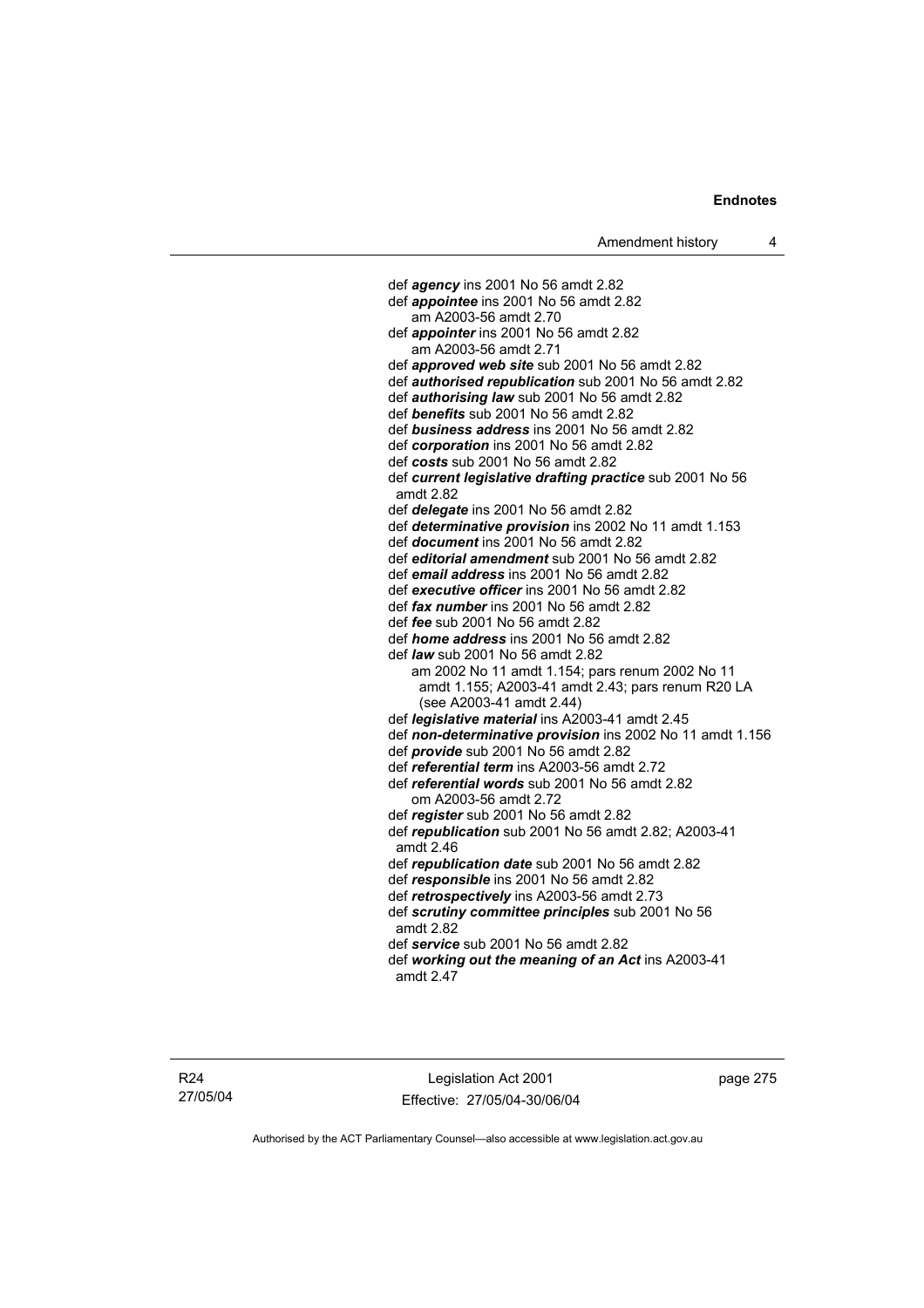### 5 Earlier republications

# **5 Earlier republications**

Some earlier republications were not numbered. The number in column 1 refers to the publication order.

Since 12 September 2001 every authorised republication has been published in electronic pdf format on the ACT legislation register. A selection of authorised republications have also been published in printed format. These republications are marked with an asterisk (\*) in column 1. Except for the footer, electronic and printed versions of an authorised republication are identical.

| A2001-56<br>R <sub>0</sub> A<br>12 Sept 2001-<br>amendments by<br>12 Sept 2001<br>A2001-44, A2001-56<br>17 Sept 2002<br>and retrospective<br>amendments by<br>A2002-30<br>13 Sept 2001-<br>SL2001-34<br>modification by<br>R1<br>SL2001-34<br>13 Sept 2001<br>13 Sept 2001<br>SL2001-34<br>13 Sept 2001-<br>reissue for<br>R <sub>1</sub> (RI)<br>17 Sept 2001<br>13 Sept 2001<br>retrospective<br>amendments by<br>A2002-30<br>R <sub>2</sub><br>A2001-70<br>14 Sept 2001-<br>amendments by<br>20 Feb 2002<br>A2001-70<br>14 Sept 2001<br>A2001-70<br><b>R2 (RI)</b><br>14 Sept 2001-<br>reissue for<br>20 Feb 2002<br>17 Sept 2002<br>retrospective<br>amendments by<br>A2002-30<br>R <sub>3</sub><br>21 Feb 2002-<br>A2001-88<br>changed endnotes<br>and editorial<br>21 Feb 2002<br>12 Mar 2002<br>changes<br>reissue for<br>R3 (RI)<br>21 Feb 2002-<br>A2001-88<br>12 Mar 2002<br>17 Sept 2002<br>retrospective<br>amendments by<br>A2002-30<br>13 Mar 2002-<br>R4 | <b>Republication</b><br>No and date | <b>Effective</b> | Last<br>amendment<br>made by | <b>Republication for</b> |
|-------------------------------------------------------------------------------------------------------------------------------------------------------------------------------------------------------------------------------------------------------------------------------------------------------------------------------------------------------------------------------------------------------------------------------------------------------------------------------------------------------------------------------------------------------------------------------------------------------------------------------------------------------------------------------------------------------------------------------------------------------------------------------------------------------------------------------------------------------------------------------------------------------------------------------------------------------------------------|-------------------------------------|------------------|------------------------------|--------------------------|
|                                                                                                                                                                                                                                                                                                                                                                                                                                                                                                                                                                                                                                                                                                                                                                                                                                                                                                                                                                         |                                     |                  |                              |                          |
|                                                                                                                                                                                                                                                                                                                                                                                                                                                                                                                                                                                                                                                                                                                                                                                                                                                                                                                                                                         |                                     |                  |                              |                          |
|                                                                                                                                                                                                                                                                                                                                                                                                                                                                                                                                                                                                                                                                                                                                                                                                                                                                                                                                                                         |                                     |                  |                              |                          |
|                                                                                                                                                                                                                                                                                                                                                                                                                                                                                                                                                                                                                                                                                                                                                                                                                                                                                                                                                                         |                                     |                  |                              |                          |
|                                                                                                                                                                                                                                                                                                                                                                                                                                                                                                                                                                                                                                                                                                                                                                                                                                                                                                                                                                         |                                     |                  |                              |                          |
|                                                                                                                                                                                                                                                                                                                                                                                                                                                                                                                                                                                                                                                                                                                                                                                                                                                                                                                                                                         |                                     |                  |                              |                          |
|                                                                                                                                                                                                                                                                                                                                                                                                                                                                                                                                                                                                                                                                                                                                                                                                                                                                                                                                                                         |                                     |                  |                              |                          |
| 13 Mar 2002<br>27 May 2002                                                                                                                                                                                                                                                                                                                                                                                                                                                                                                                                                                                                                                                                                                                                                                                                                                                                                                                                              |                                     |                  | A2001-88                     | commenced expiry         |

page 276 Legislation Act 2001 Effective: 27/05/04-30/06/04

R24 27/05/04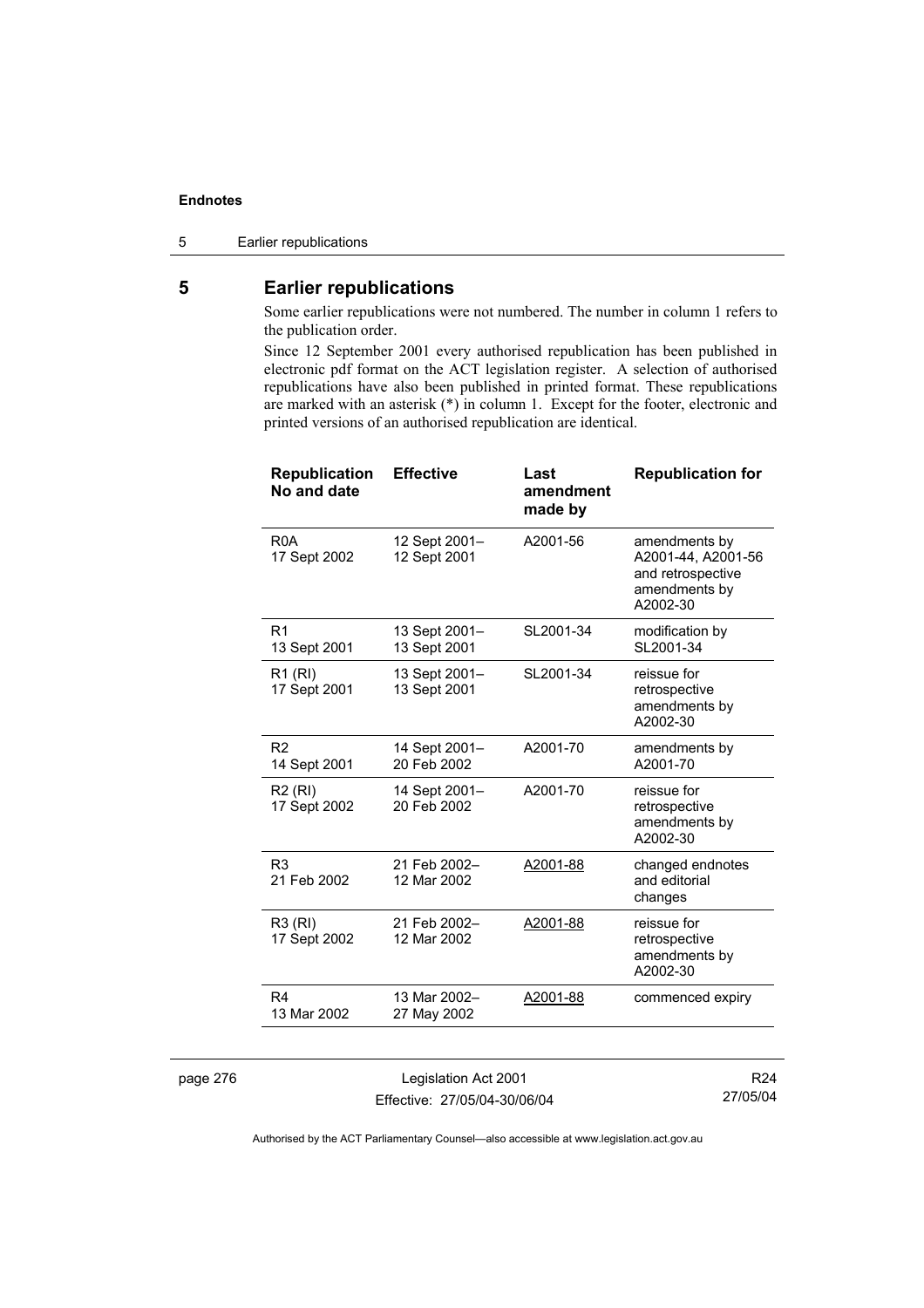Earlier republications 5

| <b>Republication</b><br>No and date | <b>Effective</b>              | Last<br>amendment<br>made by | <b>Republication for</b>                                  |
|-------------------------------------|-------------------------------|------------------------------|-----------------------------------------------------------|
| <b>R4 (RI)</b><br>17 Sept 2002      | 13 Mar 2002-<br>27 May 2002   | A2001-88                     | reissue for<br>retrospective<br>amendments by<br>A2002-30 |
| $R5*$<br>28 May 2002                | 28 May 2002-<br>30 June 2002  | A2002-11                     | amendments by<br>A2002-11                                 |
| <b>R5 (RI)</b><br>17 Sept 2002      | 28 May 2002-<br>30 June 2002  | A2002-11                     | reissue for<br>retrospective<br>amendments by<br>A2002-30 |
| R6<br>1 July 2002                   | 1 July 2002-<br>12 Sept 2002  | A2002-11                     | amendments by<br>A2001-88                                 |
| R6 (RI)<br>17 Sept 2002             | 1 July 2002-<br>12 Sept 2002  | A2002-11                     | reissue for<br>retrospective<br>amendments by<br>A2002-30 |
| R7<br>13 Sept 2002                  | 13 Sept 2002-<br>13 Sept 2002 | A2002-27                     | commenced expiry                                          |
| R7 (RI)<br>17 Sept 2002             | 13 Sept 2002-<br>13 Sept 2002 | A2002-27                     | reissue for<br>retrospective<br>amendments by<br>A2002-30 |
| R8<br>14 Sept 2002                  | 14 Sept 2002-<br>16 Sept 2002 | A2002-27                     | commenced expiry                                          |
| R8 (RI)<br>17 Sept 2002             | 14 Sept 2002-<br>16 Sept 2002 | A2002-27                     | reissue for<br>retrospective<br>amendments by<br>A2002-30 |
| R9<br>17 Sept 2002                  | 17 Sept 2002-<br>6 Oct 2002   | A2002-30                     | amendments by<br>A2002-30                                 |
| R <sub>10</sub><br>7 Oct 2002       | 7 Oct 2002-<br>31 Oct 2002    | A2002-30                     | amendments by<br>A2002-27                                 |
| R <sub>11</sub><br>1 Nov 2002       | 1 Nov 2002-<br>31 Dec 2002    | A2002-40                     | amendments by<br>A2002-40                                 |

R24 27/05/04

Legislation Act 2001 Effective: 27/05/04-30/06/04 page 277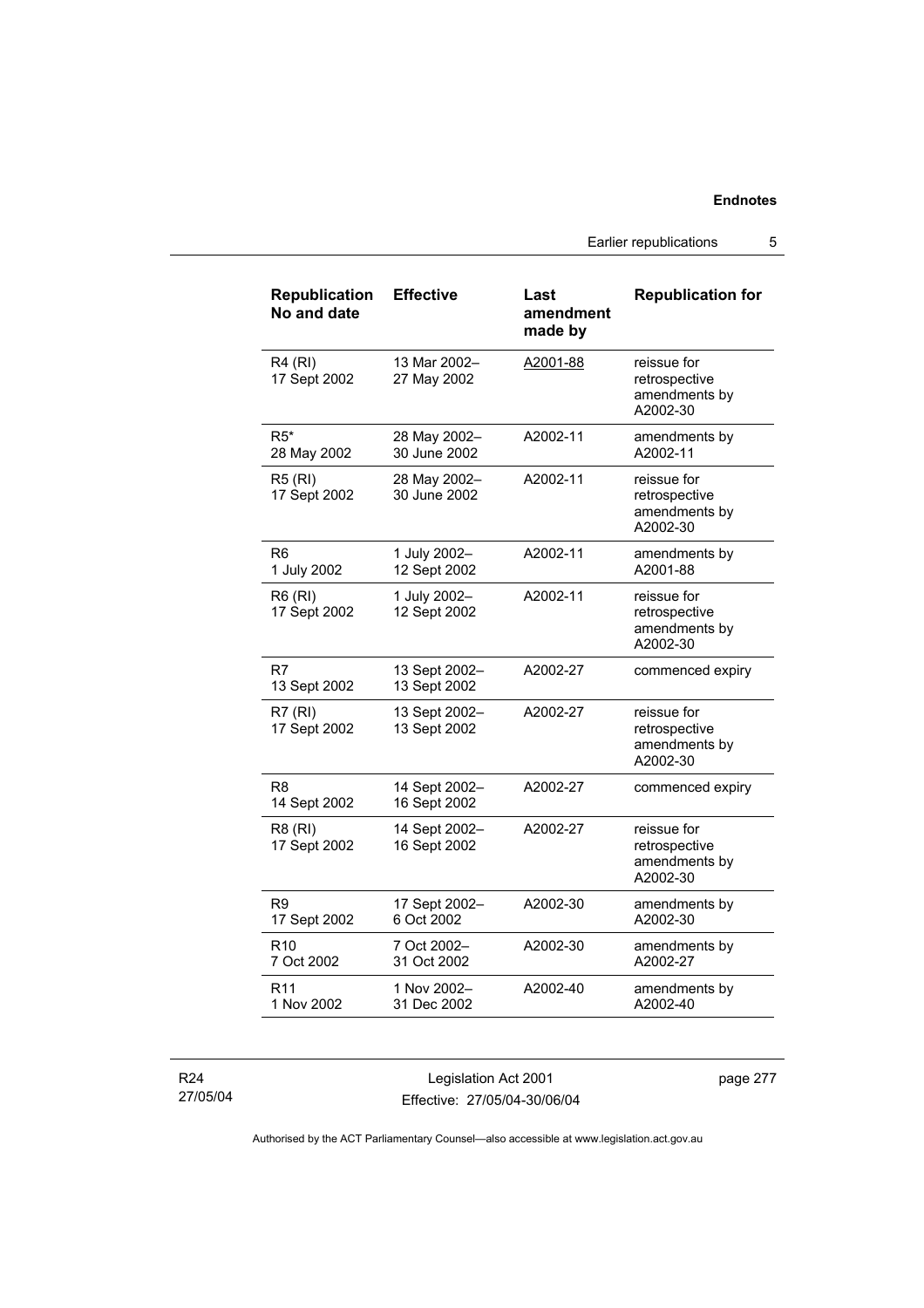| <b>Republication</b><br>No and date | <b>Effective</b>             | Last<br>amendment<br>made by | <b>Republication for</b>                  |
|-------------------------------------|------------------------------|------------------------------|-------------------------------------------|
| R <sub>12</sub>                     | 1 Jan 2003-                  | A2002-56                     | amendments by                             |
| 1 Jan 2003                          | 16 Jan 2003                  |                              | A2002-51                                  |
| R <sub>13</sub>                     | 17 Jan 2003-                 | A2002-56                     | amendments by                             |
| 17 Jan 2003                         | 27 Mar 2003                  |                              | A2002-49                                  |
| R <sub>14</sub>                     | 28 Mar 2003-                 | A2003-14                     | amendments by                             |
| 28 Mar 2003                         | 9 Apr 2003                   |                              | A2003-14                                  |
| R <sub>15</sub>                     | 10 Apr 2003-                 | A2003-18                     | amendments by                             |
| 10 Apr 2003                         | 28 May 2003                  |                              | A2003-18                                  |
| R <sub>16</sub><br>29 May 2003      | 29 May 2003-<br>30 June 2003 | A2003-18                     | commenced expiry                          |
| R <sub>17</sub>                     | 1 July 2003-                 | A2003-18                     | amendments by                             |
| 1 July 2003                         | 2 Sept 2003                  |                              | A2002-56                                  |
| <b>R18</b><br>3 Sept 2003           | 3 Sept 2003-<br>12 Sept 2003 | A2003-18                     | commenced expiry                          |
| R <sub>19</sub><br>13 Sept 2003     | 13 Sept 2003-<br>8 Oct 2003  | A2003-41                     | commenced expiry                          |
| $R20*$<br>9 Oct 2003                | 9 Oct 2003-<br>18 Dec 2003   | A2003-41                     | amendments by<br>A2003-16 and<br>A2003-41 |
| R <sub>21</sub>                     | 19 Dec 2003-                 | A2003-56                     | amendments by                             |
| 19 Dec 2003                         | 21 Mar 2004                  |                              | A2003-56                                  |
| R <sub>22</sub>                     | 22 Mar 2004-                 | A2004-10                     | amendments by                             |
| 22 Mar 2004                         | 4 Apr 2004                   |                              | A2004-1                                   |
| R <sub>23</sub>                     | 5 Apr 2004-                  | A2004-10                     | amendments by                             |
| 5 Apr 2004                          | 26 May 2004                  |                              | A2004-7                                   |

5 Earlier republications

page 278 Legislation Act 2001 Effective: 27/05/04-30/06/04

R24 27/05/04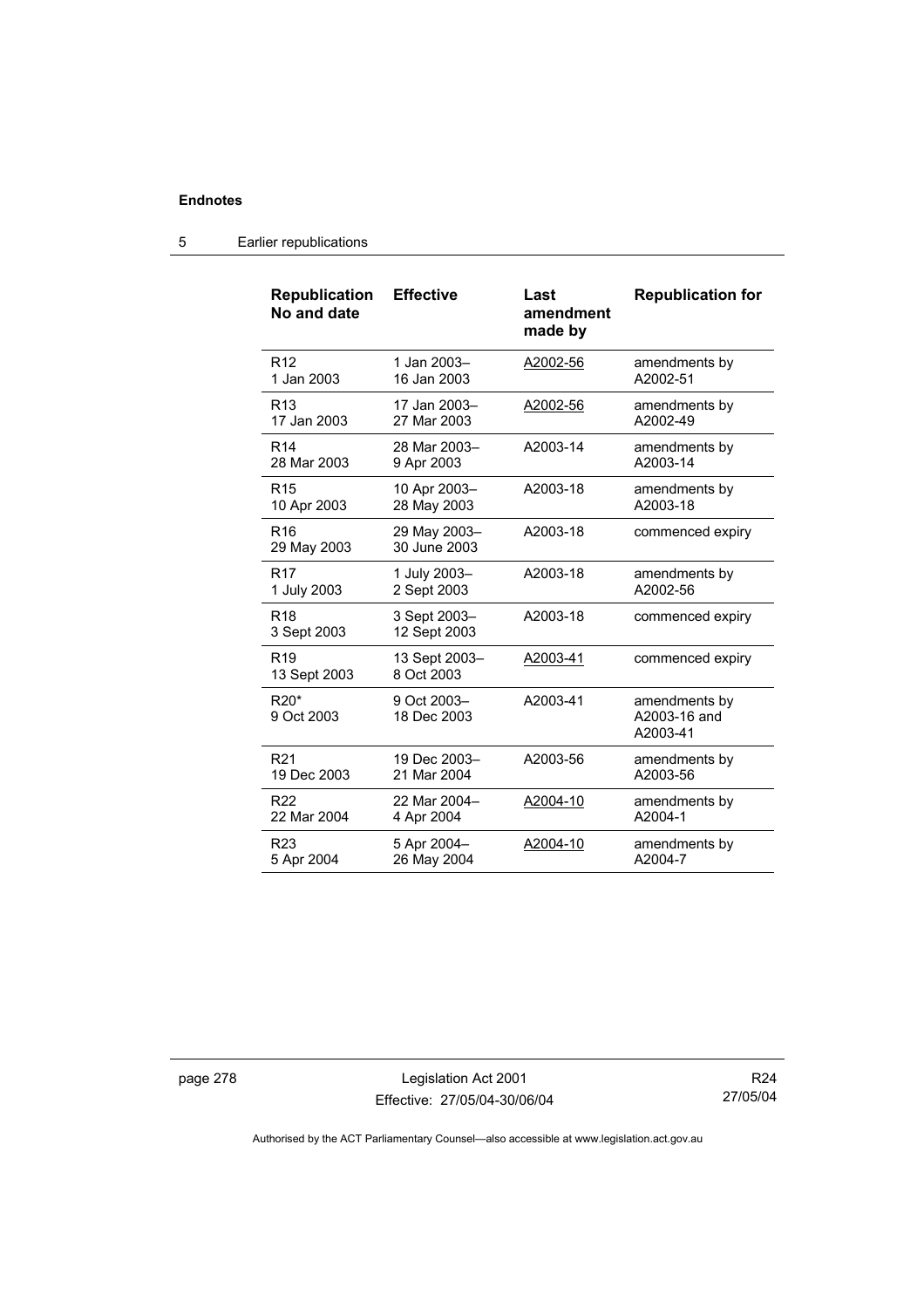# **6 Uncommenced amendments**

The following amendments have not been included in this republication because they were uncommenced at the republication date:

# **Human Rights Act 2004 A2004-5 sch 2 pt 2.3**

# **Part 2.3 Legislation Act 2001**

# **[2.6] Section 19 (4) (f)**

*substitute* 

- (f) Commonwealth laws that apply in or in relation to the ACT;
- (g) material relevant to interpreting the rights set out in the *Human Rights Act 2003*, including documents mentioned in that Act, dictionary, definition of *international law*.

## **[2.7] Section 139 (2)**

*insert* 

*Note T*he *Human Rights Act 2003*, s 30 (1) (which is about interpreting legislation to be consistent with human rights) is also relevant to interpreting Territory laws.

 **Construction Occupations Legislation Amendment Act 2004 A2004-13 sch 2 pt 2.20** 

# **Part 2.20 Legislation Act 2001**

## **[2.79] Dictionary, part 1, new definition of** *building code*

*insert* 

*building code* means the building code under the *Building Act 2004*, section 136.

R24 27/05/04

Legislation Act 2001 Effective: 27/05/04-30/06/04 page 279